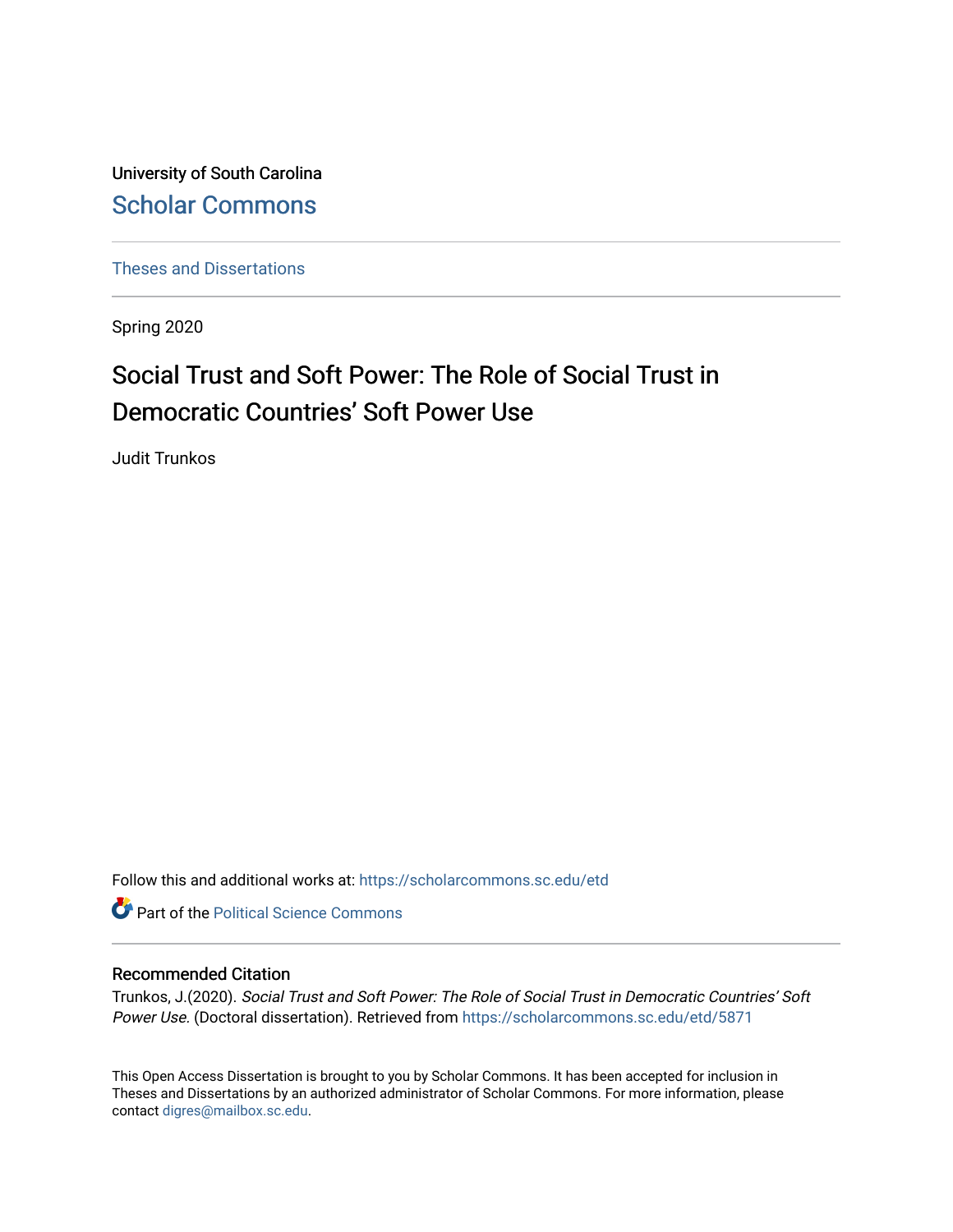### SOCIAL TRUST AND SOFT POWER: THE ROLE OF SOCIAL TRUST IN DEMOCRATIC COUNTRIES' SOFT POWER USE

Judit Trunkos

Bachelor of Arts Winthrop University, 2002

Master of Arts Winthrop University, 2006

Master of Arts University of South Carolina, 2015

Submitted in Partial Fulfillment of the Requirements

For the Degree of Doctor of Philosophy in

Political Science

College of Arts and Sciences

University of South Carolina

2020

Accepted by:

Robert H. Cox, Major Professor

Tobias Heinrich, Committee Member

Tim Peterson, Committee Member

András Simonyi, Committee Member

Cheryl L. Addy, Vice Provost and Dean of the Graduate School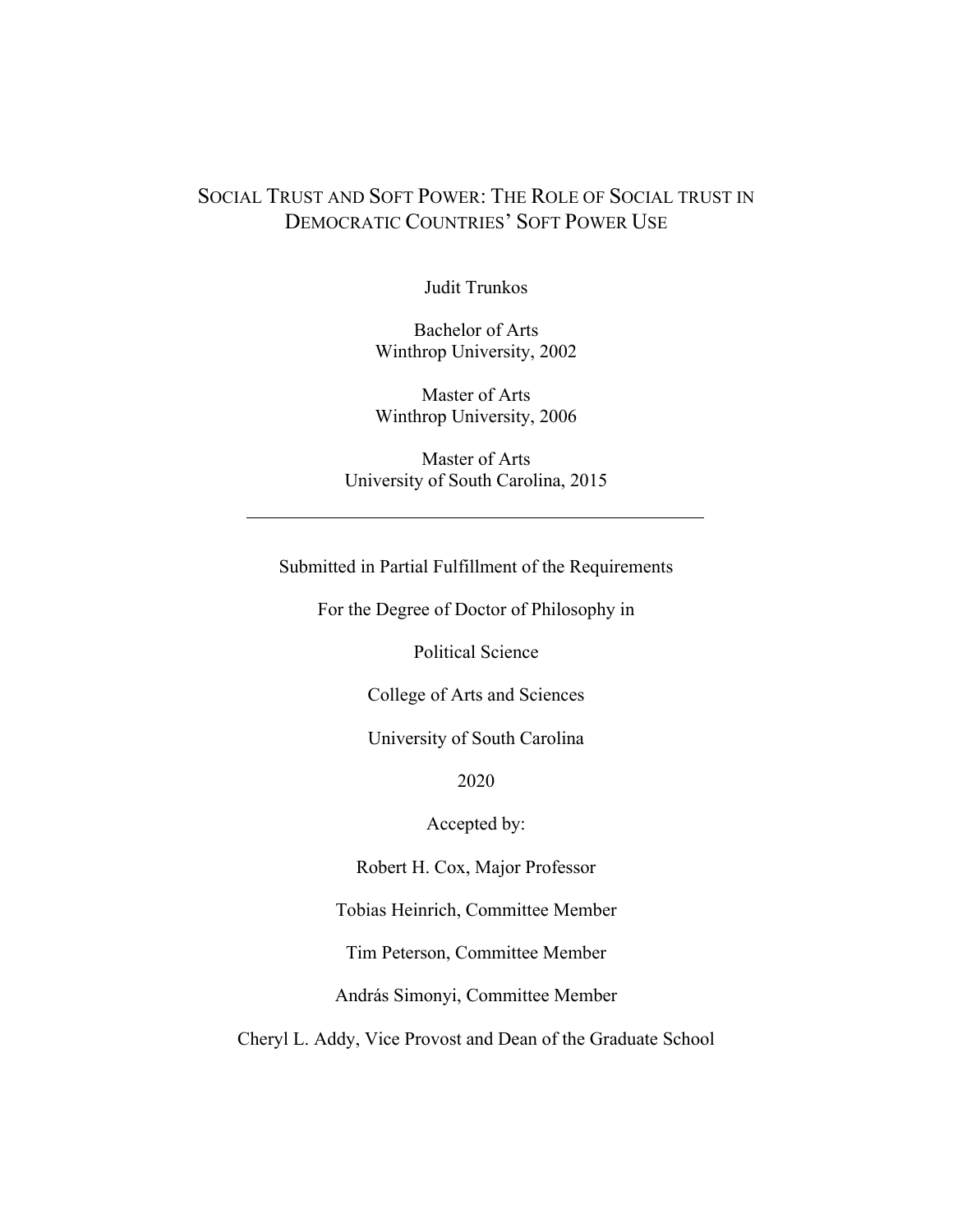© Copyright by Judit Trunkos, 2020 All Rights Reserved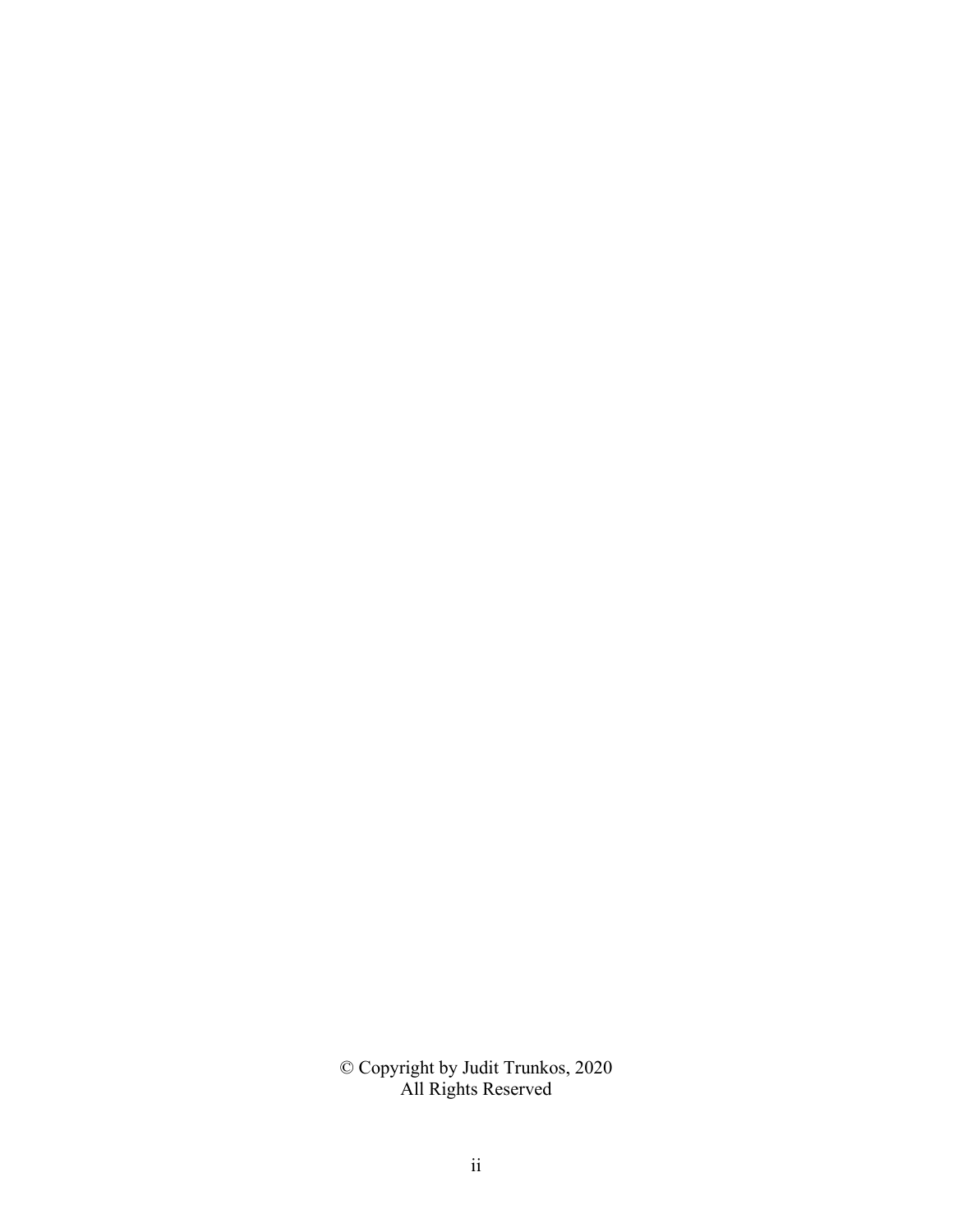## DEDICATION

I would like to dedicate this dissertation to my husband István Batházi.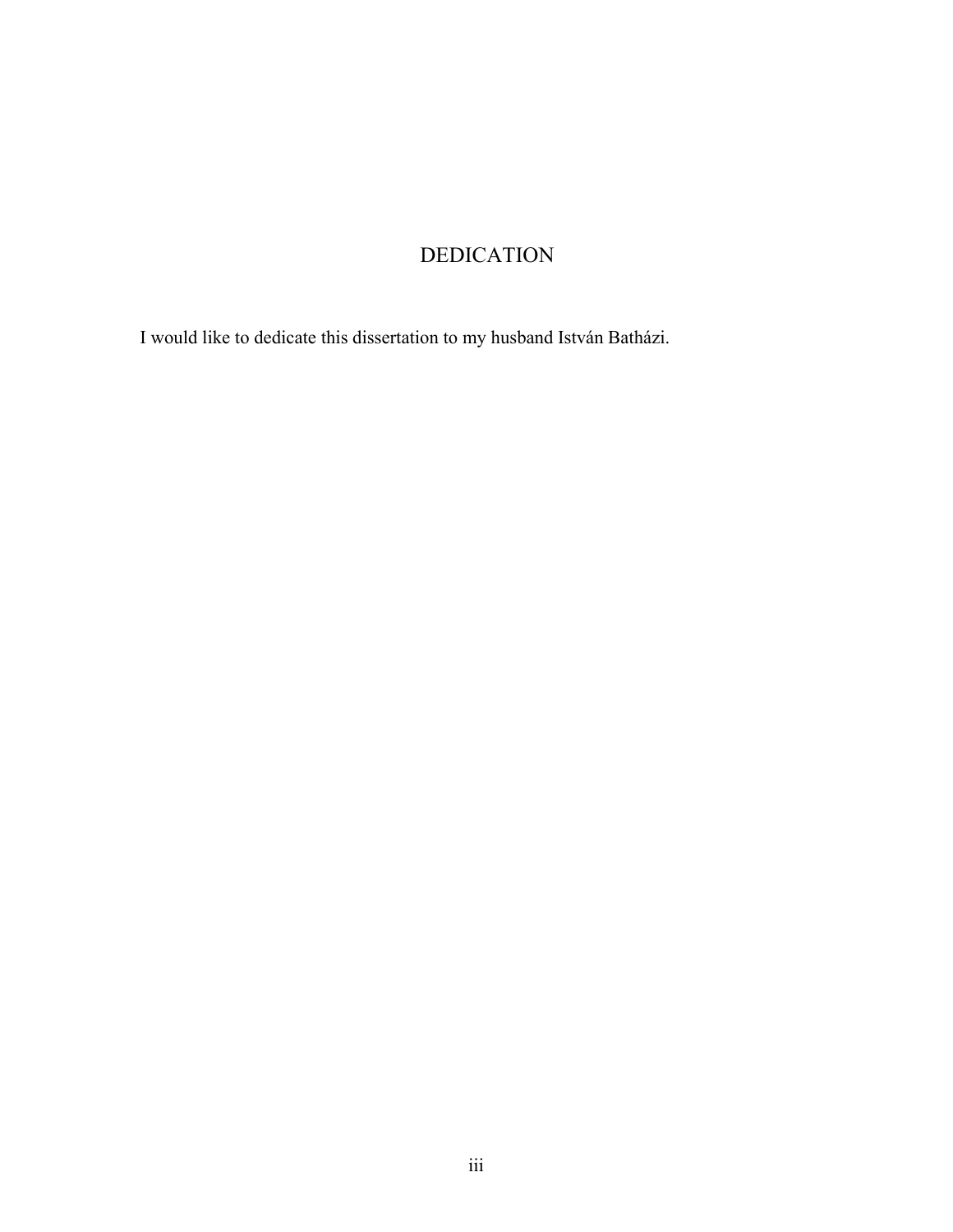#### ACKNOWLDEGMENT

I would like to thank everyone who has helped me throughout this process. Most importantly my family and my friends. In addition, I would like to thank Dr. Robert H. Cox for guiding me through this long dissertation writing process. I also would like to thank Dr. Tobias Heinrich for his rigorous attention to details regarding the quantitative elements of the dissertation and Timothy Peterson for his help with all aspects of this dissertation. Dr. András Simonyi for not only showing me the concept of soft power at the beginning but also personally demonstrating the art of practicing soft power. I also would like to express gratitude for Dr. Csilla Farkas and Dr. Èva Czabarka for their continuous help, Roseann Fenley for her proof reading and other support and for Bill Sudduth from the library for his help finding U.S. budget information.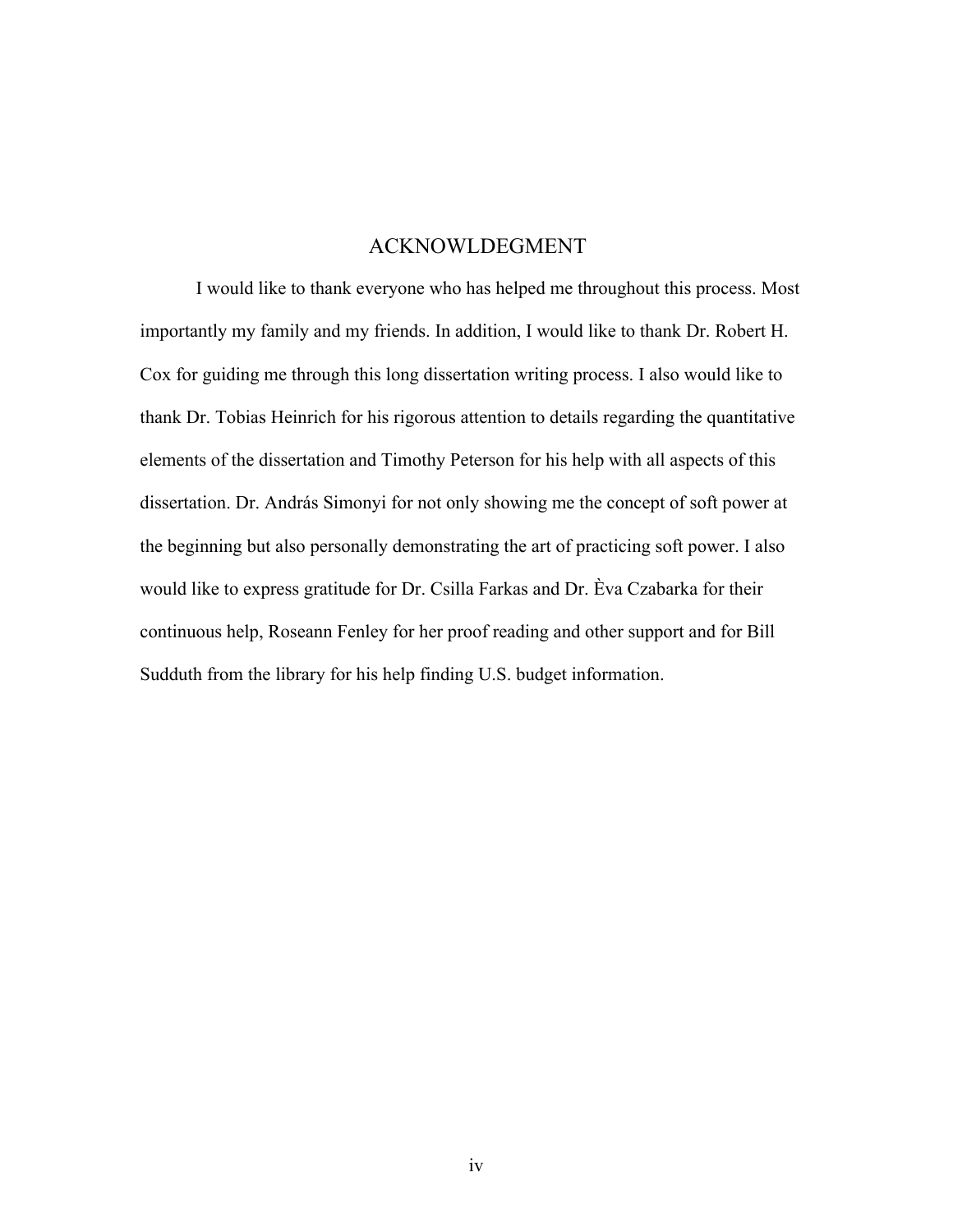#### ABSTRACT

We have learned about democracies' peaceful behaviour but we know relatively little about why some democracies are more peaceful and use more soft power instruments than others. I argue that contrary to competing theories that link soft power use to budget size or institutions, it is the variation in the public's social trust that drives the variation in peaceful behaviour. Individual's social trust toward peaceful foreign policies are shaped by their core beliefs about trusting other people, which vary across democracies. I argue that leader's with more trusting populations will be more likely to use soft power instruments becasue they can generate more public support for peacful actions effectively.

My mixed method approach first statistically evaluated social trust's role in the selection of soft power actions relative to hard power actions using regression analyses of fifty-one democratic countries over the time period of 1995-2010. My analysis revealed that even though social trust is positively correlated with soft power use, it was not a statistically significant indicator. The quantitative analysis pointed to the perception of geopolitical threat. Using a most similar case design of Finland and New Zealand, my qualitative analysis found that Finland uses high soft power due to the Russian geopolitical threat. Further my crucial case design of the U.S found that in addition to geopolitical threat, in the case of the U.S. the desire to be global leader is also a boosting factor in its soft power use. These findings indicate that scholars should pay more

v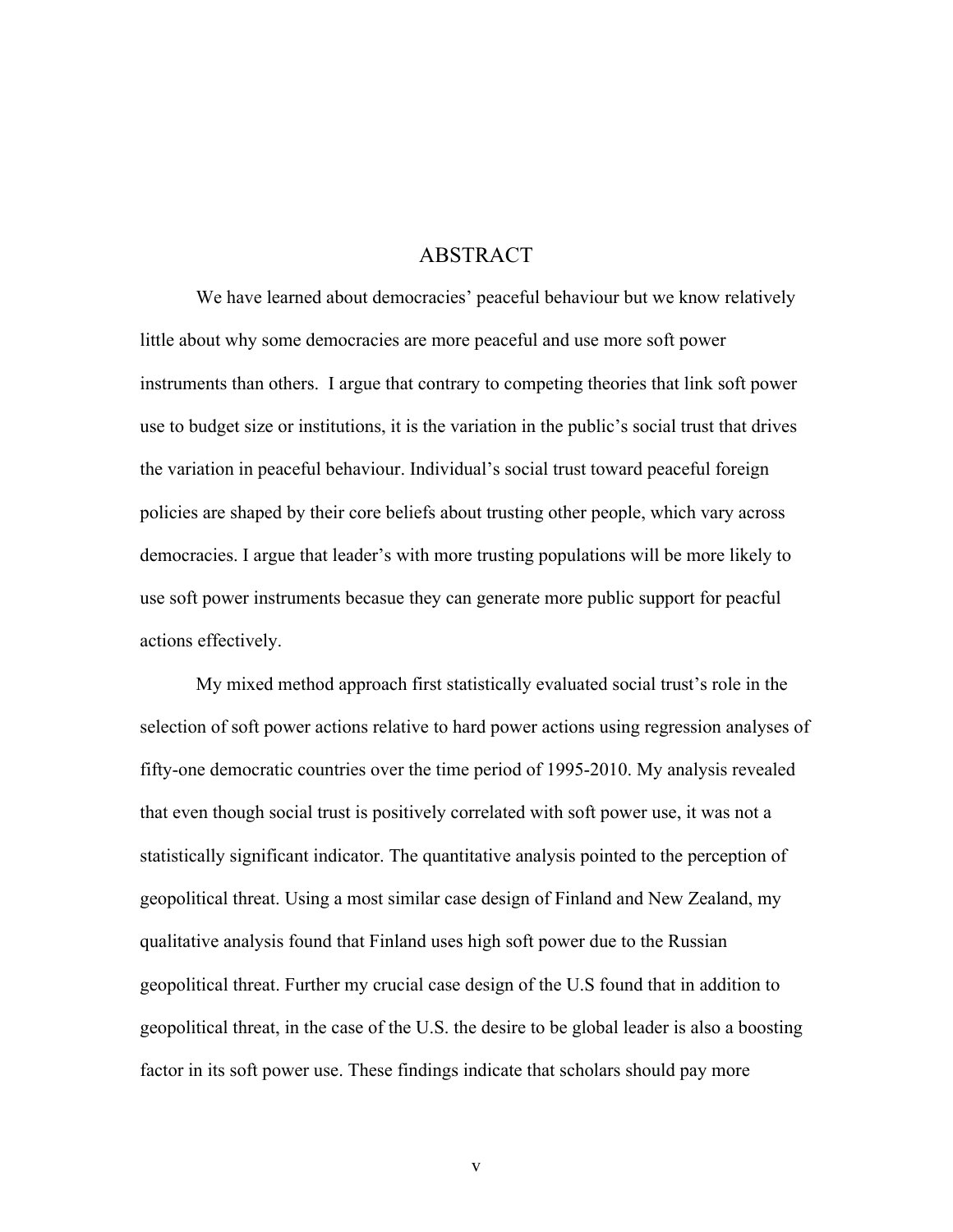attention to democracies' geopolitical differences to understand their foreign policies and more attention should be paid to understanding how and why country's construct their foreign policies.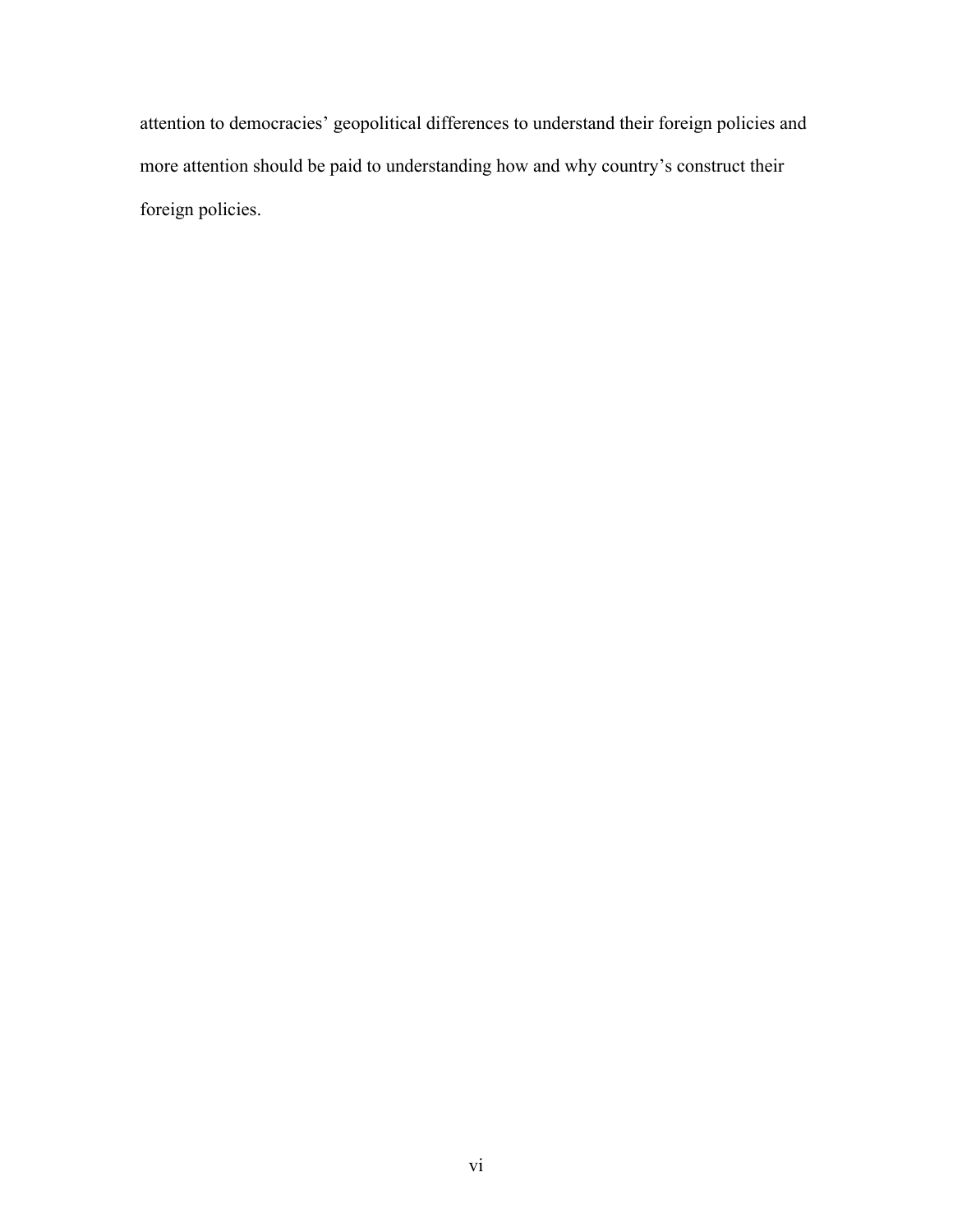### **TABLE OF CONTENTS**

| CHAPTER 2: LITERATURE REVIEW OF SOFT POWER AND SOCIAL TRUST 10            |
|---------------------------------------------------------------------------|
|                                                                           |
|                                                                           |
| CHAPTER 5: MOST-SIMILAR CASE DESIGN: FINLAND AND NEW ZEALAND. WHY FINLAND |
| CHAPTER 6: THE U.S.' HISTORICAL STRONG RELIANCE ON SOFT POWER  135        |
|                                                                           |
|                                                                           |
|                                                                           |
|                                                                           |
|                                                                           |
|                                                                           |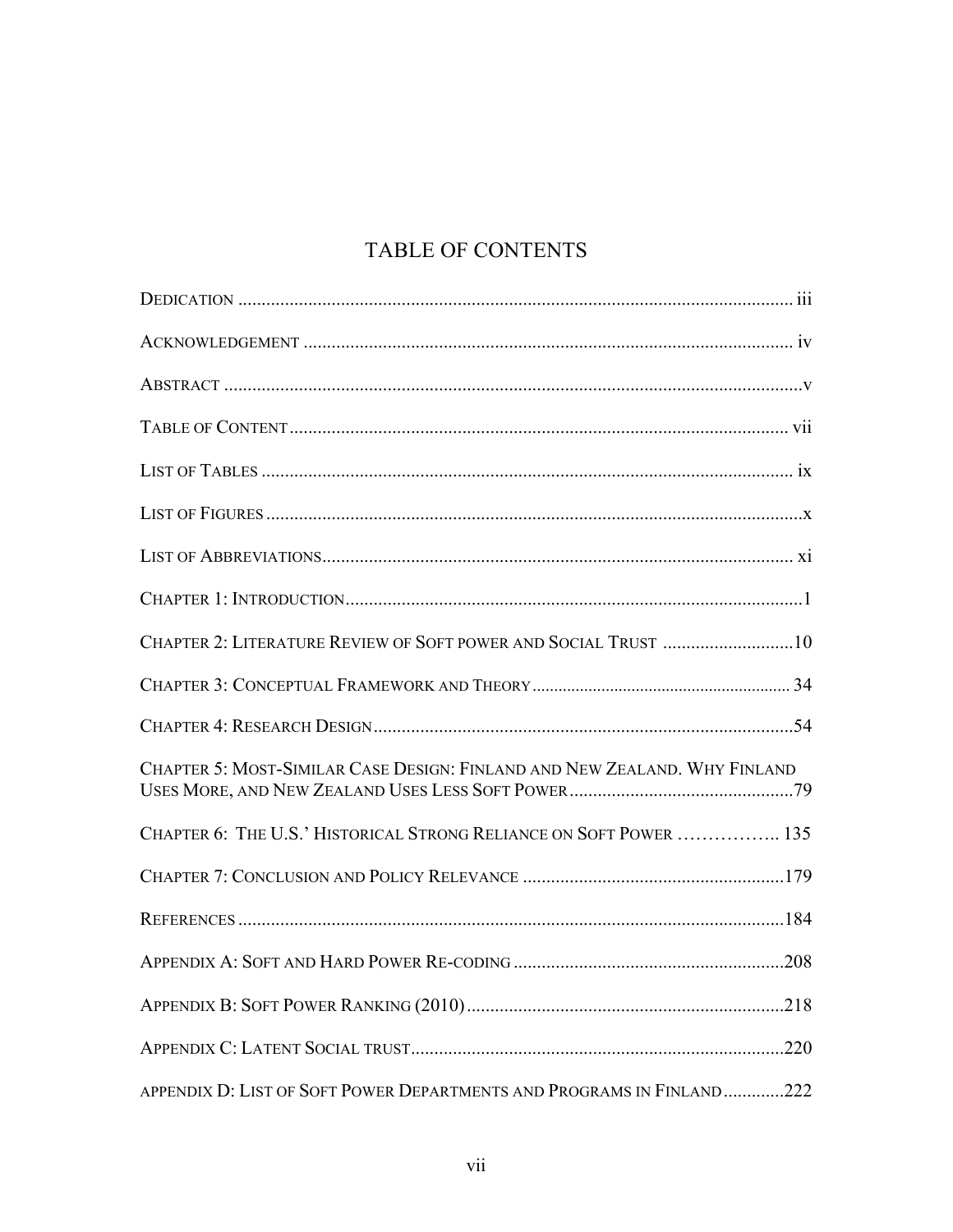| APPENDIX E: LIST OF SOFT POWER DEPARTMENTS AND PROGRAMS IN NEW ZEALAND223  |
|----------------------------------------------------------------------------|
| APPENDIX F: LIST OF DEPARTMENT OF STATE INTERNATIONAL PROGRAMS IN 2001 224 |
| APPENDIX G: LIST OF DEPARTMENT OF STATE INTERNATIONAL PROGRAMS IN 2010228  |
|                                                                            |
|                                                                            |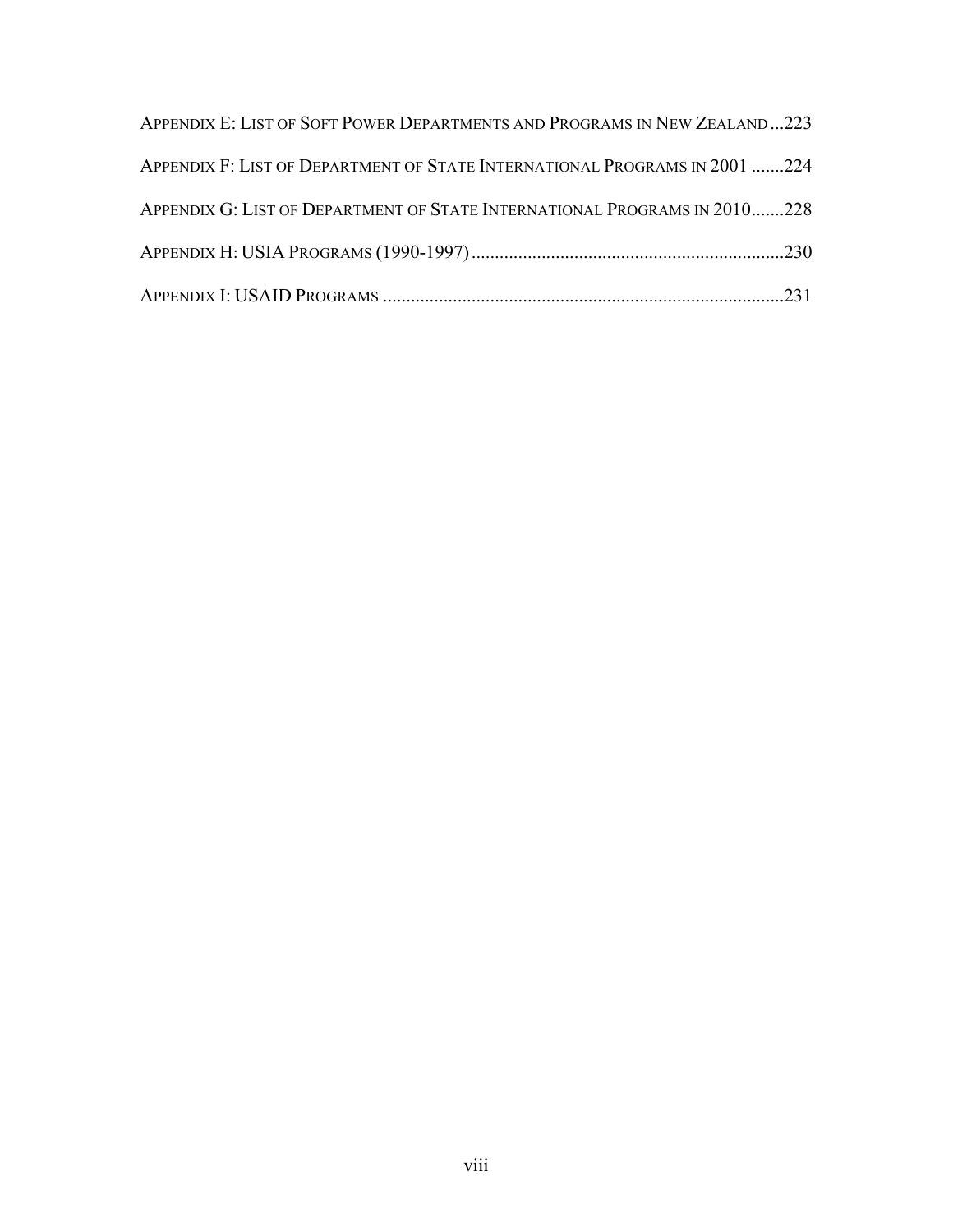### LIST OF TABLES

| Table 4.1 Re-coding ICEW's CAMEO Coded Events into Hard and Soft Power                                                                                          |
|-----------------------------------------------------------------------------------------------------------------------------------------------------------------|
| Table 4.2 Analysis of re-coding CAMEO Coded Events into Soft Power and                                                                                          |
| Table 4.3 Resource and the Institutional OLS Regression Models on Soft Power Use                                                                                |
| Table 4.4 Resources and Institutional OLS Regression Models with fixed effects                                                                                  |
| Table 4.5 OLS Regression Models with Mixed Effects Estimators on Soft Power Use<br>Percent as a Dependent Variable and Social Trust as the Independent Variable |
|                                                                                                                                                                 |
| Table 5.1 Average values for the main interdepend variables from the statistical analysis                                                                       |
|                                                                                                                                                                 |
| Table 6.1 Average Soft Power Action Count and Average Soft Power Percentage                                                                                     |
| Table 6.2 Average values for the main independent variables from the statistical analysis                                                                       |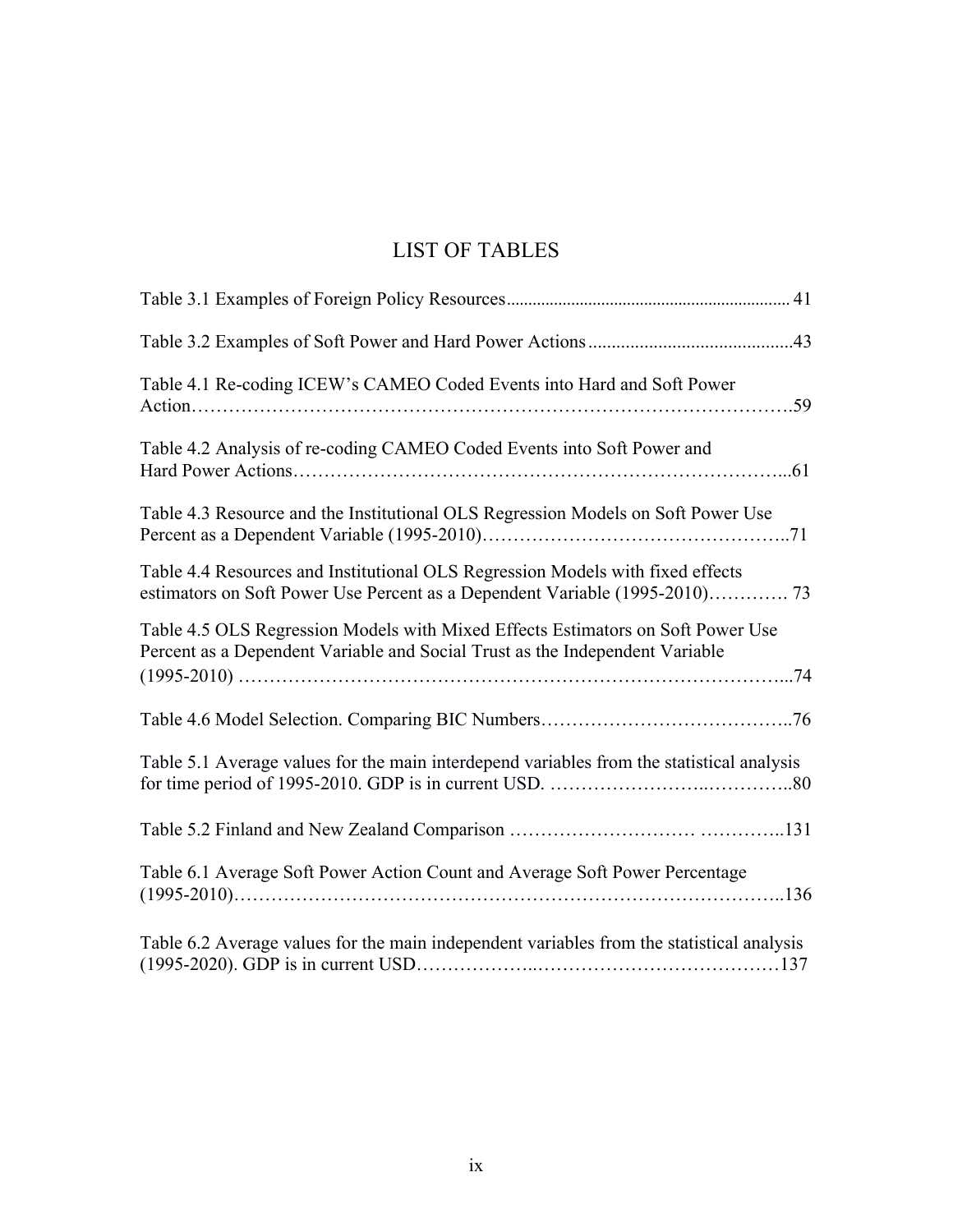### LIST OF FIGURES

| Figure 2.1 Ten Democracies' Variation in their Soft Power Use Average                                                                                                                                                                   |
|-----------------------------------------------------------------------------------------------------------------------------------------------------------------------------------------------------------------------------------------|
| Figure 2.2 Ten Democracies' Social Trust Percentage Average for                                                                                                                                                                         |
| Figure 3.1 Conceptual Overlap of Soft and Hard Power Resources and Separation                                                                                                                                                           |
| Figure 3.2. My Classification of Foreign Policy Instruments Based on the Separation of<br>Resources and Actions into Soft Power and Hard Power Categories40                                                                             |
| Figure 5.1 Finland's Program-Level Soft Power Budget 1995-2010 Sorted in the                                                                                                                                                            |
| Figure 5.2 Finland's Ministry-Level and Total Soft Power Budget for 1995-2010 in<br>Billions of U.S. Dollars Including the Ministry for Foreign Affairs (MFA) and the<br>Ministry of Education and Culture's (MEC) Selected Programs108 |
| Figure 5.3 Soft Power Budget Allocation of New Zealand by Programs within                                                                                                                                                               |
| Figure 5.4. New Zealand's Soft Power Budget by Ministries of Foreign Affairs and                                                                                                                                                        |
|                                                                                                                                                                                                                                         |
| Figure 6.2 Program-Level Budget Information for Selected Department of State Related                                                                                                                                                    |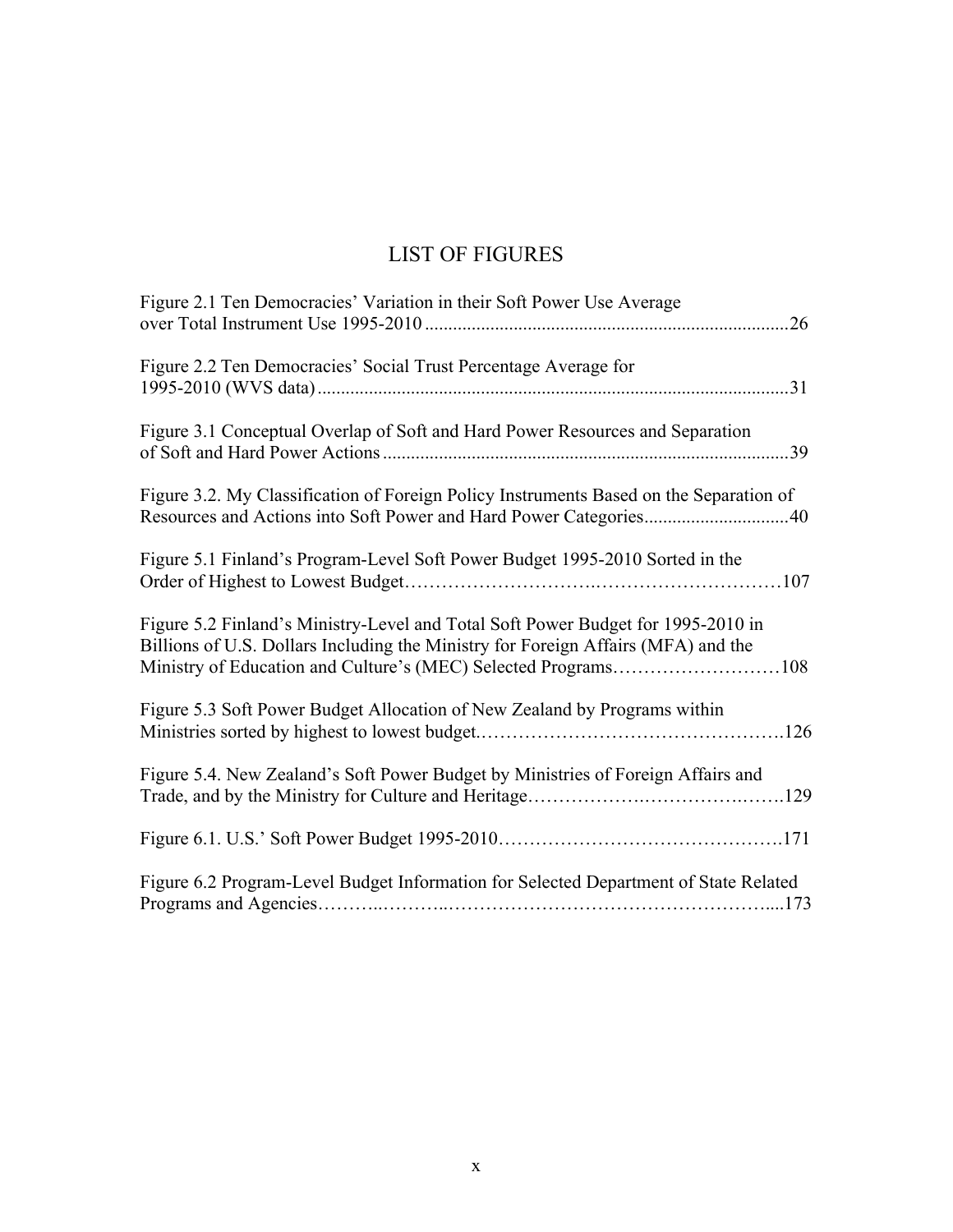### **LIST OF ABBREVIATIONS**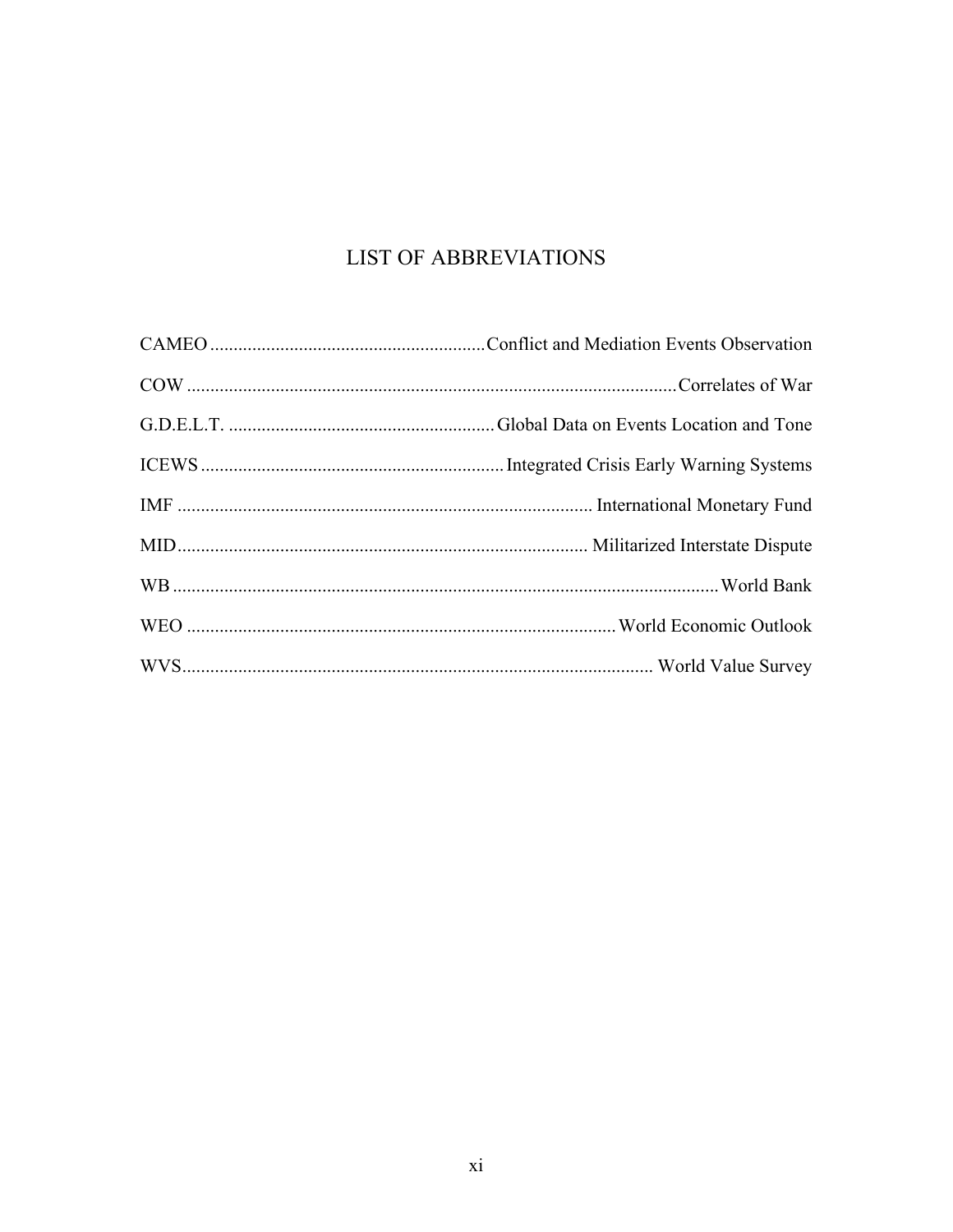#### CHAPTER 1

#### INTRODUCTION

My exploratory analysis revealed that there is a large variation among democracies' reliance of peaceful instruments such as soft power tools. Some countries like Finland greatly favors soft power instruments over hard power tools as they use 92% soft power instruments in their overall foreign interactions, while Australia only uses 62% soft power instruments (Trunkos 2017). Despite the fact that relying on soft power has been widely noted in international relations, policy makers and academics alike are currently unsure about what factors stimulate countries' use of soft power tools. While not all soft power tools are peaceful, the nature and the objective of soft power interactions are generally considered cooperative (Nye 2011). A detailed investigation and analysis of soft power can significantly improve the peaceful use of foreign policy tools. In addition, there is an increasing criticism of relying on force and coercion which often leads to instability and hate as opposed to cooperation among nations (Johnson 2000, Yalcinkaya and Ozer 2016).

In the past, the concept and use of soft power was closely associated with the United States and its Cold War policies. But since the Cold War, many countries have been utilizing their soft power options which have not been quantified before in a large international scale. Using digital diplomacy and social media as a diplomatic tool (Sandre 2015) or relying on international social pressure by posting human trafficking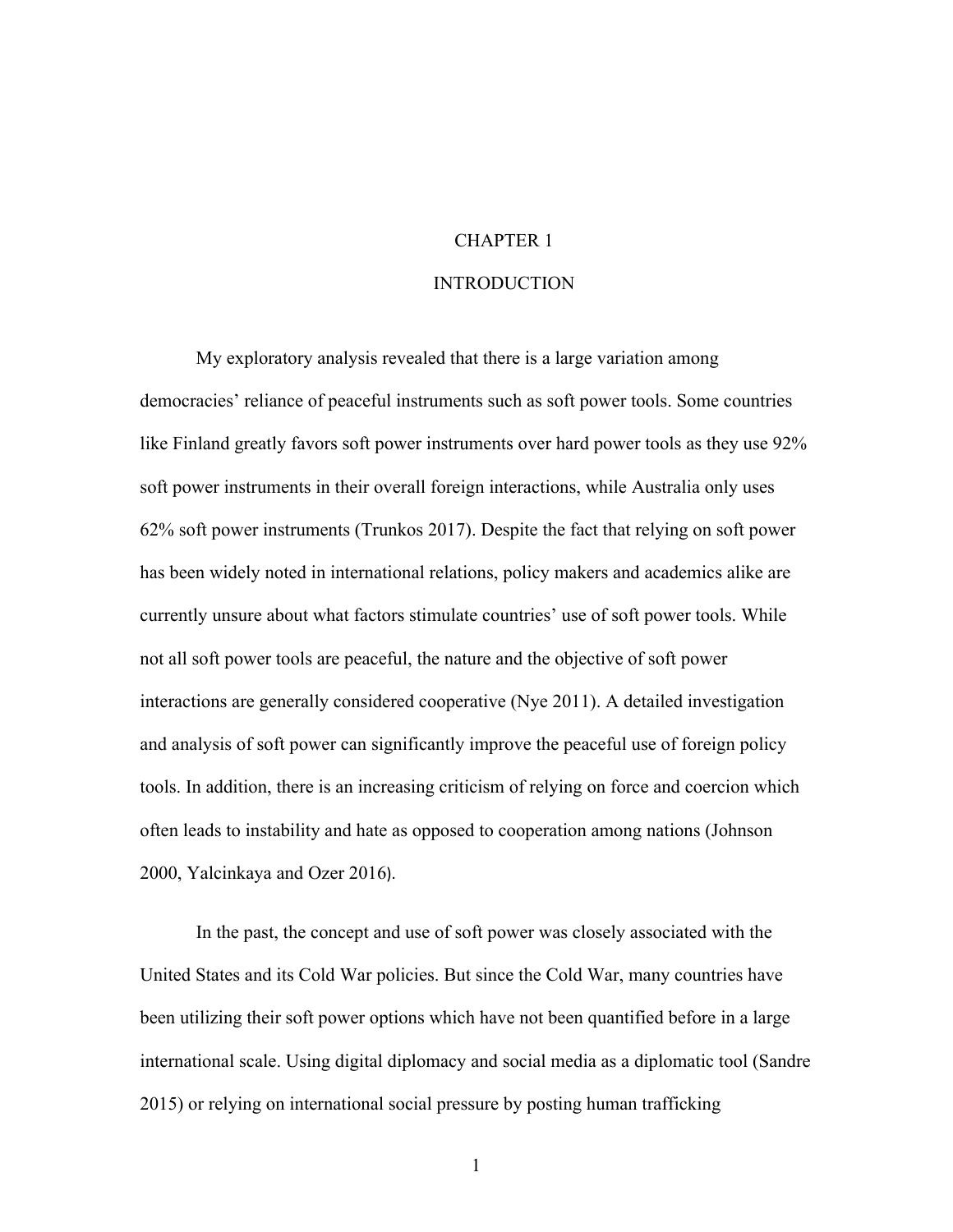performance indicators of various countries (Kelley and Simmons 2013) are just a few of the new ways to achieve foreign policy goals. Other compelling examples of a government that uses soft power is the United States and their reliance on military soft power in the form of officer exchanges (Atkinson 2014) or the cleaning efforts of the U.S. Navy battleships after oil spills in the Gulf of Mexico (Elleman and Pain 2015).

 Peace and cooperation is favored over war in most societies and yet there is not enough information about why some democracies use more peaceful instruments such as soft power tools than other democracies. Democracies have been identified and studied since the works of Kant (1970) as a possible group of countries with more peaceful foreign policies than non-democracies. Building on Kant's work research has further studied foreign policy differences between democracies and non-democracies (Maoz and Abdoli 1989, Valentino et al. 2010) but their objective was not to study the variation amongst democracies. Similarly to Stein (2015) I limited my research to democracies because I wanted to understand the variation amongst them. Democracies spread out in the world (Stein 2015) and they impact their region as well as the world. Previous literature has shown that there is variation among democratic countries' soft power reliance (McClory 2017). In democracies the norms and values of the society can also influence foreign policy via the democratic process and the democratic accountability (Aldrich, Sullivan and Borgida 1989, Bueno de Mesquita and Siverson 1995) and this mechanism offers a great opportunity for my research to find out how much influence can the variation of a specific value, namely trust play in democracies' differences in their soft power reliance.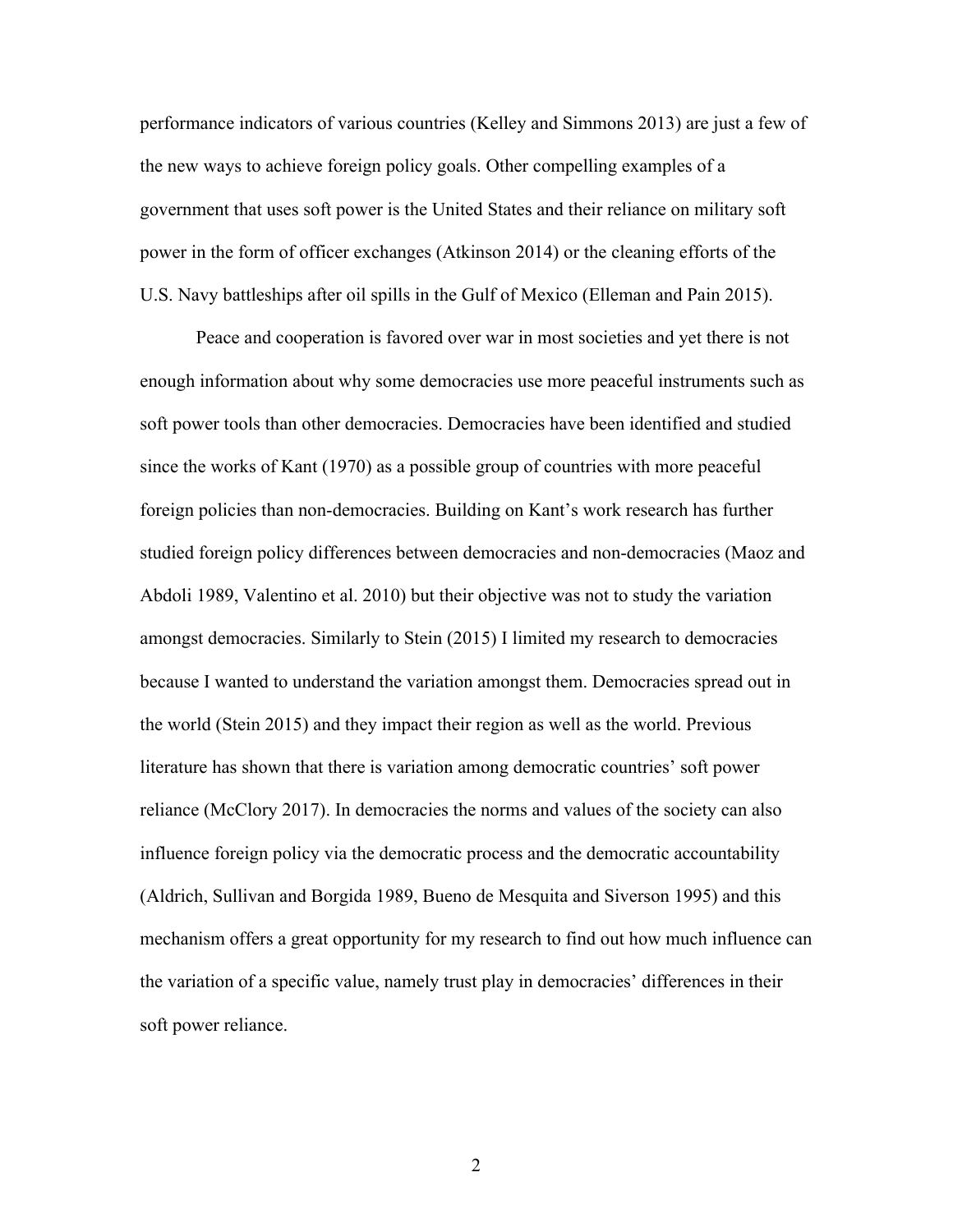Despite the fact that soft power instruments are becoming more available and easier to use, not every democracy uses them to the same degree. Some democracies such as Sweden, Germany, France along with the United Kingdom and the United States reportedly top the existing soft power world rankings (McClory 2017), while other democracies such as Poland and Brazil barely succeed in ranking at the bottom of the list (McClory 2017). I argue that the reason for such variation amongst democracies lies in the differences in their society's norms and values. Specifically, I theorize that democracies with more trusting populations are more likely to support their leaders' soft power choices over hard power options and as a result trusting countries end up using more soft power tools than their non-trusting counterparts. Trusting populations by definition feel that others are generally benign, cooperative and honest (Brewer and Steenberger 2002) which makes persuasion and not coercion the most cost-effective and logical choice of interaction with other nations. I argue that trusting societies find the use of soft power tools the most effective as their goal is to sway others into working together with them as opposed to coercing them to do so. This thought process manifests itself when the population supports their leader to prefer and select soft power instruments over force when possible.

When explaining the domestic difference among democracies and their variances in foreign policy outcomes, public opinion in recent literature has been identified as an explanatory variable (Tomz and Weeks 2013, Stein 2015). When studying the choice of using peaceful instruments or force, public preferences vary in different countries (Hurwitz and Peffley 1987, Feldman 1988) and attitudes towards peace have their roots in individual core values (Jacoby 2006). While it has been noted that the public's mood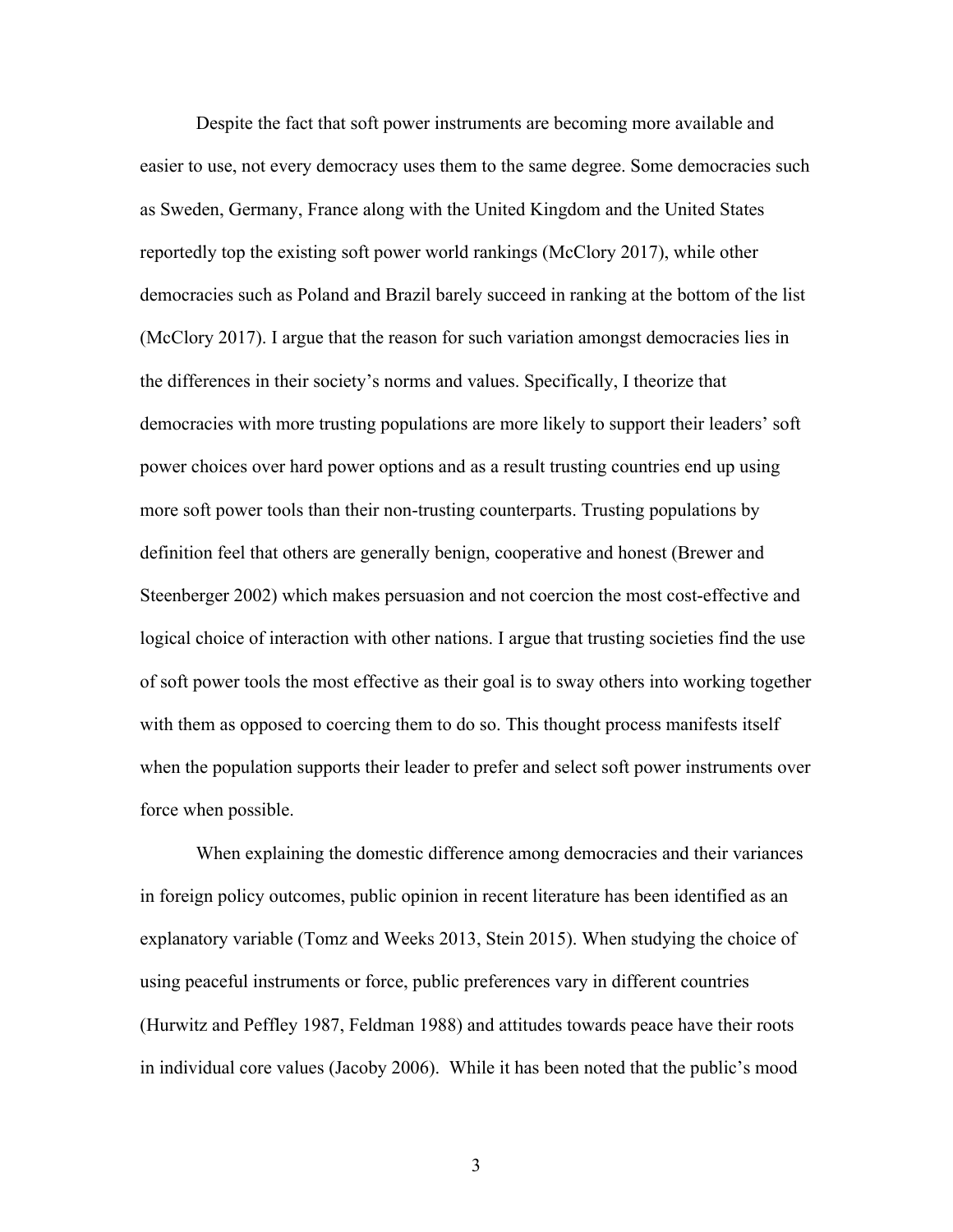(Caspary 1970) impacts foreign policy. In the case of major events such as 9/11 in the United States the mood can change but in general the basic core values of societies remain consistent. Scholarship has also argued that democracies in general are more equipped to settle disputes in a peaceful manner (Dixon et al. 1994); however, there is no adequate information about the actual differences among democracies. My research is important because by using public opinion it will provide clarity about societies' impact on their countries' instrument selection patterns and it will provide further explanation of why Norway and Finland rely mostly on soft power instruments while Ireland or Mexico do not.

There are certain countries that consistently seem to advance more peaceful solutions then other nations in the form of soft power use (McClory 2012, 2015, 2016, 2017). In recent PEW survey ten European democracies' populations were asked if they felt that relying too much on military force was counterproductive. The results of this poll clearly show the variation within European nations regarding their attitudes towards coercive versus peaceful solutions (Pew 2016a). The Netherlands (66%) and Germany (64%) revealed the most concern about using force while Italy (39%) and Poland (30%) scored the lowest regarding this matter. These domestic differences in core values and attitudes towards peaceful interactions are the foundation of my research.

Competing theories explaining the variation of peacefulness have usually focused on resources (Palmer and Morgan 2000, Chiba Machain and Reed 2012) or institutions (Morgan and Campbell 1991, Clark and Nordstrom 2005). Resource-based theories argue that governments use and prioritize their foreign policy instruments based on their capabilities. Following this line of argument, rich countries would be more likely to use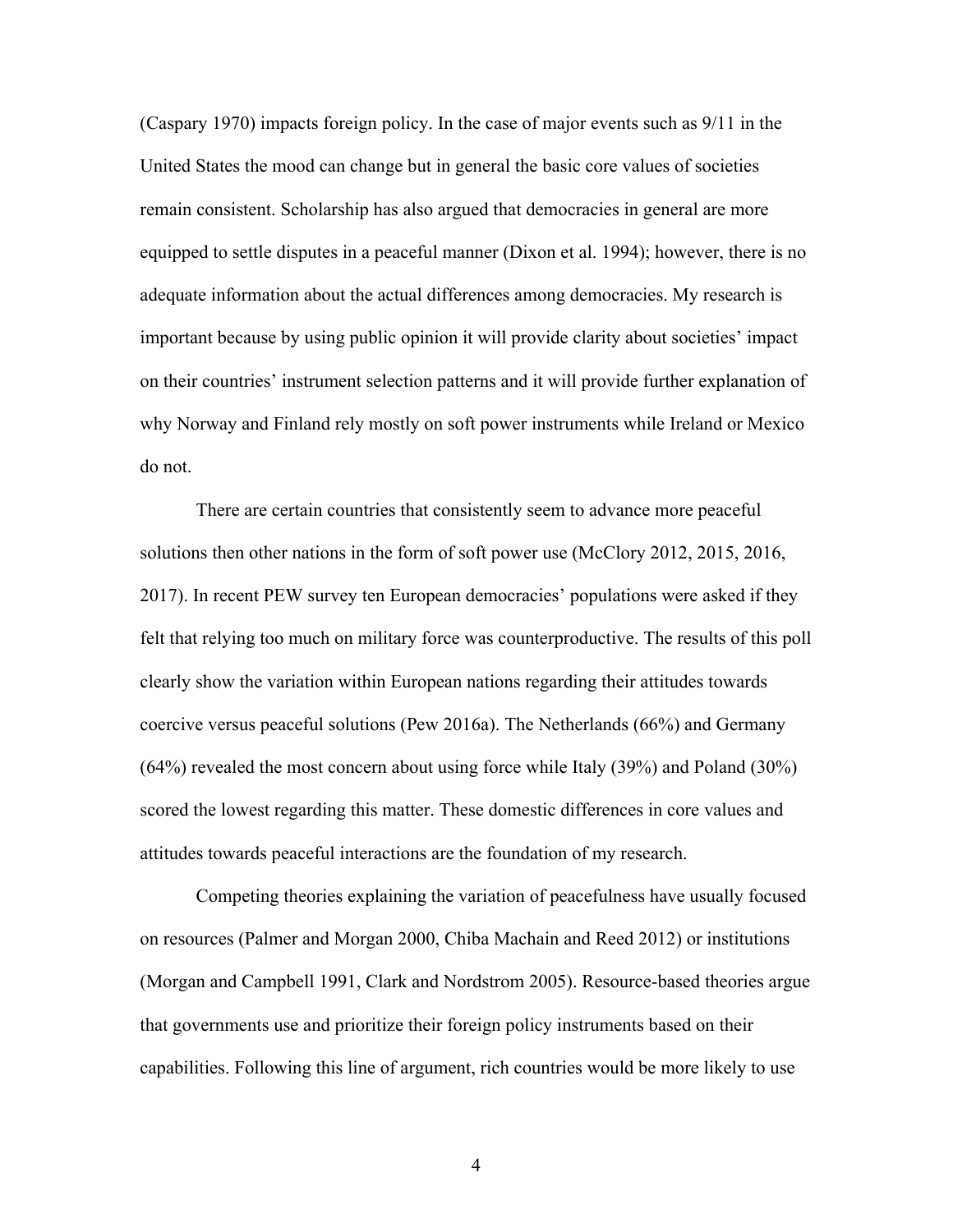soft power than poor countries and the variation amongst democracies could be explained by their variation in the resources such as GDP, military capability and budget. Resources are definitely key factors in countries' foreign policy decisions as they provide insight into what countries have at their disposal, but they do not provide answers about the differences in foreign policy decisions between countries with the same resources. This suggests that normative examinations of the influencing factors are also warranted (Maoz and Russett 1993). I believe the reason for this is that governments allocate their resources based on their foreign policy goals (Palmer and Morgan 2011) which in democracies are influenced by the population's opinion. I argue that as a result, some democracies such as Ireland will utilize coercive solutions while Switzerland will rely on more soft power instruments. The interesting comparison here is that Ireland and Switzerland have roughly the same resources and yet Switzerland relies on soft power instruments more than Ireland (McClory 2017). Therefore, only looking at their resources will not provide an adequate picture concerning their foreign policy preferences. I argue that the variation in those countries' attitudes regarding trust will complete our understanding of their selections.

The other known theory concerning countries' foreign policies points to institutional differences. Based on this theory, institutional differences such as the timing of elections, political competitiveness, the extent of political participation and the level of legislative constraints on the executive all impact the foreign policy outcome. While examining the institutional variation amongst democracies provides some answers regarding the likelihood of peaceful behavior, they do not provide a clear explanation about why peaceful solutions were chosen in some cases but not in others when the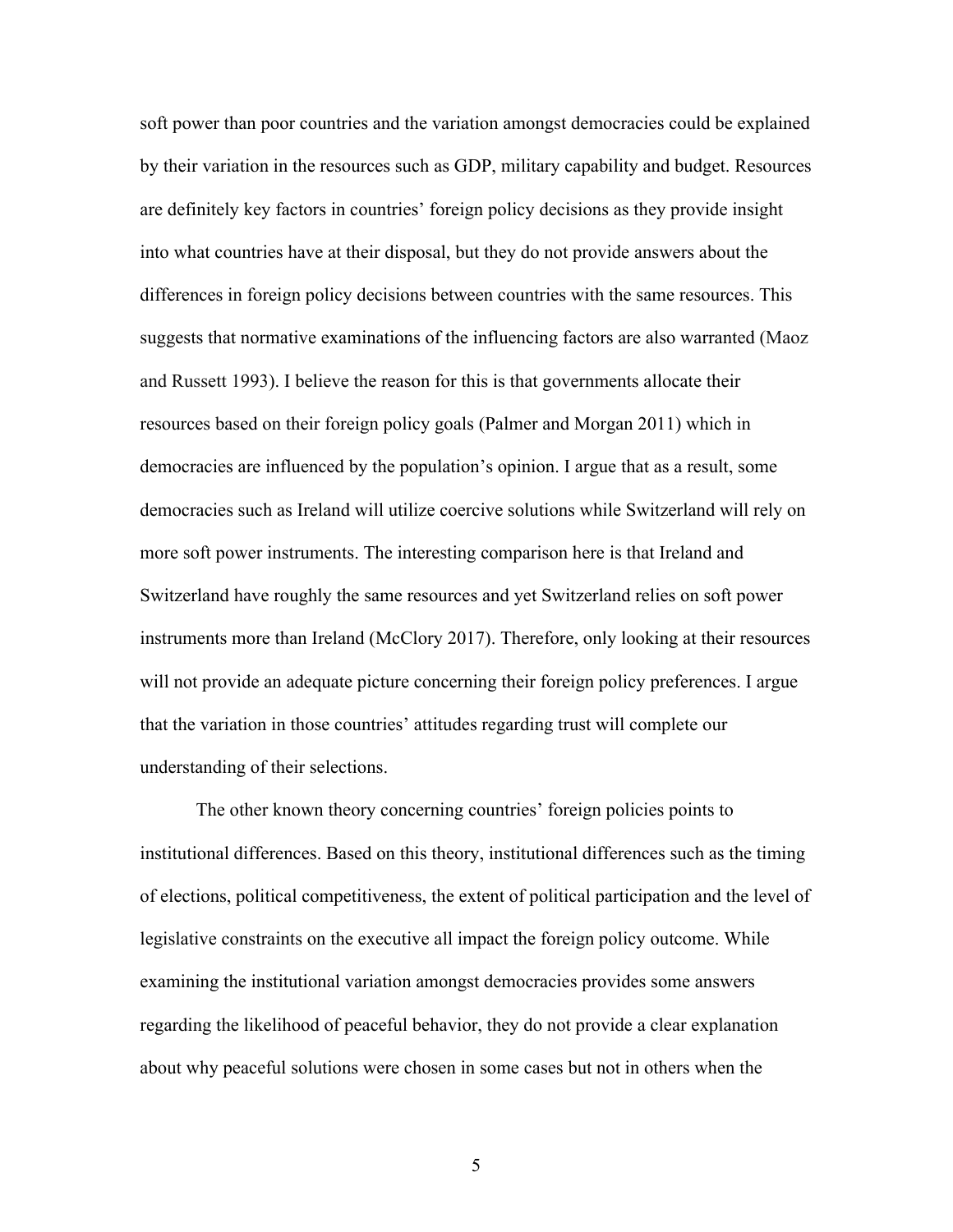above-listed indicators are identical. Based on my theory, the reason for their failure is the lack of inclusion of societies' differences in their norms and values. I also concur with Stein (2015) and Weeks (2014) that democratic institutional differences have proved to be weak predictors of variation in nonviolent interactions because they have little variance<sup>1</sup>. Using the same examples of Ireland and Switzerland again the commonly used democratic institutional indicators such as Freedom House and Polity would rate these two countries equally and would not provide explanation about the differences in the two countries soft power use.

The variation in social trust on the other hand is able to provide a clearer explanation about the variance of democracies and their use of soft power because their political system is built on feedback from public opinion regarding government actions. For instance, numerous polls have demonstrated the differences in trust level regarding the Syrian refugees entering Europe. The polls clearly show the variation in trust among European democracies as in Sweden (24%), Germany (31%) and the Netherlands (36%) only a small percentage of the population feels threatened by the Syrian refugees while in other countries such as Poland (73%), Greece (69%) and Hungary (69%) the percentages are much higher (Pew 2016b). Building on this argument I will test the variation in trust and its impact on the soft power use of democracies.

<sup>1</sup> Institutional differences have been utilized much more successful in predicting the behavior of non-democracies (Kinne and Marinov 2013; Pickering and Kisangani 2010; Way and Weeks 2014; Weeks 2008, 2009, 2012). Large bodies of literature have focused on domestic institutional constraints on non-democratic leaders' decision to initiate conflict (Morgan and Campbell 1991, Maoz and Russett 1993, Dixon 1994, Ray 1995, Schultz 1999, Howell and Pevenhouse 2007).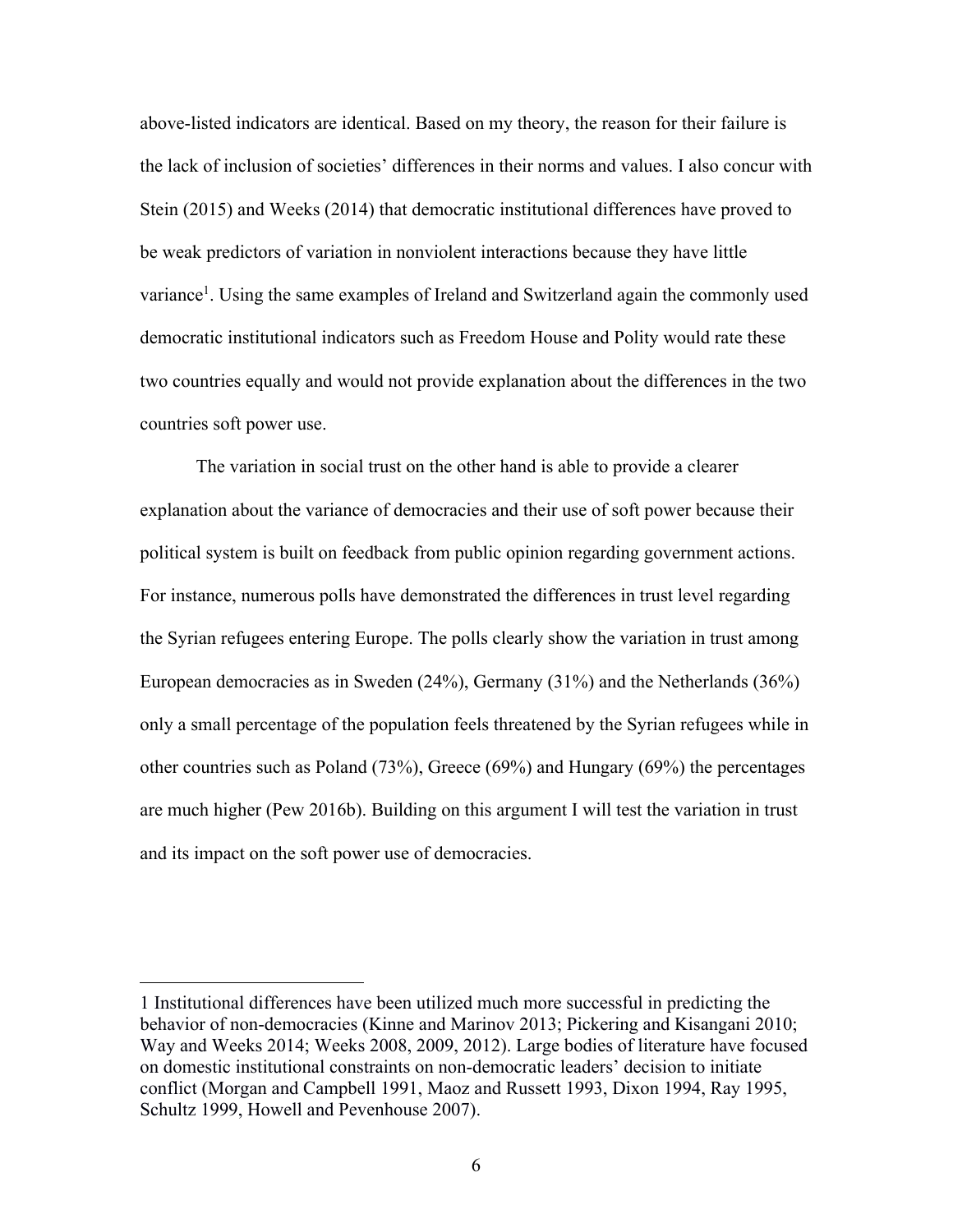First, I will study democracies' peaceful foreign policies via their detailed soft power actions. Soft power has been defined as the ability to achieve goals using persuasion and attraction (Nye 2011). While not all soft power tools are peaceful in nature, I argue that they represent policies that are based on the intention of strengthening relationships with other nations. Soft power is a complex concept. Thus, for this study I disaggregate it into measurable units in the form of diplomatic, economic and military instruments and further divide each into resources and actions. The key contribution of my instrument typology is that it separates soft power actions and resources and focuses my theory and analysis on soft power actions. My approach using the individual soft power actions will provide more information about the type of actions leaders are likely to take.

 Secondly, I propose to explain the variation in democracies' soft power use by the differences in their social trust. Building on the role of core values from the literature on public opinion formation (Chong 2000) and research on the relationship between trust and peaceful foreign policy (Kydd 2005, McGillivray and Smith 2000) I hypothesize that democratic leaders with more trusting populations will be more likely to rely on soft power because they can generate public support for peaceful actions more effectively. In order to study trust's influence on democracies' soft power reliance, I will use attitudes regarding trust as a proxy for measuring the level of variation of trust amongst societies. Then using mixed methodologies, I will first conduct a large N statistical analysis about the frequency of democracies' soft power use versus hard power use and then I will test social trusts' influence on such outcomes. Based on the results of the statistical analysis, I will select case studies to further investigate the connection between public opinion and soft power use.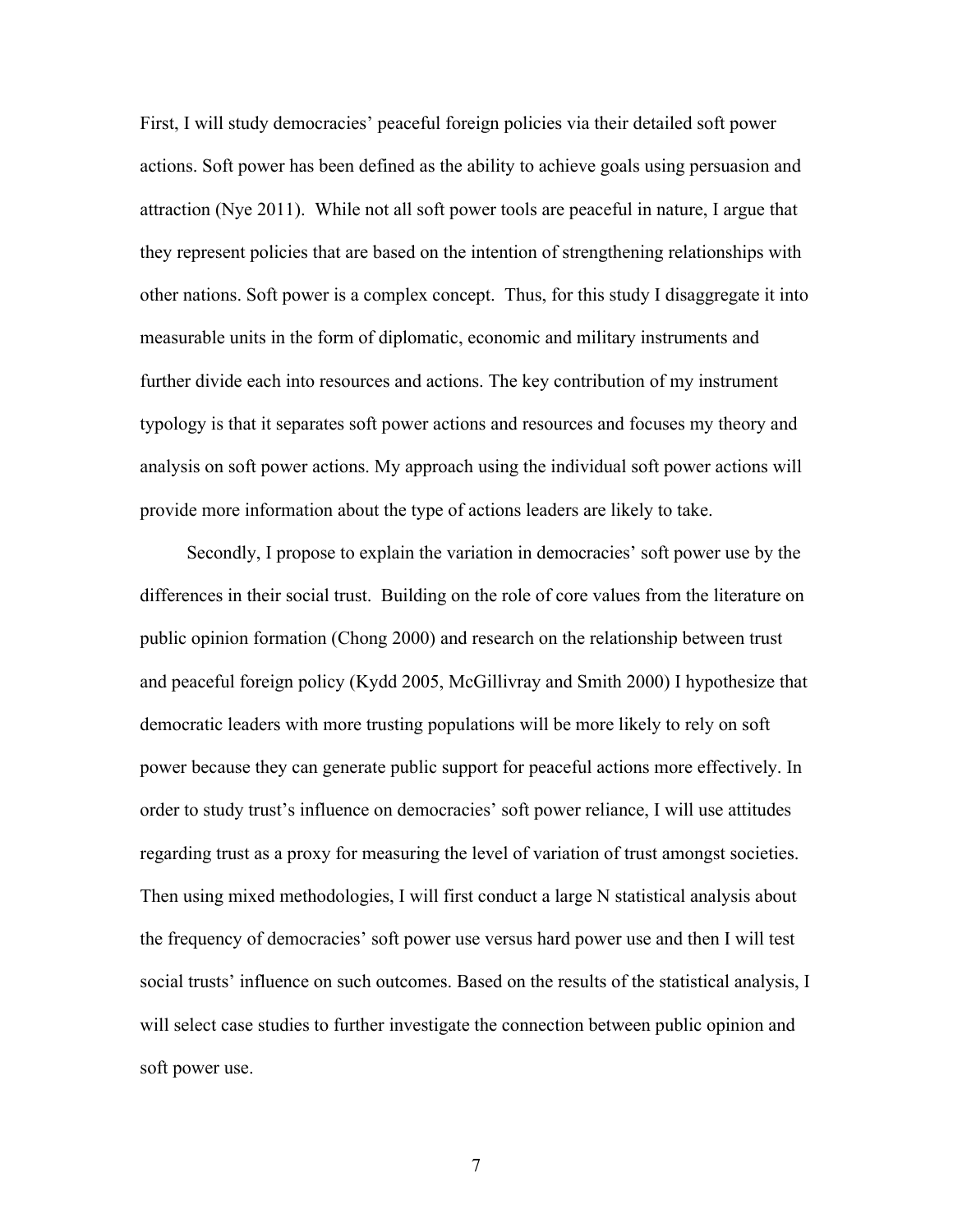Once my analysis is complete, I expect to find that trusting populations will be more likely to employ soft power instruments to achieve their foreign policy goals than non-trusting societies. I will also have a better understanding of the variance of democratic government's frequency of turning to soft power instruments as well as their reliance on hard power tools which will provide previously hidden information about the fundamental values of those populations and as a result it will also provide indicators about their future foreign policy choices.

#### 1.2 GOALS OF PROJECT AND CHAPTER OUTLINE

In the following Chapter (Chapter 2), I will examine the literature on the competing theories related to leaders' foreign policy choices. I will also discuss the under-utilization of public opinion in such models. In Chapter 3 I will clarify the concept of soft power by creating four new concepts in the form of soft power actions, soft power resources hard power actions and hard power resources. In the same chapter I will develop my theory connecting public opinion and soft and hard power instruments arguing that trusting populations' leaders will rely on soft power instruments more than those of less trusting nations.

In order to test my theory, I will use mixed methods including large N statistical analyses and three case studies. Chapter 4 will explain my research design in detail. Using a most similar case design I will closely examine Finland (Chapter 5) and New Zealand because these two democracies have similar resources and institutions they vary greatly in their leader's selection of soft power relative to hard power. My most similar case approach is designed to uncover the relationship between these two otherwise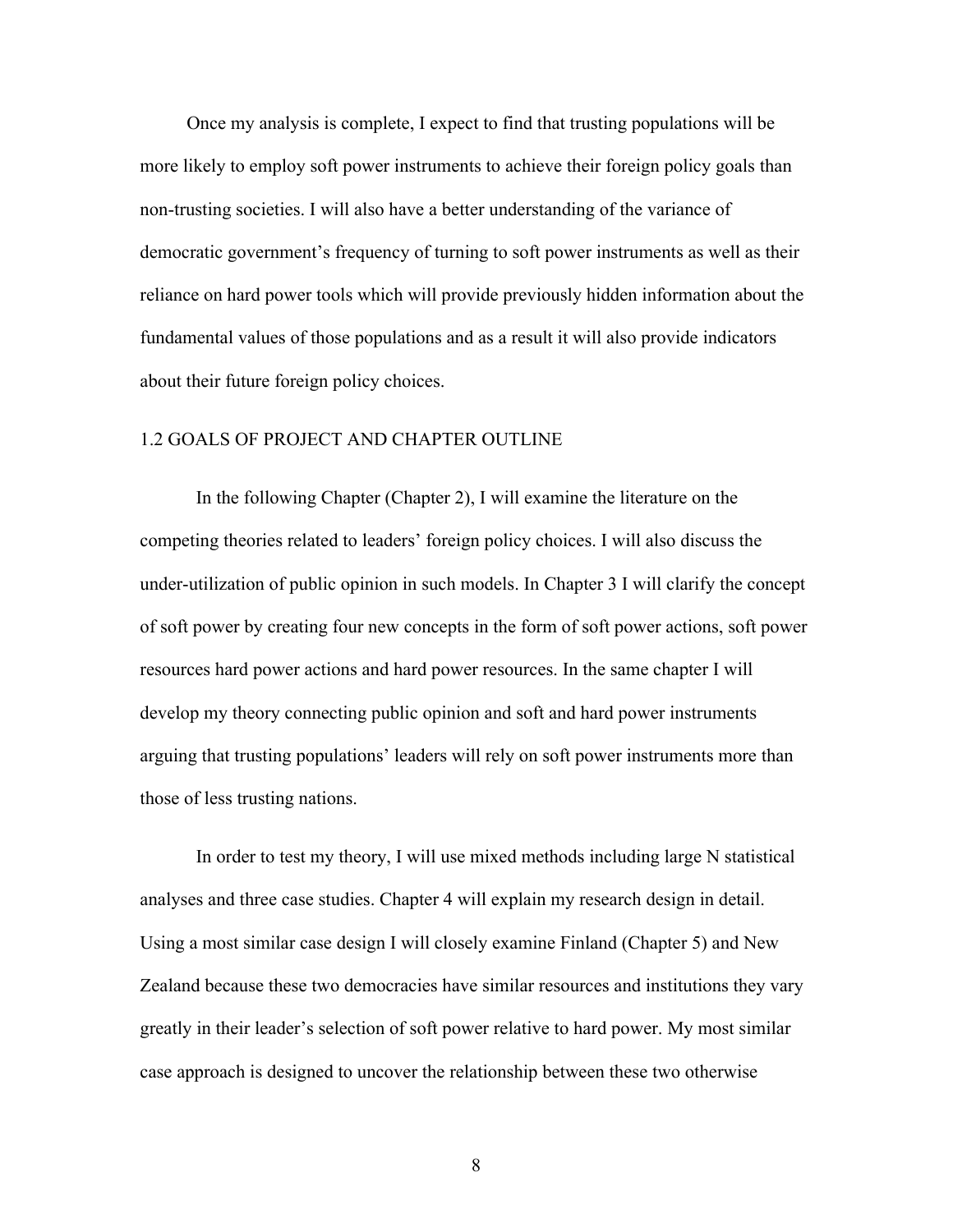similar countries' outcome variables (soft power actions) and alternative independent variables (social trust values). Finland has a very high soft power percentage use while New Zealand has one of the lowest reliance on soft power over hard power among democracies. I will study how these two countries' trust impacts the variation in their soft power instrument selection. Finally, I will study the United States (Chapter 6) as it is a hegemon that plays a leading role in the world as well as it provides an exceptional case of a country that relies on high soft power and hard power actions. The in-depth examination of these three cases' will provide information about public opinion previously not recovered in the statistical analysis and its connection with soft power and hard power instrument choices. My research will conclude with my discussion of the results in the conclusion and policy relevance chapter (Chapter 7).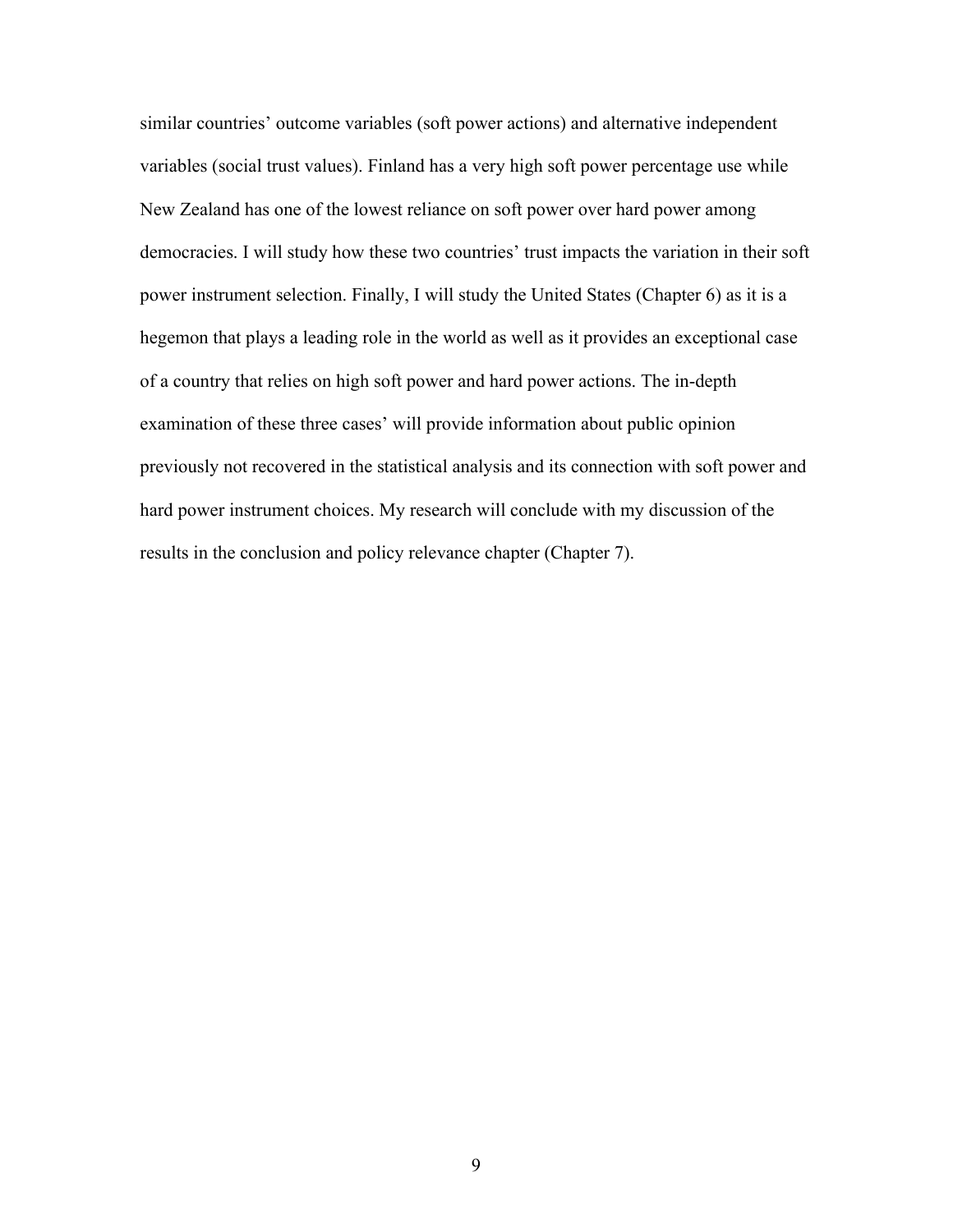#### CHAPTER 2

#### LITERATURE REVIEW OF SOFT POWER AND SOCIAL TRUST

Soft power instruments are not used equally amongst democracies. Publications regarding the differences in governments' soft power reliance have concluded that the top soft power users are the Western countries such as the United Kingdom, the United States and Germany along with France and the Nordic nations (McClory 2012, 2015, 2016, 2017, 2018). This means that based on the current literature other democracies such as India, New Zealand, Czech Republic and Portugal are not using as much soft power as the previously mentioned countries (McClory 2018). For example, McClory's 2018 soft power rankings gives the United Kingdom's 80 points while Argentina only receives a 48 soft power score. This variation in democracies' soft power achievements need further explanations.

 To better understand the reasons why some countries use more soft power than others, I argue that we need to look into a new indicator that varies amongst democracies and which is not the usual resource or institution-based explanatory variable. The democratic peace literature pointed to democracies' peaceful foreign policy patterns. This is a great start to further examining democracies' use of soft power and by testing a new variable (social trust) this dissertation will offer answers about soft power policy differences between democratic countries with similar resources or institutions.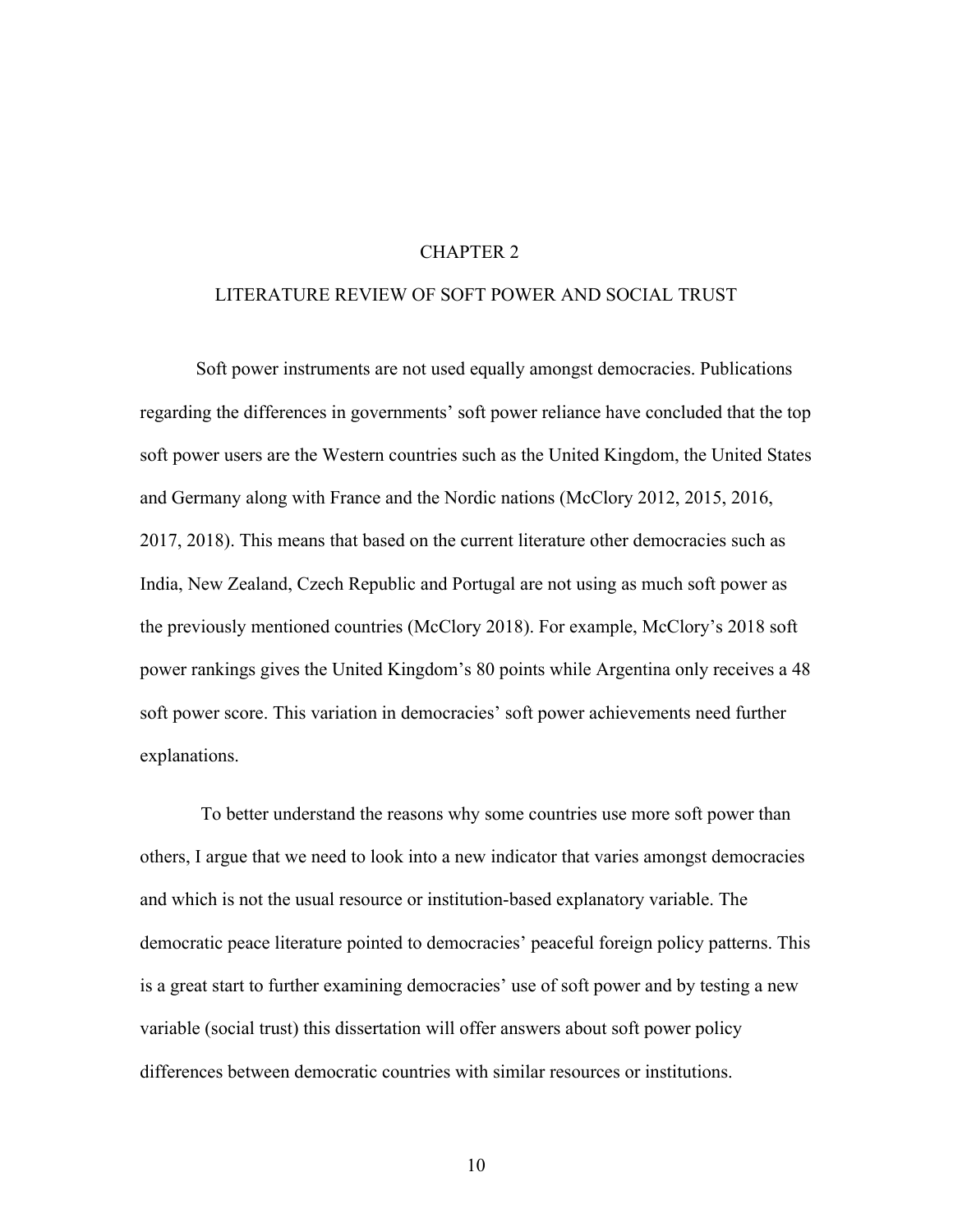This review of the literature shows that the existing soft power literature has not provided a clear definition of soft power, which also results in measurement problems. In addition, scholars have not provided any predictors of soft power, which again, makes it difficult to study why some countries use more soft power than others. I propose a new conceptualization, a new measurement method as well a new explanatory variable to compare democracies' soft power use.

#### 2.1 CONCEPT OF SOFT POWER

Soft power has been defined as the ability to achieve goals using persuasion and attraction (Nye 2011). The key concept in Nye's (2011) definition is attraction. Countries can only wield more soft power if they are able to generate attraction. Attraction refers to creating a positive magnetic affect (Nye 2011 p. 92). Soft power builds on this positive attraction that sways others to behave in a preferable way. In terms of states' behaviors, Vuving (2009) suggests that there are three types of characteristics that lead to positive attraction, namely benignity, competence and beauty. Benignity is an aspect of how an agent relates to others. Benign act produces sympathy and credibility. Competence refers to how and agent does things and it produces respect and admiration. Beauty is defined as the perception of ideas, values and visions (Vuving,  $2009$ )<sup>2</sup>. All these characteristics can produce positive attraction, which adds to countries' soft power.

<sup>2</sup> The success of soft power depends on both the agent having one the listed qualities, otherwise the given actions may produce indifference or dislike (Nye 2011). My dissertation does not focus on the effectiveness or success of soft power use, only on the amount of soft power use for comparison.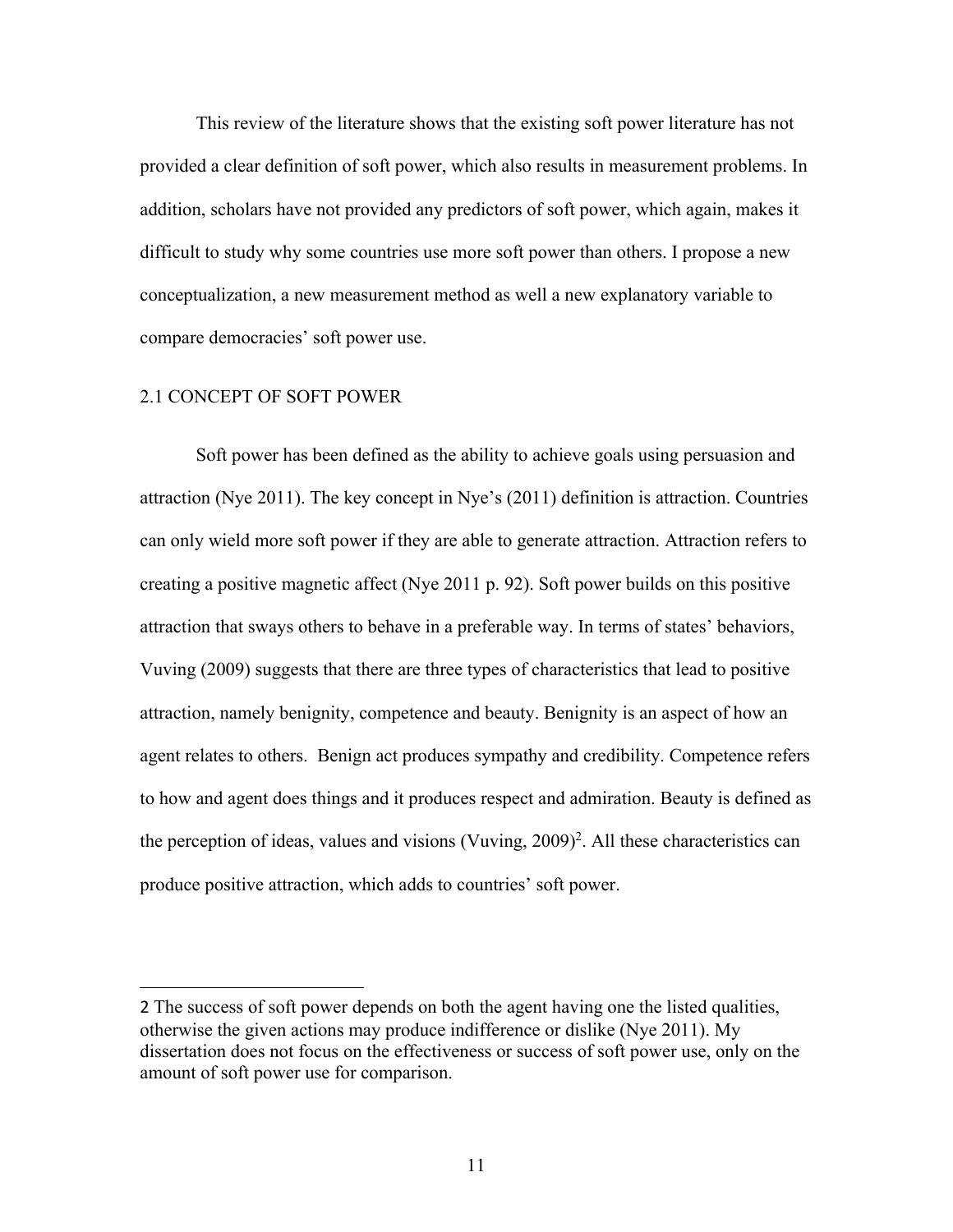Despite that the initial soft power definition (Nye 1990) has been around for almost three decades, a fundamental conflict in soft power literature still exists regarding a clear measurable definition of soft power and its instruments (Parmar and Cox 2010, Naim 2013, Jain 2017, Doeser and Nisbett 2017, Gallarotti 2018). This issue leads to further problems with measuring and categorizing foreign policy tools. Soft power literature offers two conflicting conceptualizations; the earlier one is based on a conceptual dichotomy of power instruments in the form of soft power and hard power tools (Nye 1990, Yan 2007, Sun 2008, Li 2009, Jain 2017) and the later one is based on a mixed-approach (Nye 2011, Gallarotti 2011) in which soft and hard power instruments mix and interact. For example, soldiers rebuilding schools in a war zone would add to the soldiers' country's soft power, according to the dichotomous approach via the benevolent action of the solders, however, the mixed-approach would evaluate the same scenarios as the rebuilding of the school counting for soft power, but the contradictions and harm caused by the soldiers and the war taking away from such soft power.

The dichotomous approach is more focused on identifying the instruments and actions and categorizing it as either hard or soft power. But the mixed-approach is more interested in a deeper evaluation of the interaction and perception of the used instruments. According to their framework, the foreign policy actions can weaken or strengthen each other. The next section will review the conceptual development of soft power from the early dichotomous approach to the later mixed-approach.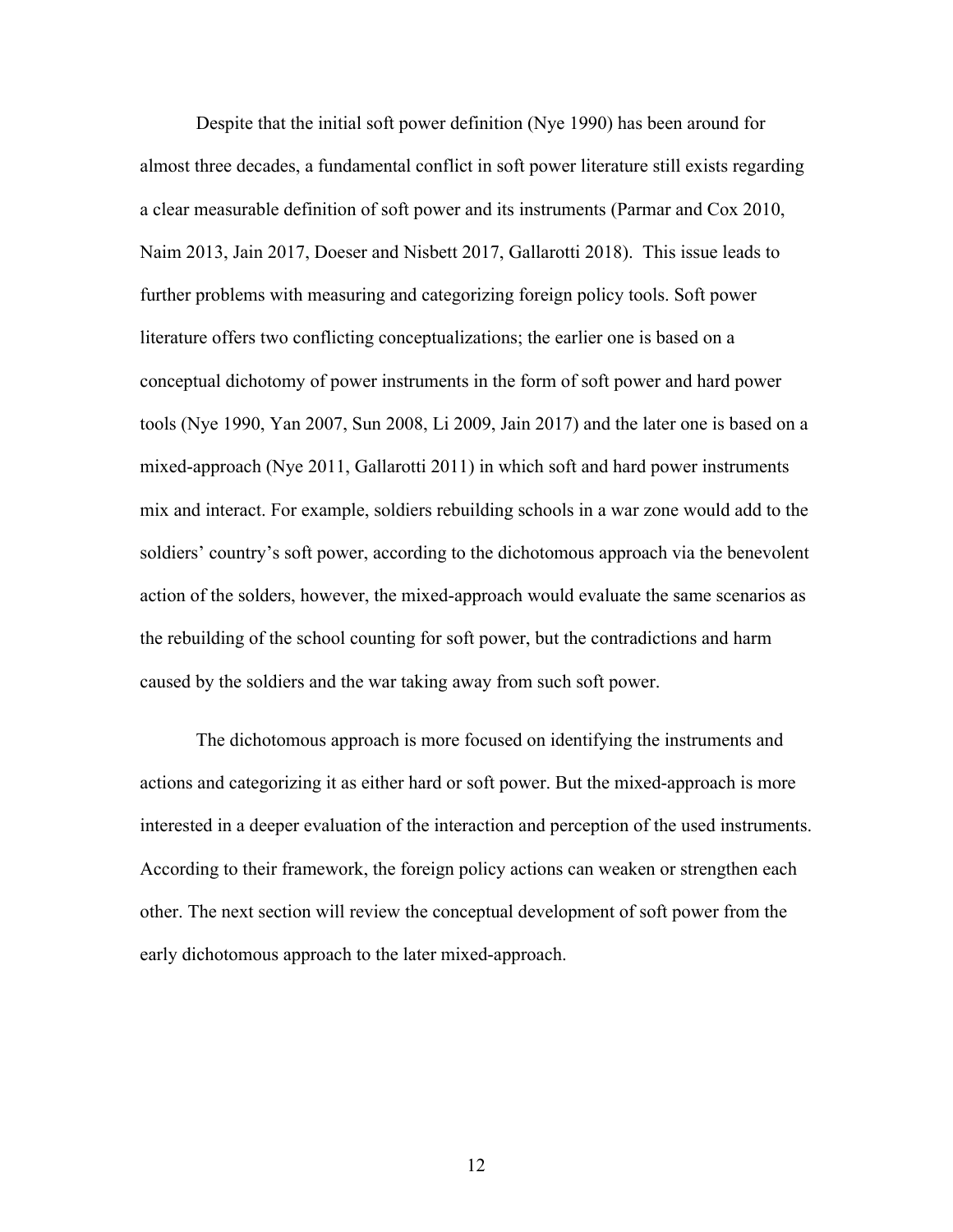#### 2.1.2 CONCEPTUALIZATION OF SOFT POWER.

This literature review will show that the conceptualization of soft power has changed some, but scholars still need to agree on the concept and on a clear measurement of soft power. Without a clear conceptualization measurement is also problematic.

#### 2.1.3 EARLY YEARS. THE DICHOTOMUS SCHOOL

The early works of Nye (1990) started a conversation about the dichotomous understanding of power instruments. Many soft power publications use this conceptualization of instruments (Yan 2007, Sun 2008; Li 2009, Jain 2017, Cobaugh 2017). The dichotomous school views power instruments as mutually exclusive. This means that all power tools can be categorized as either a soft power or a hard power tool (Nye 1990, Yan 2007, Sun 2008, Li 2009, Cobaugh 2017, Jain 2017). According to this view, what matters is the ability to clearly place each tool into one or the other category. It is important to note here that the dichotomous school does not argue that there is no interaction between the soft and hard power tools, they merely create categories in which foreign policy tools can be placed.

At the time when Nye (1990) introduced the concept of soft power into the power literature, scholars were mostly concerned with the various aspects of power also known as the faces of power debate. As a reaction to this literature, it was Nye's (1990) work that created the first conceptual separation of soft and hard power. Some of the soft power scholars continued to work with the dichotomous understanding of power and power instruments (Yan 2007; Sun 2008, Li 2009, Cobaugh 2017, Jain 2017). For instance, while Nye (1990, 10) explained that as a result of Norway actively participating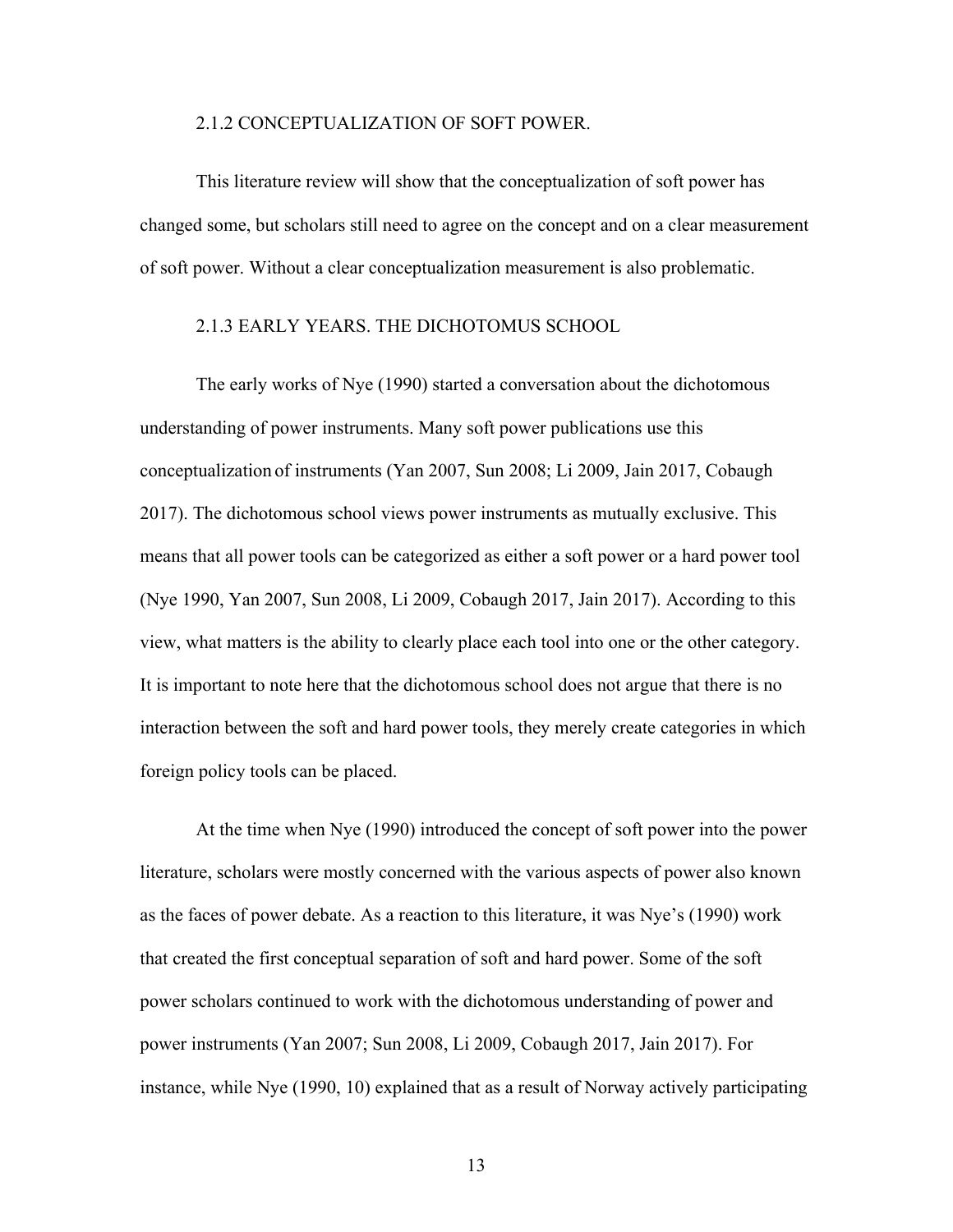in peace talks in the Philippines, the Balkans, Colombia, Sri Lanka and the Middle East, the country's increased its soft power as other nations identified shared values with Norway. On the other hand, an example of hard power from Nye's (1990, 14) publication explained that the U.S.' War in Iraq in 2003 was categorized as a hard power action because it was a coercive action that was perceived negatively outside of the U.S. In this approach, the conceptual focus is on creating guidelines between soft and hard power categories in order to be able to recognize, separate and apply them in foreign policy.

 Another example from a more recent dichotomous conceptual approach is Cobaugh's (2017) work, who stresses the importance of using soft power to make hard power more effective. His examples are concerned with current asymmetric conflicts as he separates soft power instruments and hard power instruments (kinetic warfare). Cobaugh (2017) specifically notes that a more effective and strategic use of soft power tools in the form of communication/narrative about the current U.S. conflicts in the Middle East would allow the U.S. to have more success in the region. This can only be achieved if soft power instruments are recognized and strategically applied. His dichotomous conceptualization of soft power and hard power (kinetic warfare) serves as another example of scholars separating these power instruments, but it falls short on providing a systematic typology of instruments outside of the military. As a result of the mentioned efforts, the categorization of power instruments became somewhat clear but all hard and soft power instruments were still not comprehensively and systematically separated. Instead, what we see in the soft power literature is conceptual focus on only a few soft power instruments such as culture, sports or education but no further development of a complex typology of all soft power tools.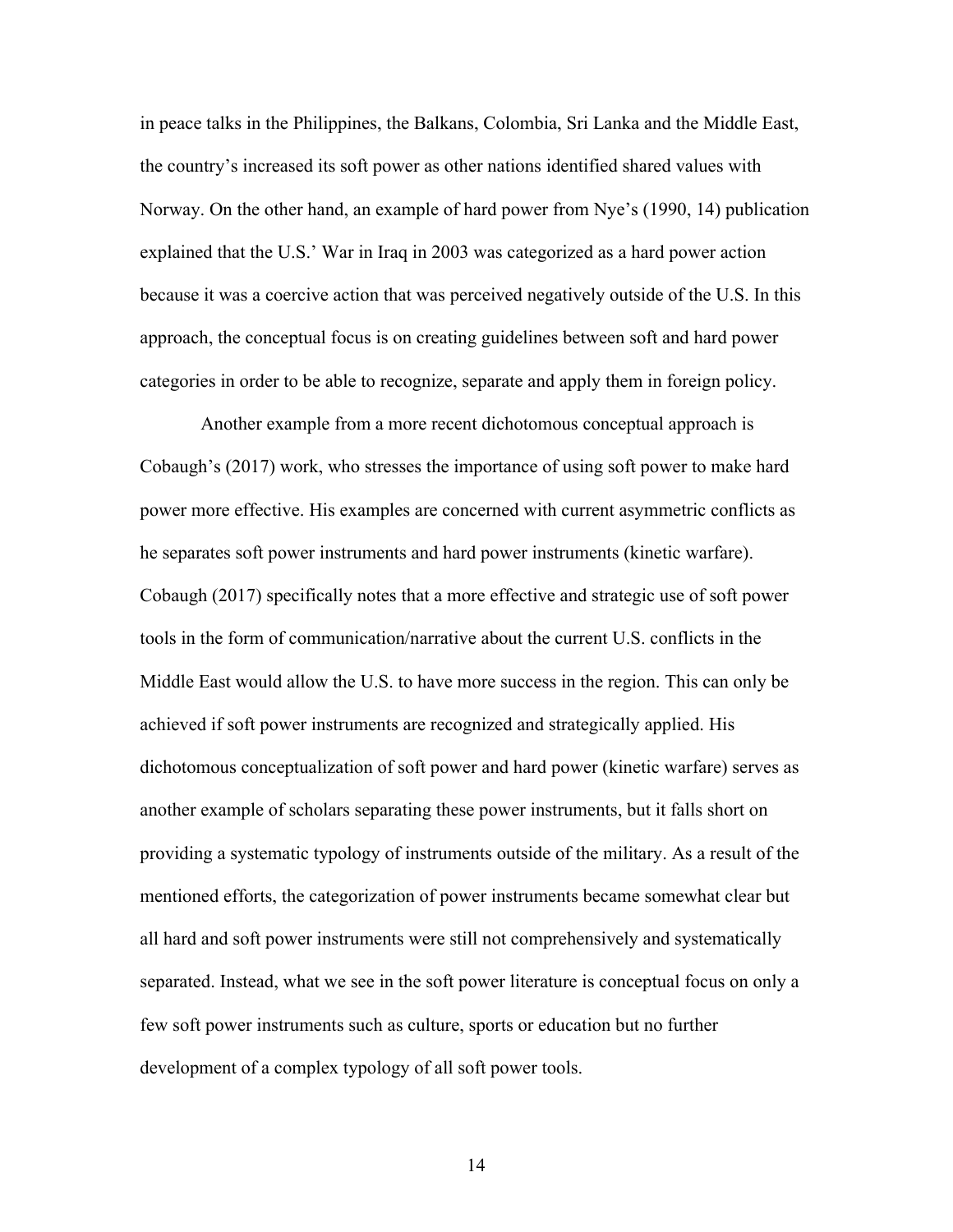The problem emerging from the dichotomous approach is the difficulty of categorizing instruments that can be placed into both power categories. President Trump's social media posts for example, can sometimes be categorized as soft power tools when he tweets about Easter at the Whitehouse, but it can also be categorized as a hard power tool when it is coercive. For instance, when President Trump insulted the North Korean leader by calling him "Rocket Man," that was clearly a hard power action. As this example shows, categorizing Tweeter as a foreign policy tool solely as a soft or hard power instrument makes the general mistake of oversimplifying the usage of the instrument. Another example is the role of economic instruments. Their classification either as a hard or soft power wielding tool has been questioned from the beginning. Nye (1990) initially placed all economic tools into the hard power category, and later started noting that there are some economic tools such as humanitarian aid that wields soft power (2011). As these examples show, soft power conceptualization would greatly benefit from a more nuanced new typology in which soft power use is clearly separated from hard power use.

#### 2.1.4 LATER SCHOLARSHIP. THE MIXED-SCHOOL

With the mixed-conceptual approach scholars argue that there is a significant interplay between soft and hard power instruments as some tools can play both roles therefore, it is a mistake to separate them into either hard or soft power categories, but instead they need to be conceptualized together. Wilson (2008), Nye's later works (2011) and Gallarotti's (2011) article represent the mixed-conceptual approach. This school of thought also produced concepts such as Nye's (2011) smart power and Kounalakis and Simonyi (2011) and Simonyi and Trunkos (2015) spectral power concepts. These newer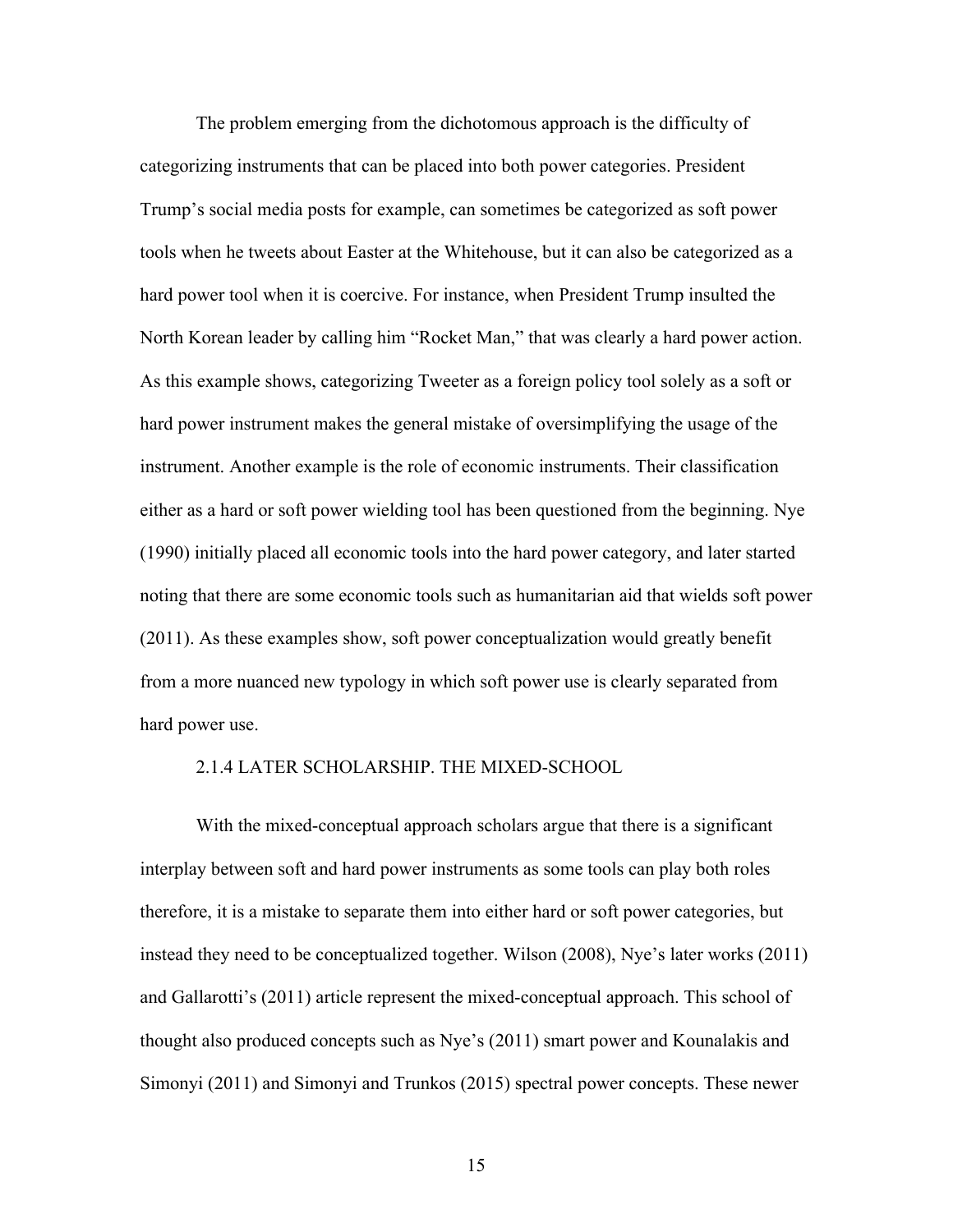conceptualizations of power instruments argue that the academic focus should not be on the separation of power instruments, but instead the focus should be on the successful combination and application of them.

One of the initial mixed approaches was laid out by Wilson (2008, 111) who argued that the national interest was badly served by an imperfect dichotomous power debate. Gallarotti (2011) also suggests that soft power should not be separated from hard power as it may lead to mistakes when categorizing instruments. Instead, soft power and hard power should be evaluated together as they reinforce and weaken each other. After his initial dichotomous approach in 2011, Nye also proposed merging soft power with hard power, which he called smart power. Nye (2011 p. xiv) defines smart power as the ability to combine hard and soft power into an effective strategy. According to Nye's (2011) conceptualization, smart power was an intelligent integration of diplomacy, defense, development, and other tools of hard and soft power. This mixed concept recognizes that states use different forms of power at different times to achieve the most appropriate goals. Another mixed approach was the spectral power concept (Kounalakis and Simonyi 2011, Simonyi and Trunkos 2015) which offered a visual and a conceptual model for the overlapping nature of power instruments similarly to the other mixed approaches mentioned above.

Kounalakis and Simonyi (2011) and later Simonyi and Trunkos (2015) a proposed a conceptualization using light as a metaphor to explain how some instruments have both soft power and hard power qualities and instead of searching for the cut points to decide where soft power ends and hard power begins, we should study them as shades of light as colors can mix and create new colors. If a tool, for instance is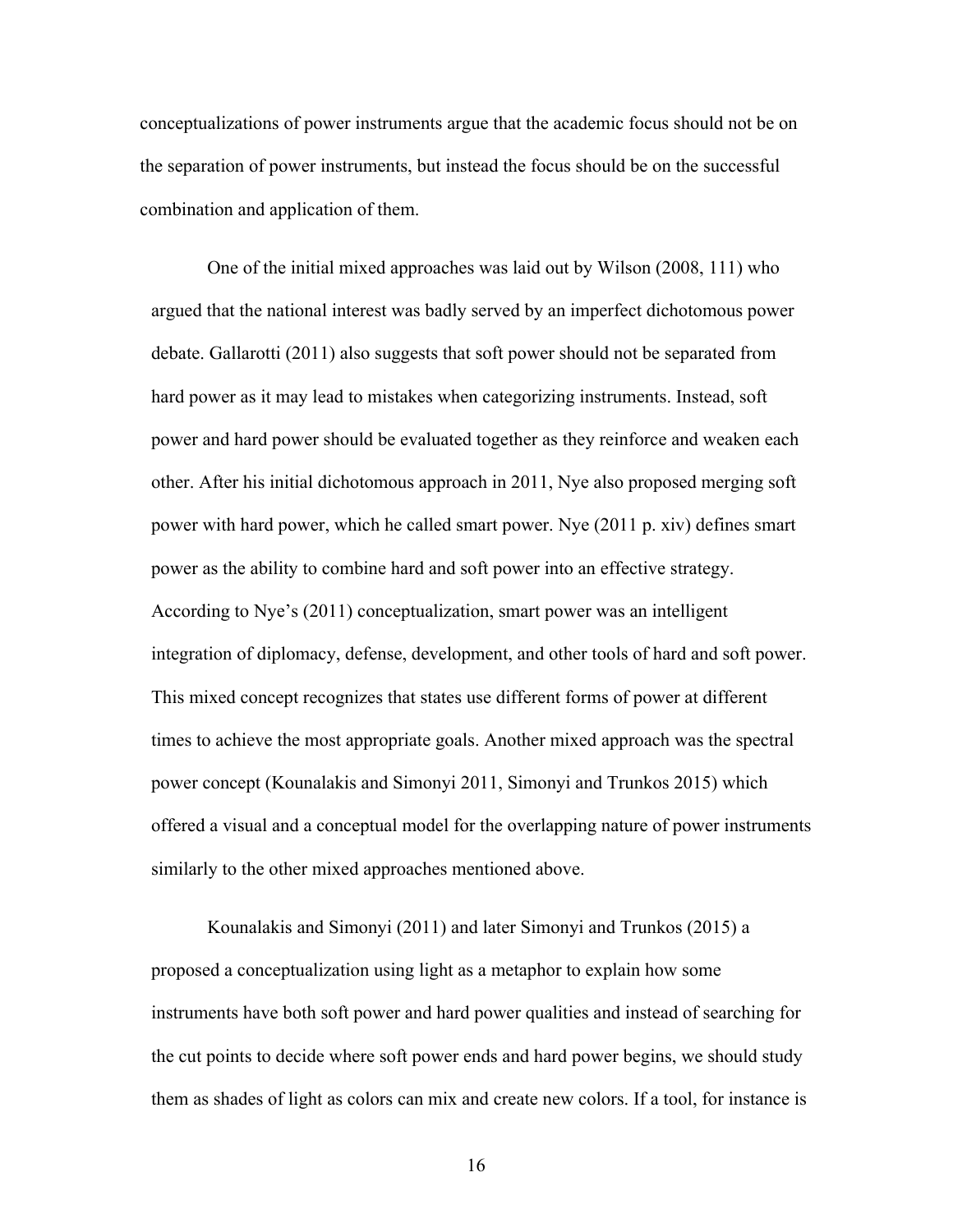hard power based on its appearance as well as based on its impact, the spectral power conceptualization would categorize it as hard-hard power and assign the red color to it, while soft-soft instruments would be blue color. Any tool that mixes these powers would end up creating new colors such as orange for hard-soft instruments or green for soft-hard tools (Simonyi and Trunkos 2015).

 The mixed-conceptualization reveals the importance of the interaction and mutual impact of such instruments in foreign policy, but it does not help with the clear recognition of soft or hard power tools, in fact, it further confuses them. The mixedconceptualization also did not offer any operationalization methods by which any measurable values could be attached to soft and hard power tools. This means that Nye's (2011) and Gallarotti's (2011) points are important as they want to shed light on the interactions of soft and hard power tools, they do not offer any measurement methods to study such occurrence. While both scholars write about how hard power actions can diminish soft power tools, other than a few case studies as examples they do not provide any measurements that would allow scholars to test their implications on a larger, international scale. Not only the current literature on soft power is not able to compare all countries' soft power use, but also, they do not focus on why some countries seem to rely more on soft power instruments than others.

For example, while the mixed-approach presented by Gallarotti (2011) focuses on powers enhancing or diminishing the other and to illustrate that, using the example of a positive image bolstering national defense by gaining allies, he does not help to categories actions of national defense (such as sending troops). Even more importantly, as Gallarotti (2011) studies how soft power can enhance hard power instruments, he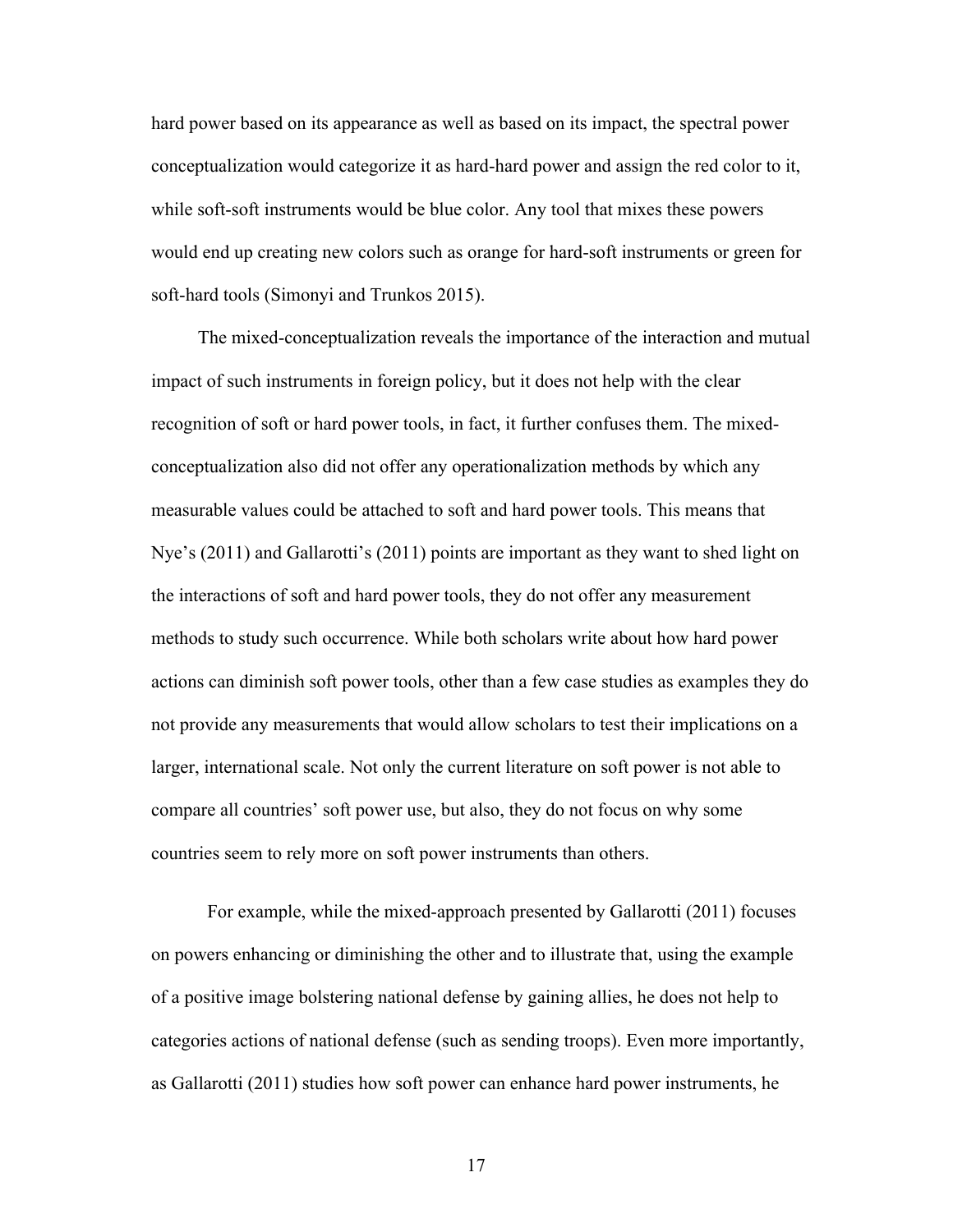does not offer any ways to validate his claim. He does not develop his theory further to offer an operational mechanism which could measure how much certain soft power resources or actions can enhance hard power. Also, by recognizing that some instruments can wield both soft and hard power, the mixed-approach does not offer a way to identify these instruments. Instead, they argue that we should just focus on the effective use of such combination of tools.

This conceptual debate points to a void in literature in addressing a clear conceptualizations and typology of power instruments. The mixed-approach correctly points to the overlap of soft and hard power instruments, but it fails to take the next step to offer an operational solution separating them. On the other hand, the dichotomous approach recognizes the need for conceptual separation but does not provide clear guidelines to do so. A good approach must first clarify soft power instruments, then study how and why countries' use them.

#### 2.2 MEASURING SOFT POWER

The second problem in soft power research has been the measurement of soft power and its instruments. In this effort there are two lines of thoughts; one is comparing countries soft power based on their resources (Nye 1990, 2011, McClory 2017, 2018) and the other one is doing the same but based on states' behaviors or actions (Li 2009, Zahran and Ramos 2010). So far only the resource-based approach was able to produce quantifiable results in the form of an international soft power ranking called Soft Power 30 (McClory 2018). This composite index of soft power was initially created in 2010 and only included 26 countries. These countries were strategic partners of the United Kingdom such as France, Germany, USA, Nordic countries, Brazil South Korea, Japan,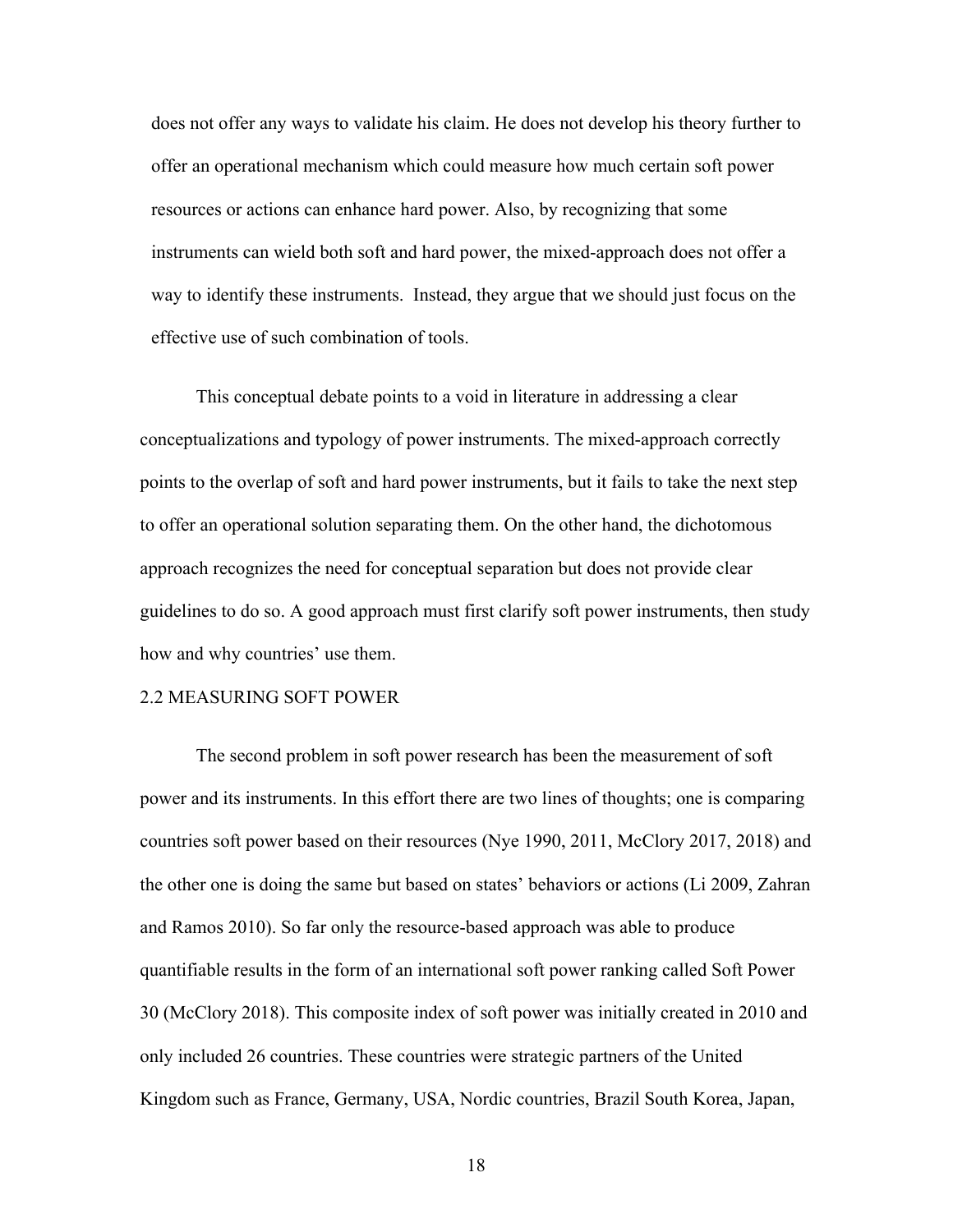Singapore and South Africa. It did not include the less important countries that may still play an important role in soft power analysis such as Argentina, Portugal, New Zealand, Ireland and Hungary. This initial soft power index included capability indicators from business/innovation, culture, government, diplomacy and education (McClory 2010). In other words, this comparison of 26 countries' soft power was based on mostly (70%) on governments' capabilities and 30% of subjective elements collected from experts' panels from 20 countries that assessed countries international perception based on seven factors including cuisine, culture, technology products and foreign policy (McClory 2010).

#### 2.2.1 MEASURING SOFT POWER: THE RESOURCE-BASED APPROACH

McClory has continue to improve his soft power measurement and today, he includes 30 countries in his index. This leading soft power ranking is still heavily relying on countries' soft power capabilities. According to this composite index, the listed 30 countries' have the most soft power based on a mix of resources, policies and polling data about the perception of the country abroad (McClory 2018). These capabilities include countries' institutions, economic and educational indicators, number of universities, business and innovation indicators just to mention a few.

While the collection of countries' soft power resources is achieved well, this approach led to mismeasurement of countries' soft powers the following way. Based on these soft power capabilities such as the number of UNESCO World Heritage sites, the countries are ranked without much attention to their foreign policy actions. For example, Egypt has many cultural soft power resources in the form of monuments and museums and yet it is not one of the leading soft power users in the world. If measurement relies heavily on these soft power resources such as cultural heritage sites and does not consider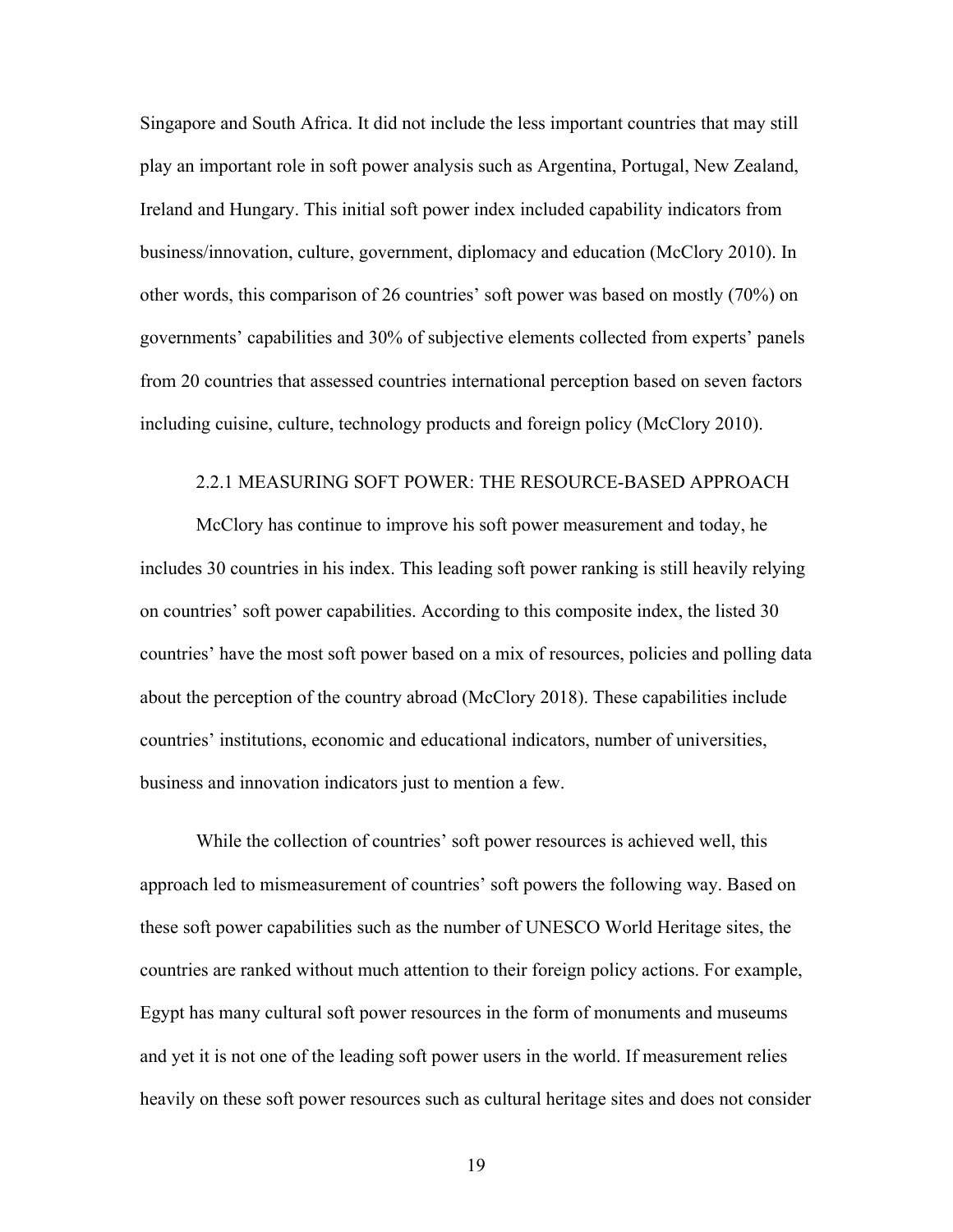government actions to estimate the country's soft power use, it does not provide a valid picture of the country's foreign policy strategies.

Another example is when the United States is ranked high in soft power based on its number of top universities in the world and its number of international students in the country (McClory 2010), it becomes confusing as to what exactly adds to the soft power of the United States. Is it the fact that the U.S. has good schools or is it the perception held by international students that the American schools are superior and, thus, they strive to attend these U.S. schools for their education? In addition, McClory (2012, 2015, 2016, 2017 and 2018) mixes government and private soft power initiatives and resources which also makes it difficult to know what the governments' soft power achievements are and what are just a result of cultural heritages or private initiatives such as language spoken, success in popular music and in high technology exports. In other words, while McClory's soft power ranking is a great accumulation of countries' total soft power resources (public and private), but it is not set up to tell us what governments do to practice soft power<sup>3</sup>.

Finally, McClory's (2018) latest research focuses on the top 30 soft power leaders in the world which excludes many democracies that according to current literature are new and emerging soft power users, such as Mexico (Saraiva 2014, 2016, Delano 2015, Dinnie 2015). A larger sample of countries would be more useful to study global soft power use to include all rising soft power countries as well.

<sup>3 (</sup>See Appendix B for comparison of my ranking and McClory's ranking for the only overlapping year: 2010).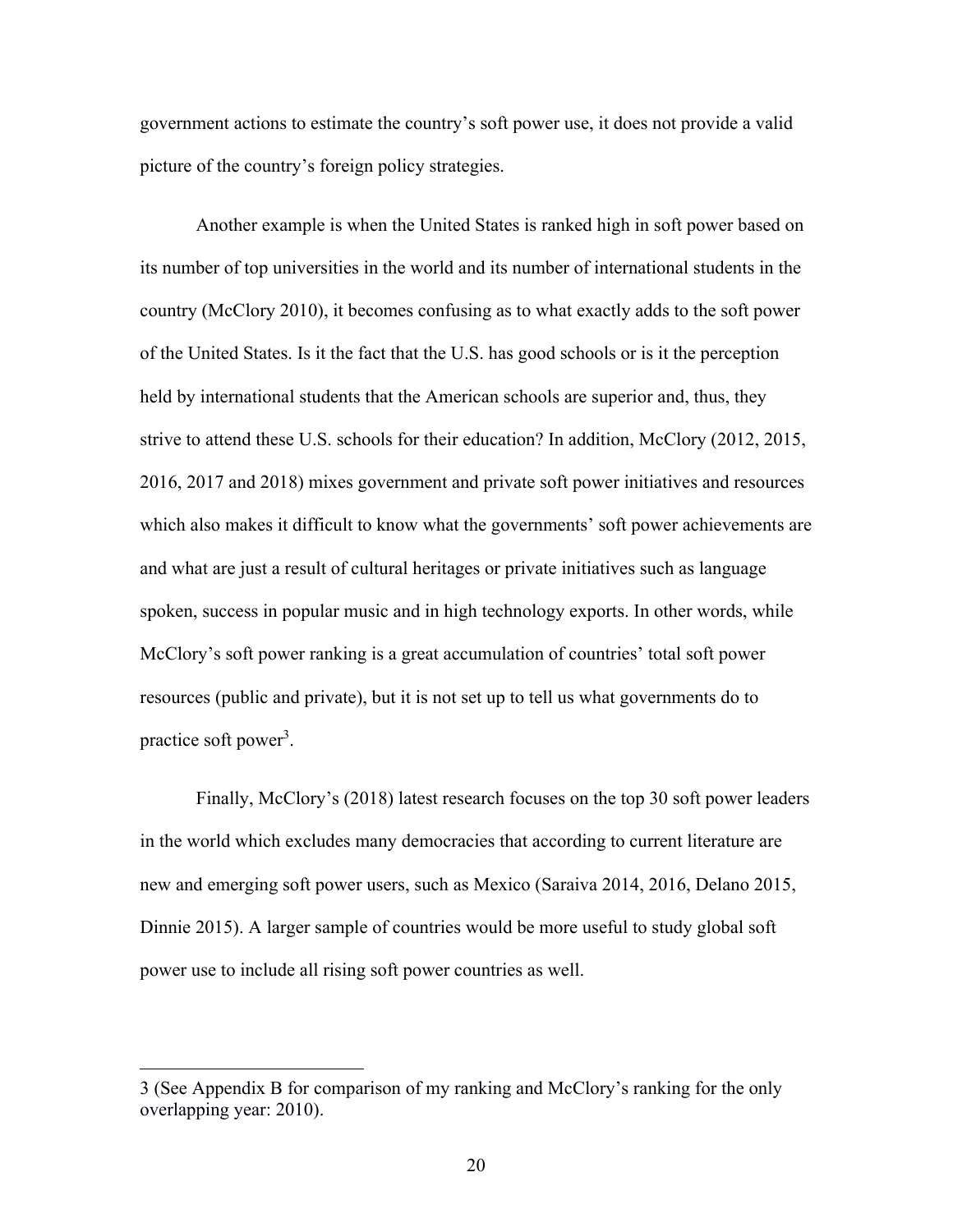Another resource-based approach to study countries' soft power use was conducted through the federal annual budget where the programs could be identified as soft power initiatives (Trunkos 2013). In order to study soft power spending in the U.S., budget information was collected from the Department of State's and from the Department of Defense's various programs. The U.S.'s soft power budget was measured with the combined budget of the 75 programs of the Department of State's Foreign Affairs initiatives such as the Educational and Cultural Exchange Programs, the National Endowment for Democracy and the United States Institute of Peace. From the Department of Defense three temporary programs were counted as soft power programs which were all Overseas Contingency Operations in various countries**.** While some of the U.S.' soft power commitment was correctly captured by this budget approach, this method revealed two problems: 1) the annual allocation of the money to these soft power programs did not actually mean that all of it was used; and 2) since the collection of soft power programs and institutions has not been done for other countries, budget approach could not be used to study a large number of countries' soft power use.

#### 2.2.3 MEASURING SOFT POWER: THE BEHAVIOUR-BASED APPROACH

A few soft power scholars have noted that what countries' have at their disposal does not necessarily lead to a correct estimation of their soft power or even to an understanding of their foreign policy strategies (Li 2009, Zahran and Ramos 2010, Jain 2017). Instead, the focus should be on governments' specific actions and policies (behaviors), which will tell us much more about their intentions. This approach is labeled as behavior-based because observation is centered on interactions and not resources. Soft power resources, according to this approach are not the main determinants of soft power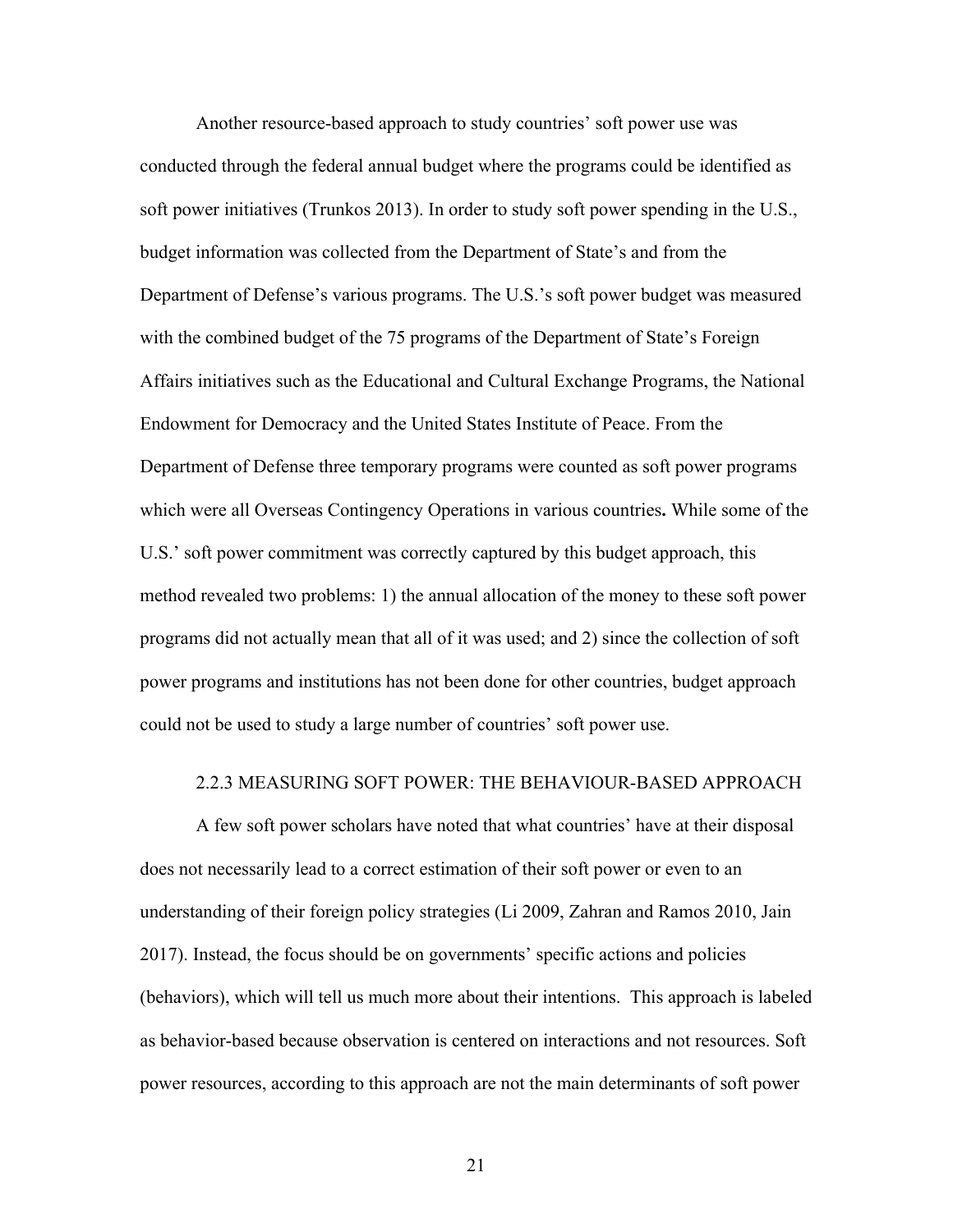policies. Another important argument of the behavior-based approach is that governments cannot easily and quickly create soft power resources, but they are able to use behaviors that reinforce their existing soft power resources (Zahran and Ramos 2010). In other words, the behavior-based approach brings up the issue of intentional soft power use and their school of thought continues to conceptually develop such framework in order to understand countries' deliberate soft power reliance. Their focus is not so much the measurement of soft power but instead the conceptual development of soft power behaviors.

The behavior-based approach (Li 2009, Zahran and Ramos 2010) critiques the resource-based approach by pointing out the problem of not having a clear theoretical connection between resources and strategic actions. In other words, Li (2009) and Zahran and Ramos (2010) argue that the resource-based measurement fails to address what nations do with their capabilities to utilize their soft power. This means that they only compare countries' soft power wielding possessions but do not offer any explanations about the strategic use of soft power instruments. While the behavior-based framework recognizes this shortfall, they stop short of developing any measurements that could be applied and tested as they remain theoretical. In order to resolve this problem, scholars need to develop a method by which countries' intentional soft power use can be studied.

#### 2.3 DRIVING FORCES OF SOFT POWER USE

After discussing what soft power is and how we measure it, the next important analytical question is which factors influence countries' soft power use, specifically why do some democratic countries use more soft power than others. As of now, the existing soft power literature has not provided sufficient answers for this question. On the other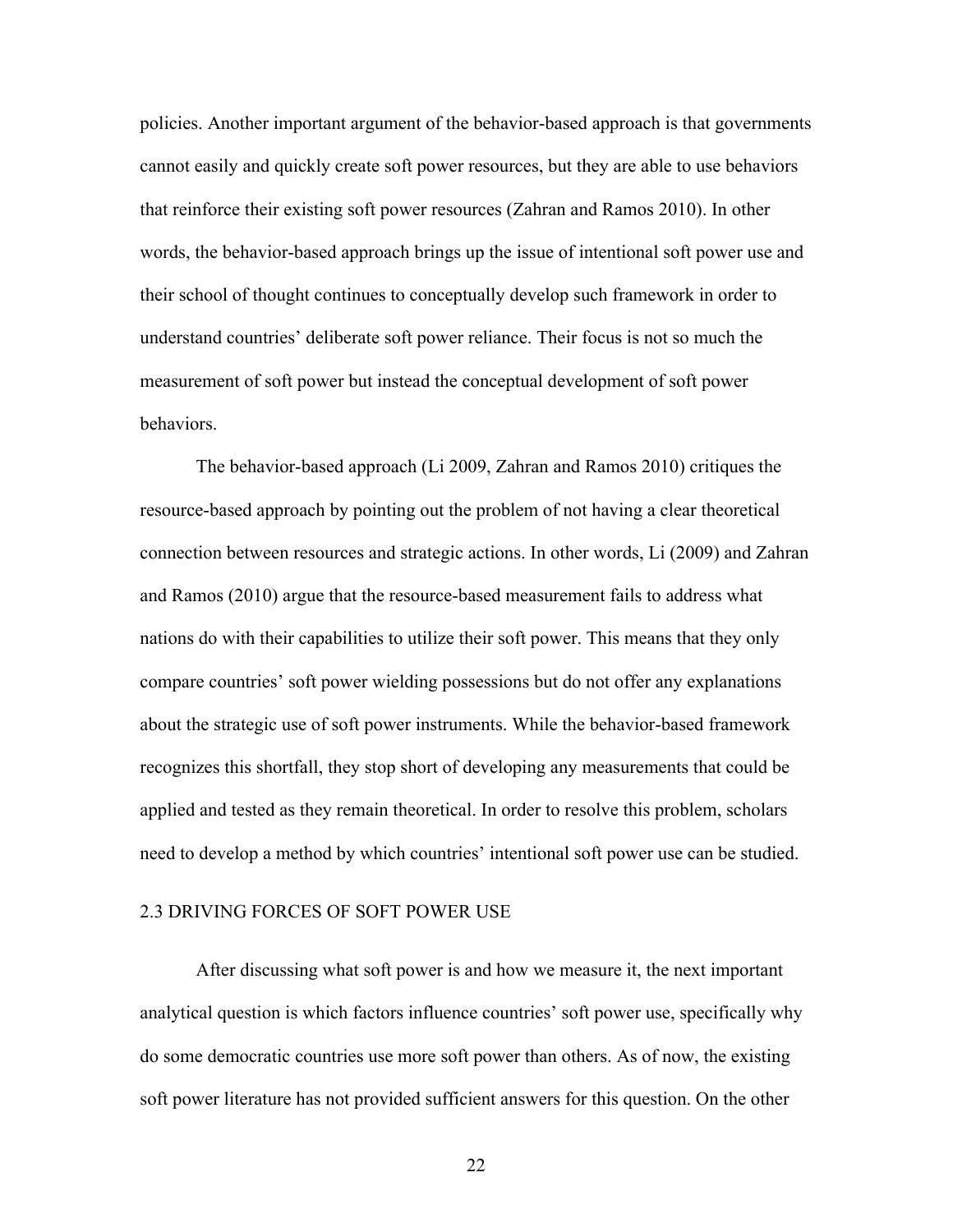hand, the conflict literature has been studying the peace-proneness behavior of democracies. In this scholarship democracies have been identified and studied since the works of Kant (1970) as a possible group of countries with more peaceful foreign policies than non-democracies. Building on Kant's work research have further studied foreign policy differences between democracies and non-democracies (Maoz and Abdoli 1989, Valentino et al. 2010). According to the democratic peace thesis, when compared with non-democracies, democracies use more peaceful policies than non-democracies, especially with other democracies (Babst 1972, Doyle 1986, Rummel 1983, Maoz and Abdoli 1989, Russett 1993). This school of thought offered a way to understand differences in countries' peaceful foreign policy patterns which helped me identify a group of countries that would be useful in studying soft power patterns. This group is the democratic countries.

The literature on the democratic peace thesis offers good insight into democratic countries' foreign policy behaviors for two reasons. First, starting with the Kantian idea of Republics (and not democracies) achieving a perpetual peace, it provides a theoretical hint towards Republics behaving differently than other types of governments and that the ultimate outcome is a peaceful behavior in international relations. Secondly, the Kantian idea of a common cosmopolitan citizenship of these Republics also suggests an underlying norm or value of the individuals within societies which is welcoming and peace-seeking. Both theories are useful when trying to explain why some democracies use more soft power than others.

Soft power use and peaceful foreign policies are not traditionally related concepts. Because of its definition, while not all soft power actions are peaceful in nature, based on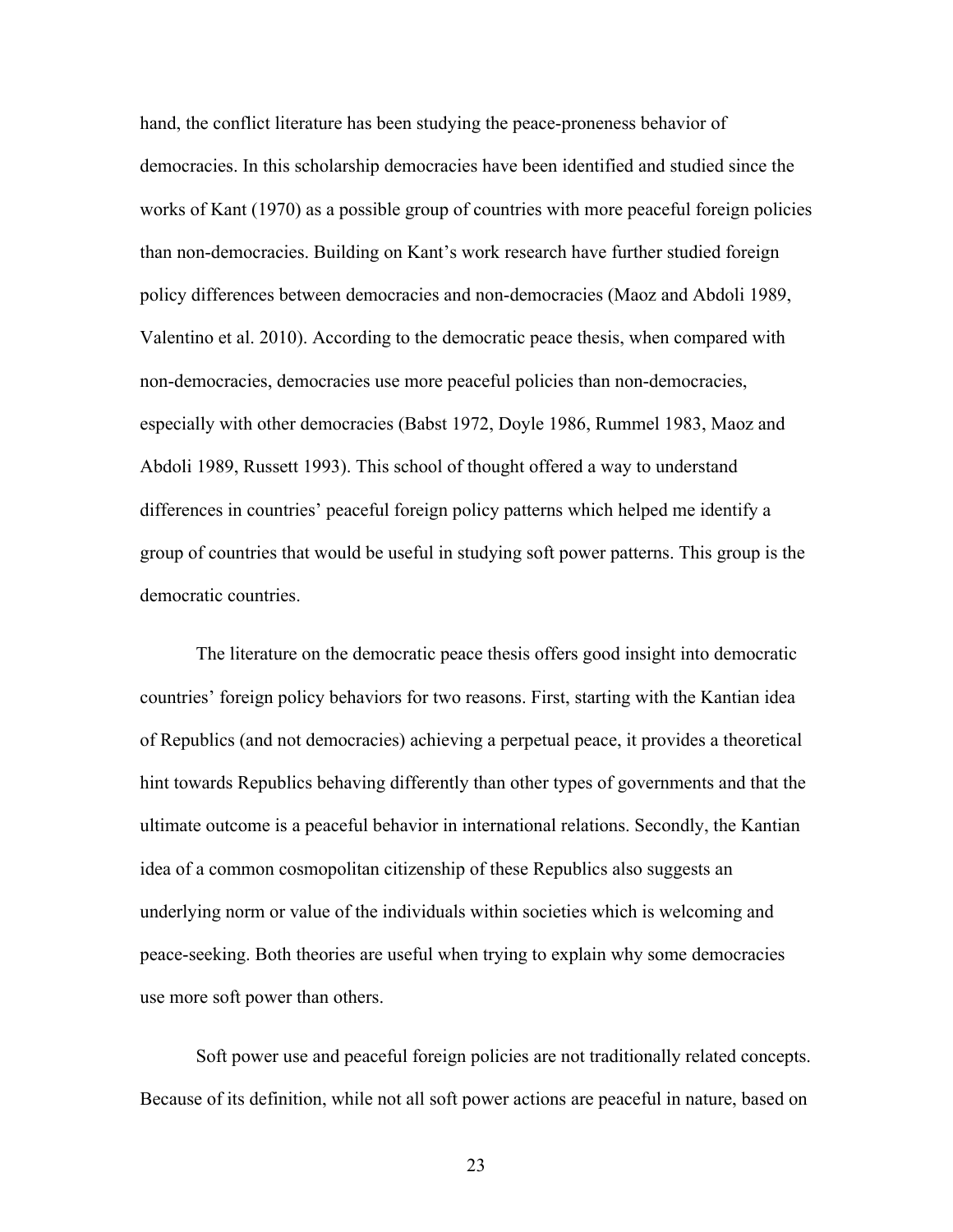Nye's (1990, 2011) concepts they represent interactions that seek to sway and create long-term relationships and do not seek to coerce the other side. Since soft power instruments are generally peaceful in nature and because the soft power literature did not provide any answers about why some countries seem to use more soft power than others, turning to the democratic peace literature can provide the missing explanations.

#### 2.3.1 DRIVING FORCES OF SOFT POWER USE: INSTITUTIONS

The previous section showed that from the democratic peace literature we have learned so far that democracies' foreign policies might be more peaceful than nondemocracies'. When trying to explain this pattern, scholars have pointed to democratic institutions. According to this literature, democratic institutions play a key role in governments' higher likelihood of selecting peaceful foreign policy instruments over coercive ones (Morgan and Campbell 1991, Maoz and Russett 1993, Bueno de Mesqita et al. 1999, Clark and Nordstrom 2005).

In order to explain democratic peacefulness, some of the literature pointed to institutional constraint as the mechanism that results in democratic leaders' peaceful foreign policy choices (Morgan and Campbell 1991, Maoz and Russett 1993, Bueno de Mesqita et al. 1999, Clark and Nordstrom 2005). Institutional constraint has a number of manifestations within democracies and each of them is limiting or delaying the leader to start a conflict. In democracies checks and balances allows each government branch to limit the other branches' power and the equally empowered institutions can slow things down or even stop the conflict initiating process.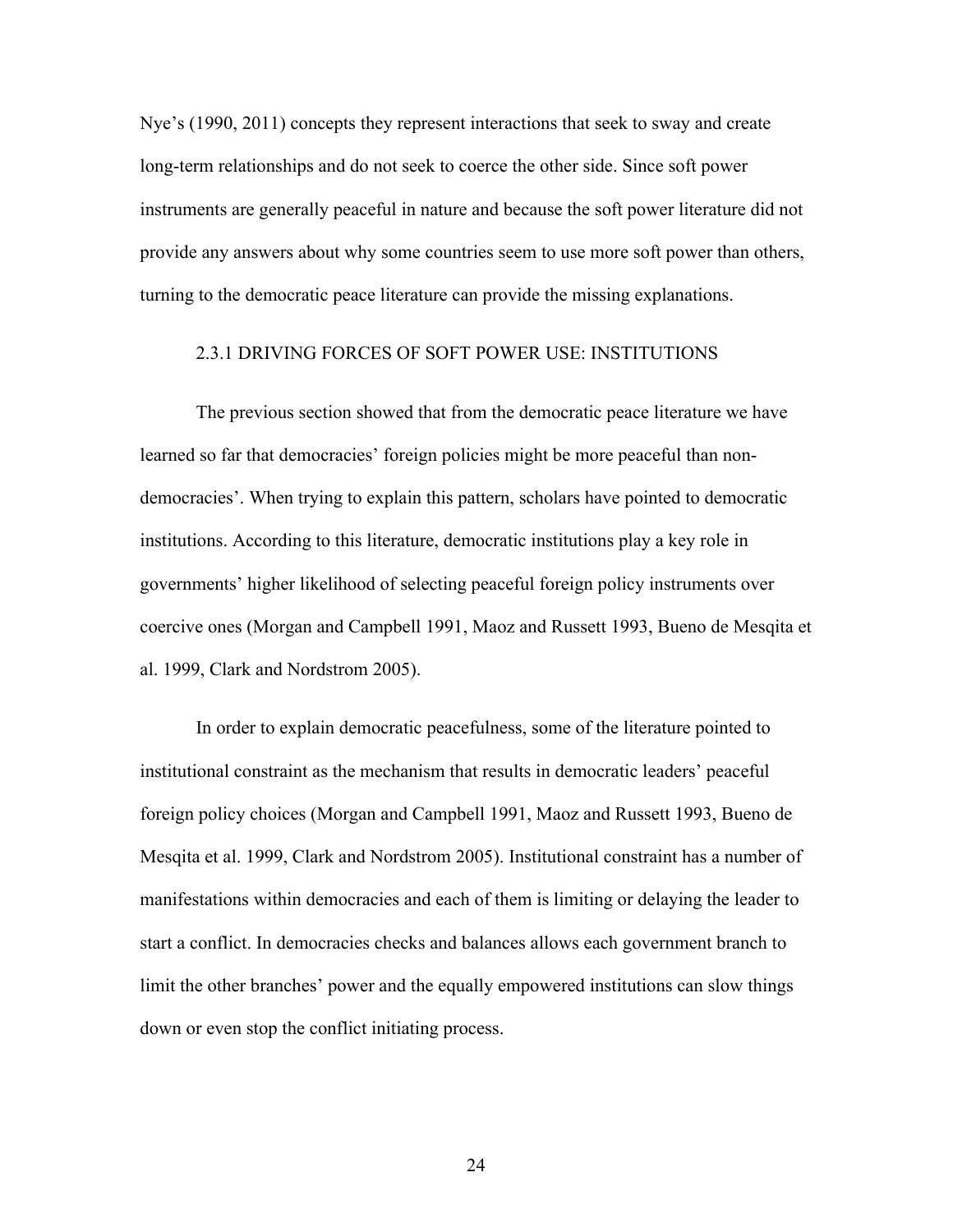The second constraint of democratic systems is the need for public debate of issues (Maoz and Russett 1993, Morgan and Campbell 1991, Russett 1993). The open public debate also makes it harder for democratic leaders to initiate conflict, because in democracies the public is aware and is watching, and a supportive public opinion is needed for the leader in the next election term. In addition, the high audience costs of an unsuccessful war make democratic leaders select other options rather than jumping into conflict. Democratic leaders can also send more credible threats and signal their foreign policy actions to the enemy (Fearon 1994a, Schultz 1999) which is often also enough to avoid conflict. Due to transparency and strong domestic audience in democracies, the democratic leaders are less likely to back down from threats, which makes the leaders' signaling more credible. This phenomenon is also the result of the democratically set up institutions and government where the public influences that leaders by voting them in or out. Finally, the impact of the large size of the winning coalition also contribute to democratic leaders' lower likelihood of using force in international relations (Bueno de Mesqita et al. 1999).

In terms of studying countries' soft power use, the mechanism of institutional constraint provides an important theoretical piece as to how democratic leaders are constrained by their constituencies and their political structures<sup>4</sup> (See Figure 2.1). This Figure shows the soft power use average for ten democracies with identical (highest)

<sup>4</sup> Joshi, Maloy, Peterson (2015) offer a new insight into democratic institutions as they created the Institutional Democracy Index (IDI) to better illustrate the elite and popular democratic qualities of democracies. This great effort still does not provide institutional answers to foreign policy peacefulness variation among countries with the same IDIs such as UK, USA and Canada.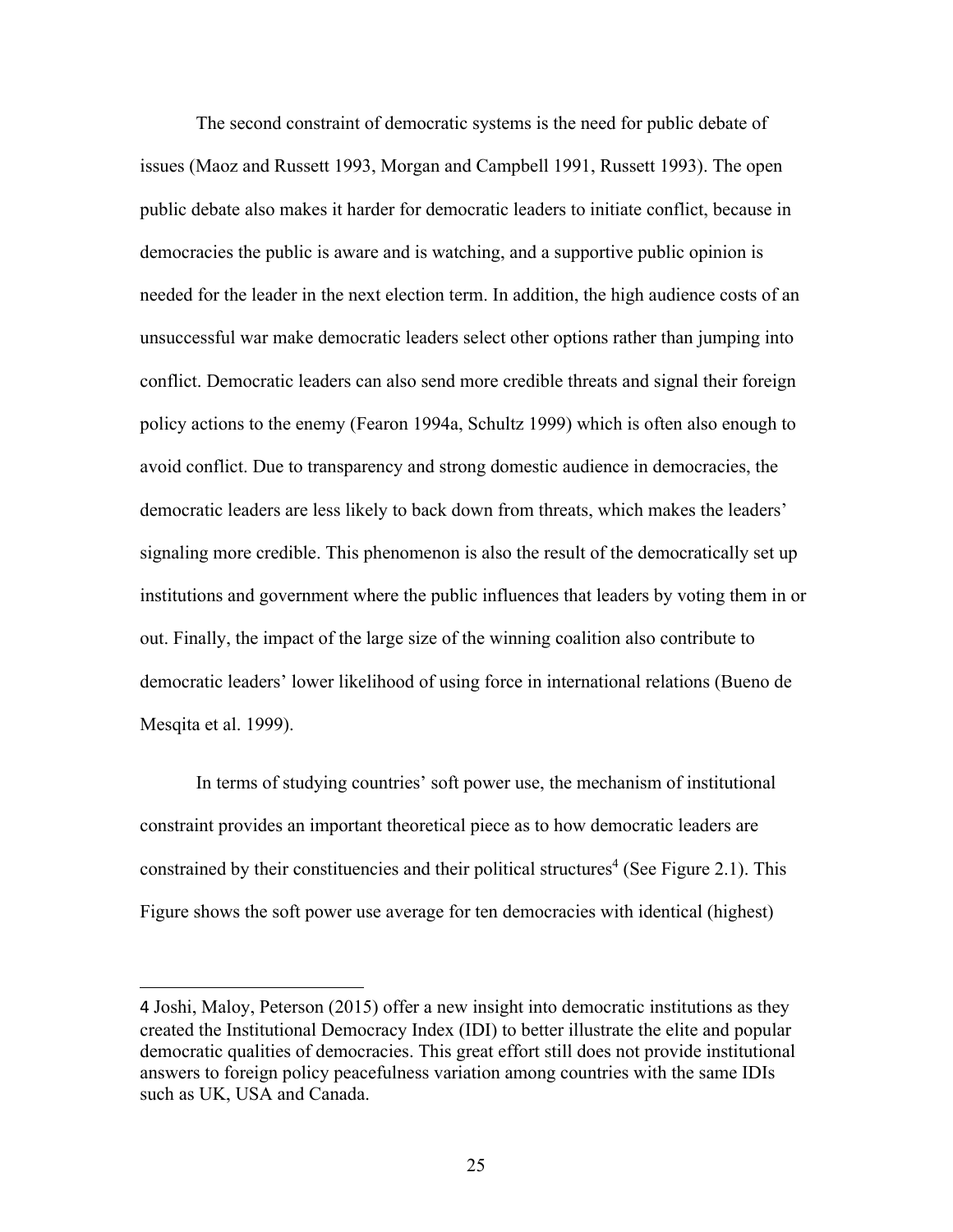institutional scores (Polity 4) for the selected time-period<sup>5</sup>. The soft power use data is my recoded ICEWS events data that was recoded into soft power and hard power actions. The soft power use percentage was created by the number of soft power actions divided by the total number of actions per state per year. This means that soft power use percentage shown on Figure 2.1 indicates each countries' average soft power use for the time frame of 1995-2010. The selected countries on Figure 2.1 all have an average of 10 democratic institutional scores (Polity 4).



Figure 2.1 Ten Democracies' Variation in their Soft Power Use Average over Total Instrument Use 1995-2010

<sup>5</sup> Soft power average was calculated by dividing the number of soft power actions with the total number of hard and soft power actions for the years 1995-2010.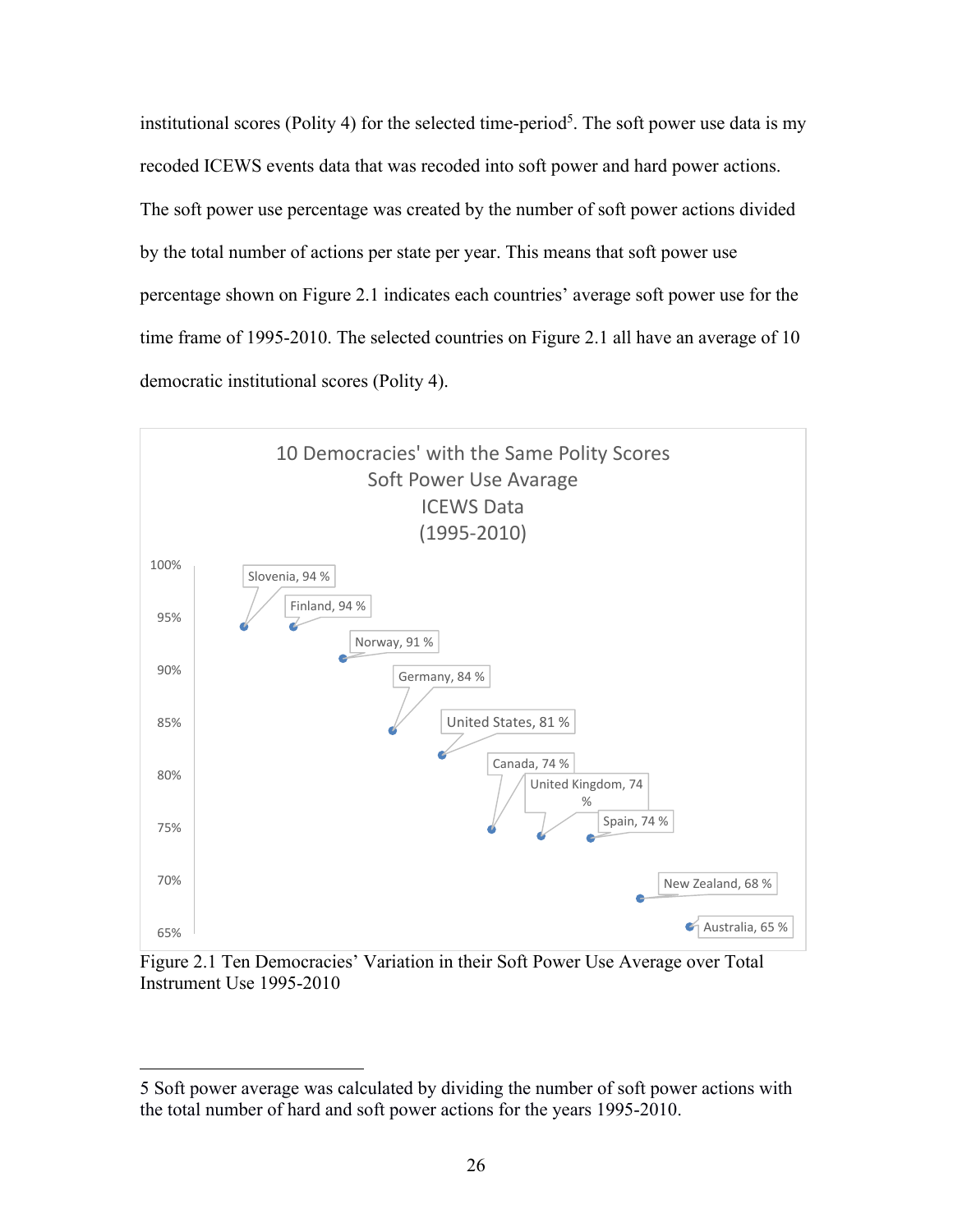As Figure 2.1 shows there is a significant variation in democracies' soft power use (from 94 % to 65 %) which is unexplained by their democracy (polity) scores. This question is particularly important when trying to explain the soft power variation among strong democracies such as Finland and New Zealand. Both countries are rated high in terms of their political institutions and yet Finland uses 94% soft power in her international interactions while New Zealand only uses 68%.

# 2.3.2 DRIVING FORCES OF COUNTRIES SOFT POWER USE: RESOURCES

Other competing theories explaining foreign policy choices have focused on resources and argue that when it is time to select a foreign policy instrument the main influencing factor for leaders is the amount of resources they have at their disposal (Palmer and Morgan 2011, Clark, Nordstrom and Reed 2008, Chiba, Machain and Reed 2012). Palmer and Morgan (2011) argues that all government actions use some kind of resources (time, money, military personnel, security guarantees, diplomatic agreements, etc.) and in foreign policy, countries decide what actions to take based on their expected benefits when using such resources. In this view, countries are utility maximizers in their foreign policies, and they are limited by their resources (Palmer and Morgan 2006). Clark, Nordstrom and Reed (2008) along the same lines argue that foreign policy substitutions are created due to resource limitations. Countries' with large amount of resources will also have a large selection of foreign policy choices but countries with low resources will be limited to the more cost-effective policy choices. The limitation of this approach is that it does not offer answers about countries' variation in the foreign policy outcomes with the same or similar resources. In other words, this approach does not explain why rich countries such as Finland and New Zealand differ so much in their soft power usage.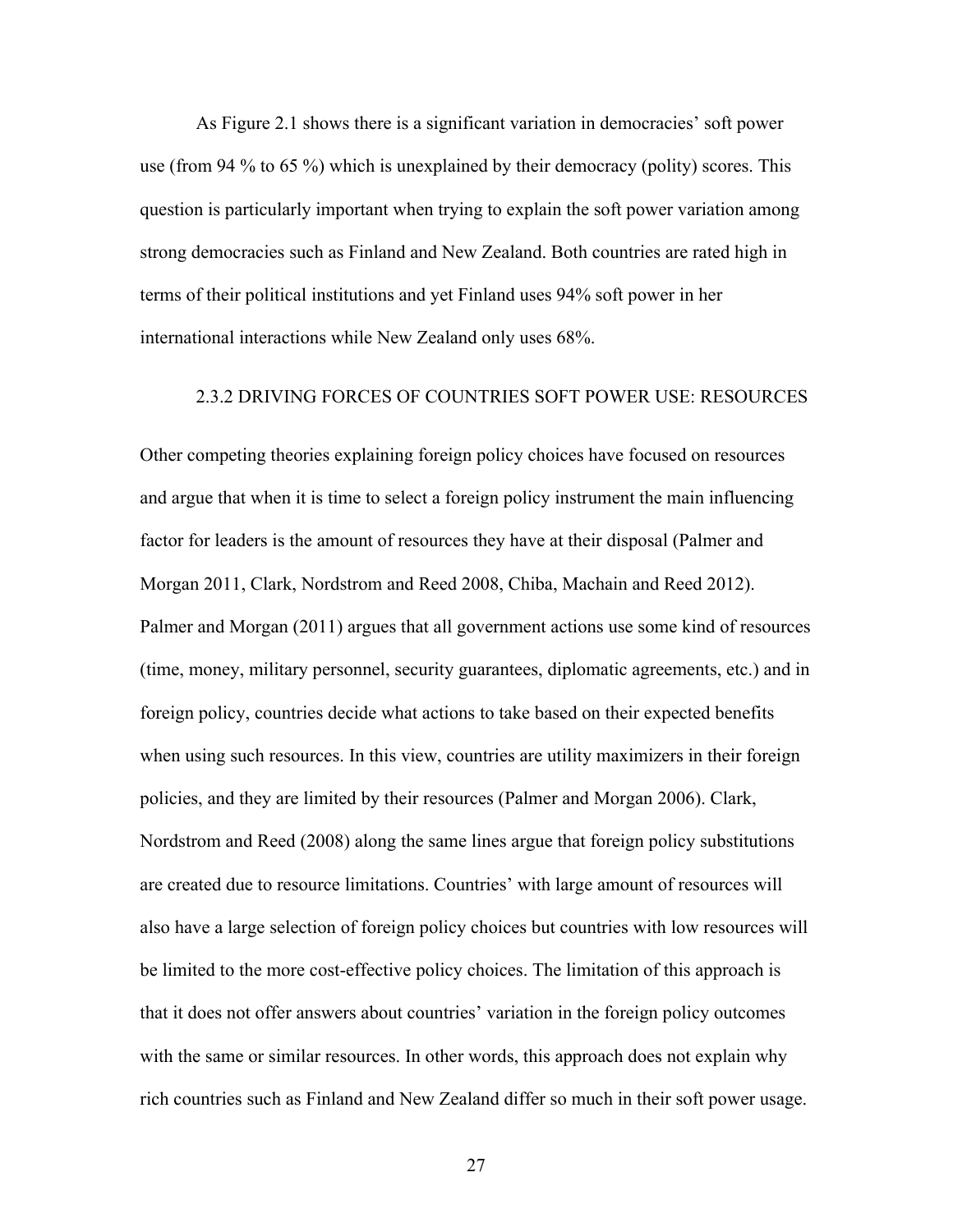Another work that adds to the resource-based foreign policy explanations is Chiba, Machain and Reed's (2012) article, which provides useful data and theory about the importance of resources when studying major and minor power countries' and their foreign policy actions. Their categorization of countries helps to identify the amount of resources that they have but their study does not seek answers to questions about the variation of individual democracies' peaceful behaviors within the major or minor power groups.

 In order to find the leading indicators of high soft power reliance among democracies, scholars need to turn to new explanations. We have seen that resources and institutions only provide some answers about countries' frequency of using peaceful instruments, therefore my research examines another factor. As the previous sections demonstrated, when trying to explain countries' peaceful behavior in terms of the most influential factors, scholars turn to either institutional explanations (democratic institutions), or resource-based explanations (more resource more activity in conflict and peace), but none of these explanations are able to provide answers to why are two democracies with the same institutions and amount of resources would use soft power instruments to a different degree.

 The search for more answers leads to the normative explanations of leaders' international behaviors because if two countries with the same capabilities and democratic institutions still rely on soft power instruments to a different degree, then there must be another explanation that needs to be explored. Also, if countries' structural variables seem to be identical, then soft power scholars' attention needs to dig deeper into the individual level differences. The most obvious differences among people in various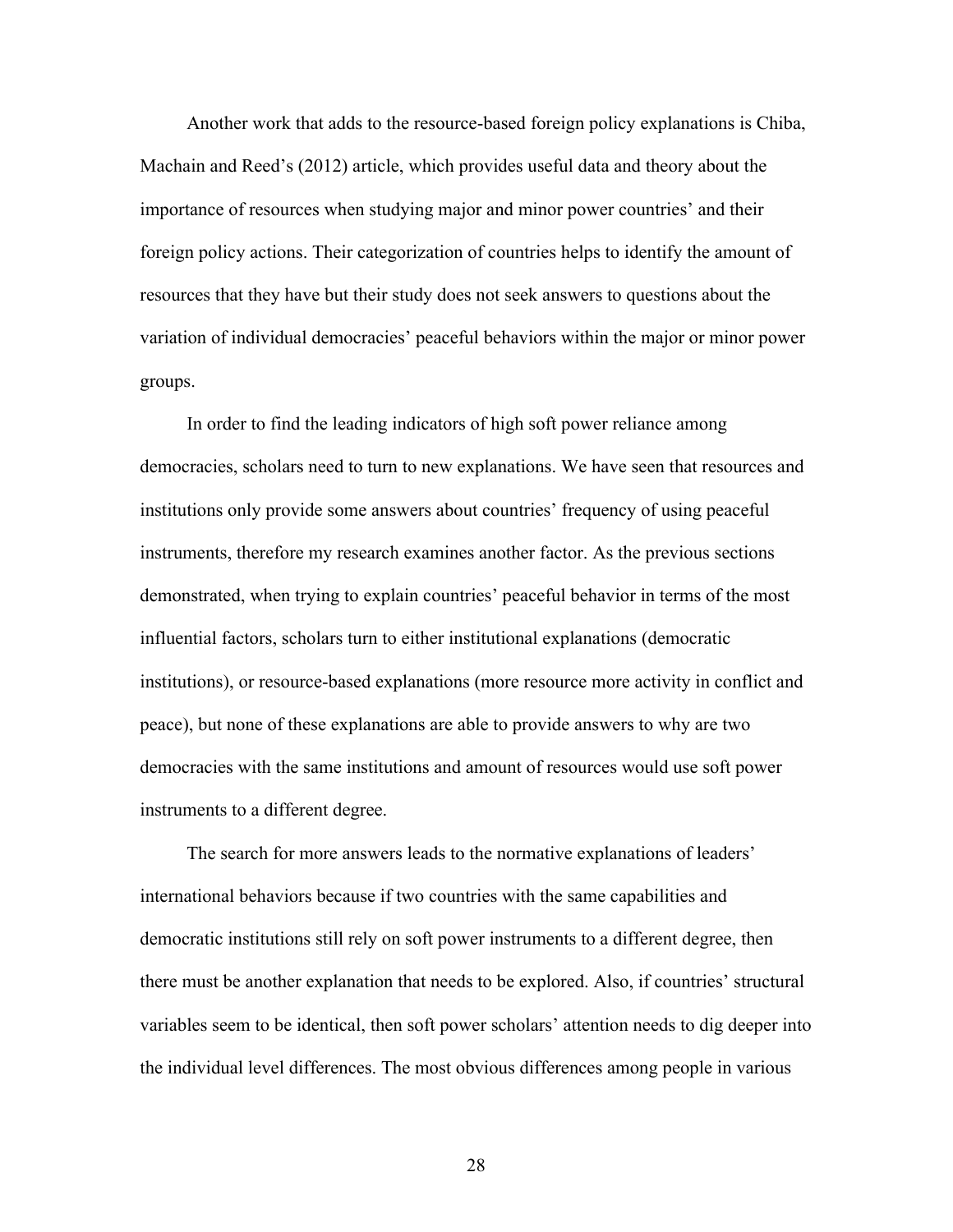democratic countries are their core values. These values guide the public when making decisions about issues such as foreign policy (Hurwitz and Peffley 1987, Meernik and Ault 2001) and public opinion impacts the leader's decision (Tomz and Weeks 2013, Stein 2015).

#### 2.3.4 DRIVING FORCE OF SOFT POWER: SOCIAL TRUST

In terms of the normative explanations offered by some of the scholars (Maoz and Russett 1993, Chiba Machain and Reed 2012), we have learned that norms and values vary among democracies. In addition, Morgan and Campbell (1991, 189) concluded that democracies prefer negotiations over fighting due to their abhorrence of violence. But we have also learned that while norms may play some role in democracies' peaceful behavior, according to sceptics, democracies abandon their normative commitment to resolve their dispute peacefully when they are in conflict (Bueno De Mesquita, et al 2003, 221). One side of the normative argument argues that norms matter at all times under all circumstances, while the skeptics view that norms do not play an important role in foreign policy decisions while a country is in danger or in conflict.

The listed theories tried hard to find and measure democratic norms. Campbell and Morgan (1991) found that democratic institutions do not fully explain democracies peacefulness and pointed (without testing) towards political culture as a possible explanation. Maoz and Russett (1993) looked at the length of political stability and the number of death by domestic political violence to measure democratic norms, Chiba, Machain and Reed (2012) created major and minor power cultures based on their theorized threat sensitivity and argued that major powers are simply more likely to use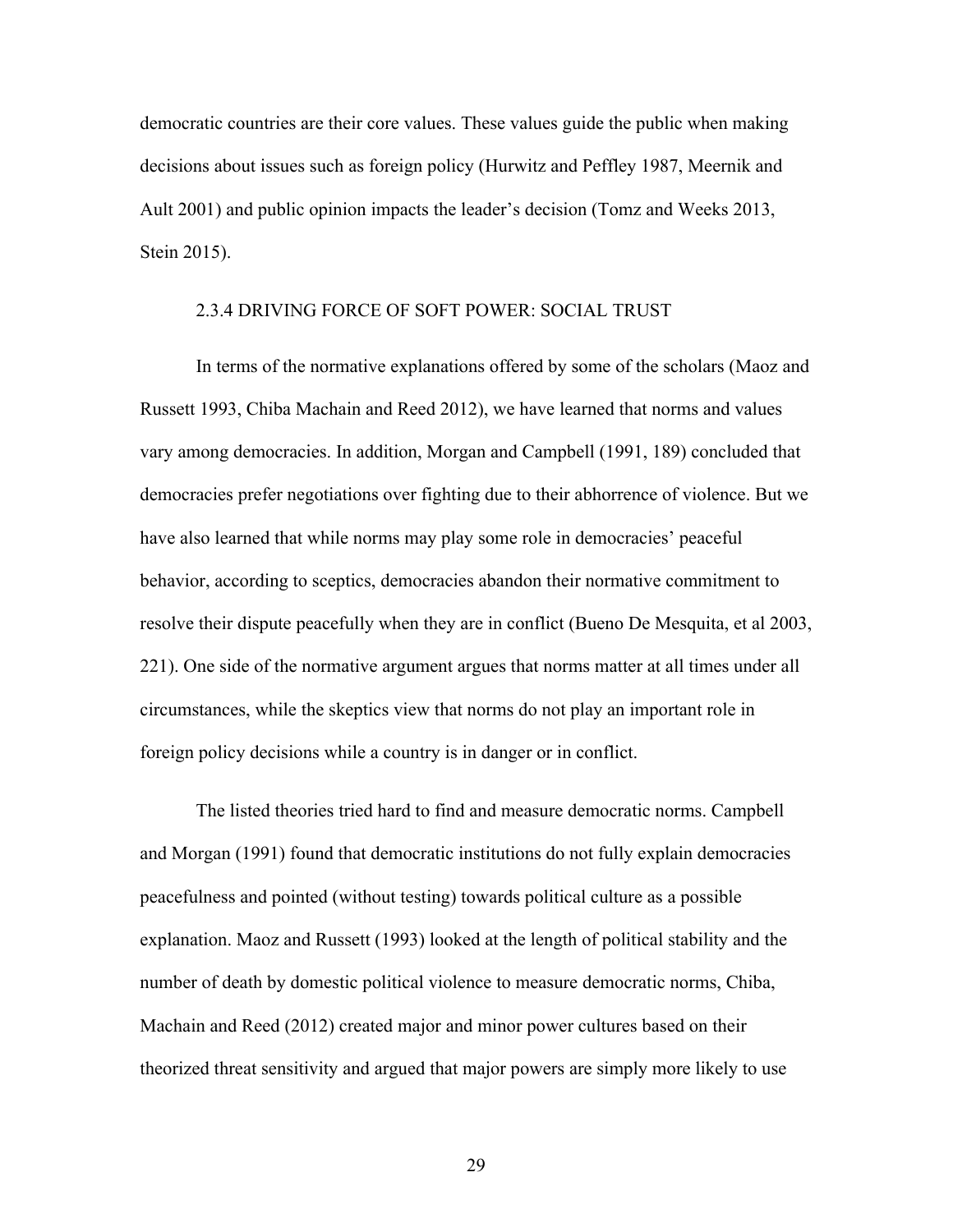force as they are more sensitive to other threatening changes than minor powers in the international world.

 While these variables provide some answers about the differences among democracies, none of them include specific variables for individual level cultural norms (collected from surveyed individuals) that would represent variation of people's core values. Instead, for instance in Chiba, Machain and Reed (2012) they use institutional indicators and capabilities to group countries into major or minor power status and theorize that the grouping also indicates a type of major or minor political culture. Scholars have argued that countries major power culture makes them more war-prone while countries from a minor power culture would be less war-prone (Ayoob 1991, Machain and Reed 2012), but they have not looked into individual-level normative variations within major and minor power cultures. We have seen that democratic institutions do not vary enough to provide strong predictions (Stein 2015) therefore, soft power research needs to dig deeper into individuals' values and study how the core values impact the elected official's foreign policy decisions.

While there are numerous norms and values, comparative politics and international relations scholars have been consistently pointing to the importance of individuals' social trust (Coleman 1990, Putnam 1993, 2000, Fukuyama 1995, Landes 1998, La Porta et al 1999, Chong 2000, Brewer and Steenbergen 2002, Brewer et al 2005) and its impact on various political outcomes. Fukuyama (1995, 26) defines social trust as "the expectation of regular, honest, and cooperative behavior, based on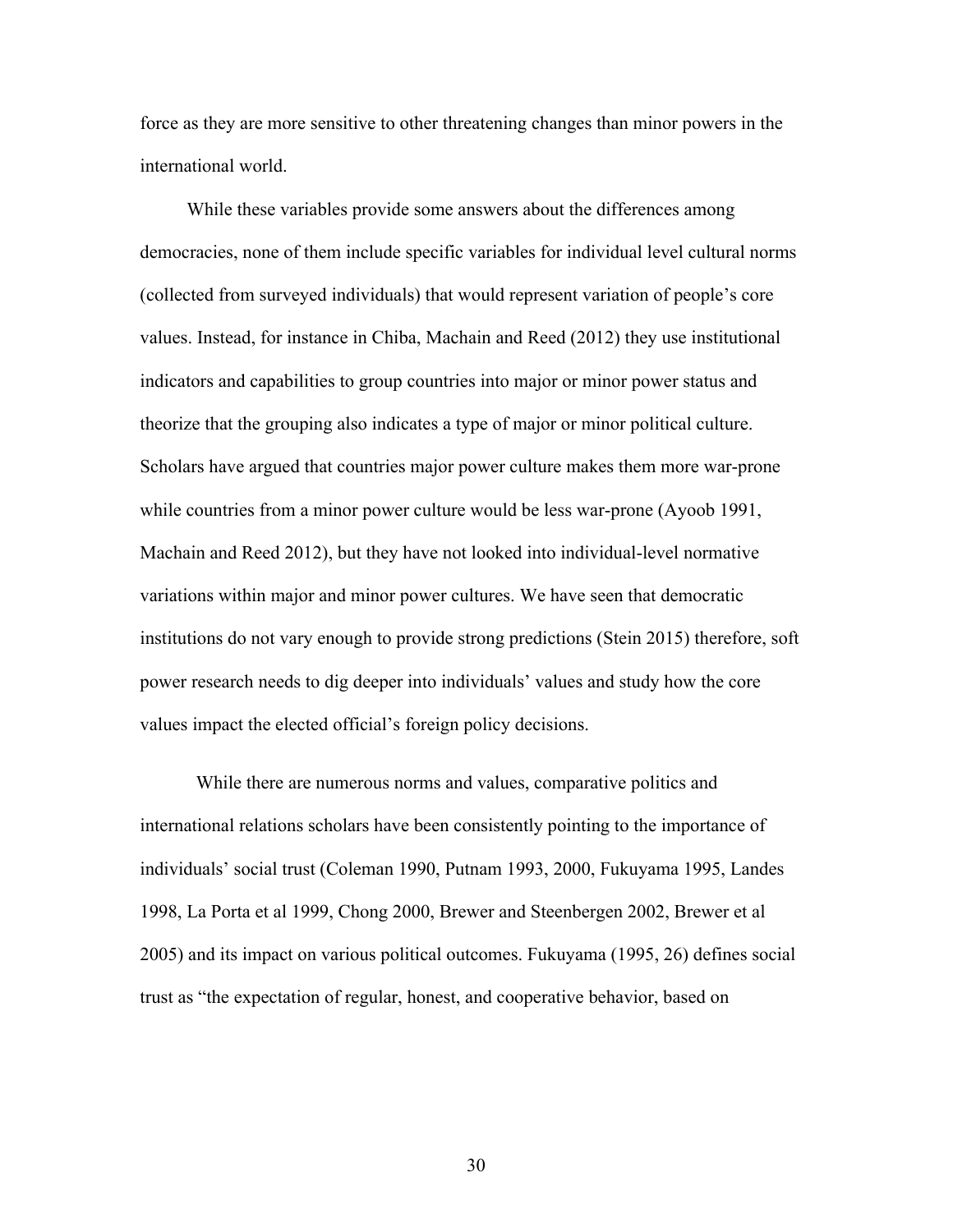commonly shared norms<sup>6</sup>. Figure 2.2 demonstrates the variation of social trust among democracies. Figure 2.2 shows the percentage of people who said "most people can be trusted" for each selected country (data was collected from the World Value Survey for the time-period of 1995-2010) (See Appendix B). Figure 2.2 also shows that the range of the average social trust of 44 democracies is from 69 % in Norway to 26 % in Spain.



Figure 2.2 Ten Democracies' Social Trust Percentage Average for 1995-2010 (WVS data)

In international relations social trust as an explanatory variable has generally been studied to explain cooperation, which is why it might also play an important role in peaceful foreign policy actions which also include soft power actions. One side argues that social trust is necessary for cooperation (Kydd 2005, McGillivray and Smith 2000)

<sup>6</sup> Fukuyama (1995) defines trust among people in the same community. I believe that this definition is also applicable to defining trust with people outside of the community.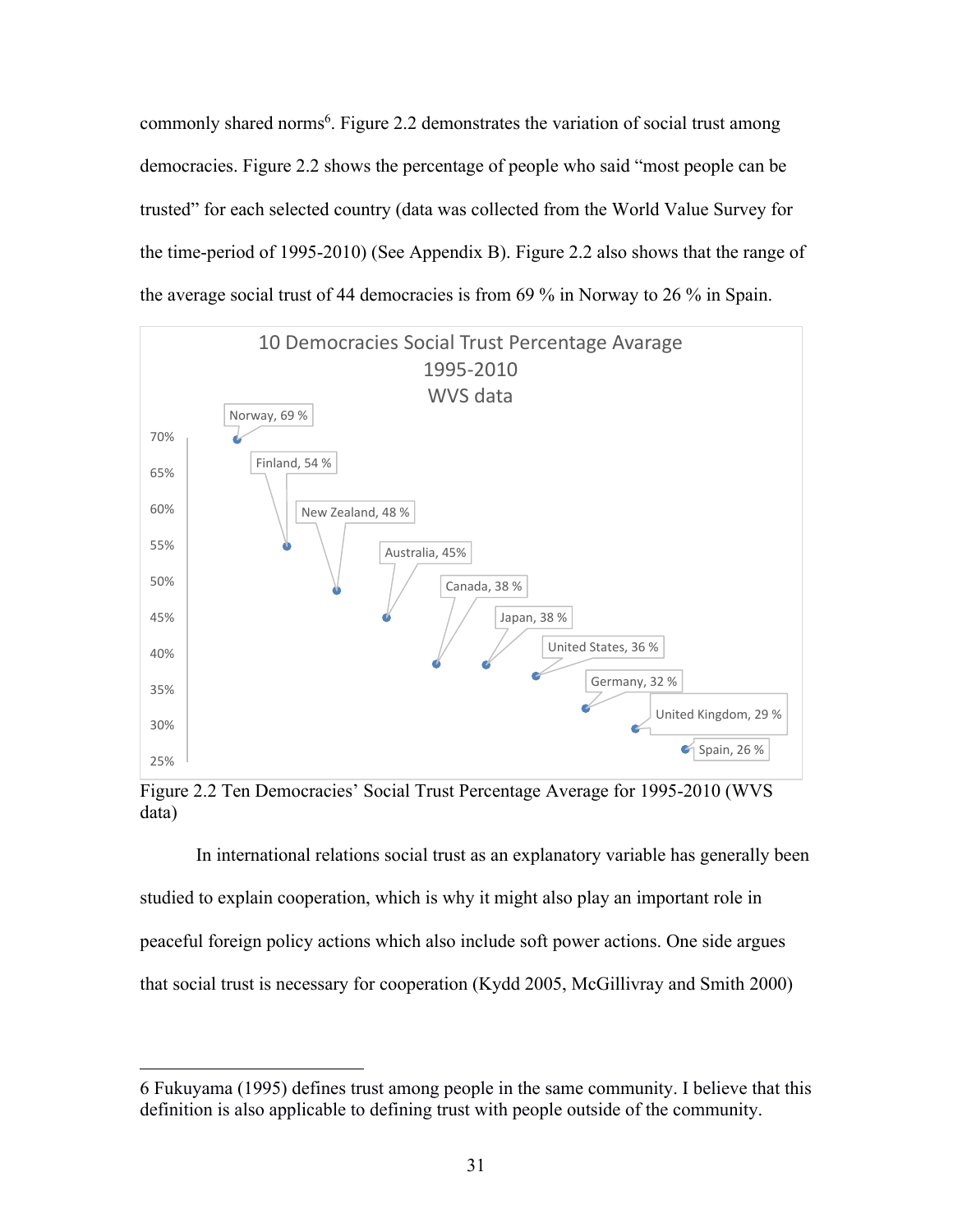and the other side concludes that social trust as an explanatory variable is not strong enough to explain cooperative behavior (Cook, Hardin and Levi 2005). The cooperation scholars pointed to the importance of social trust in international relations, but their game-theoretical models only provide a dichotomy of trust (or lack of trust). While the debate about the importance of social trust in the study of foreign policy has not been settled, a wide variety of empirical studies has shown social trust's positive effect on political outcomes. For example, Rothstein and Uslaner (2005) and Knack and Zak (2001) showed that social trust is positively correlated with economic growth and more open economic policies (Rothstein and Uslaner 2005). In addition, Justwan (2014) found empirical evidence that social trust is a significant explanatory variable in the crossnational variation of alien voting rights. Fukuyama (1995) argued that social trust is the key factor in countries' well-being and their ability to compete. Based on these works pointing to social trust's importance, this dissertation will add to the social trust literature linking it with soft power use.

### 2.4 CONCLUSION

This literature review pointed to two main issues in soft power research. The first one is the unclear and unmeasurable concept of soft power and the second one is the lack of research about the explanatory variables of countries' soft power use. In other words, we do not know exactly what soft power is, and why some democratic countries use it more than others.

 Literature in international relations offers institutional and resource-based explanations as to why countries use different foreign policies. The institutional explanations held that in democracies' institutions impact the leaders' choices, but they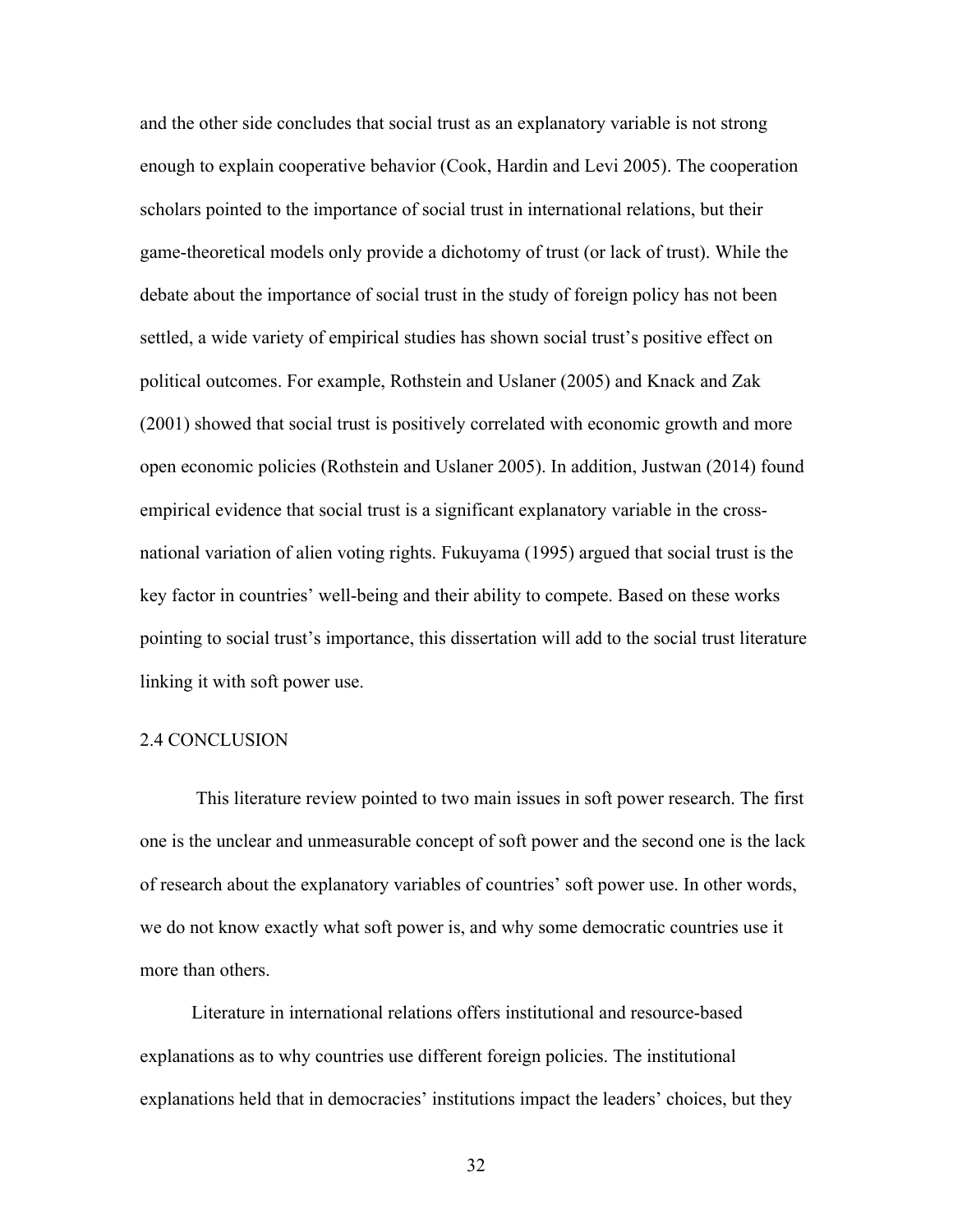do not tell us enough about democracies with the same types of institutions. The resource based- explanation concluded that rich countries will be more active than poor ones, but again, we did not learn enough about countries with similar amount of resources. The normative theories pointed to societies' core values to better understand the differences in their countries' political outcomes. The core value that stood out from this literature was social trust.

 It has been clearly noted that some societies are more trusting than others and also that some countries use more soft power instruments, therefore I argue that the next theoretical and analytical step should be to study countries' social trust values and its impact on their soft power use. Since other scholars have not done this, my dissertation will be the first to study the relationship between social trust and soft power reliance. By bringing together the variation of social trust with countries' soft power use patterns, I am able to test if democratic leaders with more trusting populations select more soft power instruments than those with less trusting citizens. This is an important question when we are trying to understand democratic countries' foreign policies. As of now, previous literature has not looked into social trust as a possible explanatory variable when studying soft power use. Therefore, if this cultural variable is found significant, my dissertation will be able to provide a normative explanation to countries' behaviors. This is particularly important when we are trying to understand the different behaviors of otherwise similar democratic countries.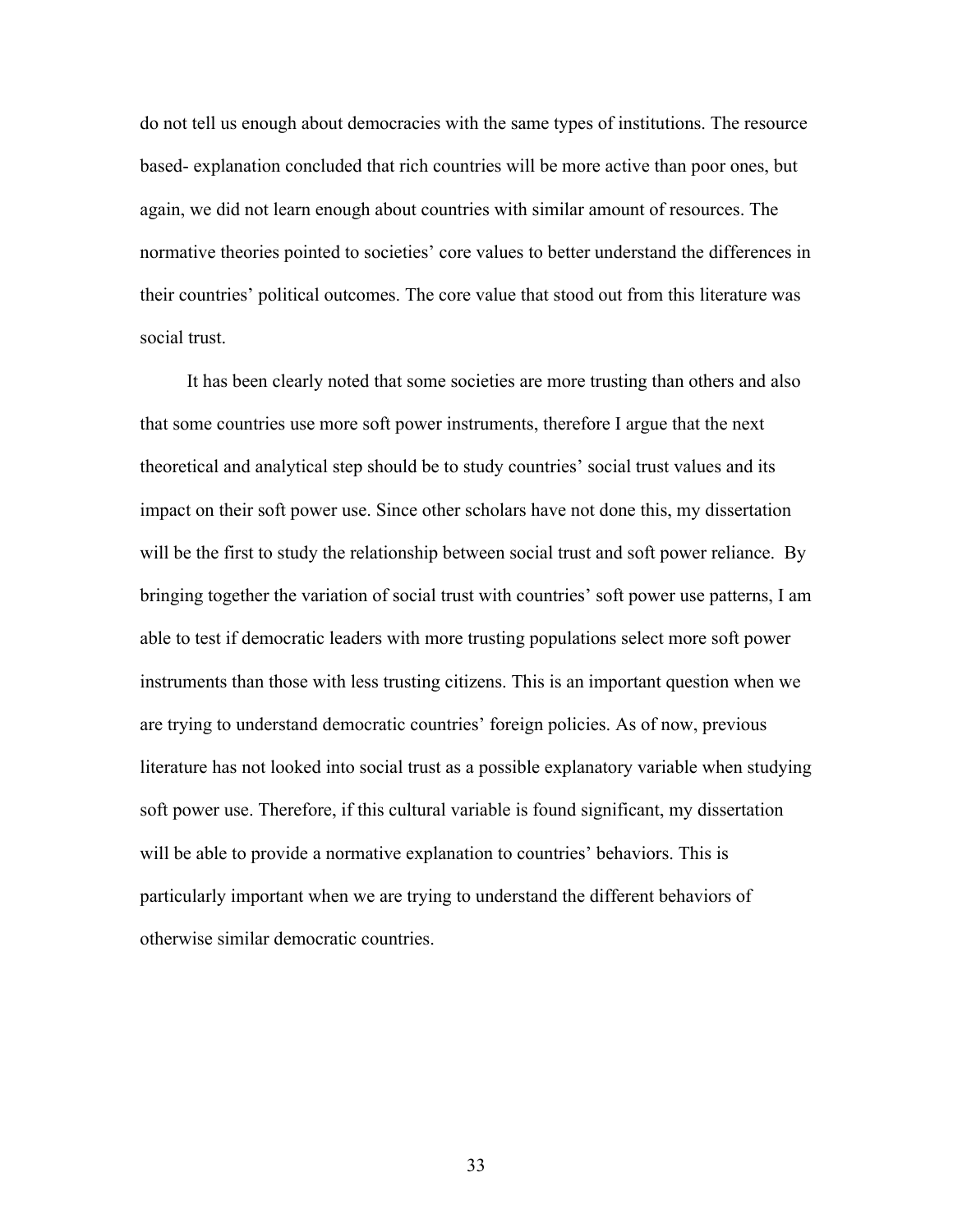# CHAPTER 3

# CONCEPTUAL FRAMEWORK AND THEORY

The literature review revealed two main issues in soft power research. First, due to fundamental conceptual and operational issues, there is still no concrete way to measure countries' soft power use. In addition, scholars have not focused on what factors lead to more soft power use. Therefore, in this chapter I offer my new conceptualization of soft power and describe my foreign policy instrument classification that includes a soft power category. Further, I turn to a previously unexamined factor that may explain democracies' variation of soft power use. This factor is social trust. I will argue that the level of social trust will be a good indicator of democracies' soft power use.

# 3.1 A NEW CONCEPTUAL FRAMEWORK OF SOFT POWER

### 3.1.1 AGENT

A good concept of soft power should recognize several key distinctions regarding resources and actions of policy instruments, and should clearly imply who the agents are. Before I move on to my conceptual separation of power instruments, the agent problem needs to be clarified. While Nye (1990, 2004, 2011) seems to refer to state actors in his works, his definition of soft power does not include a specific agent. In order to improve upon that, I build on Nye's (2011) definition of soft power (See Intro) and I specify the actor as the government. While it has been noted before that governments do not have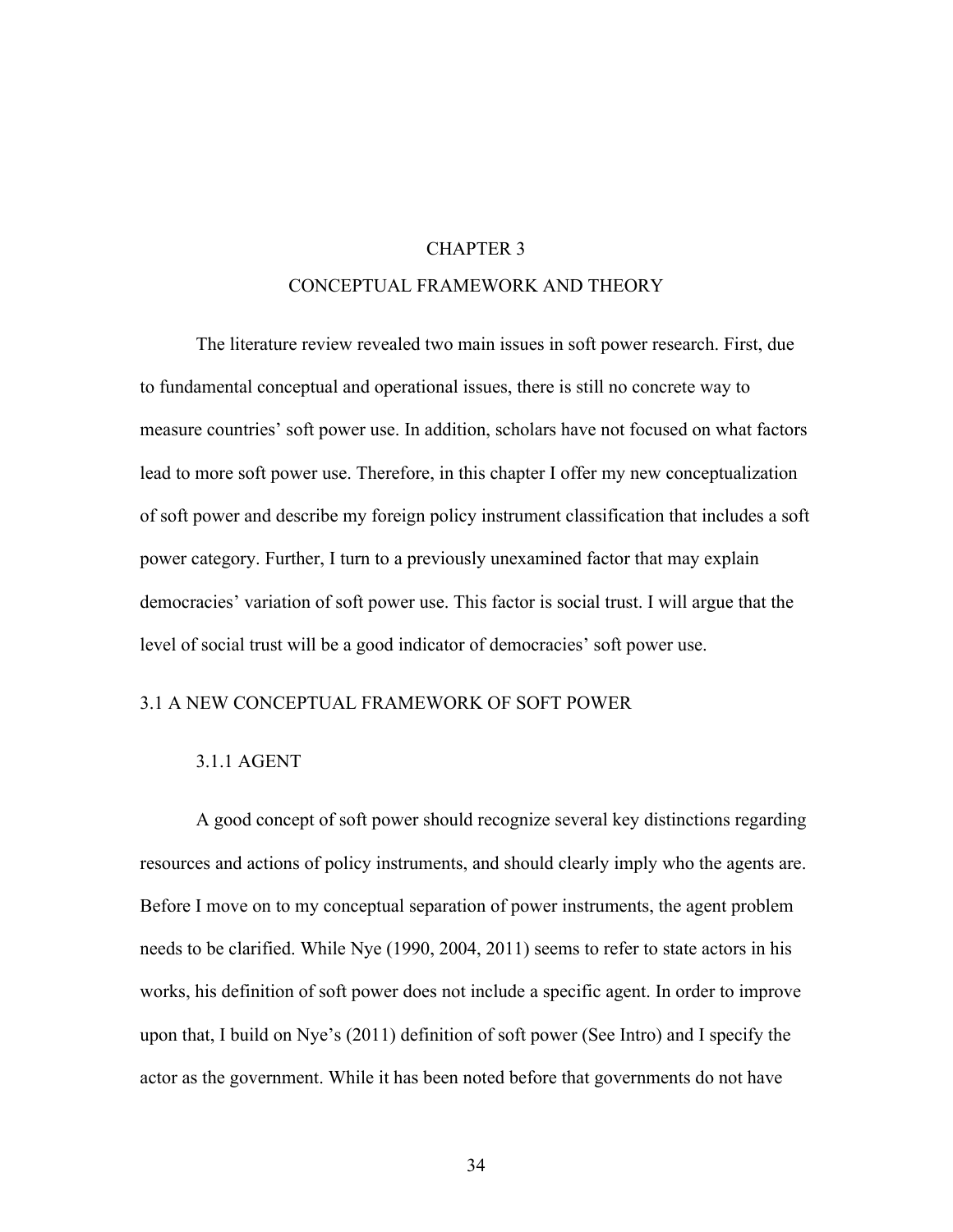full control over their soft power (Zahran and Ramos 2010) as there are private actors as well as non-government agents creating and using soft power, my dissertation will just focus on governments' explicit soft power and hard power actions. This way, I am able to directly evaluate and compare various governments' soft and hard power activities and I will leave the remaining agents for future research.

3.1.2 ATTRIBUTES OF SOFT POWER: SOFT POWER ACTIONS AND **RESOURCES** 

In order to clarify the term soft power, I am building on Nye's (2011) definition and adding two new concepts in the form of soft power actions and hard power actions. My two main reasons for clarifying Nye's (2011) soft power concept are: 1) soft power resources are often difficult to identify and measure, and 2) while many states have soft power resources, only the use of these resources can influence foreign policy, therefore it is the actions that matter.

The foundation of my approach is behavior-based which means this study will focus on governments' actions in order to understand their strategies. To be able to study only governments' soft power actions, I had to adjust the definition of soft power and conceptually define and separate soft power resources from soft power actions in the following way:

**Soft power resources** are a country's national *possessions* that can be employed to make the country attractive abroad.

These possessions include both private and government properties such as facilities, institutions, language, music, values, money, artistic and athletic talent as well as food, innovation and educational institutions in addition to navy ships and military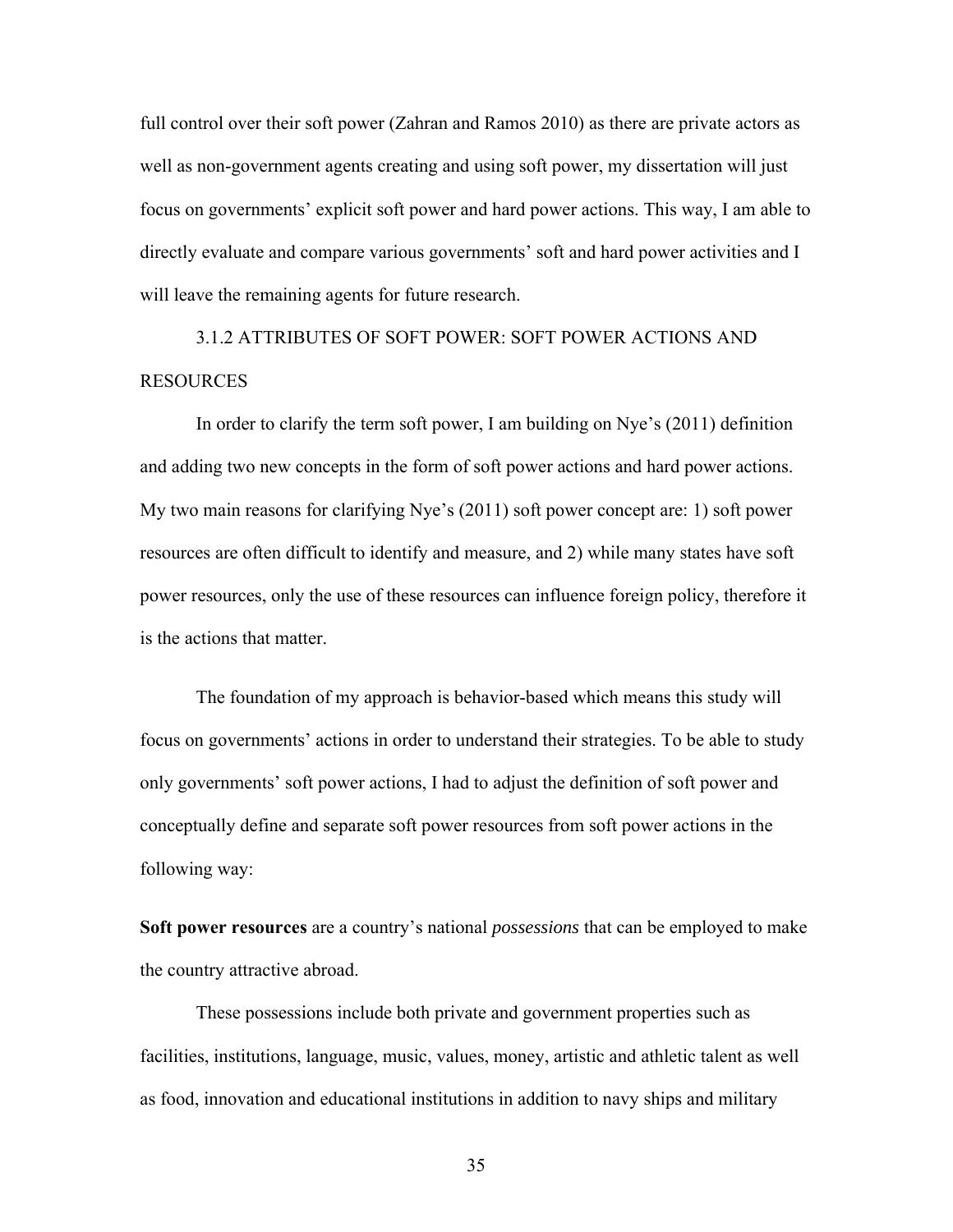personnel. As my definition above states, countries *can* employ their resources to achieve their goals, however, they may elect not do so. These soft power resources therefore are any possessions that add to the positive perception of the country. This of course as Nye (2011) have discussed it includes both tangible and non-tangible items such as a country's popular dishes as well as its norms and values. Naturally, some of these items are privately owned such as Hollywood movies and Disney World but this does not stop the government from trying to use it for its benefits. (Example: The U.S State Department allowing basketball star Dennis Rodman to meet with the North Korean leader, which encounter was not previously achieved by any of the American diplomats for a long time.)

I argue that only when scholars are able to clearly distinguish a country's foreign policy actions from its resources can they successfully classify and measure such choices. Until this point, this separation has not been achieved. My new conceptualization of soft power therefore, is crucial for future research. My study builds on governments' intentional foreign policy interactions. To be able to isolate them, I created the following definition:

**soft power actions** are a government's *activities* undertaken to increase its national attractiveness abroad.

While it has been noted that governments do not have full control over all of the country's soft power resources, they have full control over their own actions. Examples of soft power actions are engaging in a symbolic act, expressing an intent to cooperate, engaging in negotiations or making a visit.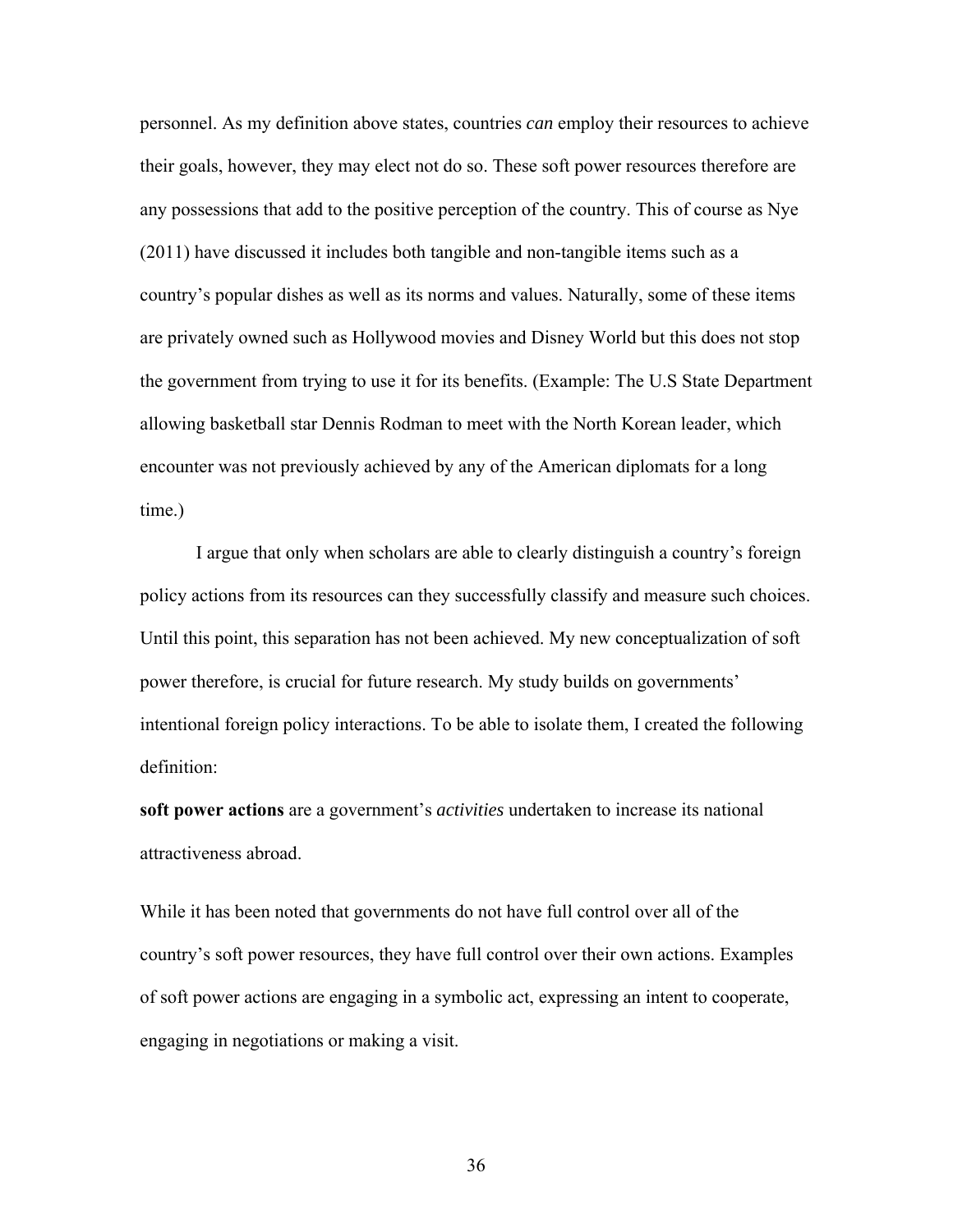Following the behavior-based dichotomous framework of soft power conceptualization, I argue that hard power resources should also be separated from hard power actions when analyzing foreign policy outcomes. A country's hard power resources such as military size, number of military personnel or nuclear arsenal tells us about their capabilities but does not provide enough information about the actual use of such hard power instruments. Hard power actions are steps that governments take in order to force the other side to do something they otherwise would not have done. Examples of hard power actions are declaring war, posing economic sanctions or threatening to withdraw financial aid<sup>7</sup>. I argue that studying hard power actions will allow a deeper understanding of a government's foreign policy instrument selection. Based on this, my two other subcategories and their definitions are:

**hard power resources** are a country's *possessions* that can be used to force another state to do what it otherwise would not do. And my definition for hard power actions is: **hard power actions** are a government's *activities* to force another state to do what it otherwise would not do.

By creating these four new conceptual categories, two for soft power and two for hard power, I am able to better categorize countries' soft power (and hard power) behavior and able to systematically analyze and compare them. I argue that the reason why these new concepts are necessary is because previously used dichotomous conceptualizations of soft power (Nye 1990, 2011, Nau 2005, Sun 2008, Jain 2017, McClory 2017) viewed soft power as both the resources of the executing state and its

<sup>7</sup> My study treats governments' threatening actions the same as if they completed the action. These are all code as hard power actions because they coerce the receiving state.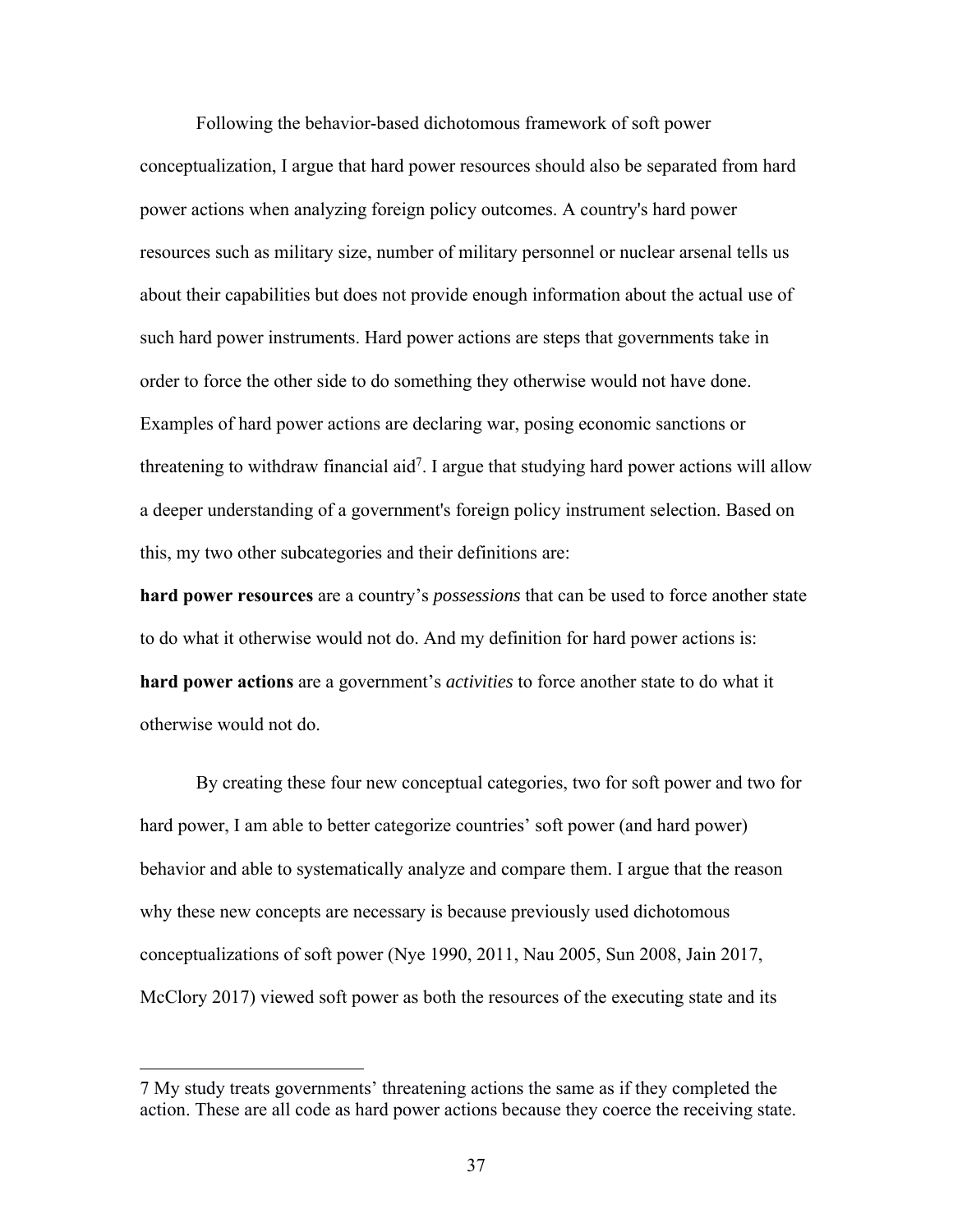influence on the receiving state. Even though recent scholarship has found that certain countries have more soft power resources than others (McClory 2012, 2017), this type of component index mixed up countries' soft power resources and actions in a way that made it impossible to separate them. This is an important conceptual and methodological problem that leads to confusing results and I argue that it does not provide adequate analysis about countries' soft power policies.

For example, while McClory (2017) has found that the United States, the United Kingdom, Germany, France, Canada, and the Nordic states are the leaders of his soft power index. According to McClory (2017) this outcome is measuring countries soft power resources but looking deeper into the factors he is using it becomes apparent that he included policy outcomes as well. Stating differently, when mixing previously established soft power resources such as number of universities with new policies such as changes in visa regulations, we are adding previously already measured soft power contributions to the countries' current policies and we are not measuring any policy changes that may have occurred. If we know, for instance that the United States is restricting visa regulations in 2017 and limiting its diplomatic outreach with its former allies, this change must show up in our soft power measurement more than just one ranking spot decline. Previous studies were unable to capture such policy changes in their measurement.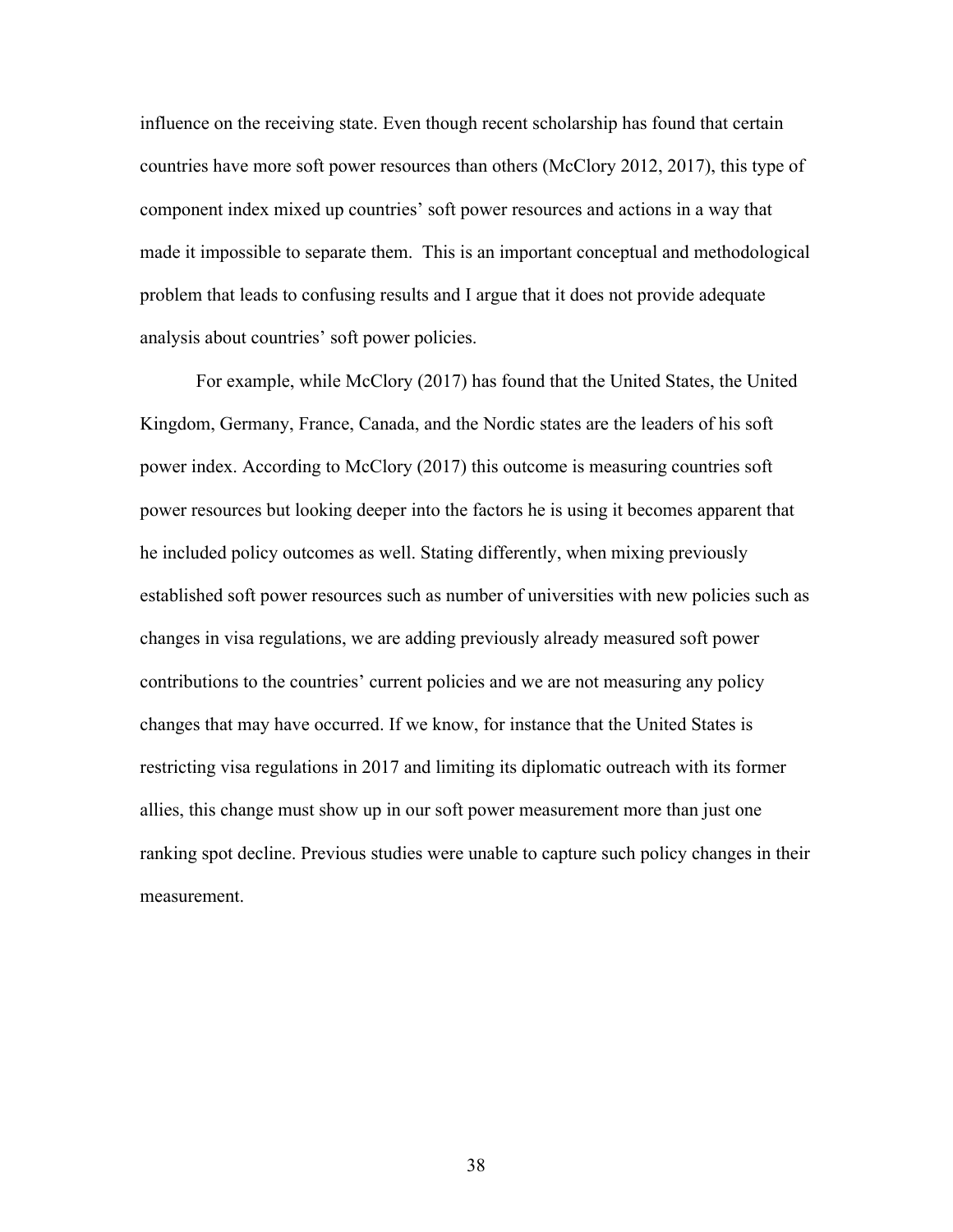Governments' International Actions



Soft Power Actions Hard Power Actions Soft Power Actions Hard Power Actions Figure 3.1 Conceptual Overlap of Soft and Hard Power Resources and Separation of Soft and Hard Power Actions

The creation and separation of soft and hard power resources and actions provide scholars a new analytical approach that makes it possible to assess a country's foreign policy strategies especially since many resources can be used for both soft and hard power actions (Figure 3.1). Based on this logic my conceptualization helps to separate hard and soft power instruments and clearly classify foreign policy tools (See Table 3.2). For instance, this conceptualization not only allows scholars to explain why certain hard power resources such as battleships (resources) can be used to deliver soft power actions such as providing humanitarian aid, but it also provides information about countries' general foreign policy tool reliance such as the percentage of their soft power actions over time.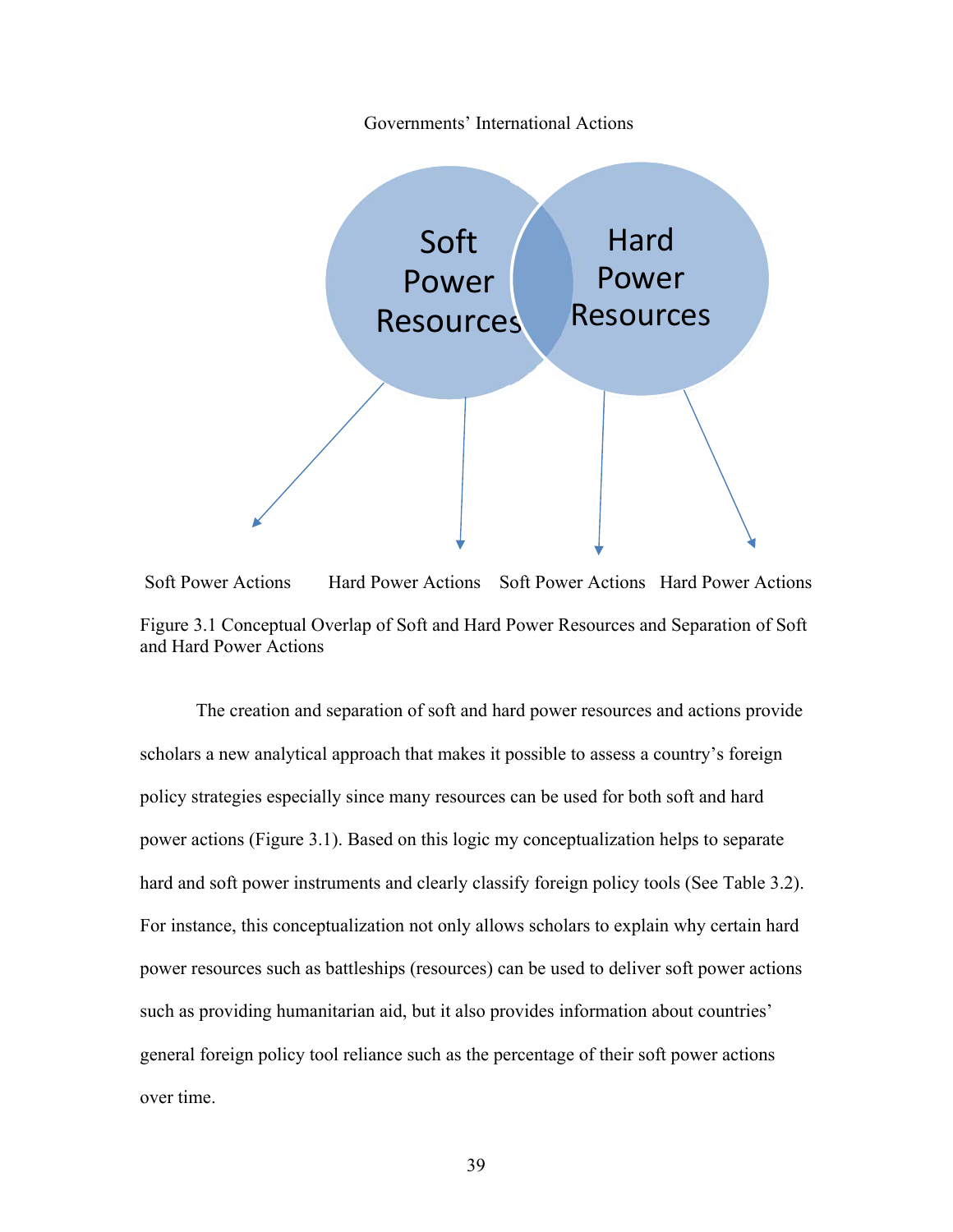

Figure 3.2. My Classification of Foreign Policy Instruments Based on the Separation of Resources and Actions into Soft Power and Hard Power Categories

 As Figure 3.2 shows according to my framwork, in order to study what countries' intended actions are, soft power schoalars should focus on the separation of soft and hard power actions without the impact of the types of resources that were used. In other words, it does not matter if the used resource was classified into hard or soft power categories, but instead the nature of the action must be categorized and studied.

 By classifying foreign policy instruments based on the government's actions we do not need to consider the employed resources. I will classify actions as either hard power or soft power based on a more nuanced matrix. For example, diplomats are good examples of resources that can be categorized as both hard power and soft power resources. But diplomats can conduct both soft power and hard power actions<sup>8</sup>. For

<sup>8</sup> Diplomatic actions such as making an empathetic comment or appeal for diplomatic cooperation were coded as soft power actions and disapprove or demand for diplomatic cooperation were coded as hard power actions.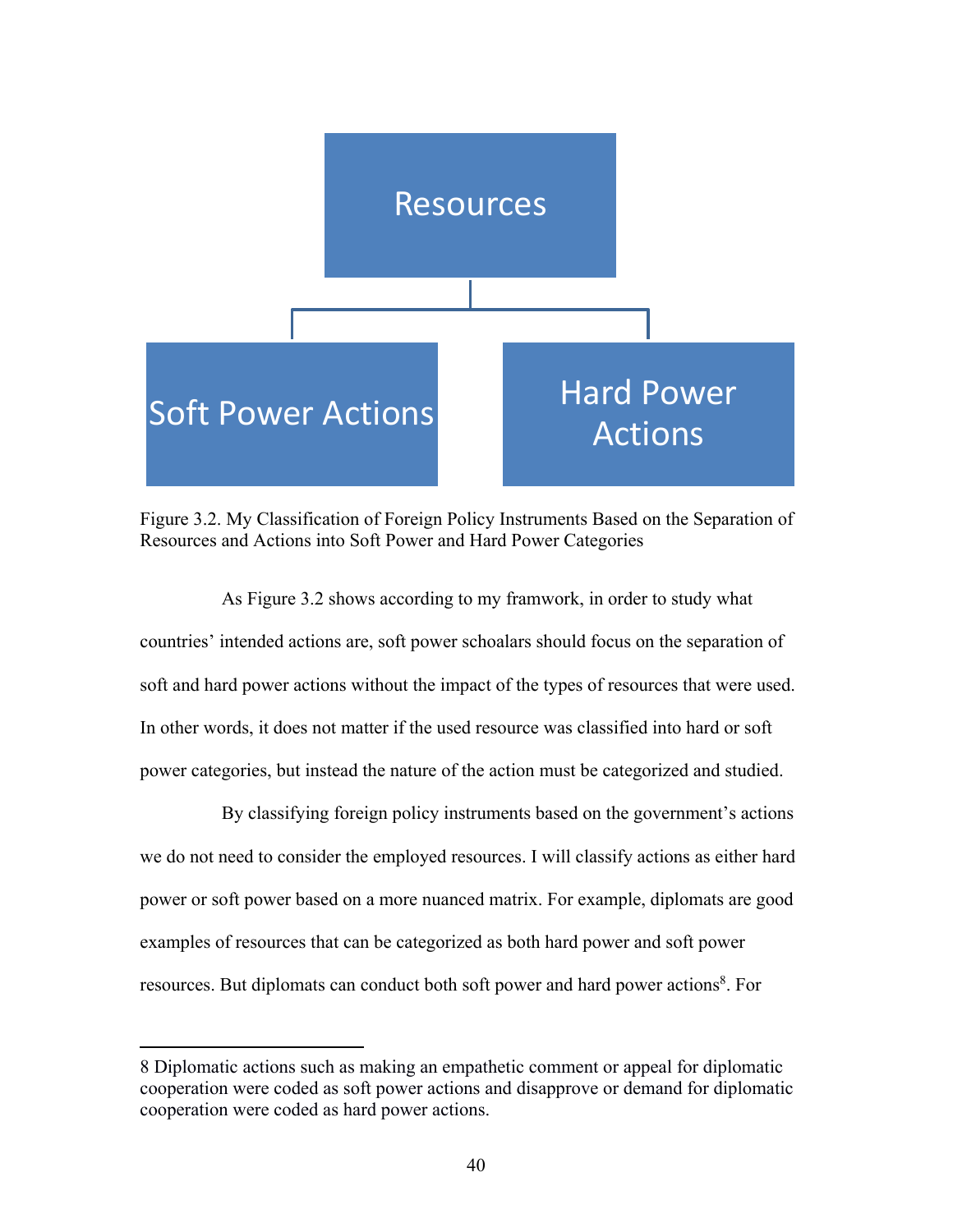example, when instructed by the government, a diplomat can cooperate diplomatically or refuse to cooperate diplomatically. As this example shows by only looking at the resource, we cannot tell if this action should be hard or soft power. Instead, we must study the action of the diplomat to categorize the interaction (Figure 3.2).

In order to better explain the separation and to provide concrete examples of soft and hard power actions, I created the following tables (Table 3.1 and Table 3.2). As Table 3.1 shows, countries' resources include a long list of private and public items. My framework suggests that we do not need to be concerned with the separation of soft power and hard power resources as many of them are able to produce both types of actions. While in McClory's Soft Power 30 index, the number of top 10 albums in foreign countries is an indicator of the country's soft power ranking, my approach does not consider any of these private (or public) resources as it focuses on government actions.

# Table 3.1 Examples of Foreign Policy Resources

Resources

diplomats, monuments, cultural and sports facilities, famous people, popular music, famous brands (Coca-Cola, Nike), language, ministry of culture, level of democracy, budget, number of trade agreements, GDP, military attachés, generals, military capability, number of economic embargoes and boycotts, military budget, military size, number of military personnel, number of military bases abroad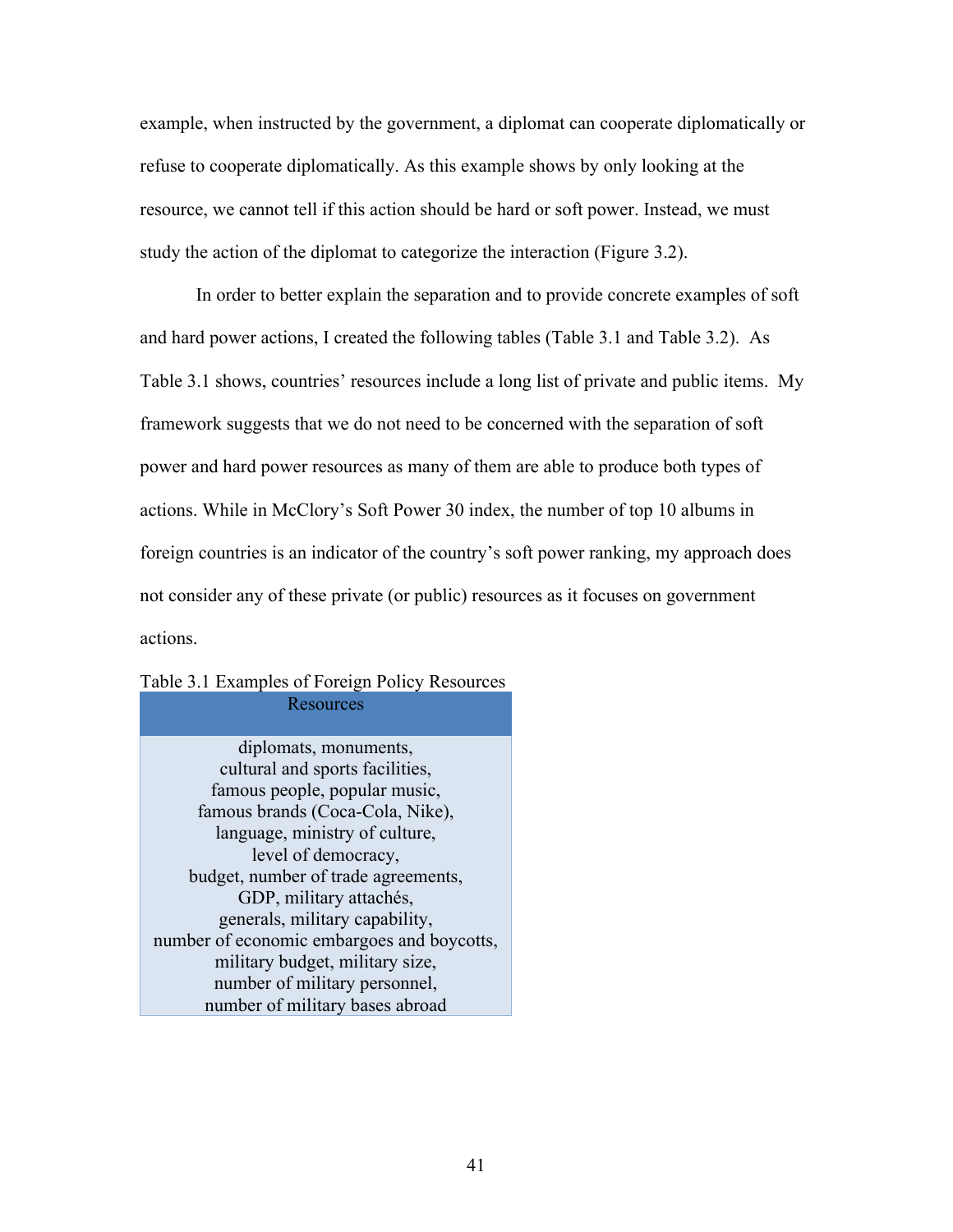As Table 3.1 shows, the classification of resources becomes irrelevant when scholars try to understand governments' soft power use. The popularity of Coca-Cola products abroad does not help to explain the U.S. foreign policy instrument selection when dealing with conflicts in Yemen and in Syria. Actions speak much louder than resources do. The important implication of this framework is the ability to study countries' foreign policy instrument choice patterns. It is important to know how countries tend to react in both every day international interactions and also in the longterm especially considering that based on my data analysis, most interactions (over 80%) among governments are soft power actions (Trunkos 2017).

 In addition, as Table 3.2 shows, the academic focus of this dissertation is shifting towards the specific government actions. When scholars are able to identify and count the number of soft power actions for each country, it becomes possible to compare their soft power activities, identify patterns and point to changes in their behaviors. For example, when a country significantly drops the number of its soft power activities compared to previous years that raises the academic and political question of the future behavior of such government. Also, referring to Table 2.1, learning that Finland uses an average of 94.17% of soft power actions when interacting with other government but Australia only relying on 65.64% of soft power actions tells us about the soft power patterns of such countries.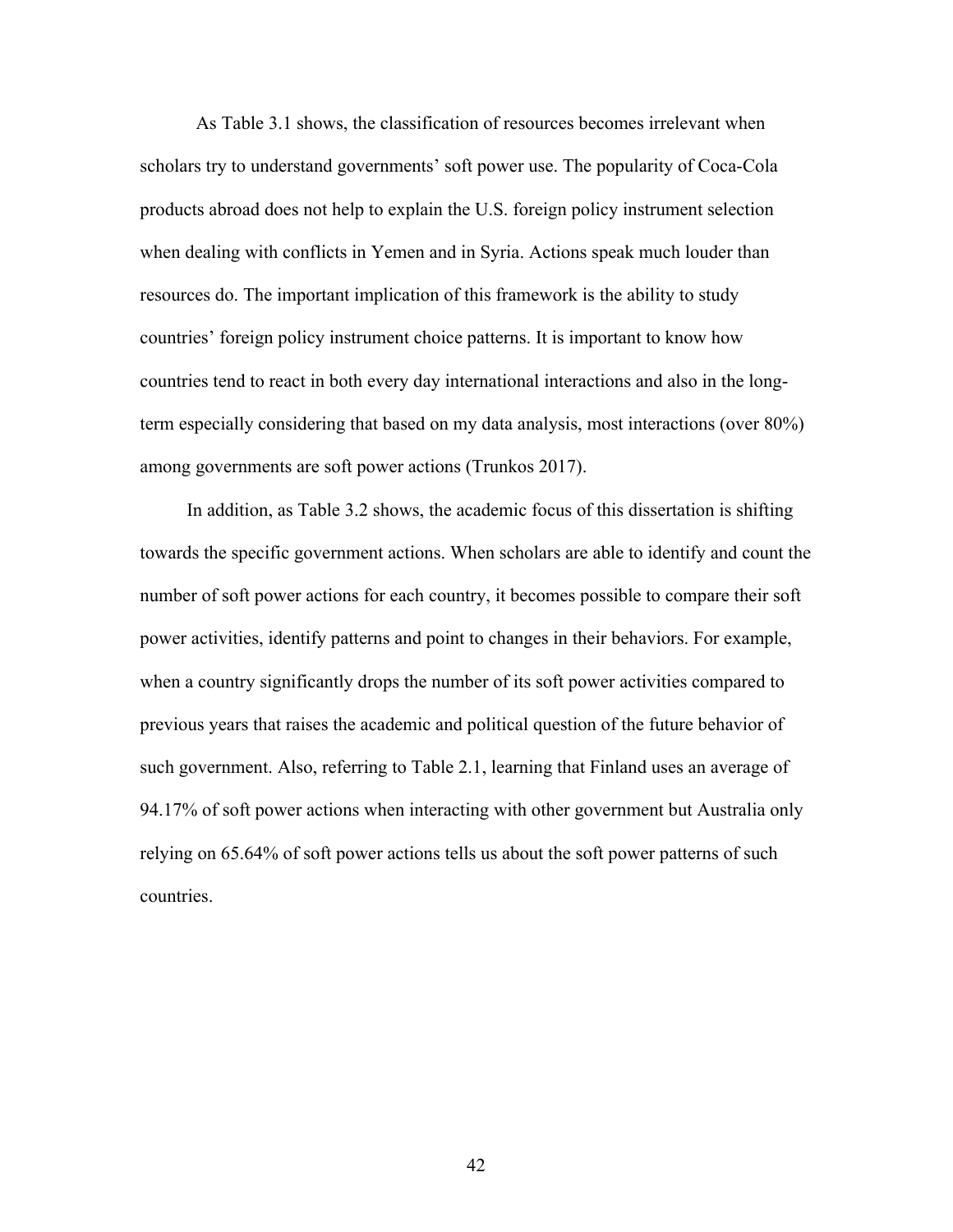| <b>Soft Power Actions</b>                | <b>Hard Power Actions</b>                   |  |
|------------------------------------------|---------------------------------------------|--|
| engage in symbolic act, grant asylum,    | cooperate militarily, demand diplomatic     |  |
| return or release person; appeal for     | cooperation; reject plan or agreement to    |  |
| diplomatic cooperation, nation building, | settle dispute; threaten to reduce or break |  |
| supporting women's rights and education, | relations; demand settling a dispute,       |  |
| host a visit, make a visit, provide      | accuse of crime or corruption; reject       |  |
| humanitarian aid, inducements, positive  | request for rights; threaten to boycott,    |  |
| sanctions, provide economic aid,         | embargo or sanction; threaten to stop aid,  |  |
| cooperate economically, cooperate        | use conventional military force, occupy     |  |
| militarily, deployment of peacekeepers   | territory, assassinate, use human shield,   |  |
|                                          | violate cease fire                          |  |

Table 3.2 Examples of Soft Power and Hard Power Actions

It is important to note that these behavioral nuances play a significant role in countries' everyday interactions. It is diplomatically and socially crucial for each government to have at least a working relationship with other countries, and even better if they can establish long-term good relations with them. This nearly 30% difference in the two compared countries' (Finland and Australia) soft power usage in the previous paragraph can represent over 100,000 interactions and explain the success or failure of diplomatic events such as a head of state visiting a country or a government releasing a person from jail.

Finally, it is true that governments are most interested in shaping the perceived image of their country and, the applied public relations channels also play a key role in their soft power use. The concept that best describes this process is public diplomacy. Public diplomacy is only one aspect of countries' soft power tools and this dissertation aims to study a wider range of soft power use. Instruments that are not part of Public Diplomacy include economic tools, cultural and athletic tools.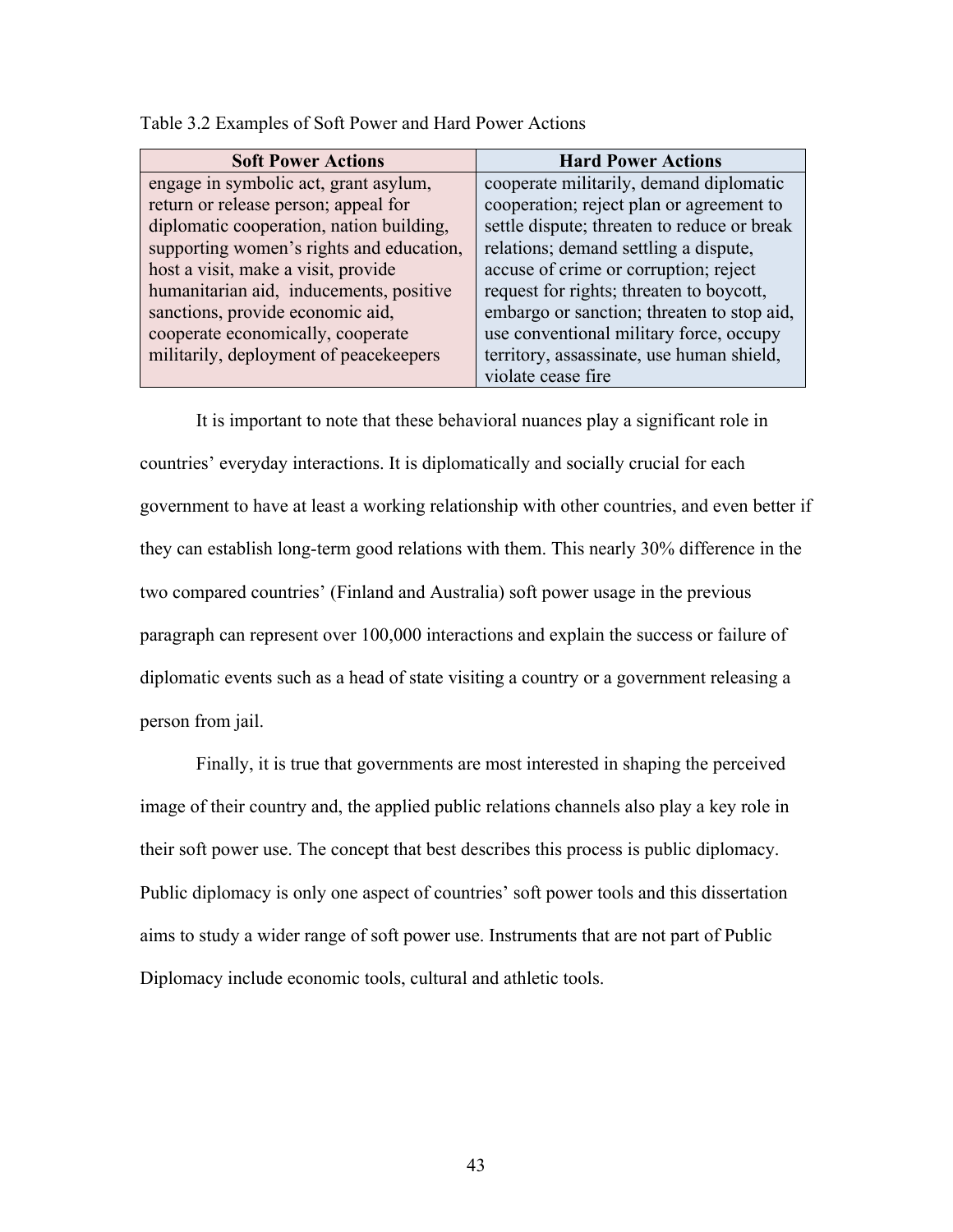# 3.2 NEW CLASSIFICATION OF SOFT POWER AND HARD POWER FOREIGN POLICY INSTRUMENTS

One of the goals of this dissertation is to create new guidelines between hard and soft power instruments and ultimately create a foreign policy framework which includes soft and hard power categories. After describing my new categories next, I would like to explain how I created my main instrument groups.

My classification builds on Nye's (1990) initial dual-categorization of soft and hard power instruments with clear division between them. Following the conceptual separation of resources and actions. My classification is able to categorize the previously overlapping foreign policy instruments such as embassies or money. One of the main confusions about recognizing soft power and hard power wielding instruments is the fact that resources such as money or diplomats can be used to wield both types of power. My conceptual framework offers clear guidelines between the types of action that were taken by the government to achieve its foreign policy goals.

Overall, understanding why certain democracies are more peaceful and use more soft power actions than others is the goal of this dissertation. By creating a system in which all foreign policy instruments can be categorized and offering comprehensive guidelines between instrument types is the first academic step towards learning more about democracies soft power use. This conceptual step is also necessary when trying to measure any policy changes that may have occurred from one year to the next. My framework connects soft power actions and policies and studies government actions to make inferences about their policies. Other soft power measurements were unable to achieve that. Therefore, the creation of my framework is not only necessary in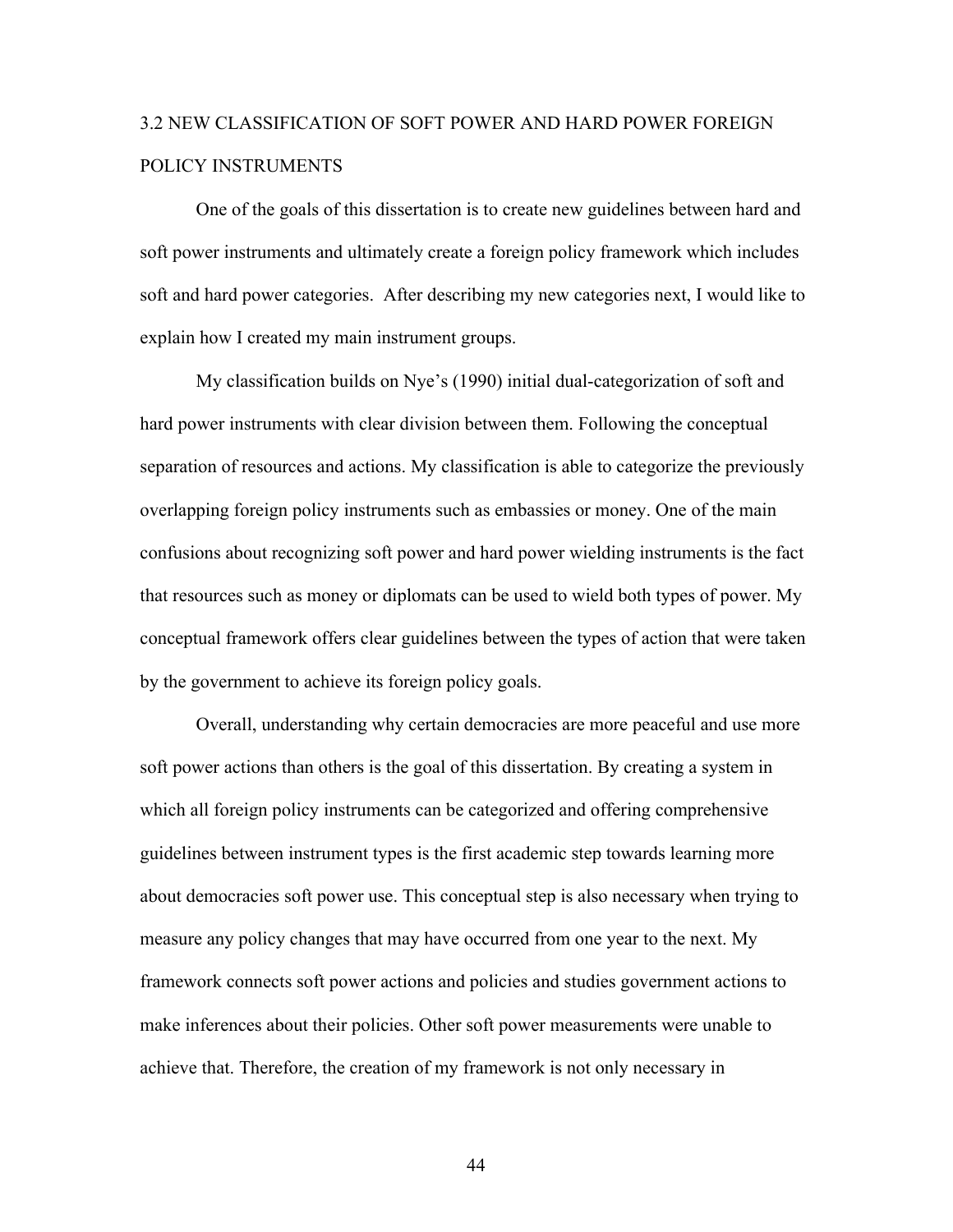recognizing various governments' moves but also it is crucial for any future soft power policy measurement.

It is important to note here that my dissertation does not argue against what many have said before about using the right amount of soft and hard power in conference with each other (Nye 2011, Cobaugh 2017). In fact, with my classification, I only wish to strengthen the strategic and effective use of soft power and hard power instruments by offering an operationalization method. By clearly separating soft and hard power instruments, I am able to for the first time in soft power research, apply my coding to over 1.5 million interactions and measure the percentage of soft power use per country per year on an international scale. I argue that by classifying government actions based on soft or hard power action definitions, we will be better equipped to understand the preferences and strategies of countries and for the first time provide a measurement opportunity for soft power scholars.

## 3.3 SOCIAL TRUST AND SOFT POWER USE

The next step in this dissertation is to point to a new explanatory variable that might be able to explain the previously discussed soft power use variation of democracies. In order to create a theory of international variation in societies' mass attitudes towards peaceful instruments, I have to first discuss how those attitudes are formed and then explain how they impact the leader's decision. A significant body of research on public opinion formation has identified core values as a fundamental source of political attitudes (Feldman 1988; Hurwitz and Peffley 1987, Chong 2000, Jacoby 2006). Core values refer to an individual's deeply held beliefs about what is good, right,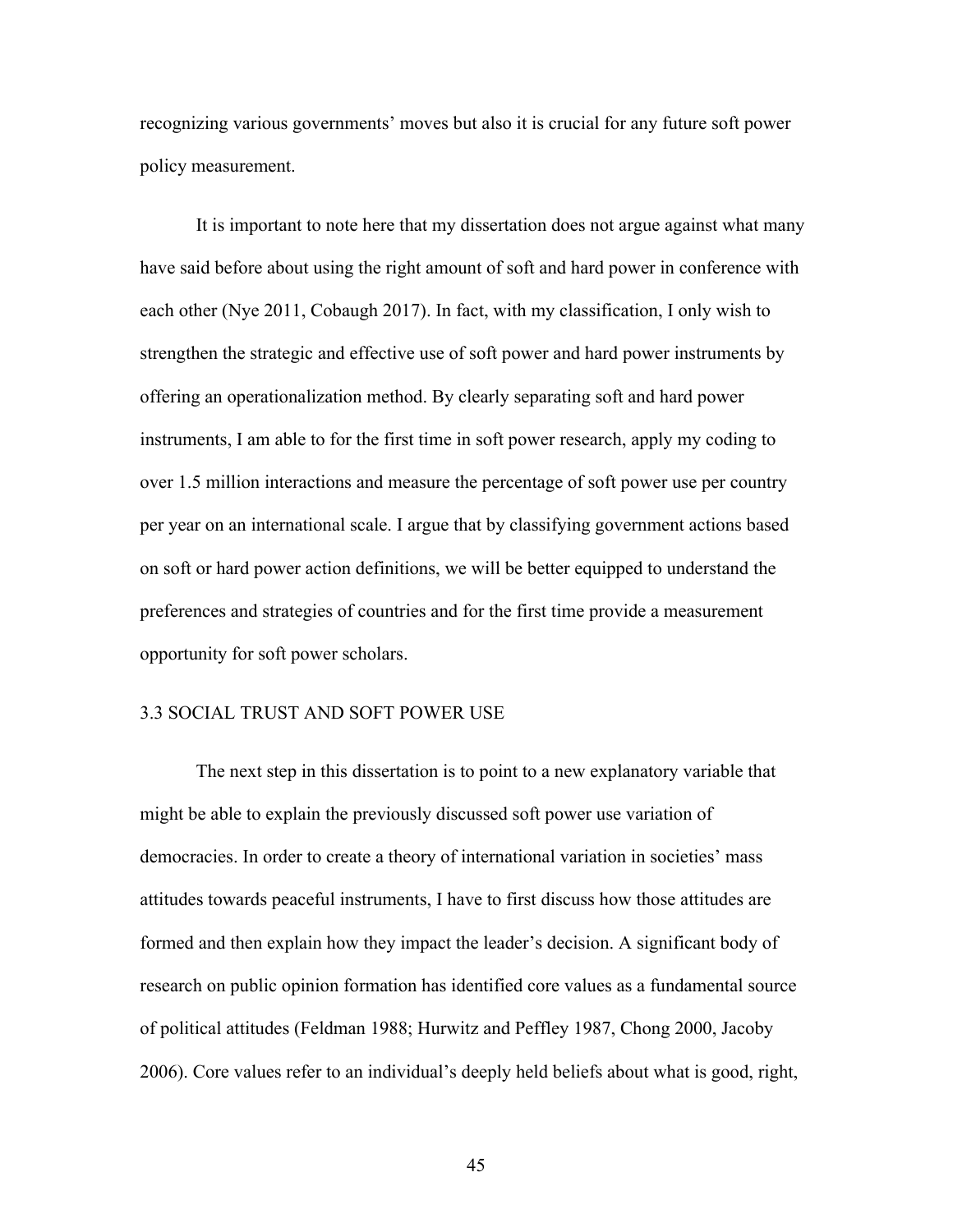and important in life (Rokeach 1973). In international relations, these beliefs serve as shortcuts for the public for forming opinions about issues that can be unclear (Goren 2000; Sniderman et al. 1993). Lack of knowledge about international matters can make it difficult for the average people to have a clear opinion about the best foreign policy in which case they tend to rely on their core values to decide (Hurwitz and Peffley 1987, Meernik and Ault 2001). Scholars have also argued that social trust is one of these core values (Putnam 1993, Fukuyama 1995, Inglehart 1999) and that these core values and preferences of societies' can be measured and used to compare countries (Hofstede 1980, 2001, Wildavsky 1987, Thompson et al. 1990, House et al 2004, Inglehart and Welzel 2005, Schwartz 2006).

 Social trust (Inglehart 1999, Cook Hardin and Levi 2005) is a relatively enduring characteristic of societies as it reflects their historical and cultural heritage (Inglehart 1999) and it varies among populations. I theorize that the strong cross-national variation among democracies in their populations' social trust at the individual level relates to the differences in their support for soft power use. That is because in trusting countries cooperative and peaceful foreign policy instruments are favored over coercion (Putnam 1993, Fukuyama 1995) and in democracies the public opinion restricts foreign policy outcomes by voting leaders out of office if they do not create policies that the general public can support (Tomz and Weeks 2013, Stein 2015). Therefore, in order to explain democratic leaders' variation in soft power reliance, my dissertation will build on democracies' variation in their attitudes regarding trusting others.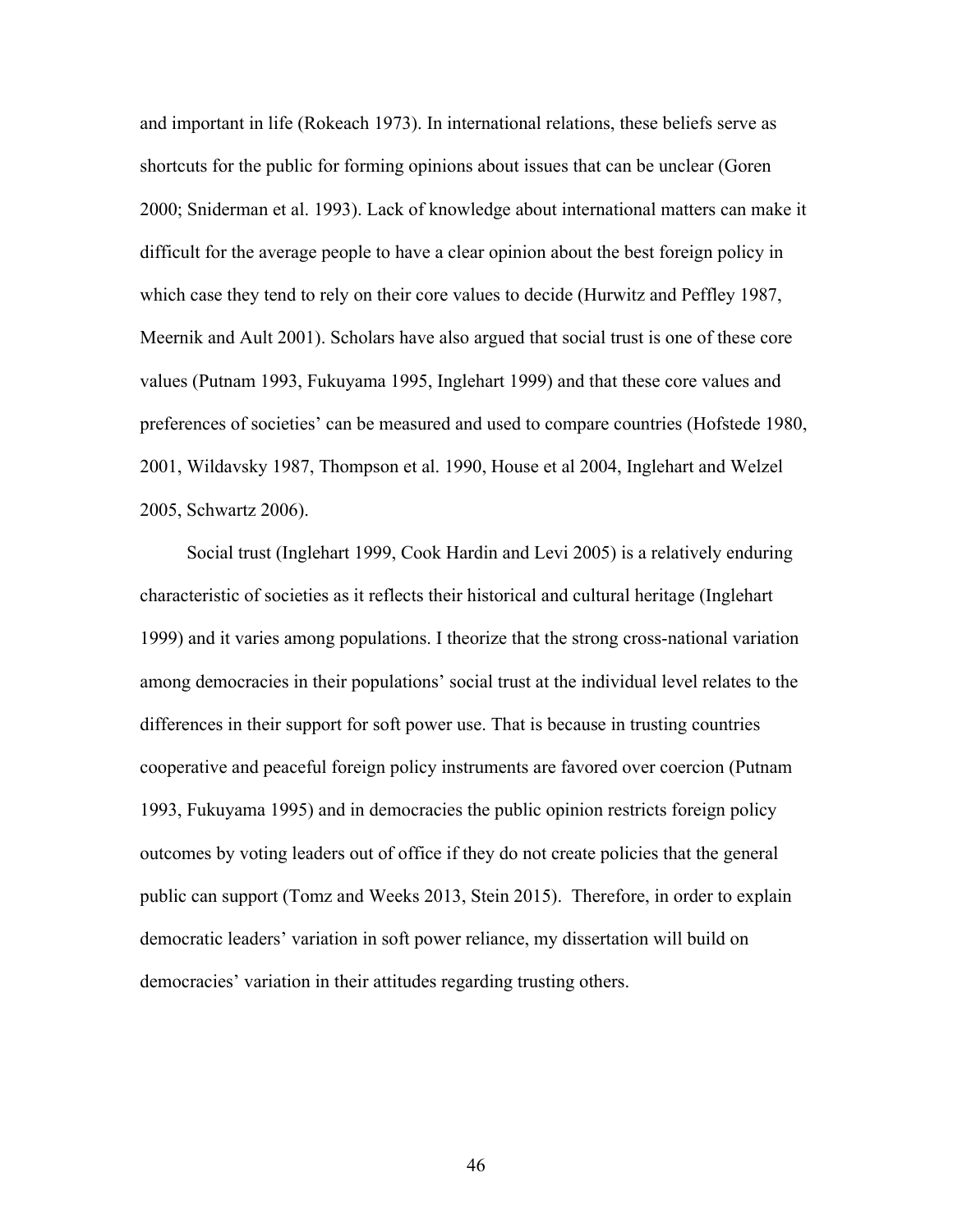In international relations trust as an explanatory variable has generally been studied to explain cooperation, which is why it might also play an important role in peaceful foreign policy actions which also include soft power actions. The two sides of the academic debate are regarding the significance level of social trust in countries' likelihood of cooperation versus defection (Axelrod 1984, Kydd 2005, McGillivray and Smith 2000). One side argues that trust is necessary for cooperation (Kydd 2005, McGillivray and Smith 2000) and the other side concludes that social trust as an explanatory variable is not strong enough to explain cooperative behavior (Cook, Hardin and Levi 2005). While I praise these scholars' work as they have pointed to the importance of social trust in international relations, I argue that while game-theoretical models are great for illustrating the mechanism of influencing factors, they only provide a dichotomy of trust (or lack of trust) in their models. My research will add to their efforts as I plan to further study the variations of social trust as it relates to variations of different types of cooperative and other peaceful actions. I argue that by looking into the variation of social trust level among societies we will learn much more about individual state's foreign policy preferences.

 In addition, it is also important to discuss a possible spurious correlation between countries' social trust and their soft power use. Walt (2020) argues that states' competence/strength impact their soft power use. In fact, Walt (2020) specifically argues that the decline of American competence has been greatly affecting its ability to influence in foreign policy. While it is a fair (Realist) argument that a country's attraction is influenced by its strength and competence, so far none of the scholars were able to explain why some of the less strong and competent nation such as Italy, Greece or Brazil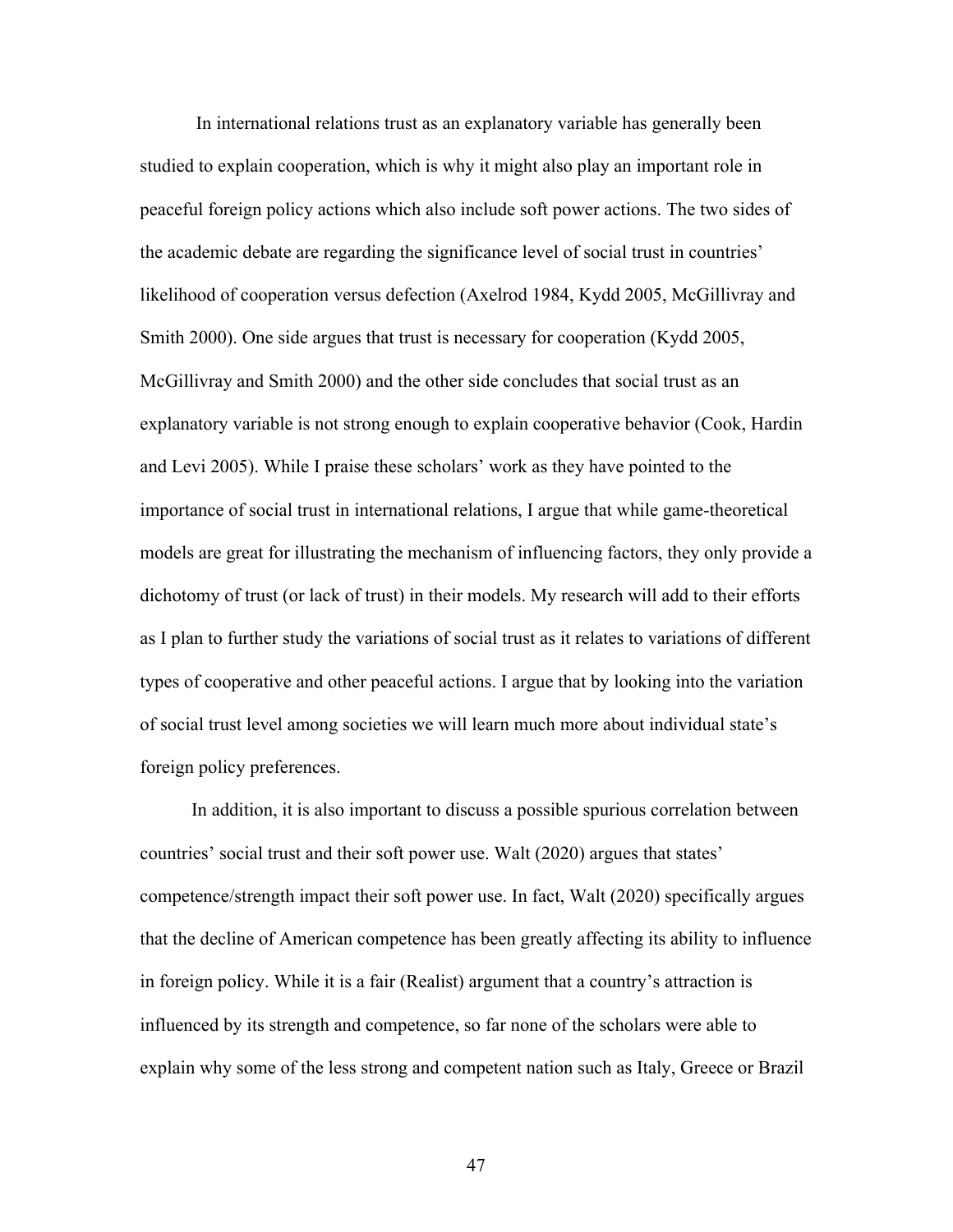also score high on soft power. For this reason, this dissertation looks for alternative explanations to strength or competence<sup>9</sup>.

 Further addressing a possible correlation between social trust and this alternative factor, namely competence or strength, it is important to note that social trust does not refer to trust in government but instead it is society's trust of other people. This individual-level value develops early in life, it reflects the culture and heritage of the society and it is rarely affected by factors such as the good or bad performances of foreign governments. Even more importantly, the core value of social trust applies to all other people regardless of political borders. Stated differently in societies where there has been a high value of social trust the individuals turn to people from all over the world regardless of nationality with trust and in the hope to cooperate. Therefore, government's competence or strength cannot strongly influence the perceiving states' individuals' social trust as those had already been formed.

The mechanism between social trust and soft power use must also be further explained. In foreign policy the target audience of governments' soft power actions are the general foreign public. While it is true that their domestic population is also impacted, in order to achieve foreign policy goals, governments' must focus their soft power actions to the entire foreign public. The public will then impact its leadership through the democratic process in democracies and through the political elite in non-democracies.

<sup>9</sup> To further study this relationship, Chapter 4 of this dissertation specifically test the correlation between some of the indicators of countries economic and military strength in the form of their GDP, unemployment rate and CINC scores and finds that none of these indicators are statistically significant. With respect to competence of governments, that factors could be tested in a future once a good measurement is available.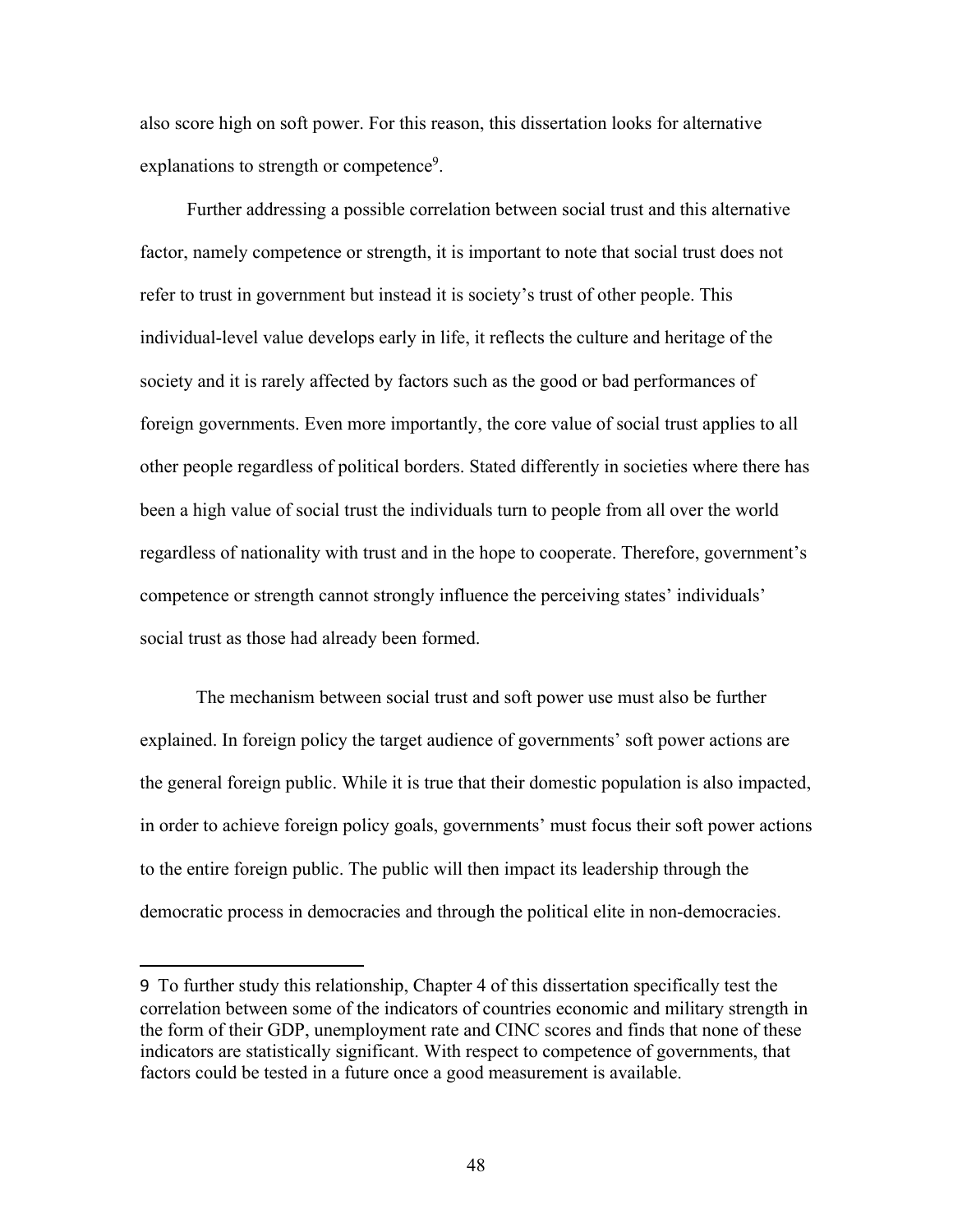The level of attentiveness differs amongst people, so the governments' goal is to reach the maximum range of society with various soft power actions.

The one method by which governments are able to focus their soft power actions on specific groups of foreign people are their government programs. For example, the United States uses the Fulbright program within the State Department to impact the foreign elite through academic exchange programs and in Finland the government uses the Sports Department (Ministry of Culture and Education) to impact the sports fan segment of the foreign public through organizing sport events.

 Trusting populations by definition feel that others are generally benign, cooperative and honest (Brewer and Steenberger 2002) which makes persuasion and not coercion the most cost-effective, logical and legitimate choice of interaction with other nations. The normal behavior of trusting individuals is to reach out to strangers and persuade them into a cooperative relationship (Putnam 1993, Fukuyama 1995). This is due to trusting societies beliefs that the other party shares these cooperative beliefs therefore the most cost-effective way to interact is by cooperation. These shared beliefs include deep values such as the nature of God or justice but also include professional standards and codes of behavior (Fukuyama 1995, 26).

 I theorize that trusting societies find the use of soft power tools the most effective as their goal is to sway others into working together with them as opposed to coercing them to do so. This thought process manifests itself when the population supports their leader to prefer and select soft power instruments over force when possible. Based on this, I theorize that trust plays a dual role in the foreign policy selection process. 1)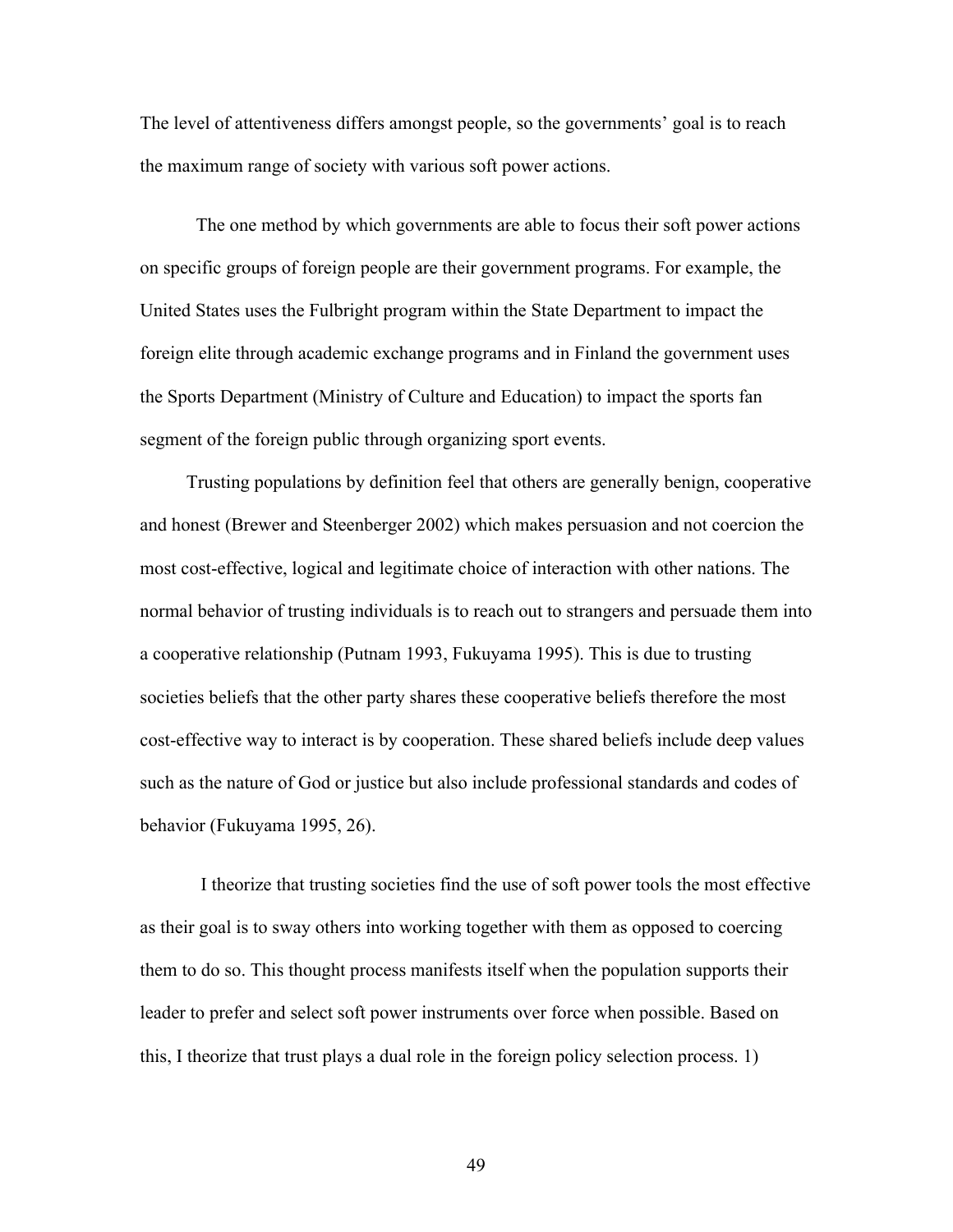Creates a shortcut when not enough information is available about the international situation; and 2) suggests a legitimate option for the leader.

There are certain countries that consistently seem to advance more peaceful solutions then other nations in the form of soft power use (McClory 2012, 2015, 2016, 2017, 2018). The first step of my theory suggests that when making a decision about issues such as foreign policy, the public will turn to their core values when there is not enough information. This means that based on my theory, trusting societies will prefer that their leaders' also act according to the public's trusting values when selecting foreign policy instruments, and since public opinion impacts the incentive structure of the leaders, they will be pressured to act accordingly (Bueno de Mesquita 2003). In other words, democratic leaders with trusting populations will not only believe that instruments based on peaceful interaction will be the most effective and legitimate, but also the accountability of the democratically elected office will pressure them to do so.

The next step in my theory is the connection between societies' social trusting values and their constraint on their leaders' choices. Values and norms are created early in life and they create a ranking of preferences (Hudson 1997) and provide ways to make decisions and to resolve conflict (Triandis 1994). My theory builds on this interpretation as I argue that due to the influence of society's social trust, leaders prefer certain instruments over others. Scholarship has also concluded that democratic $10$  leaders take

<sup>10</sup> In autocracies institutional constraint will be a better predictor for two reasons: 1) Autocratic leaders with small electorates can maintain their positions simply by giving out rewards or punishments (Bueno de Mesquita et al 2003). This method is simply too expansive in democracies as they have large selectorates. 2) The political elite plays an important role in the decision making of the leader, but the elite will rely less on their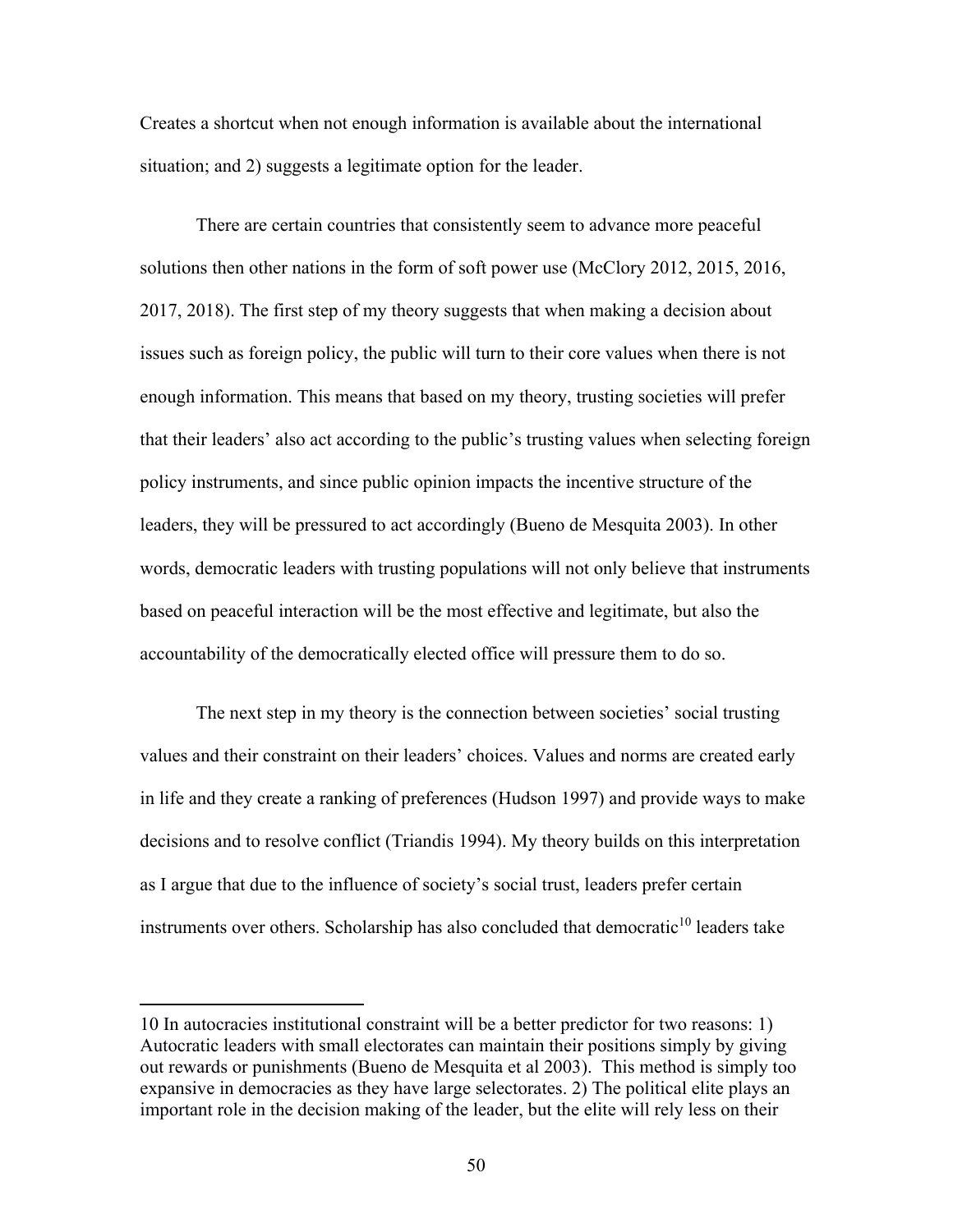public opinion into account when deciding between peaceful and aggressive foreign policy choices (Sobel 2001, Baum 2004, Brule and Mintz 2006). When public opinion is averse to war, accountability will provide a check on the use of military force. The potential political cost of an unpopular war can create an incentive for democratic leaders to choose nonmilitary options and opt for peaceful interaction. This of course does not mean that trusting societies' leaders would never go to war, but it simply means that all else equal, in democracies with trusting populations the preferred actions are peaceful in nature.

# 2.4 PUBLIC OPINION'S ROLE IN FOREIGN POLICY OUTCOMES

This final section will connect social trust and soft power use. Recent works have identified public opinion as an alternative mechanism to influencing foreign policies in democracies (Tomz and Weeks 2013, Stein 2015). When studying the choice of using peaceful instruments or force, public preferences vary in different countries (Hurwitz and Peffley 1987, Feldman 1988) and attitudes towards peace have their roots in individual core values (Jacoby 2006).<sup>11</sup> Scholarship has also found that democracies in general are more equipped to settle disputes in a peaceful manner (Dixon et al. 1994); however, there is no adequate information about the quantifiable differences among democracies in terms of their motivations to select peaceful instruments.

core values than the public when deciding to use soft power instruments as they have more information and policy experience than the general public (Stein 2015). 11 It has also been noted that the public's mood (Caspary 1970) impacts foreign policy.

In the case of major events such as 9/11 in the United States, the mood can change but in general the basic core values of societies remain consistent (Inglehart 1999, Cook Hardin and Levi 2005).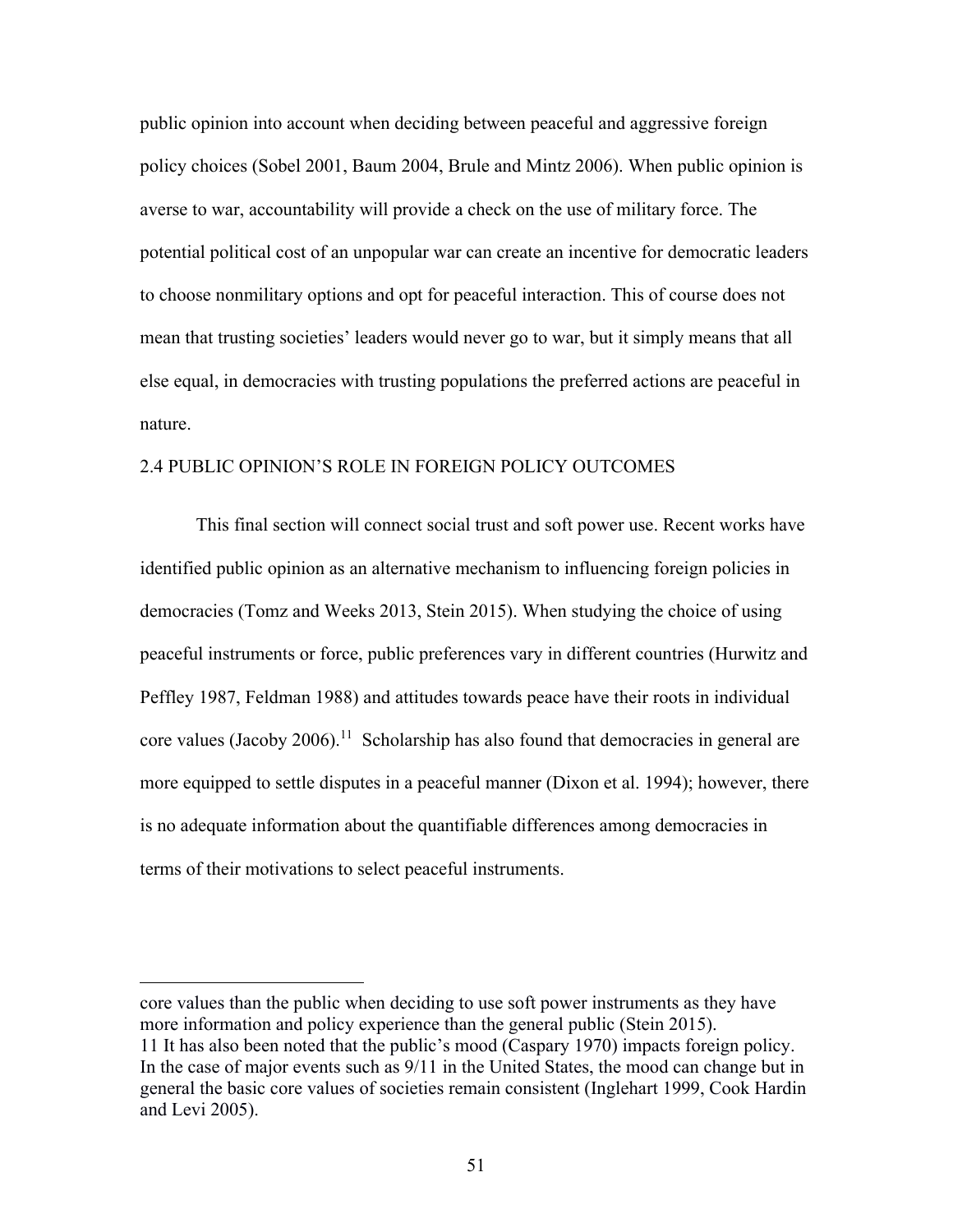Building on the current literature about the importance of public opinion's impact on leaders' foreign policy choices (Baum 2004, Sobel 2001, Stein 2015) and the undeveloped and untested impact of people's social trust in their foreign policy preferences, I will test social trust's impact on democracies' peaceful foreign policy choices in the form of soft power actions. Based on the described literature combined with my theory, I hypothesize the following:

H1: Democratic leaders' with trusting populations are more likely to rely on soft power actions than less trusting ones because they can generate public support for peaceful actions more effectively.

Overall, by bringing together the variation of social trust with countries' soft power use patterns, I am able to test if democratic leaders with more trusting populations select more soft power instruments than those with less trusting citizens. This is an important question when we are trying to understand democratic countries' foreign policies. As of now, previous literature has not looked into social trust as a possible explanatory variable when studying soft power use. Therefore, if this cultural variable is found significant, my dissertation will be able to provide a normative explanation of countries' soft power reliance.

This is particularly important when we are trying to understand the different behaviors of otherwise similar democratic countries. In order to achieve that, I plan to offer a more detailed picture of why and how some countries use more soft power instruments than others despite their similar capabilities. For this reason, I will compare societies' social trust to better understand the motivation of their decisions. In order to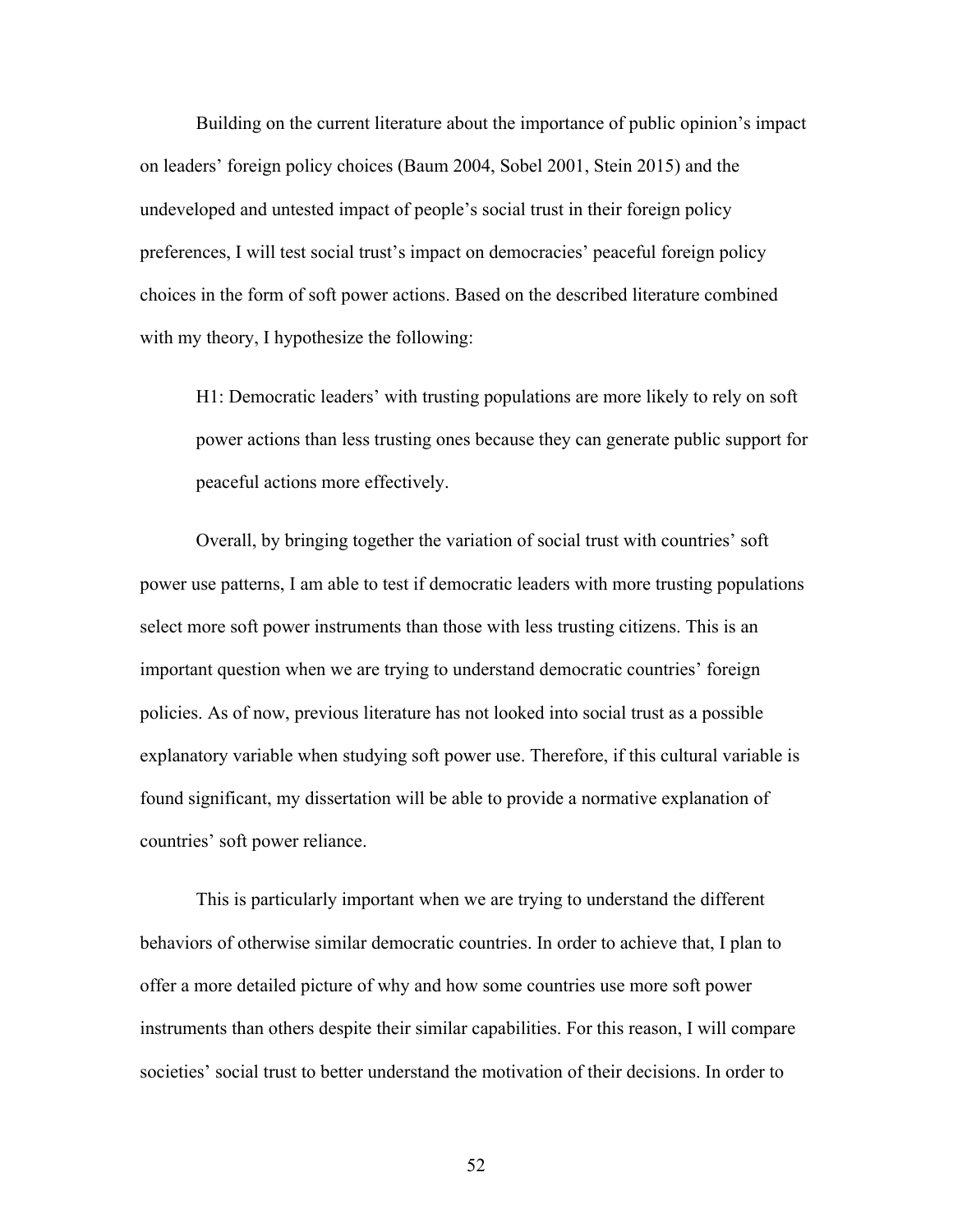further study the way these leaders' use soft power instruments, I will use reclassified international actions to illuminate the amount of soft power actions leaders rely upon in various democracies.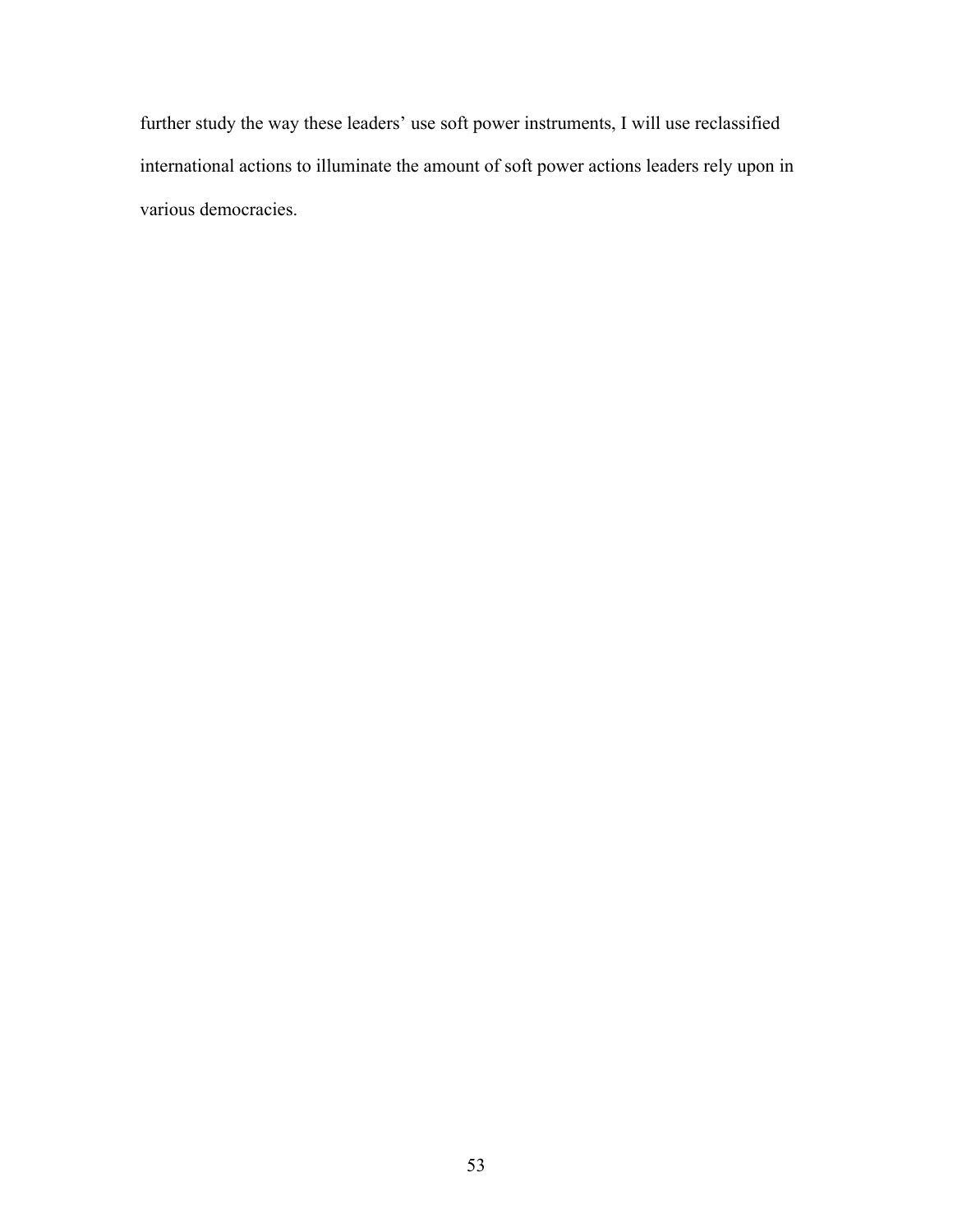#### CHAPTER 4

#### RESEARCH DESIGN

This dissertation focuses on democracies' use of soft power instruments. Based on my theory, I test if countries with higher social trust values also rely more on soft power tools than countries with lower social trust in. The theoretical foundation of this hypothesis is that countries with more social trust feel that the others can be trusted, and an outreaching, cooperative behavior is the most effective behavior in international relations. As a result, the population of these trusting countries will encourage (through the democratic process) their leaders to use more soft power instruments.

My statistical analysis examines the effects of social trust on countries' soft power use for the time-period of 1995-2010. The goal of this analysis is to test the influences of social trust on the use of soft power instruments against the resource-based and the institutional theories. I use statistical analysis of 51 democracies to test if higher values in social trust leads to more soft power use. I argue that the variation in social trust will offer new, previously undiscovered answers about the differences in countries' soft power use patterns. The result of my statistical analysis shows that the variation in social trust is positively correlated with countries' soft power use, however, the multivariable regression analysis is only able to explain 18% of the soft power variation among democracies.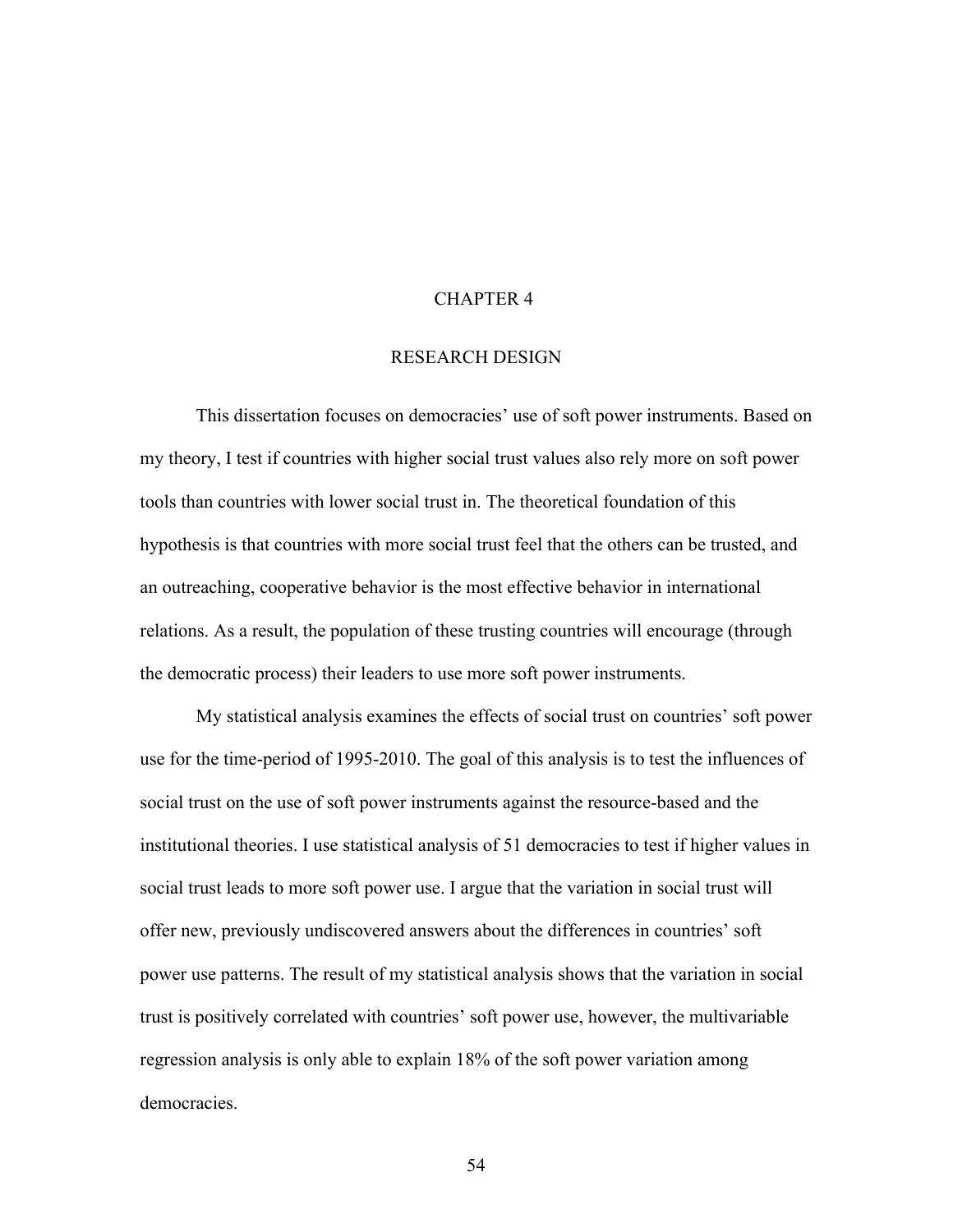In this chapter first I will explain my unit of analysis and my dependent and independent variables. Later, I move onto the statistical analysis and conclude with the results.

#### 4.1 UNIT OF ANALYSIS AND SAMPLE

The unit of analysis is the state-year. My sample consists of 51 democratic countries. I included all countries with a polity score average higher than 6 in democracies with the exceptions of those that were missing from one of the datasets<sup>12</sup>. In order to test my hypotheses and control for all of my selected variables I had to restrict my analysis to the time-frame of 1995-2010 as the latent social trust data (Justwan et al. 2018), the COW's Militarized Interstate Dispute (MID) (Palmer et al. 2015) and its World Religion data (Maoz and Henderson 2013) are only available until 2010 and thus I had to end my analysis at that year. This time-period gives me 16 years which is sufficient to examine any patterns in foreign policy decision-making in various countries.

### 4.2 DEPENDENT AND INDEPENDENT VARIABLES AND DATA SOURCE

### 4.2.1 DEPENDENT VARIABLE

 My dependent variable is the percentage of soft power action per state-year. I selected this variable because I would like to study countries' frequency of relying on soft power.

Percentage of soft power action: the percentage of governments' actions to increase its national attractiveness abroad over the total power instruments used. The total power instruments used includes the sum of all soft and hard power actions.

<sup>12</sup> Democracies not included in the sample of 51 countries are Hong Kong, Taiwan, Netherlands, Iceland, Malta and Luxemburg due to lack of data.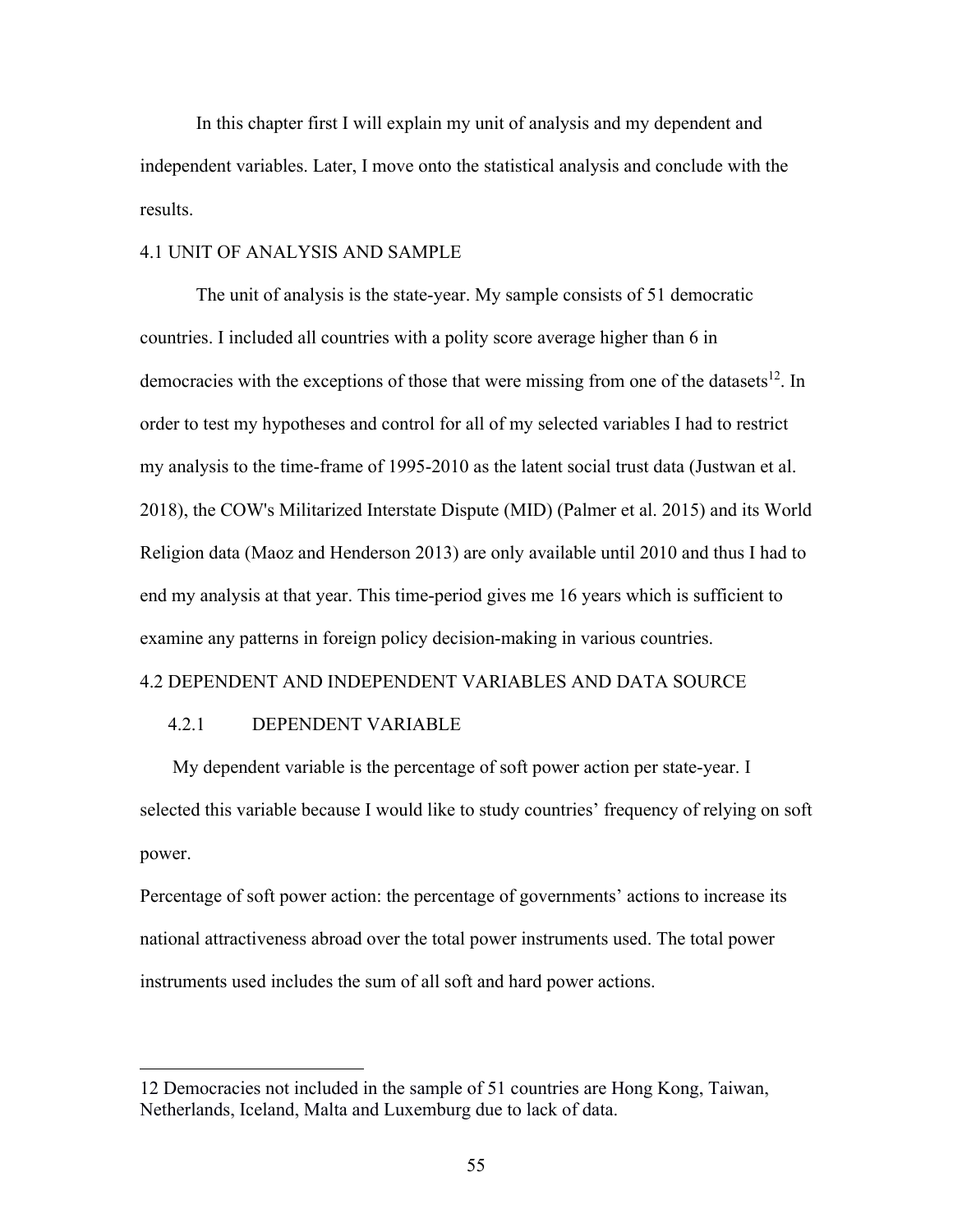Selecting this format was an important analytical step as I had two other options for a dependent variable after recoding the data into soft and hard power use. One option was to use the total count of soft power actions and hard power actions per year per country. This method significantly disadvantaged the less active international players and without a comparison with hard power tools selected, therefore it did not provide an adequate picture about countries' soft power instrument patterns. Another option was to use the soft and hard power ratio for each country. This approach was also dismissed as it did not provide an adequate picture about countries' patterns of foreign policy instrument selection over all of their tools (soft and hard power). This pointed me to use the percentage of soft power actions over the total (soft and hard power) instruments. This approach provides a comprehensive picture in the form of the percentage of soft power choices over both instrument categories. In other words, my dependent variable reflects the percentage of soft power choices each country made over all its instrument choices for each year.

 To produce my dependent variable, I collected global events data from the ICEWS dataset. The international events are based on news reports from a variety of international news sources and coded according to the CAMEO<sup>13</sup> (Conflict and Mediation Event Observations) ontology. The event data is machine coded and it is provided in a dyad format which I collapsed into a monadic format for all my models. This means that the TABARI machine coding system produces interaction codes for each event between two

<sup>13</sup> Developed by Deborah J. Gerner, Philip A. Schrodt, Ömür Yilmaz, and Rajaa Abu-Jabr.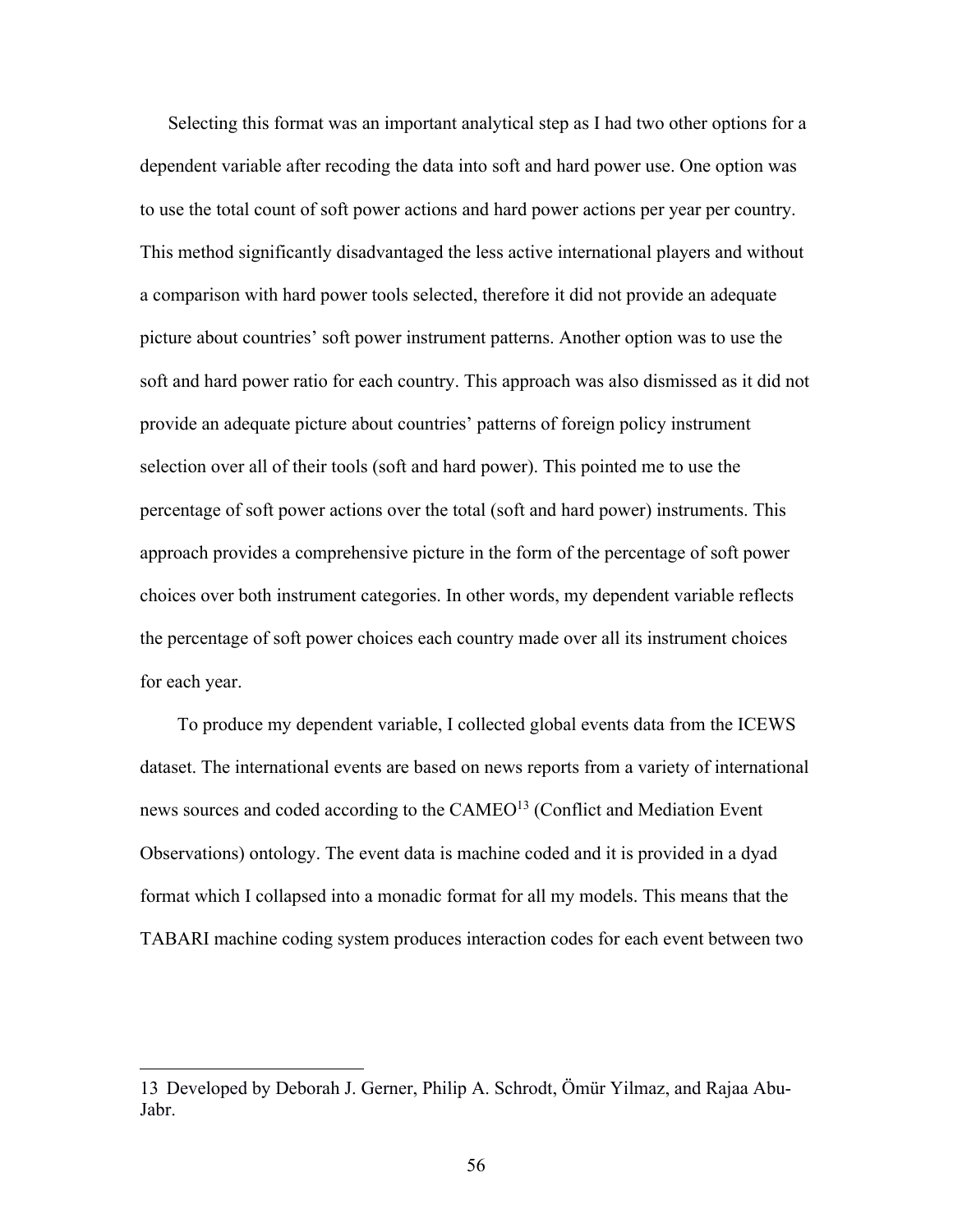countries. Since this research is not concerned with the receiving state's characteristics, I only included the giver state' and its interaction code for each interaction.

Since its creation in 2002 (Gerner, Schrodt, Yilmas, Abu-Jabr) the CAMEO codebook has been evolving to include more detailed events. The creators of the ICEWS data set (Boschee et al. 2015) added their own adjustments to the original CAMEO codebook to clarify the events. In addition, my coding of the CAMEO coded events has also evolved. For example, one of the most used event categories (10) is "making a public statement." This refers to any government official who makes a public statement. Originally in 2015, I have coded this event as an interaction that cannot be decisively categories as attraction or coercion, since the correct coding should depend on the subject of the statement. More specifically, President Trump announcing to send troops to the Southern border is a coercive (hard power) action, but President Trump announcing the opening of Easter festivities at the White House is a soft power action. Since the machine coded event does not provide more information about what kind of statement was made, originally, I coded this event as 0 and dropped it from the database. But lately, new scholarship has pointed to the soft power importance of making a public statement (Rutland 2018). I realized that regardless of the message of the statement, the general nature of "making a public statement" must be coded as a soft power action because the appearance of a government official combined with his/her statement already express the intent to communicate about an event.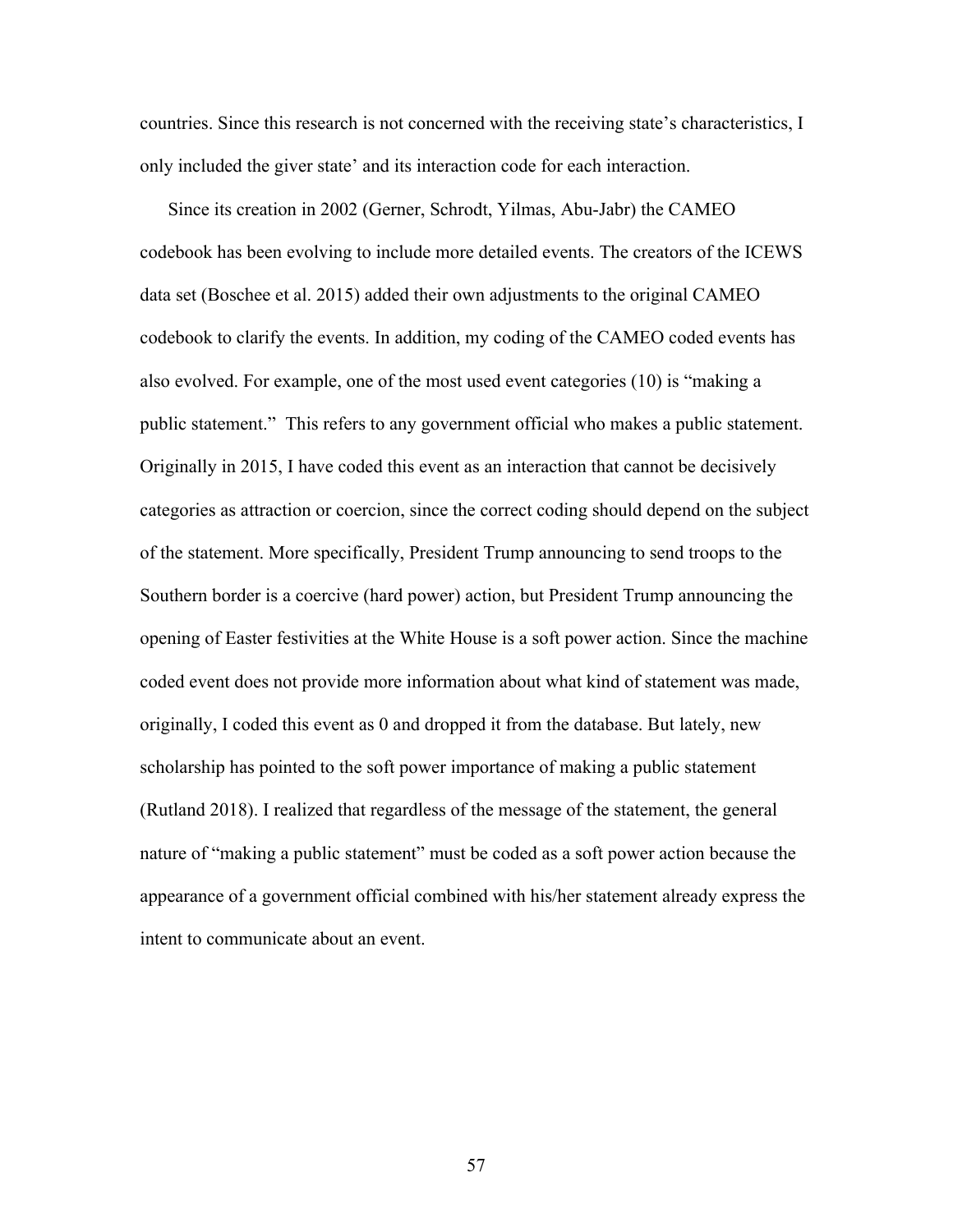# 4.2.2 RECODING THE ICEWS EVENT DATASET

I created the dependent variable by recoding the ICEWS event data into two categories either as a soft power action or as a hard power action and then calculate the soft power action percentage over the total power usage. The reason used the ICEWS dataset is that it is one of the most current applications of machine coded global events data and it will allow me to recode the specific government actions<sup>14</sup>. This dataset includes the range of different interactions that took place between states including, but not limited to, providing humanitarian aid, returning/releasing a person or granting diplomatic recognition. ICEWS is a new CAMEO-coded dataset containing more than 15 million events with global coverage from 1995 to 2014.

Sources that were examined to identify events include all international news coverage from *AfricaNews, Agence France Presse, Associated Press Online, Associated Press Worldstream, BBC Monitoring, Christian Science Monitor, Facts on File, Foreign Broadcast Information Service, United Press International,* and the *Washington Post*. Additional sources examined include all national and international news coverage from the *New York Times*, all international and major US national stories from the *Associated Press*, and all national and international news from Google News with the exception of sports, entertainment, and strictly economic news (Leetaru and Schrod 2013).

The CAMEO coding system is based on extensive dictionaries which identify actors and events and then associate these with specific codes. Using a machine-coding program called TABARI, the events are coded 1 through 20 based on the nature of the

<sup>14</sup> Events datasets were specifically created to capture the interactions between actors and not the transactions between them (Laurence 1990).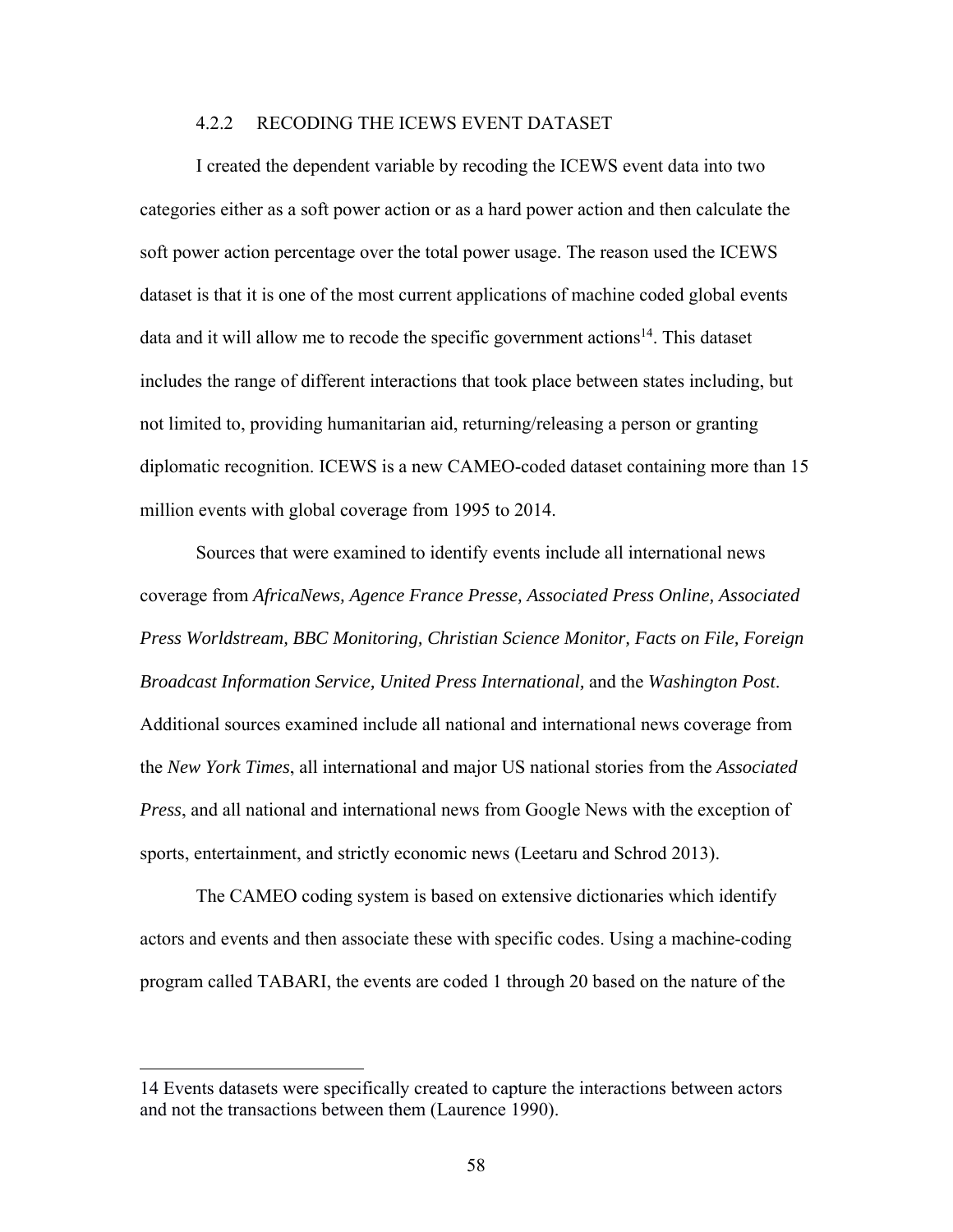action. The codes were originally designed to indicate cooperation or conflict on a scale of 1-20 with 1 making a public statement and 20 being mass violence (Leetaru and Schrodt, 2013). The actions range from diplomacy to waging war and have multiple subsections such as hosting a visit and expressing diplomatic cooperation which today extends the scale to near 300 different event categories. After recoding the events I was able to study countries' soft power actions.

I used MySQL, which is an open-source data management system to recode the ICEWS dataset. All events that I re-classified as soft power actions were recoded as 1. All events that I re-classify as hard power action received 2 (See Table 4.1).

|                         | <b>Soft Power (1)</b>                                                                                                                        | <b>Hard Power (2)</b>                                                                                                       |
|-------------------------|----------------------------------------------------------------------------------------------------------------------------------------------|-----------------------------------------------------------------------------------------------------------------------------|
| Type of Action          | positive influence/payment                                                                                                                   | coercion/payment                                                                                                            |
| Type of Impact          | Attraction                                                                                                                                   | deterrence/fear                                                                                                             |
| <b>Specific Actions</b> | making a public statement,<br>express intent to cooperate,<br>engage in diplomatic<br>affairs, support publicly,<br>appeal, consult or visit | demanding, disapproving,<br>rejecting, threatening,<br>protesting, exhibiting<br>military postures, coercing<br>or fighting |

Table 4.1 Re-coding ICEW's CAMEO coded events into hard and soft power actions

In cases where it could not be decided for sure if the action was taken to create attractiveness or coerce were dropped from the analysis. Events were dropped in two basic instances:

 1) When the description of the event was more specific, but the giver or initiator state's intentions such as coercing of building attractiveness could not be determined. For instance, 1.11 decline comment, 2.241 appeal for changing leadership or 2.244 appeal for military cooperation.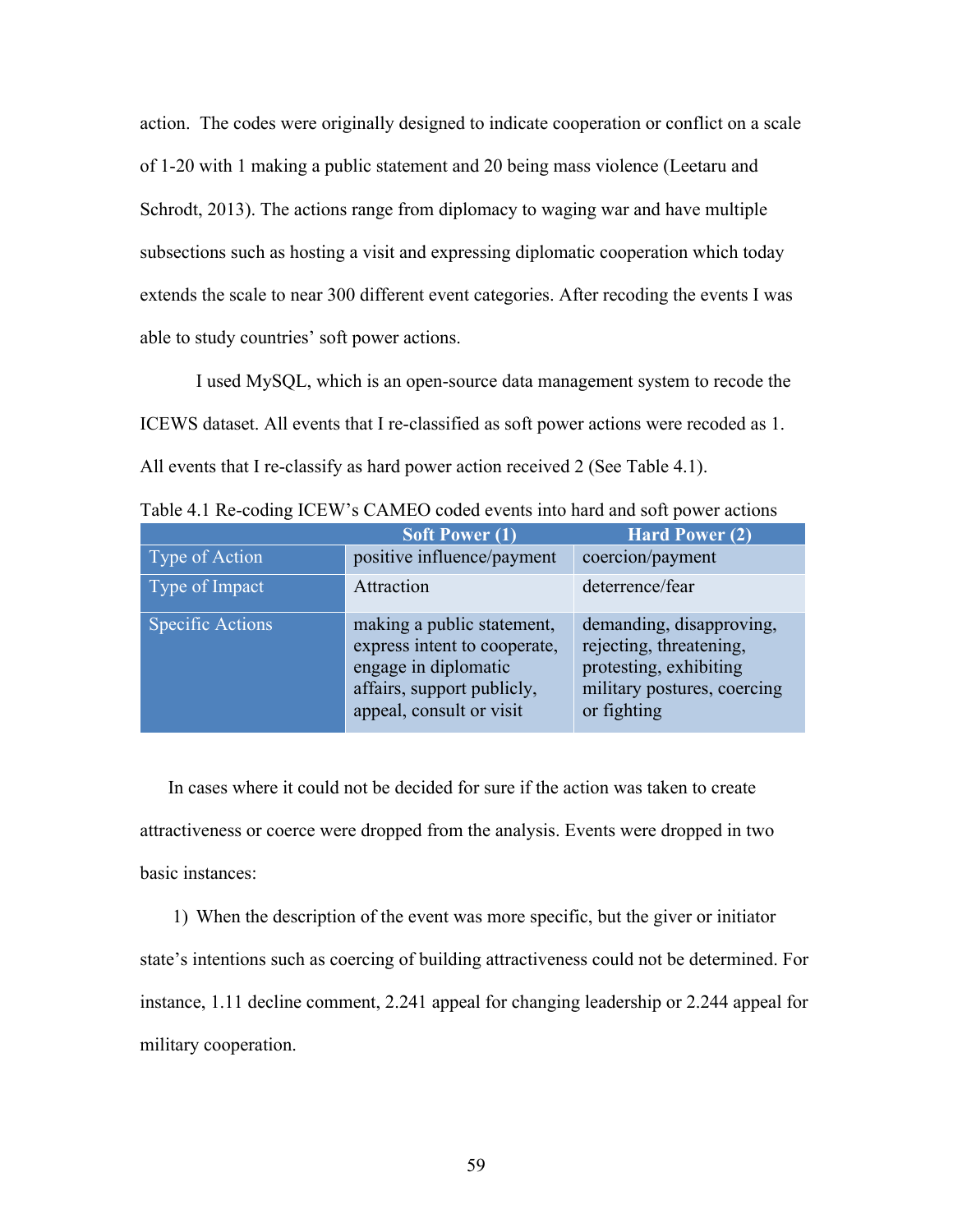2) If the initiator state asked a third party to do something. This action did not provide information about the initiator's action. The specific coding of each action type is listed in Appendix A.

The ICEWS dataset grew out of a large body of academic research <sup>15</sup> on using discrete events for studying international (and domestic) relations (McClelland 1976, Azar 1980, 1982, Goldstein 1992). The results of such data collection is applicable to my coding of soft and hard power actions. Some of the earlier criticisms of using machine coded events data included problems with source selection, coding rules, data management and the scale (Laurance 1990, Goldstein  $1992$ )<sup>16</sup>. My method uses the counting approach as I am only interested in the number of soft power actions per state. One of the main criticisms of aggregating event data without weighting it has been that weighted events are more conceptually grounded in the theory than events that are just counted (Goldstein 1992). My conceptual framework, however, will not focus on the intensity of the event or the responses from the receiving state. This makes my counting approach the applicable method.

<sup>15</sup> Initially there were two basic event coding frameworks, namely McClelland's (1967, 1976) WEIS (World Event Interaction Survey) dataset and Azar's (1980) COPDAB (Conflict and Peace Data Bank) dataset. Later other event datasets were created using machine coded events such as KEDS (Kansas Event Data System). In the 2000s two new event coding taxonomies appeared, CAMEO (Conflict and Mediation Observation (Gerner et al. 2009) and IDEA (Integrated Event Data for Events Analysis) (Bond et al., 2003).

<sup>16</sup> The issue of how to best use discrete events to study interstate interactions resulted in two approaches which are either counting the events and using an ordinal scale or weighting the events (Goldstein 1992).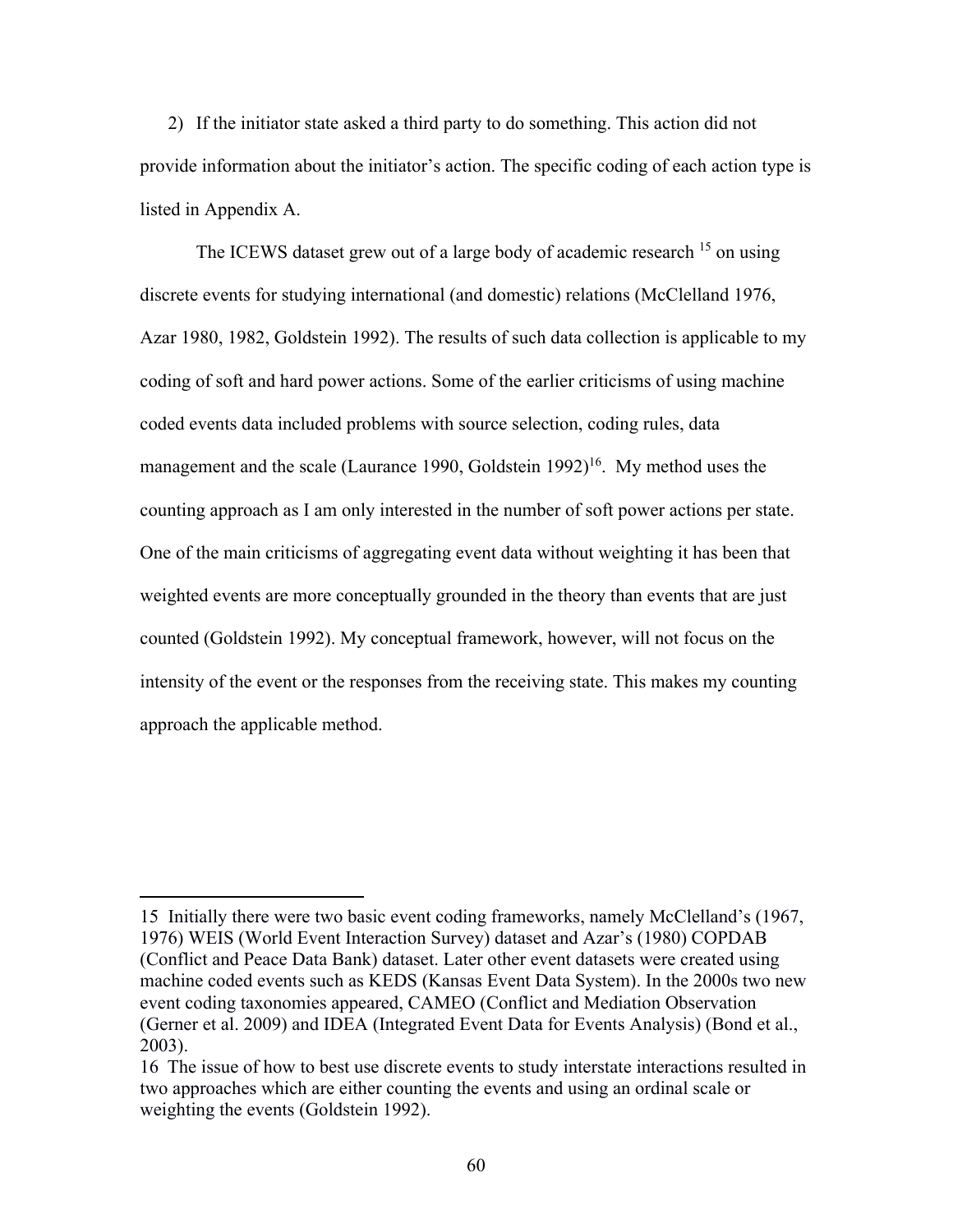Finally, I resolve the issue of representing interstate conflict on a continuum (Sayrs 1990, de Vries 1990) because I am recoding the 20-point scale into two categories: soft or hard power and I am studying the percentages of soft power actions per year. The process of re-coding is based on my categorization of all occurring events into either soft or hard power actions, or in case the category cannot be clearly selected dropping the event from the dataset. Although hard and soft power actions are mutually exclusive according to my codes, each event represents only a small fragment of each nation's total annual hard and soft power actions because hundreds of events are included in the dataset. In other words, state A can have hard power and soft power actions many times in the same year with the same country.

Recoding the dataset by applying my conceptualization of hard and soft power actions is the core of my method. As the results show, there is only some overlap between mediation and soft power actions, and conflict and hard power codes. The results also show that all cooperation and mediation events do not code as soft power actions (See Table 4.2). One of the main operational contributions of this study therefore is the recoding and measuring of such events as hard or soft power actions.

|                   | <b>Number of Various</b> | <b>Dropped Events</b> | <b>Coded Differently</b> |
|-------------------|--------------------------|-----------------------|--------------------------|
|                   | <b>Events</b>            |                       | from CAMEO               |
| <b>Soft Power</b> | 87                       | 26 (29.88%)           | 22(25.28%)               |
| <b>Hard Power</b> | 121                      | 21 (17.25%)           | 19(16%)                  |
| Total             | 284                      | 47.13%                | 41.28%                   |

Table 4.2 Analysis of re-coding CAMEO Coded Events into Soft Power and Hard Power Actions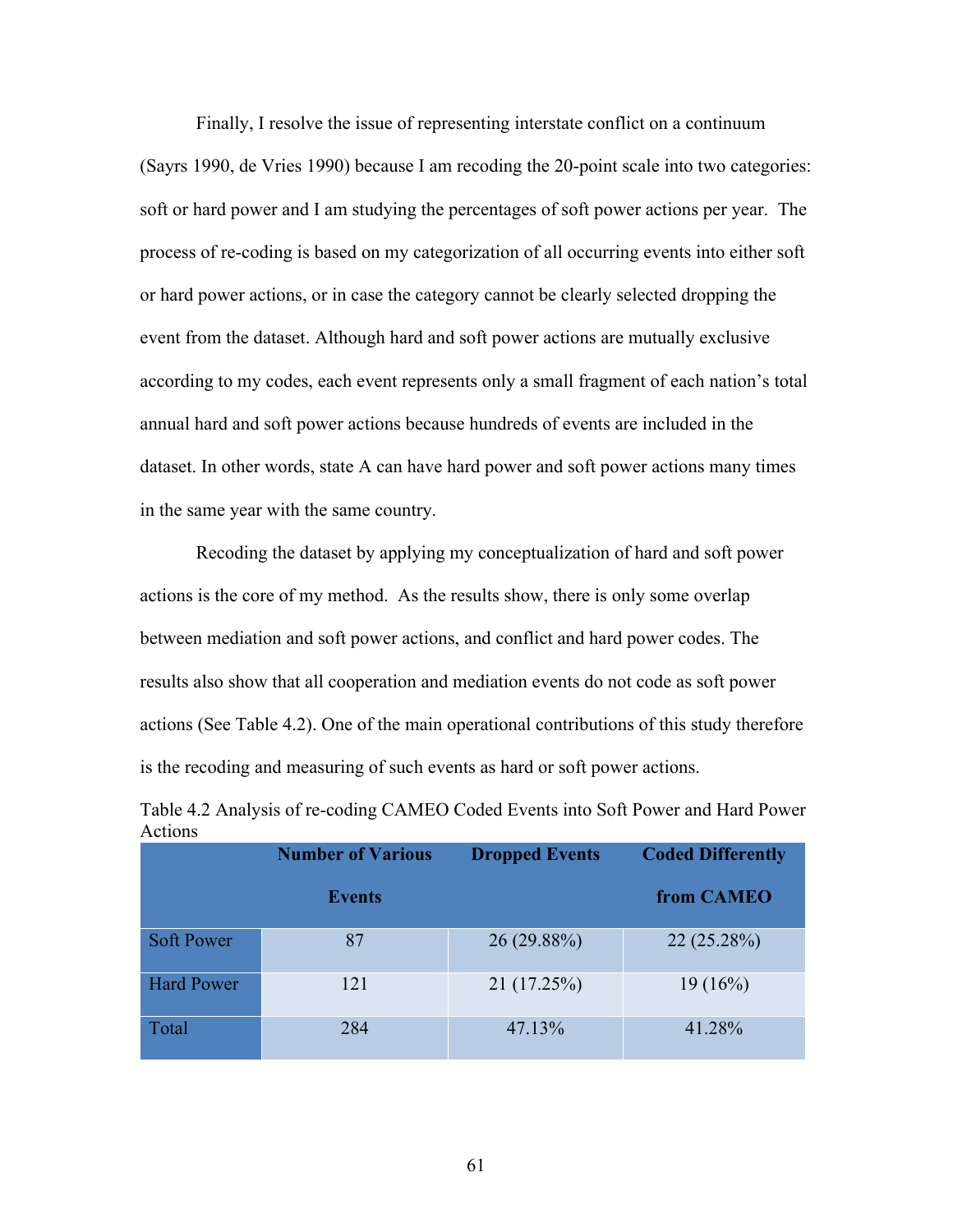### 4.3 INDEPENDENT VARIABLE

*Social Trust* (Latent Trust). To measure my main independent variable, I relied on Juswan, Bakker and Berejikian (2018) latent trust variable. Adopting a Bayesian measurement model, they treat social trust as a latent concept. Their latent trust variable was constructed with a broad set of correlates (19 variables) providing a cleaner and more reliable estimates than previous survey data such as the World Value Survey. Justwan et al.'s (2018) dataset also solved the problem of missing data as they have produced a state-year variable for my selected time-frame while the World Value Survey's dataset was missing 80% of the needed data points.

The collected observables were used in multiple disciplines including political science, psychology, sociology and neuro-economic combining survey data as well as institutional social and environmental correlates of social trust (Justwan et al. 2018). The full list of the variables used can be seen in Appendix B. The latent trust variable ranges from -1.92 to 2.18 (In my selected countries the range is (-.46-2.18). The units of this latent variable are not directly interpretable, but we can say that higher values show higher social trust in each country (Justwan et al. 2018). This means that in this dissertation based on my hypothesis a positive correlation is expected between soft power use and social trust. Data is available from 1946-2010.

#### 4.3.1. INSTITUTIONAL AND RESOURCE VARIABLES

In my models the variable that represent the institutional theory is Polity4 and the variables that reflect the resource-based theories are gdp and CINC. The Polity4 variable reflects countries democracy levels and gdp and CINC represents countries' economic and military capabilities.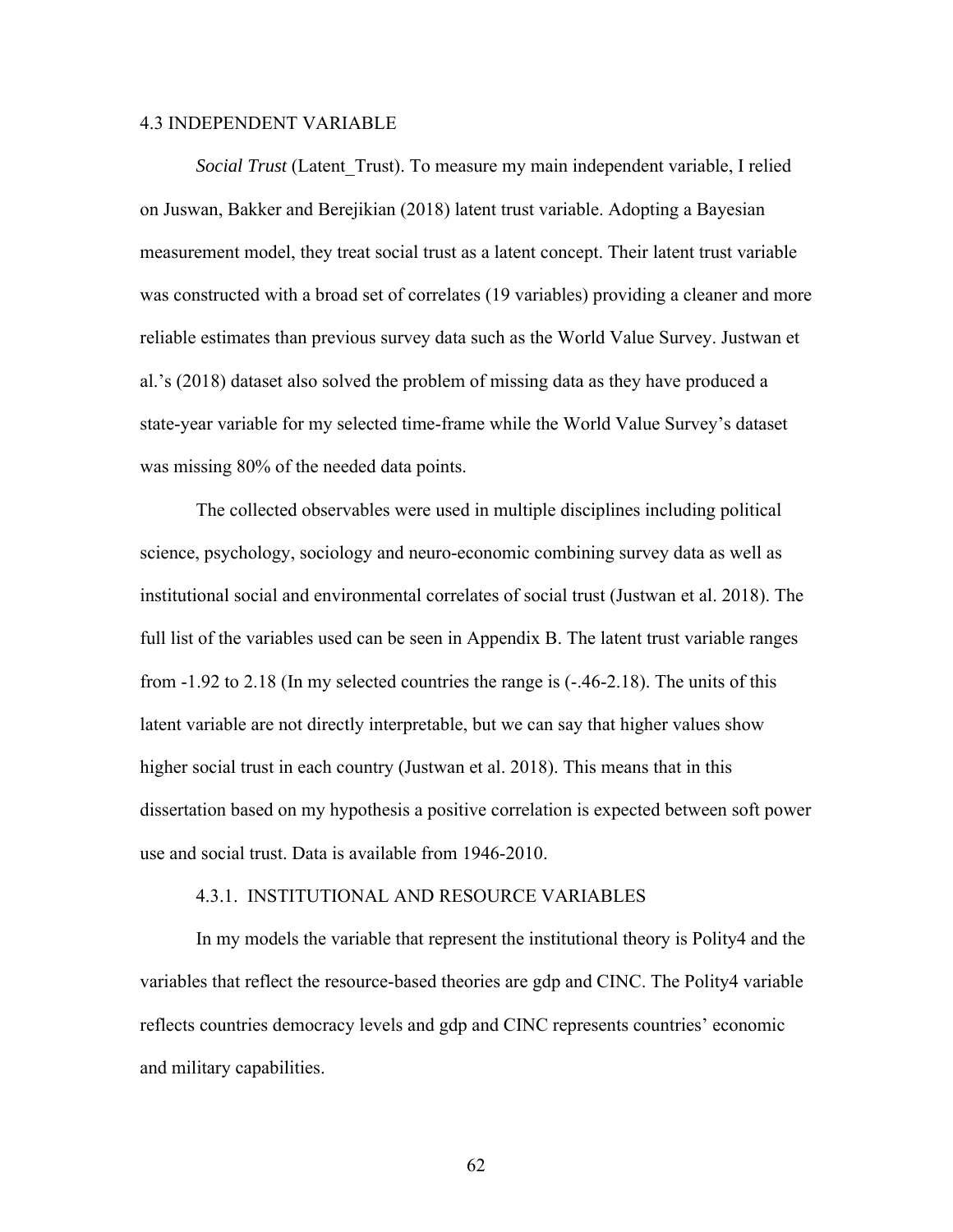*National Material Capability* (CINC). I used COW's Combined Index of National Capability (CINC) (Singer, Bremer and Stuckey 1972, Singer 1987) for Model 1. Scholars have identified resources and the national capability of countries as significant variables in foreign policy decision making and as being positively correlated with the amount of foreign policy actions taken (Palmer and Morgan 2006). This index is constructed with two measures of each of three dimensions: industrial, demographic, and military which encompasses six indicators (military expenditure, military personnel, energy consumption, iron and steel production, urban population, and total population). This combination of dimensions captures the national capability of states. The impact of states' military capabilities in interstate conflict is one of the most addressed issues in international relations. While there is still disagreement about the exact effect of military capability on conflict (Morgan 1984, 1990, 1994; Morrow 1989; Fearon 1994b; Bueno de Mesquita, Morrow, and Zorick 1997), it is without a doubt a significant variable in foreign policy analysis (Palmer and Morgan 2000).

 For my theory this explanatory variable tested if a country's resources are positively correlated with the percentage of their soft power actions, and if national capability is a significant variable in a state's choices of soft power actions. As my theory suggests, selecting soft power actions over hard power actions is a policy choice that is influenced more by the trusting level of the population than available resources. Thus, including CINC in my regression models allowed me to test CINC's statistical significance when CINC represents the military capability of the country. Data is available for the years 1816-2012.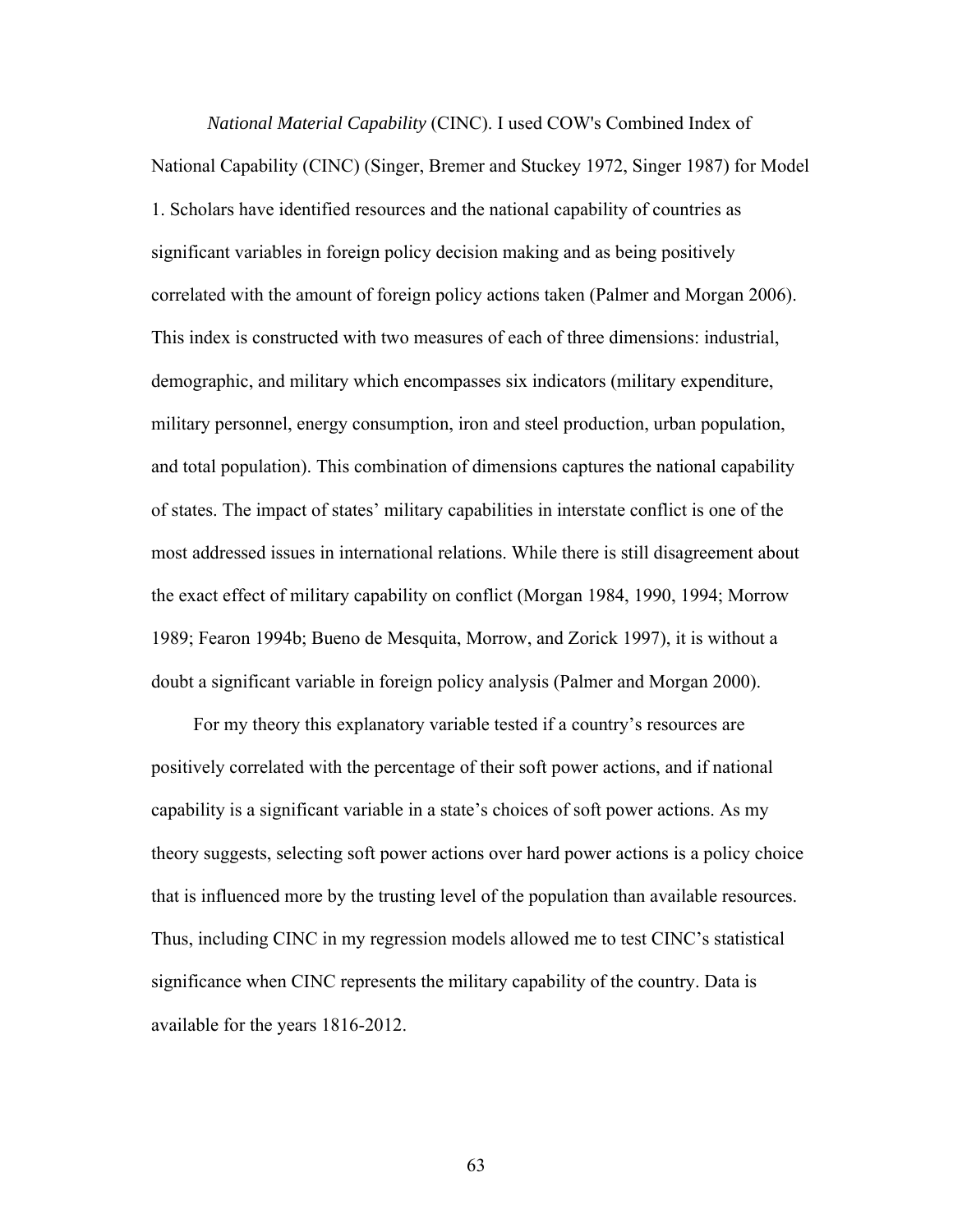*Gross Domestic Product* (gdp). This economic variable reflects the product or value of all final goods and services produced within a nation in a given year and in this study, it tests the resource-based theory. I collected data from the World Bank. I used gdp to indicate countries' economic power in the world as it has been a commonly used variable in international relations scholarship (Pzeworski and Limongi 1995, Gilpin 2011, Inglehart 1997, 2000). I expect to find that countries with higher gdps will have a higher percentage of soft power actions/year compared to countries with lower gdps. I find the World Banks dataset on gdp specifically useful as it will allow me to use current USD so I will not have to adjust it any further for inflation. Data is available for the years 1960-2014.

Democratization Level (polity). The Polity IV project is sponsored by the Center for Systemic Peace (Marshall, Gurr and Jagger 2016). In my regression models I use Polity IV scores to capture the democratization level of states, which represents the institutional theory in my dissertation. Polity IV captures the regime authority spectrum on a 21-point scale ranging from  $-10$  (hereditary monarchy) to  $+10$  (consolidated democracy). On the monadic (national) level scholars concluded that due to various internal dimensions or assumptions, liberals tend to be pacifists, and liberal (democratic) governments (especially larger democracies) prefer negotiations over war and pursue peaceful foreign policies (Morgan and Campbell 1991). Polity IV considers countries with scores from 6-10 as democracies and that is what I used when selecting my democracies (Marshall 1). I expected to find that the higher a country's democracy score is the more likely it is to use more soft power actions over hard power actions. Data is available 1800-2016.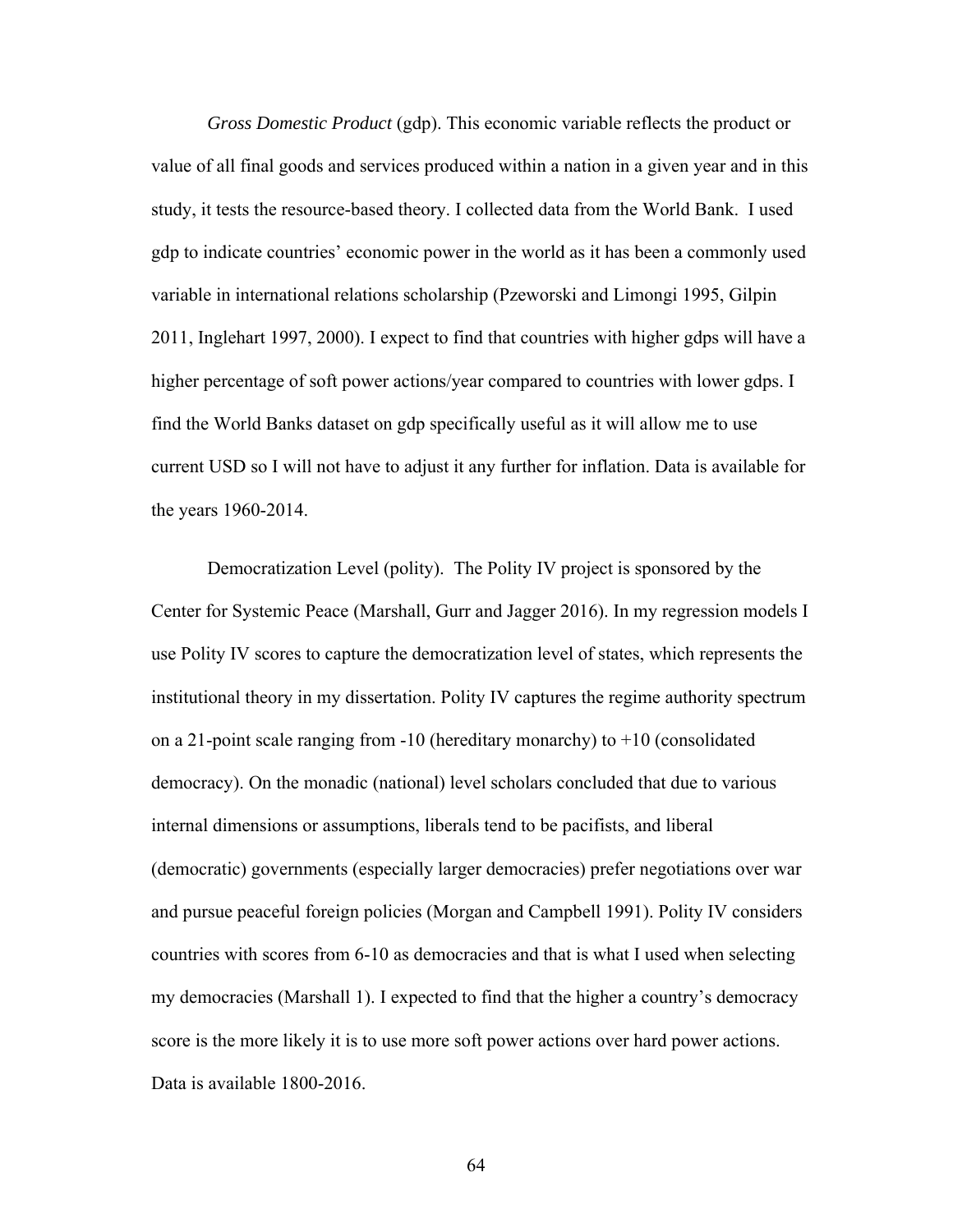### 4.3.2 CONTROL VARIABLES

In order to include other important factors that can impact countries' foreign policy decisions, I included thirteen other sets of control variables from the Correlates of War Project; MID, MID count, formal alliances, import, export, gdpgrowth, unemployment, five religions and non-religion. I collected data about unemployment from the IMF and about gdp growth from the World Bank. My main interest is in the soft power actions of states relative to their total interactions, but these can only be estimated accurately if other conditions and capabilities are also represented in the analysis and controlled for.

*MID* (MID): Militarized Interstate Dispute data (Palmer et al. 2015) collected by Correlates of War Project provides information about conflicts in which a country threatens, displays, or uses force against one or more other states between 1816 and 2010. By definition, "militarized interstate disputes are united historical cases of conflict in which the threat, display or use of military force short of war by one-member state is explicitly directed towards the government, official representatives, official forces, property, or territory of another state. Disputes are composed of incidents that range in intensity from threats to use force to actual combat short of war" (Jones et al. 1996, 163).

The data is coded as a dummy variable in which 0 indicates the lack of any conflict for the year and 1 signals conflict. The inclusion of conflict for each country helps me to explain soft power use as countries with more conflict are less likely to rely on high level of soft power tools as due to their conflict, they are prone to rely on hard power tools. For this reason, I expect to find that MIDs are negatively correlated with soft power use.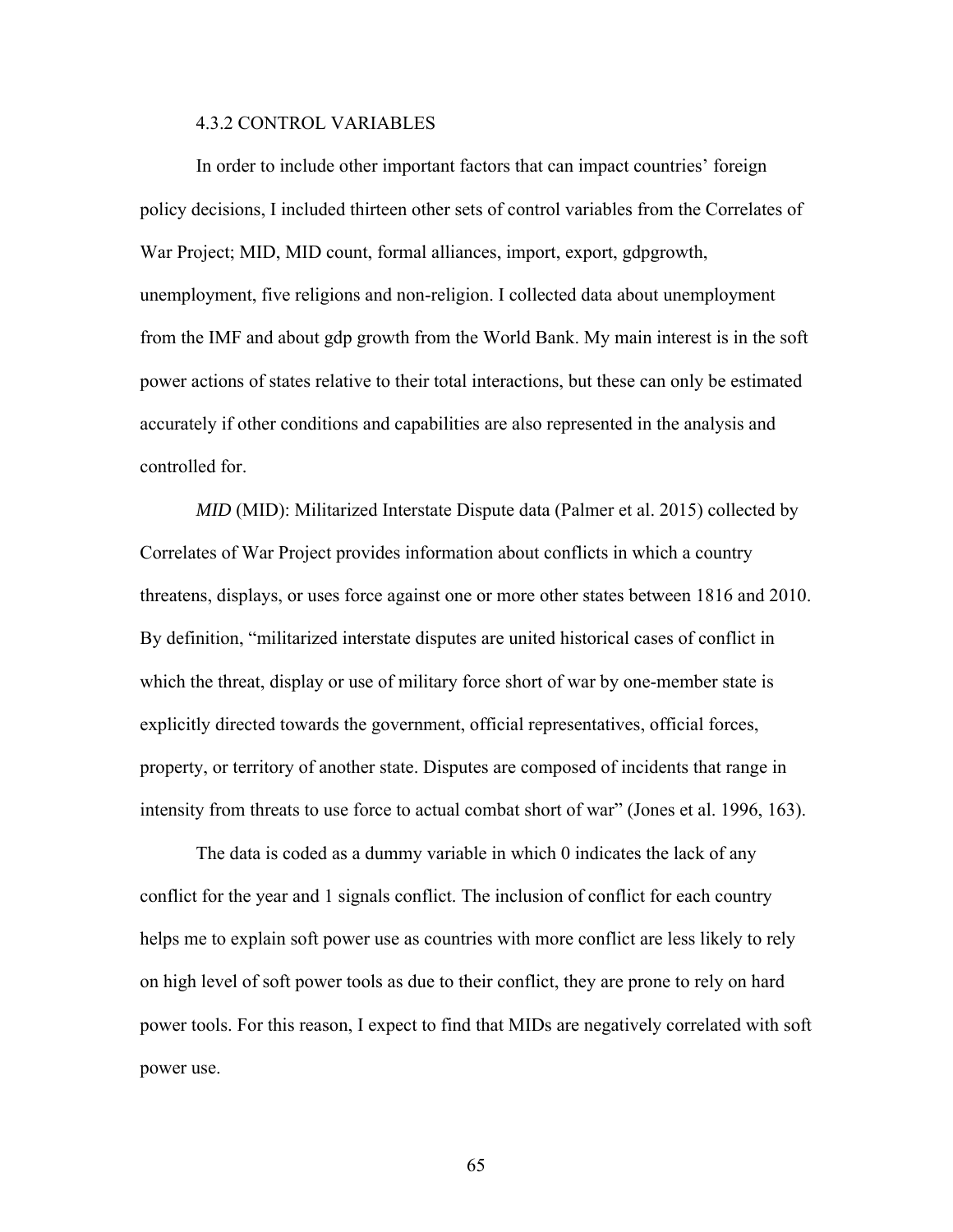*MID Count* (MIDCount): In addition, to control for the number of conflicts for each state, I also included the Correlates of Wars' MID data (Palmer et al. 2015) coded as MID count data, which indicates the variation of countries' number of interstate disputes per year. Ever year when any kind of conflict started according to the dataset, it was counted as 1 conflict. The range of the MID count per year is 8 conflicts (USA) to 0 conflicts (Switzerland). This control variable allows the variation of conflict heavy and little or no conflict countries to be indicated in the regression models. I expect MID count to be negatively correlated with soft power use as in conflict prone countries there is more attention and effort paid to hard power instruments.

*Formal Military Alliance* (militalliance): This data set is also part of the Correlates of War Project (Gibler 2009) and it records all formal alliances among states between 1816 and 2012, including mutual defense pacts, non-aggression treaties, and ententes on monadic level. The data is used as a dummy variable where 0 indicates the lack of any formal alliance for a country for each year and 1 indicates the existence of at least one formal military alliance. Based on my theory, countries that are in military alliances do not feel safe (for geographic or historical reasons) and therefore rely on soft power instruments less frequently than nations with no formal alliances. Therefore, I expect military alliances to be negatively correlated with soft power use.

*Trade* (import, export): to capture the effect of economic dependence of countries', I included the Correlates of War Project's monadic trade data (Barbieri and Keshk 2016) which reflects the incoming and outgoing volume of trade of each selected country<sup>17</sup>. The variable measures the annual completed trade in current USD and

<sup>17</sup> Missing countries are South Korea, Czech Republic, Hong Kong and El Salvador.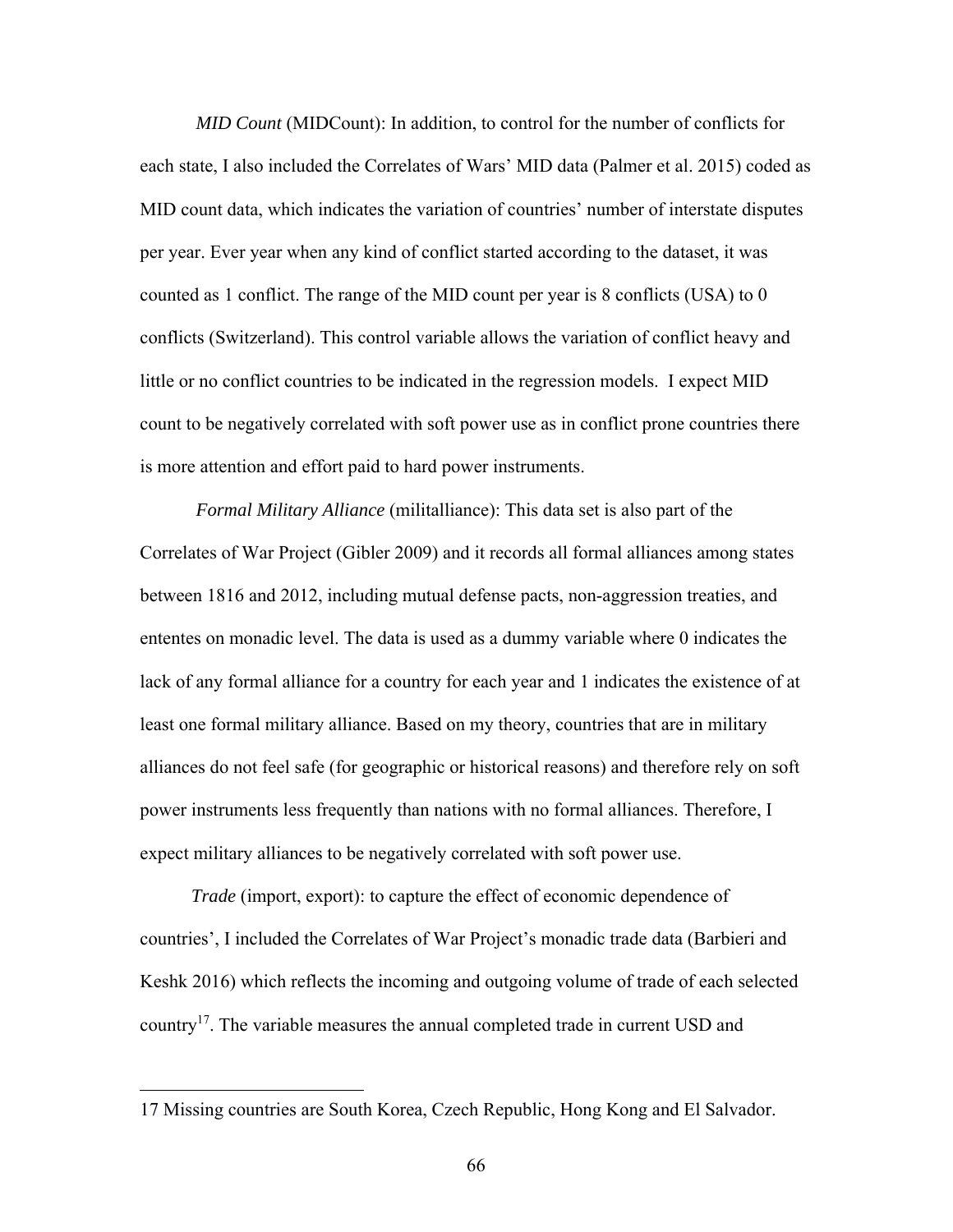provides an economic dependency indicator in the models. The amount of trading indicates an amount of economic dependency and connection with other countries which makes it more likely to turn to soft power instruments for countries that import and export heavily. For this reason, the expected relationship is positive. Data is available for 1816-2014.

 *Religion*: to collect data about countries' religious affiliations I turned to the Correlates of War's World Religion Project's (WRP) (Maoz and Henderson 2013) most specifically to the National Religion Dataset. The data records the percentages of the state's population that practice a given religion. I used the five main religions indicators in percentages as control variables; Christian-Catholic (catholic), Christian-Protestant (protestant); Islam (islam); Buddhism (budhism); Hindu (hindu). Also added non-religion (nonrelig*)* as a variable. Based on previous studies, I expect Protestant, Buddhism, Hinduism and Non-religion affiliation to be positively correlated with soft power use (Landes 1998, La Porta et al 1999). On the other hand, I expect Catholic and Islam to be negatively correlated with soft power use (Landes, 1998, La Porta et al 1999). The unit of analysis in this dataset is the individual state, observed at five-year intervals. This dataset provides information the percent of the state's population practicing a given religion. Data is available from 1945-2010.

*Unemployment* (unempl) to include the effect of unemployment rate I used the International Monetary Fund's World Economic Outlook database's unemployment data. The World Economic Outlook (WEO) database contains selected macroeconomic data series from the statistical appendix of the World Economic Outlook Report, which presents the IMF staff's analysis and projections of economic developments at the global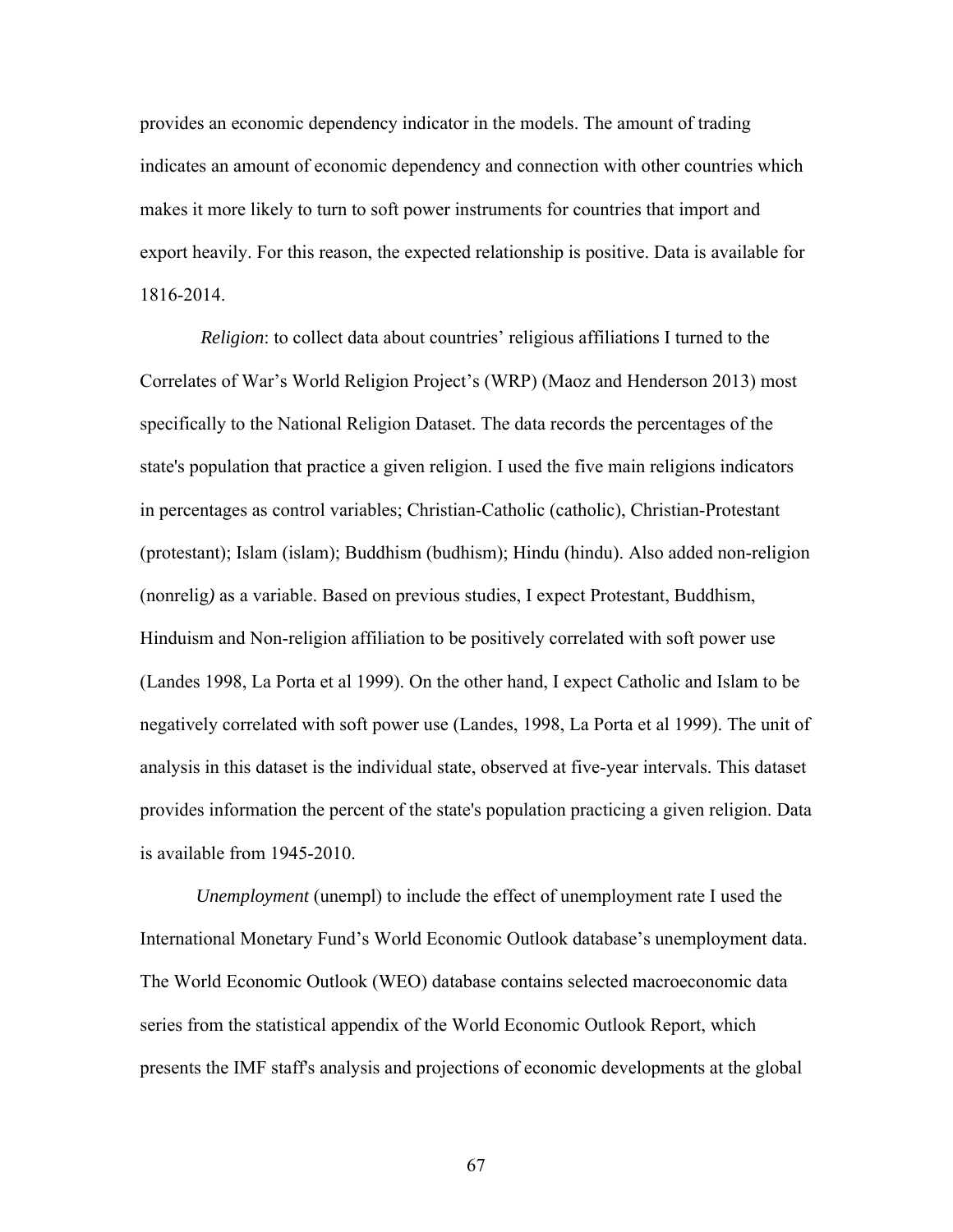level, in major country groups and in many individual countries<sup>18</sup>. The unemployment rate indicates the economic strength of each country but also serves as an indicator of social openness towards outsiders (La Porta el at 1999). Higher unemployment rate indicates a weaker economy and less openness towards outsiders. I expect unemployment rate to be negatively correlated with soft power use. The information is provided in percentage of the population for each year from 1980-present.

*GDP Growth* (gdpgrowth): I also included gdp growth as a control variable to indicate the annual changes of economic strength in a percentage. I expect that this variable will be positively correlated with soft power use as with a stronger economy the country can afford to spend more on non-defensive foreign policy instruments such as soft power tool and actions. This data is collected from the World Bank's World Development Indicators and it is available for 1960-2017.

### 4.3.3 MULTICOLINEARITY AND REVERSE CAUSATION

 There are two additional statistical problems that must be address. Multicollinearity and reverse causation. With respect to multicollinearity some of the listed independent variables are also correlated with each other in addition to soft power use thus inflating the error term in the regressions. For example, many of the high soft power user countries have strong democratic institutions and plenty of resources as well as they have a Protestant religion and cultural background with low unemployment. My solution to address this problem was to run a Pearson correlation estimate amongst all my explanatory variables to see how strong the correlation was between them. Once the Pearson coefficient was higher than  $r=0.50$  between two of my independent variables,

<sup>18</sup> IMF's unemployment rate data is missing India from the democracies.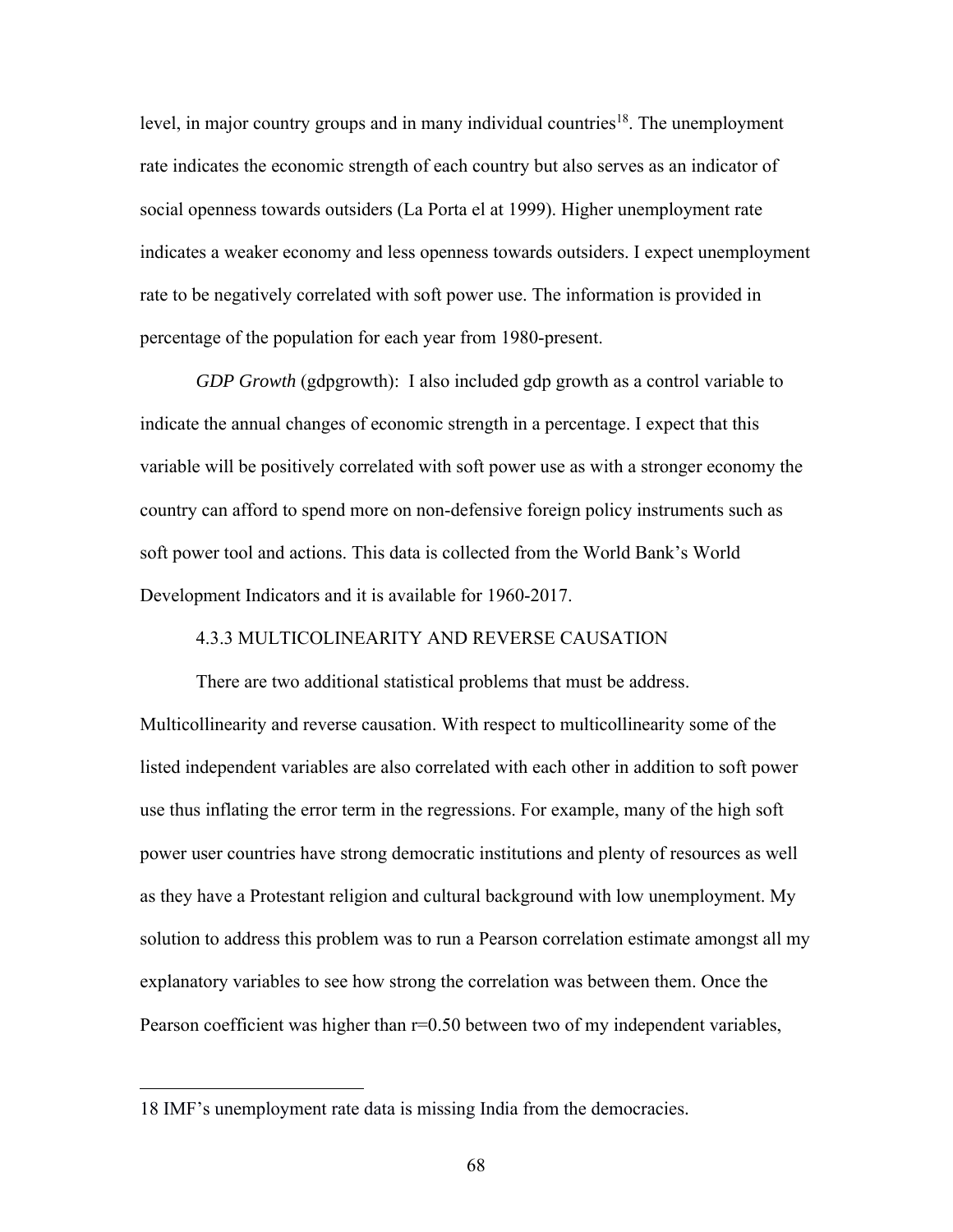they could only remain in my linear regression model if the model was still significant, and they added to the  $\mathbb{R}^2$  of the regression model. COW imports and COW exports, for instance has a 0.93 bivariate correlation, but keeping both variables in my models still resulted in a statistically significant model and raised the R².

 Finally, the last statistical issue is reverse causation. As Delhey and Newton (2005) explains, between the association of trust and another variable is that trust can be the cause or the effect of another indictor. For example, richer countries may be more trusting than poor countries, but that may be because their wealth and financial security allows them to risk possible loses and approach others with trust and openness. On the other hand, they might be richer than others because they are more trusting. Same logic is true for using more or less soft power. Some democracies may use more soft power because they are trusting. On the other hand, they might be more trusting because they have always used soft power instruments to a large degree. Also, as it is evident from my analysis and from other scholars' work, social trust is deeply embedded with other social and economic factors (Inglehart 1999, Inglehard and Welzel 2005, Delhey and Newton 2005). I used control variables to resolve this issue.

### 4.3 VALIDITY CHECK

 In order to check the validity of my social trust data I used two different datasets' social trust data to test the correlation between latent trust and the others. First, using the OECD (Organization of Economically Developed Countries) social trust data which was only available for one year (2007), I ran a bivariate linear regression model and I found that the correlation was weak  $(r=.0021)$  with n=23. Next, I used Inglehart and Welzel's (2005) social trust data to check the correlation between my latent-trust variable and their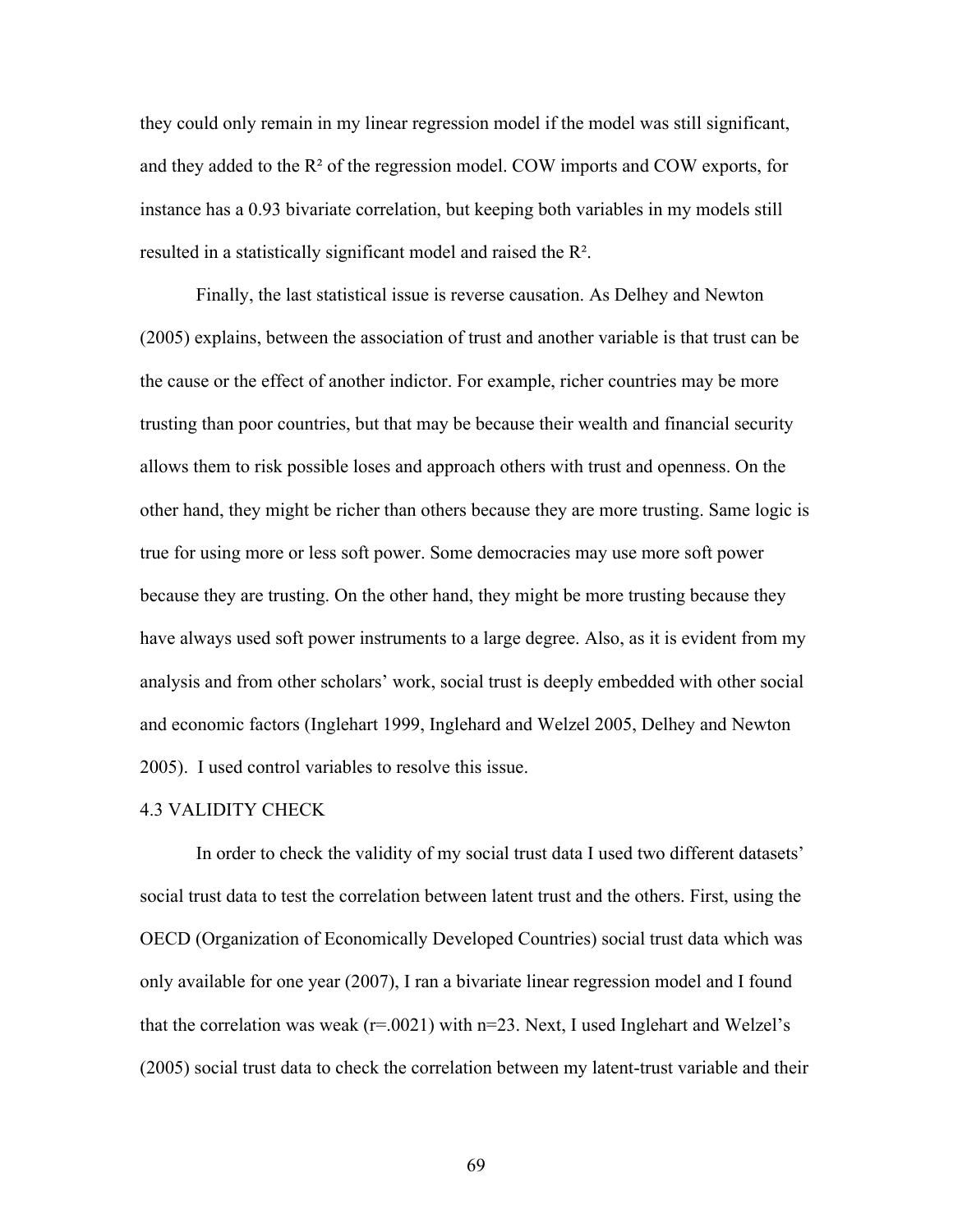social trust. I found that the correlation is considerable  $(r=43)$  with n=51. Overall, while the OECD's limited data did not appear to have a strong correlation with my dataset, the wildly used WVS's social trust data appears to be strongly correlated with my latent trust variable and by running two regressions with two other social trust data, the validity of my independent variable appears robust enough for the analysis.

### 4.4 RESULTS

In order to be able to compare the competing theories about the main factors that influence soft power actions, I created three linear cross-sectional regression time-series models.

## 4.4.1 MODELS 1-4

In Model 1 (Resources) using an OLS regression, I only included the resource variables (gdp and  $CINC<sup>19</sup>$ ) in addition to the control variables (military alliances, MID, imports and exports, Catholic, Protestant, Islam, Hindu, Buddhist, non-religious, unemployment, gdpgrowth and midcount). I wanted to find out how much soft power use variation can only the resource variables explain. The result showed that the Resource Model (Model 1) can explain 21 % of the soft power reliance variation (See Table 4.3). Model 1 also showed that gdp and CINC are statistically significant indicators and that gdp is negatively correlated with soft power use. In addition, the results revealed that CINC is positively correlated with countries' soft power reliance.

<sup>19</sup> Because GDP and CINC are both resource variables, I tested a Model with each of the variables without the other, to see if the Model was still significant. I found that the Model is still significant when only GDP or only CINC is present with the other variables.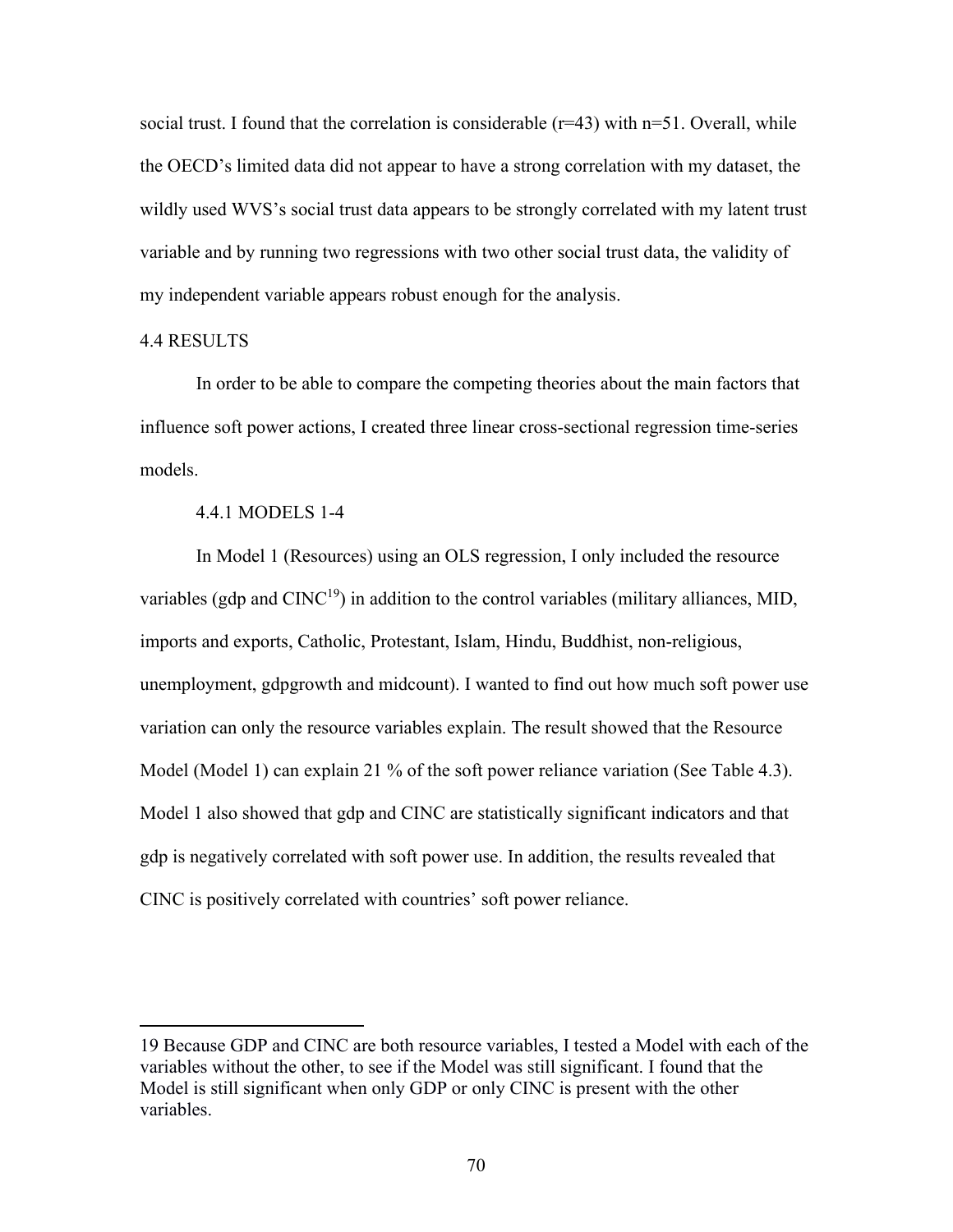|                          | <b>Model 1</b> | <b>Model 2</b>  |  |
|--------------------------|----------------|-----------------|--|
|                          | (Resources)    | (Institutional) |  |
| <b>Trust</b>             |                |                 |  |
| <b>Polity</b>            |                | $-0.25$         |  |
| <b>GDP</b>               | $-7.36e-12**$  |                 |  |
| <b>CINC</b>              | 264.04*        |                 |  |
| <b>Military alliance</b> | $-9.11**$      | $-8.77**$       |  |
| <b>MID</b>               | 0.80           | 1.00            |  |
| <b>Imports</b>           | $0.00**$       | 4.60e06         |  |
| <b>Exports</b>           | $-0.00*$       | $2.03e-06$      |  |
| Unemployment             | $.21*$         | .17             |  |
| <b>Protestant</b>        | $-2.23$        | $-4.01$         |  |
| Catholic                 | $-1.44$        | $-1.47$         |  |
| Islam                    | $-3.9$         | $-2.99$         |  |
| <b>Buddhism</b>          | $32.12**$      | $10.02*$        |  |
| Hindu                    | $-1066.13**$   | $-1048.633**$   |  |
| <b>Non-religious</b>     | 18.10**        | 17.68**         |  |
| <b>GDP Growth</b>        | $0.25*$        | $.25*$          |  |
| <b>MID Count</b>         | $-1.31$        | $-1.26*$        |  |
| Cons                     | 89.00          | 92.68           |  |
|                          |                |                 |  |
| $\mathbf{R}^2$           | .2063          | .1898           |  |
| Obs.                     | 598            | 598             |  |

Table 4.3 Resource and the Institutional OLS Regression Models on Soft Power Use Percent as a Dependent Variable (1995-2010).

Notes: \*p< .10 \*\*p< .05 Significance:  $p > 0.05$ 

 This means that a lower gdp and a larger military capability both reduces soft power use. In other words, according to the analysis, poor countries use more soft power and countries with more military capabilities also rely more on soft power actions. This is an intuitive finding as countries with more military capability probably feel that they do not need to use soft power tools as much because they view their military tools as more effective in international interactions than soft power instruments. With respect to poorer countries using more soft power actions, this finding makes sense soft power instrument costs less hard power tools. It is also interesting to note the low  $R<sup>2</sup>$  of 0.206 for this model.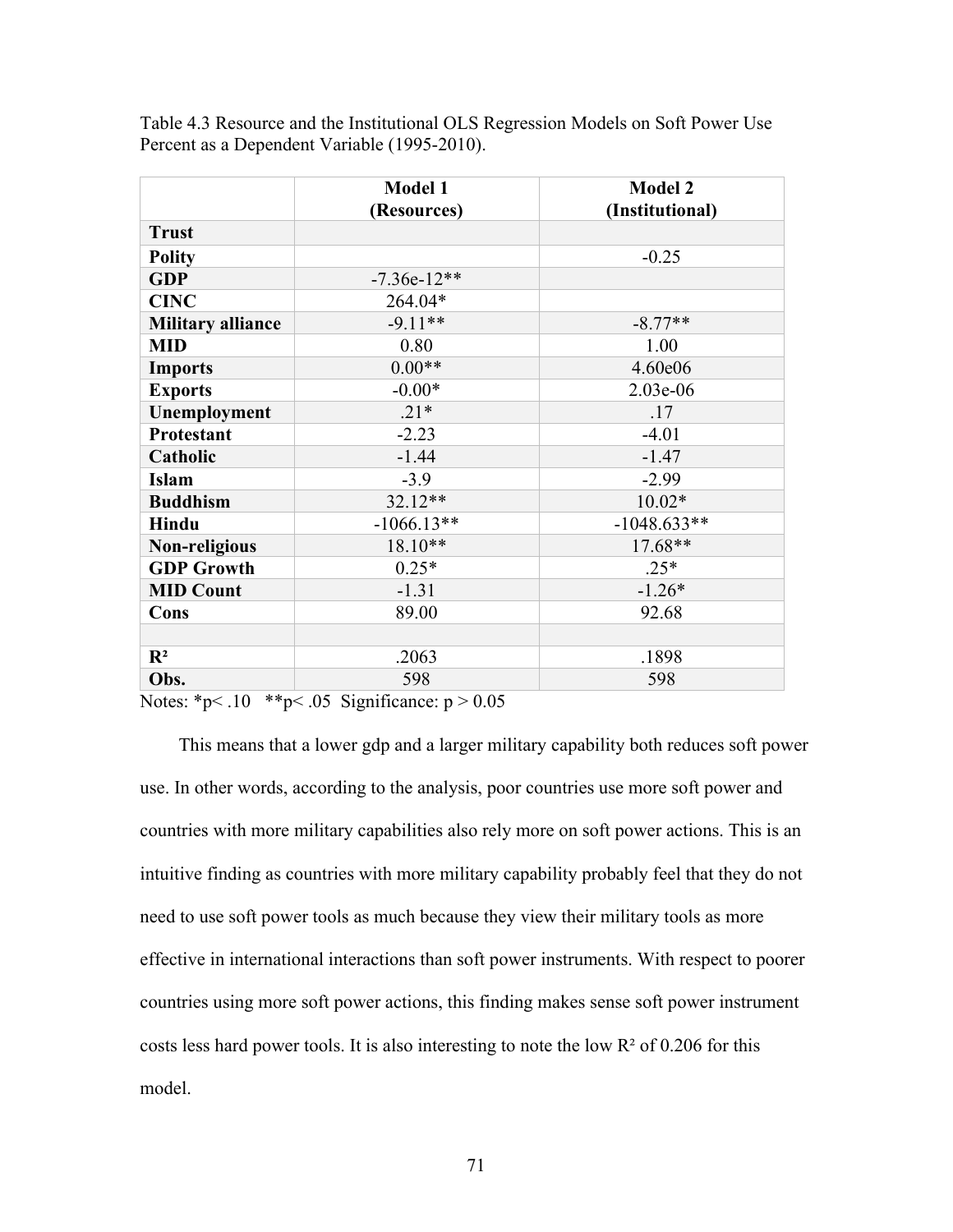In Model 2 (Institutional) using a multivariable OLS regression again, I only observed the institutional variable's (polity) impact on soft power use. The results showed that polity is not a statistically significant variable and it is negatively correlated with soft power use. This confirms my expectation that countries with lower democracy scores rely more on soft power use. The results based on Model  $2$ 's  $R<sup>2</sup>$  value was slightly higher at 0.19. This meant that none of these two competing theories represented by the appropriate variables were able to explain more than 21 % of democracies' variation in soft power use which result suggested that I keep looking for more robust results.

In order to capture the effects of each individual country in the regression and to avoid unobserved heterogeneity, I ran fixed effect estimators on Model 1 and on Model 2. The result can be seen in Table 4.4 in Models 3 and 4 respectively. The fixed effects estimator revealed that when the unique qualities of each country is taken into account, the military alliance, GDP Growth and Hindu variables remain significant.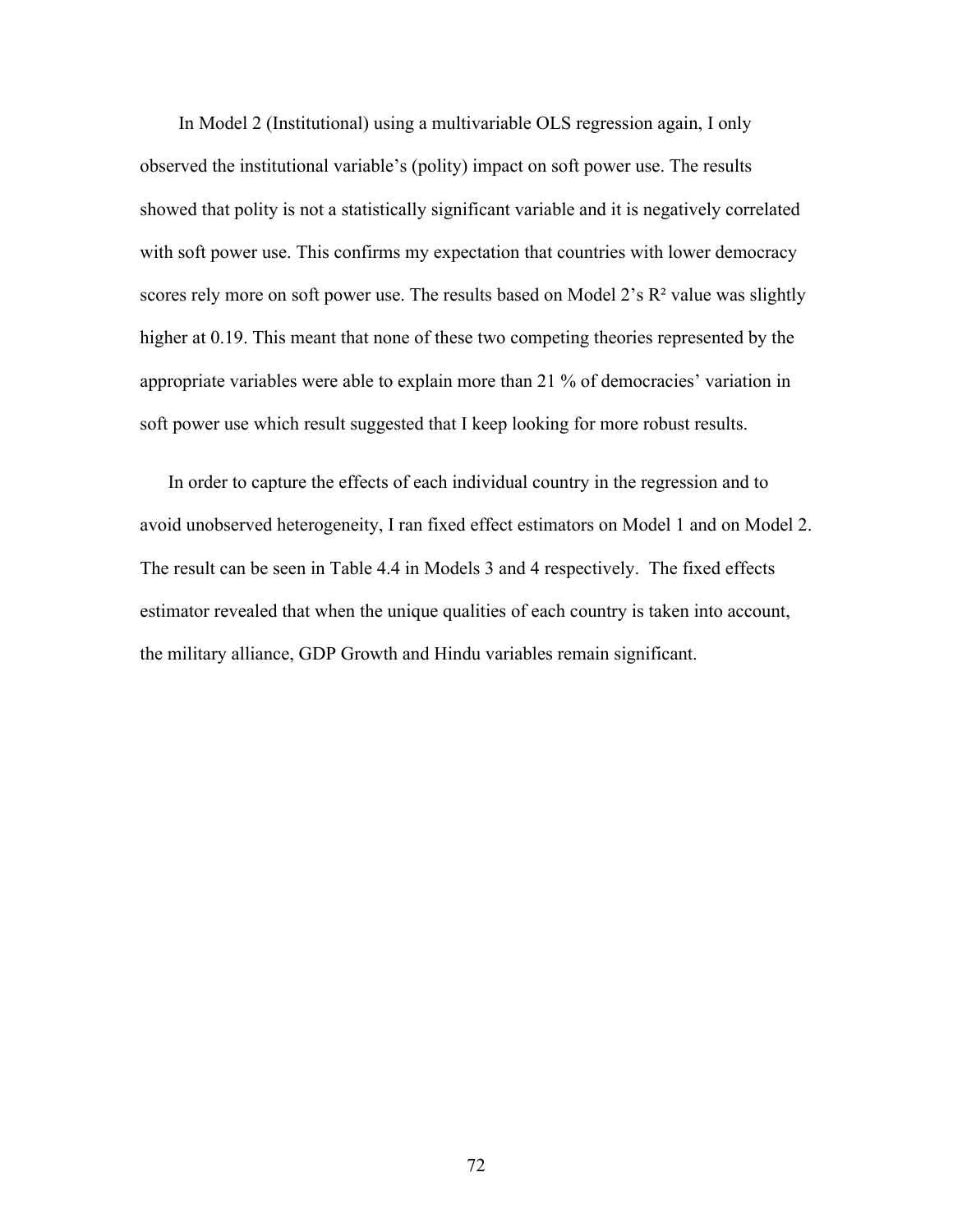|                                                                                                                                                                                                                                                                                                          | <b>Model 3</b><br>(Resources) | <b>Model 4</b><br>(Institutional) |
|----------------------------------------------------------------------------------------------------------------------------------------------------------------------------------------------------------------------------------------------------------------------------------------------------------|-------------------------------|-----------------------------------|
| <b>Trust</b>                                                                                                                                                                                                                                                                                             |                               |                                   |
| <b>Polity</b>                                                                                                                                                                                                                                                                                            |                               | $-.01$                            |
| <b>GDP</b>                                                                                                                                                                                                                                                                                               | $-5.22e-13$                   |                                   |
| <b>CINC</b>                                                                                                                                                                                                                                                                                              | 7.93                          |                                   |
| <b>Military Alliance</b>                                                                                                                                                                                                                                                                                 | $-5.41*$                      | $-5.45*$                          |
| <b>MID</b>                                                                                                                                                                                                                                                                                               | $-.25$                        | .74                               |
| <b>MID Count</b>                                                                                                                                                                                                                                                                                         | $-.25$                        | $-0.25$                           |
| <b>Imports</b>                                                                                                                                                                                                                                                                                           | $-5.56e-07$                   | $-3.88 - 06$                      |
| <b>Exports</b>                                                                                                                                                                                                                                                                                           | 3.88e-07                      | 5.39e-06                          |
| Unemployment                                                                                                                                                                                                                                                                                             | .15                           | .15                               |
| <b>GDP Growth</b>                                                                                                                                                                                                                                                                                        | $.15*$                        | $0.15*$                           |
| <b>Protestant</b>                                                                                                                                                                                                                                                                                        | .39                           | 5.55                              |
| Catholic                                                                                                                                                                                                                                                                                                 | .96                           | 1.19                              |
| Islam                                                                                                                                                                                                                                                                                                    | $-3.96$                       | $-3.60$                           |
| <b>Buddhism</b>                                                                                                                                                                                                                                                                                          | 14.55                         | 12.73                             |
| Hindu                                                                                                                                                                                                                                                                                                    | $-739.21*$                    | $-744.65*$                        |
| Non-religious                                                                                                                                                                                                                                                                                            | .96                           | $.74*$                            |
| Cons                                                                                                                                                                                                                                                                                                     | 87.06                         | 87.08                             |
|                                                                                                                                                                                                                                                                                                          |                               |                                   |
| Obs.<br>$\mathbf{a}$ and $\mathbf{a}$ and $\mathbf{a}$ and $\mathbf{a}$ and $\mathbf{a}$ and $\mathbf{a}$ and $\mathbf{a}$ and $\mathbf{a}$ and $\mathbf{a}$ and $\mathbf{a}$ and $\mathbf{a}$ and $\mathbf{a}$ and $\mathbf{a}$ and $\mathbf{a}$ and $\mathbf{a}$ and $\mathbf{a}$ and $\mathbf{a}$ and | 598                           | 598                               |

Table 4.4 Resources and Institutional OLS Regression Models with fixed effects estimators on Soft Power Use Percent as a Dependent Variable (1995-2010).

Notes:  $*_{p}$  < .10  $*_{p}$  < .05 Significance:  $p > 0.05$ 

## 4.4.2 MODELS 5 AND 6 TESTING SOCIAL TRUST'S IMPACT

 The research question of my dissertation is how does social trust impact soft power use? According to my theory and hypothesis, social trust is positively correlated with soft power use. Including social trust in the multivariable regression therefore was supposed to increase the strength of the model and provide more robust results. With my final regression models (Table 4.5 Models 5 and 6), I tested the correlations between social trust and countries' percentage of soft power actions including all other control variables. The results of Model 5 indicated that social trust is positively correlated with countries' percentage of soft power use (See Table 4.5), but the  $R<sup>2</sup>$  was only 18%. Model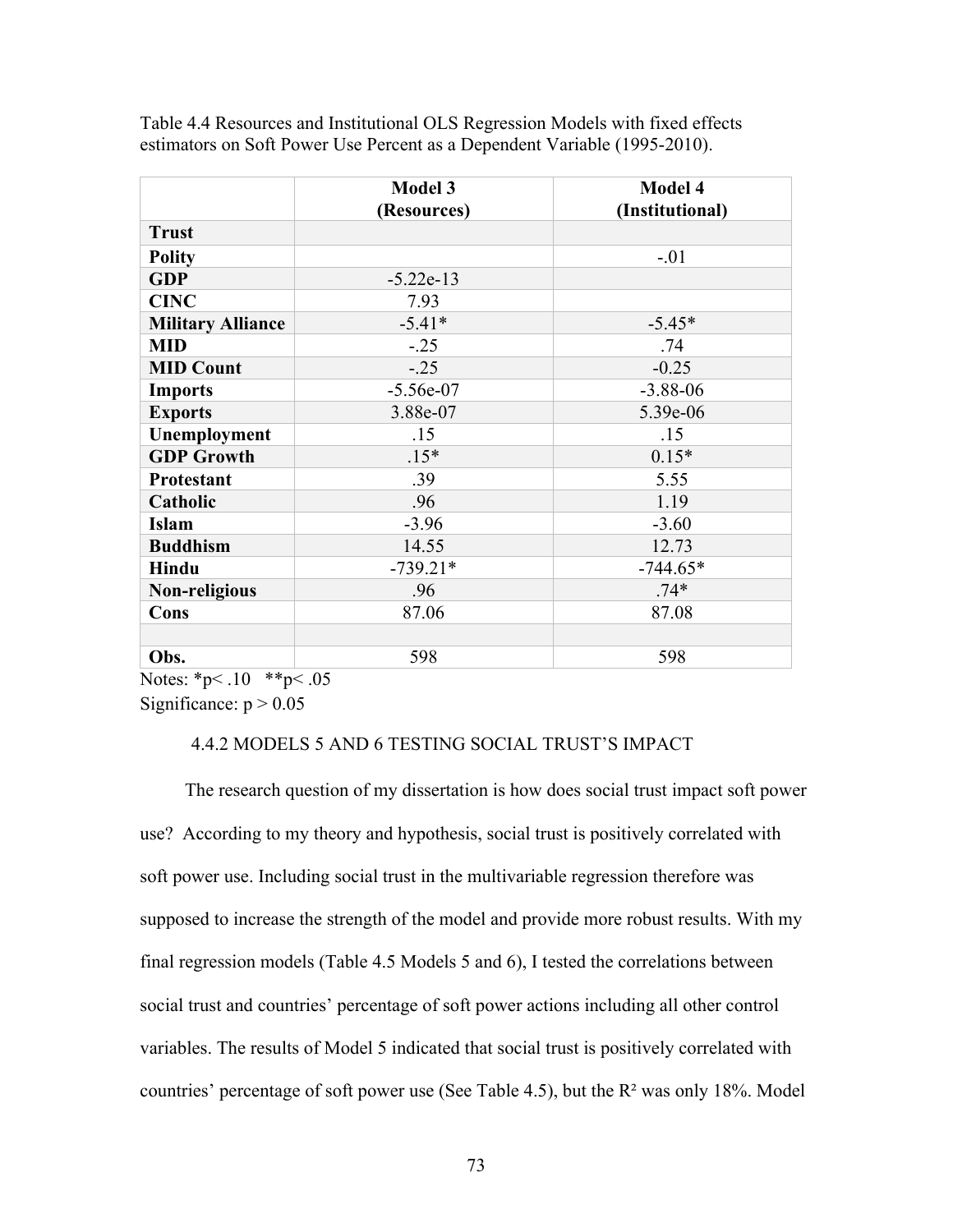5 also revealed that military alliance, protestant, Hindu and Non-religious were also strong indicators of soft power use. Finally, to capture the unique effects of each country in the regression and to avoid unobserved heterogeneity, I ran a mixed effect estimator in Model 6. Since my linear regression was not using log likelihood, I ran a mixed effect estimator. The command in Stata treats everything as fixed effect unless it is otherwise specified. As Table 4.5. shows in Model 6 social trust is negatively correlated with soft power use and it is not statistically significant. The change from a positive to a negative correlation also indicates the lack of robustness of social trust on soft power use.

| 20101                    | <b>Model 5</b><br>(Social Trust) | Model 6<br>(Social Trust+<br><b>Mixed Effects)</b> |
|--------------------------|----------------------------------|----------------------------------------------------|
| <b>Trust</b>             | 1.07                             | $-.52$                                             |
| <b>Polity</b>            |                                  |                                                    |
| <b>GDP</b>               |                                  |                                                    |
| <b>CINC</b>              |                                  |                                                    |
| <b>Military Alliance</b> | $-7.87**$                        | $-5.55*$                                           |
| <b>MID</b>               | 1.03                             | 0.75                                               |
| <b>MID Count</b>         | $-1.06$                          | $-.25$                                             |
| <b>Imports</b>           | 1.15e-06                         | $-3.87e-06$                                        |
| <b>Exports</b>           | 5.86e-06                         | 5.49e-06                                           |
| Unemployment             | .16                              | 0.14                                               |
| <b>GDP Growth</b>        | $.25*$                           | $-.25$                                             |
| <b>Protestant</b>        | $-6.44*$                         | 6.16                                               |
| Catholic                 | $-2.13$                          | 1.19                                               |
| Islam                    | $-2.51$                          | $-3.91$                                            |
| <b>Buddhism</b>          | .04                              | 13.05                                              |
| Hindu                    | $-1029.39**$                     | $-754.38*$                                         |
| <b>Non-religious</b>     | $15.73**$                        | 1.11                                               |
| Cons                     | 89.42                            | 87.56                                              |
|                          |                                  |                                                    |
| R <sub>2</sub>           | 0.18                             |                                                    |
| Obs.                     | 598                              | 598                                                |

Table 4.5 OLS Regression Models with Mixed Effects Estimators on Soft Power Use Percent as a Dependent Variable and Social Trust as the Independent Variable (1995-  $2010$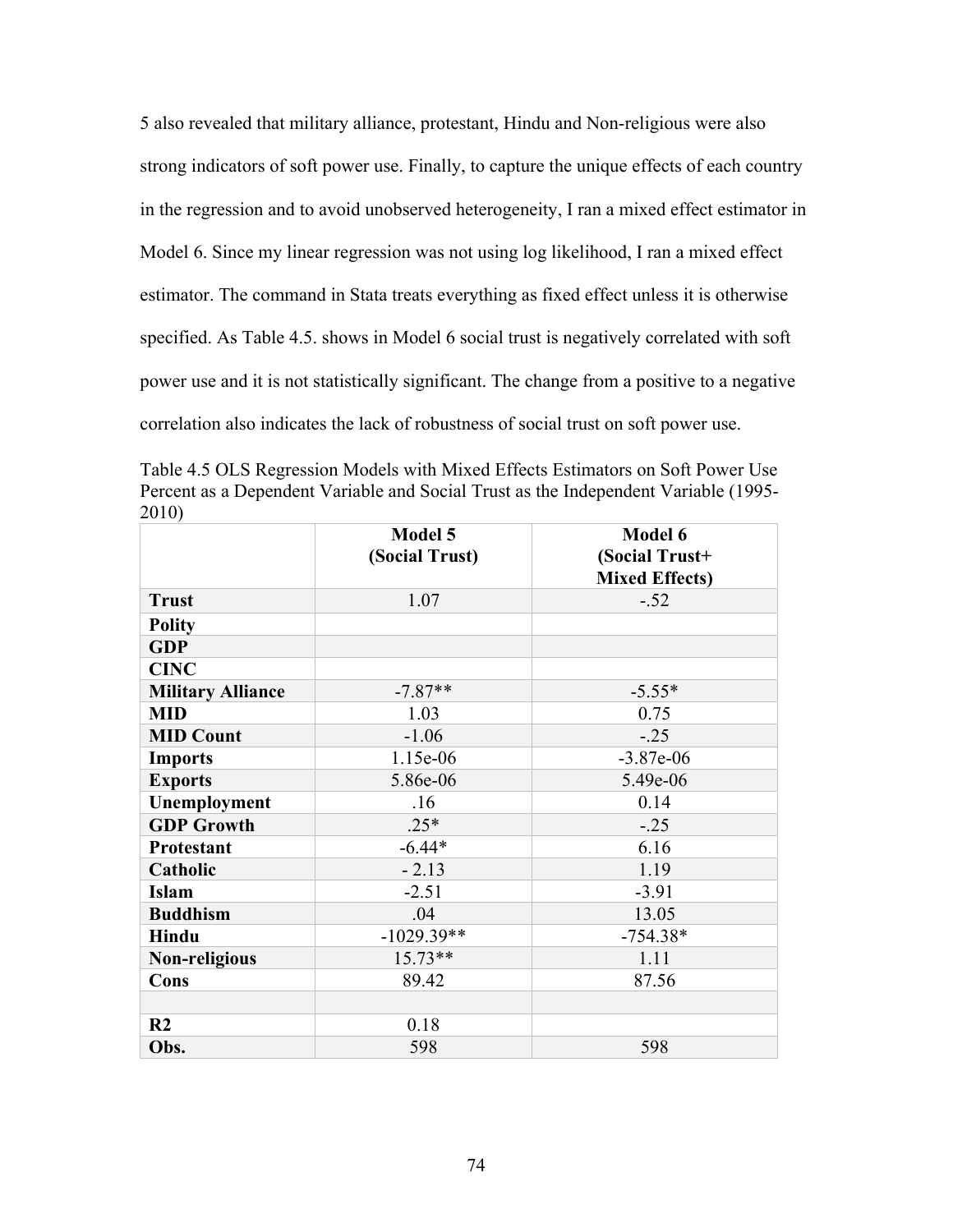This also means that Model 5 confirmed my hypothesis that countries with higher trust in the population use more soft power in their foreign policies. I also learned that social trust's statistical impact is not significant. Further, the coefficients of Model 5 indicate that one unit increase in social trust leads to 1.07% increase in countries' soft power use. In addition, Model 6 showed that after running mixed effects, the coefficient of social trust changed to negative indicating the weak correlation.

In addition to comparing the  $\mathbb{R}^2$  s of each of my models, also wanted to compare their BIC's (Bayesian Information Criterion), therefore the final step in my statistical analysis was to complete my model selection using the BIC (Bayesian Information Criterion) number for each model. There are two ways to read the BIC numbers. One is to compare the BIC numbers of each of my models to compare the robustness of each (when log likelihood is used). As Table 4.6 shows, Model 1 has the lowest BIC number there're it is the most robust of the three. The second way to understand the BIC numbers is to compare the BIC number changes between Models 1 and 3 and Models 2 and 3 and look for the largest (larger than 10) change between two models. In this case, as we can see there is not a significant change in the BIC numbers between Model 2 and 5 but there is a significant change between Model 1 and 5. Stated differently, compared with the most robust model, which is Resource Model (1), the Institutional Model (2) produced the least robust result. Also, comparing the Resource Model (1) with the Social Trust Model (5), we can see that based on the BIC numbers, the Resource Model (1) is more robust.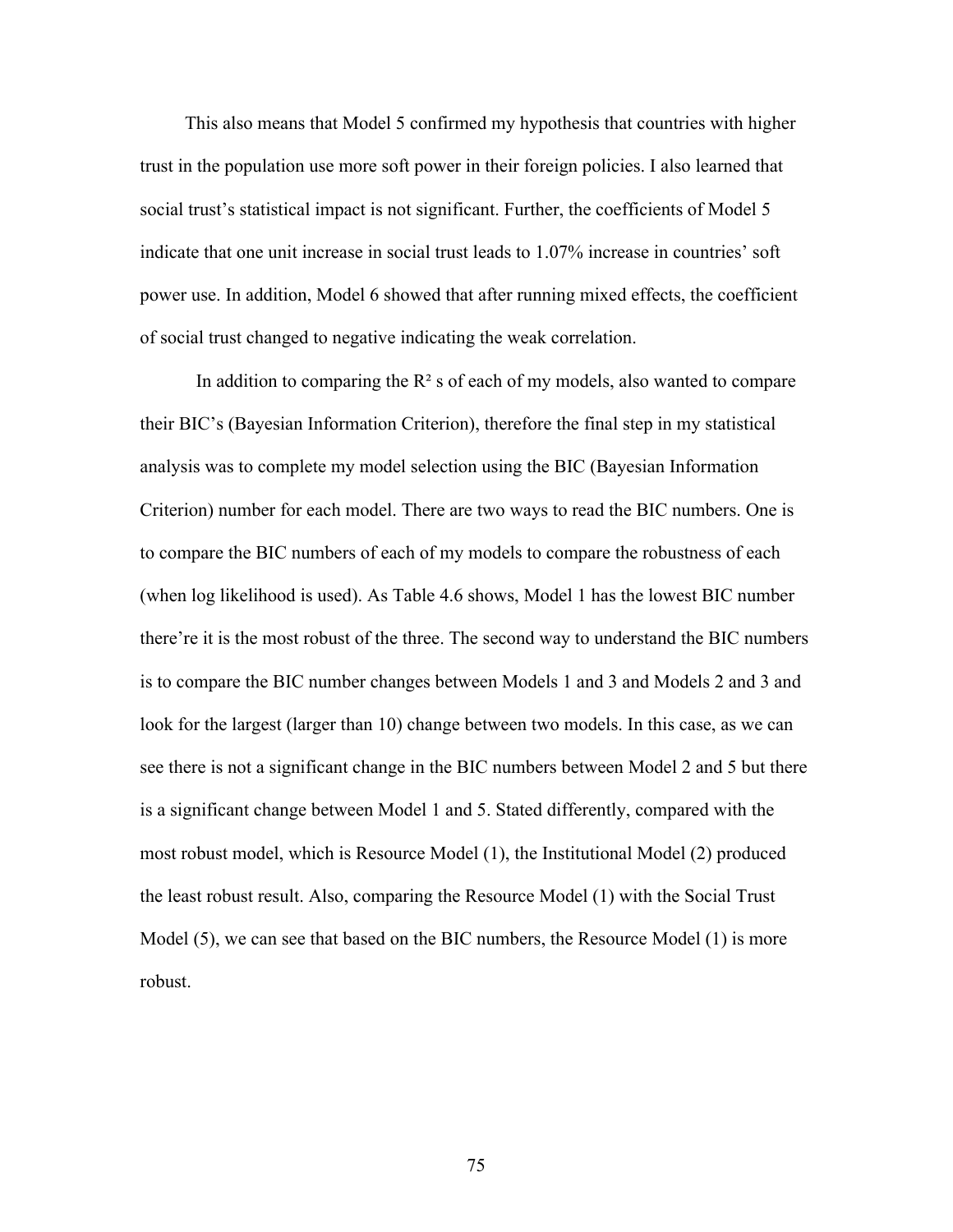|                              | <b>BIC</b> | <b>Number of Observation</b> |
|------------------------------|------------|------------------------------|
| <b>Model 1 Resources</b>     | 4556.704   | 598                          |
| <b>Model 2 Institutional</b> | 4569.058   | 598                          |
| <b>Model 5 Social Trust</b>  | 4569.099   | 598                          |

Table 4.6 Model Selection. Comparing BIC Numbers

Overall, the real importance of my statistical analysis is that I was the first soft power scholar to test social trust value's impact on countries' soft power reliance. More specifically, I was able to test the statistical impact of the variation of a normative value (social trust) on countries' soft power reliance over a 16-year timeframe. While my results do not support my hypothesis about trust's robust impact on democracies' soft power patterns, but my statistical analysis also showed that the resources and institutions can only provide about 20% explanation about soft power variation. This raises the question of what other variables must be examined in the future. Based on my results, I would start looking into democracies resources. I am inspired by the results and the lack of explanatory power of the included variables to keep searching for the explanatory variable that will tell soft power scholars much more about countries' soft power use.

 It is interesting to note here that one of my control variables, military alliances proved to be statistically significant and negatively correlated with soft power use. In my case studies comparing Finland high soft power user (94%) and New Zealand low soft power user (65%) I found that in these two countries' Finland had no military alliances and the government relies on high soft power, while New Zealand, which had military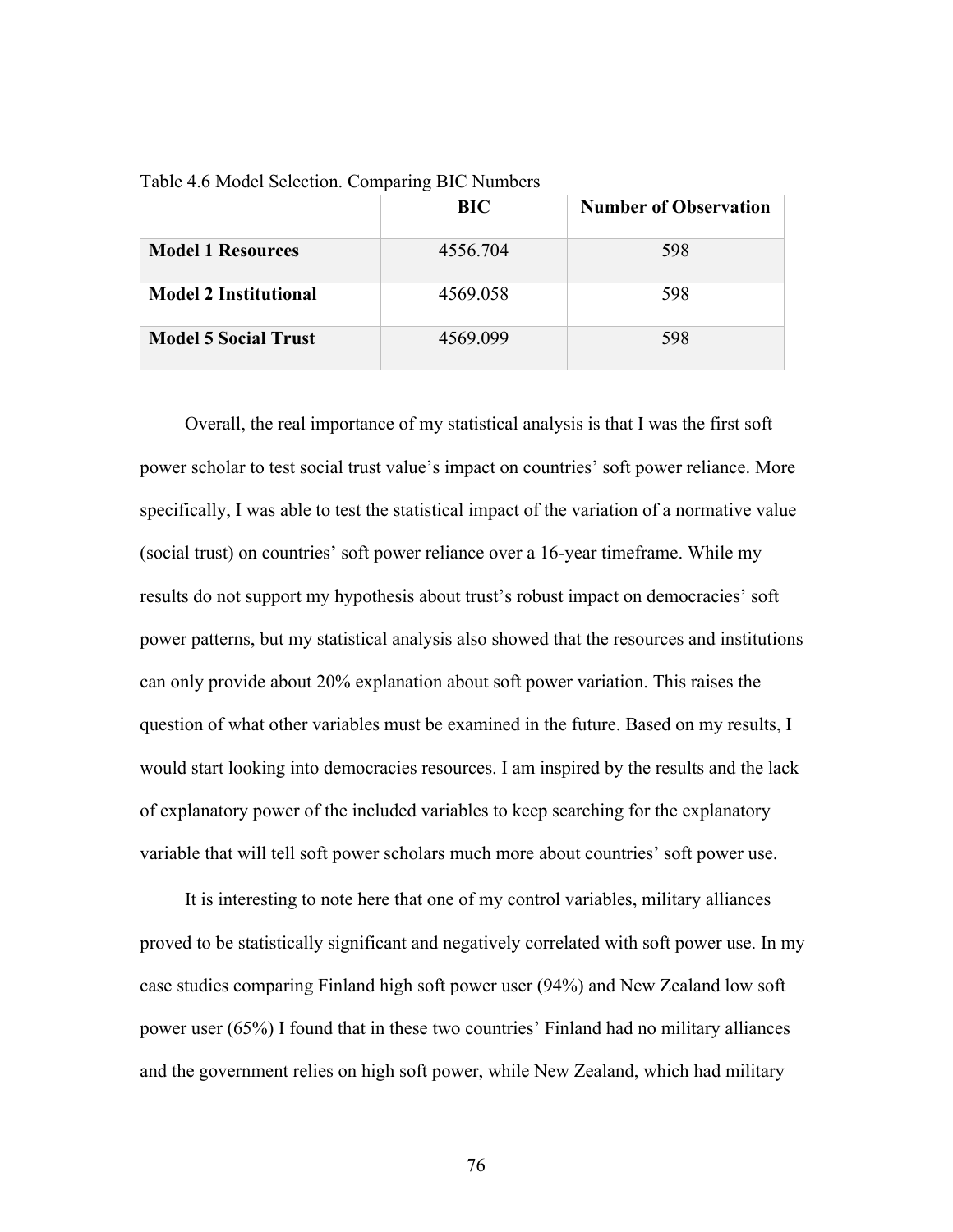alliances uses soft power actions to a much lower level. A larger n study focusing on the impact of military alliances could explain more of the negative correlation.

 Overall, I offered a new operational framework to studying soft power instrument use. This is an innovative academic step as previous literature struggled with separating and measuring countries' soft power reliance. What leads to such variation in soft power usage is the main research question of this dissertation. My statistical analysis revealed that social trust is not a statistically significant factor in soft power use, and I have also learned that the institutional and the resource-based models were also not robust enough. This means that new variables need to be found and tested to better explain why countries' use soft power tools. Based on the statistical results, the resource route is the more promising one, as polity remained insignificant. Perhaps future analysis can study the impact of countries' soft power budgets.

### 4.6 LIMITATIONS

 One of the main limitations of using the ICEWS data set is that not every kind of interaction is recorded in it. For instance, drone strikes are not represented. Athletic interactions and cultural events between countries usually constitutes soft power actions, however, these are also excluded from the dataset. Perhaps future changes made to the TABARI dictionary could include official athletic exchanges and events such as hosting a multilateral mega sport event like the Olympics or simply include leaders and diplomats attending a specific sport events abroad as a part of a diplomatic mission.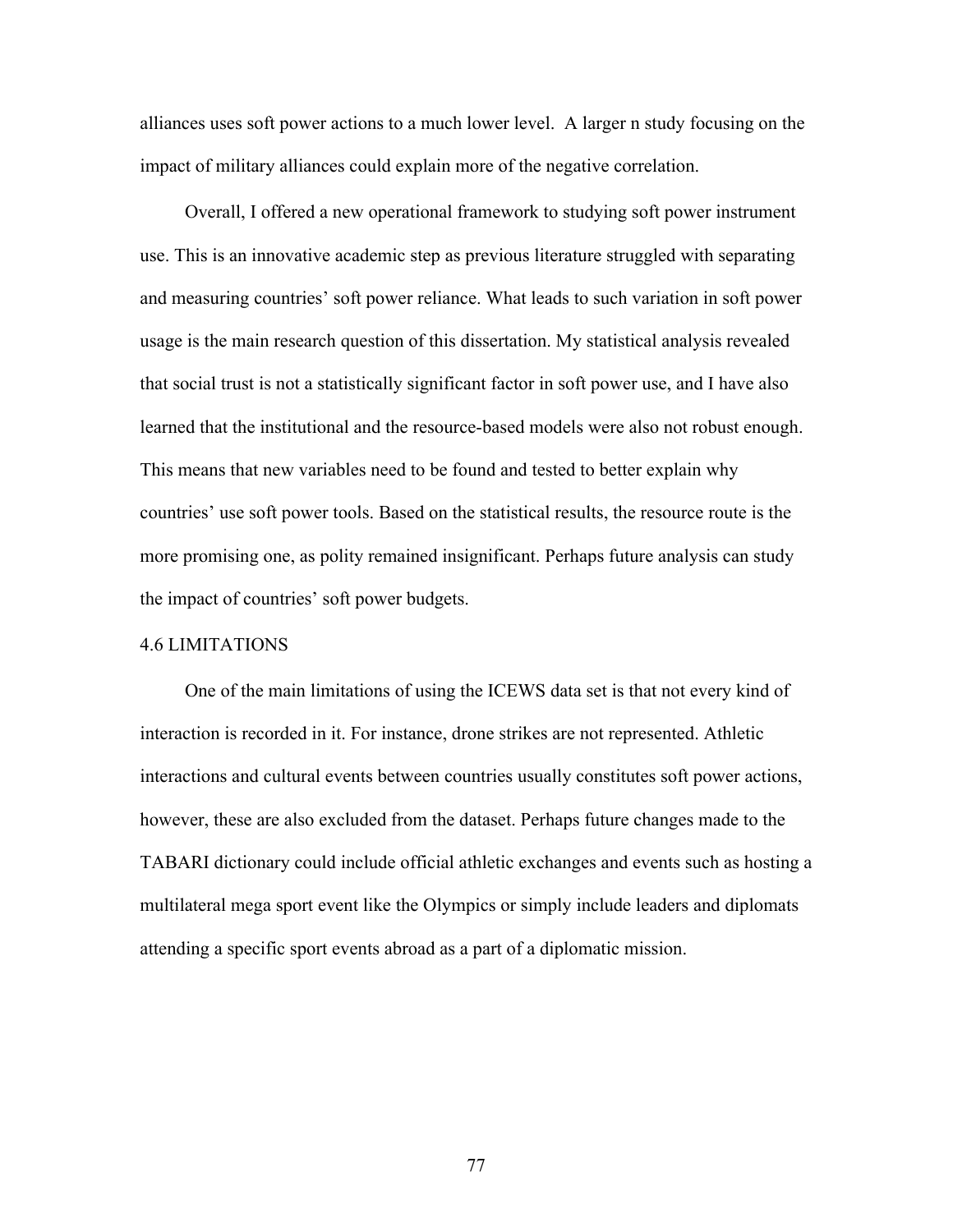Finally, a conceptual limitation of this project is that it only focuses on means of power and does not address other important dimensions such as scope, domain and weight. A future project needs to incorporate those dimensions into the analysis of countries' foreign policy choices.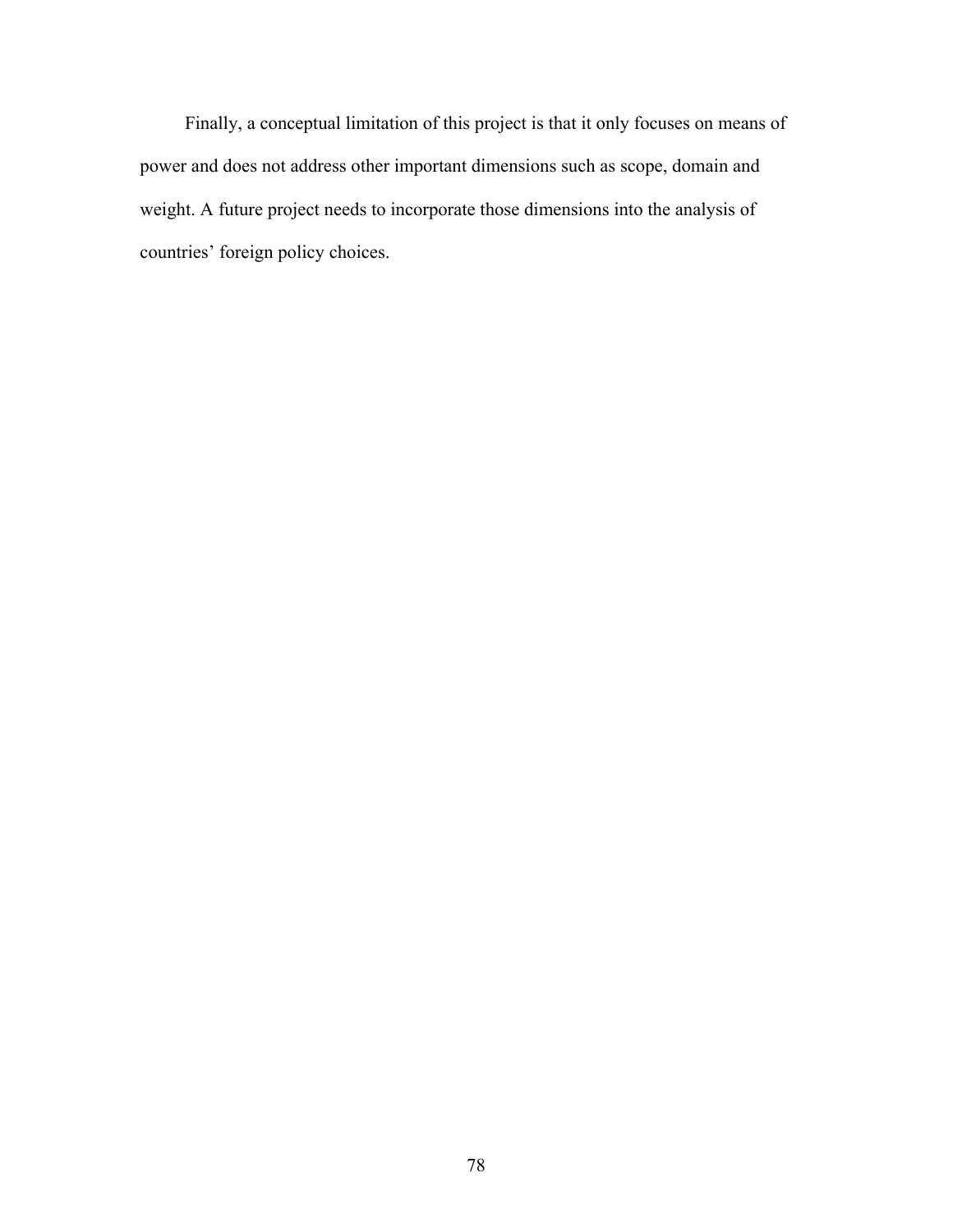### CHAPTER 5

## MOST-SIMILAR CASE DESIGN: FINLAND AND NEW ZEALAND. WHY FINLAND USES MORE, AND NEW ZEALAND USES LESS SOFT POWER

In Chapter 4, I outlined factors that may impact countries' soft power use and using statistical models I tested their impact. The results revealed that social trust has a positive impact on soft power use in my 51 democratic countries, but the statistical model was only able to explain about 18% of the soft power use variation. In order to understand what other factors impact the use of soft power instruments, I now turn to a qualitative approach in the form of a most-similar case design to study in-depth the already included factors and to explore previously left out independent variables.

## 5.1 CASE SELECTION AND THE MOST-SIMILAR CASE DESIGN

 There are 51 democracies in my dataset that are spread out geographically in all five continents and have diverse economic and institutional characteristics. In my sample there are 28 European, 12 from the Americas, 7 Asian, 1 Middle-Eastern, 2 Australian and 1 African nation. Finland and New Zealand have been selected for a most-similar case design for the following reasons.

In terms of their general geographically, political and economic indicators, Finland and New Zealand are similar in the following ways: geographically they are both considered small countries. Finland is 338,145 km² with the population of 5.5 million. New Zealand is 268,000 km² with a population of 4.79 million people.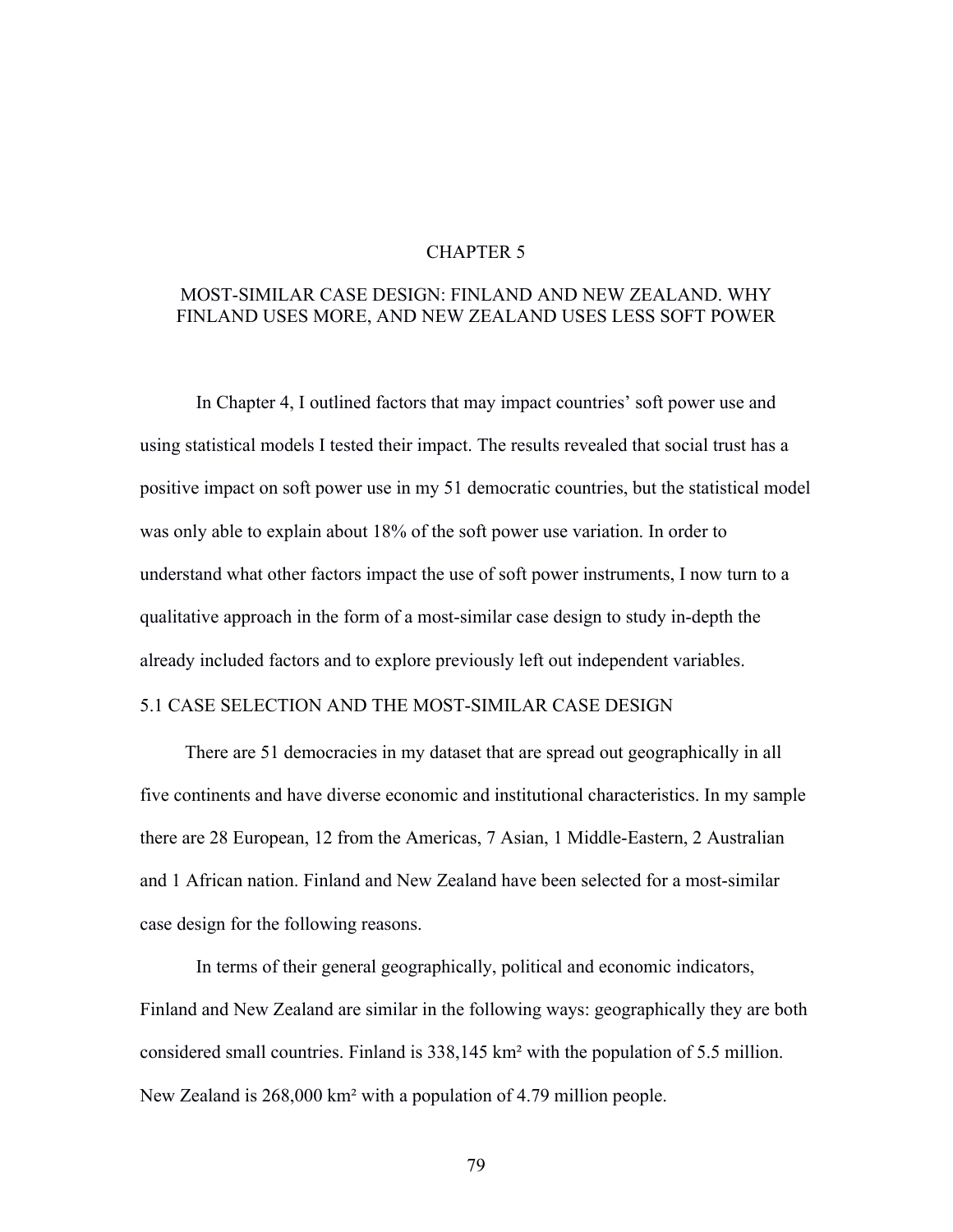In addition, according to my statistical analysis, both countries have similar values in the independent variables. More specifically, both countries score high on social trust (Finland has 2.04 and New Zealand has 1.88) and both countries are considered wealthy. The average GDP of Finland for the observed time-frame (1995-2010) was 180 Billion USD while for New Zealand it was 90 Billion USD. In terms of their military capabilities, both countries have low CINC values (Finland is 0.002 and New Zealand is 0.0008). Finally, both countries are strong democracies receiving a perfect 10 scores on the Polity scale (Polity IV). Table 5.1 shows the comparison of these independent variables.

Table 5.1 Average values for the main interdepend variables from the statistical analysis for time period of 1995-2010. GDP is in current USD.

|                    | <b>Social Trust</b> | <b>GDP</b>   | <b>CINC</b> | <b>Polity</b> |
|--------------------|---------------------|--------------|-------------|---------------|
| <b>Finland</b>     | 2.04                | $1.80E+11$   | 0.0020      | 10            |
| <b>New Zealand</b> | 1.88                | $9.03E+10$   | 0.0008      | 10            |
| Scale min          | $-0.46$             | $1.97E + 09$ | $\theta$    | $-10$         |
| Scale max          | 2.18                | $1.50E+13$   |             | 10            |

Despite their similarities in their independent variables, Finland and New Zealand vastly differ in their soft power outcomes. Out of the 51 democracies included in this study, Finland established itself as a high soft power user country by relying on 94% soft power use. New Zealand, on the other hand belongs to the low soft power user group with 68% soft power use. I turn to a most-similar case design to explore what factors led to the differences in these two otherwise similar countries' soft power use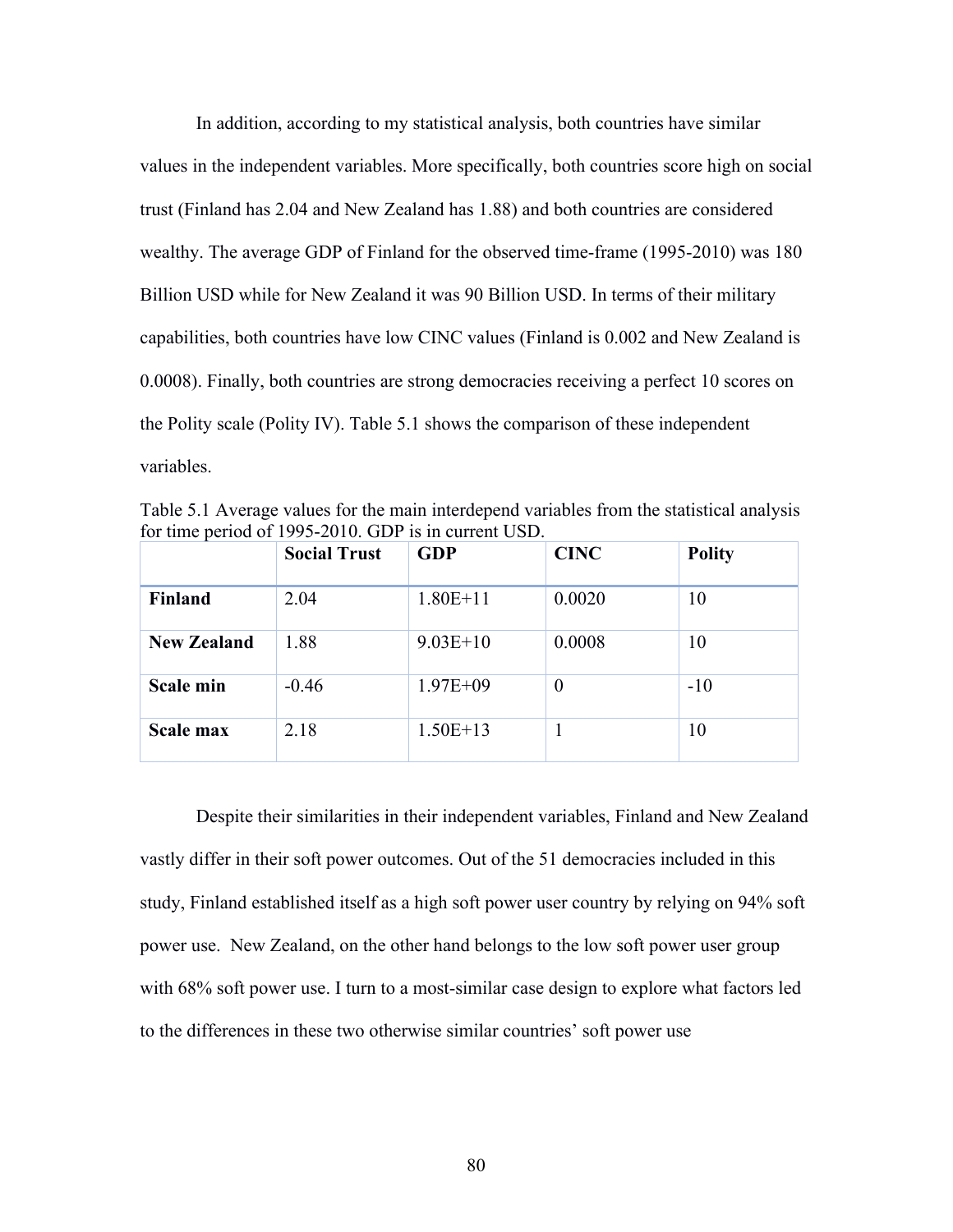The most-similar case design can evaluate pairs of cases in various ways in order to isolate the differences between them (Lijphart 1971, Collier 1993). In the cases of Finland and New Zealand, both have similar values on their independent variables which allows for the isolation of new independent variables. Finland has a threatening neighbor and this geopolitical situation has been deeply impacting Finnish foreign policy. On the other hand, New Zealand seems to be buffered from threat by its peaceful neighbors. In this section I will further explore these differences.

 International relation literature has offered an alternative explanation regarding the geopolitical differences between countries. Specifically, realist literature suggests that a country that perceives threat will seek to form alliances (Walt 1985). The political elite of the country that is being threatened will create a narrative that emphasizes national security and the need to form alliances for protection (Zhu 2012). The alliance formation serves as a defense mechanism against the perceived threat. This is called **balancing**  (Walt 1985).

 In terms of soft power use this means that countries that feel threatened may use soft power instruments to create a climate of attractions and a web of personal ties. The high level of positive interaction between countries makes alliance formation more likely. Specifically, this means that using a most-similar case design, I will evaluate if Finland has a high soft power use as a reaction to its threating neighbor (Russia), while the lack of a geopolitical threat led New Zealand to a much lower soft power reliance.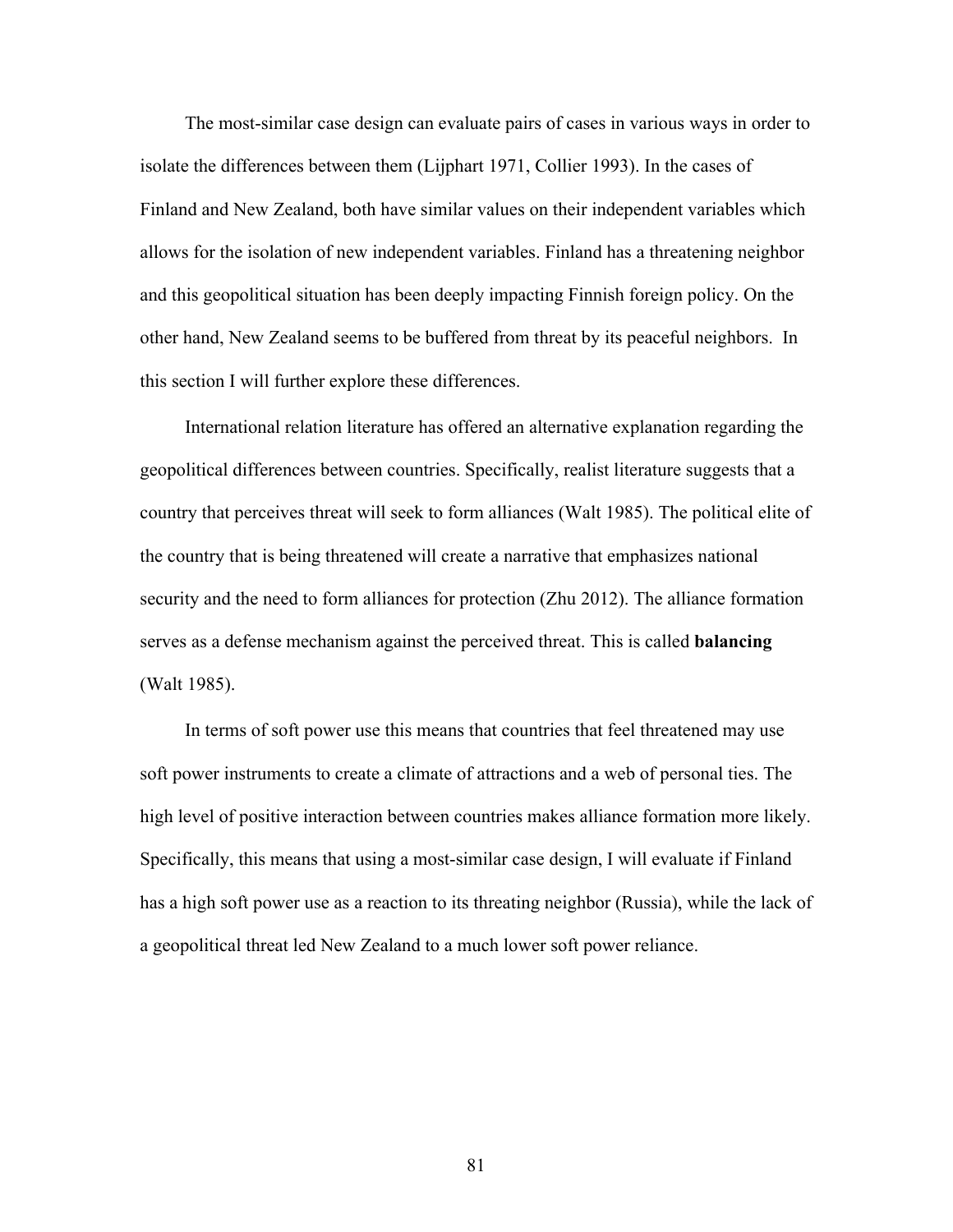## 5.2 EXPLAINING THE DIFFERENCES IN SOFT POWER USE

In search of stronger soft power use indicators, I turned to the foreign policy literature, which have pointed to alternative factors. One of them was geopolitics. According to the literature, geopolitical threat can make countries take actions that are designed to mitigate the threatening neighbor (Clerk 2015, Sberro 2015, Moisio 1998, Browning 2002). In international relations threat has been defined as a situation in which one agent or group has either the capability or intention to inflict a negative consequence on another agent or group (Davis 2000, 10). Realist and neorealist literature have also suggested that when a country is framed as a strong military power, it will impact the others by causing them to perceive them as a threat (Sherif 1966, Levine and Campbell 1972, Waltz 1979, Mearsheimer 2001).

 Realist literature also suggested that states that appear aggressive can make others react with the goal of strengthening alliances against this perceived threat. This is called **balancing** (Walt 1985). When the aggressor is believed to be unalterably aggressive, **balancing** with others is also the best way to avoid becoming a victim<sup>20</sup> (Langer 1950, Walt 1985). In this chapter I theorize that threatened countries are more likely to use a high level of soft power to balance out the strong regional threat by trying to build alliances.

 It is also one of the underlying assumptions of this theory that a large number of soft power interactions with other countries can enhance alliance building by creating, what Nye (2011) called a climate of attractions and a web of personal ties. The high level

<sup>&</sup>lt;sup>20</sup> Walt (1985) specifically used Finland as a country that bandwagons but I argue that in terms of its soft power use, Finland has been balancing since its independence in 1917.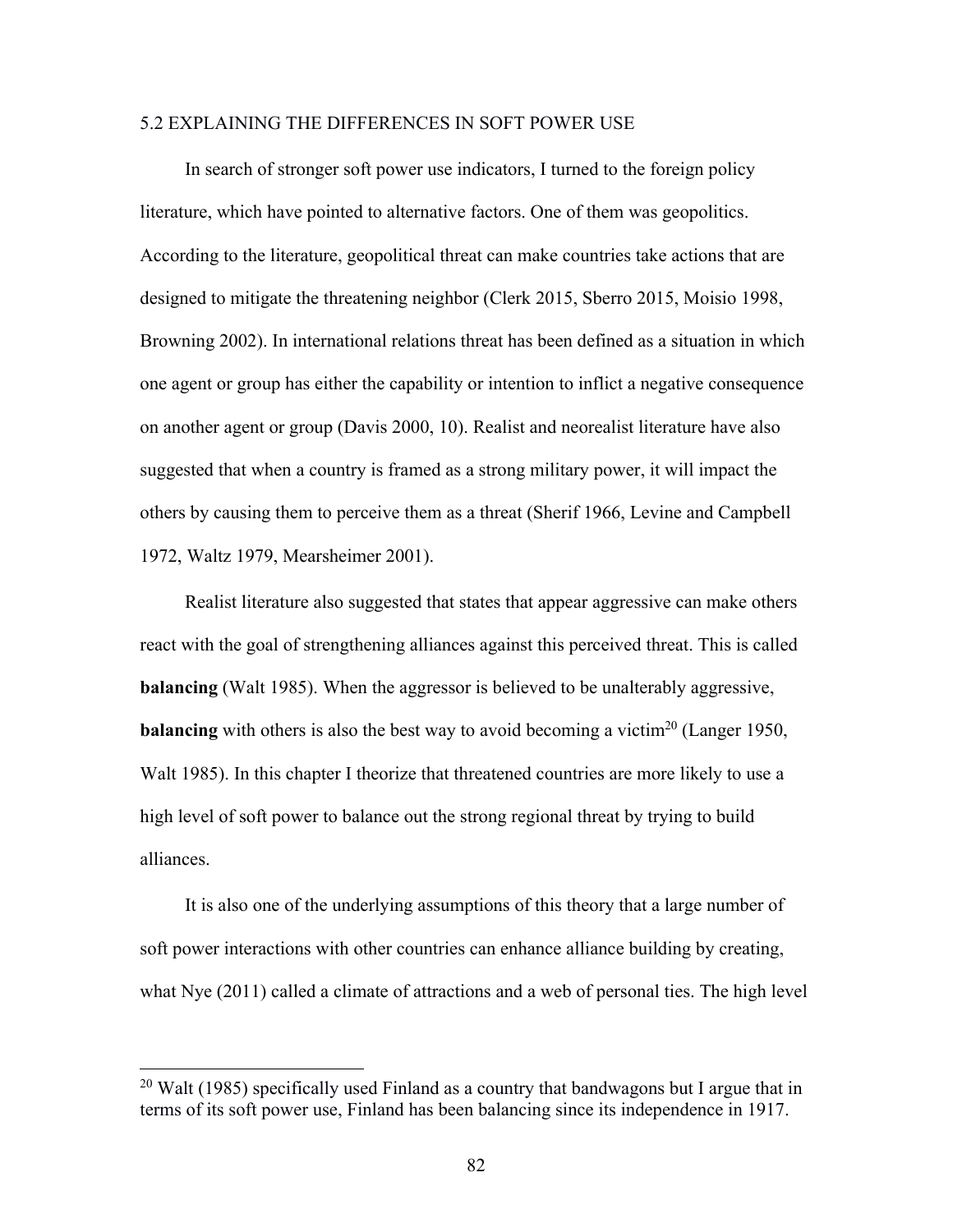of positive interaction between countries makes alliance formation more likely. In terms of my most-similar case design, this means that, according to my theory, Finland should be expected to use a large number of soft power actions to **balance** against the perceived Russian threat, while without having an aggressive neighbor, New Zealand relies on a low number of soft power actions.

 Further, international relations literature has also suggested that major geopolitical actors, such as Russia, create a situation in which the **political elite** of the neighboring countries perceives them as an existential threat (Zhu 2012). The political elite consists of people with a voice in the political process for example presidents, prime ministers, ministers and directors of key political institutions. In order to communicate this threat to the public and to policy makers, the **political elite creates a narrative** that emphasizes national security and frequent interaction with other countries (Moisio 1998) as well as the importance of alliances building in the form of balancing (Walt 1985).

 The **political elite's narrative** also supports the creation and expansion of the institutions and programs which results in a political and institutional commitment of high soft power use in foreign policy. As a result, governments that are facing a threat, create soft power institutions, which strengthen their alliances using programs that build bridges and enhance the connections between governments. For this reason, the **history of the programs** signals the age of each soft power program and possible reveals path dependency.

 When programs exist for many years, this can create a self-reinforcing process which results in the continuation of the program for a long time instead of its cancelation because it is easier to rely on the old programs then to create new ones (Pierson 2000).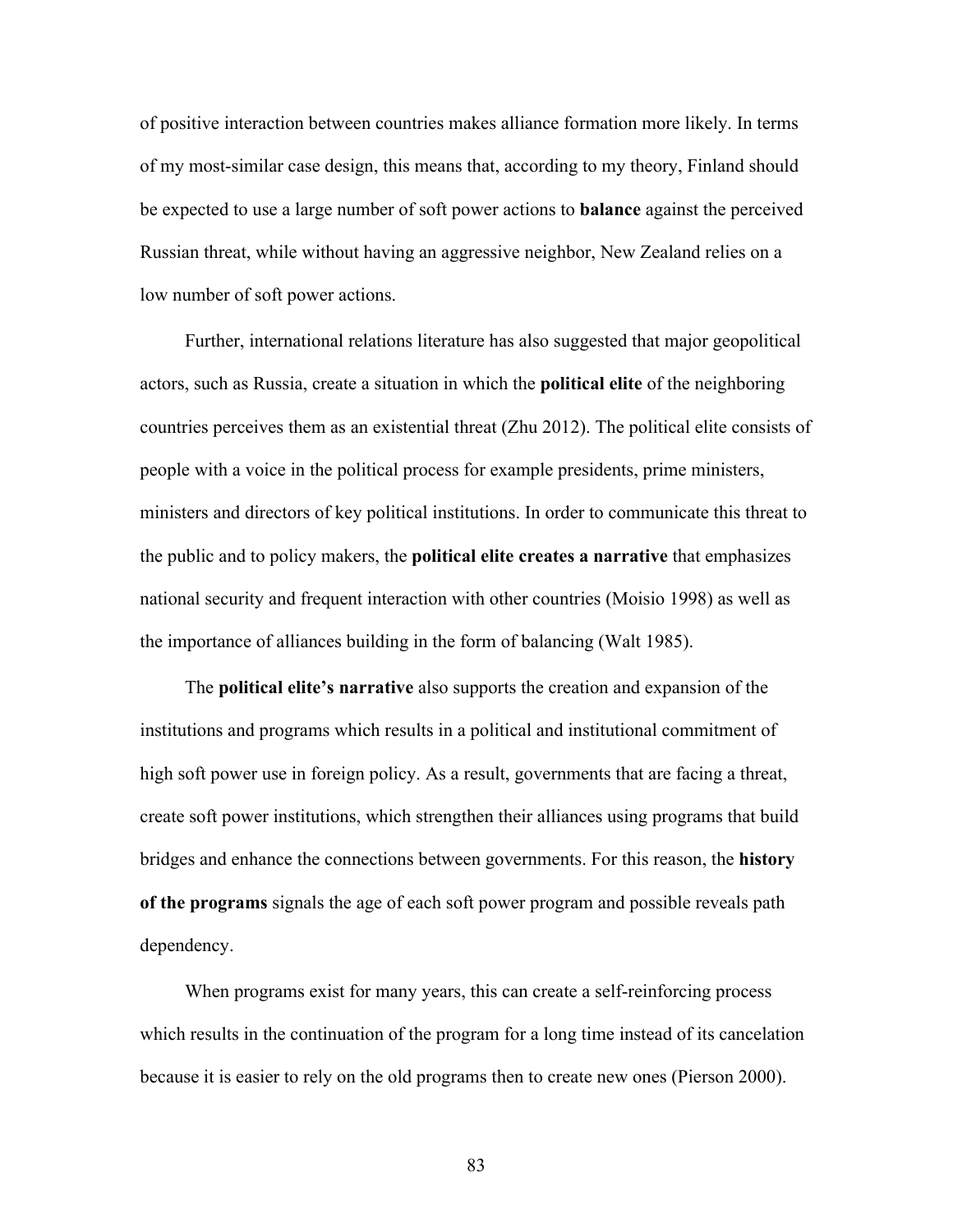This process is captured well by the concept of increasing returns (Pierson 2000). Increasing returns means that the probability of further steps along the same path increases with each move down that path because the relative benefits of the same steps compared to a new direction increases over time (Pierson 2000). Stated differently, the longer a program is in place, the more likely it is that they will remain in use and thus they enhance the country's soft power use abroad. This can also lead to an institutional commitment of high soft power use. On the other hand, where the soft power institutions have not been created, like in New Zealand, there cannot be the same degree of institutional commitment to soft power use.

 Finally, **allocating national budget** to soft power programs is also closely related to the **political elite's narrative** and it can also reveal path dependency. Because of the political elite's narrative about the constant threat to their national security, and the need to strengthen alliances, this defensive narrative builds into the budget calculation and increases the amount of funds approved for soft power programs. This often results in a lock-in mechanism, which makes it more likely that the government will continue to fund these programs instead of canceling them. As the later section of this chapter illustrates Finland spends over 2% of its national budget on soft power programs, which is a high percentage. On the other hand, New Zealand spends less than 0.04% on its soft power programs annually, which represents a low soft power budget. The consistent and high soft power budget allocation signals the general policy direction of the government<sup>21</sup> (Jones et al. 2009). In the cases of high soft power user countries, the political leadership

<sup>21</sup> Changes in the distribution of budgetary outcomes in crucial to the study of policy changes (Jones et al. 2009) and in in this dissertation indicates a change in the support of soft power use.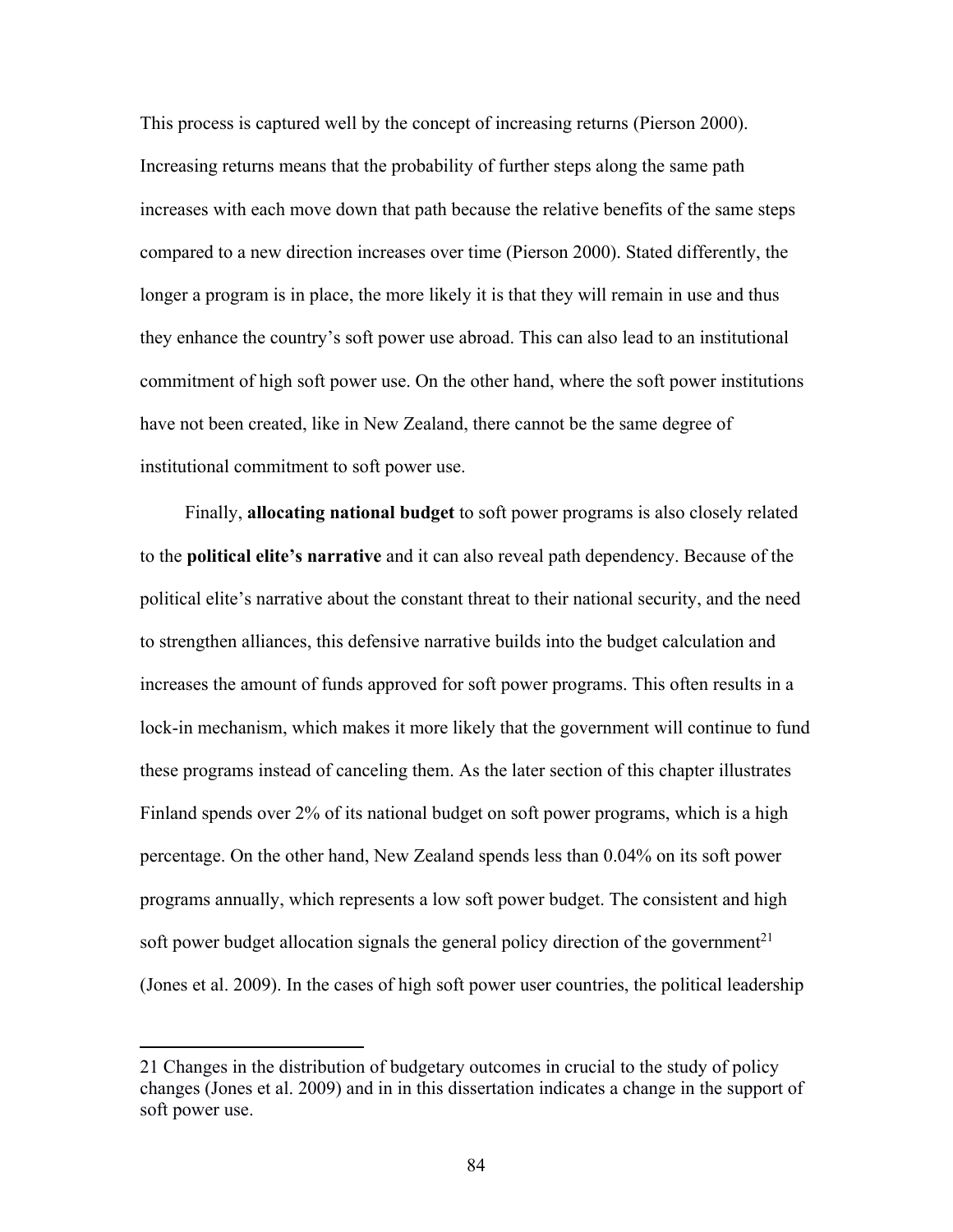funds soft power programs well and consistently with the intention of balancing against the threat by strengthening alliances. In other words, high soft power budget leads to high soft power use.

 Overall, in countries with a threating neighbor, the political elite is likely to emphasize the importance of national security and alliance building, constructing a narrative that influences institutions and the federal budget allocation. Based on this theory, when a country perceives a threat, the political elite constructs a narrative that promotes alliance building. In order to build alliances, the threatened country uses soft power instruments by creating soft power programs and funding them well. The longer this narrative persists over time, the resulting soft power programs will become bigger and a normal part of the country's foreign policy. In countries such as in New Zealand where some or all of these factors are missing, the country is expected to use less soft power.

 In the next section first, I discuss Finland's and New Zealand's geopolitics with special attention to the perception of threat. Second, I turn to the narrative of the political elite to find out if it indicates a perception of threat and whether it constructs foreign policy goals that emphasize national security, alliance building and balancing. Third, I study soft power institutions and programs to see if they support the alliance building goals and to see if they have been in existence for a long time. Fourth, I collect budget information from each selected soft power programs and study the amount and the consistency of such budget allocations in order to establish if the budget is provided to support alliance building. In the conclusion, I trace the connection between the examined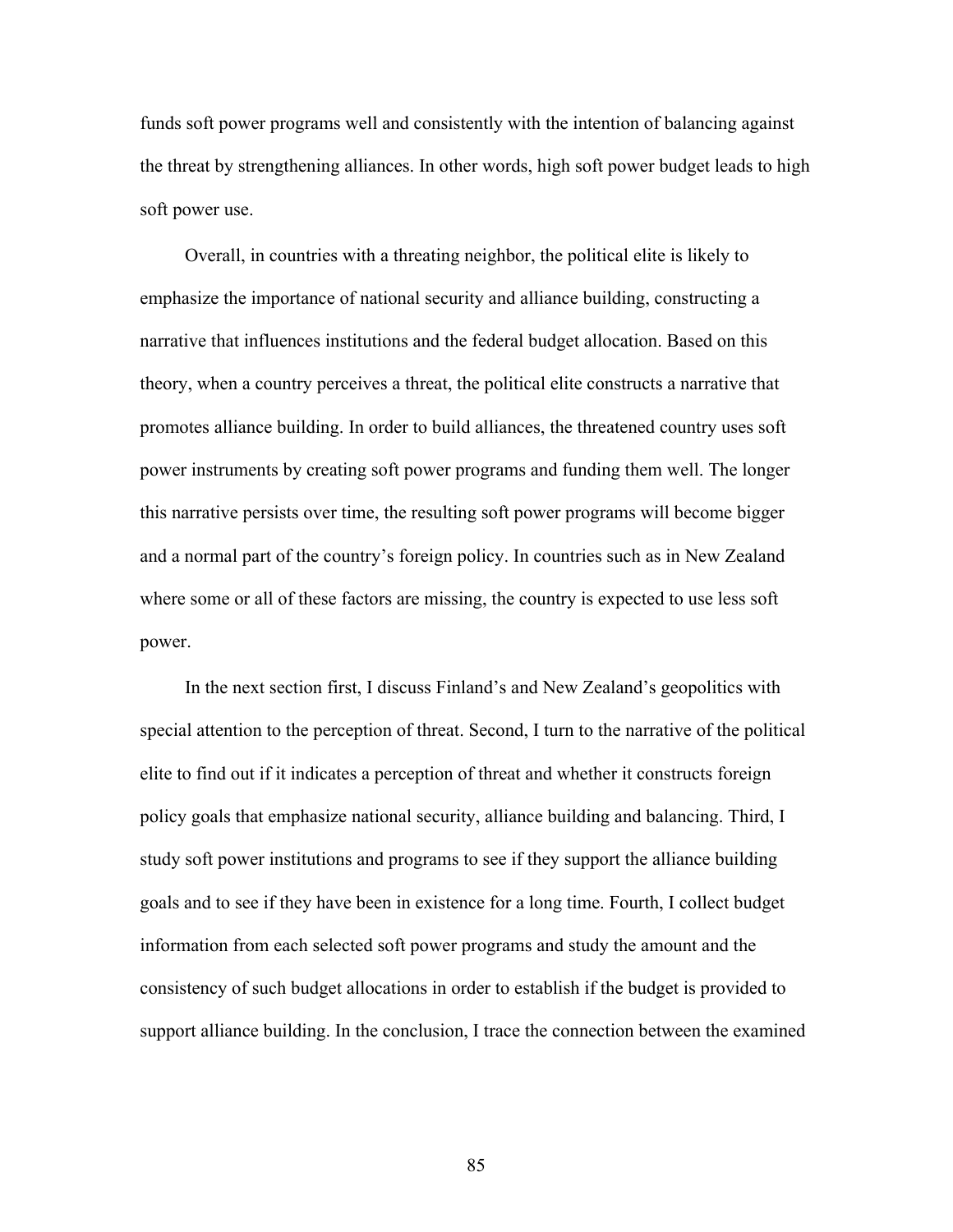factors and soft power use and answer the question: why does Finland (94%) use so much more soft power than New Zealand (68%)?

### 5.3 FINNISH SOFT POWER

 The statistical analysis showed that Finland is one of the highest soft power user countries (94%). This means that, out of 100 international interactions, the Finnish government selects soft power instruments 94 times. Finland has been known for its stable government, high living standards, successful private companies such as  $^{22}$ Nokia and video games like Angry Birds.

### 5.4 GEOPOLITICS OF FINLAND

 Based on my theory, geopolitics impacts countries' foreign policy including its soft power use. For this reason, Finland is said to be one of the best cases to illustrate the influence of geopolitics in foreign policy (Moisio 1998). Finland's location on the map has been shaping its foreign policy even before the Cold War (Moisio 1998). Finland's geopolitical history with Russia began with the formation of the Finnish nation and territory as an autonomous quasi-state under the Russian Empire (1809-1917) (Moisio 1998) and continued with Finland's independence in 1917 (Browning 2002). During this time, Finnish autonomy was threatened by the rising Russian empire (Apunen and Rytövuori 1982). While Finland became an independent sovereign state in 1917, the Russian threat did not disappear.

 In 1939, Germany and the Soviet Union signed a nonaggression pact, which included a secret protocol transferring Finland to the Soviet sphere of interest. When

<sup>22</sup> While private soft power resources are also part of a country's soft power resources, this study focuses on the government soft power actions.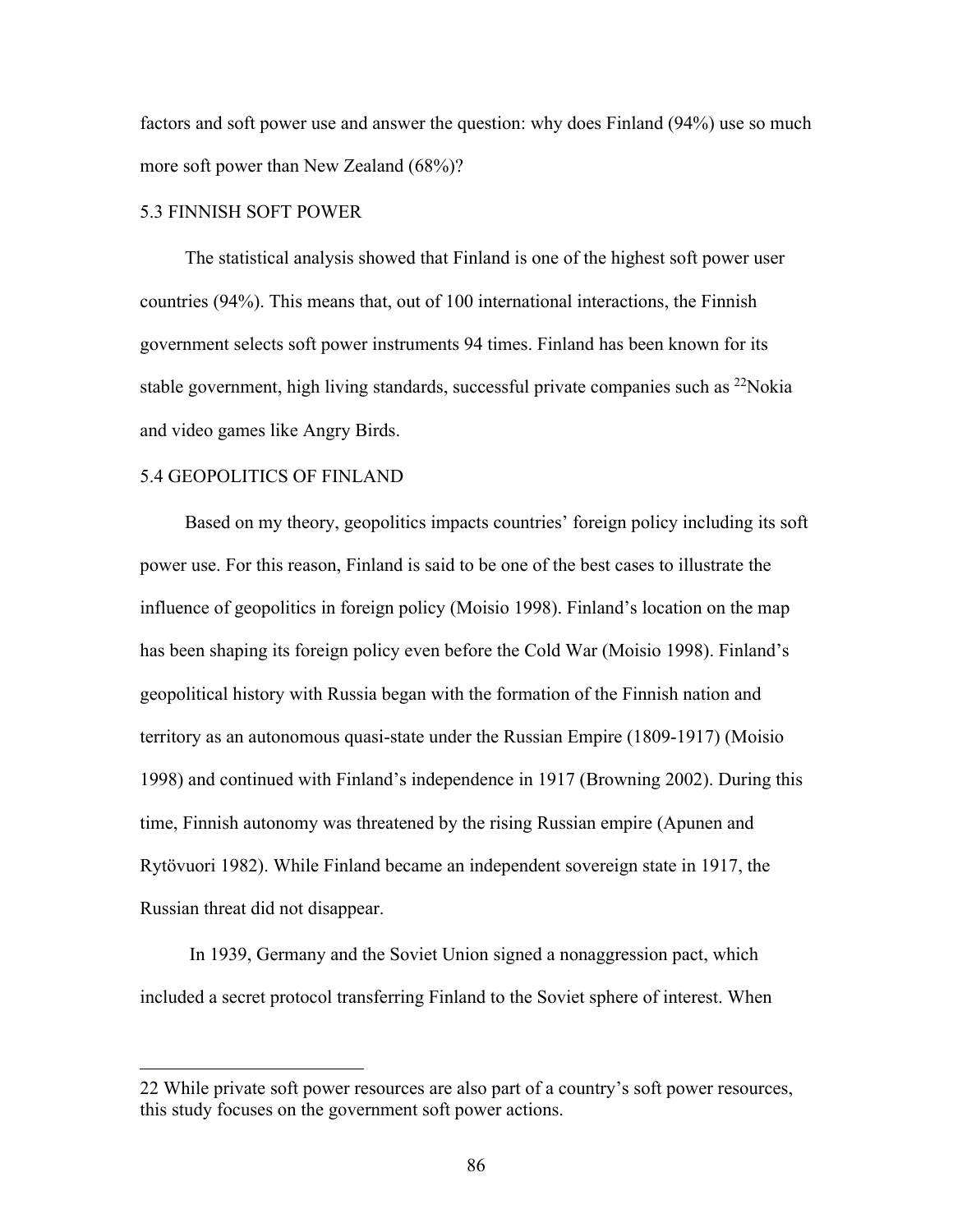Finland refused to allow the Soviet Union to build military bases on its territory, the Soviets attacked Finland. The "Winter War" ended in a peace treaty drawn up in Moscow on March 13, 1940, giving southeastern Finland to the Soviet Union (This is Finland. History. 2019). The Soviets did not give up their future plans to occupy the Finnish capital until 1944. That is when the border between Finland and Russia were finalized based on the lines where the military front lines were stabilized late in summer of 1944 (Apunen and Rytövuori 1982). While Finland lost some of its territory, it was able to preserve its independence and was forced to handle the continued threat from Russia for the years to come.

 After WWII, the Soviet leaders made it clear that they do not tolerate any hostile governments on their borders (Apunen and Rytövuori 1982). This approach was accepted at the Yalta conference (Tuomo 1980, Apunen and Rytövuori 1982). As a result of the great powers' acceptance of such concept, in order to defend its autonomy from the Soviet Union, Finland carefully formulated a sophisticated foreign policy in 1948 (Apunen and Rytövuori 1982). According to this plan, Finland dealt with the perceived threat from the USSR by staying neutral and did not join the Western defense community (Apunen and Rytövuori 1982).

 The Finnish proximity and history with Russia have led to the development of the perception of threat (Apunen and Rytövuori 1982, Moller and Bjereld 2010). Since Finland's national security has been threatened for over two centuries by the Russian geographic proximity, the main Finnish foreign policy goal was to protect the country from an invasion by not provoking any forceful actions from Russia. And since Finland perceived Russia as a much stronger military power, Finland felt it had to balance against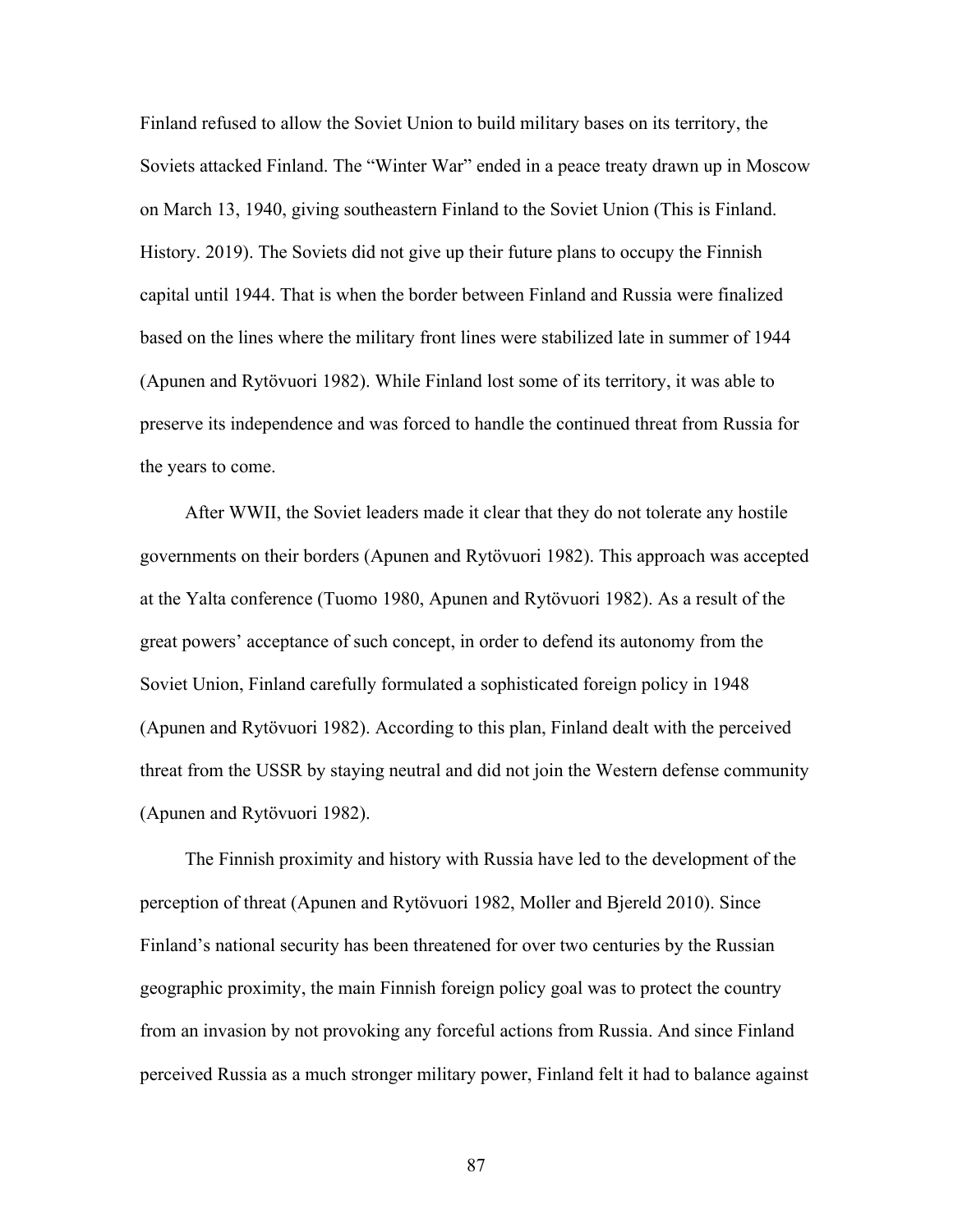Russia with its non-aggressive soft power tools. For this reason, the Finnish leadership decided to react to the perceived threat by building alliances with the West. As a result, Finland learned to use soft power to strengthen its alliances in order to protect itself from Russia (and the Soviet Union) (Apunen and Rytövuori 1982, Browning 2002). 5.5 THE FINNISH POLITICAL ELITE'S NARRATIVE-HOW FINLAND BALANCES

### WITH SOFT POWER

 My theory suggests that the political elite's narrative plays a key role in countries' soft power use. As it was explained before, the Finnish political elite is expected to construct a narrative that directs Finnish foreign policy to alliance building against the perceived Russian threat. Specifically, in this section I am looking for indications of the Finnish elite's concern about the threat and the encouragement of international alliances. In other words, I am looking for indicators of the Finnish government's balancing with its soft power actions.

In Finland, presidents play a crucial role in foreign policy. As part of the political elite, their narrative is represented in the foreign policy formulation and their agendas and soft power policies can increase or decrease soft power use. Finland is a parliamentary representative democracy. The head of state is the President who is also in charge of foreign policy. This means that the use of soft power to achieve foreign policy goals is also vested in the hand of the President. This section will highlight some of the presidents' speeches to study if there is a national security threat present and if they were likely to rely on soft power instruments in order to create alliances. This section will also look at the alliance that were formed during this time-period to see if they were created to defend against the perceived Russian threat.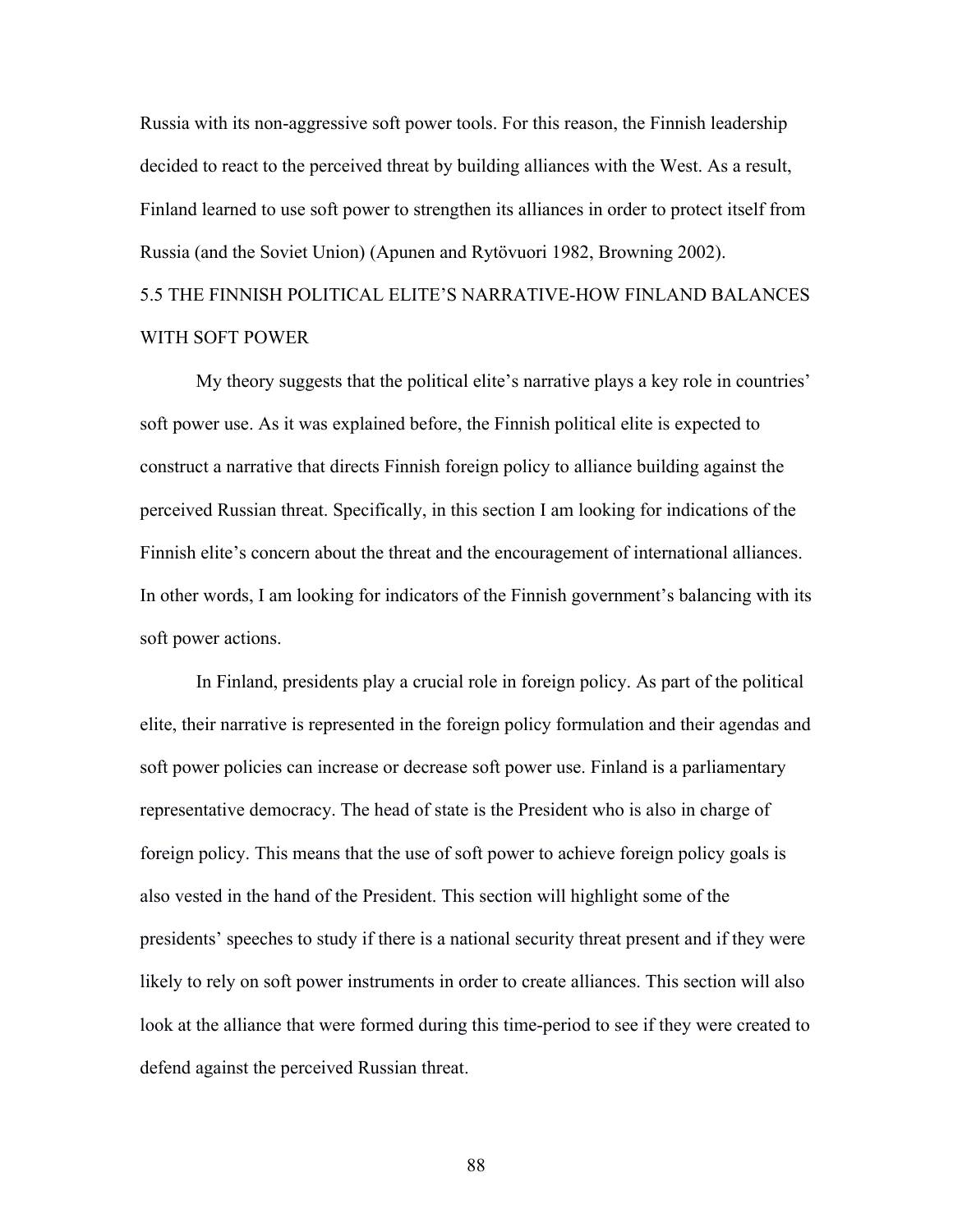After Finland earned its independence from Russia in 1917, and later after WWII the great powers agreed that Finland cannot be allowed to become hostile to the USSR, it was the job of the Finnish presidents to promote a carefully designed foreign policy in which they do not provoke the aggressive Russian neighbor. As President Kekkonen said in 1956, Finland will not and cannot pursue good relations with the West at the expense of its relations with the Soviet Union (Apunen and Rytövuaki 1982).

As a result of the Russian threat, this carefully crafted foreign policy of balancing with Finnish soft power continued after the Cold War by future presidents with additional goals. The new Finnish foreign policy included an E.U. integration, increased engagement with international organizations and the support of an E.U. common security and defense policy in the form of peacekeeping operations (Palosaari 2013). All of these goals required high interactions with other countries.

President Ahtisaari was elected president (1994-2000) at a historical moment in Finland's life which also altered its foreign policy. This moment was Finland's E.U. membership in 1995 which also changed a policy of neutrality into a policy of E.U. integration (Browning 2008, Palosaari 2013). In terms of President's narrative in foreign policy, in 1994 he stated the following in light of its effort to gain E.U. membership:

"Yesterday's tools are not sufficient to solve the future's problems. […] In history all upheavals had an impact on Finland's security. This was particularly true during and after the Second World War. Communism collapsed and the bipolar system yielded. […]. New tools and new shared views are needed to deal with the new security challenges of Europe. […] An important part of this Northern dimension is the 800 miles of land border that we share with Russia. With Finland in the E.U. and Russia will meet at this point. [...] Ladies and gentlemen, Finland is a firm advocate of cooperative security. [...] We favor closer cooperation and joint efforts by all democratic states not only in Europe but across the Atlantic and on the global level." (Ahtisaari 1994)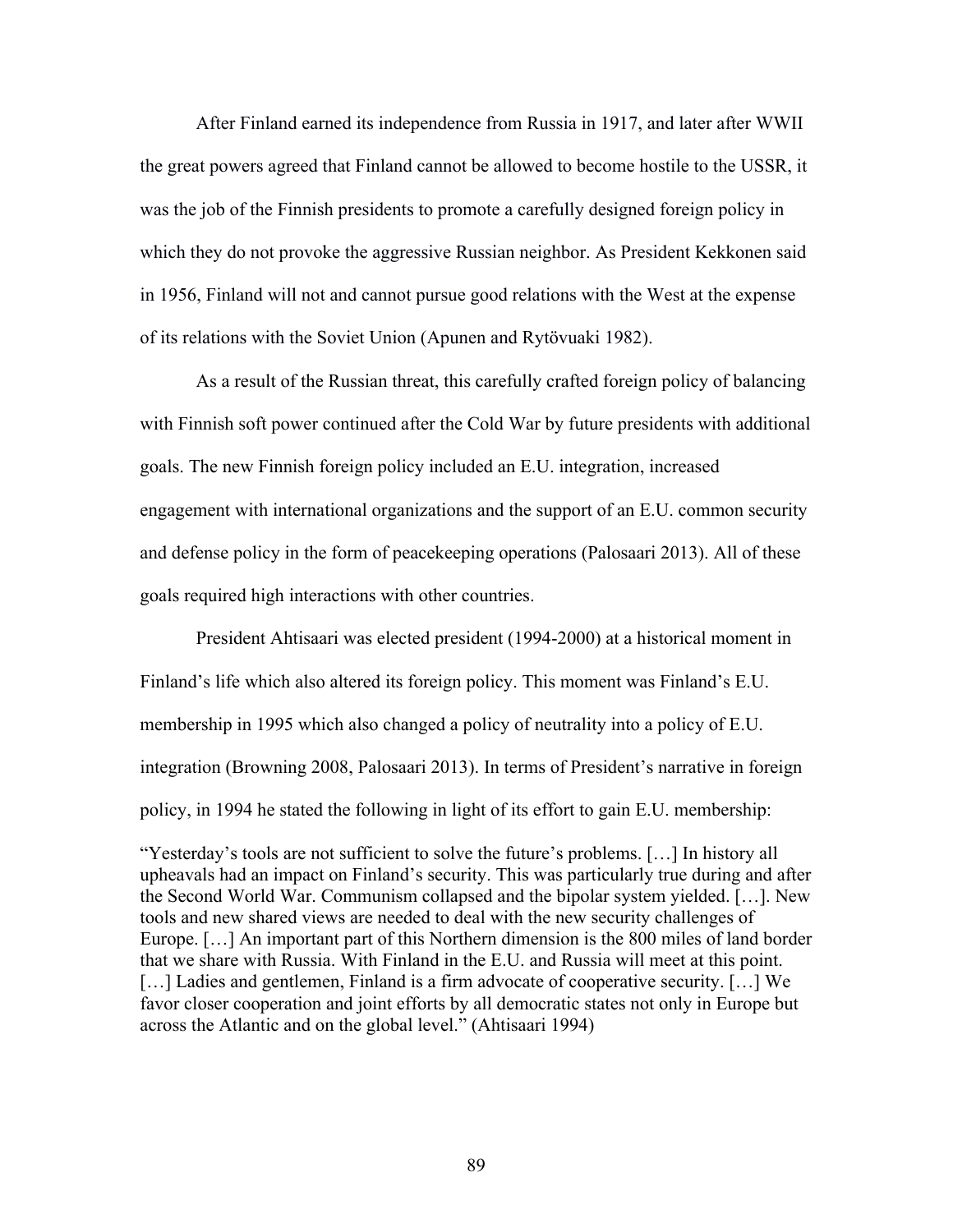The above-referenced speech illustrates President Ahtisaari's narrative about Finland's national security issues connected to Russia. More specifically the speech shows that the 800 miles of shared border between Russia and Finland together with Russia's historically aggressive behavior in the region still causes a perceived threat for the Finnish political elite. The speech also explains the government's new direction towards E.U. integration. Regarding the threat from Russia, a closer membership and cooperation with the European community strengthens Finnish alliances with all other 26 members and connects Finland with the West. In terms of soft power, this meant that President Ahtisaari's main foreign policy promoted soft power use with E.U. members as well as strengthened Finland's global mediator role on the world stage (Browning 2018).

The fact that during the Ahtisaari presidency Finland became member of the E.U and engaged in numerous crisis management and peacekeeping operations further illustrates this foreign policy shift (Browning 2008). Based on the conceptualization of this dissertation providing peacekeeping operations is a soft power action, Finland found another way to use soft power to build alliances without provoking Russia. For instance, some of these peace keeping operations included the Concordia operation in Macedonia in 2003 and the Althea operation in Bosnia in 2004 (Palosaari 2013). By actively supporting the stabilization of the Balkan, Finland showed that they were reliable partners of European nations. This tightened its alliances within Europe and signaled to the world that Finland is a reliable ally.

In terms of building new alliances, Finland continued to join alliances after the Cold War (Moller and Bjereld 2010). In fact, by 2000 the Correlates of War IGO (International Government Organization) data analysis concluded that Finland joined the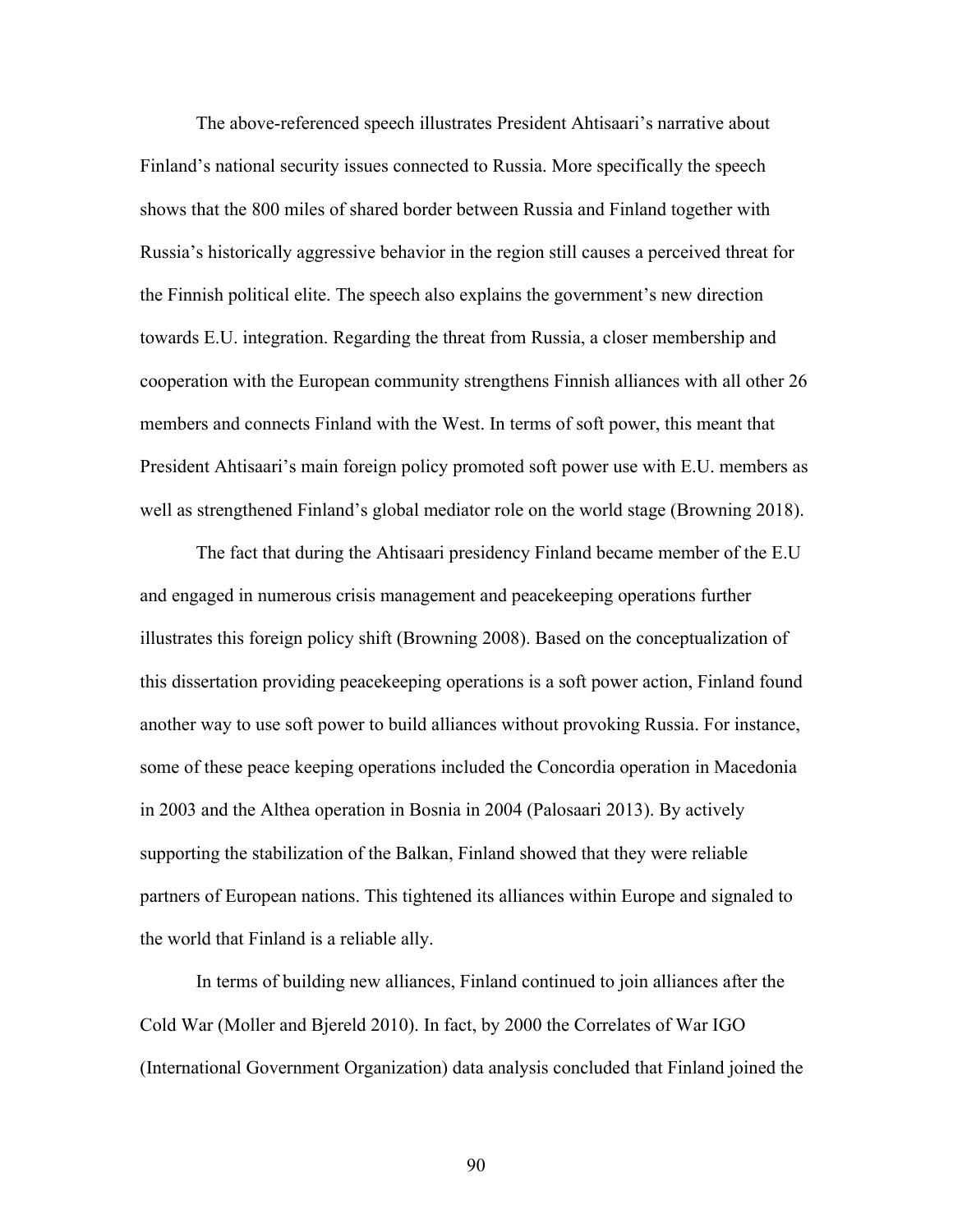greatest number of alliances of all countries (Pevenhouse et al 2004). Stated differently, looking at the new alliance memberships of Finland, since the Cold War ended, the Finnish presidents' foreign policy encouraged and implemented high soft power use to build alliances regionally and globally.

 Tarja Halonen (200-2012) followed Ahtisaari as President. She was a Foreign Minister before becoming the  $11<sup>th</sup>$  President of Finland. In terms of using a narrative that points to the Russian threat, the below speech illustrates that national security has remained a key issue in her speeches as well. In a meeting of ambassadors in 2002, President Halonen stated the following about Finland's international engagement:

"I am a supporter of multilateralism on both a global and a European level. In the existing crisis-management tradition we have many actors. On the global level, the UN still holds an overwhelmingly dominant position. We are actively participating in the development of a common foreign and security policy." (Halonen 2002)

As the above speech indicates, Halonen's foreign policy's general goal was to maximize Finnish influence abroad by using peaceful instruments (Haukkala 2010). Specifically, this meant that President Halonen's government used all diplomatic tolls necessary to secure a seat at most international organizations, especially within the E.U. (Haukkala 2010). By achieving and strengthening Finland's E.U. membership, Halonen also strengthen Finland's connections and alliances within the European community. As the speech stated, one of Finland's main foreign policy goal is to keep working with international organizations. In the same speech Halonen also noted:

"I see Europe as being better at development work than at using force. It is better at managing crises than at waging wars. […] Finland has been active, both alone and together with Sweden and other countries which are not members of military alliances, in the development of European security policy.[…] In reality, independently taking care of crisis management in Europe is already a very demanding task for the E.U. and its European partners, by which I mean also Russia." (Halonen 2002)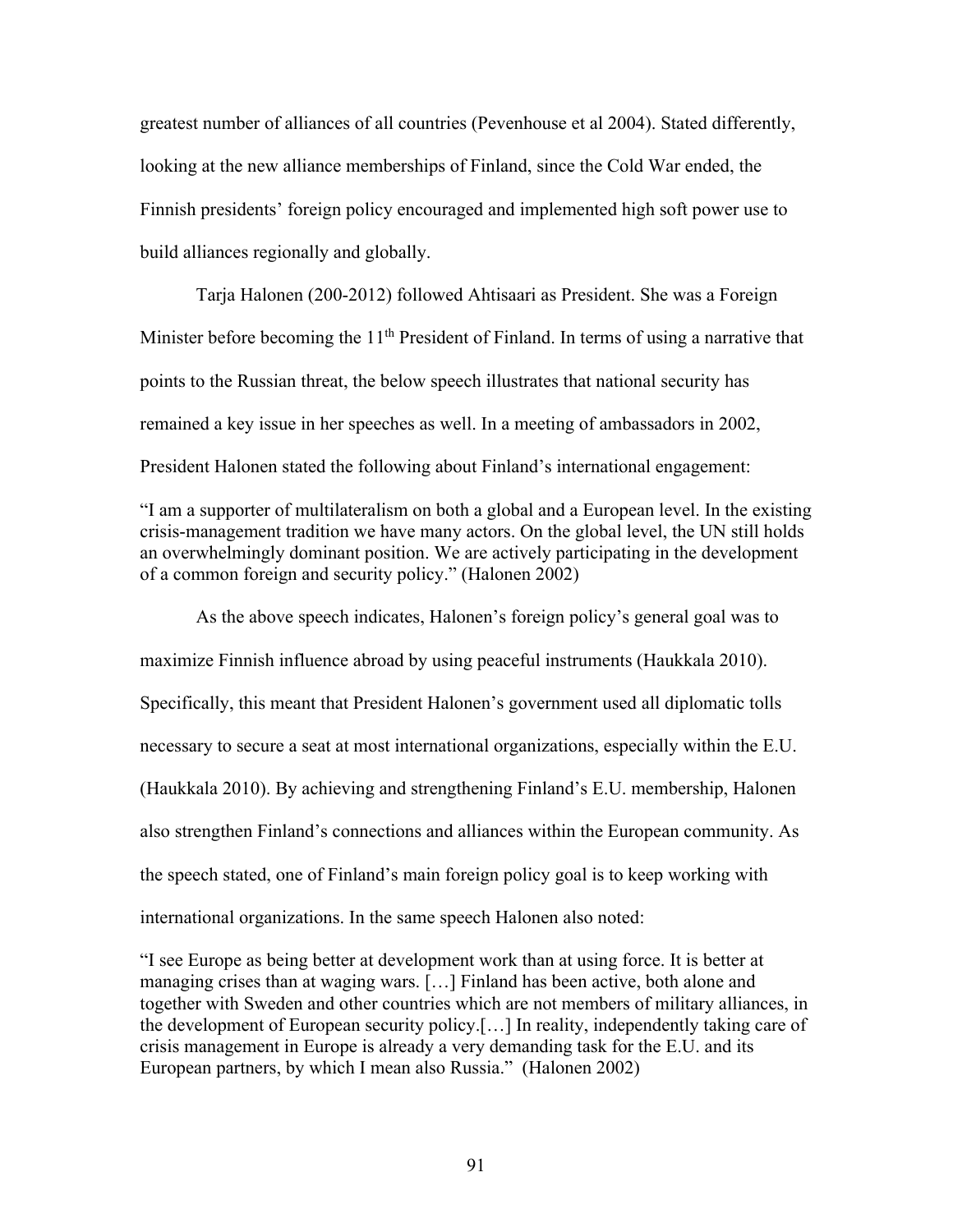President Halonen's preferences of non-coercive foreign policy tools have also been recorded (Doeser 2017). Specifically, Halonen continued the previous administration's peaceful approach and favored political, humanitarian and civilian efforts to resolve conflict, and while the narrative of threat and national security persisted, Finland's foreign policy direction also states the preference for non-hard power-based tools and demonstrates the goal of alliance building.

In terms of Finland's NATO membership, the issue had come up numerous times during Halonen's presidential campaign and during her tenure. Halonen and the Finnish leadership decided that Finland would not join NATO (Doeser 2017). It is interesting to note that due to its close location to Russia, Finland to date has still not joined NATO but instead focused its foreign policy towards promoting a strong international role for Finland<sup>23</sup> (Browning 2008). It must also be stated here that the last two presidents' speeches mention Russia as an in important actor in the context of national security, crisis management and conflict. This suggests that the Finnish political elite continues to be worried about the Russian threat and this concern builds into their narratives and speeches.

Overall, by studying the political speeches of Finnish presidents as part of the political elite, it became apparent that they include national security as one of the main issues in foreign policy. The speeches also implied the Russian threat. In addition, they all favored an outgoing foreign policy in which Finland builds alliances in Western

<sup>23</sup> Also important to note that slightly before the time-frame of this dissertation, based on COW data, Finland has only signed one military agreement, and that was a nonaggression agreement with Russia in 1992. This agreement allowed Finland to proceed towards its E.U. membership. It can also been seen as a great foreign policy win for Finland as she was able to influence Russia to sign such as non-aggression agreement.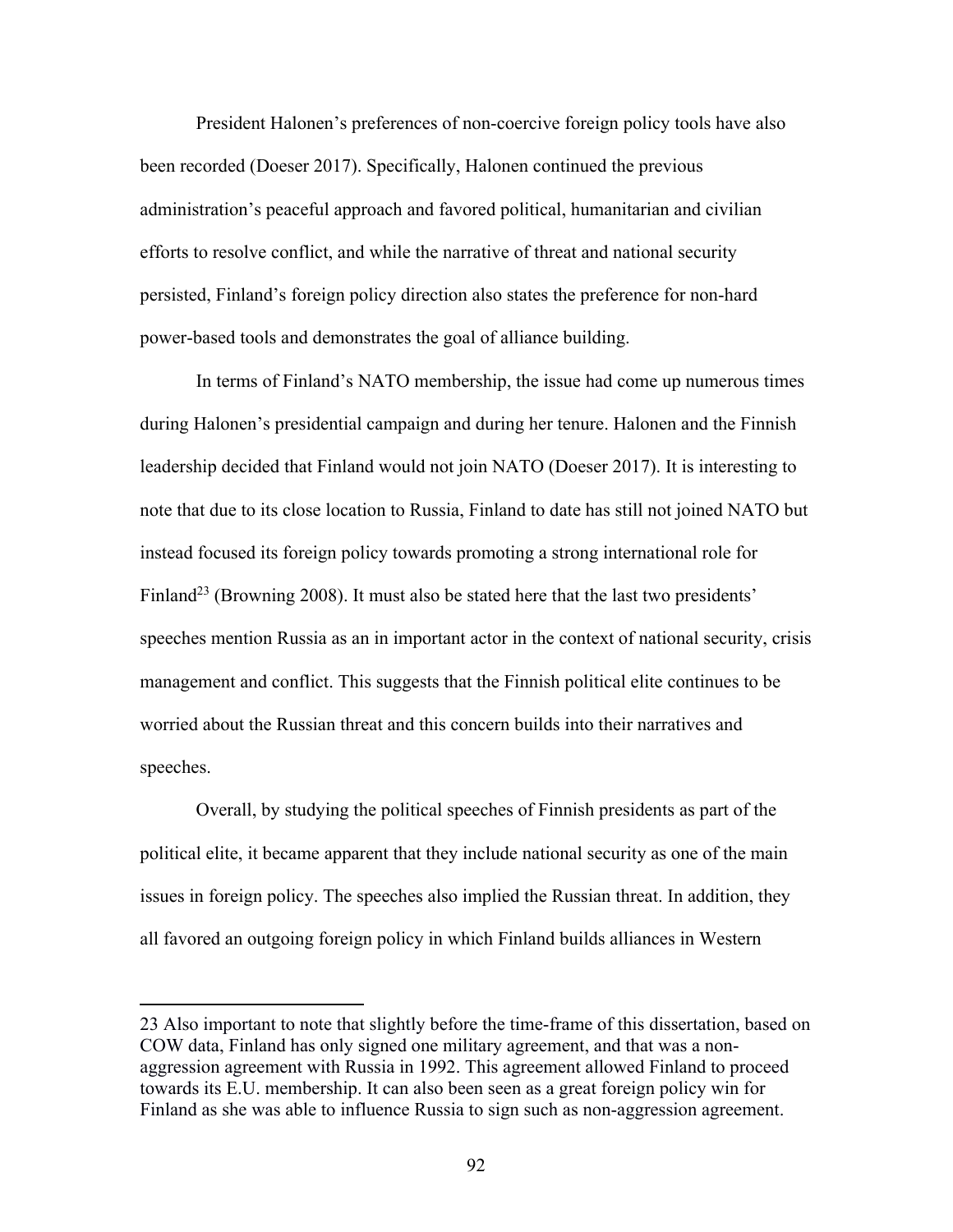Europe and beyond (Doeser 2017). In terms of soft power actions, this meant that the presidents were creating the narrative that encouraged soft power actions to engage with the world in order to build alliances. These narratives ultimately resulted in high soft power use.

### 5.6 SOFT POWER PROGRAMS AND INSTITUTIONS OF FINLAND

My theory suggests that in countries where there is a perception of threat, the political elite creates a narrative that leads to the creation of soft power institutions and programs with the goal of strengthening alliances. My theory also suggests that by balancing with soft power, the creation of such programs ultimately can lead to institutional and political commitment to use high level of soft power in foreign policy. For this reason, in this section I identify the Finnish soft power institutions and programs, discuss the reasons they were created and trace how the programs have developed over time. The goal is to reveal any connections between the elite's narrative about national security issues caused by the Russians and the level of soft power use via these institutions.

 In order to better understand the Finnish government's strategic priorities in soft power and to find out if there is an institutional and political commitment to high soft power use in this section, I turn to the analysis of soft power programs to reveal which Finnish programs support alliance building using soft power tools. I also study the timespan of the programs to find out if they have been in existence for a long-time. In order to do so, I collect information from various government websites and from federal budget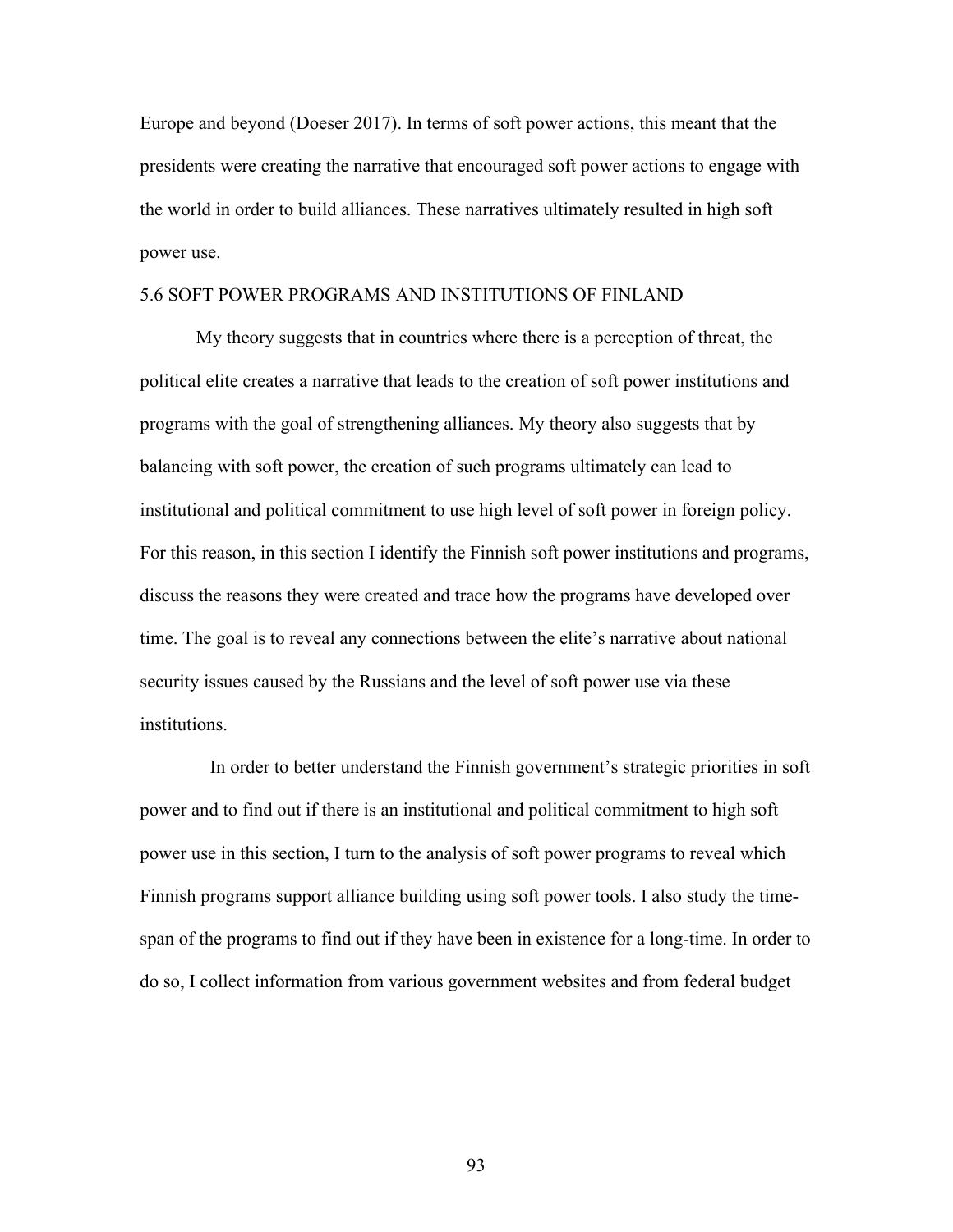documents about the Finnish government's long-term programs<sup>24</sup>. In addition, I refer to articles on foreign policy analysis to evaluate Finnish soft power use facilitated by government programs.

Even though there is no specific soft power program or department within the Finnish government, the evaluation of the below listed programs reveals their soft power elements. In the Finnish government's budget documents, I found that some of the Ministry for Foreign Affairs' (MFA) programs and some of the Ministry of Education and Culture's (MEC) programs were compatible with my soft power definition. The following list presents the found soft power institutions and programs starting with the oldest and ending with the newest.

## **Ministry for Foreign Affairs Programs (MFA)**

- o The Foreign Service (1918)
- o International Development Cooperation (1988)
- o Neighboring Area Cooperation (short-term)
- o Civilian Crisis Management (1990s)
- o Cooperation with Central and Eastern Europe, Russia and other CIS Countries (short-term)
- o Commercial-Industrial Cooperation (short-term)
- o Unit for Public Diplomacy (2008)

# **Ministry of Education and Culture Programs (MEC)**

- o The Sports Department (1966)
- o Art and Culture (1974)
- o International Cooperation (1974)
	- Finnish Cultural and Academic Institute (2005)
- o Cultural, Museum and Library Activities (1990s)

As this list of soft power programs show, in Finland there are 2 ministries and 12

programs that are practicing soft power in order to support Finnish foreign policy efforts.

<sup>24</sup> There are also short-term programs such as Neighboring Area Cooperation,

Cooperation with Central and Eastern European, Russia and CIS Countries, Commercial-Industrial Cooperation. These programs were only created for a few years and then were discontinued.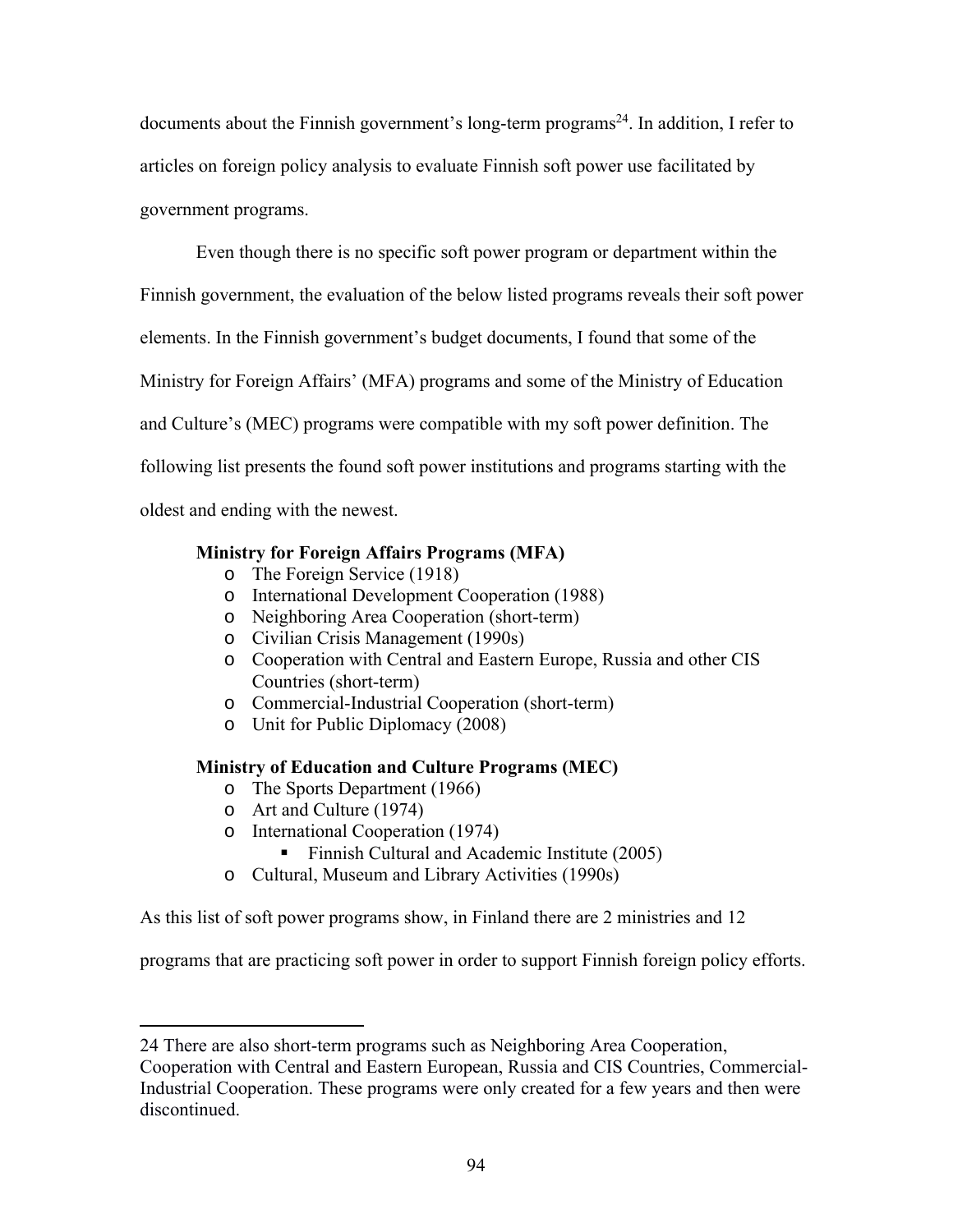In the next section, I will evaluate the 2 ministries (Ministry for Foreign Affairs, Ministry of Education and Culture) to reveal how they facilitate Finnish soft power use with their long-term programs<sup>25</sup>.

### 5.6.1 MINISTRY FOR FOREIGN AFFAIRS (MFA)

The Ministry of Foreign Affairs (MFA) is the main Finnish institution that is designed to support the Finish government's foreign policy including its soft power use. This means that while not all of the Ministry's programs use soft power abroad, the selected programs use soft power to achieve foreign policy goals. In the next section, I will evaluate the main mission of each ministry looking for the goal of alliance building, reveal the year it was created and discuss some of their programs that use soft power.

According to the official website of the MFA of Finland, their central task is to build a secure and predictable future for all Finns (Finland. Ministry of Foreign Affairs. Mission. 2019). In addition, part of the mission statement on the ministry's website also explains the country's foreign and security policy which focus on preserving Finland's independence.

The establishment of Finnish Foreign Affairs representation started very early, during the imperial Russia's rule over Finland. While Finland was not an independent sovereign country yet, Finns used the diplomatic services of the Russian embassies as early as 1858 (The History of Foreign Affairs Administration in Finland). The independent Finnish Ministry for Foreign Affairs was first created in 1918, under the name of Foreign Affairs Bureau right after Finland became an independent country (The

<sup>25</sup> The short-term programs will not be discussed as they do not represent well the longterm soft power plans of the government as soft power is not a short-term solution.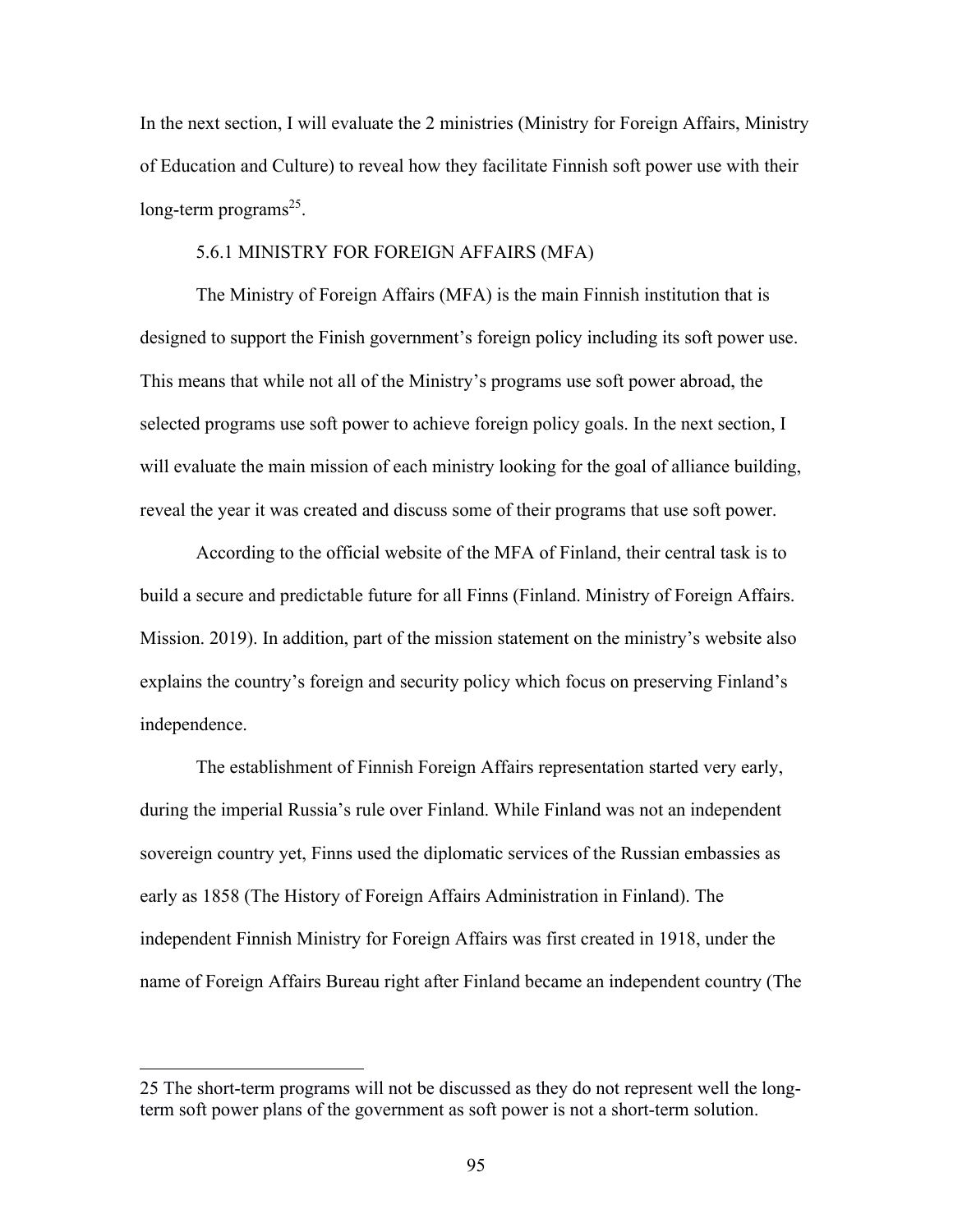History of Foreign Affairs Administration 1). The Ministry's goals were to organize Finland's official relations with the foreign media and to spread general information about the country, its people, history, culture and the economy (Clerk 2014, Clerk 2015, Ipatti 2018). These functions promoted Finnish attractiveness abroad and its ability to strengthened alliances since 1918. Creating these soft power programs built a strong foundation for Finnish soft power use in foreign policy.

Between 1918 and 1955, the Finnish MFA continued to strengthen its cultural relations with the West while dealing with the Russian threat from the East. From the late 1930s through the end of the Cold War, two main factors impacted Finnish soft power use abroad. These were the Soviet Union's attack in 1939 and the diplomatic and strategic balancing of Finland's neutrality during the Cold War (Clerk 2015, Sberro 2015). During the Cold War the Ministry of Foreign Affairs' goal was to communicate Finland's political neutrality while maintain its cultural ties with the West by projecting its attractiveness (Browning 2002, Clerc 2015, Ipatti 2018). Maintaining cultural ties and projecting Finnish attractiveness are key aspects government's strategic use of soft power in order to balance against the Russian threat and build alliances with the West.

The duties related to the Ministry of Foreign Affairs increased greatly from 1955 for three reasons. With new independent countries emerging after decolonization of French, Dutch, Spanish, Portuguese and British colonies, Finland began to establish political and commercial relations beyond the borders of Europe. Also, Finnish international cooperation started to expand from the traditional areas into science, technology, education and social affairs. In terms of foreign policy this meant that Finland's overall strategy with its hard power was to bandwagon with the USSR, but with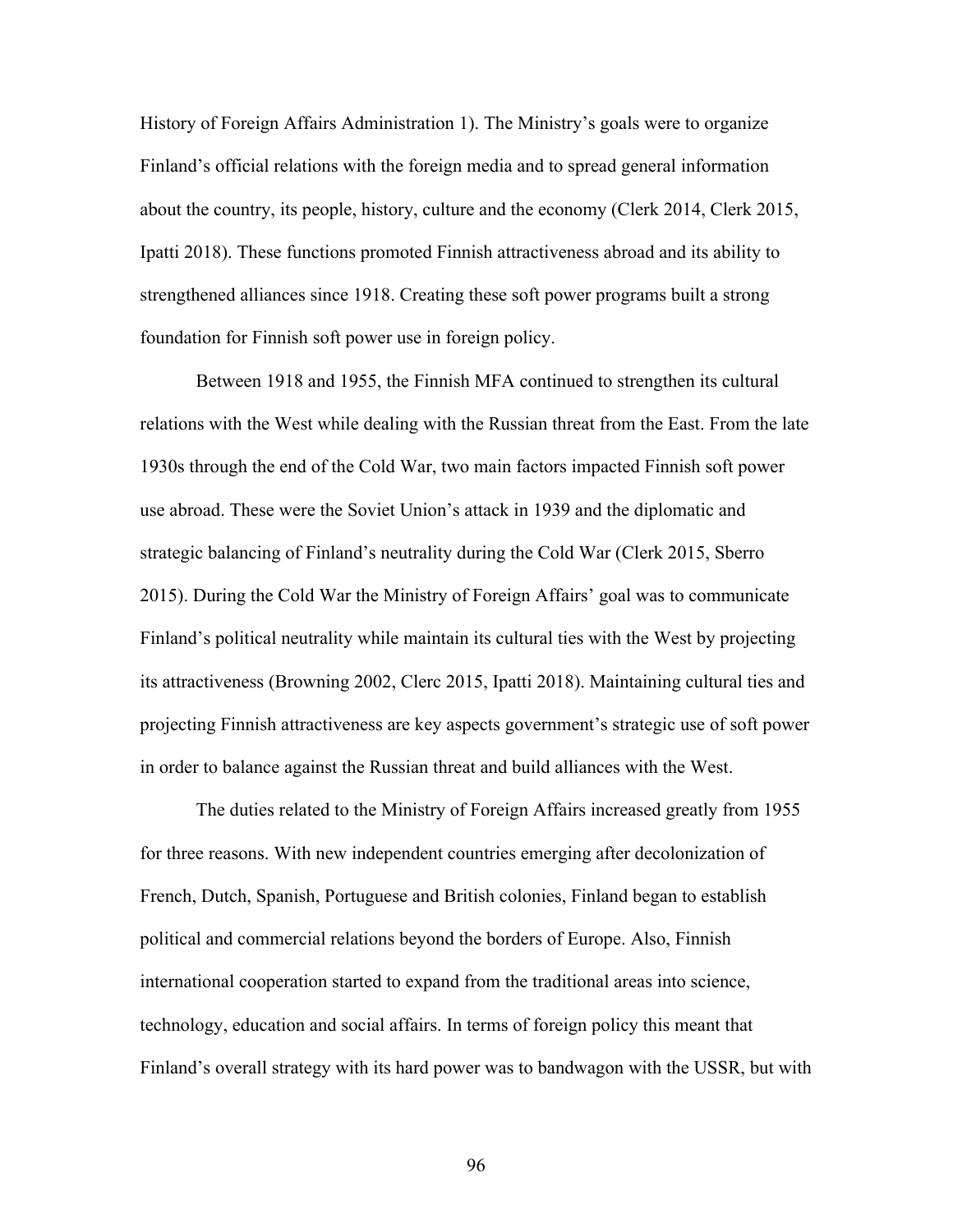its soft power it was to balance against it. For this reason, Finland needed a robust ministry to handle its international negotiations and its soft power use.

After Finland's accession to the United Nations in 1955, the Ministry for Foreign Affairs' involvement with various international and regional organizations, including economic cooperation programs greatly increased. Even more importantly for soft power use, within the Ministry of Foreign Affairs in 1987 and 1988, new departments were created to support development, cooperation, press, and culture (The History of Foreign Affairs Administration 1). These functions are the core of soft power use. As a result, in 1988 the Department for Development Cooperation was created and became the first soft power program within the MFA.

#### 5.6.1.2 FOREIGN SERVICE

 The other major department within the MFA that supports Finnish soft power use is the Foreign Service. While the main mission of the Foreign Service is to conduct traditional diplomacy, it is also the most visible outposts of Finnish foreign policy conducted abroad. The Finnish Foreign Service was first created in 1918 with the formation of the Foreign Affairs Bureau to support the foreign missions and their diplomats abroad (The History of Foreign Affairs 1). The official government website describes the following as the Finnish Foreign Services strategic priorities: Foreign and security policy aims to strengthen Finland's international position, desires to secure Finland's independence and regional integrity (Strategic Priorities 1). In order to achieve these goals, diplomats and other foreign service personnel are carrying out the Finnish foreign policy objectives abroad by relying on traditional diplomatic tools as well as soft power tools.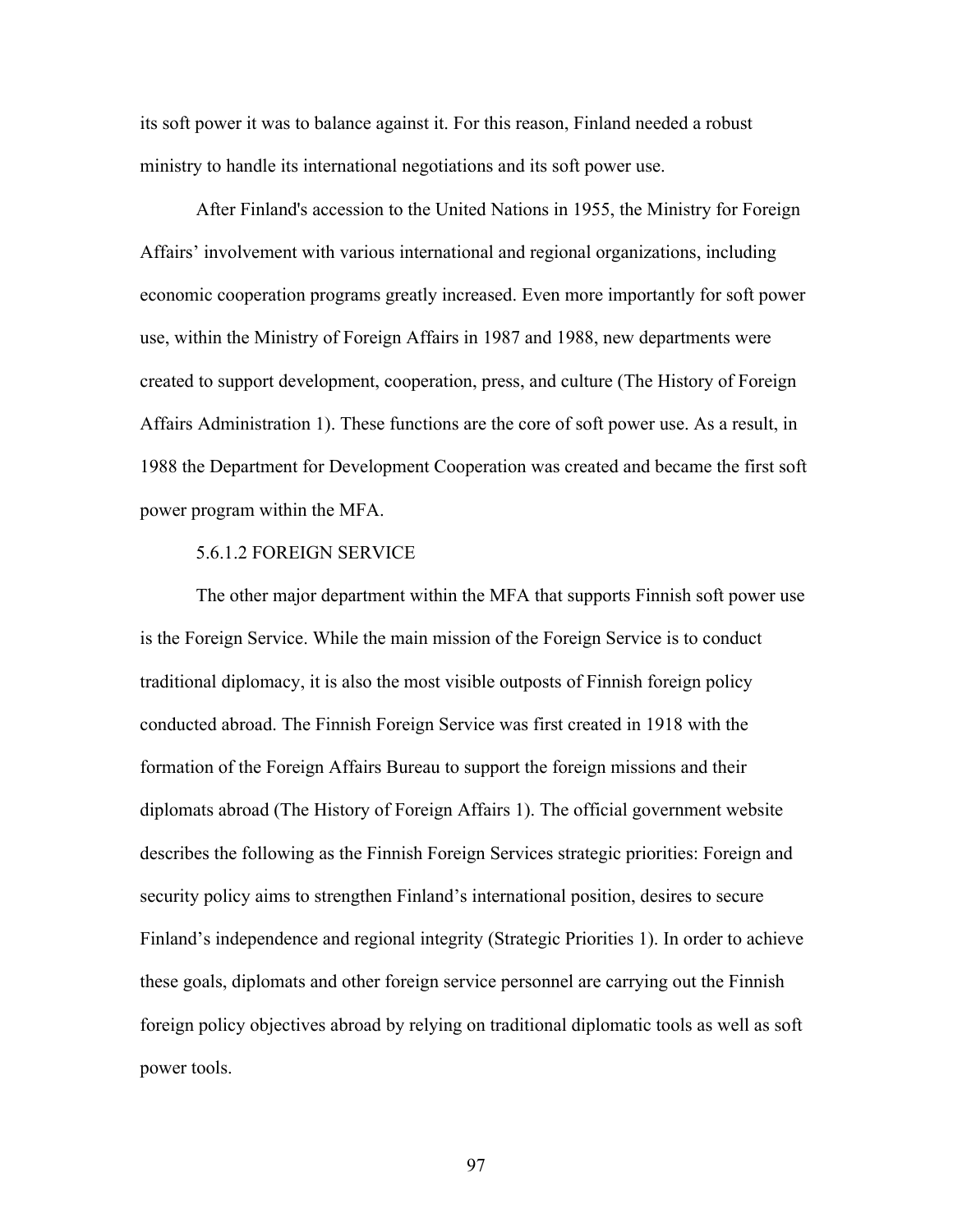In terms of soft power use, in addition to traditional diplomatic missions, the Finish MFA has clearly stated that Finland wants to be a key player in the global community by supporting attractive global issues such as global warming and poverty. By supporting global problems Finland also works in cooperation with other governments organizations thus strengthening its international alliances (Moller and Bjereld 2010).

## 5.6.1.3 INTERNATIONAL DEVELOPMENT COOPERATION

 The Department for Development Cooperation (DDC) was created in 1988 within the MFA and to date serves as the first Finnish soft power program within the MFA. The Program of International Development Cooperation ensures that Finland implements its development policy by cooperating with international partners, including international organizations and NGOs, in order to achieve development goals (Goals and Principles 1). As the official website of the MFA states, via development cooperation, Finland has been strengthening its dialog with international organizations and with its allies (Goals and Principles 1). In terms of Finnish soft power use, this means that Finland has been relying on its development policy's execution to strengthen its alliances internationally and regionally. With close cooperation with the United Nations, Finland also strengthens its role in the global community which is also the largest international alliance in the world.

#### 5.6.1.4 CIVILIAN CRISIS MANAGEMENT

Finland takes an active part in international civilian crisis management since the beginning of 1990's implemented by the European union (EU), the United Nations (UN), Organization for Security and Cooperation in Europe (OSCE), NATO and the European Council (EC) (Crisis Management Finland 1).The objective is to promote development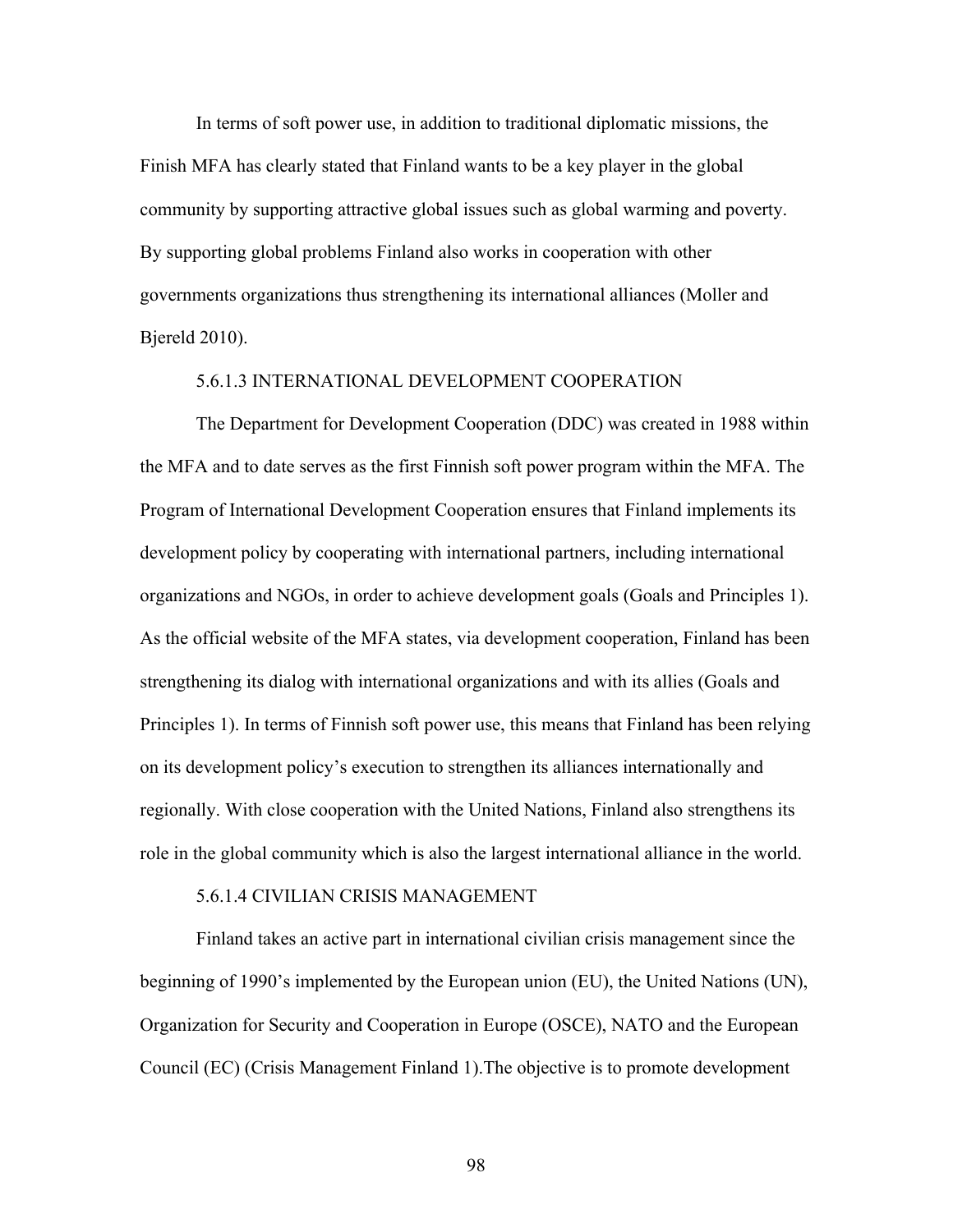towards respect for the rule of law and human rights, democracy, good governance and a well-functioning civil society in the target regions. The MFA is responsible for the political guidance of civilian crisis management and decides in which operations Finnish experts participate (Ministry of Foreign Affairs. Crisis Management 1). Civilian crisis management operations are conducted in crisis areas and other regions in which the most critical functions of society are in need. (Ministry of Foreign Affairs. Crisis Management 1). By providing assistance to countries in crisis, Finland strengthens its international role as a reliable ally. By focusing on the civilian aspect of crisis management, the Finnish government is using its careful strategy to balance against the Russian force.

#### 5.6.1.5 UNIT FOR PUBLIC DIPLOMACY

The MFA's Public Diplomacy program has been renamed many times, but since 2008 it has been called the Unit for Public Diplomacy. This department plans the Finnish country branding in the foreign service (Finland. Unit for Public Diplomacy 1). Finnish public diplomacy (which is a form of soft power use) is a type of strategic communication in order to strengthen international networks in various sectors such as in cultural exports, education, innovation policy, immigration, or even in the environmental field. This work is accomplished through media and culture in addition to other means of promotion and influence. The emphasis and strategic application of public diplomacy is an important factor that suggest the Finnish government's ability to rely on soft power instruments in its foreign policies. The creation of the Unit for Public Diplomacy in 2008 also indicates that the Finnish government has been strategically using soft power instruments in their foreign policies, and they plan to continue to do so.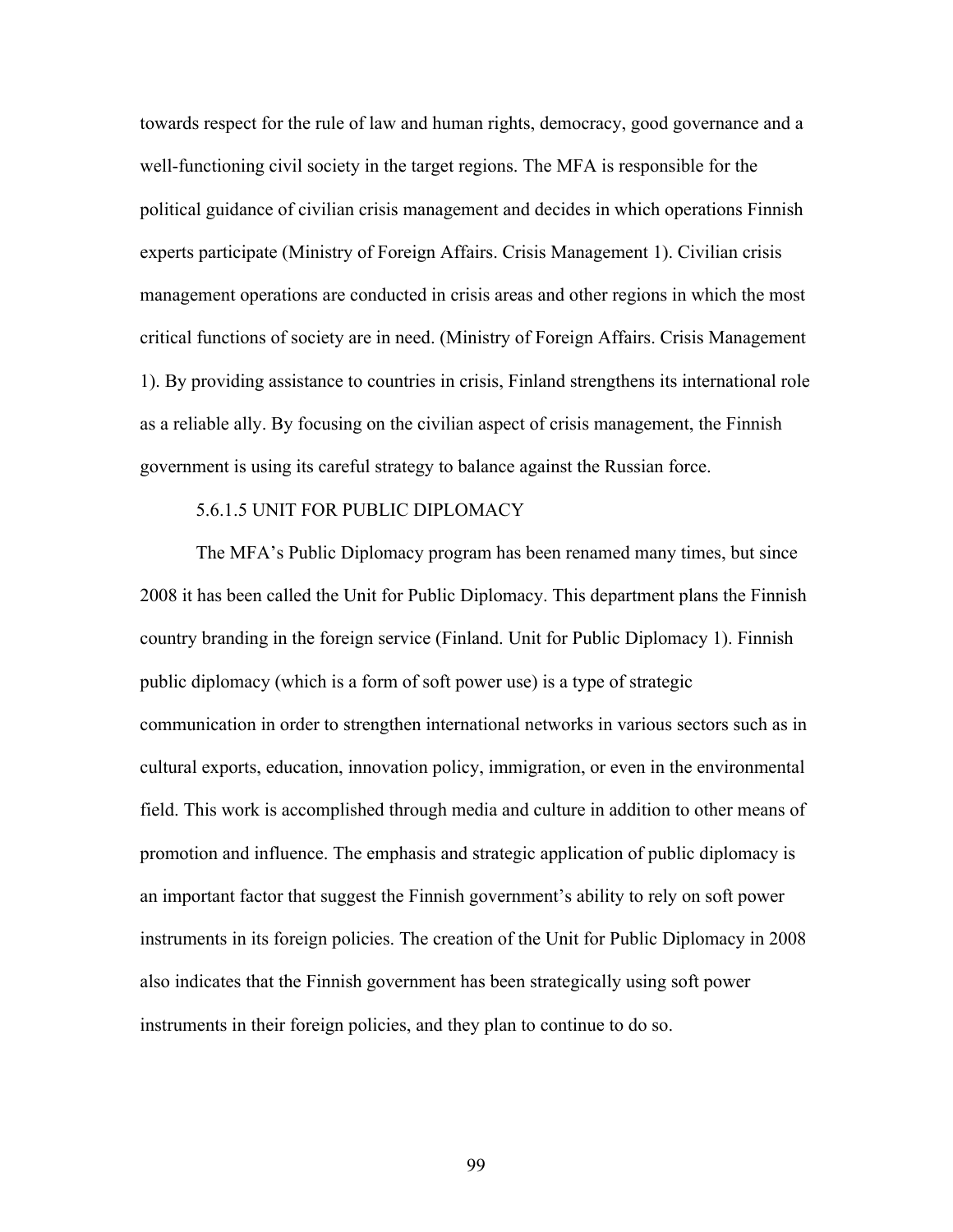The MFA has been overseeing other important short-term soft power programs as well including the Neighboring Cooperation, Cooperation with Central and Eastern European, Russia and other CIS Countries, and the Commercial-Industrial Cooperation. As this brief historical overview of the Finnish Ministry of Foreign Affairs' programs revealed, the Finnish government had over 31 (since 1988) years to develop its institutions and foreign policy mechanism for representing the Finnish interest abroad using soft power. As the above overview also revealed, Finland's main foreign policy goals of connecting with the West and building alliances (Sberro 2007, Browning 2008). All these foreign policy goals require the existence of many programs, which overall boosts soft power use.

#### 5.6.2 MINISTRY OF EDUCATION AND CULTURE (MEC)

The second ministry that actively supports soft power programs to achieve foreign policy goals is the Ministry of Education and Culture (MEC). The formation of Finnish international cultural policy goes back to the 1970s. In 1974 the Bill for the Promotion of Municipal Cultural Activities articulated three objectives, one of which was the promotion of international cultural cooperation (Kangas 2001). Later in 1999, the new directions of cultural policy, especially regarding the role of the cultural industries in a strategy of economic development were also written into the official program by the Finnish government (1999). According to this new direction, art played a crucial role in Finland's international outreach (Kangas 2001) and as such enhanced soft power use.

The MEC is responsible for the development of education, science, cultural, sport, and youth policies and for strengthening international cooperation in these fields. One of their foreign policy objectives is to promote international cooperation (Ministry of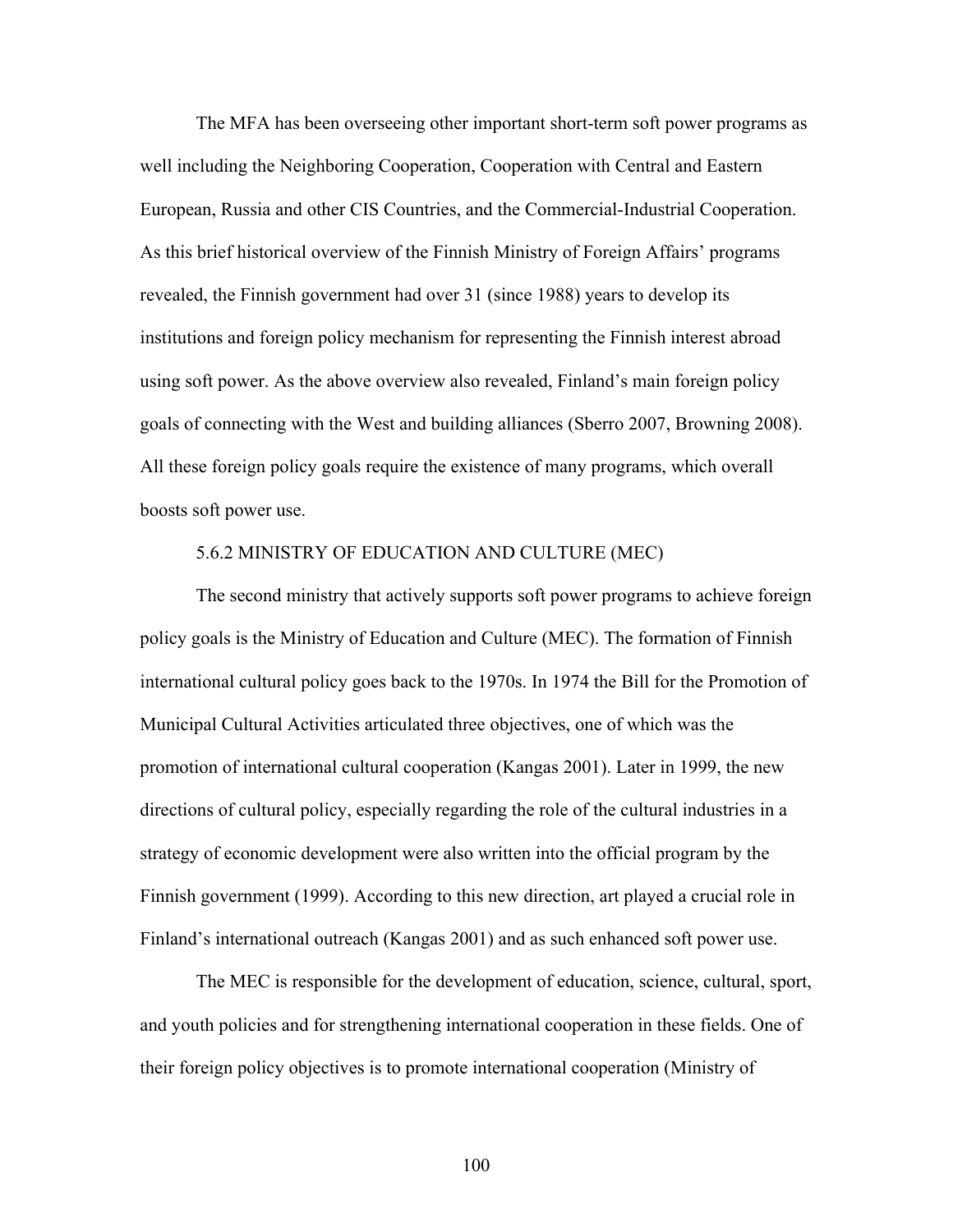Education and Culture 2019). The Ministry outlines national policy concerning cooperation with international organizations, culture, youth, sports, and certain fields of research. In international affairs, MEC participates in the work of major international organizations and regional councils, implements programs and initiatives nationally, and supports cultural cooperation and expatriate activities (Ministry of Education and Culture 2019).

 Under MEC there are numerous programs whose mission is to use Finnish soft power in in foreign policy. Some of these initiatives are Art and Culture, The Sports Department, International Cooperation and the Cultural Museums and Library Activities. The next section will review the history and mission of these programs in order to reveal their alliance building purposes.

## 5.6.2.1 SPORTS DEPARTMENT

The Department for Cultural, Sport and Youth Policy was created in 1966 as an Arts Office within the MEC (Kangas 2001). In terms of using sports to achieve foreign policy goals, the MEC states that the focus in cooperative efforts has been on strengthening the integrity in sports; the promotion of equal rights; anti-doping activities; the prevention of spectator violence; and issues related to the status of athletes within Europe as well as globally. MEC further emphasizes its role in international organizations in sport-related cooperation. Stated differently, the underlying objective of the Sport Department is to appeal to other countries with its focus on the ethical and performance-based regulation and drug freeness of sports.

In terms of international interactions and objectives related to MEC, Finland's most important cooperation organizations are the European Union, the Council of Europe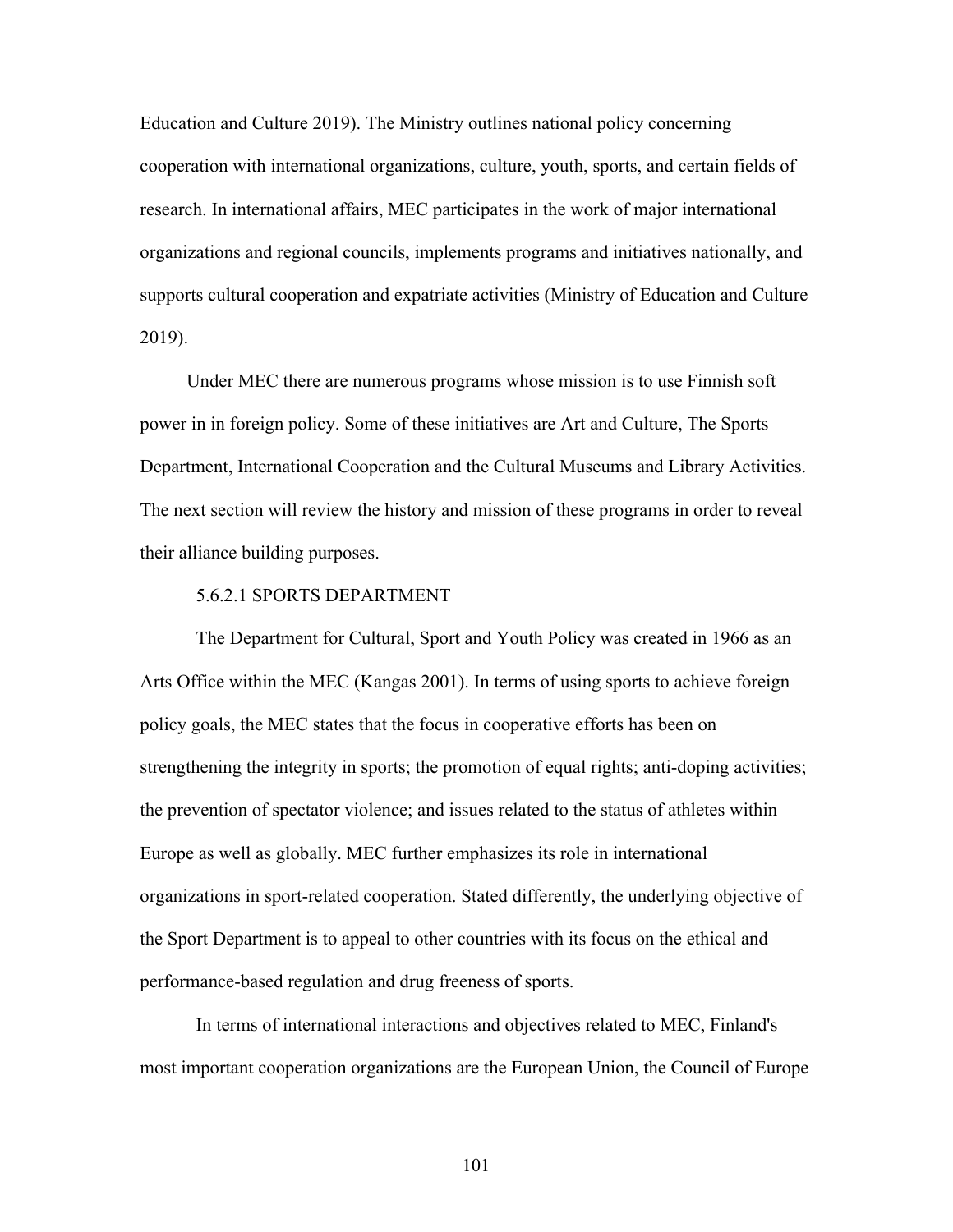and UNESCO (United Nations Education Scientific and Cultural Organization). While Finland stresses that the main goals of athletic cooperation are to coordinate and harmonize the sport-related policies and practices within the E.U., by investing into such goals they are also using sports as a soft power tool to interact with other European nations. Therefore, with sports Finland does not have any global ambitions, it only uses it to strengthen its European alliances.

#### 5.6.2.2 ART AND CULTURE

Arts and Culture section of the MEC has been in existence since the 1974 with the objective of strengthening international cooperation by using Finnish arts and culture (Kangas 2001). This function also made the Arts and Culture Program the MEC's first Finnish soft power initiative. Before Finland's membership into the E.U. (in 1995), this function of the MEC focused on connecting Finland with Western countries. After 1995, the Arts and Culture concentrated on reaching and connecting with the other members of the E.U. Arts and Culture works to promote and fund cultural exchange, cooperation between operators and actors working in different art forms and the distribution of works among the E.U. members states. Thus, Arts and Culture program within MEC works to strengthen Finland's alliances with the other E.U. members using the cultural aspects of soft power since 1974. This makes this program (together with the International Cooperation) the oldest soft power initiative within the MEC.

#### 5.6.2.3 INTERNATIONAL COOPERATION

The MEC's international cooperation function is responsible for the coordination of Finland's international cooperation in arts and culture since 1974. Specifically, Finland cooperates with UNESCO, the Council of Europe, the Nordic Council of Ministers and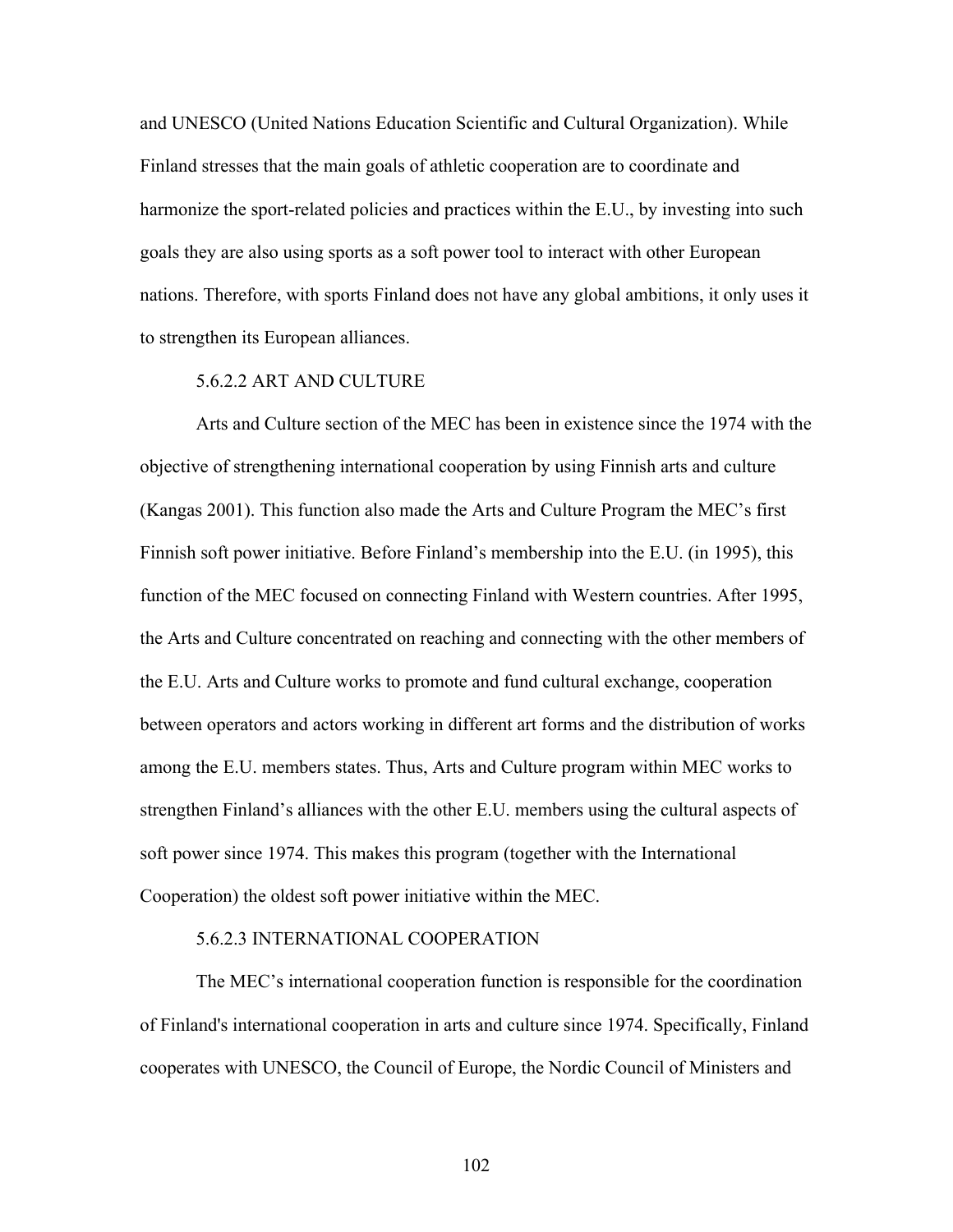the Nordic Culture Fund, the Council of the Baltic Sea States (CBSS), the Arctic Council, the Barents Euro-Arctic Council and their cultural bodies as well as their neighboring areas (Ministry of Education and Culture/The E.U. and International Cooperation in Arts and Culture 1). The International Cooperation function reaches countries inside and outside of the E.U. with the ultimate goal to strengthening cooperation and alliances.

# 5.6.2.4. FINNISH CULTURAL AND ACADEMIC INSTITUTE

One of the newer programs created under the MEC's International Cooperation initiative is the Finnish Cultural and Academic Institute. This Finnish network of 17 institutes was created in 2005 with the goal to increase the recognition of Finnish culture, art and science in strategically important countries and promote cultural exchange and cooperation as well as field-specific research and teaching abroad (Ministry of Education and Culture/The E.U. and International Cooperation in Arts and Culture 1). This is also the program that is designed to reach countries outside of the E.U. Some of the cities where the Finnish Cultural and Academic Institute is hosted that are not E.U. members are Beirut, St. Petersburg and Tokyo (Ministry of Education and Culture/The E.U. and International Cooperation in Arts and Culture 1).

## 5.6.2.5 CULTURAL, MUSEUM AND LIBRARY ACTIVITIES

When it comes to international cooperation in the library field, since the early 1990s the role of the Ministry of Education and Culture's Cultural, Museum and Library Activities has been to strengthen the cooperation within E.U. members (Finland. EU and International Cooperation 1). Finland has two mobile libraries as well. These mobile libraries contain materials in Finnish, Norwegian, Swedish and Saami (Finland. EU and International Cooperation 1). As this brief description showed, with the museum and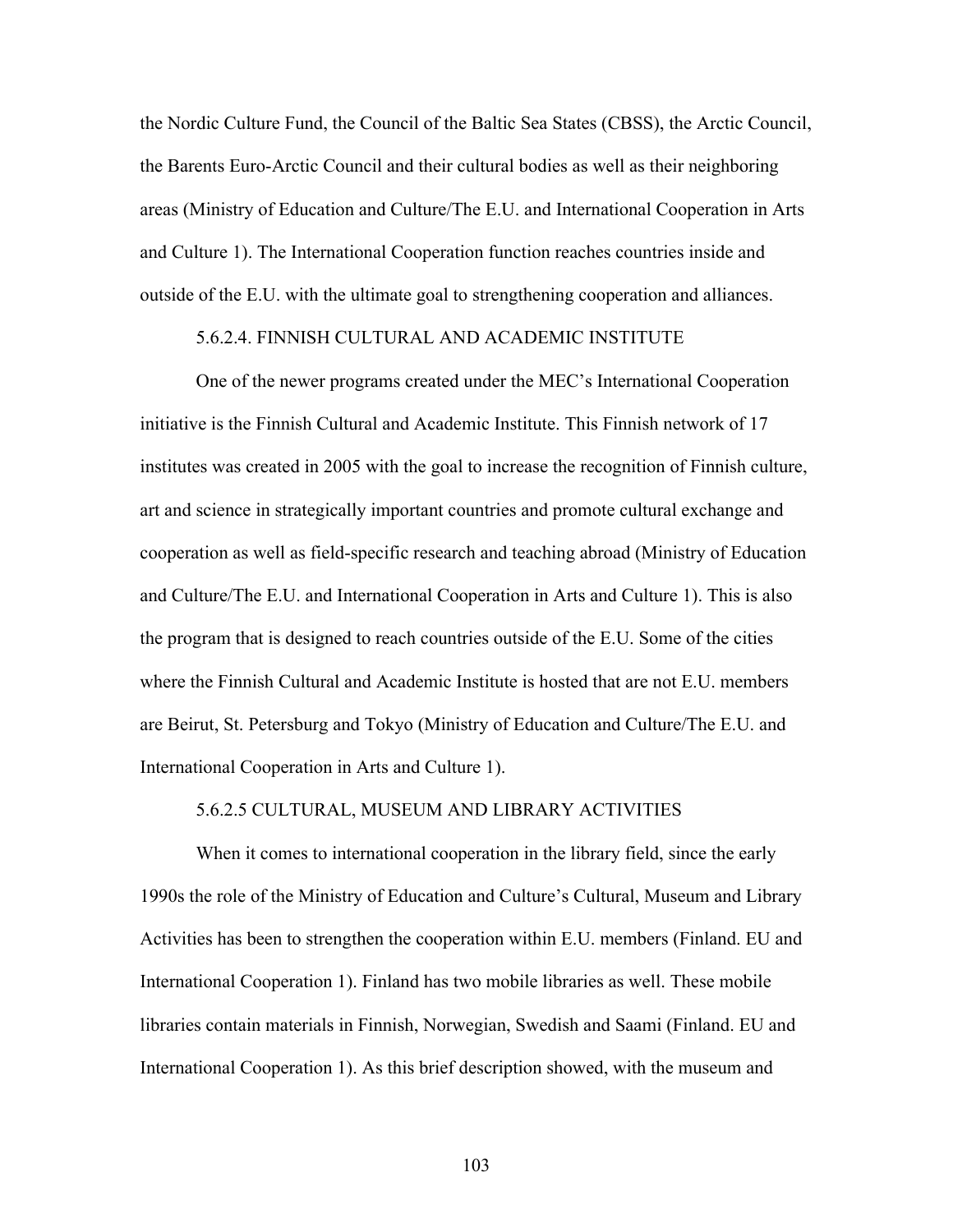library activities Finland only works to strengthen its alliances with other E.U. members and the Nordic states (Taraskina 2009).

Overall, as the listed foreign affairs and cultural programs indicated, Finland has created its foreign affairs institutions as early as 1918 with the purpose of connecting diplomatically and culturally with the West as well as strengthen its alliances abroad. In terms soft power programs, the MEC's Arts and Culture initiatives were created in 1974, which ultimately grew into the Finnish Cultural and Academic Institute in 2005. The MFA's initial soft power institution was the Foreign Service (created in 1918), which by 1988 developed into the International Development Program. Both ministries work together to achieve Finnish foreign policy goals by using soft power programs.

The early establishments of these government institutions strongly supported its strategic use of soft power programs starting in 1974 all over the world, which also lead to institutional commitment to rely on them. The descriptions and the timeline of the creation of the foreign affairs and cultural programs further revealed that Finland has a 45-year history relying on cultural tools, and a 31-year history in using economic aid as foreign policy soft power tools. As the listed programs indicated, as a reaction to a perceived threat from Russia, Finland's political elite directed Finnish foreign policy towards a strategic application of soft power with the goal of strengthening alliances with the West. This foreign policy was built on high soft power use abroad.

#### 5.7 FINLAND'S SOFT POWER BUDGET

In the last section of this most-similar case design, I turn to the closer analysis of Finland's soft power budget. Based on my theory, due to the political elite's narrative about a perceived threat, in countries where there is a strong military power nearby, a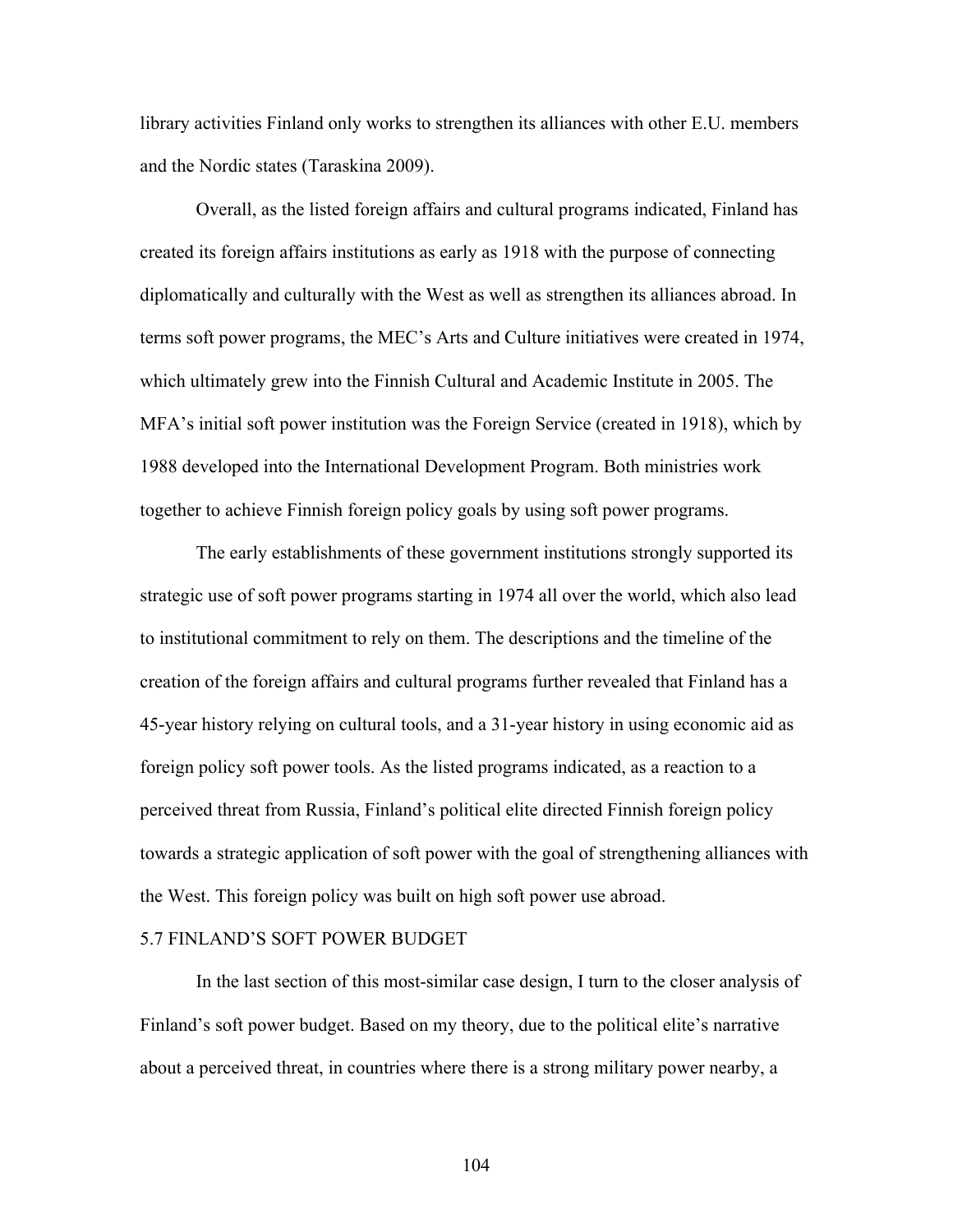high soft power budget is calculated into country's federal budget as a defense mechanism that is aimed at building alliances. This section will look into the Finish soft power budget to see if there is a high soft power budget allocation due to the perceived threat of Russia.

 In 1998 the total budget of Finland was \$69.9 Billion (USD) (Statistics Finland 2019) of which 1.6 Billion USD was spent on soft power programs<sup>26</sup>. The amount of USD is just important as the size of this budget compared to the entire government budget. The percentage of soft power use indicates the size of the government's investment into soft power use as oppose to all other budget items. 1.6 Billion USD indicates that the soft power budget allocation was 2.2% of the total budget. In 2010, the total annual budget of Finland was \$113.7 Billion (USD) (Statistics Finland 2019) of which they spent an average of \$2.9 Billion on soft power annually. That figure represents 2.5% of the total budget.

The soft power budget of Finland was calculated by adding up the budgets of all of the programs that qualified as a soft power programs within the Ministry for Foreign Affairs (MFA) and selected programs from the Ministry of Education and Culture (MEC) (see Figure 5.1 for complete list). The original Finnish budget data was provided in Euros which was converted in USD with the fix rate of  $(1.11)^{27}$ . These budget items allocated to these two ministries support the Finnish government's ability to use soft power actions<sup>28</sup>.

<sup>26</sup> The reason the detailed budget analysis does not start at 1995, is that program level data was not available until 1998.

<sup>27</sup> The original Finnish budget data was also received in Finish so using google translate, I translated each budget item into English.

<sup>28</sup> The Unit for Public Diplomacy receives its funding through the Ministry of Foreign Affairs since 2008 and it is included under the Other Expenditure item.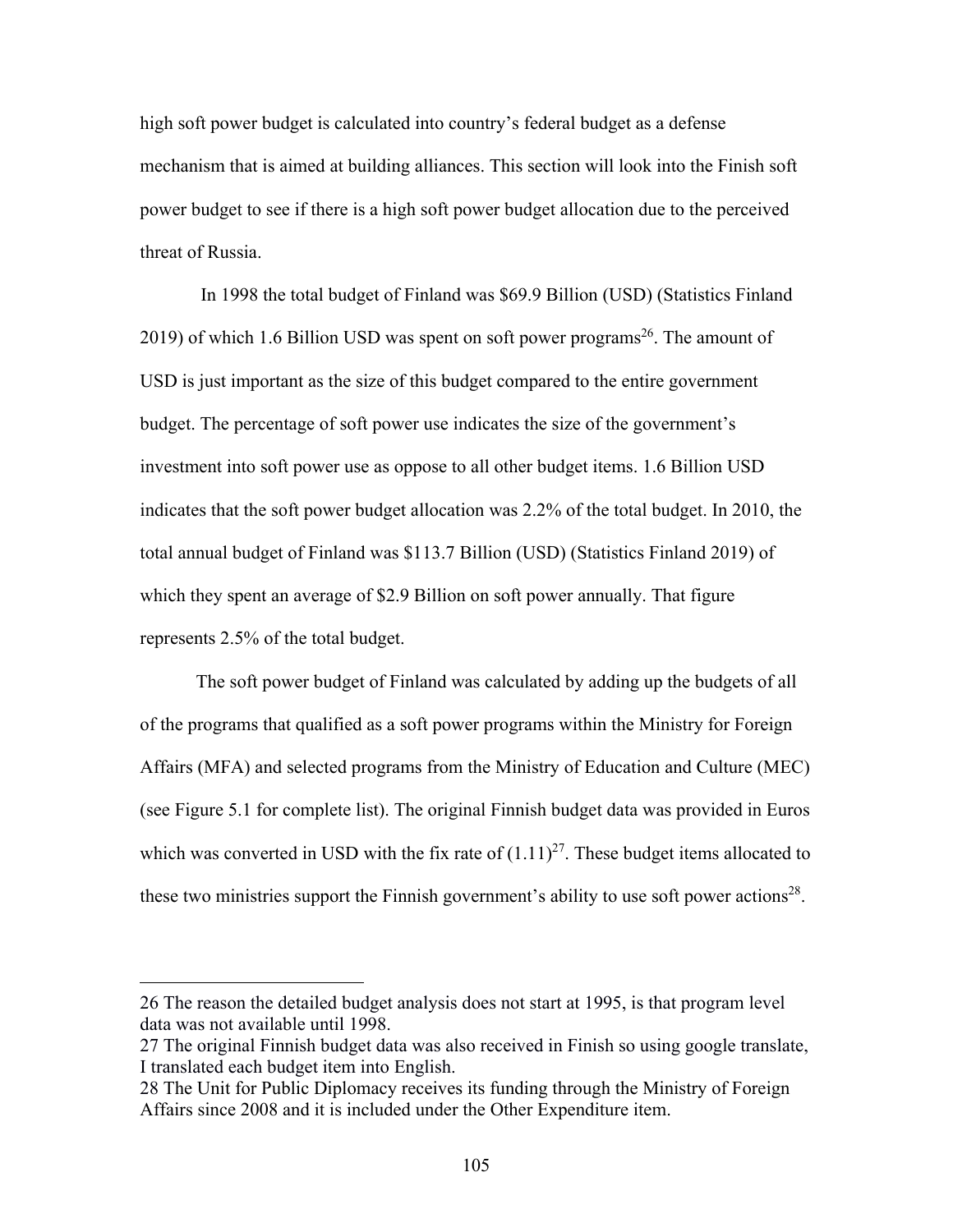In order to better understand the way Finland allocates its budget for soft power, Figure 5.1 shows the money allocation for all soft power programs allocated to the Ministry of Foreign Affairs and the Ministry of Education and Culture. The highest soft power budget receiver is the Ministry of Foreign Affairs. The selected soft power programs within the (MFA) collect about twice as much funding as the selected programs of the Ministry for Culture and Education (MCE). These soft power programs ensure Finland's attractiveness abroad as well as the government's continuous reliance on soft power actions such as consult, host a visit, and express intent to meet and negotiate.

Studying further Finland's program-level budget information (Figure 5.1), it is revealed that the most well-funded soft power activities are: International Development Cooperation; Art and Culture: The Foreign Service and the Sports Department (Finnish Budget 1995-2010). Looking at the distribution of funding within the MFA, we can see that the International Development Cooperation receives the most funding (average 523 Million USD) followed by Arts and Culture from the MEC (average of 376 Million USD). Scholars have noted that Finland historically spends a lot of its budget on culture (Kangas 2001) and this budget showed that they also use culture as a soft power tool in foreign policy.

In terms of the consistency of funding, 9 out of 12 receive a consistent amount each year as those are planned to be long-term programs. The three programs that receive 0 USD for selected years are: 1: the Commercial and Industrial Cooperation program, which only received funding in 1998; 2) the Cooperation with Central and Eastern Europe, Russia and Other CIS Countries program, which was only funded for the years of 1998-2001 and; 3) the Neighboring Area Cooperation, which only receiving funding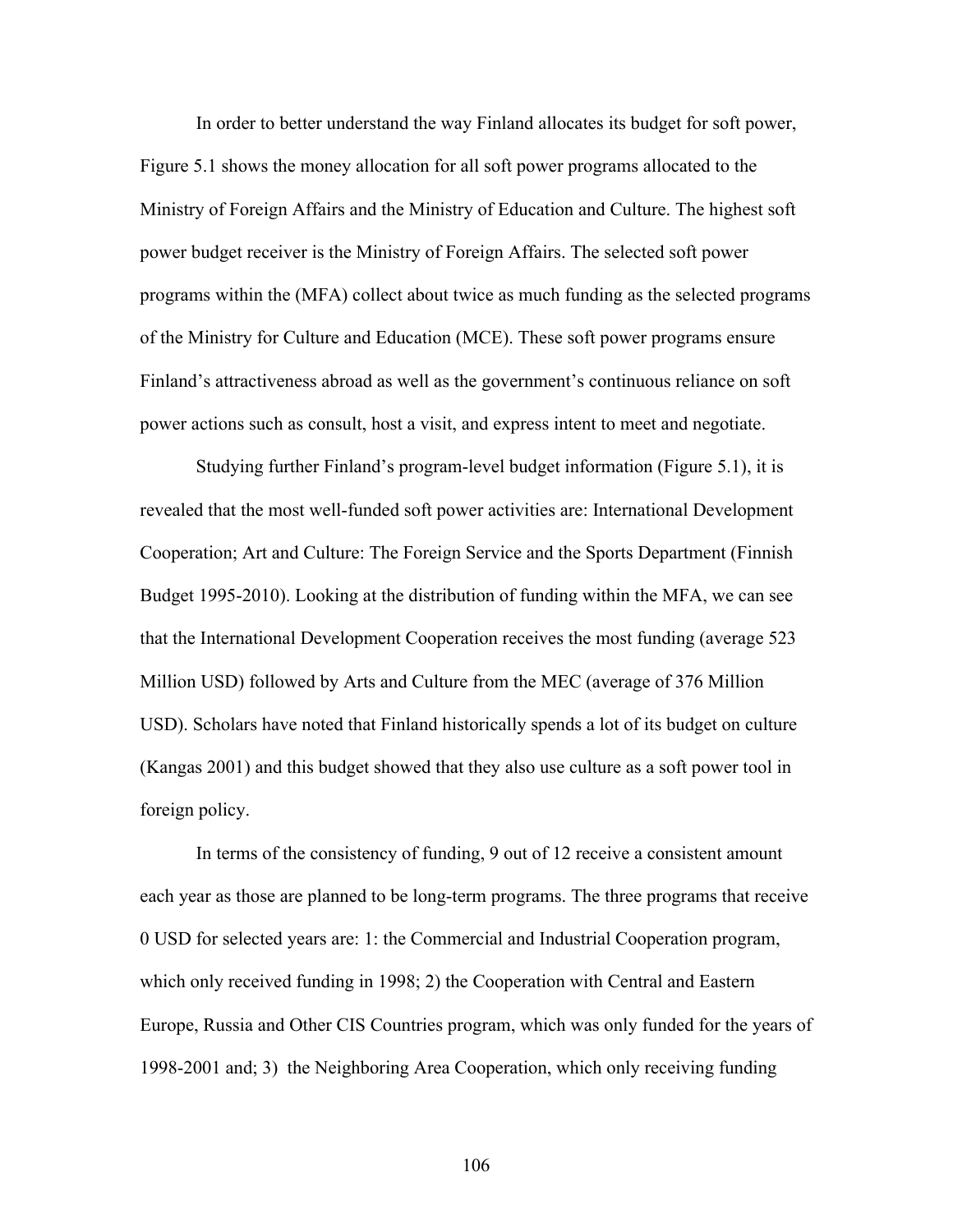

from 2001 to 2008. All of these programs were designed to be short-term and were

Figure 5.1 Finland's Program-Level Soft Power Budget 1995-2010 Sorted in the Order of Highest to Lowest Budget.

 With respect to Finland's total soft power budget during the 1995-2010 timeperiod, as Figure 5.2 shows, Finland provides consistent and slightly increasing funding for its soft power programs. While the lowest budget was allocated in 1998 in the amount of 1.6 Billion USD, Finland has increased its soft power budget until 2008, when it has reached its highest value of 3.1 Billion USD. Figure 5.2 also shows the soft power budget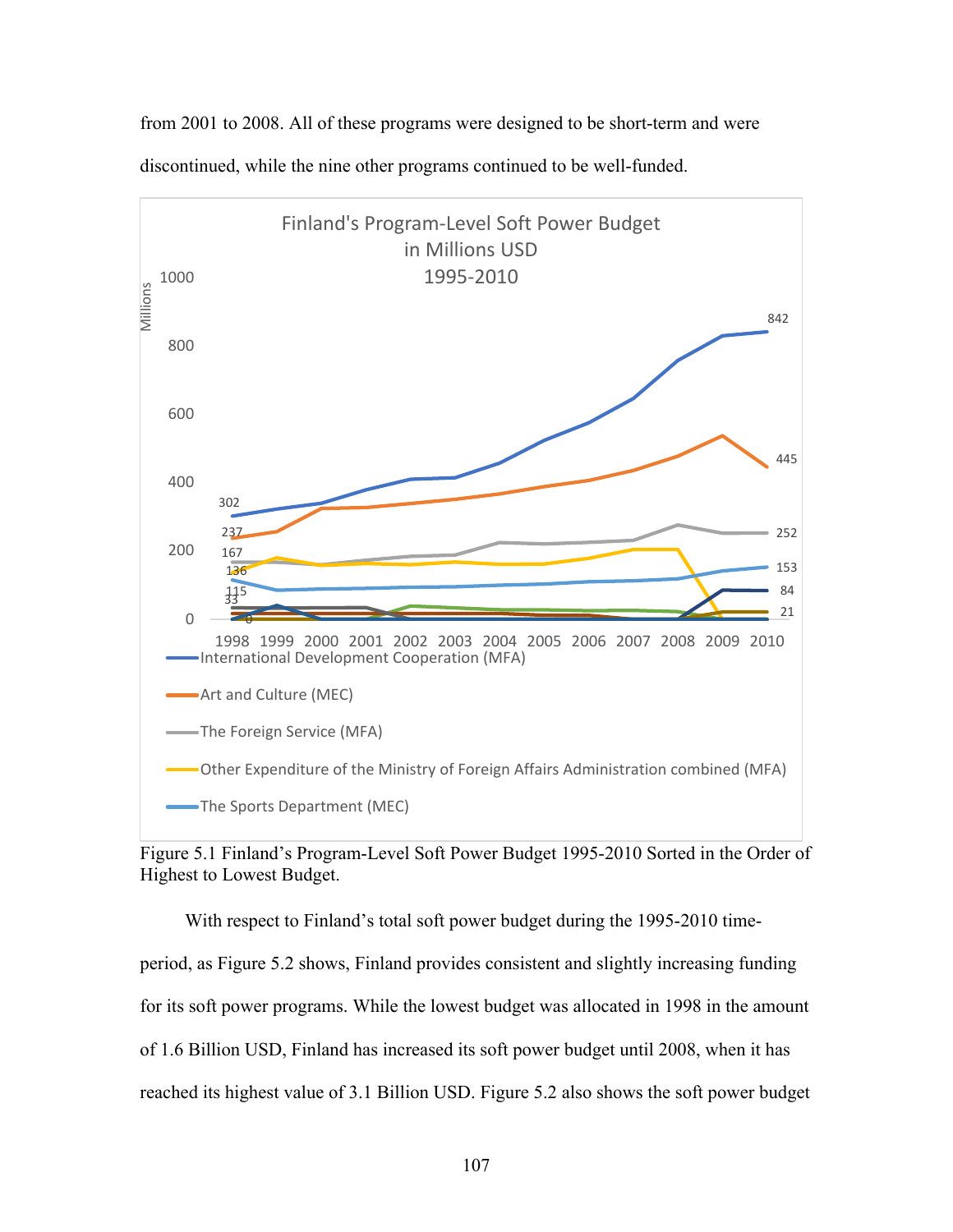allocation for each ministry. Not surprisingly, MEC gets about twice as much funding as the MFA. As it has been pointed out, Finland has been known to spend high on its culture and education, and it is not any different in its foreign policy either.



Figure 5.2 Finland's Ministry-Level and Total Soft Power Budget for 1995-2010 in Billions of U.S. Dollars Including the Ministry for Foreign Affairs (MFA) and the Ministry of Education and Culture's (MEC) Selected Programs.

In terms of the total amount of money allocated for soft power programs within these ministries, this amount represents roughly 2.2 % of Finland's total budget between 1998 and 2010. The collected soft power budget also revealed that Finland does not shy away from spending money on long-term soft power programs, and the consistent budget allocated to these two ministries suggests that Finland will continue to spend money on its soft power with elevated focus on cultural programs.

Overall, observing four new indicators (geopolitical threat, political elite's narrative, historical analysis of soft power programs, and the soft power budget allocation), it can be concluded that in terms of geopolitics, the Russian threat has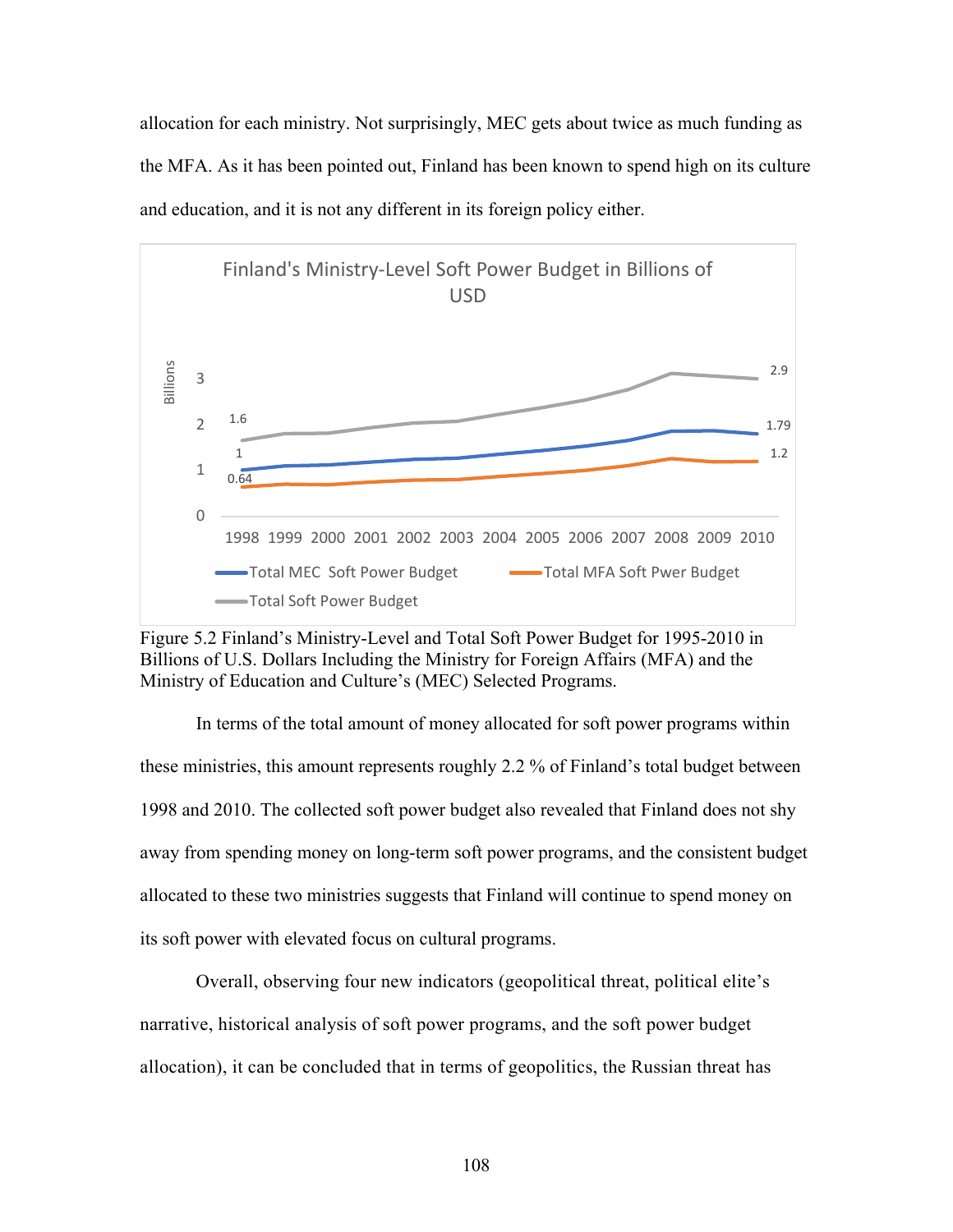increased Finnish soft power use as the Finnish **political elite** constructed a narrative that continued to remind of the Russian threat and encouraged the Finnish government to balance against Russia (using soft power tools) with alliance building.

The **soft power programs** are over 45 years old and have been used to strengthen Finland's foreign policy. The continuation of 9 out of 12 programs also suggests path-dependence, which self-enforcing lock-in mechanism ensures the future of the soft power programs. The old institutions provided support for the soft power programs and facilitated soft power actions all over the world resulting in an institutional commitment to use soft power.

Finally, the foreign policy **budget** allocation revealed that the political elite's narrative about the Russian threat has been increasing the use of soft power in foreign policy. The relatively high (2.2% of total budget) soft power budget allocation of Finland, also revealed path-dependence, which self-enforcing mechanism further enhances the country's soft power actions abroad. Stated differently, in Finland the theorized mechanism of the geopolitical threat's enhancing impact on soft power use has been confirmed.

#### 5.8 GEOPOLITICS OF NEW ZEALAND

The second country in this most-similar case design is New Zealand. New Zealand is a small, trade-dependent, geographically isolated country (Buchanan 2010). Geopolitically New Zealand is in a very different situation than Finland. While Finland is sharing borders with its neighbors (including Russia), New Zealand is an island nation at the southwestern edge of the Pacific Ocean, lying around 994 miles from the nearest foreign landmass and 1,500 miles away from Australia. Its only neighbor is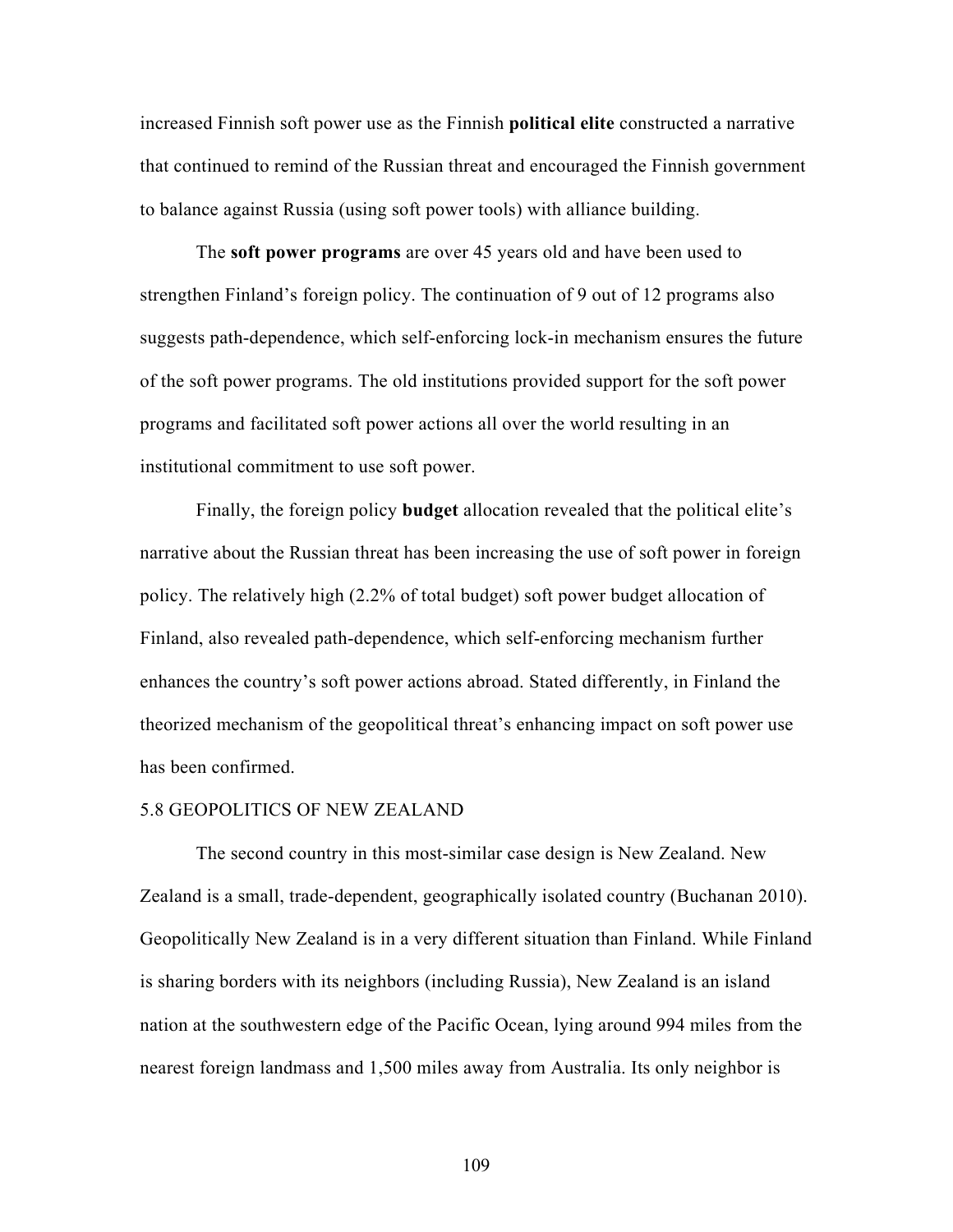Australia, which country does not pose any threat to New Zealand. This means that in the case of New Zealand, the government has not been threatened by a large military power.

 In addition, historically New Zealand's has been part of the United Kingdom's Commonwealth since 1840 but has a unique relationship with Britain. New Zealand had secure economic ties with Britain (until 1973) and at the same time, it is located at a great distance from the center of the Empire (Buchanan 2010). These geopolitical factors allowed New Zealand from the early twentieth century a high degree of independence and flexibility (Buchanan 2010). In terms of geopolitical threat, New Zealand did not have to protect its independence from any invaders, and only had to be concerned with domestic issues such as the support of its native populations (Māoris). Stated differently, due to the lack of any existential geopolitical threat, according to my theory, New Zealand's political elite did not have the need to develop a narrative addressing an imminent threat, therefore, alliance building using soft power was also not needed.

#### 5.9 NEW ZEALAND'S SOFT POWER

The statistical analysis of this dissertation concluded that New Zealand is one of the lowest users of soft power actions (68%). This means that, out of 100 international interactions, New Zealand will only rely on soft power actions 68 times. Since this is one of the lowest levels among the studied 51 democracies, this qualitative analysis will look into the potential indicators of such low soft power reliance.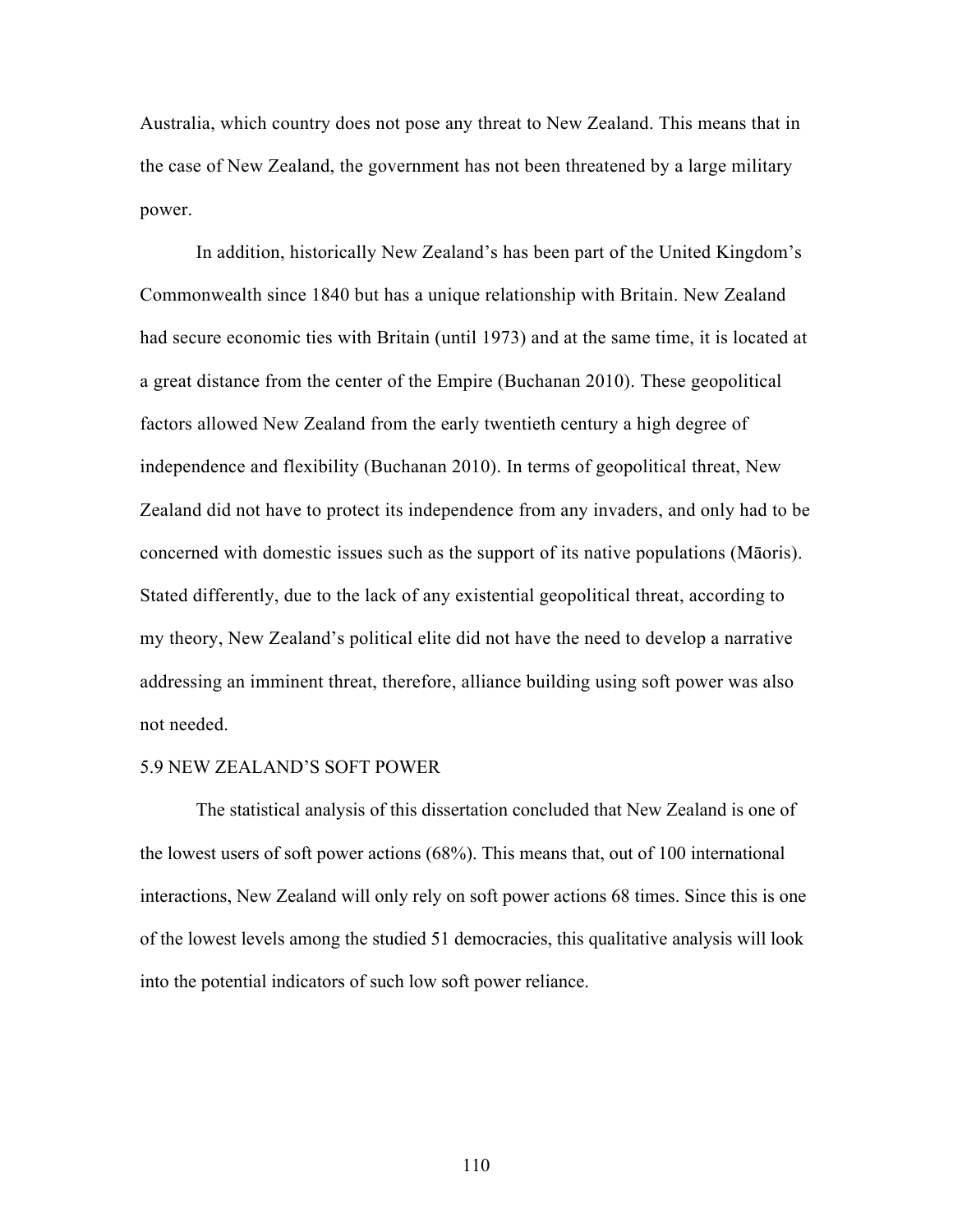The New Zealand government's strategic use of soft power has been a young phenomenon. Before the 1990s, New Zealand was mostly known for spectacular scenery, natural beauty, Kiwi birds, and its indigenous Māori culture, but not for its constant international reach and efforts to build alliances in foreign policy.

# 5.10 THE POLITICAL ELITE'S NARRATIVE

According to my theory, in countries where there is no geopolitical threat, the political elite does not need to create a narrative that emphasizes national security in their programs and institutions, which leads to lower use of soft power. New Zealand is a constitutional monarchy, which means that the Prime Minister has the most political power including the decision to decide how much to rely on soft power. In order to connect New Zealand's soft power use with its political elite, the next section will look at Prime Ministers' narrative about national security issues. If my theory is correct, in New Zealand there is no imminent national security issue that would threaten the existence of the country, which also means that New Zealand does not need to rely on high soft power us to build alliances.

 In order to study the main national security issues in New Zealand, I looked at the specific topics that Prime Ministers discuss under national security. Since WWII, the main security issue has been the desire to ban nuclear testing in the pacific region. In 1963 Prime Minister Holyoake said the following in a parliamentary debate:

"[…] the New Zealand government has received the news that a partial nuclear test ban treaty has been initiated in Moscow by British, United States and Soviet negotiators. Beyond a doubt this represents the most important step taken post-war disarmament discussion. Because of the obvious difficulties of in the way of rapid progress toward general disarmament, which is and must remain our aim, the New Zealand Government has joined with many other governments in advocating the urgent need to conclude a test ban treaty." (Holyoake 1963, 856)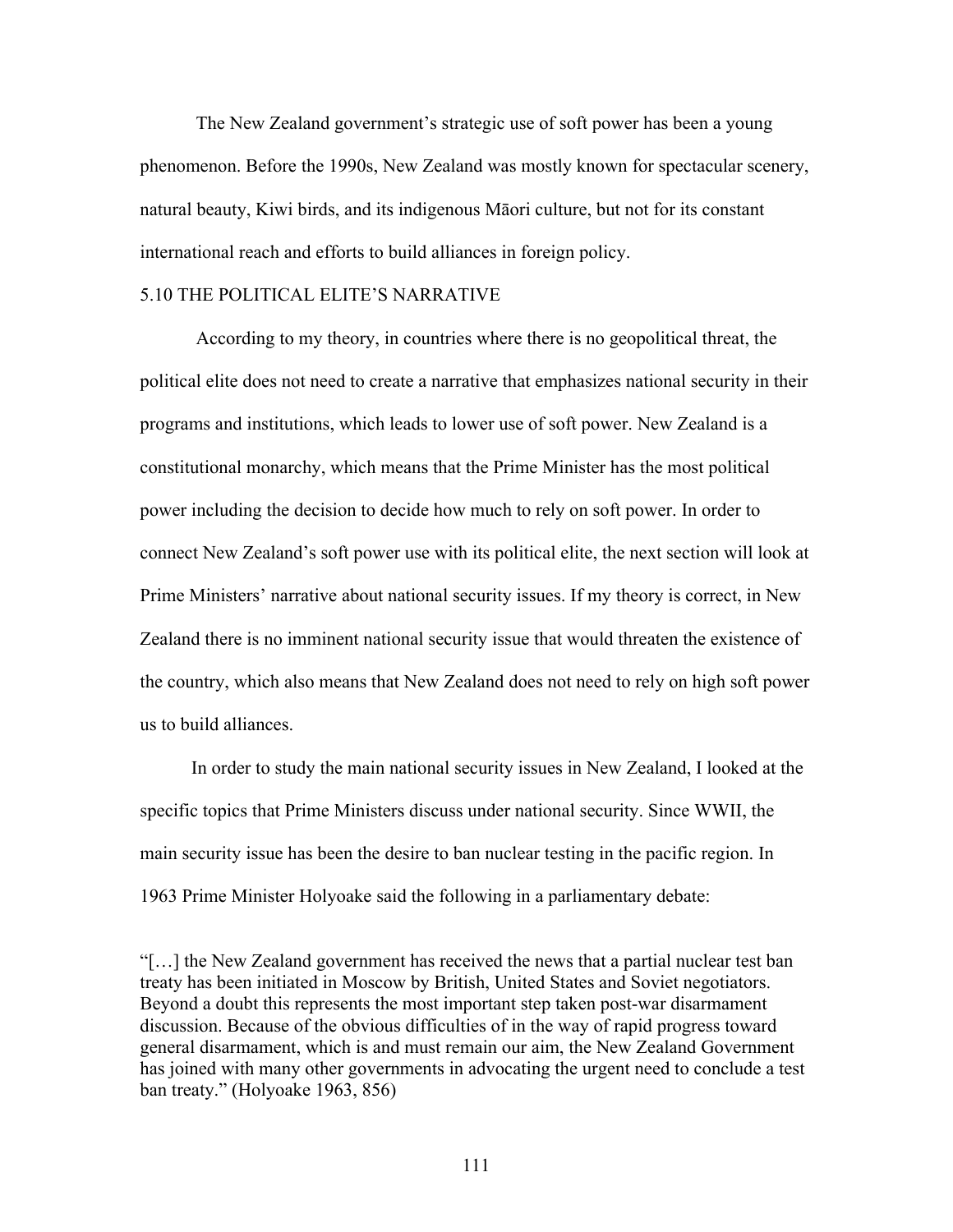As Prime Minister Holyoake later explains in the same speech, New Zealand's main concern with nuclear weapons was not existential, instead they were worried about possible radioactive fallout of the tests and the spread of nuclear weapons to other countries in the region. As this example illustrates, the political elite did not feel threatened by any imminent existential threat. And while the banning of nuclear testing from the territory of New Zealand was a key foreign policy issue for the political elite starting in the 1960s, it did not directly threaten the independence or the existence of New Zealand, thus the narrative only had to focus on the collective good aspect of a potential test ban treaty.

 In terms of threat perception, nothing has changed in the next two decades. In the 1980s Prime Minister Robert Muldoon's 1980 observation that "our foreign policy is trade" also pointed to New Zealand's lack of any geopolitical threats (New Zealand Institute of International Affairs 2019). Years later, taking a closer look at the New Zealand's political elite's narrative in 1997, Prime Minister Bolger' said the following about China:

"China is now New Zealand's fifth largest market. Our relationship has also facilitated links in other areas: in science and technology, in education, in sport and cultural activities. We have exchanged not just goods but services, human resources and capital. The strength of the relationship owes much to the complementary way our two countries have each developed over the past quarter century." (Bolger 1997)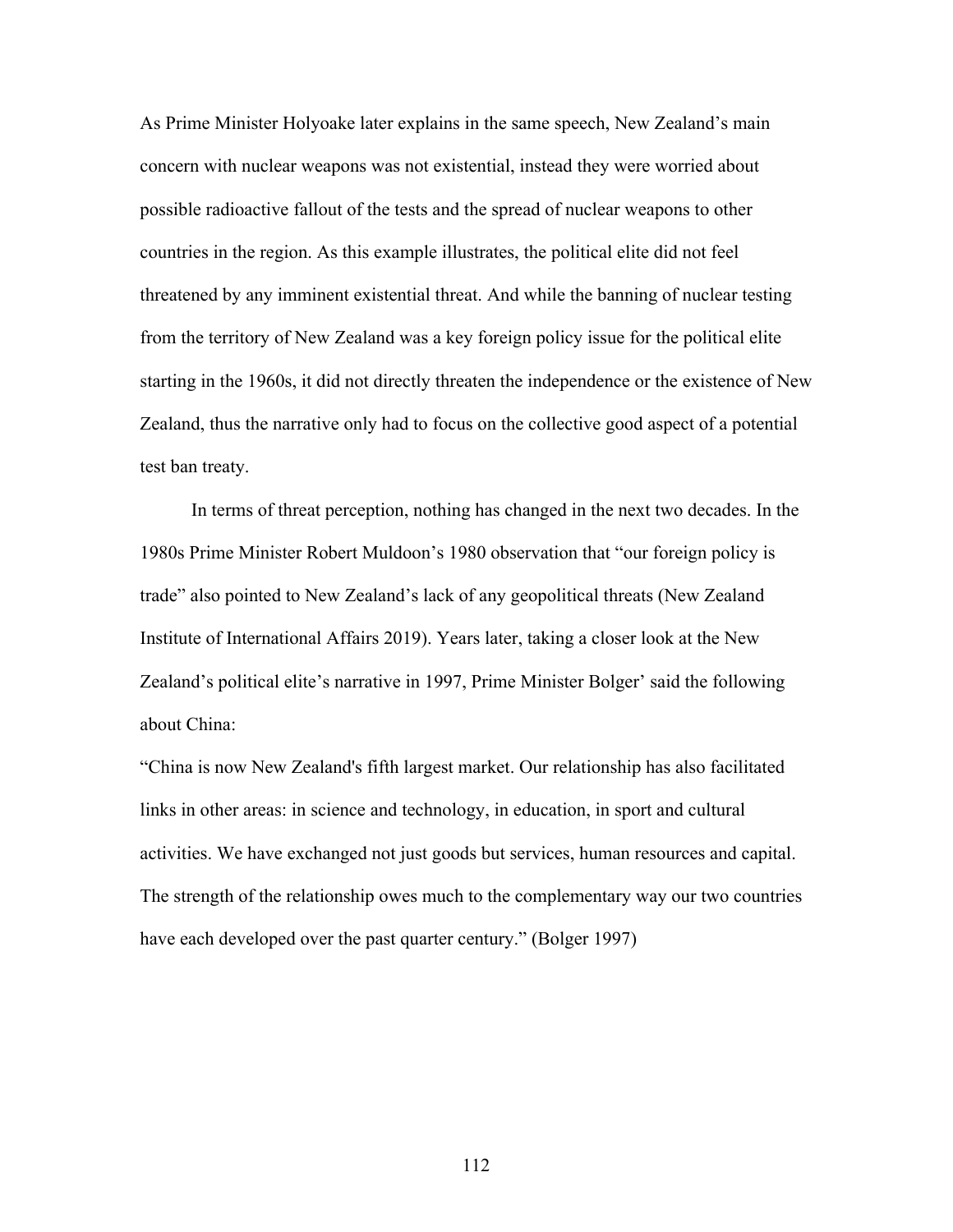As this speech reveals, New Zealand does not feel threaten by China's military power. In fact, according to this speech, the two countries have a close economic relationship and a strong social connection. Addressing the relationship between another potential military threat, namely Japan, Prime Minister Shipley stated the following in 1999:

"In the case of New Zealand and Japan we have moved from two countries who hardly knew each other, to regional partners. Around the region, we are entering a new millennium woven together by a wide and colorful fabric of people to people links, trade, investment and an emerging sense of being an Asia Pacific community." (Shipley 1999)

 Similarly to Prime Minister Bolger's speech earlier, Prime Minister Shipley's narrative also confirms a strong social and economic link between New Zealand and Japan without the perception of any threat from the military power. Moving on to the 2000s, the one threat identified in some of Prime Minister Clark's speeches in 2000 was globalization:

"New Zealand, as a small nation 'surrounded by the images and perceptions of others, was particularly vulnerable to cultural globalization but insisted that we are not a suburb of Los Angeles, London or Sydney." (Clark 2000, 1)

As a result of the Clark policies, by 2004 the Ministry for Culture and Heritage stated that in a "globalized world it is all the more important that people are able to assert their own unique identity." (11) The ministry wanted to provide necessary protection against the threat of global cultural homogenization (Goff 2000). As this example shows, in 2000 the only threat identified in the political elite's narrative in New Zealand was globalization, which again, is not an existential threat. Globalization merely impacts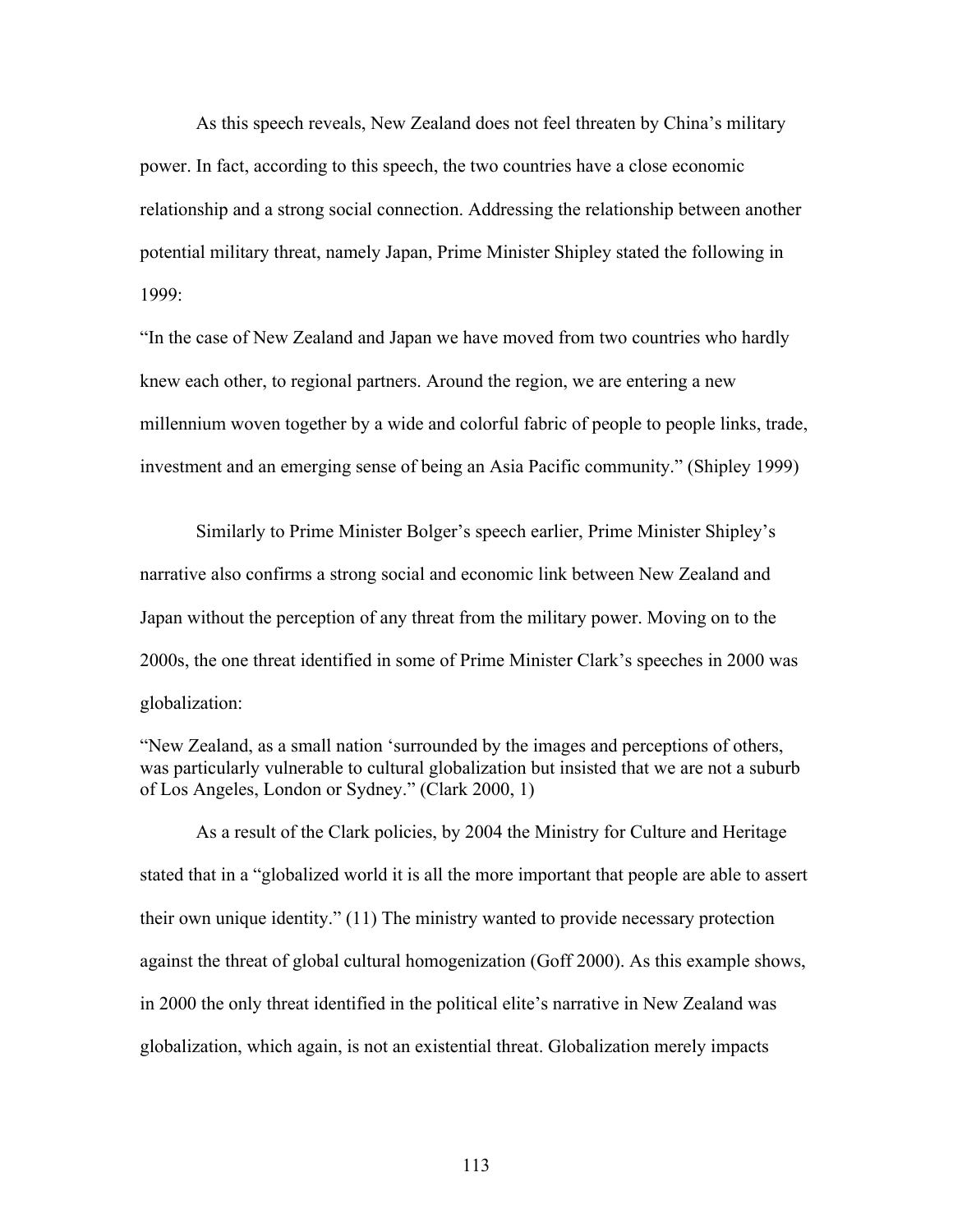culture, identity and lifestyle, which is why the Clark Administration focused its narrative on protecting New Zealand's culture.

Similarly, to the listed predecessors, Prime Minister Key has named non-

proliferation as well as trade and regional cooperation as New Zealand's main foreign

policy objectives and did not talk about national security threats. Continuing his

predecessor's foreign policies, in a speech delivered in 2008 Prime Minister Key stated:

"I said I did not believe there would be major changes in our international relationships under a National Government, and that New Zealand's nuclear-free legislation should remain." (Key 2008)

In terms of alliance building, New Zealand is a member of the UN, which makes

the government set objectives that include the goals of the UN as well.

"New Zealand has contributed troops and personnel to UN peacekeeping operations since they began in 1948. We've been involved in more than 40 peace operations in more than 25 countries over the past seven decades, either under UN auspices or as part of coalitions. In peacekeeping duties we're known as collaborative, practical and respectful team players with a good understanding of multiculturalism and an easy rapport with local communities." (New Zealand. Peace Rights and Security. 2019)

Providing peacekeeping forces and humanitarian aid are definitely soft power actions, and as the official foreign policy website has shown, New Zealand has been utilizing these types of soft power. For example, in the 1990s, New Zealand participated in numerous peacekeeping missions in Somalia, Cambodia, Kosovo, East Timor and in the Asia-Pacific region (McGraw 2000). These missions were conducted for two reasons: 1) to demonstrate New Zealand's international commitment to security issues to its allies, and; 2) to strengthen its regional economic connections (McCraw 2000).

In addition, in 1951 New Zealand joined ANZUS, which was a military alliance with the U.S. and Australia to protect the security of the Pacific. In 1984 the ANZUS Treaty began to unravel when New Zealand declared its country a nuclear-free zone and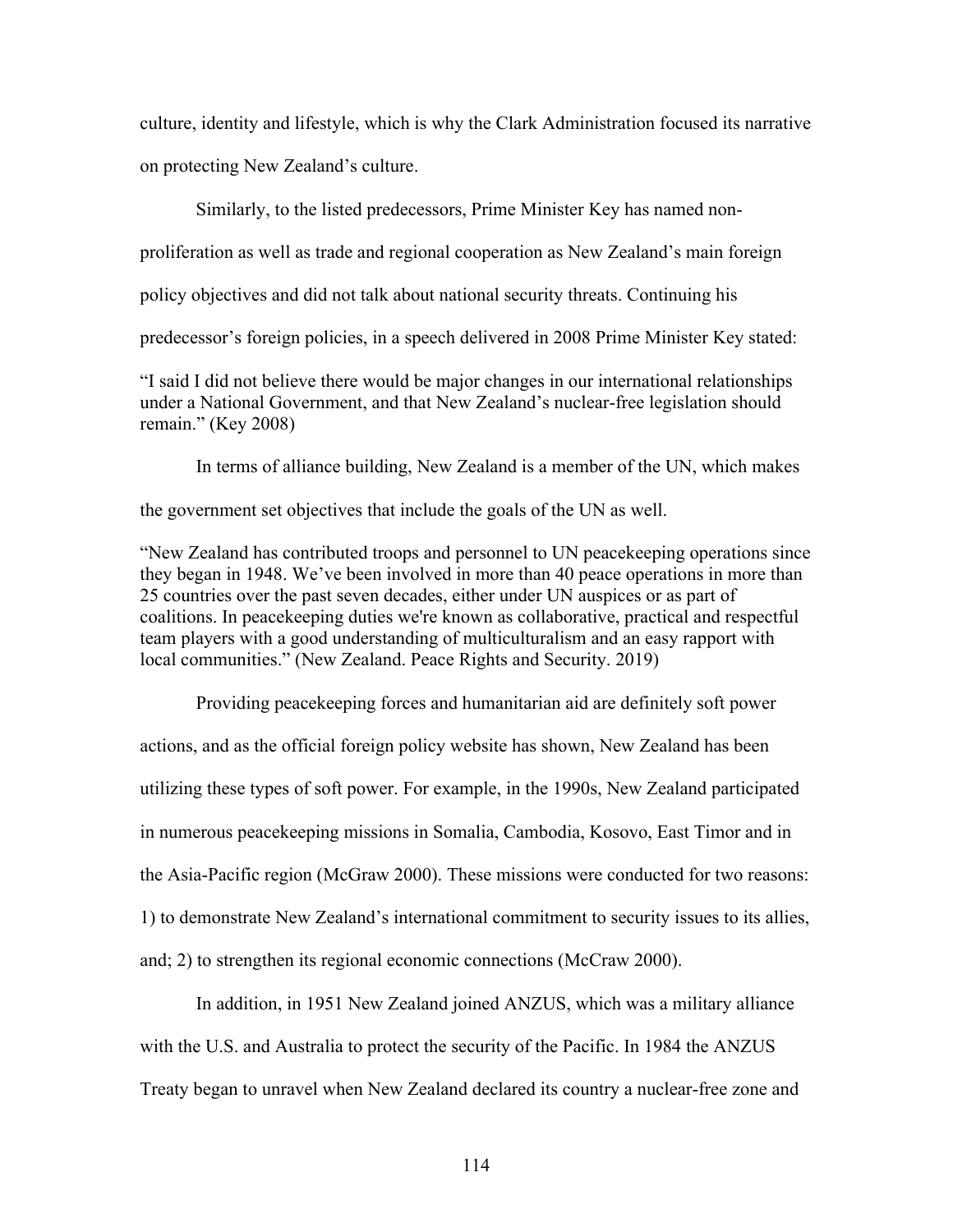refused to allow U.S. nuclear-powered submarines to visit its ports, and on September 17, 1986, the United States suspended its treaty obligations toward New Zealand (Office of the Historian 1). Even though New Zealand has been unprotected by ANZUS since 1986, she has not joined any other military alliances, which also indicates that they do not feel threated by any of the military powers in the region.

 In summary, the listed Prime Ministers and their foreign policy narratives made it clear that New Zealand was living in peace with its neighbor and with the regional hegemons. Without the perception of any threat in the region, New Zealand's political elite did not turn its foreign policy towards national security and alliance building but rather focused on tightening the economic relations within the region, especially with China and Japan. Two national security issues that were uncovered by the analysis were nonproliferation and globalization.

While the resolution of these issues requires some soft power use, based on the analysis of the above-listed political leaders, New Zealand's political elite did not create a narrative that would encourage more alliance building in addition to the existing alliances. Instead, the political elite promoted strengthening existing economic relationships in the region, which required a low degree of soft power. Further, since 2000 New Zealand's foreign policy goal also included protecting the country's culture from globalization. This goal also required very low or no soft power use abroad. For the listed reasons, New Zealand did not need to build a high level of soft power use into its institutions and into its foreign policy.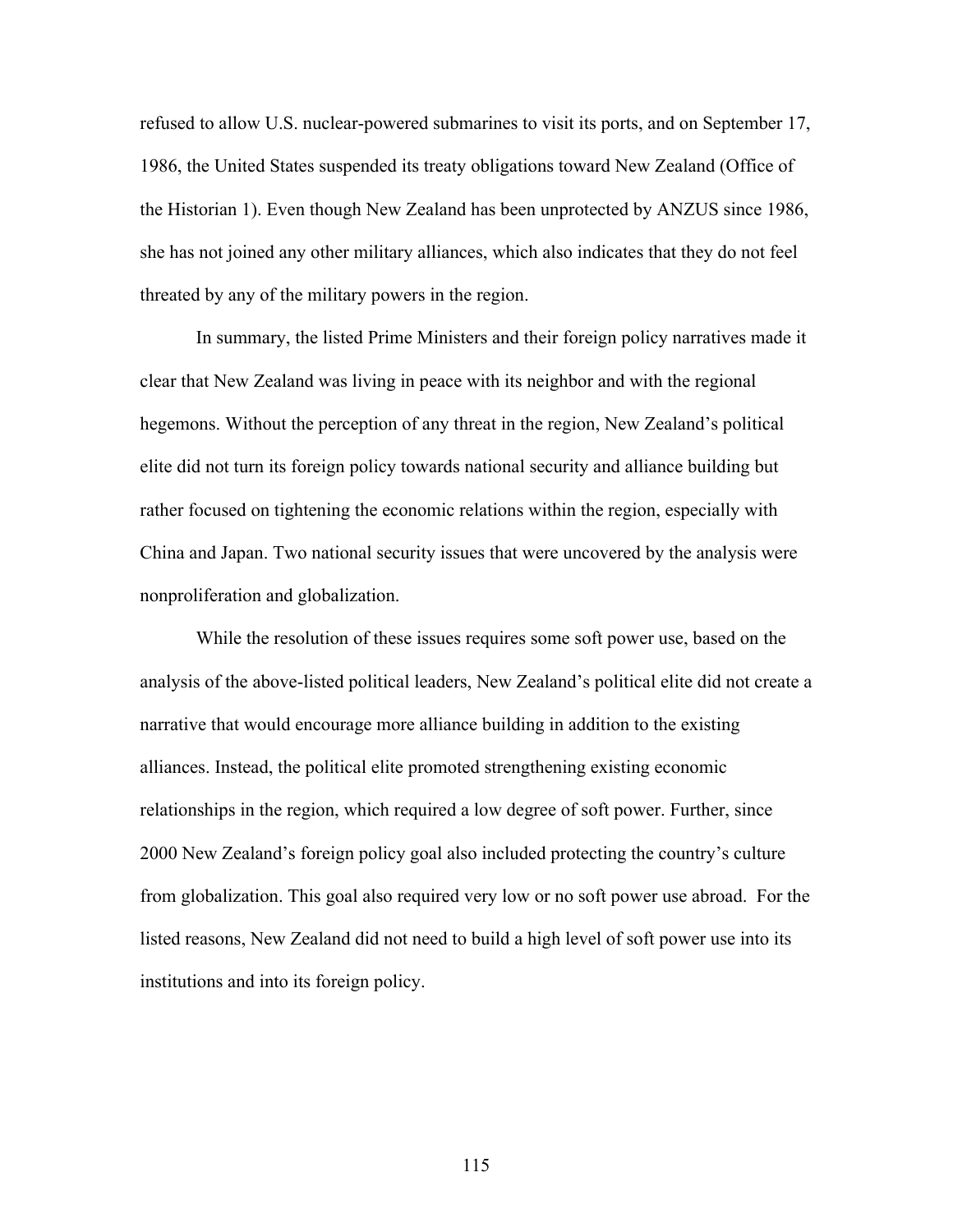#### 5.11 SOFT POWER INSTITUTIONS OF NEW ZEALAND

In order to learn more about the possible indicators of New Zealand's low soft power use, I turn to the closer study of its institutions. In the following section using historical analysis, I identify and describe the soft power government programs of New Zealand to uncover when they were created and for what reason. In New Zealand, I found 9 programs within two ministries that carry the mission of soft power. These are:

#### **Ministry of Foreign Affairs and Trade (selected programs) (MFAT)**

- o Administration of Diplomatic Privileges and Immunities (1968)
- o Subscriptions to International Organizations (1968)
- o Pacific Cooperation Foundation (1989)
- o Promotion of Asian Skills and Relationships (1991)
- o Policy Advice and Representation Other Countries (1998)
- o Policy Advice and Representation International Institutions (1998)
- o Hosting of Pacific Islands Forum Meeting (MFAT) (short-term)
- o International Radio Services (MFAT) (short-term)

#### **Ministry for Culture and Heritage (selected program) (MCH)**

o Cultural Diplomacy International Program (2007)

In order to better understand the goals of each ministry that funded the selected soft

power programs, I went to the official websites as well as read the New Zealand

treasury's budget documents for each year. In addition, I collected foreign policy analysis

articles written about such programs and government goals.

5.11.1 THE MINISTRY OF FOREIGN AFFAIRS AND TRADE (MFAT)

The Ministry of Foreign Affairs and Trade (MFAT) was created in 1943 with the

purpose of making New Zealand more prosperous and safer (2019). As indicated in the

MFAT's 2003 budget, the specific goal of this section of the government was the active

and constructive engagement on political, security, and economic issues within the Asia-

Pacific region, through strengthened bilateral relationships with key partners (particularly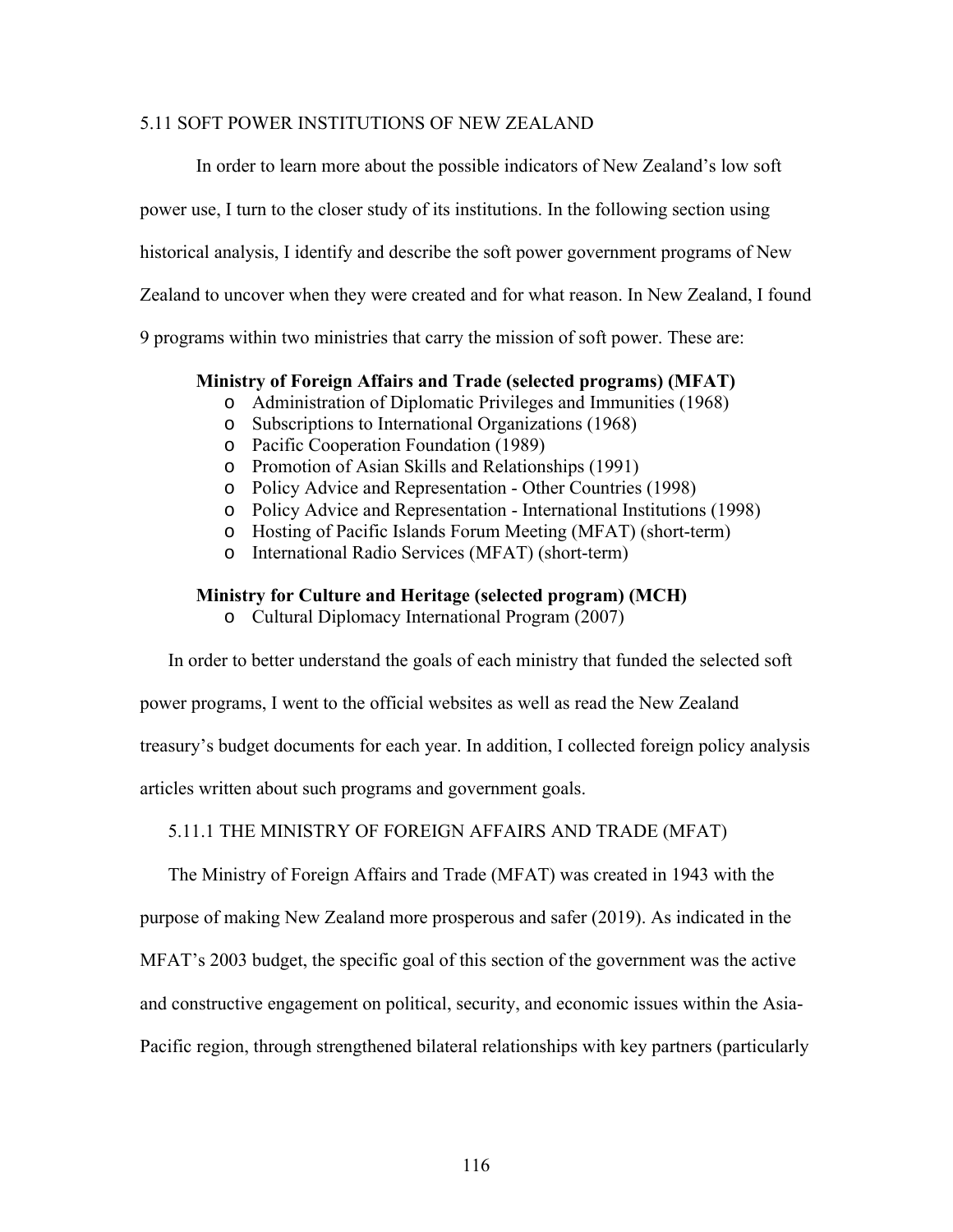Australia, Japan, and the United States) and through participation in regional groupings (Treasury New Zealand 2003 p.4).

The appropriations of the MFAT programs aimed to secure advice and services for the government's businesses with foreign countries and their governments, and with international organizations. MFAT contributes to the achievement of key government goals through the pursuit of activities which strengthen national identity, promote an inclusive, innovative economy for the benefit of all, protect and enhance the environment, and restore trust in government (p. 4). When listing the eight strategic goals of MFAT, the list includes the goal of strengthening and protecting the use of international rules and institutions to pursue New Zealand values and interests, but it mostly focuses on regional economic development and territorial security (New Zealand Ministry of Foreign Affairs and Trade 2019).

In 1995, the government also announced that New Zealand's diplomatic representation would be strengthened in Asia in the following cities: Beijing, Kuala Lumpur, Singapore and Seoul (McCraw 2000). In 1995, New Zealand opened an embassy in Hanoi to strengthen trade with Vietnam (McCraw 2000). This meant that the foreign policy goals of New Zealand remained strictly regional and with an economic focus. As the previous examples demonstrated, the MFAT's main foreign goal is to create economically beneficial partnerships mostly in Asia (New Zealand. Aid and Development. 2019). The missions and activities of the Ministry are crucial in facilitating soft power use abroad.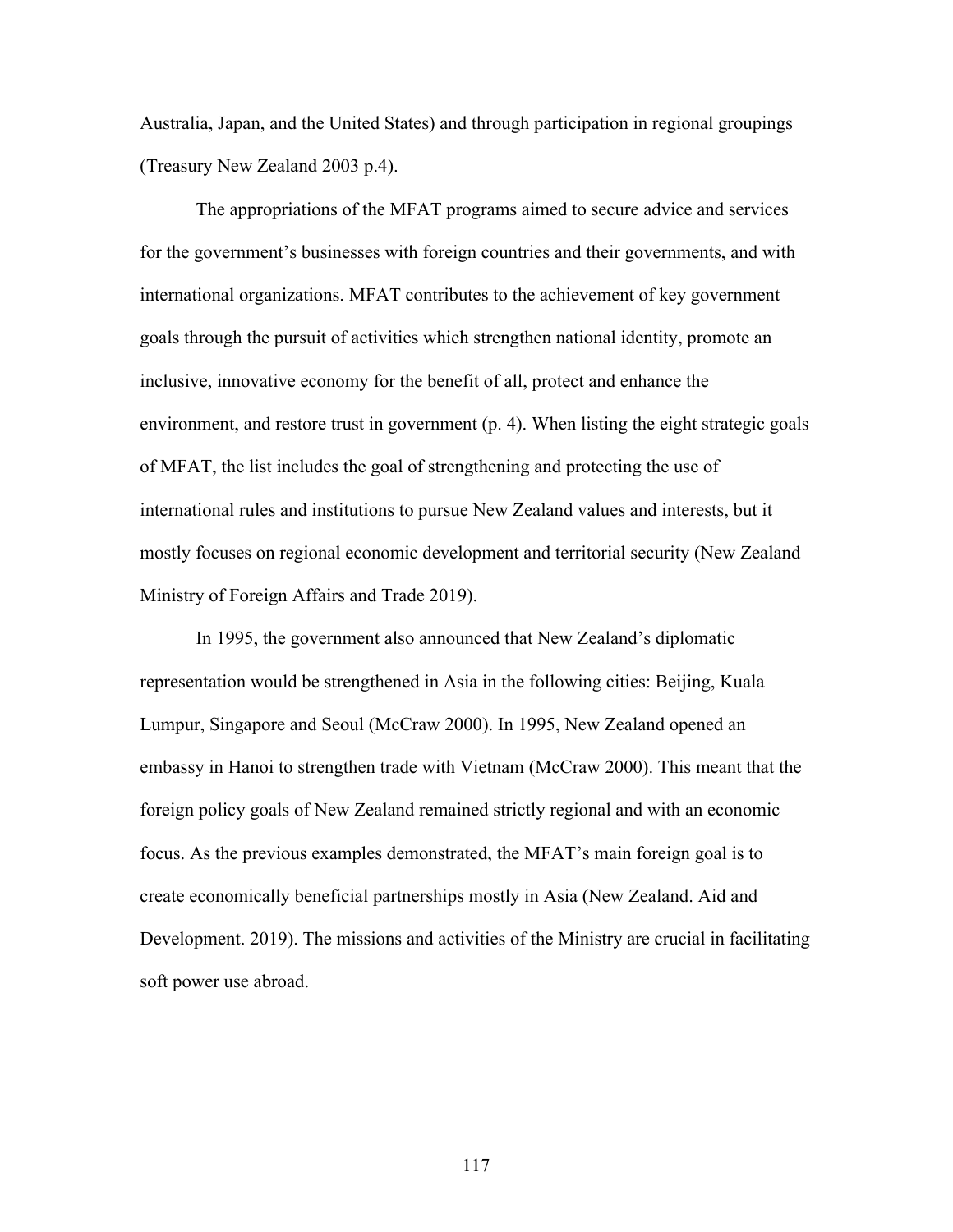#### 5.11.1.2 SUBSCRIPTION TO INTERNATIONAL ORGANIZATIONS

In accordance with the Diplomatic Privileges and Immunities Act 1968, this section and payments is responsible for using soft power with international organization by maintaining a good relationship with organizations such as the UN (United Nations), the Commonwealth Secretariat, the World Trade Organization (WTO) and the Organization for Economic Cooperation and Development (OECD) (New Zealand Foreign Affairs and Trade Budget 1998 p. 186). By promoting a positive relationship and facilitating communication between New Zealand and large multinational organizations, New Zealand is increasing its attractiveness with other countries as well as with the organizations. In terms of the political elite's narrative, membership to international organizations helps New Zealand to strengthen its economic connections with its regional trading partners thus improving New Zealand's position in the regional market.

5.11.1.3 ADMINISTRATION OF DIPLOMATIC PRIVILEGES AND IMMUNITIES

 Since the Diplomatic Privileges and Immunities Act of 1968, another special section that was created focuses on administering special privileges and diplomatic immunities to diplomats of other countries. Specifically, this program enhancement of New Zealand's political and economic relationships with other countries by providing diplomatic privileges (New Zealand Foreign Affairs and Trade Budget 1998, p. 191). This is an important aspect of New Zealand's soft power use, as providing diplomatic benefits to representatives from other countries enhances its attractiveness abroad. This gesture provides additional benefits to traditional diplomacy because not only the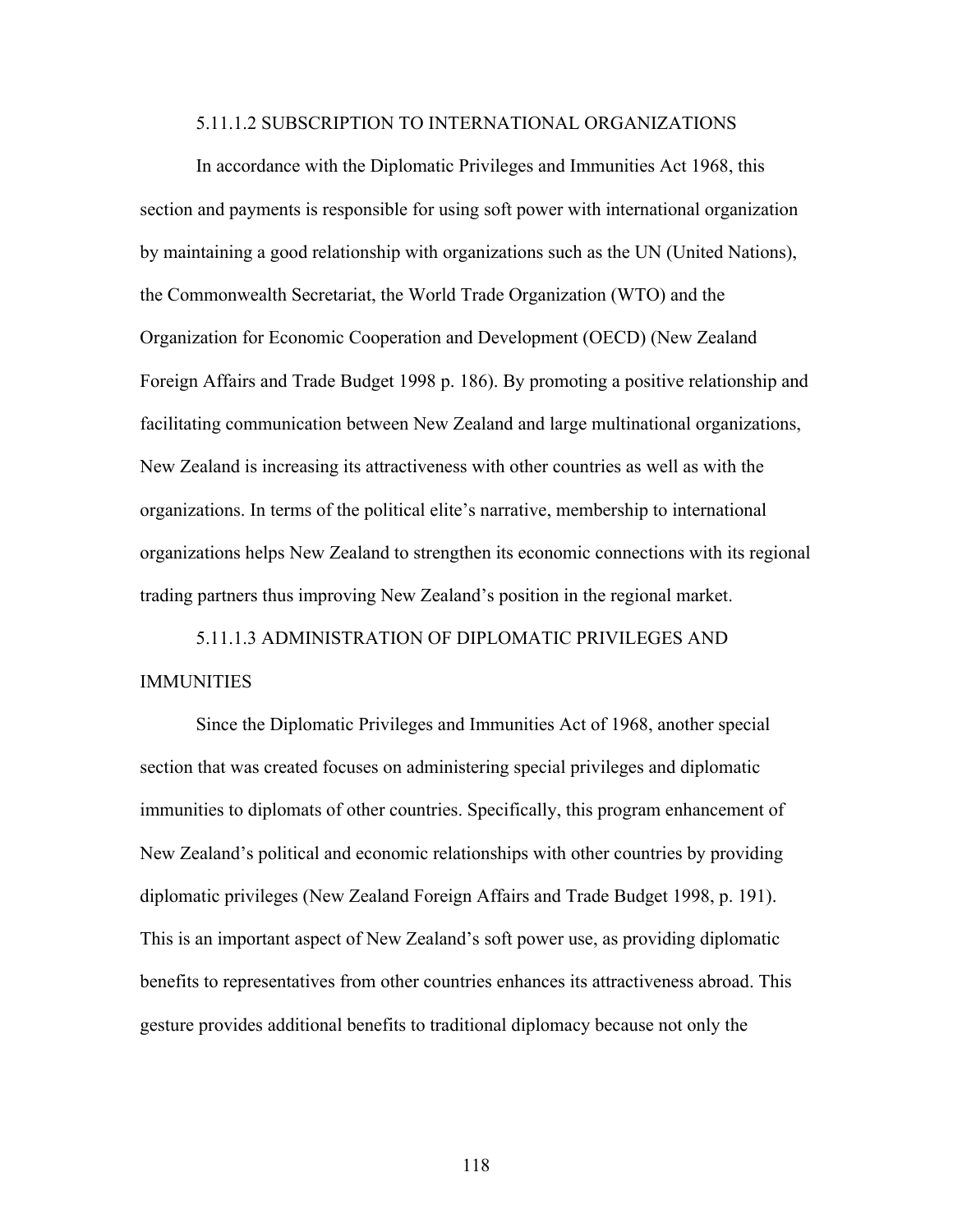receiving country's perception of New Zealand increases but also all those countries' who are aware of the list of countries' who were provided the diplomatic privileges.

#### 5.11.1.4 PACIFIC COOPERATON FOUNDATION

 Established in 1989, this program ensures that New Zeeland is pressing for practical economic benefits from the Asia Pacific Economic Cooperation (APEC) process, asserting New Zealand's role in the wider Asia Pacific region by: strengthening key bilateral linkages with Asia Pacific states; actively engaging in regional political groupings and working closely with Australia and South Pacific countries to address neighborhood issues (New Zealand Foreign Affairs and Trade Budget 1998 p. 189). According to the official website of the foundation, the ultimate goal of this foundation is to promote connected, informed and enabled communities in the Pacific region by implementing public/private sector economic development and socio-cultural initiatives in the Pacific region (Pacific Cooperation Foundation 1). This program became New Zealand first soft power program within the MFAT.

#### 5.11.1.5 PROMOTION OF ASIA SKILLS AND RELATIONSHIPS

In order to reach out to strategic partners, the government set up and substantially funded the Asia 2000 Foundation stating in 1991, which administered programs that helped the business sector to operate in Asia, promoted Asian studies in New Zealand, supported cultural links and media coverage of Asia and helped greater knowledge and acceptance of Asia among New Zealanders (McKinnon 1993).In terms of soft power use, this was New Zealand's the second set of programs within the Ministry of Foreign Affairs and Trade that was designed to use soft power to achieve foreign policy goals.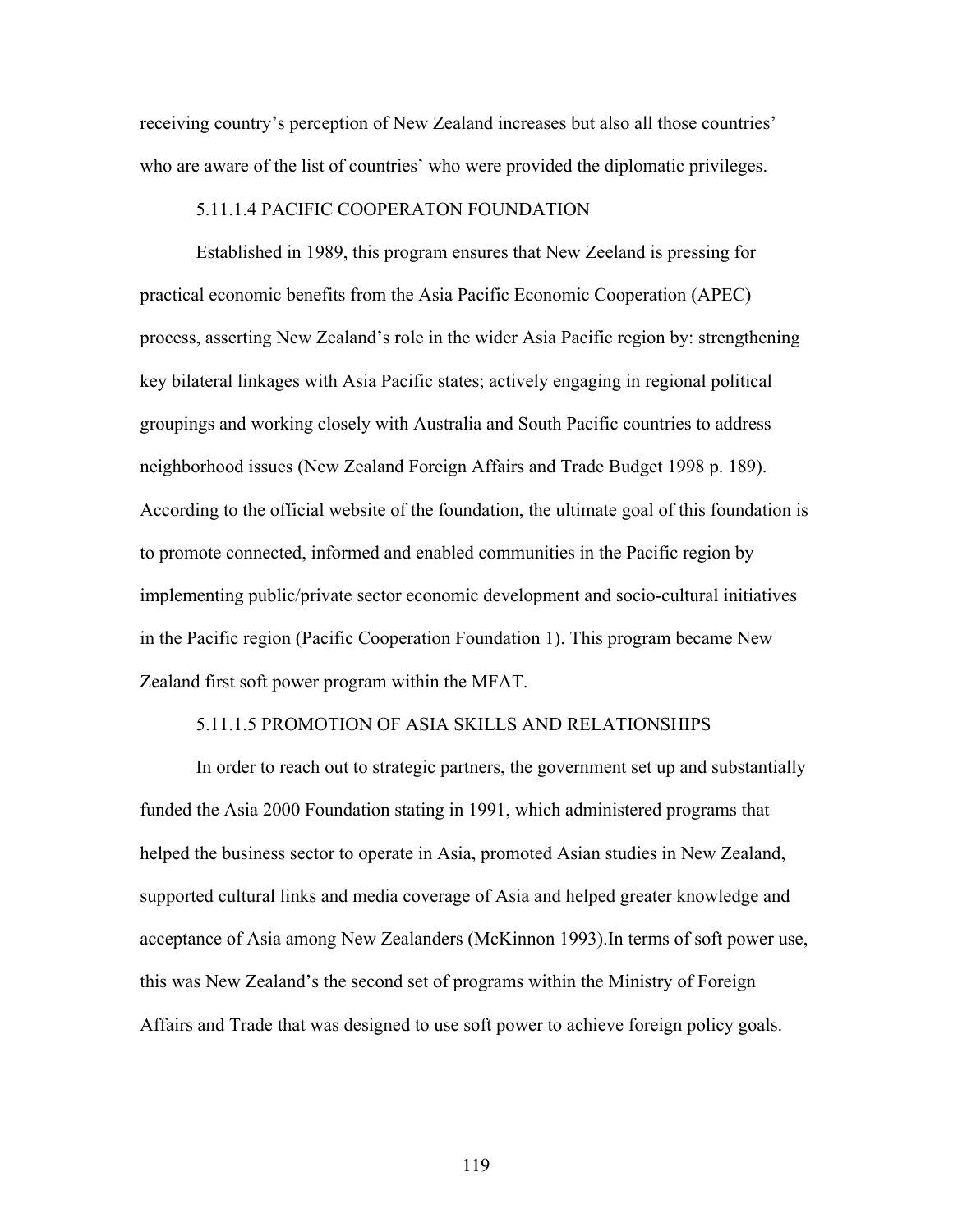The Asia 2000 Foundation focused its foreign policy instruments to strengthen its economic relationship with its non-threatening regional partners.

#### 5.11.1.6 POLICY ADVICE AND REPRESENTATION-OTHER COUNTRIES

 Since 1998, this group of programs has been created to improved conditions for New Zealand's trade and economic growth – focusing especially on Asia and the Pacific - through regional and bilateral mechanisms, including APEC. The other function of these programs is to maintain New Zealand's role in the South Pacific and the close relationships with Australia and South Pacific countries. In addition, these programs work to enhance New Zealand's political and economic relationships and high-level contacts with other key countries in Asia, the Americas, Europe, Africa and the Middle East (New Zealand Budget 1998 p.1990).

# 5.11.1.7 POLICY ADVICE AND REPRESENTATION-INTERNATIONAL ORGANIZATIONS

 Based on the budget documents of New Zealand, this budget item was created in 1998 to improved conditions for New Zealand's trade and economic growth through multilateral mechanisms, including the WTO. This set of programs increased New Zealand contributions to collective security through cooperation with allied and friendly nations, a positive role in the UN, strengthening of the UN system and the rule of law, and participation in peacekeeping, disarmament, humanitarian and regional security networks. Finally, this initiative also supported New Zealand's interests in the development of international action, both multilateral and regional, for the protection of the environment (New Zealand Budget 1998, p.191).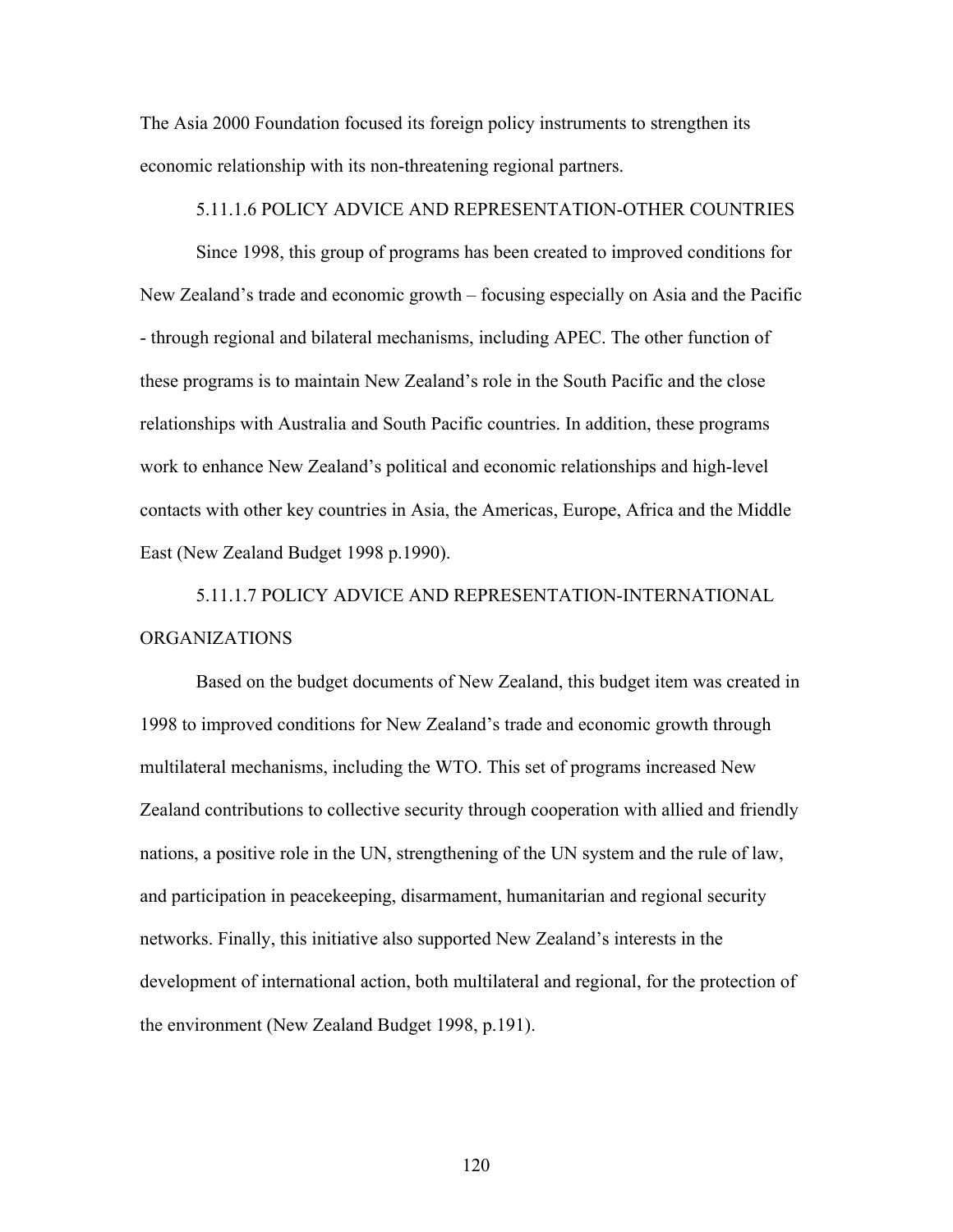### 5.11.2 MINISTRY FOR CULTURE AND HERITAGE (MCH)

 The other Ministry in New Zealand that funds soft power programs is the Ministry for Culture and Heritage. The history of this Ministry goes back to 1963, when the first ministry to oversee art was created under the name of Queen Elizabeth II Arts Council of New Zealand<sup>29</sup>. The purpose of this royal council was to support high art (classical music, ballet, literature etc.) and make it widely accessible domestically (Skilling 2005). In other words, the purpose of this council was to get the people in New Zealand cultured (Skilling 2005). Such was the government's growing interest in the cultural sector that, in 1975, a ministerial portfolio for the arts was established (Volkerling 2010). This was coordinated by the Department of Internal Affairs until 1991, when a separate department, the Ministry of Cultural Affairs was created.

In the previous year's arts and cultures were not strategically applied in foreign policy. In 2000, there was a change in New Zealand's political elite's narrative as well as in its foreign policy. With the leadership of Prime Minister Clark, the Ministry for Culture and Heritage (MCH) was established not only to support and protect domestic culture from globalization, but also to rebrand New Zealand as unique, welcoming and innovative in order to improve the country's position in the global market. MCH was created by bringing together the Ministry of Cultural Affairs with the history and heritage functions of the Department of Internal Affairs. The core functions of this ministry were to strengthen New Zealand's modern image abroad and to protect New Zealand's culture

<sup>29</sup> The involvement of New Zealand governments in culture, however, has a much longer history. The government's role in protecting and managing the nation's cultural resources can be traced back to at least 1865. But this approach had no foreign policy strategic goal.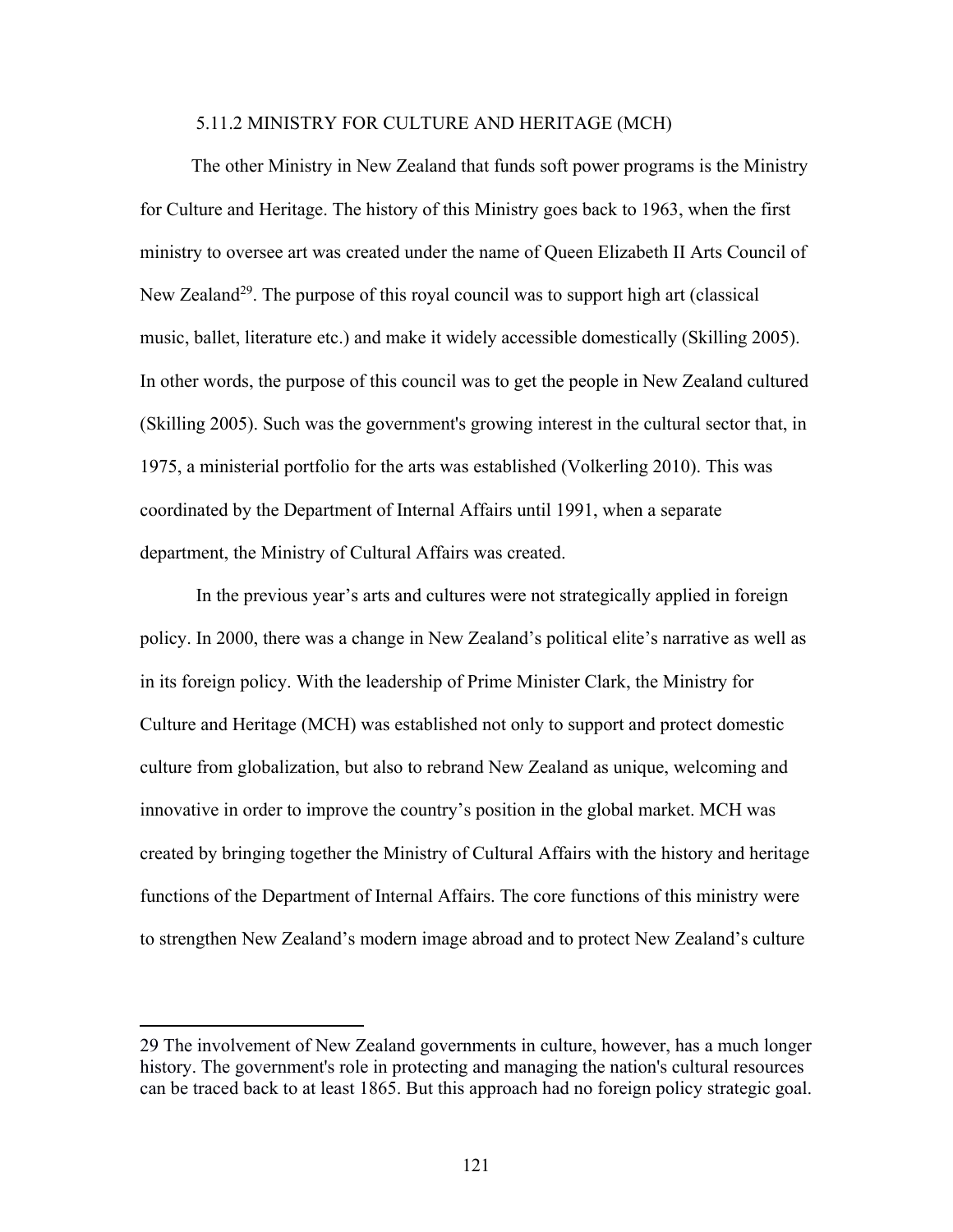from globalization (Skilling 2010, Mark 2010). The creation of the MCH could focus on protecting domestic culture and at the same time promoting New Zealand as a welcoming business partner to other countries (Mark 2010). This new foreign policy goal and new function of MCH also boosts New Zealand's soft power use.

The MCH also provided advice on arts, culture, heritage, sport, recreation, and broadcasting in addition to care for New Zealand memorials, monuments, war graves and symbols of national identity domestically and abroad (New Zealand Ministry of Culture and Heritage 2019). The creation of the MCH in 2000 was an important soft power milestone for New Zealand. It formally marked government's recognition of the benefits to be gained from bringing together the various cultural activities that for many years had been scattered among several departments and now they could be applied in foreign policy as well.

## 5.11.2.1 CULTURAL DIPLOMACY INTERNATIONAL PROGRAM

The first soft power program within the MCH was the Cultural Diplomacy International Program's (CDIP). At its creation in 2007, the objectives of the CDIP were to project abroad a distinctive profile of New Zealand as a creative and diverse society with a unique, contemporary culture strongly rooted in its diverse heritage. Even more importantly for soft power use, to position New Zealand among targeted overseas audiences as a country they could understand and want to engage with (Mark 2010).

 The CDIP was created as a collaboration between six core New Zealand government agencies: The Ministry for Culture and Heritage (MCH) and supported by a Steering Group made up of representatives from the Ministry for Foreign Affairs and Trade (MFAT), New Zealand Trade and Enterprise (NZTE), Tourism New Zealand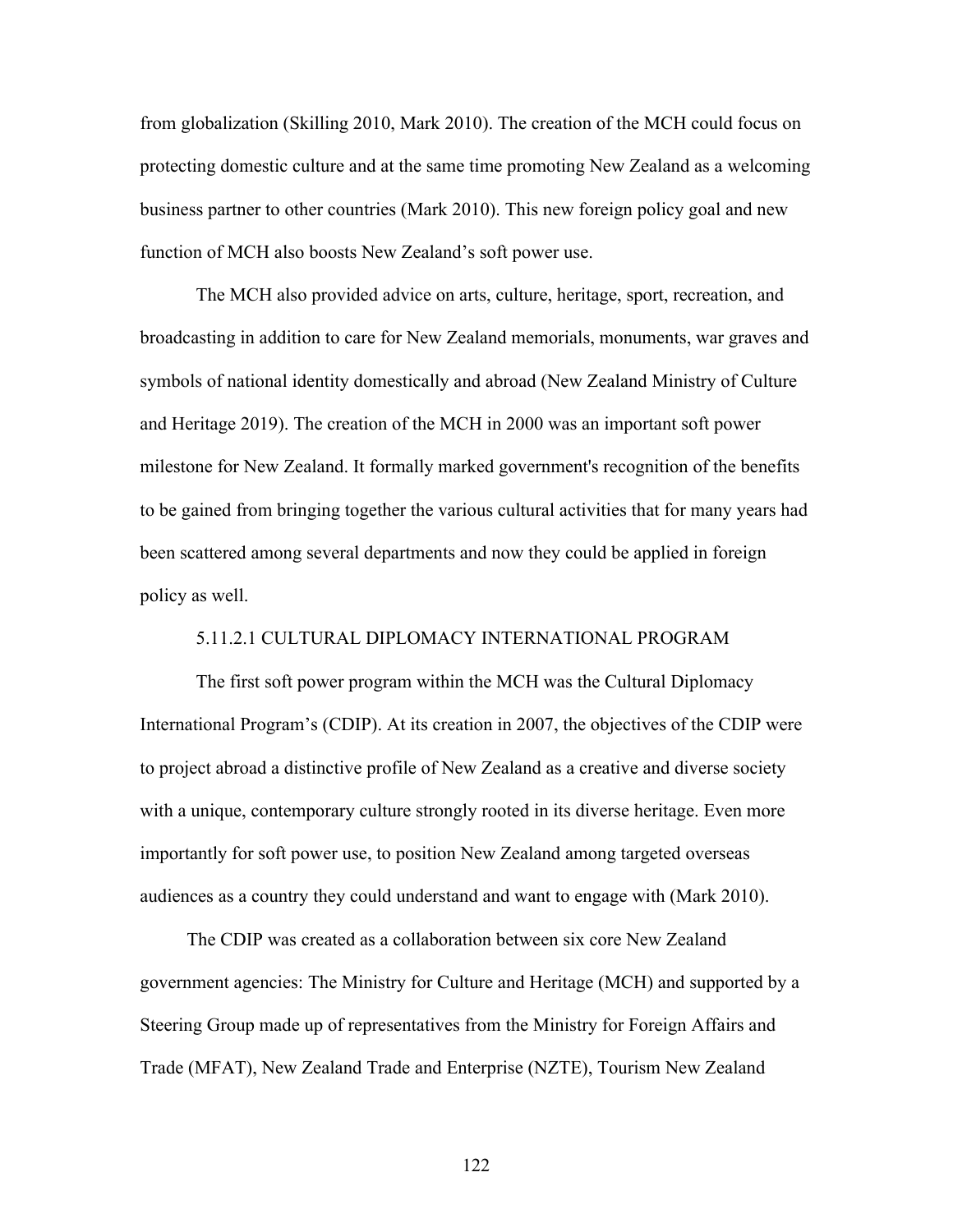(TNZ), Te Puni Kōkiri (Ministry of Māori Development) (TPK), Education New Zealand (ENZ) and New Zealand Story. The Steering Group consults other government and cultural agencies and, on occasion, private sector interests, in order to recommend programs or activities to the Minister for Arts, Culture and Heritage. The roles of the CDIP program are the management and delivery of a series of projects and activities primarily focused on Asia and in locations where New Zealand is pursuing free trade agreements such as in the U.S. and in the E.U. (Ministry for Culture and Heritage 2010).

 CDIP programs included presentations of New Zealand cultural activities in the selected region, including cultural activities, publicity, media, catalogues, translation and project management. In addition, some of the other activities include management of historic places, museum services, performing arts services and public broadcasting services (NZ Cultural Diplomacy Report 2010). The economic benefits of each programs were crucial for the New Zealand government and they were highlighted in each program's outcomes. This meant that in the case of New Zealand, even with this new soft power program, the government was mostly using soft power actions to strengthen its economic partnerships but not to gain alliances all over the world.

 While the CDIP was established to spread New Zealand's attractiveness abroad, there was an issue that weakened its effectiveness. CDIP did not coordinate the appropriate programs with the desired foreign policy objectives well (Mark 2010). The reason for such miscoordination was the lack of a clear plan to create programs that can connect with the country's foreign policy objectives. For instance, the many of the programs portrayed New Zealand as unique, deeply rooted in a diverse heritage but they were not promoting a welcoming message for investors or to visitors (Mark 2010). The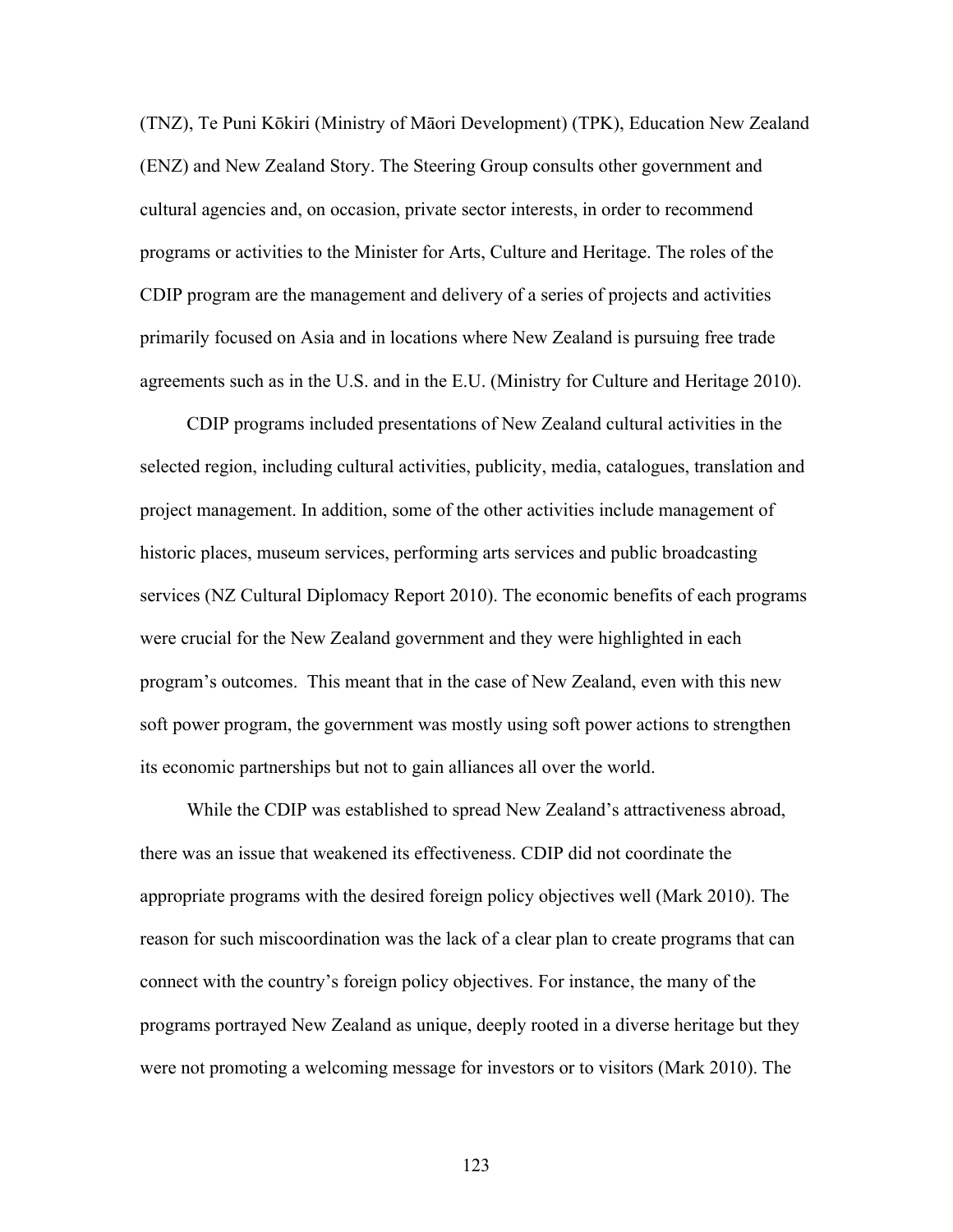foreign policy object of New Zealand was to promote an image of society and culture that is open to foreign investors, but what the CDIP program actually promoted was a traditional cultural heritage that has been protected and sheltered. Stated differently, the practice of New Zealand's soft power has been poorly managed and badly executed as a soft power tool.

 As this analysis revealed, New Zealand's soft power institutions were created in 1943 (MFAT) and in 2000 (MCH) and its first programs were formed in 1989 (Asia Pacific Foundation) and in 2007 (Cultural Diplomacy International Program). As these examples showed, New Zealand's soft power use is mostly limited to their Asian partners and allies and to peacekeeping missions to support developing nations. While New Zealand does use some soft power to reach countries outside of the Pacific region, New Zealand does not have to deal with a threatening power thus she does not seek to spread its influence intensely outside of the existing alliances.

## 5.12 NEW ZEALAND'S SOFT POWER BUDGET

 Similarly to the Finnish case, in the last part, I will evaluate New Zealand's spending habits on soft power programs while looking for indicators that may explain its low soft power use. The shown budget is the combination of the above explained two ministries and their 9 programs from 1995-2010, including specifically selected programs' budget from the MFA and from the MCH<sup>30</sup>. It is important to note here why the education and sport budgets were not included in New Zealand's soft power budget while they were part of the Finnish soft power budget calculation. As the treasury

<sup>30</sup> Online budget information was only available from 1998. The Treasury of New Zealand scanned in their budget books and emailed them to me. While ministry level data was retrieved, but program level data could not be before 1998.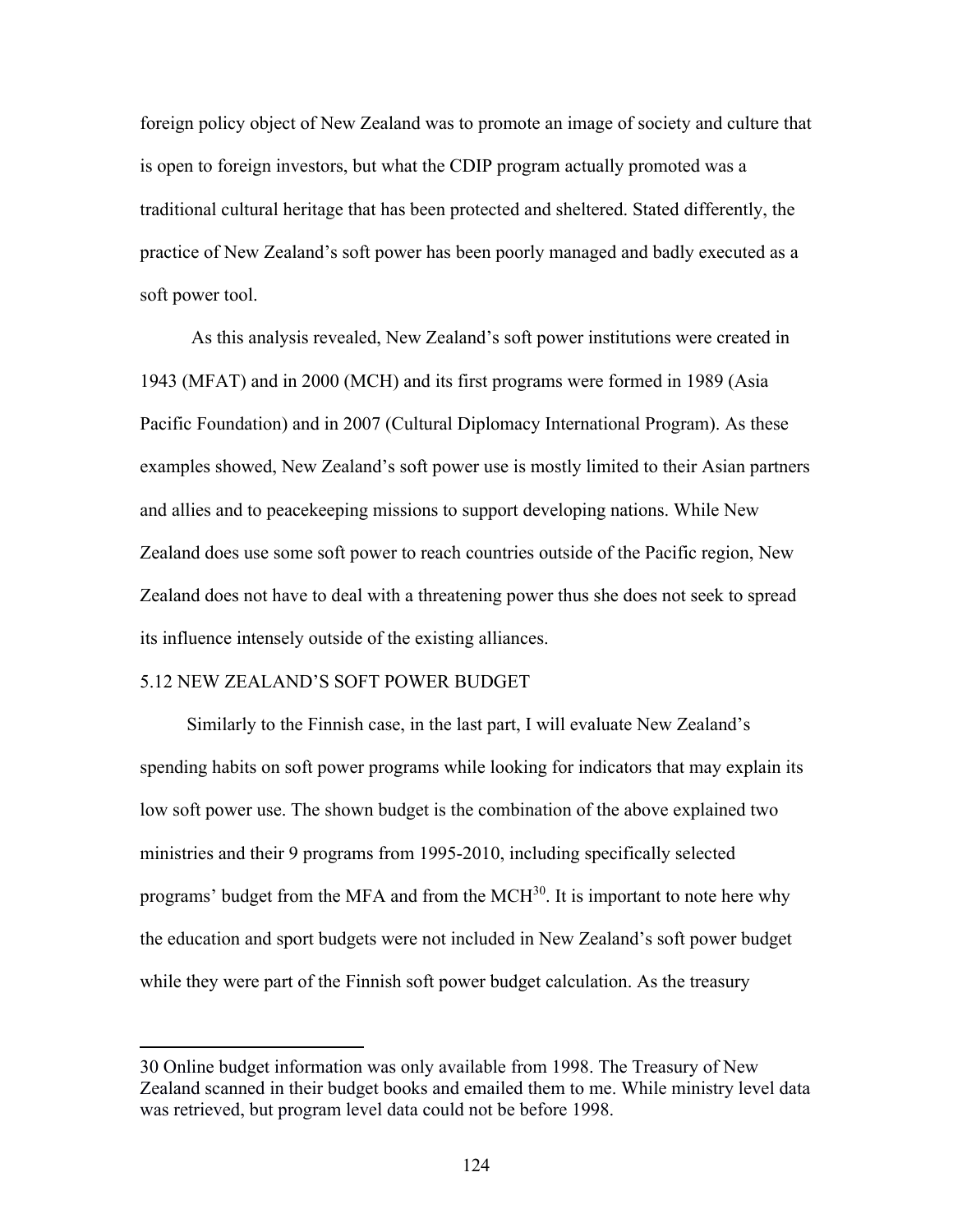document from 2010 explains, the government's goals for education are solely focused on education of citizens, closing educational gaps between communities, and supporting the Māori and Pacific communities (Treasury 2000, p7). The Department of Education of New Zealand does not identify education as a tool to increase the country's attractiveness abroad so for this reason, it was not included in the soft power budget. On a similar note, after studying New Zealand's the strategic goals of the sports programs, (despite of the international success of the ALL Black Rugby team), I concluded that they did not support any foreign outreach efforts at all, so these were not included in the soft power budget programs.

 In 1998, the New Zealand government's total budget was 24.28 Billion USD of which 0.01 Billion USD was allocated to soft power programs (NZ Treasury 1999). This budget allocation represents 0.001% of the total federal budget. In 2010, New Zealand's annual budget increased to 68.8 Billion USD (New Zealand Treasury 2010). As Figure 5.4 shows, the soft power budget was 0.28 Billion USD which represents 0.04% of New Zealand's governments budget. Figure 5.4 clearly shows an increase in the total soft power budget as well as in the percentage of soft power spending over the total government budget from 0.001% to 0.04%.

 The original budget data was provided in New Zealand Dollar and was converted into US Dollars at the fixed rate of 0.69. It is also important to note that in addition to the Government of New Zealand, there is also private funding received for such initiatives. My research focuses on the government spending and does not include any other financial support. In order to provide a more telling picture of New Zealand's soft power budget, I also collected budget information on a program-level. The complete list of soft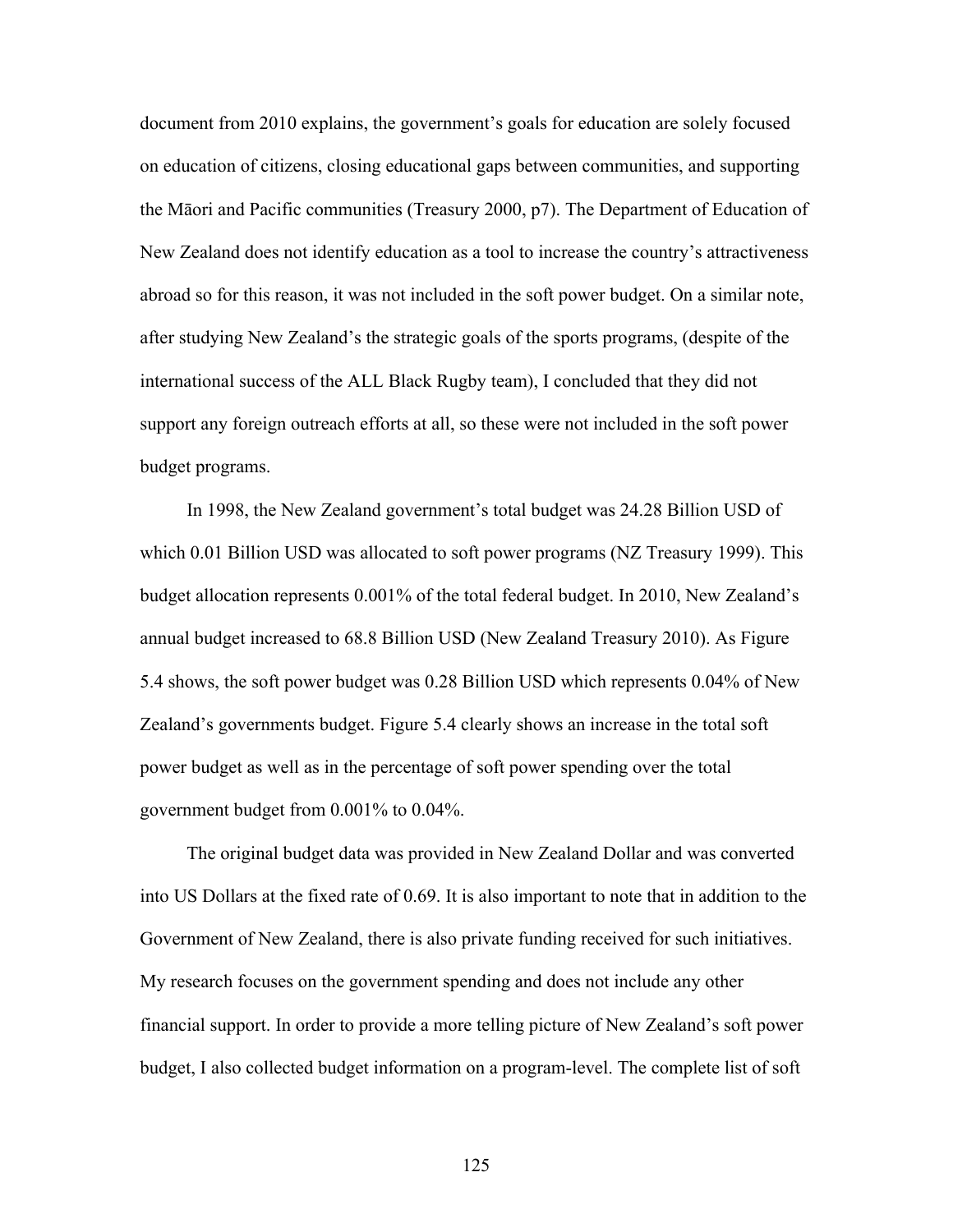171 45 39 16 0 20 40 60 80 100 120 140 160 180 200 1998 1999 2000 2001 2002 2003 2004 2005 2006 2007 2008 2009 2010 New Zealand's Program‐Level Soft Power Budget in Millions of USD 1995‐2010 Policy Advice and Representation ‐ Other Countries (MFAT) Policy Advice and Representation ‐ International Institutions (MFAT) Subscriptions to International Organizations (MFAT) Consular Services (MFAT) **-**Promotion of Asian Skills and Relationships (MFAT) **→ Hosting of Pacific Islands Forum Meeting (MFAT) (short-term)** Administration of Diplomatic Privileges and Immunities (MFAT) Cultural Diplomacy International Program (MCH) Promotional Activities ‐ Other Countries (MFAT) Pacific Cooperation Foundation (MFAT) International Radio Services (MFAT) (short-term) Policy Advice and Representation ‐ Other Countries PLA (MFAT)

power programs can be seen on Figure 5.3. Figure 5.3 shows all 9 soft power programs that were included in the budget analysis and also reveals any changes in their funding.

Figure 5.3 Soft Power Budget Allocation of New Zealand by Programs<sup>31</sup> within Ministries sorted by highest to lowest budget.

<sup>31</sup> Budget items Policy Advice and Representation-Other Countries PLA and Promotional Activities both have the same function as the Policy Advice and Representation-Other Countries. They are supplementary budget items (not programs).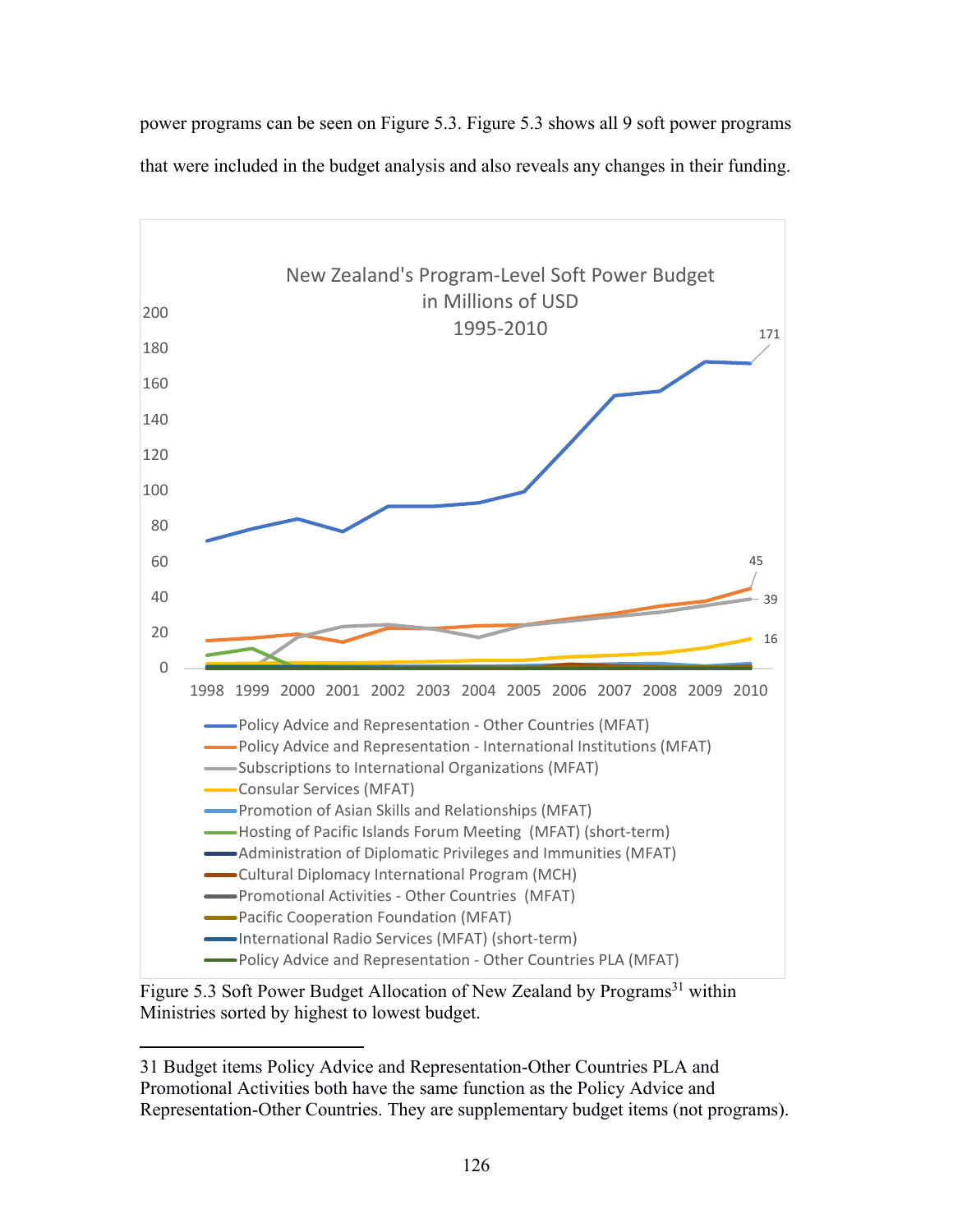The program-level data on soft power budget tells us that the government does not fund soft power initiatives consistently. Figure 5.3 shows that out of the 12 budget items, 10 are programs (two are supplementary budget items and not programs), two receive funding for a few years but then do not get any money for a while. One of these is Hosting the Pacific Island Forum, which received funding for the years 1998, 1999, and 2003 but not for all the other years. The other is the International Radio Services, which was transferred into the private sphere after 2002. Cancelations happen because either these programs were planned for a short-term, or the money was allocated elsewhere. In the case of the Pacific Island Forum, it is not hosted by New Zealand every year. The program-level data also reveals that one program within the MFA, the Policy Advice and Representation for Other Countries receives the most funding (average of 112 Million USD) and all other soft power programs get a significantly lower budget for each year between 0.5 Million USD to 22 Million USD.

It is also important to note that the 2010 funding is the highest amount (0.28 Billion USD) allocated for the examined 1995-2010 time-period for soft power use. The creation of a new soft power program (Cultural International Diplomacy Program<sup>32</sup>) in 2007 and the later merged ministries creating the Ministry of Business, Innovation and Employment in 2012 are indications that the New Zealand government is going to focus more on the use of its soft power in the future, however, some of the issues surfacing are the lack of government programs and institutions that would exercise such soft power actions consistently.

<sup>32</sup> CDIP's first budget allocation was created in 2006 so it can be fully operational by 2007. Budget data for this program has been collected from 2006-2010.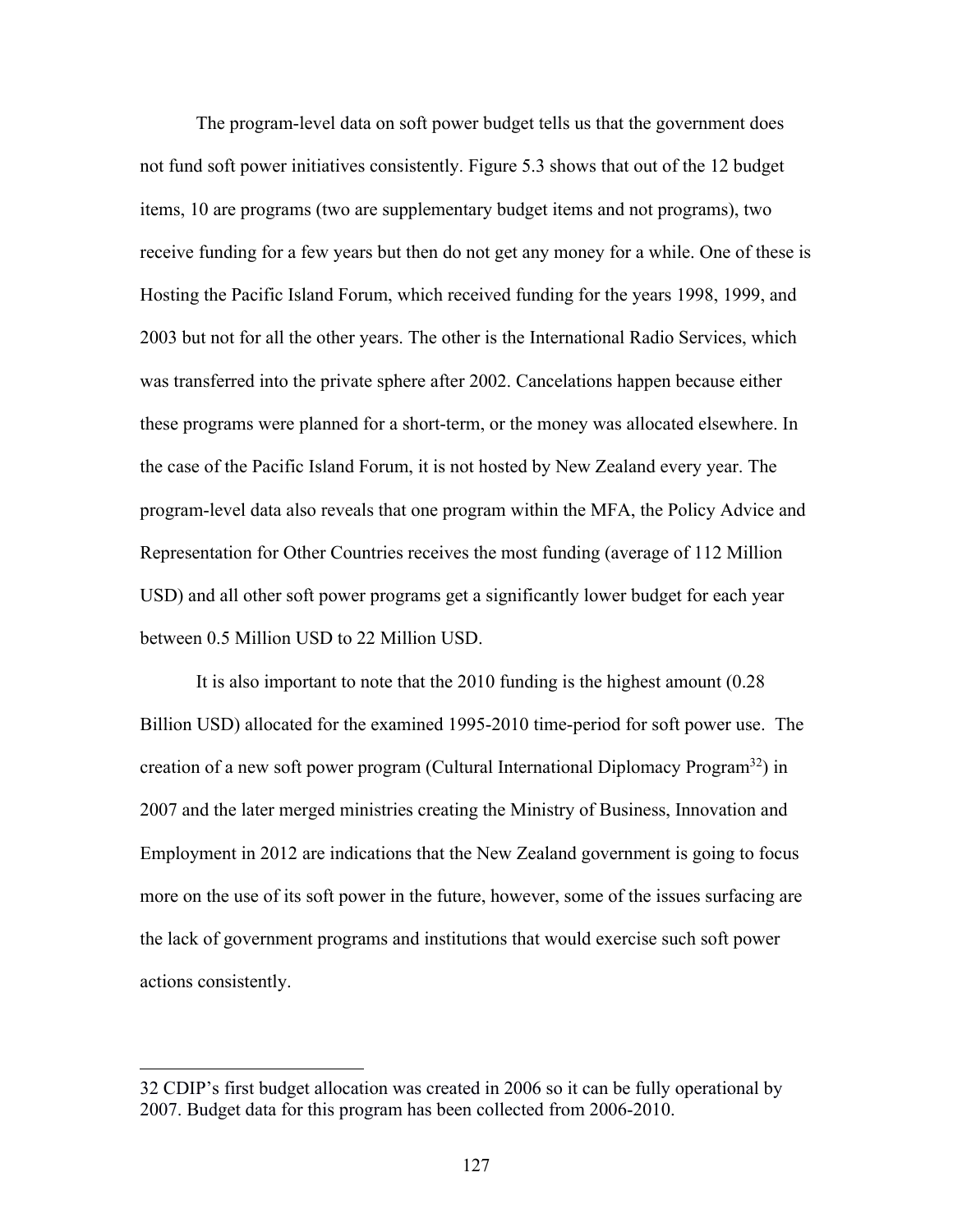Moving to the ministry-level analysis, Figure 5.4 shows the country's soft power budget by the two listed ministries to indicate any changes in the money allocation. As Figure 5.4 shows, since 1998 the soft power spending has been slowly increasing from 0.1 Billion USD to 0.23 Billion USD by 2008. Figure 5.4 also shows that almost all of the soft power budget allocation was to the MFAT with the only exception of the CDIP programs starting in 2006. Overall, it was the last year of this analysis (2010), that allocated the most funds to the MFAT and to the MCH soft power programs during the examined time-period as the budget increased the soft power spending to 0.28 Billion USD by 2010. Stated differently, based on the observed changes in New Zealand's soft power budget and its new (CDIP) program, it is reasonable to say that the government will rely more on soft power actions in the future<sup>33</sup>.

<sup>33</sup> In addition, the creation of programs under the Ministry of Business, Innovation and Employment fit the descriptions of Nye's soft power, but this specific ministry was not created until 2012 by merging the Ministry of Economic Development, Ministry of Science and Innovation, Department of Labor and the Department of Building and Housing (New Zealand Treasury). While the time-frame of this dissertation ends in 2010, New Zealand shows promising budget trends and programs that indicate an increase in its soft power use in the future.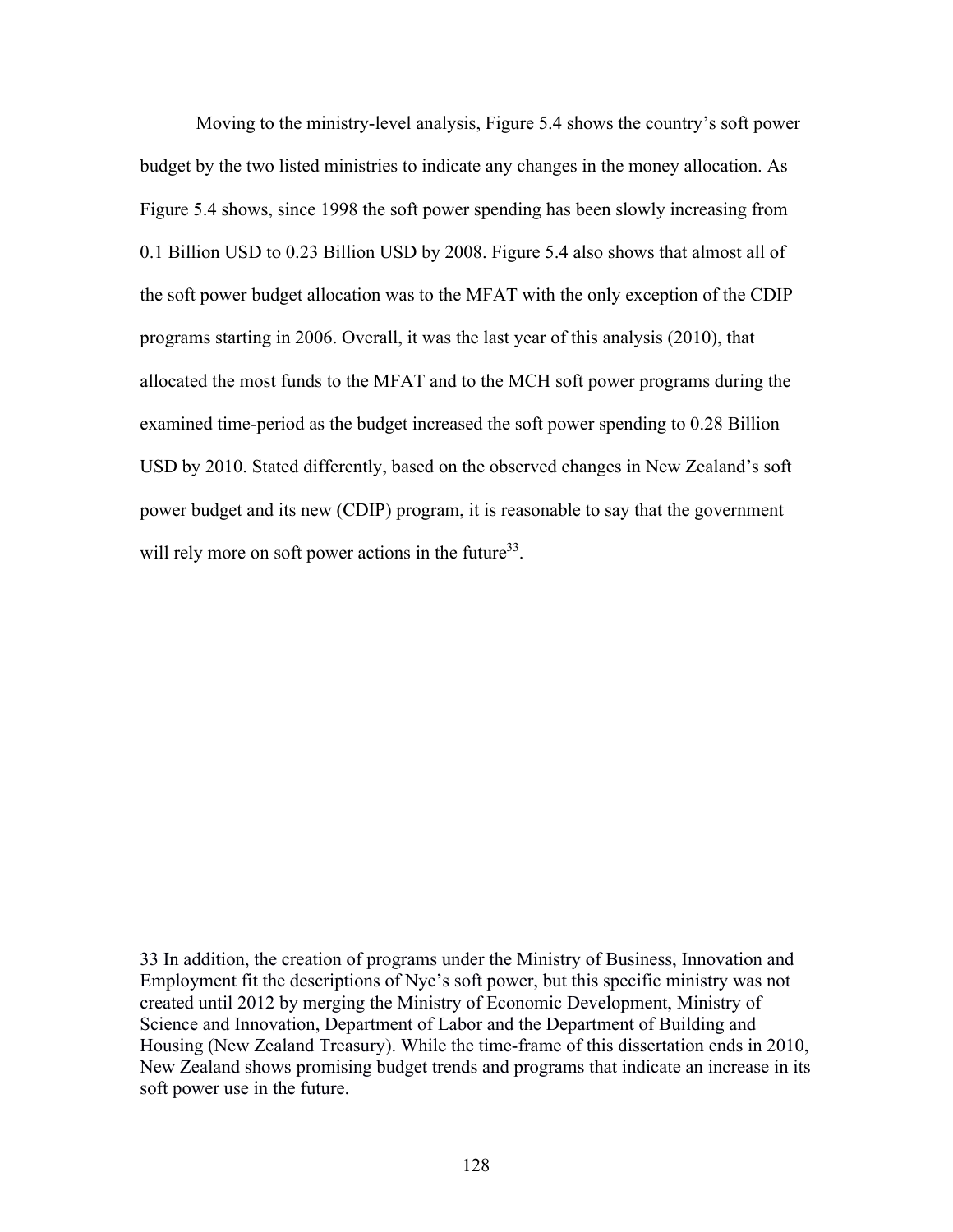

Figure 5.4. New Zealand's Soft Power Budget by Ministries of Foreign Affairs and Trade, and by the Ministry for Culture and Heritage

In conclusion, as the above qualitative analysis revealed, New Zealand's soft power budget is low and uneven. In addition, the government limits most of the soft power programs to a regional reach, which also limits New Zealand's global recognition. However, due to a shift in the political elite's narrative, the government's new programs such as the CDIP and its budget allocation suggests that New Zealand will focus more on the use of soft power internationally in the future.

## 5.13 CONCLUSION

Overall, what governments do is a very important factor in understanding their soft power use. As this chapter revealed, Finland has a high soft power reliance and New Zealand uses soft power instruments to a low degree. I theorized that this is due to a threatening neighbor that makes Finland to use a strategic balancing mechanism to build alliances. As this chapter also showed, New Zealand does not have a perceived threat that would encourage alliance building, thus New Zealand does not need to use a high level of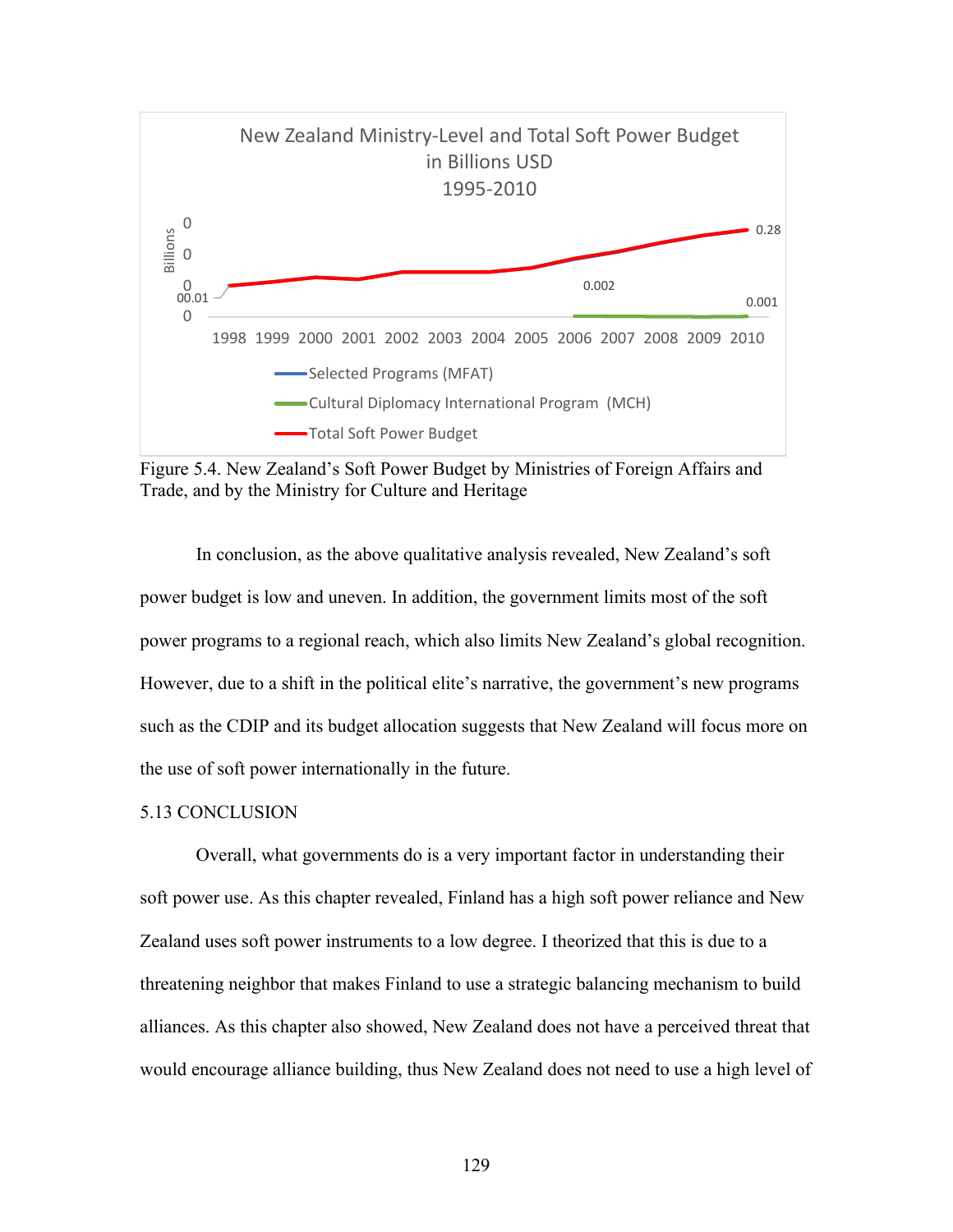soft power. And while New Zealand also uses soft power instruments, her strategic choices focus on positioning itself in the regional market and forming economically beneficial partnerships targeting China, Japan, and the Pacific Islands. While both countries use soft power, as the previous study revealed, they both hope to achieve different goals from such action, which impacts the amount of soft power they rely on.

What this chapter has discovered were indicators that the statistical analysis missed. These were: 1) geopolitical threat; 2) political elite's narrative; 3) age and mission of soft power programs; 4) the differences in the consistency and the amount of the respective governments' soft power budgets. More deeply, what this chapter revealed was the importance of a perceived geopolitical threat, measured by the narrative a country developed and reflected in the programs it develops and funds over time. In Finland, where Russia has threatened the country's independence, the political elite promoted a foreign policy, which carefully balanced with soft power in order to not provoke their aggressive military giant. This resulted in high Finnish soft power reliance. In New Zealand, on the other hand, due to the lack of any perceived geopolitical threats, the political elite focus the country's foreign policy on existing economic ties and protection from globalization. None of these goals required high soft power use. Table 5.2 shows the results of the comparison between Finland and New Zealand.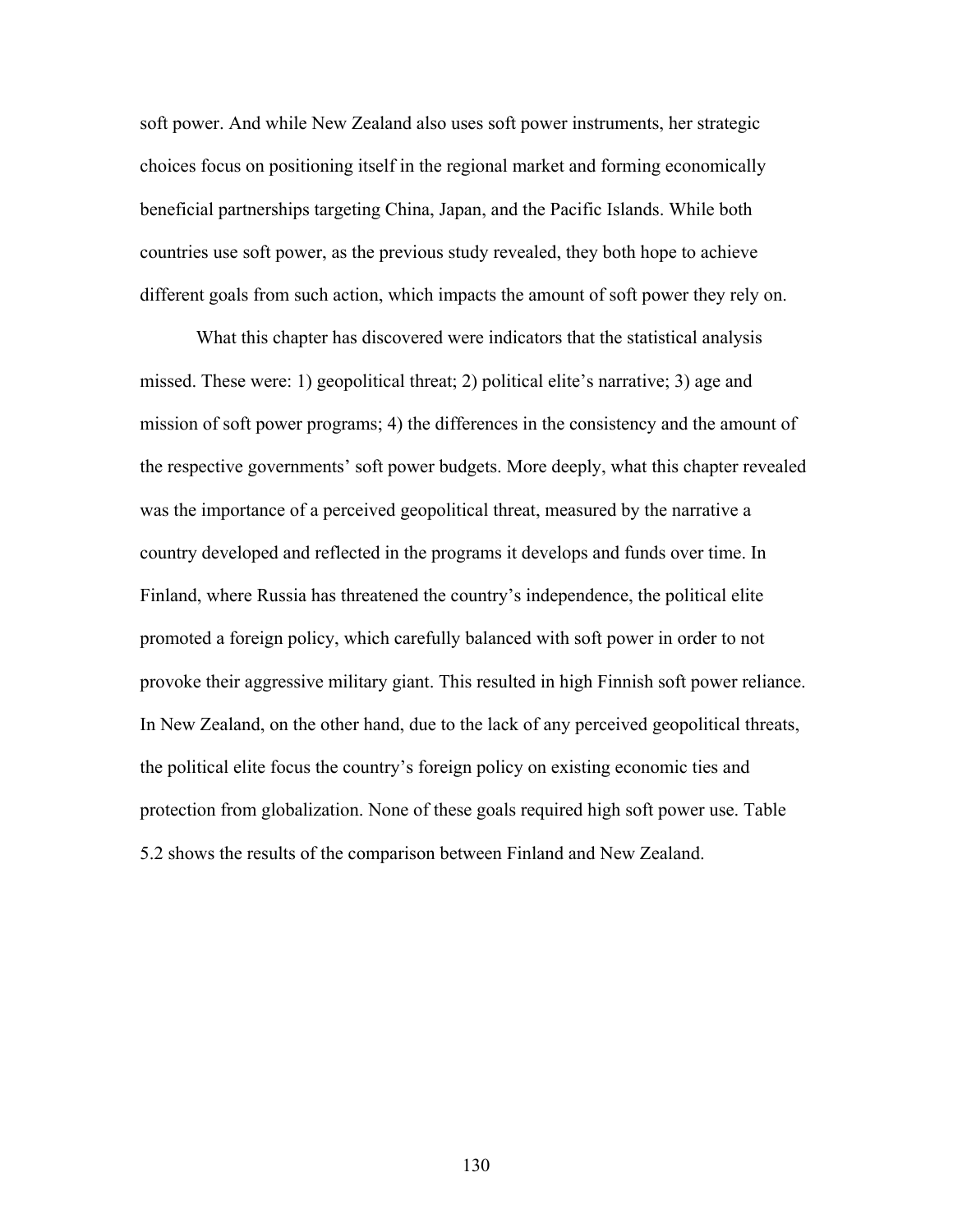|  |  |  |  | Table 5.2 Finland and New Zealand Comparison |
|--|--|--|--|----------------------------------------------|
|--|--|--|--|----------------------------------------------|

|                                                         | <b>Finland</b>  | <b>New Zealand</b>  |
|---------------------------------------------------------|-----------------|---------------------|
| <b>Soft Power Use</b>                                   | High (94%)      | Low $(68%)$         |
| <b>Geopolitical Threat</b>                              | Threatened      | Not Threatened      |
| Political Elite's National Security<br><b>Narrative</b> | Present         | Not Present         |
| <b>First Soft Power User Institution</b>                | 1918 Foreign    | 1943 Ministry of    |
|                                                         | Affairs Bureau  | Foreign Affairs and |
|                                                         |                 | Trade               |
| <b>First Soft Programs</b>                              | 1974            | 1989 Pacific        |
|                                                         | International   | Cooperation         |
|                                                         | Cooperation     | Foundation within   |
|                                                         | Programs within | <b>MFAT</b>         |
|                                                         | <b>MCE</b>      |                     |
| Soft Power Budget as a % of Total                       | High            | Low                 |
| <b>Government Budget</b>                                | 2.2%            | $0.001\% - 0.04\%$  |
|                                                         | Consistent      | Inconsistent        |

Revealing the impact of the **geopolitical** differences between Finland and New Zealand, this analysis discovered that due to geopolitical threat, the Finnish soft power use has been a much older phenomenon than in New Zealand. In the case of Finland, its proximity to Russia has pushed the elite to create a narrative that constantly reminds of the Russian threat. Due to the proximity of the Soviet Union, Finland was also forced to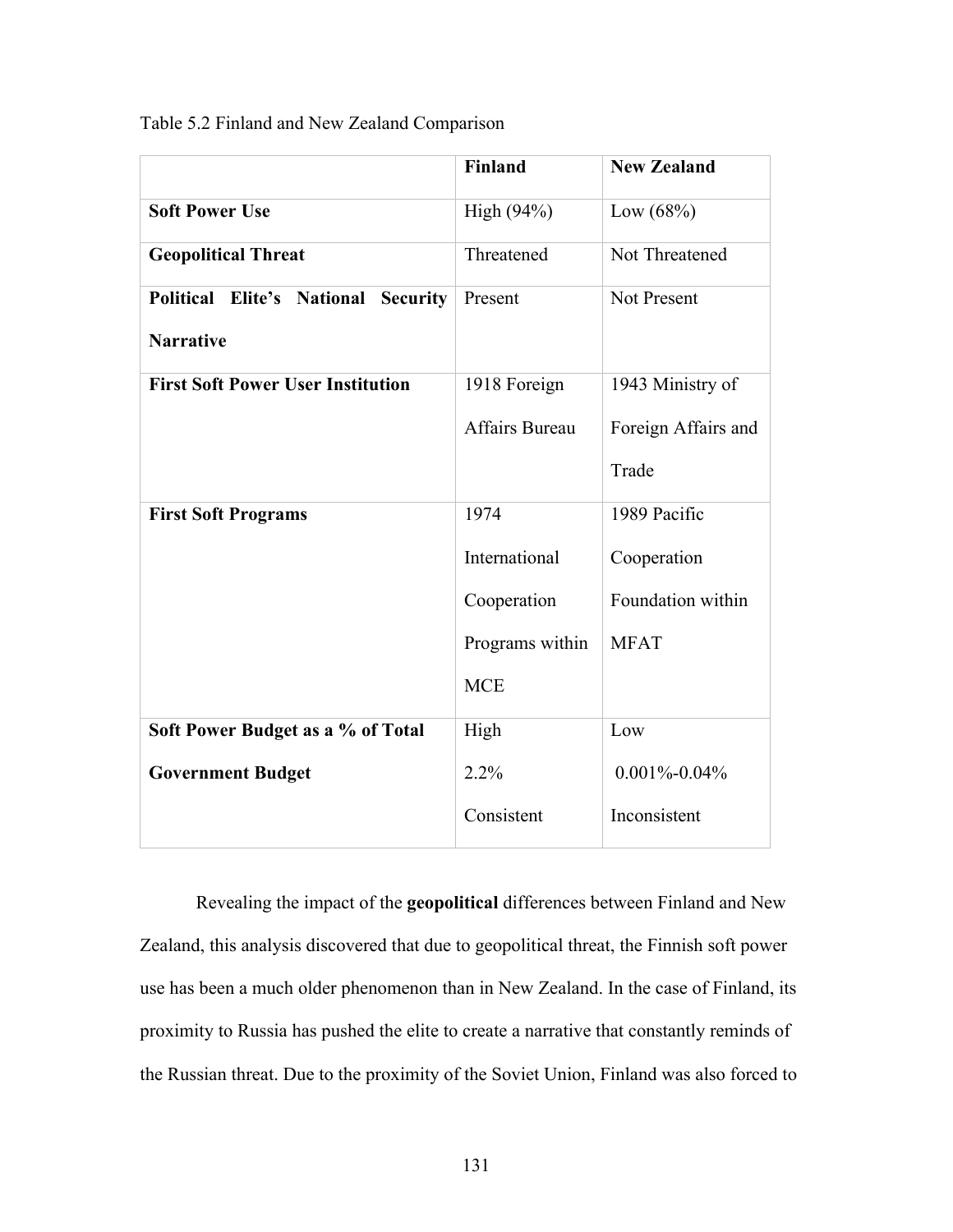use its soft power programs to strengthen its sovereignty and take a politically neutral position during the Cold War. Finland bandwagoned with its hard power but balanced with its soft power programs. After the Cold War, Finland shifted its soft power towards even more engagement with the West to build alliances. This resulted in the creation of early soft power programs and institutions. Today these elements all serve as strong pillars of high Finnish soft power use. Thus, geopolitical differences showed that having a threat at the border increased Finnish soft power use in the form of a defense mechanism. In the case of New Zealand, having a friendly neighbor resulted in a much lower perceived need to use soft power.

The **political elite's narrative** has been different in each country as well. While in Finland, the political elite continuously points to the Russian threat, in New Zealand, the political elite's narrative focuses on nuclear disarmament and globalization. This meant that while in Finland the idea of a necessary alliance building mechanism based on existential threat was constructed into the soft power programs, in New Zealand that was not the case. In New Zealand, the political elite's narrative focuses on less threatening issues and positioning the country as an attractive regional economic partner.

Further, it is important to note the difference between the **number** and the **age of soft power institutions and programs** as well. The first Finnish soft power facilitating institution was created in 1918 (Ministry of Foreign Affairs), for the purpose of strengthening Finland's hard-earned independence from Russia and the first Finnish soft power program was established in 1974 under the name of International Cooperation under the Ministry of Education and Culture. In New Zealand, on the other hand, the first institution that could facilitated soft power programs was not created until 1945 (Ministry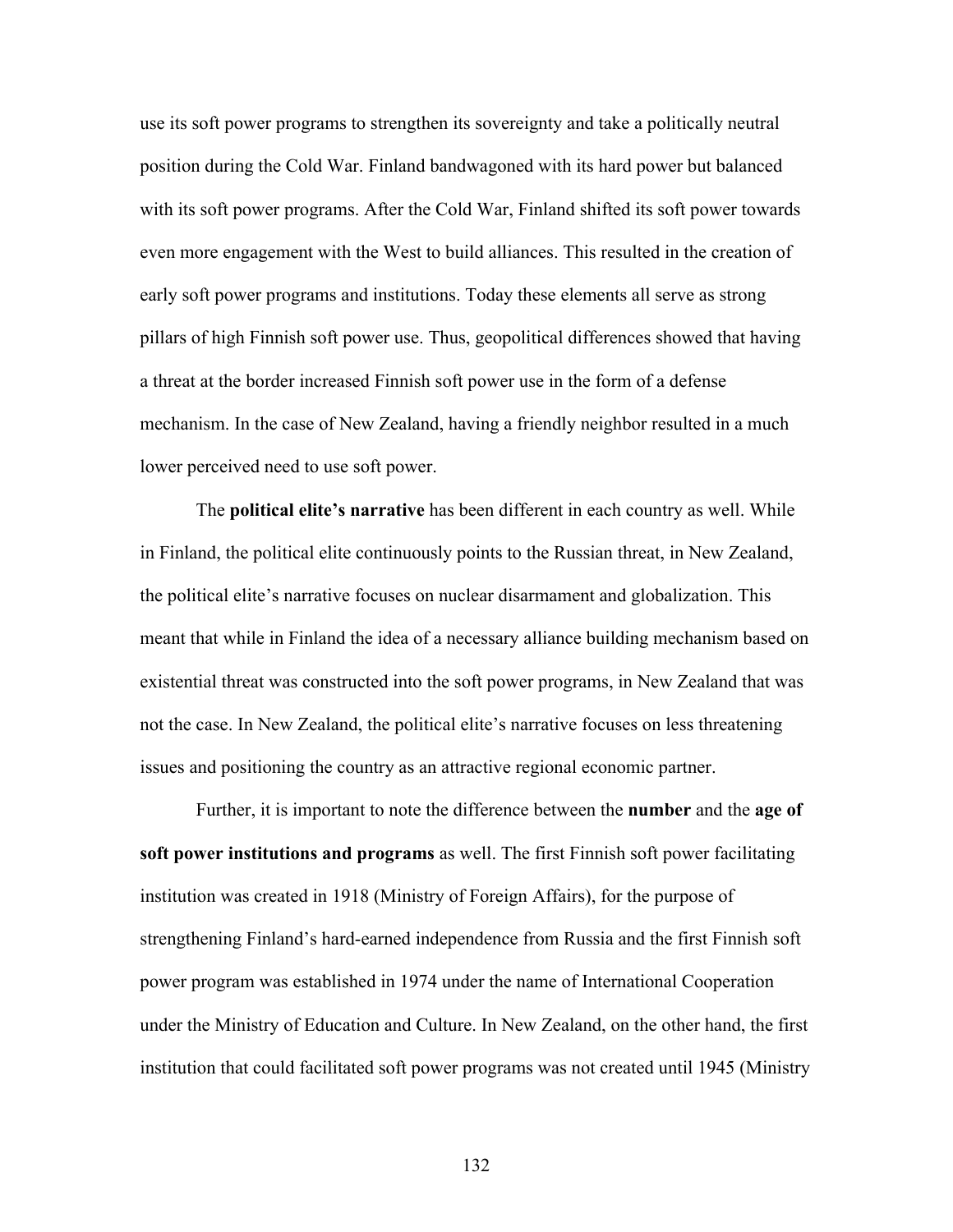of Foreign Affairs and Trade) while its first specifically soft power program was established in 1989 (Pacific Cooperation Foundation). As these results show, Finland has been relying on soft power programs since 1974, while New Zealand only started utilizing it in 1989.

Comparing the **number of** ministries and programs that are associated with soft power use in foreign policy, this chapter revealed that both countries have two ministries that supervise their soft power use. One is a foreign affairs ministry and the other is a ministry overseeing cultural affairs. In terms of the number of ministries involved, these two countries are identical. In addition, this dissertation also identified 10 soft power programs for New Zealand and 12 programs for Finland. Based on the number of soft power programs, Finland has a larger number of government programs specialized on soft power use abroad, which also contributes to its higher soft power reliance and to the Finish institutional commitment to soft power use.

In terms of the **budgetary** differences, Finland spends much more money on its soft power than New Zealand. This analysis revealed that the Finnish funding has been consistent and appears to be locked into the annual budget calculation. The breaking down of the soft power budget also revealed strategic differences. For Finland, its main soft power budget allocation goes to cultural initiatives while in New Zealand it is allocated for its MFAT's policy advice programs, which is focusing on building economic relationships.

 In addition, New Zealand's **budget allocation** pattern further indicates steady increase in soft power budget since the 1990s. More specifically, New Zealand's soft power budget has been increasing from 0.001% to 0.04% of the total federal budget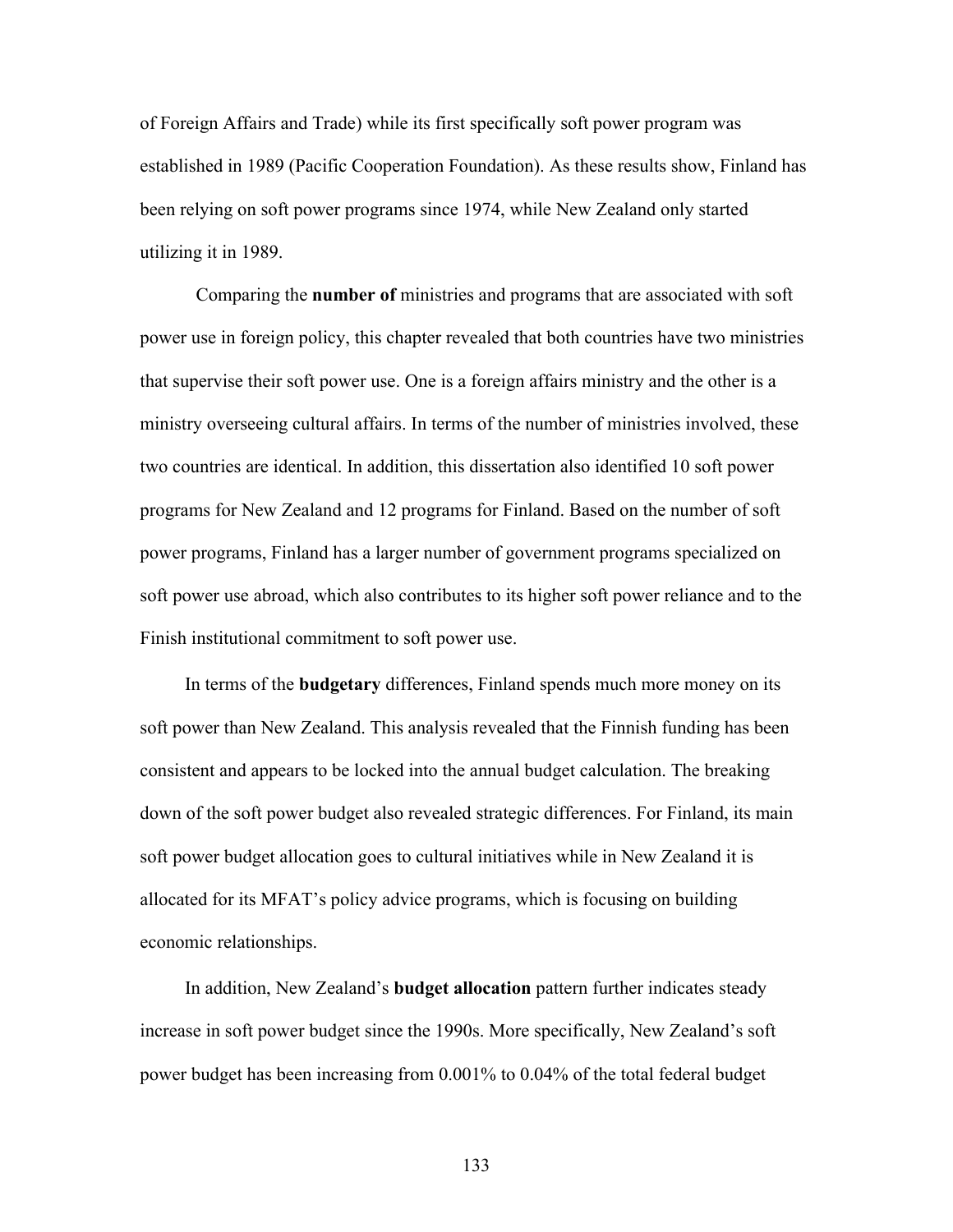during the observed time-period. Finland, on the other hand, spends consistently on its soft power around 2.2% of its total annual federal budget. Even with New Zealand's increase of its soft power budget, Finland still spends 55 times more money every year on its soft power programs than New Zealand, which results in a higher Finnish soft power reliance.

 The strategic distribution of their respective money vastly differs as well. On the ministry-level and on the program-level, Finland allocated its soft power **budget** more evenly while New Zealand heavily funds one program (Policy Advice and Representation-Other Countries) and barely allocated money to the other programs. In order to successfully promote New Zealand's foreign policy interest though soft power use, the government needs to spend its budget more evenly, so most of the soft power programs can strengthen and develop.

My two cases revealed new variables that can improve future quantitative analyses of countries' soft power use. The most-similar case design was able to disclose the boosting impact of geopolitical threat on Finland's soft power use, which factor should also be tested on a larger number of countries. In the case of New Zealand, a new foreign policy goal emerged. New Zealand wishes to strengthen its position in the Southeast region and focuses most of its soft power efforts to achieve this goal. The regional outreach of this policy also leads to a lower use of soft power actions, while Finland's alliance building foreign policy requires a more global outreach. This ultimately also leads to higher soft power reliance for Finland.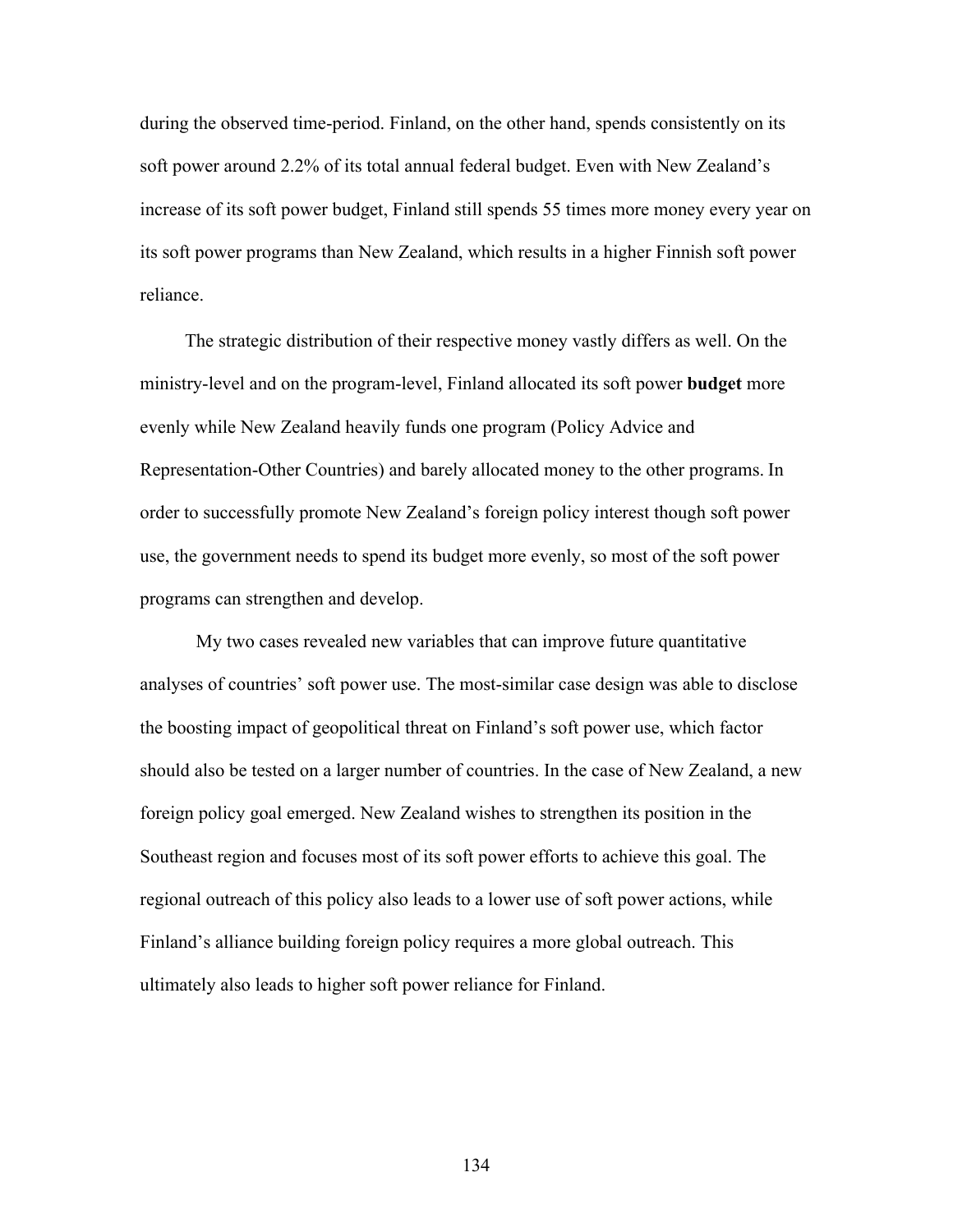## CHAPTER 6.

### THE U.S.'S HISTORICAL STRONG RELIANCE ON SOFT POWER

In the previous chapters I outlined elements that may impact democracies' soft power use, and then I analyzed the patterns of soft power use amongst 51 democracies. The statistical results showed that my hypothesized link between democracies' social trust and their soft power use is weak. In fact, social trust only explained about 18% of countries' soft power use variation. The statistical analysis also revealed that the previously included resource and institutional variables could not explain more than 20% of the variation either so more qualitative analysis was needed to uncover new explanatory variables. I now turn to a crucial case design to study in-depth the already included factors and to reveal any new independent variables.

## 6.1 CASE SELECTION. CRUCIAL CASE-U.S. AS A HEGEMON

There are 51 democracies in my dataset that are spread out geographically in all five continents and have diverse economic and institutional characteristics. In my sample there are 28 European, 12 from the Americas, 7 Asian, 1 Middle Eastern, 2 Australian and 1 African nation. The United Stated has been selected for a crucial case design for the following reasons. The United States is a wealthy hegemon that is very active in international relations. In terms of its soft power action count, it stands out as the highest user of soft power compared to all other democracies in the dataset. See Table 6.1. My statistical measurement of American soft power use revealed that the U.S. government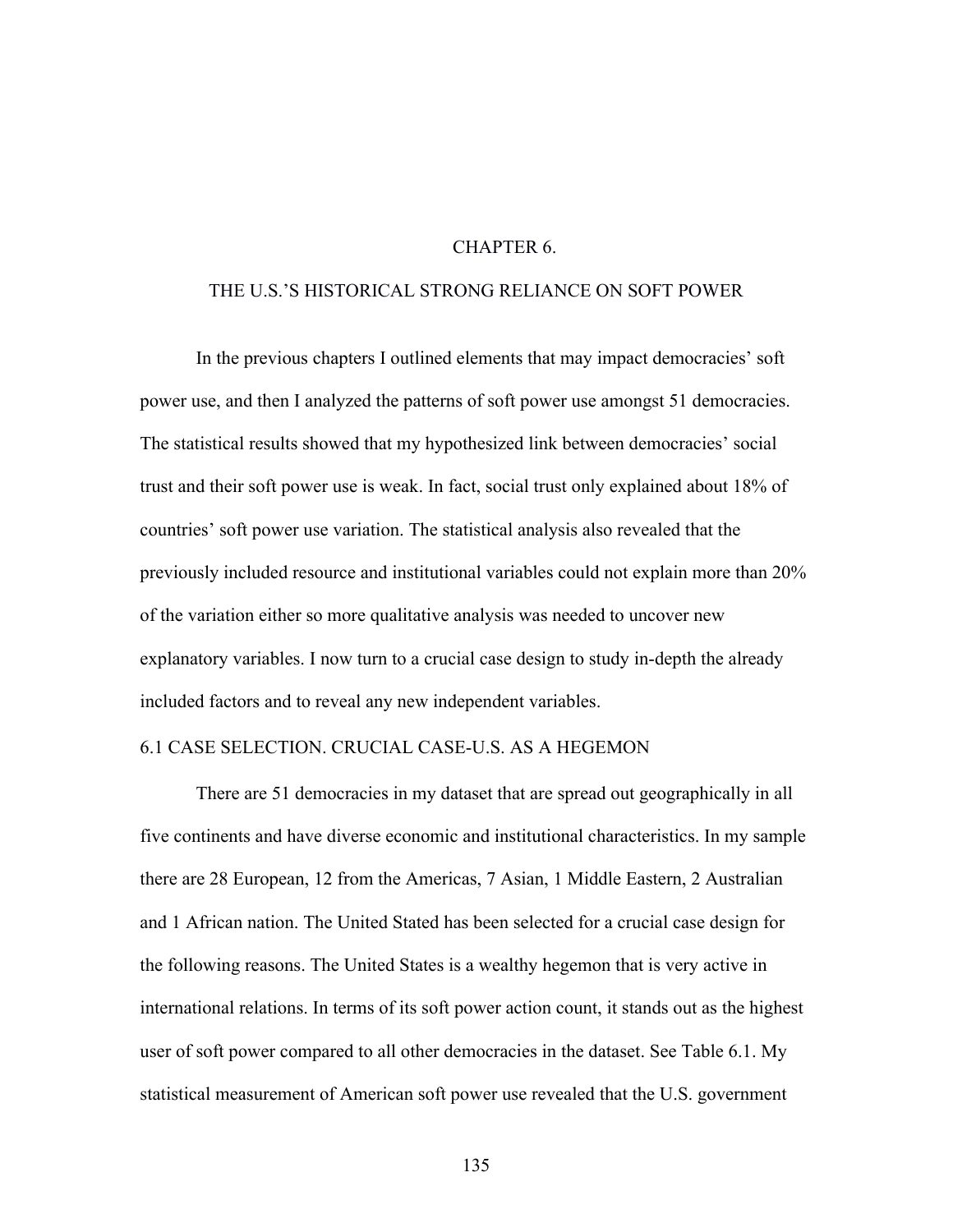relies on an average of 32,788 soft power actions each year. This is an especially high value compared to all other democracies in the dataset as the average soft power action count is 2,306 per year.

|                       | <b>Soft Power Action Count Average</b> |  |  |
|-----------------------|----------------------------------------|--|--|
|                       | Per Year                               |  |  |
| <b>United States</b>  | 32,788                                 |  |  |
| <b>51 Democracies</b> | 2,065                                  |  |  |

Table 6.1 Average Soft Power Action Count and Average Soft Power Percentage (1995-2010).

The case of the United States also plays an important role in soft power literature and in international relations in general. Not only the concept of soft power was created by an American scholar (Joseph Nye), but also the United States' use of soft power has been the focus of most soft power scholarship<sup>1</sup>. In addition, the U.S. as a hegemon impacts the international behavior of all other countries. In this chapter, the U.S. provides a crucial case through which I will be able to examine one country for the purpose of understanding how the most prominent actor in international relations behaves in terms of its soft power use. I am specifically interested in uncovering any new factors that may have resulted in such high soft power reliance.

Turning to a crucial case design, I will explore the possible drivers of the American high soft power use. Crucial case studies are based on most-likely or leastlikely designs and can be useful for the purposes of testing certain types of theoretical arguments, as long as the theory provides relatively precise predictions and the measurement error is low (Eckstein 1975). Most/least likely designs are based on the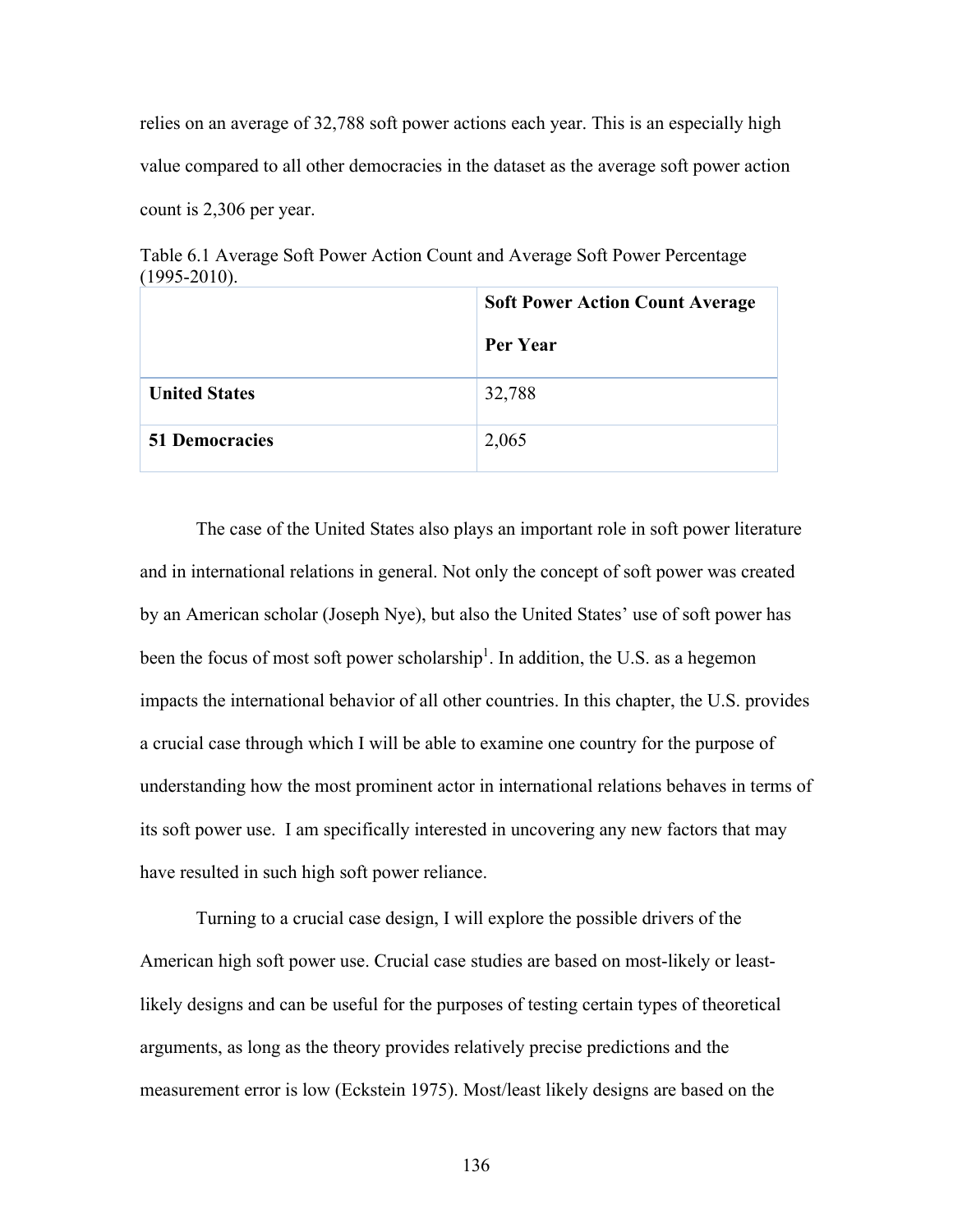assumption that some cases are more important than others for the purposes of testing a theory. They are based on a Bayesian perspective in which the weight of the evidence is evaluated relative to prior theoretical expectations (McKeown 1999, George and Bennett 2005). This means that the U.S.' soft power reliance should be examined as a crucial case because of its major power status in world politics and because of its high soft power action outcome.

My statistical analysis revealed that, the U.S. has an exceptionally high GDP (1.15 trillion USD) and high CINC scores (0.14). Both of these values support its major power status in the world but none of these factors provided adequate answers about the high American soft power use in the regression models of Chapter 4. The polity score (10) was just slightly higher than the average of 51 democracies (8.87), therefore it was not providing additional explanation regarding the exceptionally high soft power use either (See Table 6.1).

|                      | <b>Social Trust</b> | <b>GDP</b>   | <b>CINC</b>    | <b>Polity</b> |
|----------------------|---------------------|--------------|----------------|---------------|
| <b>United States</b> | 1.62                | $1.15E+13$   | 0.14           | 10            |
| 51                   | 1.06                | $7.00E+11$   | 0.01           | 8.87          |
| <b>Democracies</b>   |                     |              |                |               |
| Average              |                     |              |                |               |
| scale min            | $-0.46$             | $3.57E + 09$ | $\overline{0}$ | $-10$         |
| scale max            | 2.18                | $1.5E+13$    | 1              | 10            |

Table 6.2 Average values for the main independent variables from the statistical analysis (1995-2020). GDP is in current USD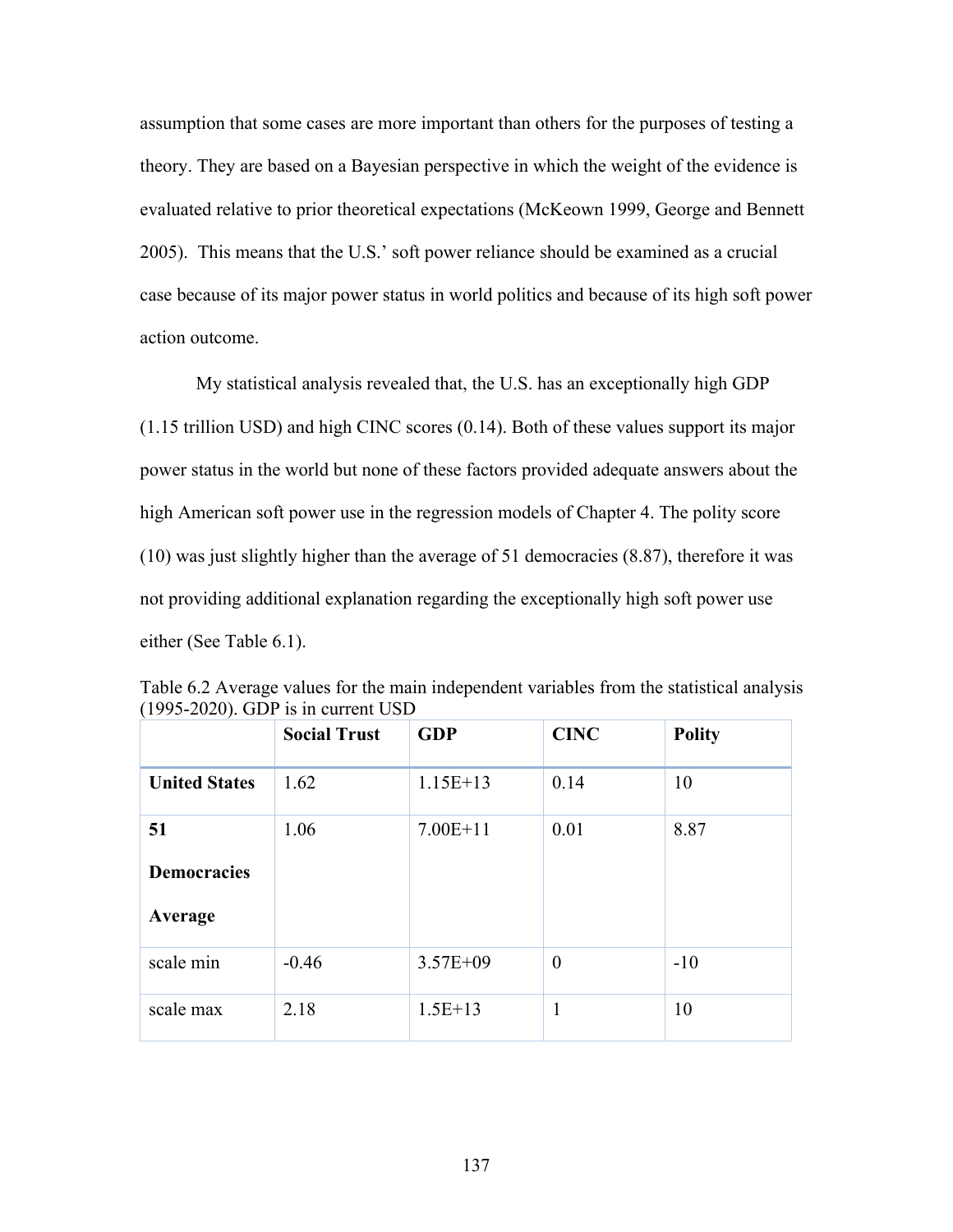My expectation based on my theory was that the high social trust value would drive the American high soft power use. However, the findings indicated that the U.S.'s social trust value was only slightly high at 1.62, which did not explain its exceptionally high soft power reliance (See Table 6.2). Therefore, while the American social trust value is somewhat higher that the average social trust value of the 51 countries include in the dataset (1.06), it is not high enough to confirm my theory.

Since social trust could not provide adequate explanation for American high soft power use, I turn to the realist literature that offered alternative explanations. Chapter 5 explained in detail my theory of soft power use based on the perception of geopolitical threat. I will apply this theory to reveal if geopolitical threat offers answers about the high American soft power use. The following sections will further study the impact of geopolitical threat on American soft power use.

## 6.2 EXPLAINING THE EXEPTIONALY HIGH SOFT AMERICAN POWER USE

Since social trust did not provide sufficient answers about countries' soft power use, I now turn to alternative explanations. As I explained in Chapter 5, the foreign policy literature pointed to **geopolitics'** impact on countries' foreign policy behaviors. This literature suggested that countries react to geopolitical threat by taking actions that are designed to mitigate the threatening actor (Clerk 2015, Sberro 2015, Moisio 1998, Browning 2002). Specifically, realist literature pointed to **alliance formation** as countries' reaction to a perceived threat (Walt 1985). Realist and neorealist literature have also suggested that when a country is framed as a strong military power, it will impact the others by causing them to perceive them as a threat (Sherif 1966, Levine and Campbell 1972, Waltz 1979, Mearsheimer 2001). In terms of soft power use, this means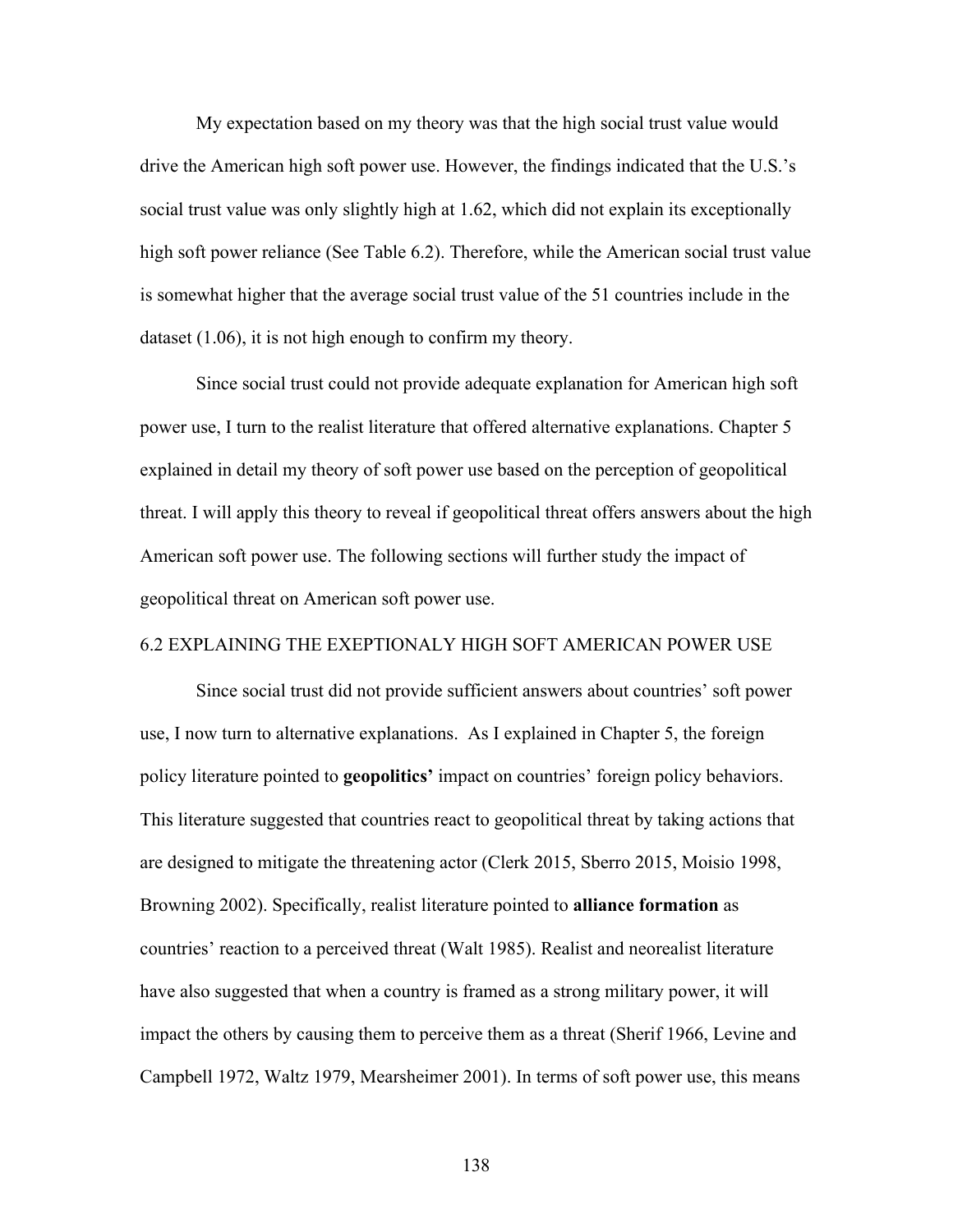that countries that feel threatened may use soft power instruments to a higher degree in order to build alliances against the perceived threat.

As the realist literature also suggested, states that appear aggressive can make others react with the goal of strengthening alliances against this perceived threat. This is called **balancing** (Walt 1985). When the aggressor is believed to be unalterably aggressive, balancing with others is also the best way to avoid becoming a victim (Langer 1950, Walt 1985). In this chapter I theorize that threatened countries are more likely to use a high level of soft power to balance out the strong regional threat by trying to **build alliances**.

It is also one of the underlying assumptions of this theory that high positive interaction with other countries in the form of soft power can enhance alliance building by creating, what Nye (2011) called a climate of attractions and a web of personal ties. The high level of positive interaction between countries makes alliance formation more likely. In terms of my crucial case design, this means that according to this alternative theory, the U.S. is expected to rely on a very high degree of soft power to **balance** against the perceived threat. Specifically, this means that the crucial case should exhibit the strong alliance building and seek to balance against the threat.

My theory further suggests that as a result of the perceived geopolitical threat the political **elite creates a narrative** that emphasizes national security and alliance building. As it was explained in Chapter 5, major geopolitical actors such as Russia create a situation in which the political elite in other countries perceives them as threat. In order to communicate this threat to the public and to the leadership, the political elite creates a narrative that emphasizes the need for protection in the form of alliance building.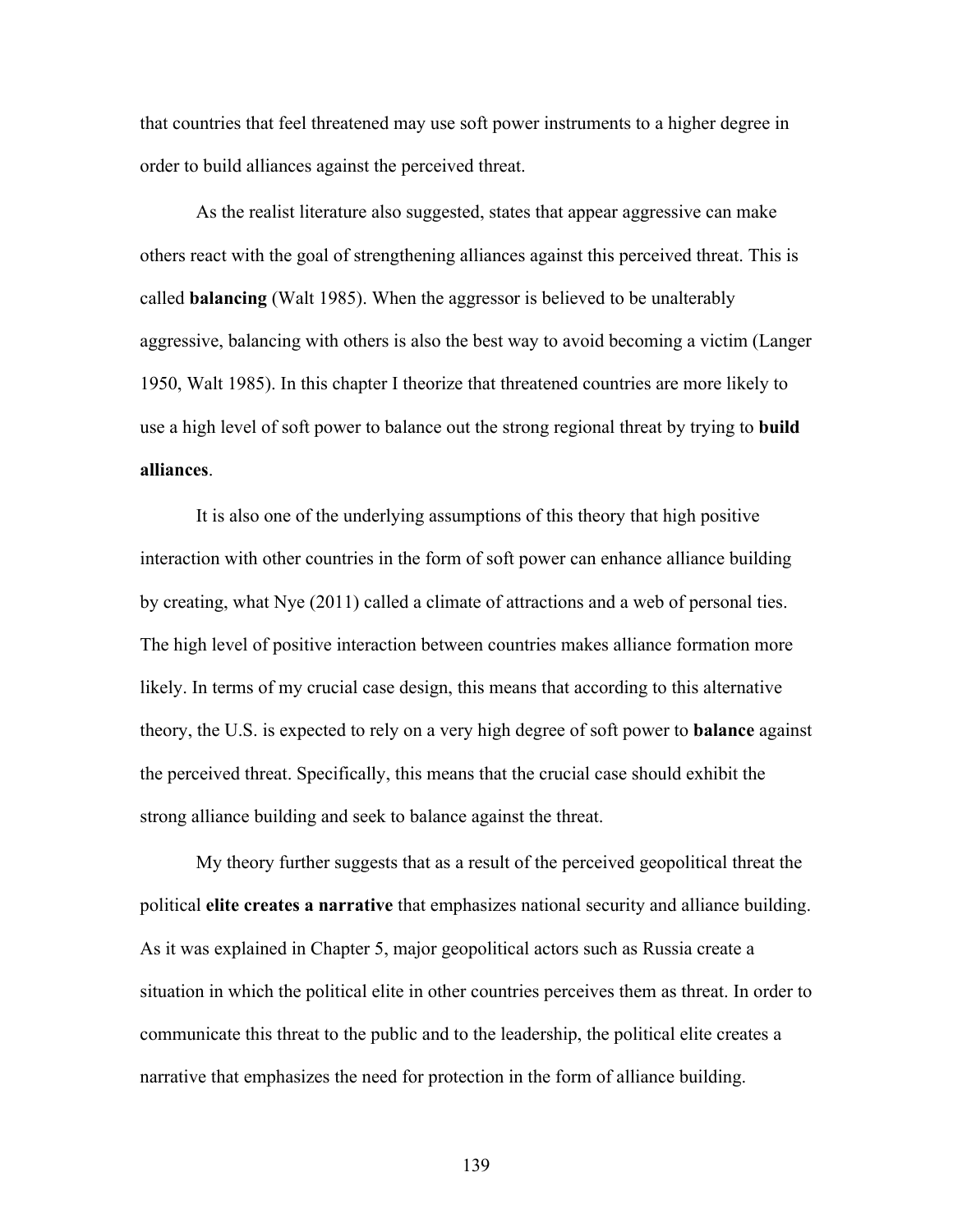Also, governments that are perceiving a threat, as a result of the political elite's narrative on national security, they create soft power programs and institutions to strengthen their alliances. These institutions support educational, cultural and other types of programs that enhance the mutual understanding between countries and thus strengthen alliances. Over time these programs become well established. For this reason, the **history of the American programs** signals institutional commitment. Stated differently, when programs exist for a long time, they are likely to remain in use and thus enhance the country's soft power use abroad.

Finally, a**llocating federal budget** to soft power programs should also be closely related to the political elite's narrative. Because of the political elite's narrative about the perceived **threat to their national securi**t**y** and the need for **alliance building**, we should expect the government to fund programs that support this narrative in the form of cultural and educational programs. This narrative builds into the budget calculation and increases the amount of funds approved for soft power programs. These programs support the government's efforts to balance against the perceived threat by strengthening the cultural, personal and often political connections between countries and ultimately the alliances between them. The repeated issues of national security and alliance building in the political narrative often result in a lock-in mechanism which makes it more likely that the government will continue to use these programs instead of canceling them. This is also called path-dependence, and it results in the consistent and high soft power budget allocation and signals the general policy direction of the government<sup>2</sup> (Jones et al. 2009).

Overall, in countries where there is a perception of geopolitical threat, the political elite is likely to create and maintain an emphasis on the importance of national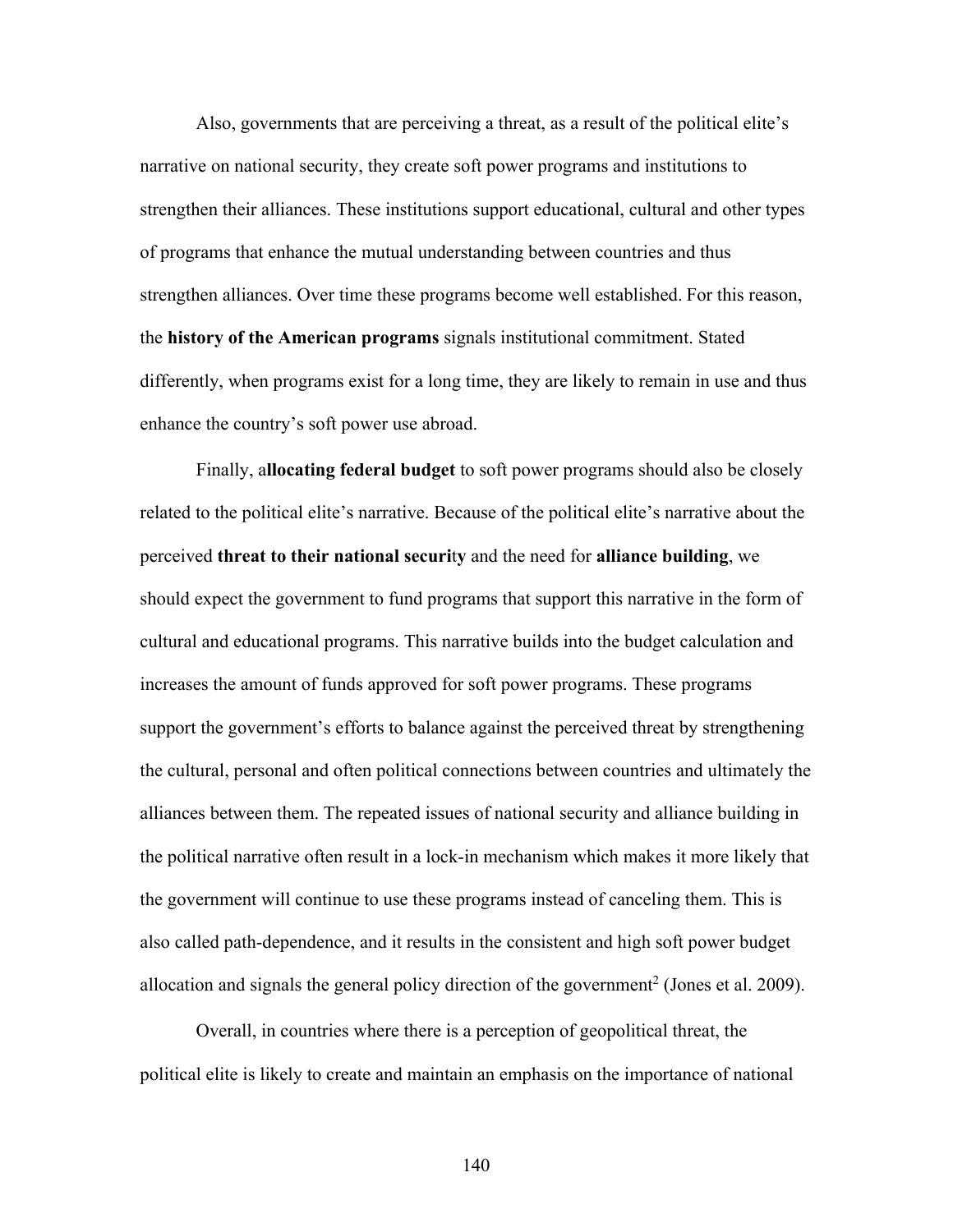security and alliance building. In order to be successful in the promotion of their foreign policy, the country needs soft power institutions and a consistent soft power budget allocation. Closely studying the U.S. therefore, I seek to I seek to determine whether the biggest soft power user supports this new formulation of the theory as well as uncover factors that may have been overlooked in my statistical models.

This chapter will proceed as follows: I turn to four indicators. These are: 1) perceived geopolitical threat; 2) narrative of the political elite; 3) the history and mission of the soft power programs and institutions; 4) the budget of soft power programs. In the conclusion, I will trace the connection between the newly found indicators and soft power use in the United States.

## 6.3 GEOPOLITICS OF THE UNITED STATES

Based on my theory, the existence of a perceived geopolitical threat can lead to a defense mechanism in the form of balancing with high soft power use. In this section, I discuss American geopolitics with special attention to any perceived geopolitical threat that would lead to a possible high American soft power use.

While the U.S. has been fortunate with its geographic location being surrounded by oceans to protect it and with peaceful neighbors such as Canada and Mexico, it found itself as one of the two key players in the Cold War. The U.S. and Russia were allies during WWII, but since the Bolshevik Revolution in 1917, the U.S. was worried about the geographic and ideological spread of Communism (Scott 1996). Directly after WWII, the Soviet Union started to threaten the U.S. with its geopolitical ambitions (Leffer 1984). Since 1946, until the late 1980s the official interpretation of the strategic goals of the USSR was that they seek regional and global dominance (Wolfe 1984, Scott 1996). In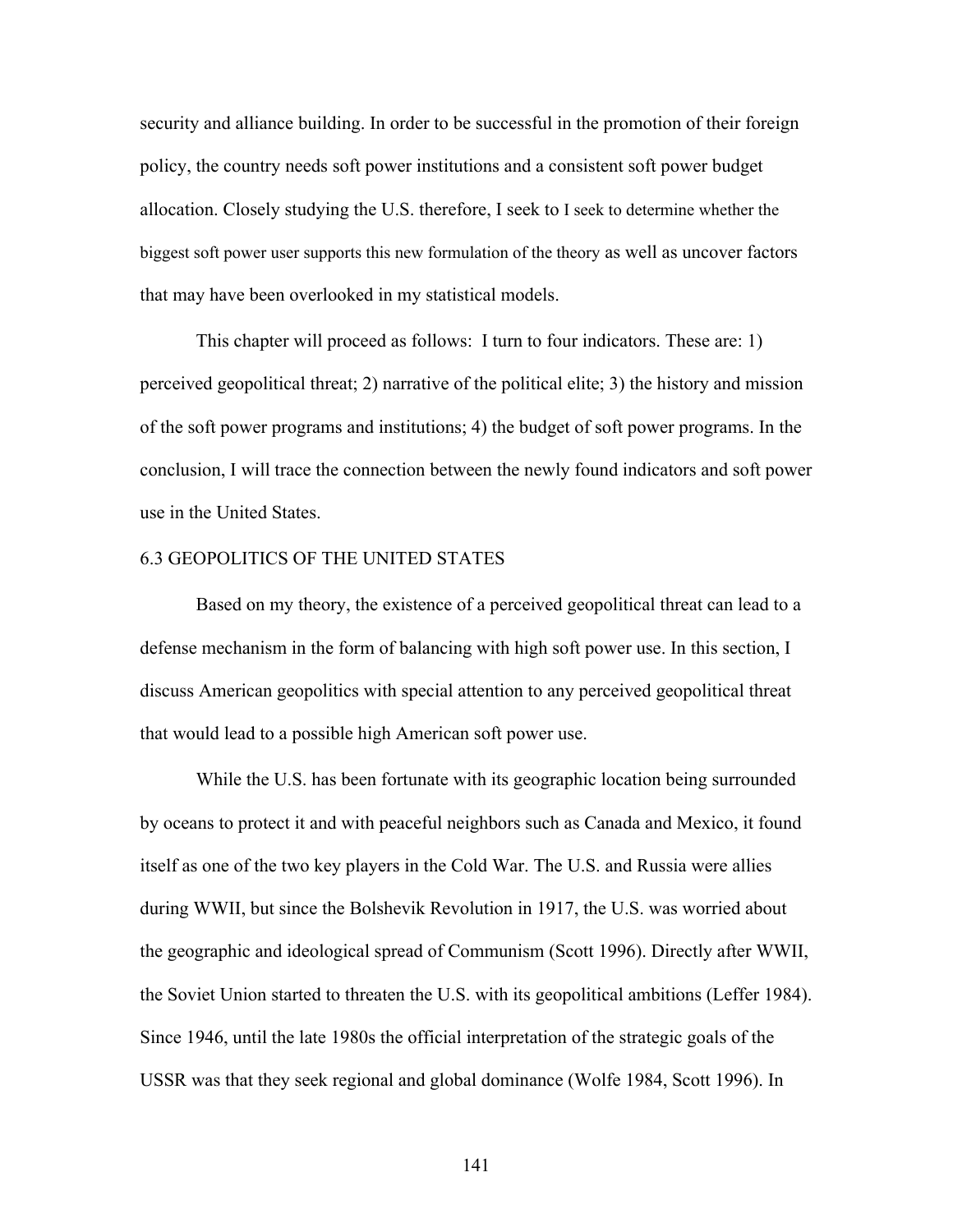terms of geopolitics, this also meant that the U.S. was facing an enemy that was perceived to want to expend its borders and its influence as far as possible.

The American response after World War I was the creation and support of a new network of democratic countries (Arndt 2006, Lebovic 2013). By the 1960s the Soviet threat became more imminent. The domino theory argued that the Soviet Union will try to take over the developing world country by country and destroy the American liberal world order (Scott 1996). In terms of an American response, the political elite chose to promote strong alliance building to protect against the perceived threat of the USSR. This meant that the political elite selected actions that would stop and even roll back the USSR from these countries to ensure the free expansion of Western democracies (Scott 1996, Persico 1990). As a result of the American political elite's narrative on the perceived threat, starting in the 1960s many programs and aid packages were created and sent to the geographically threatened areas such as Afghanistan, Angola, Nicaragua, Cambodia and Mozambique as part of the alliance building efforts (Scott 1996).

While my case study begins after the Cold War, this chapter argues that the perceived geopolitical threat of the Cold War jump-started the American soft power use as a defense mechanism against a threat. I further theorize that this historical occurrence also created the political and institutional foundations for American high soft power use after the Cold War.

 With the end of the Cold War, the geopolitical threat also declined until September 11, 2001 (Debrix 2007). The attacks on the World Trade Centers ignited a new geopolitical threat in the form of the Global War on Terror. The new policy also emphasizes the need for Americans to be protected from terrorism (Coleman 2013). The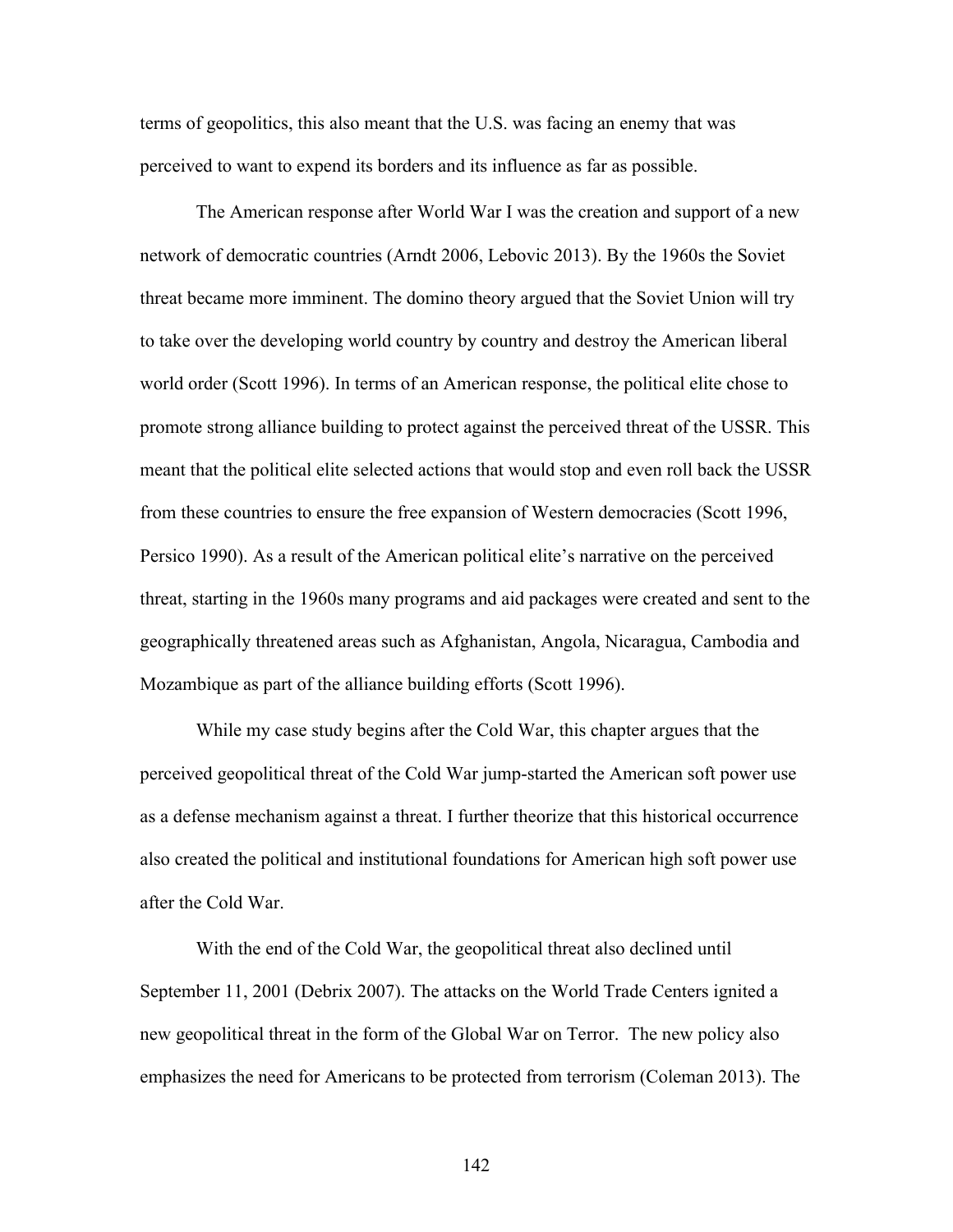anxieties and fear born from the 9/11 attacks with respect to transboundary interactions continued during the 2000s in the U.S. (Coleman 2013).

Geopolitics' influence on the American history lead to the development and continued perception of threat (first from the Soviets and later from terrorists) in the U.S. political elite (Debrix 2007, Coleman 2013). Since U.S. national security has been threated since World War II, the main foreign policy goal was to protect American borders and gain influence abroad. Since both Communism and terrorism were perceived existential and ideological threats to the American way of life, as a defense mechanism the U.S government relied on a high level of soft power in order to combat such perceived threats in the form of alliance building.

## 6.4 THE POLITICAL ELITE'S NARATIVE: NATIONAL SECURITY

With this section I will pay special attention to the theorized connection between the political elite's narrative in national security and the American soft power use. Specifically, I will focus on the American political elite's narrative about the perceived Soviet threat during the Cold War, and the perceived threat of terrorism after 2001. Looking at speeches and publications from the political elite, I will also evaluate if the policy direction was pointing to alliance building as a result of such perceived threats and if the U.S. government was balancing with its soft power actions.

The U.S. is a Federal Presidential Constitutional Republic in which the President plays a key role in foreign policy formulation. As part of the political elite, the President's narrative guides the formulation of foreign policy which can increase or decrease soft power use. This section will highlight some presidential (and other members of the political elite) speeches to evaluate if there is a perceived national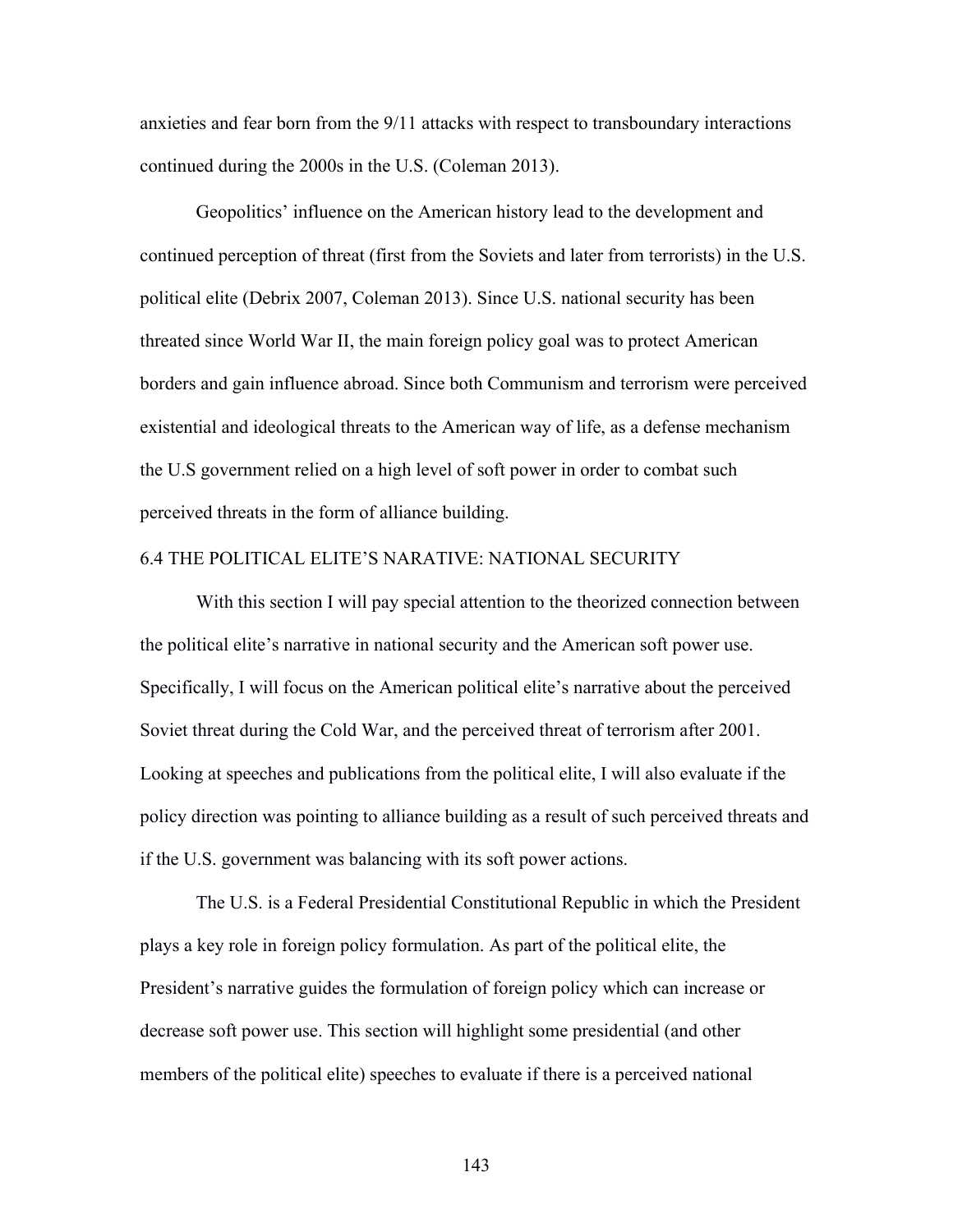security threat and if they were likely to use soft power instruments in order to create alliances. This section will also look at the alliances that were formed during this timeperiod to see if they were created to defend against the perceived threat.

6.4.1 THE POLITICAL ELITE'S NARRATIVE ABOUT THE SOVIET THREAT

Even though Russia and the U.S. were allies during WWI, after the Bolshevik revolution in 1917 there was a growing fear that the Soviets planned world domination, which perception influenced the American political elite's foreign policy narrative (Leffler 1984, Leffler 1985, Scott 1996). By 1946, it was a common place for intelligence and military reports to state that the Soviet foreign policy goal was to dominate the Communist world (Leffler 1984). In 1947, Undersecretary of State Dean G. Acheson warned that three continents could fall prey to Soviet domination (Acheson 1969). As a result, what showed up in the political elite's narrative was the need for the U.S. to remain in control of its geographic destiny (Debrix 2007) in addition to create and expand a network of like-minded democratic countries (Ruggie 1994). This was a carefully crafted foreign policy in which the U.S. protected its sphere of influence and strengthened its alliances.

In the 1940s and 1950s, as a result of the perception of threat, the American elite supported the expansion of the American alliances in Southeast Asia and in Europe as a direct result of the expanding Soviet threat in China and in Eastern Europe (Leffler 1984). As the National Security Council stated in a report in 1948, "Soviet political warfare might seriously weaken the relative position of the United States, enhance Soviet strength and either lead to our ultimate defeat short of war, or force us into war under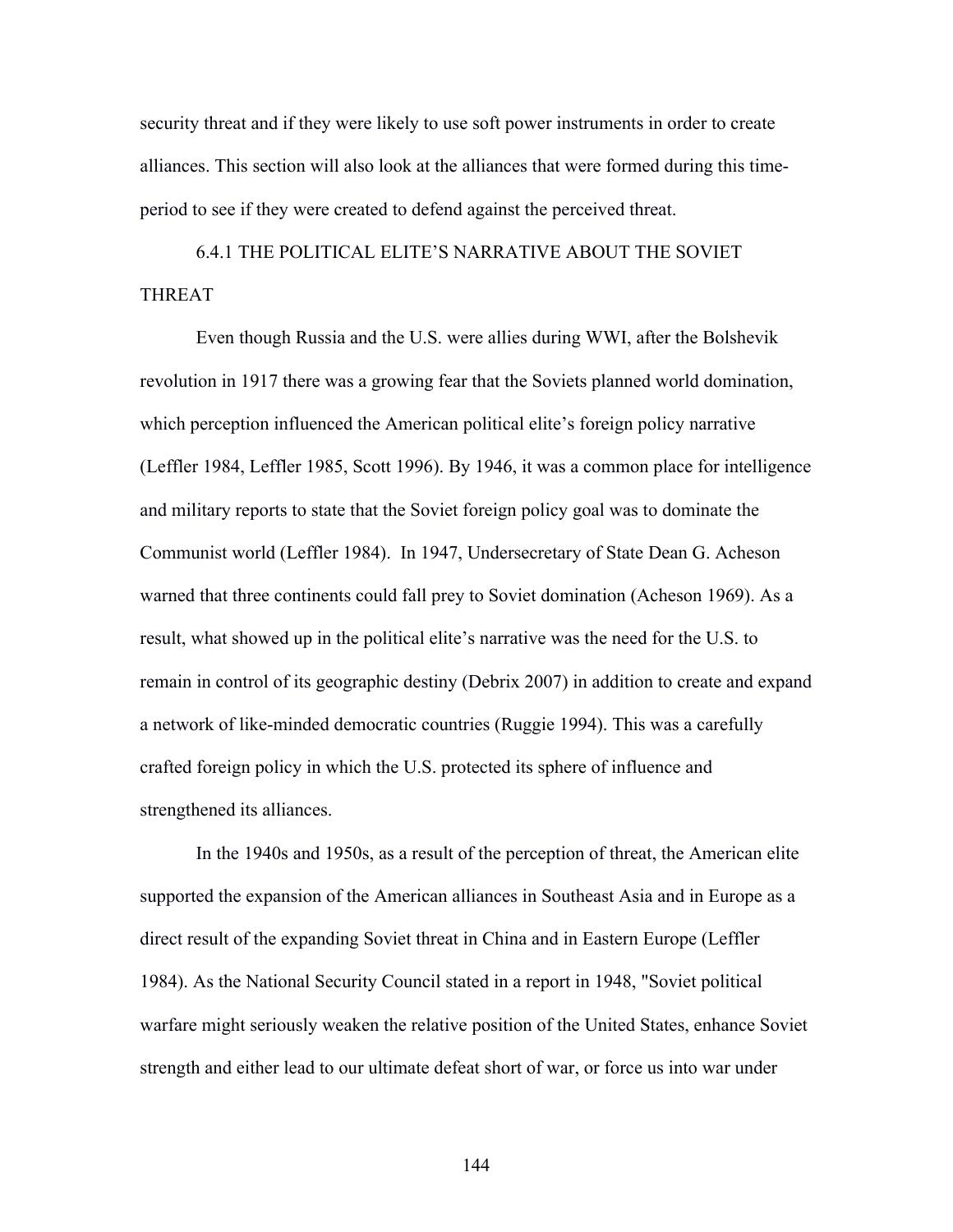dangerously unfavorable conditions" (Leffler 1984). As this segment shows, the America elite in charge of national security felt that the U.S. had to implement foreign policy tools to balance against the Soviet threat. This policy direction led to alliance building in Europe and in Southeast Asia.

In the 1960s American foreign policy turned towards Latin America to spread its influence. As President Kennedy announced on March 13, 1961, the U.S. government wanted to strengthen its alliances with Latin America. In the name of Alliances for Progress, President Kennedy declared that the U.S. government will provide economic assistance to Latin American countries:

"I have called all people of the hemisphere to join in a new alliance for progress. Let us transform the American continent. For our unfiled task is to demonstrate to the entire world that men's unsatisfied aspirations for economic progress and social justice can be best achieved by free men working within a framework of democratic institutions (Kennedy 1961).

As President Kennedy's Alliance for Progress speech demonstrated, the American president created new alliances with selected Latin American countries in order to balance against the soviet threat using democratic institutions and economic aid. This program also built democratic institutions in Latin America thus strengthening the political and social connection between the U.S. and selected South American countries including Puerto Rico, Mexico, Venezuela and Colombia (JFK Library 1).

As the Cold War and the arms race continued into the 1970s, the political elite increasingly perceive the Soviet Union as a threat. In 1974 Kissinger wrote that the U.S.:

"will oppose the attempt of any country to achieve a position of predominance either globally or regionally. We will resist any attempt to exploit the policy of détente to weaken our alliances. We will react if relaxation of tension is used as a cover to exacerbate conflict in international trouble spots. The Soviet Union cannot disregard these principles in any area of the world without imperiling its entire relationship with the United States." (p.261-262)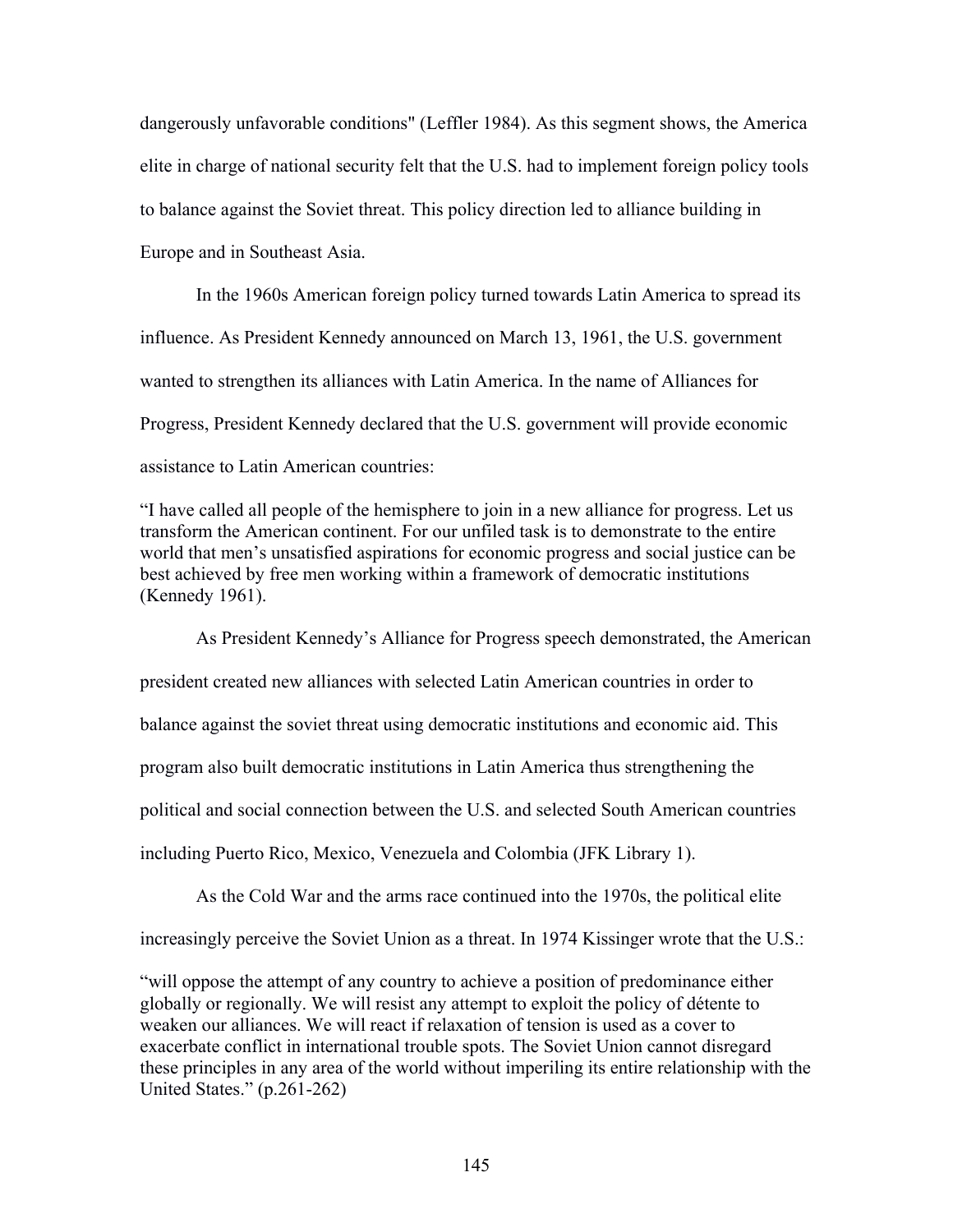Secretary of State Kissinger explained that the Soviet Union's threat had to be stopped (Kissinger 1974). In fact, the above section also reveals the imminent perceived Soviet threat not only to the U.S. but also to the world. This global threat scale required exceptionally intensive soft power use from the U.S. Secretary Kissinger's (1974) statement also reveals the special attention paid to protecting alliances in this global struggle.

Even more pronounced was the Soviet threat during the 1980s when the U.S. was worried about a so-called domino effect of the Soviet Union's expansion. In fact, President Reagan and most of his key advisors believed that the Soviets wanted world domination (Wolf 1984, Scott 1996). As President Reagan explained in an interview in June 1980:

"Lets' not delude ourselves, the Soviet Union underlies all the unrest that is going on. If they weren't engaged in this game of dominoes, there wouldn't be any hot spots in the world." (House 1980)

Reagan's speech shows the continuous perceived threat from the Soviet Union.

Using the metaphor of the unstoppable dominos falling, President Reagan's narrative points to the U.S. important job to prevent any dominos from falling and also emphasizes the impact of the Soviet threat.

In a speech in 1984, Reagan stressed the importance of strong alliances:

"Strength is essential to negotiate successfully and protect our interests. If we're weak, we can do neither. Strength is more than military power. […] Equally important is our strength of spirit and unity among our people at home and with our allies abroad […] Our defenses are being rebuilt, our alliances are solid and our commitment to defend our values has never been more clear." (Reagan 1984)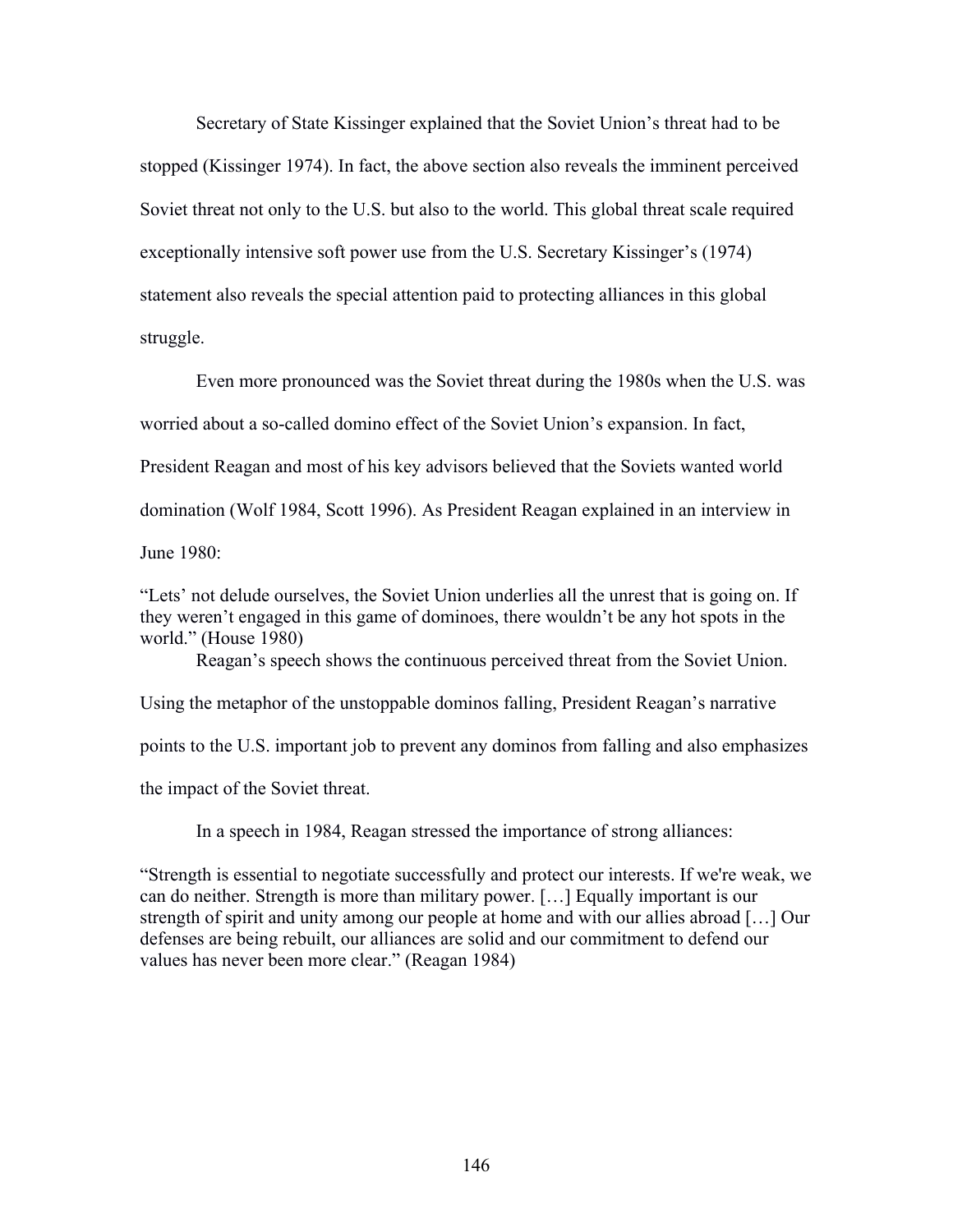The above speech points to the Reagan Administration's focus on the strengthening alliances in order to balance against Communism. The alliance building process was an important aspect of the American foreign policy during the Cold War and continued after the Cold War (Ruggie 1994).

Overall, the American political elite during the Cold War created a narrative of national security and the need to build alliances. This narrative manifested in continued alliance building against the perceived Soviet threat on a large scale. As a result, the U.S. government has joined the Allies (1941), helped create the United Nations in 1945 and the North Atlantic Treaty Organization (NATO) in 1949, joined the United Nations Command in 1950 and joined the Australia, New Zealand and the United States Security Treaty (ANZUS) in 1951. In addition, in 1954 the U.S. joined the Southeast Asia Treaty Organization (SEATO), 1955 the Sino-American Mutual Defense Treaty, in 1958 the North American Aerospace Defense Command (NORAD) and the Strategic Cooperation Agreement with Israel in 1981.

In terms of alliance building, by 1965, based on the Correlates of War's International Government Organization data shows that the U.S. was one of the most integrated countries with the most alliances (Pevehouse et al 2004). In addition, literature has also pointed to the American foreign policy goal of skillfully forming alliances during this time-period in order to balance against the Soviet threat (Debrix 2007, Leffler 2005, Payne 1994) and to build and strengthen a network of democratic countries with U.S. leadership (Ruggie 1994). Stated differently, during the Cold War as a result of a perceived threat from the Soviet Union, the American foreign policy was oriented to relay on high soft power use in order to build alliances all over the world.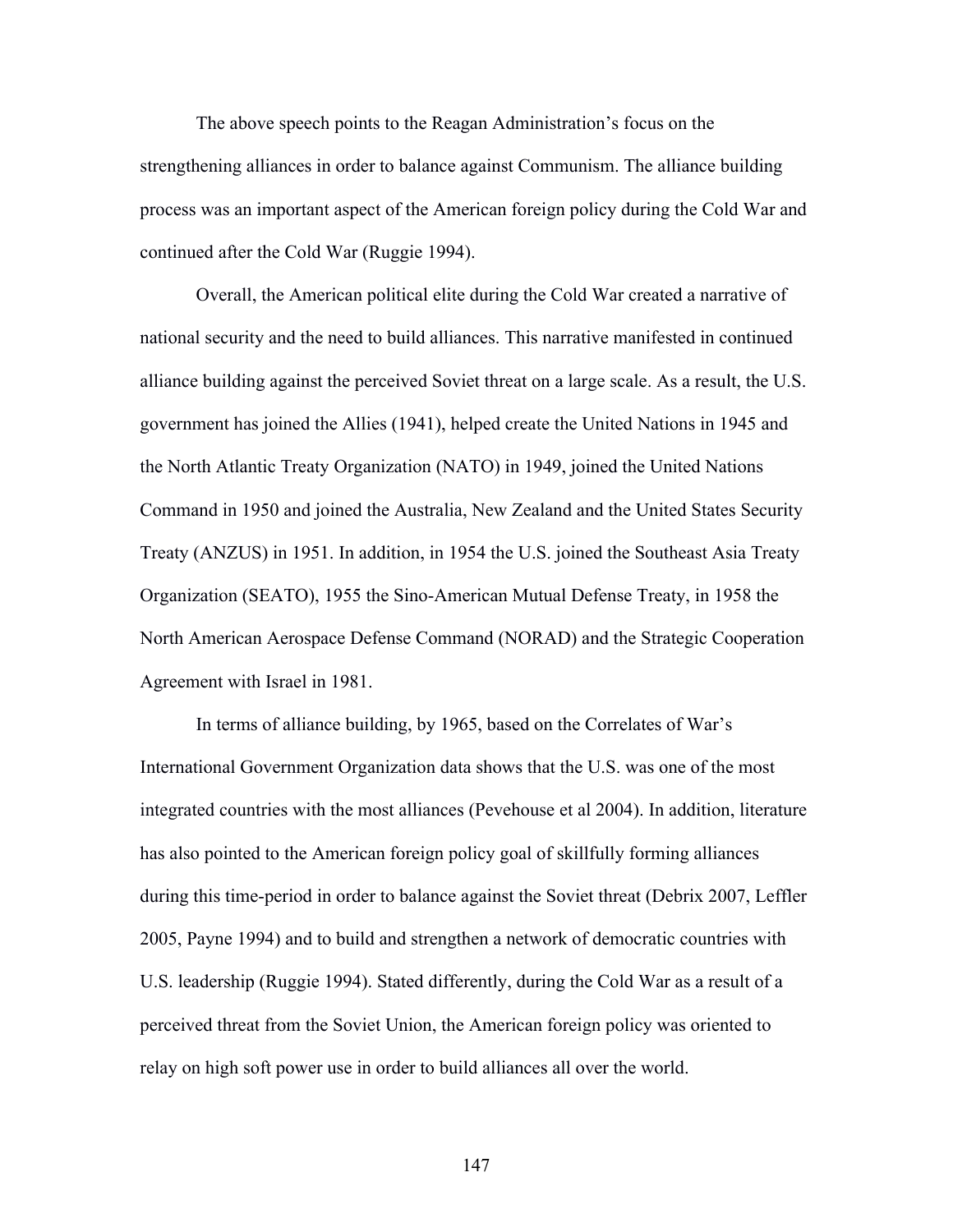## 6.4.2 THE POLITICAL ELITE'S NARRATIVE ABOUT THE THREAT FROM **TERRORISM**

After the end of the Cold War, there was a calmer period where the perceived threats were declining. During this time, the political elite's national security speeches focused on the American role in the post-Cold War era. In 1990 immediately after the Cold War has ended, President Bush stated the following:

"This is the beginning of a new world order […] in which self-determination, cooperative deterrence, and joint action against aggression would come to hold greater sway." (Bush 1990). Based on the Bush foreign policy statement therefore, the future of American foreign policy was based on multilateral cooperation and working together with other nations. This enhanced alliance building continued into the Clinton Administration. Working together with NATO, the United States wanted to extend, in the words of President Bill Clinton, "the fabric of transatlantic prosperity and security" into Central and Eastern Europe (Ruggie 1994).

President Clinton later further explained in his 1995 State of the Union address: "Our security still depends upon our continued world leadership for peace and freedom and democracy. As the statement shows, President Clinton expressed a strong desire to build international alliances. In addition, President Clinton's also stresses the need for American global leadership.

 The attacks of 9/11 brought a high level of fear back into American society, especially into the political elite (Debrix 2007). As Debrix (2007) stated, after 9/11 the political elite empathized the cultural differences between the U.S. and the attackers from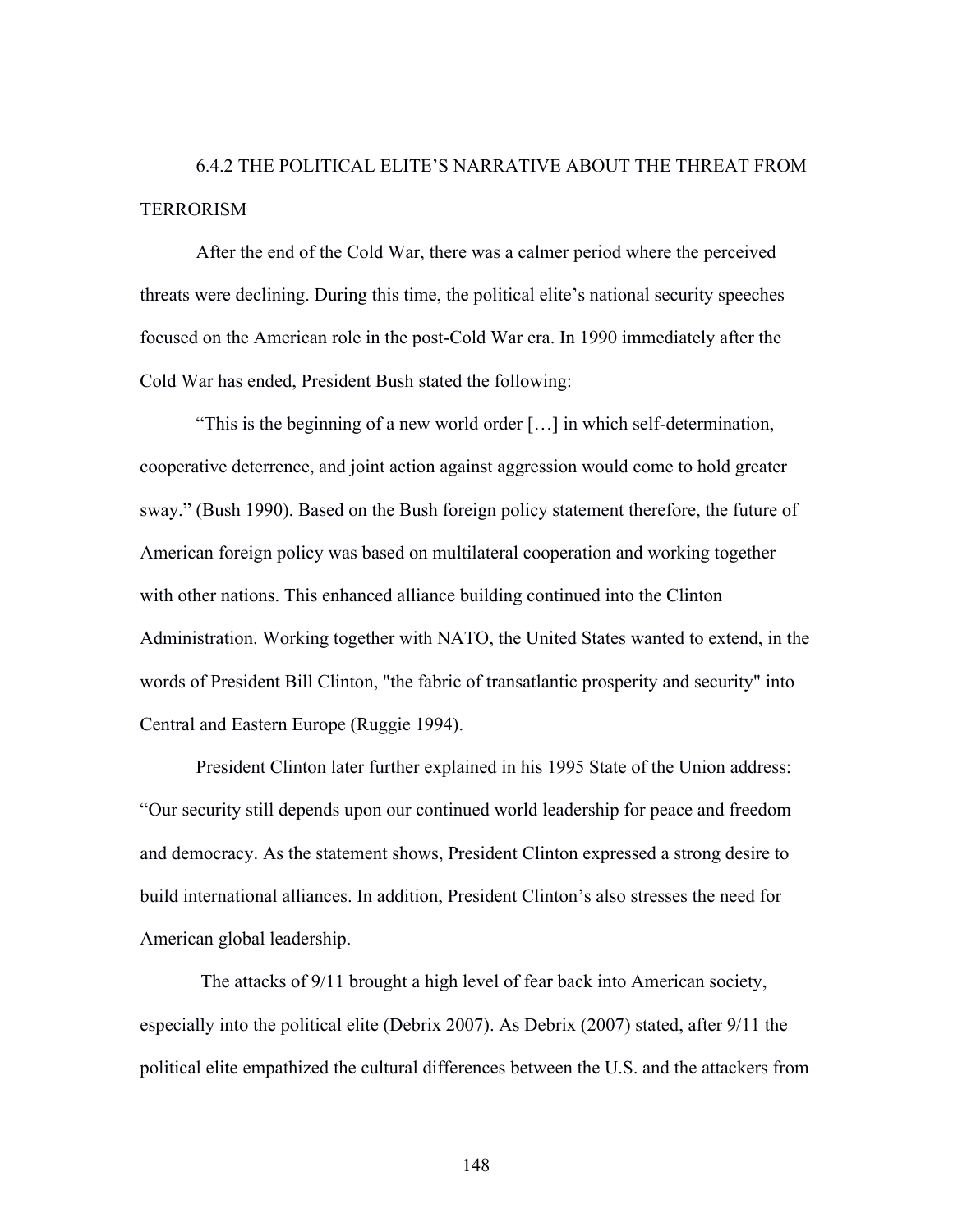the Middle East and suggested to focus on national security. President Bush had to respond to a direct attack on American soil from a peacekeeper to a terrorism eradicator around the world. President Busch stated the following about American's role in responding to 9/11. "Our responsibility to history is clear: to answer these attacks and rid the world of evil." (Busch 2001, p.1). As President Busch's statement reveals, according to the President, terrorism was a threat to U.S. national security and the U.S. had to play a global leadership role in stopping terrorism in other countries as well. As President Bush noted during his 2002 State of the Union address of America's new war against terror:

"Our cause is just, and it continues. Our discoveries in Afghanistan confirmed our worst fears and showed us the true scope of the task ahead. We have seen the depth of our enemies' hatred in videos, where they laugh about the loss of innocent life. And the depth of their hatred is equaled by the madness of the destruction they design ....They embrace tyranny and death as a cause and a creed. We stand for a different choice, made long ago, on the day of our founding. We affirm it again today. We choose freedom and the dignity of every life."

President Bush's address illustrates well the magnified perceived threat caused by terrorism. The speech advocated for the protection of the U.S. and all other countries from such perceived threat. Specifically defending our European allies. As Blankley (2006), the former speechwriter of President Reagan wrote:

"To preserve the West, Americans must revive Europe's Western values. We cannot afford to lose Europe. We cannot afford to see Europe transformed into a launching pad for Islamist jihad." (p. 21)

As the above-narrative shows, the post 9/11 period's narrative was dominated by

language that emphasized the perception of fear and the need to stay close with our allies

as well as the need to defend them. In other words, the elite's narrative about national

security advocates alliance formation in order to protect against the perceived threat.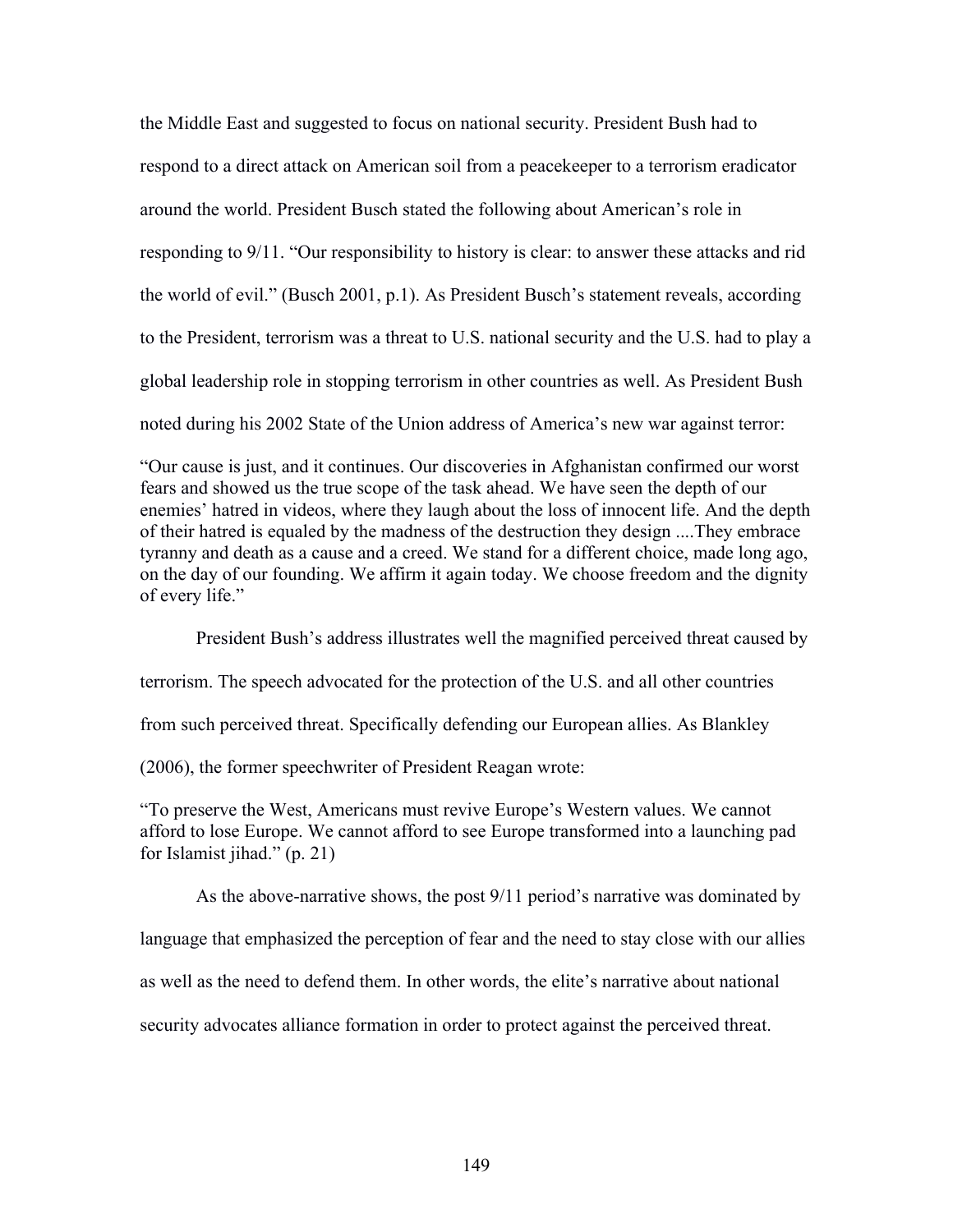This continued perceived threat from terrorism also played a strong part in

President Obama's narrative:

"This century's threats are at least as dangerous as and, in some ways, more complex than those we have confronted in the past. They come from weapons that can kill on a mass scale and from global terrorists who respond to alienation or perceived injustice with murderous nihilism. They come from rogue states allied to terrorists and from rising powers that could challenge both America and the international foundation of liberal democracy. They come from weak states that cannot control their territory or provide for their people."  $(2007 \text{ p.3})$ 

As President Obama stated, the perceived threat of terrorism from multiple directions was imminent and dangerous. His narrative enforced the need to focus on national security to protect the country. In addition, President Obama also emphasized that need to build alliances and defend America as well as all other countries by working together:

"America cannot meet the threats of this century alone, and the world cannot meet them without America. We can neither retreat from the world nor try to bully it into submission. We must lead the world, by deed and by example." (Obama 2007 p. 4)

President Obama's turn to the global community to engage them and work together with them in order to defend itself and each other shows the American foreign policy of building alliances as a reaction to a perceived threat of terrorism. In terms of the Obama Administration's alliance building efforts, the U.S. was still member of NATO and in addition later joined the U.S.–Afghanistan Strategic Partnership Agreement in 2012 and renewed the U.S Israel Strategic Partnership in 2013. This is relevant as these partnership in addition to joining the Paris Climate Agreement in 2016 demonstrate that after 9/11 the U.S. continued to be highly engaged in the world and committed to alliance building.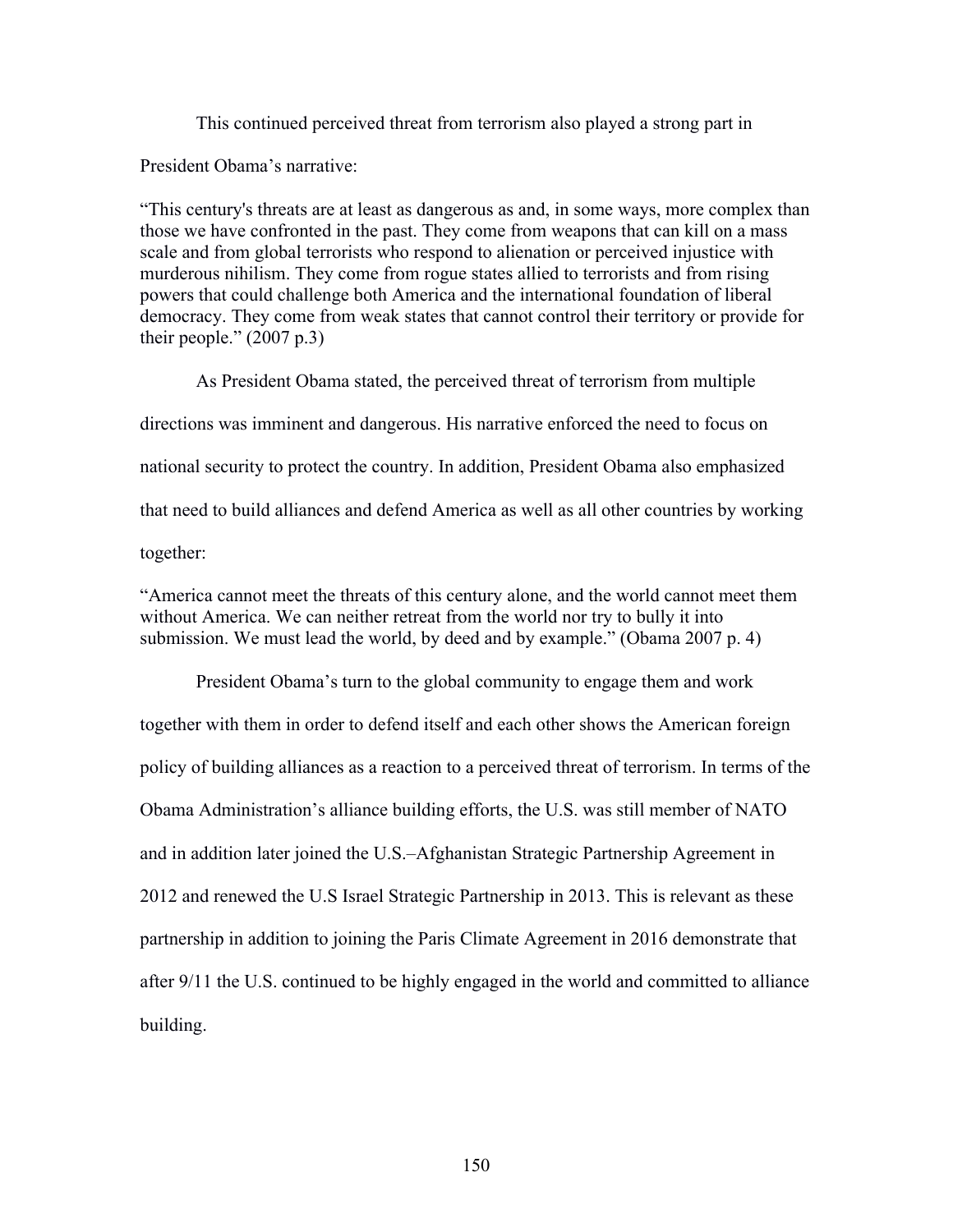In the same speech president Obama also stated:

"Today we are called again to provide visionary leadership. […] To renew American leadership in the world, I intend to rebuild the alliances, partnerships, and institutions necessary to confront common threats and enhance common security." (Obama 2007 p.2)

In the U.S. the political elite has been very clear about the perceived threat of Communism during the Cold War and about the perceived threat of terrorism after 2001. As a result of the Soviet threat, one aspect of the elite's narrative was the focus on national security and alliance building which boosted soft power use.

The political elite's narrative also revealed a new factor in its foreign policy. The narrative clearly demonstrated the American desire for **global leadership**. Regarding global leadership, literature suggests that hegemons (Wight 1978) such as the U.S. aspire to create a global empire and to do so they will be more active in international relations. According to this explanation, hegemonic states have a different agenda than other countries as they wish to become **global leaders** (Lemke 2003, Wight 1978). Soft power is especially useful to countries that are trying to expand their global roles and project more power. Therefore, in the American case, a global leadership desire has also been revealed as a factor boosting its soft power use.

## 6.5. THE HISTORICAL DEVELOPMENT OF AMERICAN SOFT POWER

## PROGRAMS

According to my theory, in countries where there is a perceived threat, the political elite creates a narrative that leads to the creation of soft power institutions and programs so the country can balance against the threat. In order to study the U.S. institutions' soft power programs and the consistency of the American government's soft power mission, I will now focus on the historical development of soft power institutions.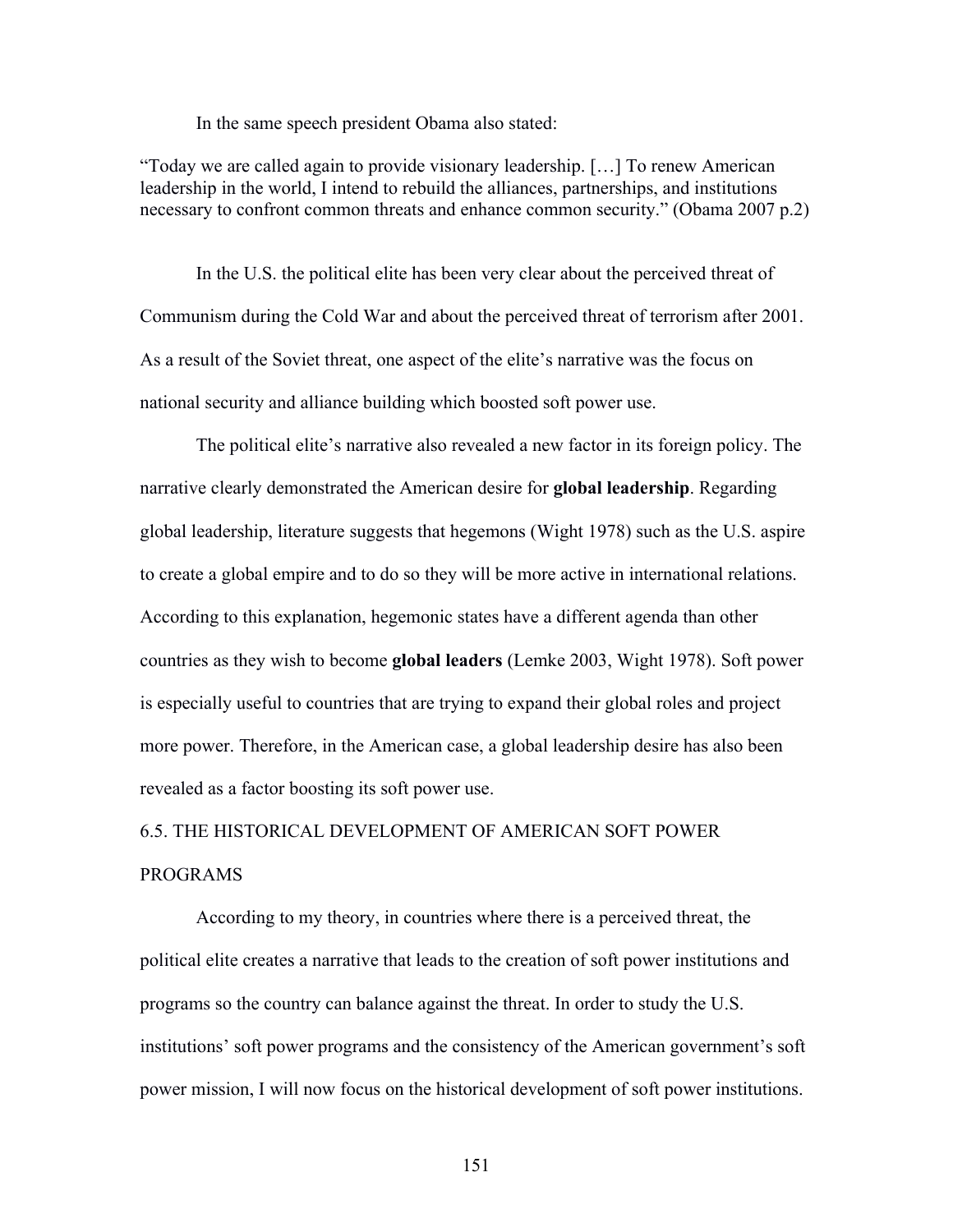I will pay special attention to the age and lifespan of each institution and whether the mission statements include alliance building in foreign policy in the mission statements. The goal is to reveal any connections between the elite's narrative about national security and the level of soft power use executed by these programs.

In order to better understand the American government's strategic choices regarding its soft power reliance, in the following section I turn to the analysis of soft power programs to reveal, which U.S. programs support alliance building with soft power tools. I also study the timespan of each program to see how long they have been in existence. I also collect information from various government websites and from federal budget documents. In addition, I also refer to foreign policy articles.

Even though there is no soft power program within the U.S government, the evaluation of the listed programs revealed soft power elements.<sup>3</sup> In the American government's budget documents I found that it is the Department of State's selected programs along with the Department of State's affiliated agencies that are compatible with my definition of soft power. The following list is a chronological order of the American soft power programs.

#### **Department of State (DOS)** (1789)

- o Diplomatic and Consular Programs (1789)
- o Division of Cultural Relations (1938)
- o Foreign Affairs Programs (1946)
	- Education and Cultural Exchange Programs (1946)
		- **Fulbright Program (1946)**
		- Peace Corps  $(1961)$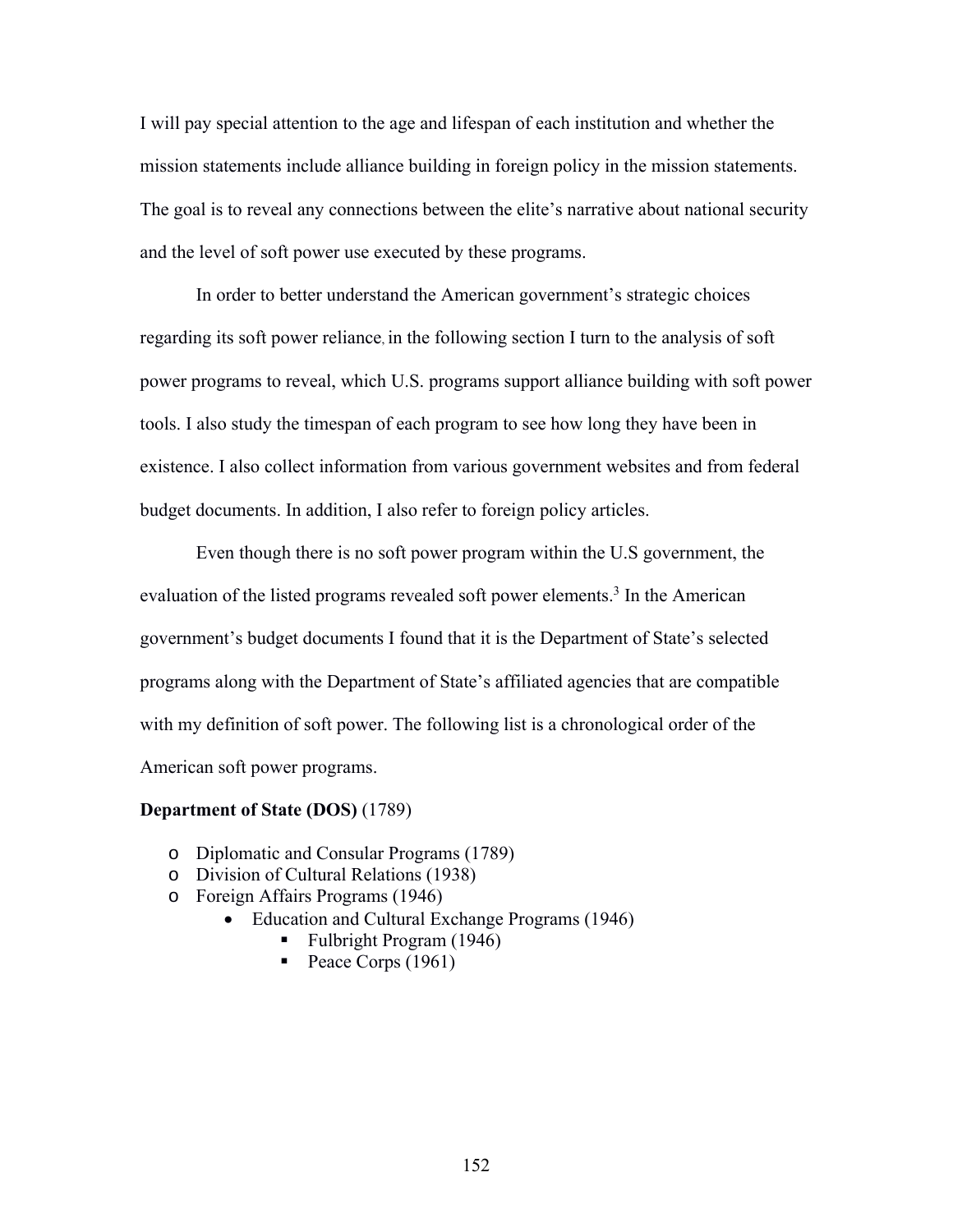#### **Department of State Affiliated or Independent Agencies**

- o Broadcasting Board of Governors (1941)
- o United States Information Agency (1953)
- o United States International Aid Development (1961)
- o United States Institute of Peace (1984)
- o Overseas Contingency Operations (2001)

 As the compiled list shows, in the U.S. there is one department, which is the Department of State (DOS) with 7 programs and 5 affiliated/independent agencies that are using soft power to achieve foreign policy goals identified by this study. In the next section, I will evaluate the DOS' and the affiliated/independent agencies' soft power programs to see if they seek to build alliances with their efforts in order to balance against a perceived threat.

## 6.5.1 DEPARTMENT OF STATE (1789)

The State Department, originally known as the Department of Foreign Affairs at the time of its creation in 1789 is the oldest of the cabinet-level agencies in the Executive Branch. It consists largely of diplomats and Foreign Service officers who carry out American foreign policy throughout the world (AllGov. DOS. 2019). Since its creation, the Department of State has grown and has been reorganized to focus on emerging global responsibilities (Office of the Historian 2019).

The foreign affairs functions of the U.S. Government are carried out through a complex network of agencies. Foreign policy and diplomatic relations are led by the Department of State, development assistance is led by the U.S. Agency for International Development (USAID), international broadcasting by the Broadcasting Board of Governors; and other functions carried out by several other agencies, including the Peace Corps (US Budget 2003, p. 229). Each will be evaluated in the following section.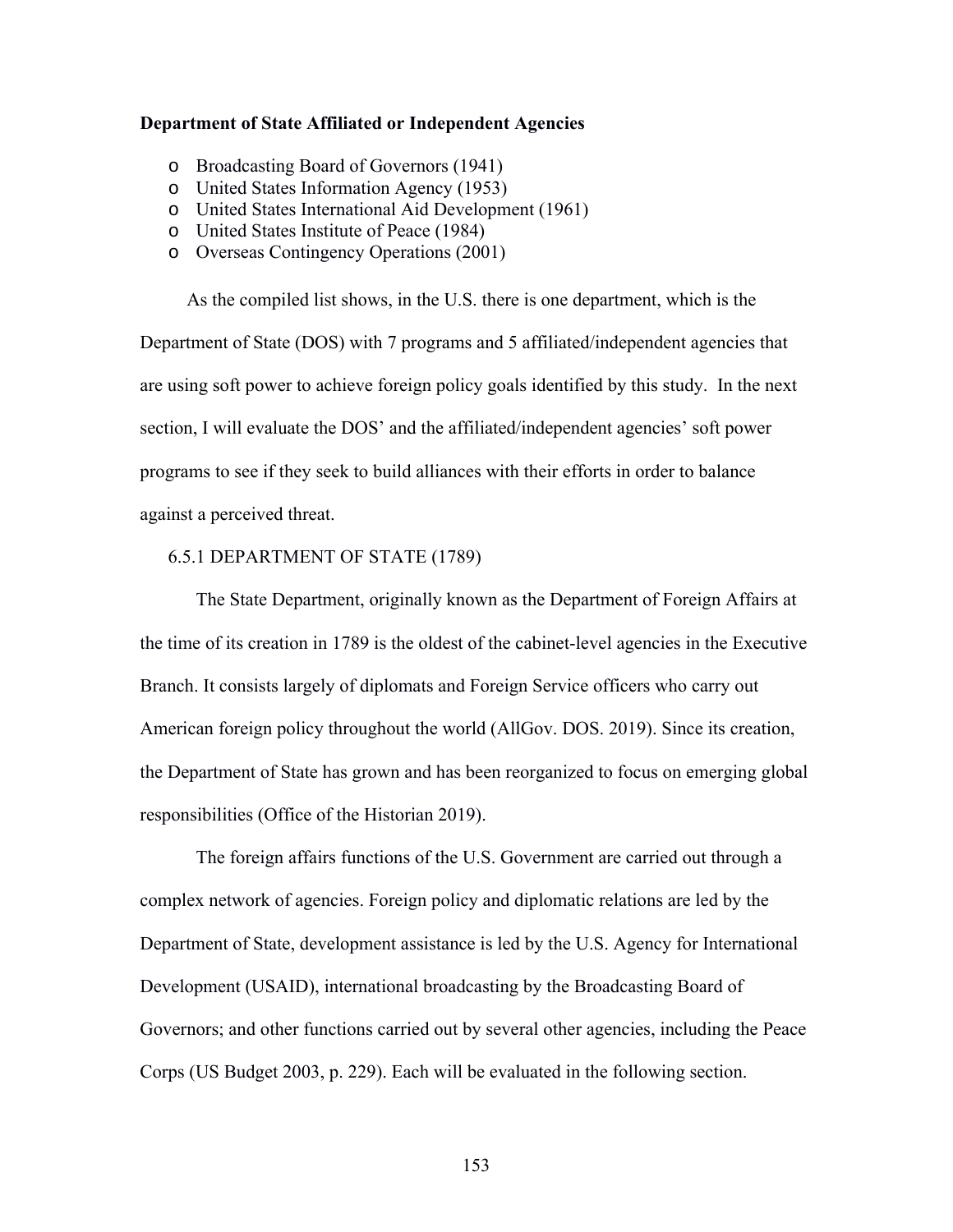#### 6.5.2 DIPLOMATIC RELATIONS (1789)

The U.S. government has been using diplomatic relations programs since September 15, 1789 as part of the Department of State (f/k/a Department of Foreign Affairs). Initially there were two services devoted to diplomatic and consular activity. The Diplomatic Service provided ambassadors and ministers to staff embassies overseas, while the Consular Service provided consuls to assist United States sailors and promote international trade and commerce. Since 1789, these functions have greatly expanded.

Today, the conduct of diplomatic relations involves the learning and exchanging in-depth knowledge and understanding of political and economic events in many nations. Some of the main goals include promoting human rights internationally, supporting emerging democracies and economic development, improving the global environment, and meeting humanitarian emergencies that destroy political and economic well-being and stability are vital to America's long-term interest. These goals require quality reporting, analysis, and personal contact. American diplomats and Department of State staff work at more than 260 missions abroad (U.S. Budget 2007, p.13). While these functions were not specifically soft power programs, they facilitated the use of soft power as they were created to use traditional diplomacy with other governments.

#### 6.5.3 DIVISION OF CULTURAL RELATIONS (1938)

The United States government has created soft power programs as early as the 1930s to expand its influence abroad (Arndt 2006). The first U.S. soft power program identified by this study is the Division of Cultural Relations created in 1938. The formation of this department was partly the result of Wilson's universalist pledge after World War I to make the world a better place again with the help and guidance of the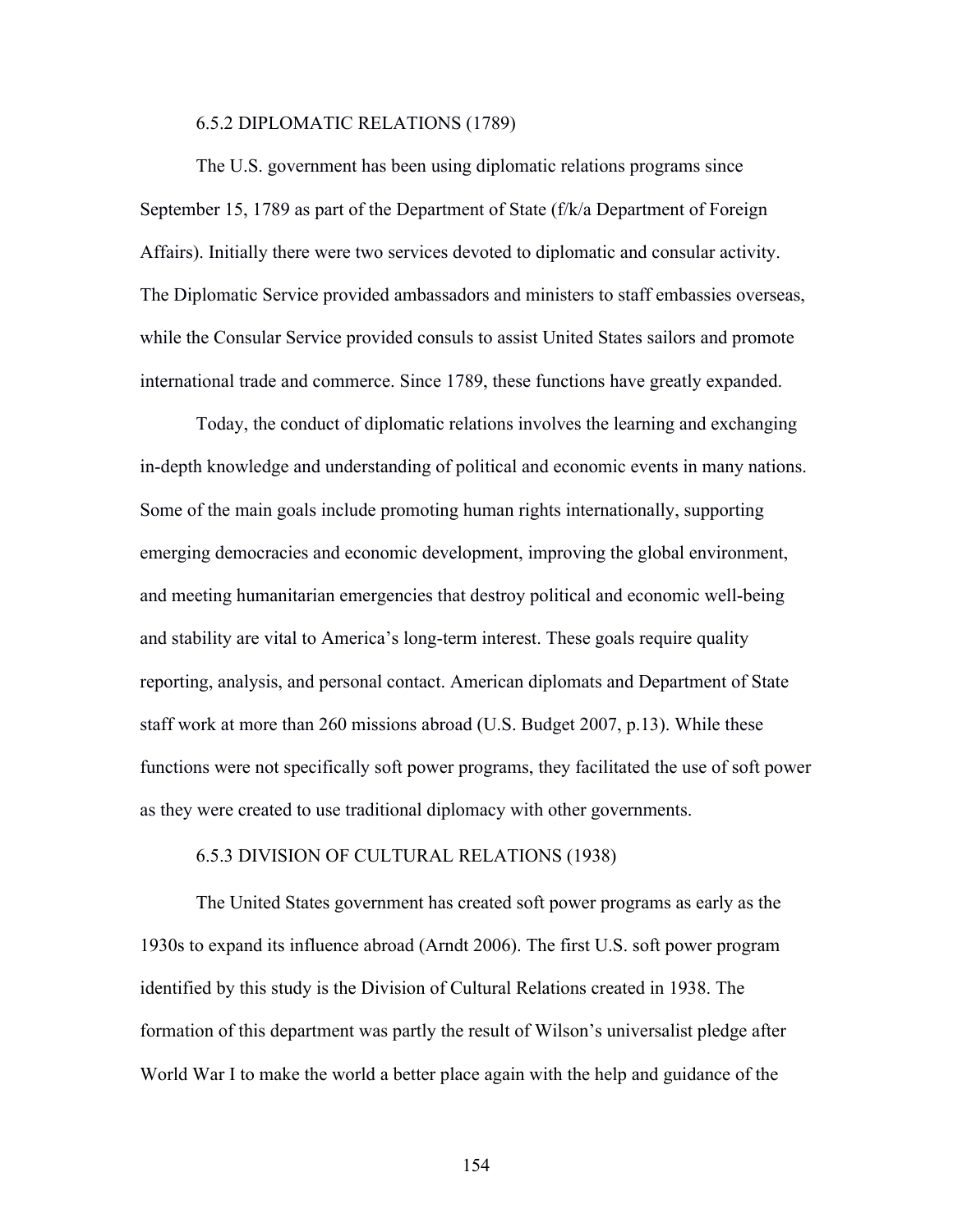U.S. (Arndt 2006, Lebovic 2013), and partly as a result of the growing influence of the Communist ideology of the Soviet Union (Leffler 1984, Leffler 1985, Scott 1996, Keys 2004).

The War and the U.S.'s sizable bureaucracy and large federal budget also raised questions about the intellectual side and goals of U.S. foreign policy, specifically about the best way to handle the outreach with other governments in the future (Healt and Kaplan 1977, Arndt 2006). As a solution to these questions, the foundations of soft power programs were created first in the form of the Division of Cultural Relations. The designers of this division had built a mechanism to support the ideas of American cultural internationalism and the idea that the attractive American lifestyle can transform ideologies and societies for the rest of the Century (Keys 2004, Arndt 2006).

The Division of Cultural Relations was created to use influence abroad (Arndt 2006) and while it was not technically called a soft power program, it fits my definition of soft power. This cultural program was created to communicate the attractiveness of American norms and values while promoting a dialogue with other countries in order to facilitate political and economic cooperation while the rest of the world was dealing with the rise of fascism (Arndt 2006, Lebovic 2013). Spreading American attractiveness and ideas soon became the main function of the Cultural Division of the State Department, which handled the information exchange together with international educational and scientific cooperation (Cull 2003).

With the creation of the Division of Cultural Relations, the idea of creating a centralized department where American information flow and cultural outreach has been synchronized in order to spread the image of prosperous American democracy in the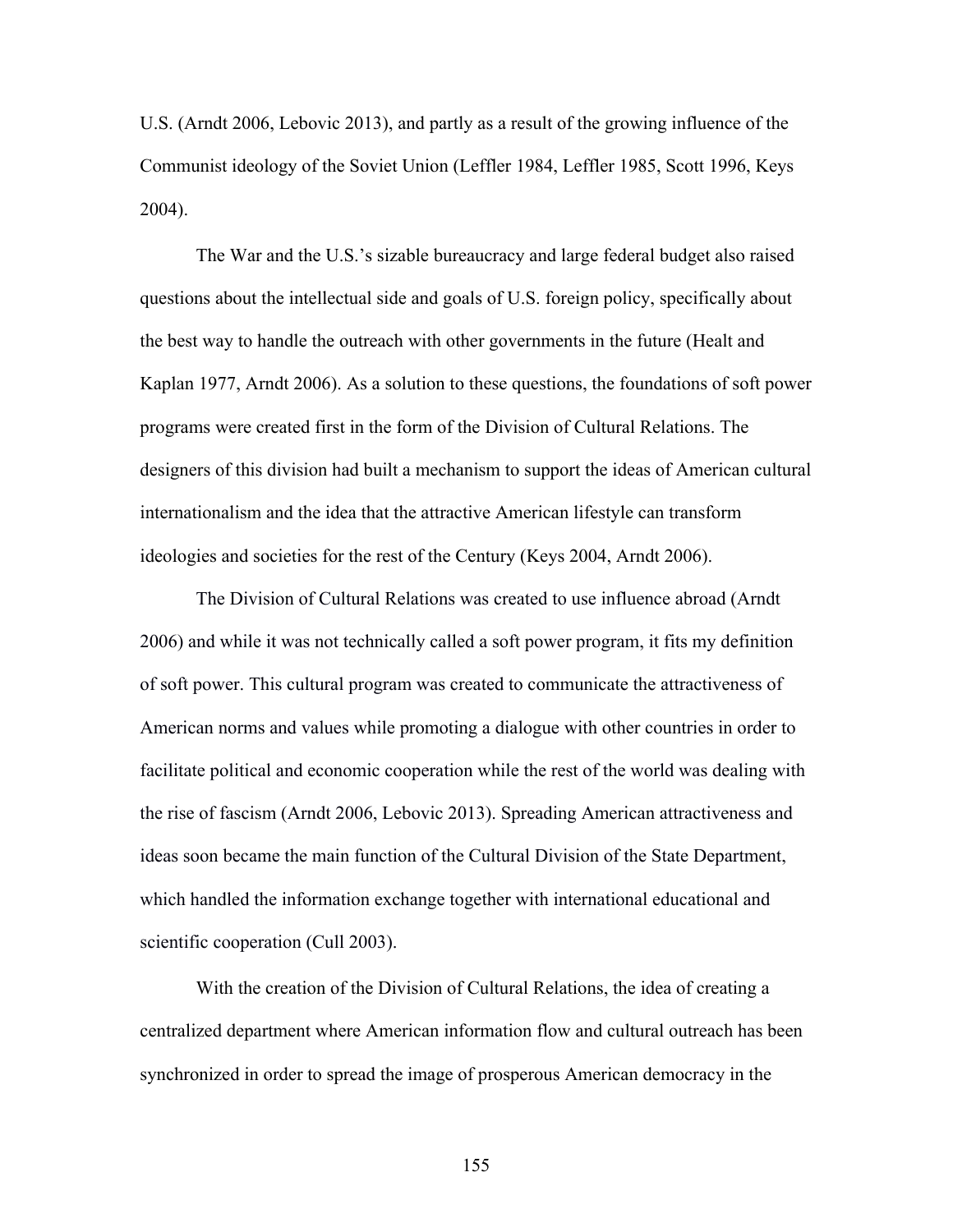form of the *America dream* (Ninkovich 1981). The deeply held belief that the attractiveness of the American lifestyle could transform other ideologies and social systems was the underlying motivation (Keys 2004).

## 6.5.4 INTERNATIONAL AFFAIRS PROGRAMS (1946)

The Foreign (International) Affairs programs initially were broken up into issue areas such as diplomats, embassies, travel, culture and information. The general mission of these programs was to support diplomats and development experts, and project American values all over the world (Clinton 2011). Based on my conceptualization of soft power actions, I found that many of the International Affairs Programs qualified as soft power programs. To see the full list of State Department Programs, See Appendix C.

According to the federal budget documents for the fiscal year 1996, the specific purpose of the Department of State's Foreign Affairs programs was to support other nations in their needs:

*"The programs continue our commitment to strengthen democracy and the emergence of free market economies in the newly independent states (NIS) of the former Soviet Union […] support of a strong and growing global economy and […] providing humanitarian response to crises and conflicts that have divided many nations." (DOS Budget FY 1996,* p.115)

This statement was later changed to a message focusing on building international

coalition, shifting the focus from domestic development to the War on Terror:

*"Since September 11, 2001, the Department's top priority has been the war on terrorism. The State Department has led the effort to build and manage the broad-based international coalition that helped defeat the Taliban in Afghanistan and is now destroying the al Qaeda terrorist network around the world. […] While the war on terrorism is our top foreign policy priority, the President has stressed that it cannot be our only one. We live in an age of tremendous opportunities to advance America's interests* (DOS Budget FY 2003, p. 231*).*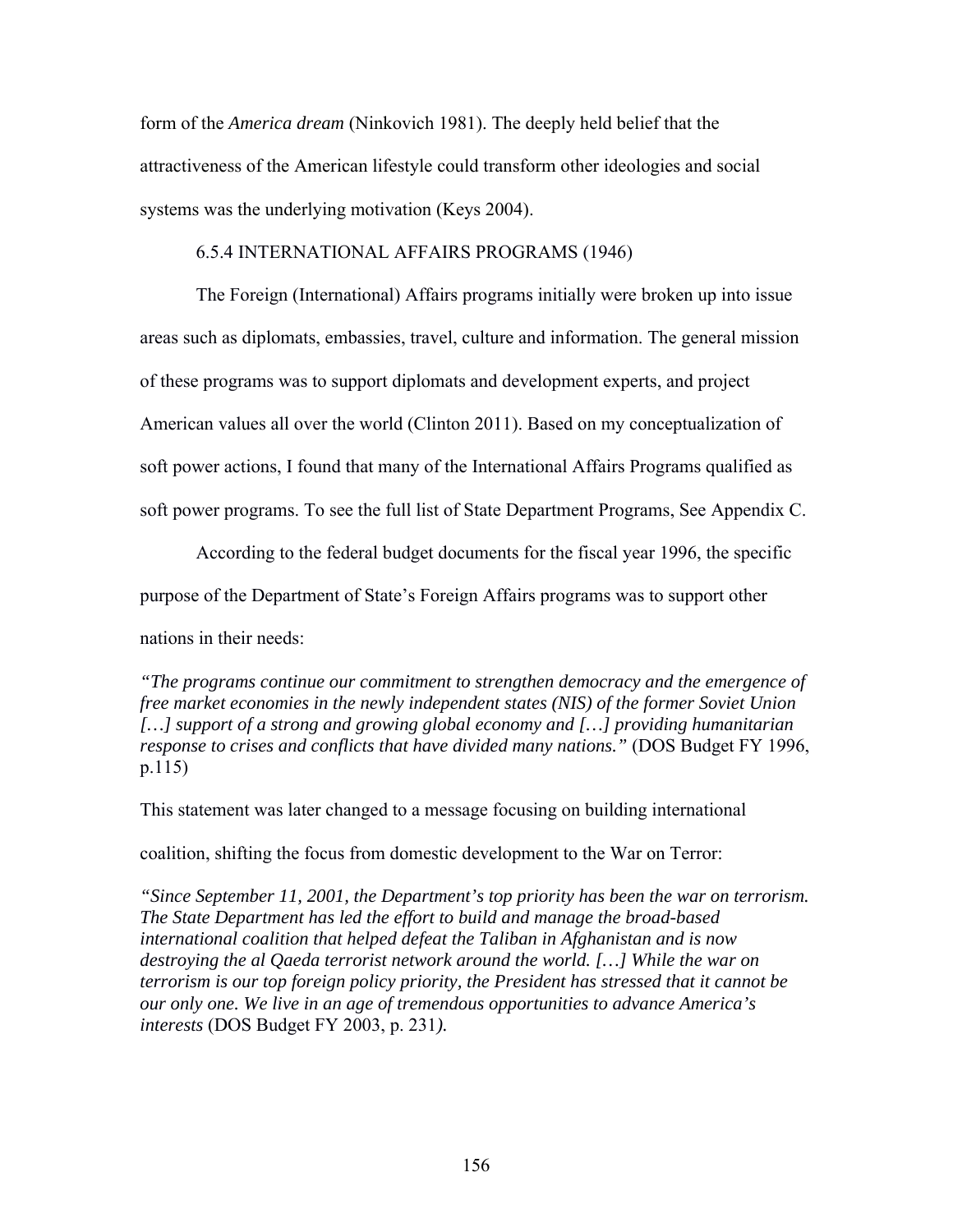Finally, arriving to the 2011's agenda of fostering global consensus as it was articulated in their budget statement.

*"The Department of State […] and other international programs advance the interests of the United States through engagement, partnership, and the promotion of universal values. Through the power of example and the empowerment of people, using diplomatic and development tools, the Administration is working to forge the global consensus required to defeat the threats, manage the challenges, and seize the opportunities of the 21st century."* (DOS Budget FY 2011, 106).

As the mission statement of the 2011 budget document above shows, the objective of the U.S. government's International Affairs programs was to strengthen international engagement and foster global consensus and cooperation by using the examples of American values in addition to diplomatic, economic and other soft power instruments. This statement makes it clear that spreading American values and interest vis soft power instruments in order to create alliances is one of the core American foreign policy goals. This statement also confirms that in 2011 the main objective remains to spread American influence through attraction abroad. With respect to soft power actions, the mission statement also indicates that the U.S. wishes to use soft power instruments to foster global cooperation in order to protect against threats.

6.5.5 EDUCATION AND CULTURAL EXCHANGE PROGRAMS (ECE) (1946)

The Education and Cultural Exchange Programs (ECE) was first created in 1946 under the name of Office of International Information and Cultural Affairs (OIC). In 1961 it became the Education and Cultural Exchange Programs with the mission to increase mutual understanding between the people of the United States and the people of other countries by means of educational and cultural exchange that assist in the development of peaceful relations (ecastategov/about 1). As part of the Department of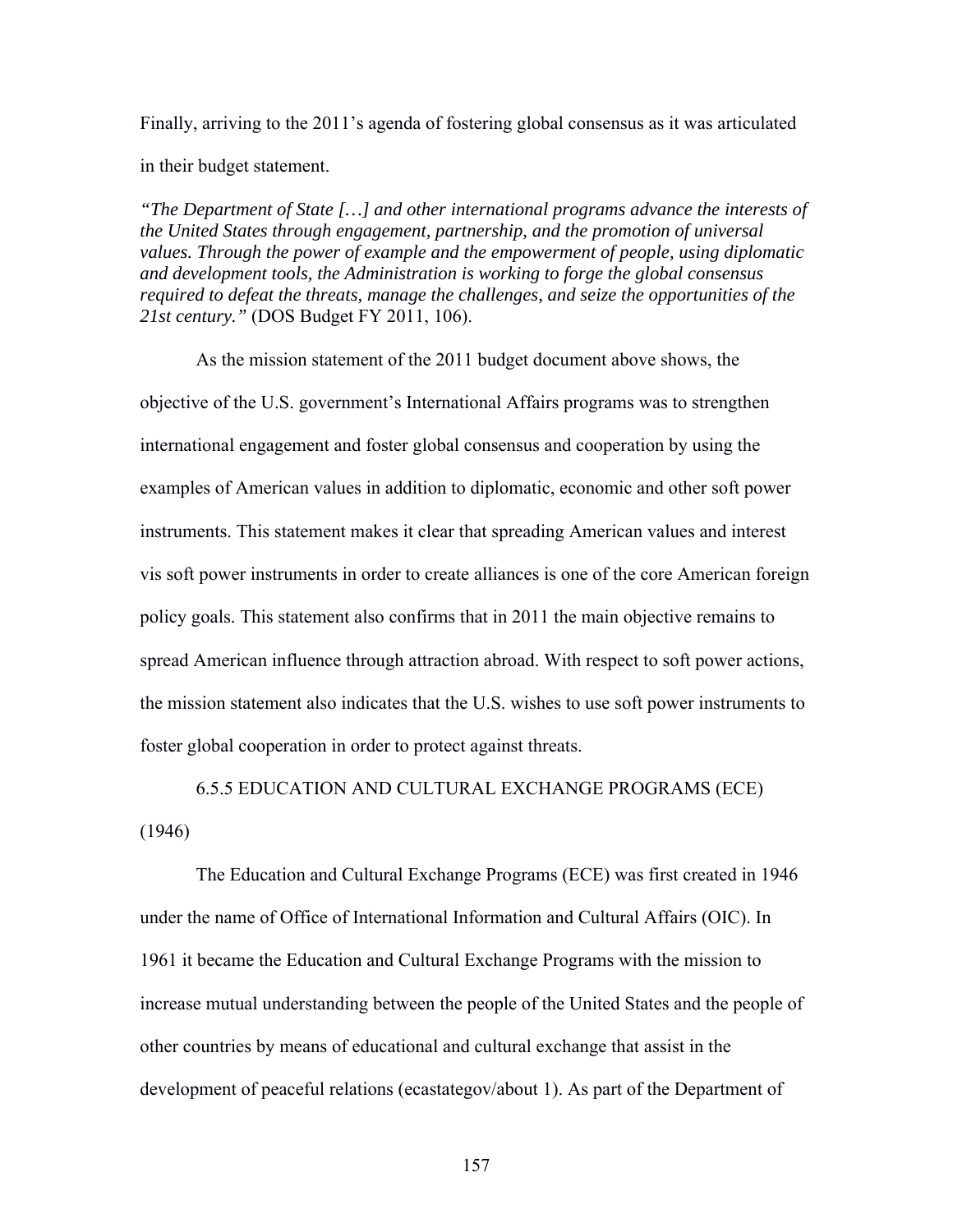State (Under Bureau of Educational Cultural Affairs), the Education and Cultural Exchange Programs connect scholars, artists, educators, athletes, students and the youth in the United States and in almost every other country in world (ecastategov/about 1).

ECE cultivates mutual understanding between the people of the United States and the people of other countries to promote friendly, and peaceful relations, as mandated by the Mutual Educational and Cultural Exchange Act of 1961. ECE exchange program alumni consist of over 1 million people around the world, including more than 75 Nobel Laureates and nearly 450 current and former heads of state and government (ecastategov/about 1). In terms of soft power, the ECE programs use a high degree of soft power to connect people in the U.S. and abroad through talent and scholarship.

#### 6.5.6 FULBRIGHT PROGRAM (1946)

The 1940s produced another significant soft power program. The Fulbright Program, created in 1946 was one of the new initiatives which later became one of the most significant exchange programs (Dizard 2004, Arndt 2006, Lebovic 2013). Today the Fulbright Program runs under ECE. The basic idea was to support the free exchange of the elite from various countries who would spread the American norms and values and make the U.S. more attractive abroad. It was initial funded by the surplus of the wartime economy and that its ideological and foreign policy justifications were based on rational efforts to promote American hegemony and power politics (Lebovic 2013). More specifically, as Lebovic (2013) explains, the idea of the Fulbright exchange programs grew out of American "nationalist globalism" in support of U.S. global hegemony by using the unifying power of American culture. In addition, by strengthening the mutual understanding between the U.S. and other countries in the Fulbright Program the U.S.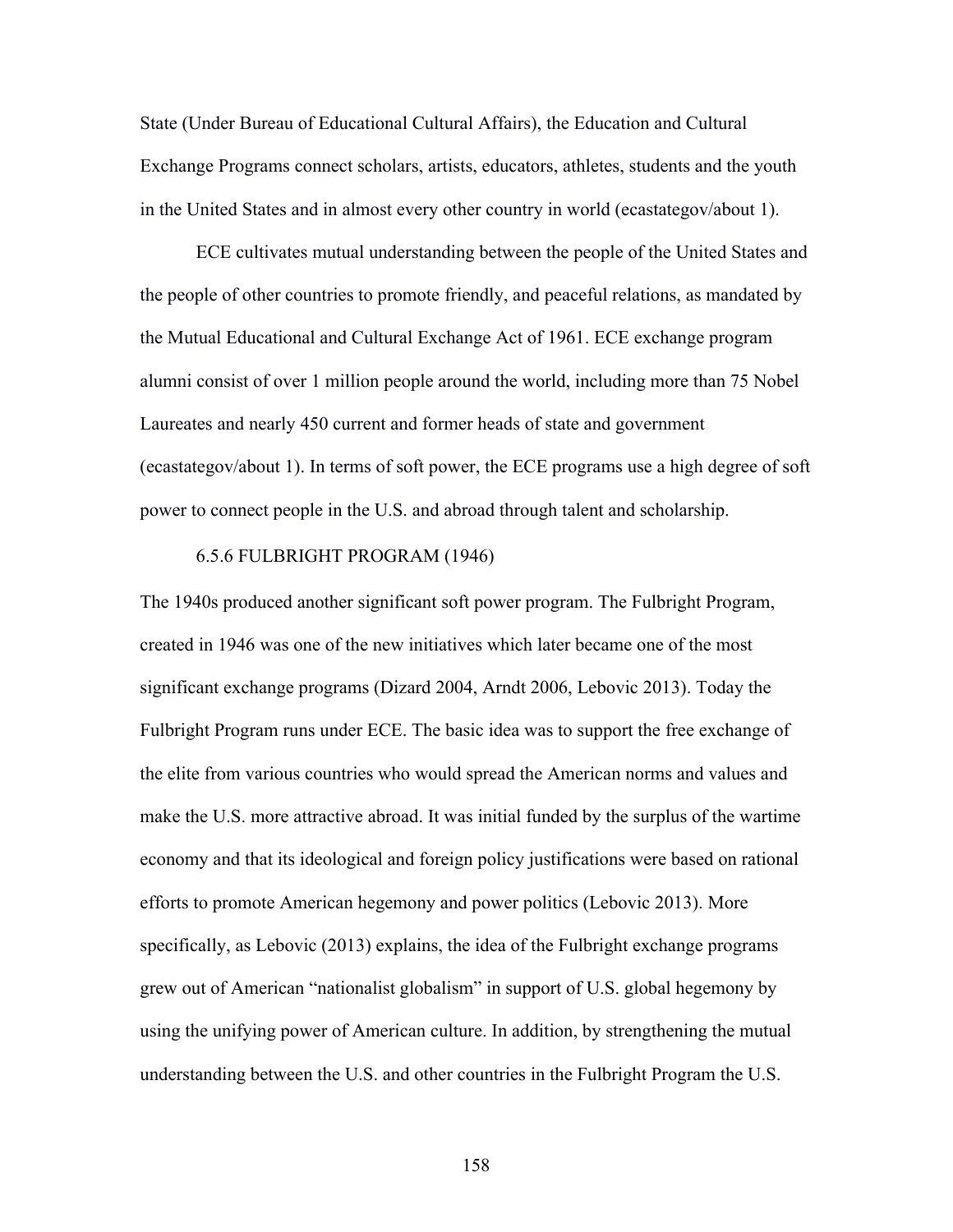government is also increasing its ability to build alliances with those countries through exchange visitors.

## 6.5.7 UNITED STATES INFORMATION AGENCY (1953)

United States Information Agency (USIA) is an independent agency which was initially only responsible for providing information about the U.S., its policies and about the good understanding of American society and its values. The agency was created in 1953 in order to spread American influence via culture and people to people diplomacy until 1999 when it was merged into the State Department under the newly created Under Secretary of State for Public Diplomacy and Public Affairs.

The United States Information Agency (USIA) served two purposes: 1) to promote better understanding of the U.S. in other countries and; 2) to increase mutual understanding between Americans and the public abroad (Wang 2007). Even more importantly, the creation of USIA with the Unites States Information and Education Exchange Act of 1948 provided a legal foundation for American soft power use for many years to come (Wang 2007).

At the birth of USIA in 1953 the Cold War and the bipolar system guided the foreign policy of the U.S. This meant that the long-term goal of the government was to defeat Communism. In 1953 the main function of the newly created USIA was to handle cultural information such as books, libraries, cultural centers and exhibits in other words focus on the information side of American soft power (Arndt 2006, Cull 2003, Wang 2007). From its creation in 1953, USIA served as the key information agency which was created to produce and spread information about the U.S.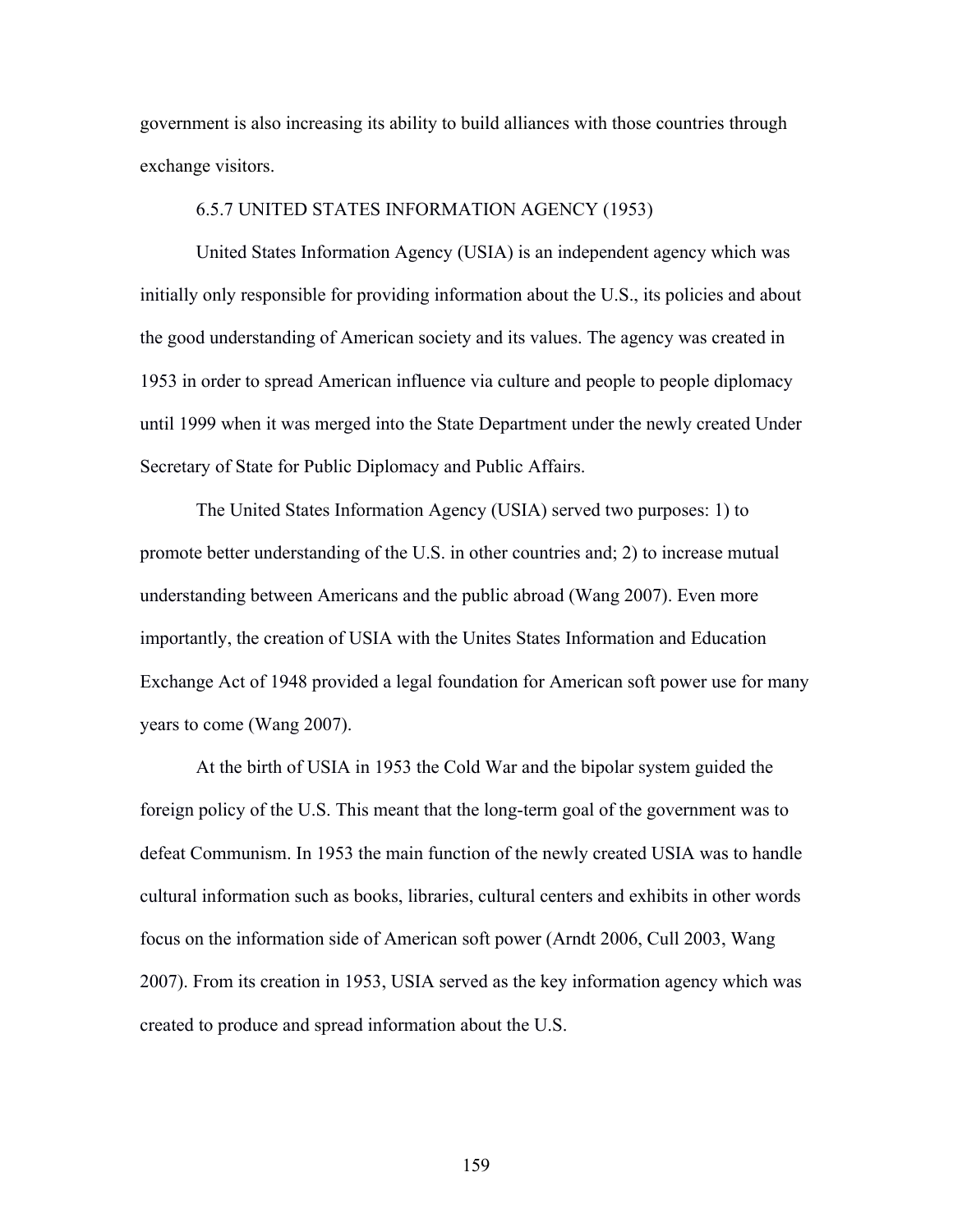Nevertheless, the use of American culture and the way of life remained part of the method to conduct foreign policy. The American soft power machine was fueled by the Cold War's ideological conflict with the Soviet Union and it was going strong until the end of the Cold War in 1990. As a result, USIA had numerous directors throughout the years promoting various messages and foreign policy agendas, but overall, continued to be the most extensive public relations machine in the world (Cull 2003, Wang 2007).

By 1994, the agency defined, explained, and advocated U.S. policies abroad and sought to increase knowledge and understanding among foreign audiences of U.S. society and it values which is a remarkable vehicle for soft power use (United States Budget 1994, p. A-1155). Other programs included overseas missions, Radio Free Asia and the Bureau of Information among others. For the full list of programs see Appendix H. USIA as independent agency was later melted into the Internal Communication Agency in 1998 (Act 1998), but it's mission and prior activities abroad created the foundations of soft power programs that are still active today. The formation of USIA contributed to the American government's consistent and strategic soft power use around the world (U.S. Budget 2020).

The above-mentioned soft power programs were not discontinued only transferred into the State Department in 1999 (Cull 2003, Wang 2007). Studying these programs and their goals and mission statements while considering the historical changes in the world, it becomes apparent that the U.S. mission to influence other nations with its culture, norms and values did not end with the Cold War. In fact, the mission statements continued to express the will to build alliances using the attractiveness of American wealth and culture.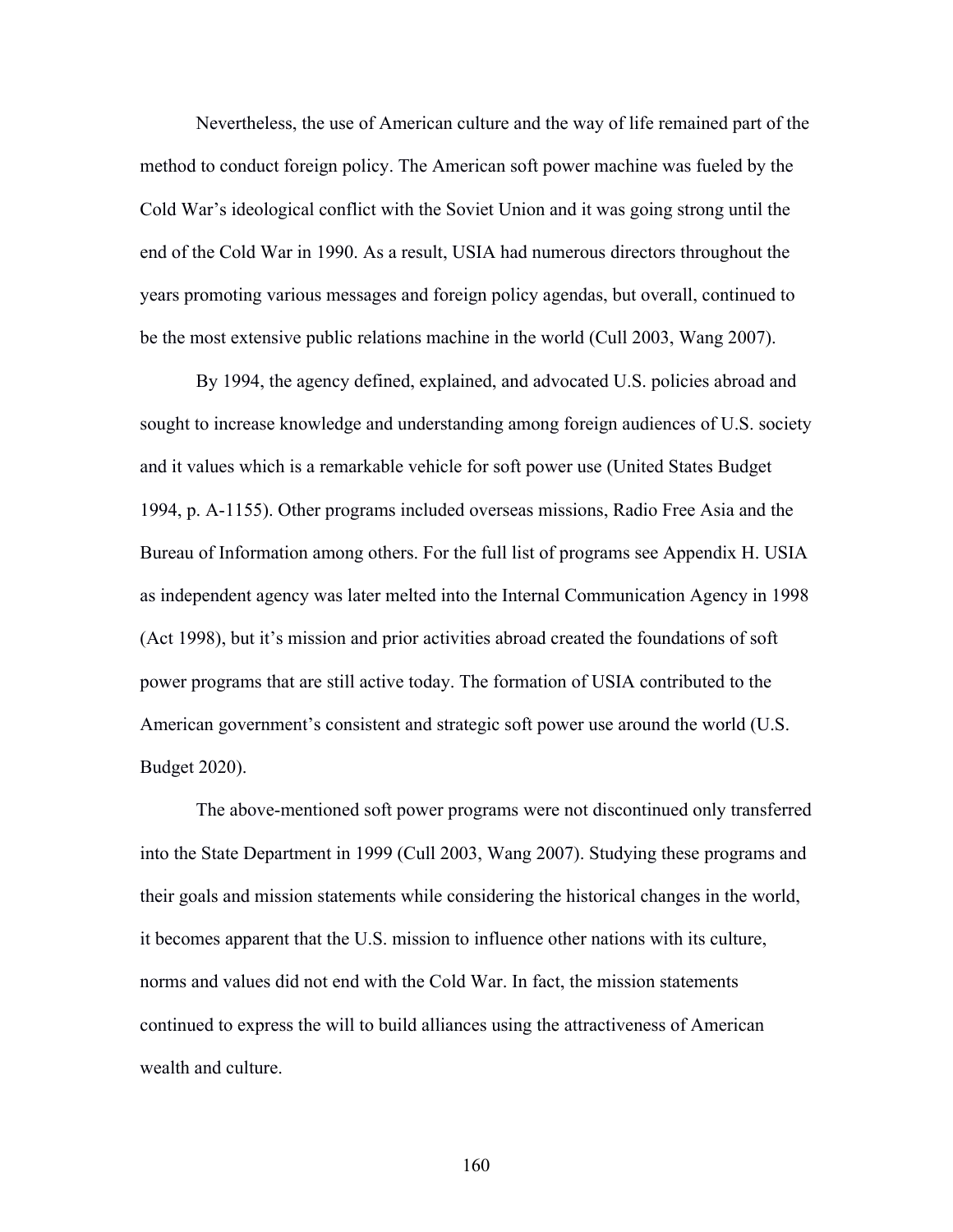The United States Information Agency was the largest full-service public relations organization in the world during the Cold War, spending over \$2 billion per year to highlight America's view, while diminishing the Soviet's side interacting with about 150 different countries (Snyder 1995). It was also one of the first centralized government bureaucracies in the world that was created to use influence abroad (Gienow-Hecht 2010). In 1953 the information flow was centralized under USIA with the ultimate goal of overseeing all outgoing information about the U.S. (Cull 2010). Initially, the agency created programs that shaped the information flow to their countries about the U.S., but later it also included programs that supported the exchanges of persons, both short and longer-term visits and created publications, television and radio broadcasting, libraries and exhibits (U. S. Budget 1992 p. Part 2-198). Overall, USIA played a key role in the formation and execution of soft power use and thus increased American soft power use abroad.

#### 6.5.8 PEACE CORPS (1961)

The Peace Corps was created in 1961. Its mission was to share American ideals and values abroad. The volunteers of the Peace Corps dispel myths about the United States, help people of interested countries and create bonds of friendship with host country citizens. The volunteers are teachers, business advisors, information technology consultants, agriculture and environmental specialists, and health and HIV/AIDS educators (Peace Corps Budget 2009).

Since 1961, the Peace Corps has represented the United States in 141 countries, working to advance the agency's three goals: 1) building local capacity by strengthening the capacity of local communities and individuals through the service of trained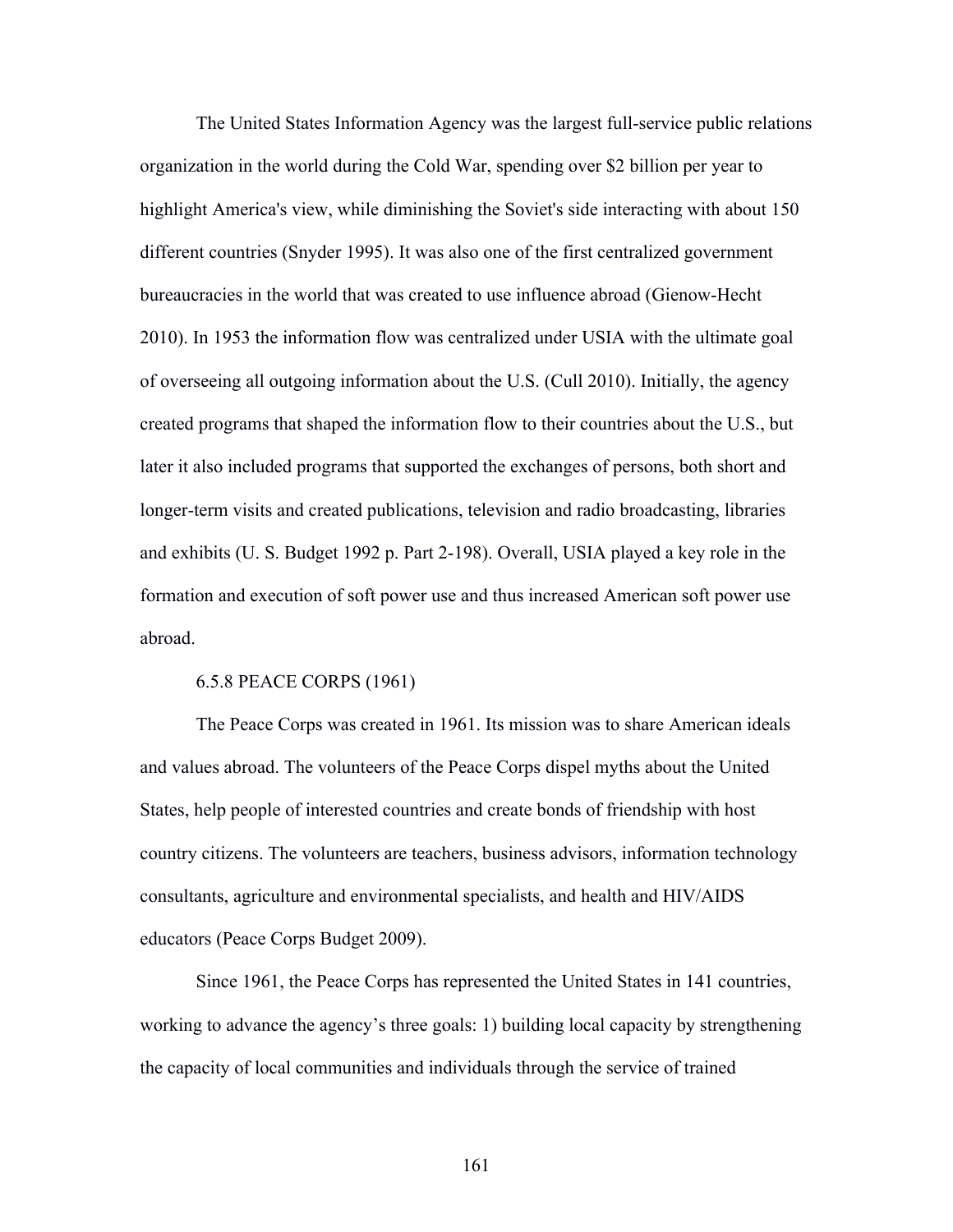volunteers; 2) sharing America with the world by promoting a better understanding of Americans through volunteers who live and work within local communities; and 3) bringing the world back home by increase Americans' awareness and knowledge of other cultures and global issues through volunteers (Peace Corps Congressional Budget Justification/Summary, ii). The Peace Corps strengthens mutual understanding between countries therefore strengthen American soft power use and alliance building.

6.5.9 UNITED STATES AGENCY FOR INTERNATIONAL DEVELOPMENT (USAID) (1961)

The United States Agency for International Development (USAID) is an independent agency of the United States federal government that is primarily responsible for administering civilian foreign aid and development assistance. The programs within USAID are designed to expand diplomatic and development operations (QDDR 2). These commitments are compatible with my soft power definition of soft power as they include increased U.S. foreign assistance in order to reduce poverty, combat global health threats, develop markets and govern peacefully, which makes the U.S. attractive abroad […] (New Era of Responsibility 2010, 87). With large sum of development assistance provided mostly to developing countries by the U.S. government, the U.S. appears supportive, and attractive which increases its soft power. The USAID's sizable budget also reflects the U.S.'s commitment to strengthen diplomatic and assistance tools to address current and future challenges that impact the security of the United States. While USAID is an independent agency, its budget is often treated with DOS's foreign affairs budget due to their close relationship and their common foreign policy goals.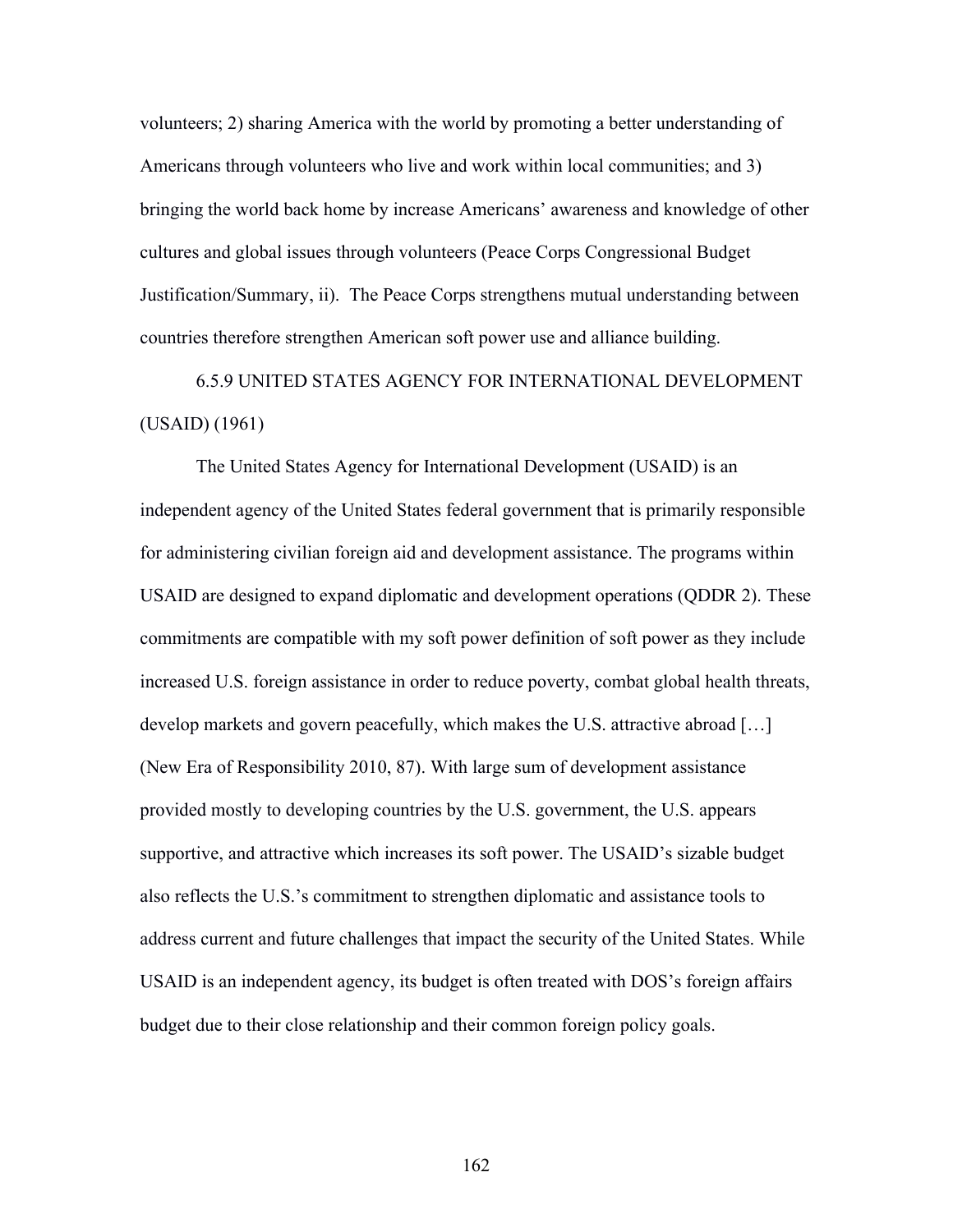The origin of the United States Agency of International Development (USAID) can be traced back to the post-World War II U.S. foreign policy. Moving away from isolationism, policy makers had been advocating for a more internationally involved foreign policy. The cornerstone of this policy shift was the result of Secretary of State George C. Marshall's commencement address at Harvard University in 1947 (Natsios 2005). The core message of the speech was that the U.S. should use its wealth and power to help the world devasted by the war back to economic health (Marshall 1947). As a result of this speech, the Marshall Plan was created and soon after USAID was established. Secretary Marshall's speech indicated; the U.S. should help other countries for the simple reason that it can. This notation was built into the foundation of both the Marshall Plan and later into USAID. In terms of soft power, helping war-torn countries has always been one of the actions that results in a favorable view and increased political and economic cooperation.

Building on the success of the Marshall Plan, President Harry S. Truman proposed an international development assistance program in 1949. The 1950 Point Four Program focused on creating markets for the United States by reducing poverty and increasing production in developing countries and diminishing the threat of Communism by helping countries prosper under capitalism. Similarly to the Marshall Plan, these programs provided economic aid to countries in need which action in return brought the U.S. into a favorable light and increased its attraction abroad. From 1952 to 1961, programs supporting technical assistance and capital projects continued as the primary form of U.S. aid, and were a key component of U.S. foreign policy (USAID History). With increasing economic assistance built into American foreign policy, this soft power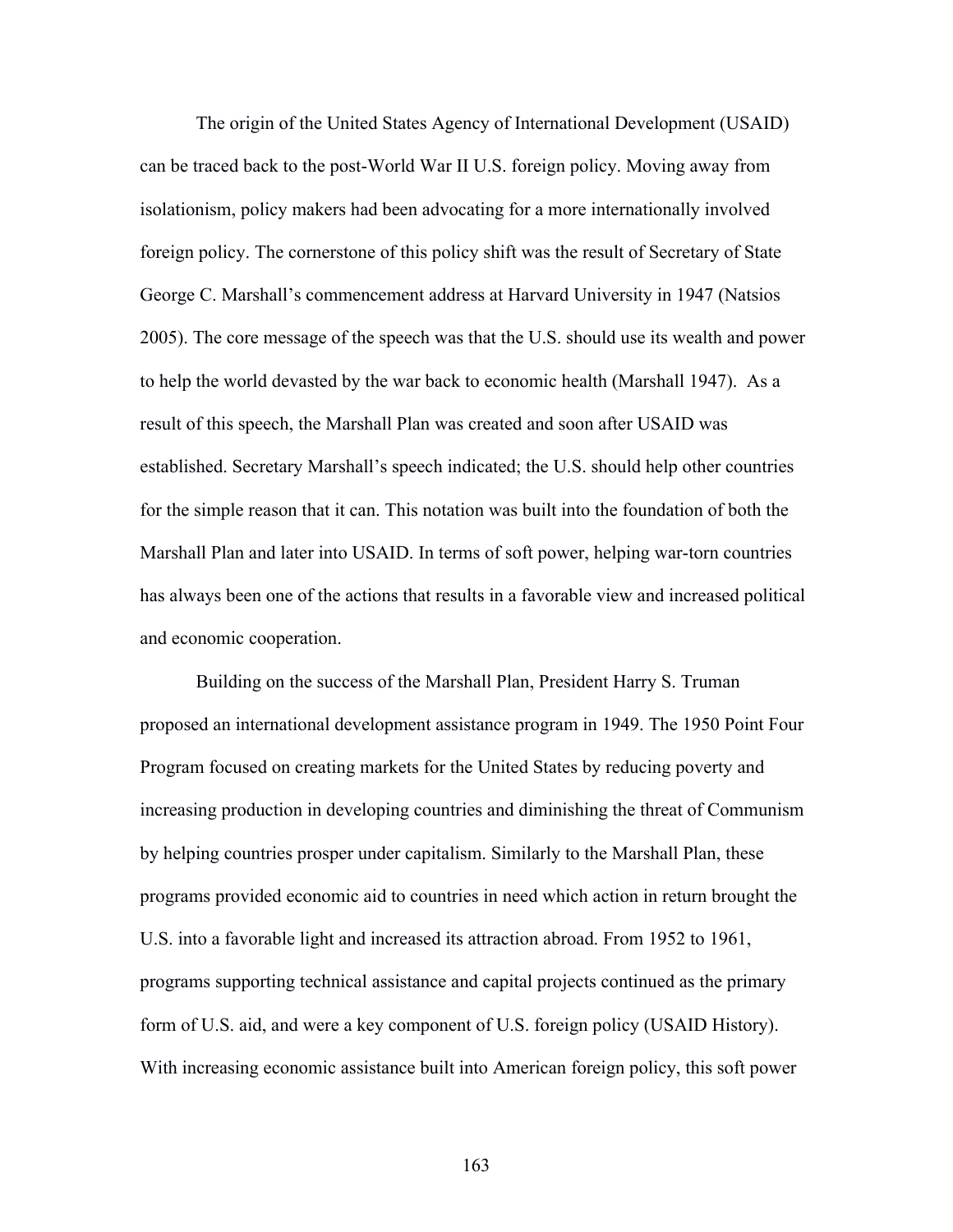instrument also became one of the core pillars of U.S. global engagement. But it needed a strong institution to oversee these foreign policy actions, therefore in 1961 President Kennedy created USAID (United States Agency for International Development).

USAID has many programs focusing on separate issues such as Agriculture and Food Security, Democracy, Human Rights and Governance, Education, Gender Equality, Global Health and Science, Technology and Innovation, just to mention a few. For the full list of programs, see Appendix I. The Bush Administration has made development a national security priority and one of the three strategic areas of emphasis for foreign policy and the Global War on Terror (Natsios 2005). As a result, international economic development became one of the three foreign policy goals of the U.S. after 2001.

 In terms of soft power actions, sending aid to other countries is one of the key soft power instruments that connect countries together. And in terms of the U.S.'s foreign policy objectives, USAID programs continue to strengthen the U.S.'s global leadership role and they play a key role in U.S. foreign policy. The fact the U.S. government continuously uses these soft power programs (U.S. Budget 2020) reveals that it sees them as effective and useful foreign policy tools. In addition, the use of development aid increases American soft power use abroad.

Overall, USAID has been functioning as a soft power institution, running programs that provide financial aid to other countries and thus increase American soft power use since 1961 and promotes American alliance building through economic assistance.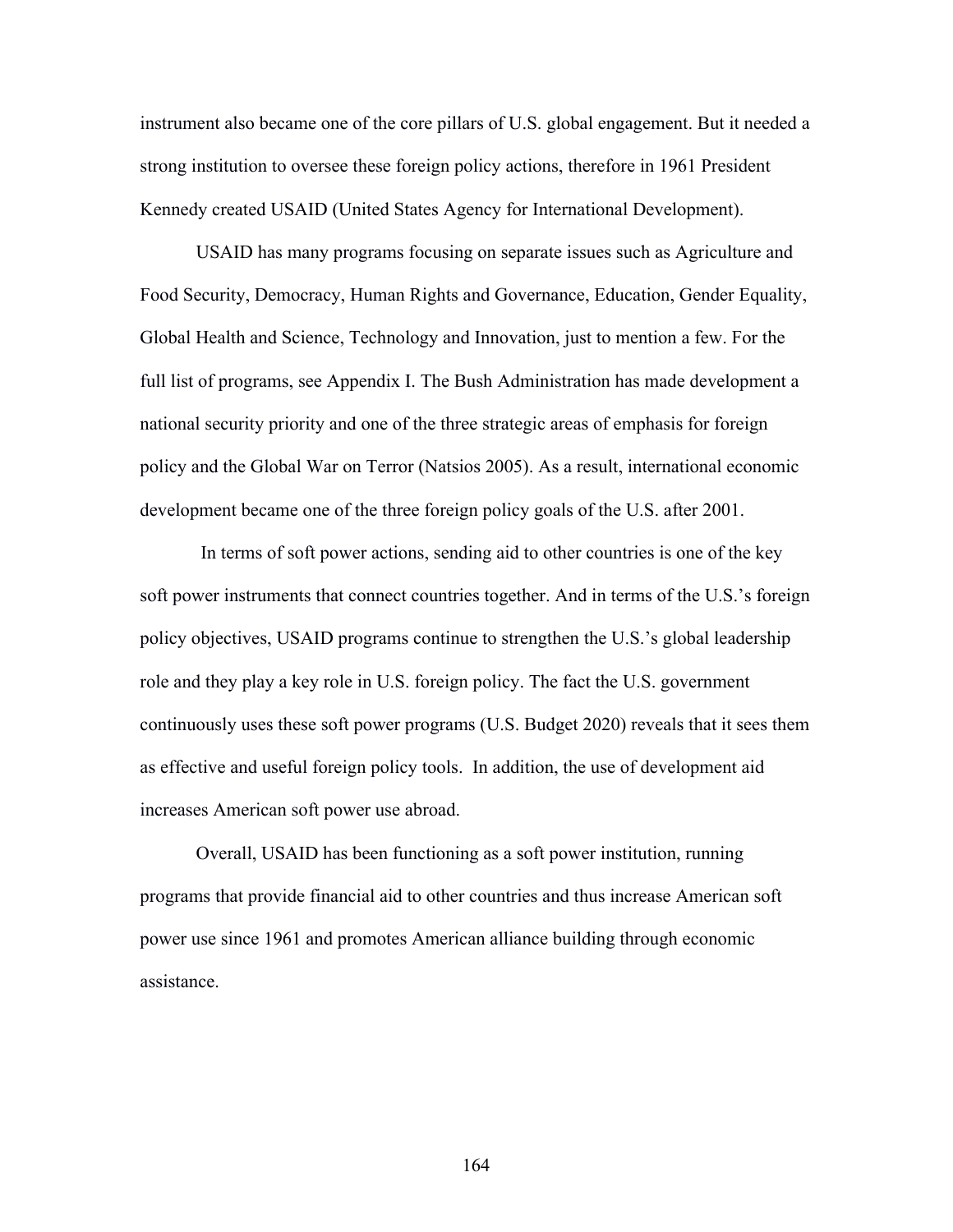#### 6.5.10 BROADCASTING BOARD OF GOVERNORS (1941)

The Broadcasting Board of Governors (BBG) was originally formed in 1941 as part of the United States Information Agency, but it is now an independent entity since 1999. The BBG is still funded by Congress under Foreign Affairs programs budget items. BBG is responsible for all U.S. non-military international broadcasting programs. The BBG promotes freedom and democracy and enhances understanding through multimedia communication of accurate, objective, and balanced news, information, and other programming about America and the world. BBG radio, television, and internet programs reach over 215 million people each week in 61 languages. The agency was created when the USIA was folded into the State Department and remained independent ever since.

Through this program, the BBG funds operations of the Voice of America (VOA), Office of Cuba Broadcasting (Radio and TV Marti), Radio Free Europe/Radio Liberty (RFE/RL), Radio Free Asia (RFA), and Middle East Broadcasting Networks (MBN, including Alhurra and Radio Sawa). Their budget includes funding for local and regional coverage on VOA Radio Deewa to Afghanistan and Pakistan, MBN television and radio maintenance and repair, and digital equipment at RFE/RL and RFA (U.S. Budget 2012). These radio programs have played a key role in ending the Cold War using soft power tools (Simonyi and Trunkos 2015). And today they continue to spread American culture and influence using only the voice of radio programs in numerous languages. By contributing to the understanding of American culture and values, the BBG also fosters the possibility of alliance building.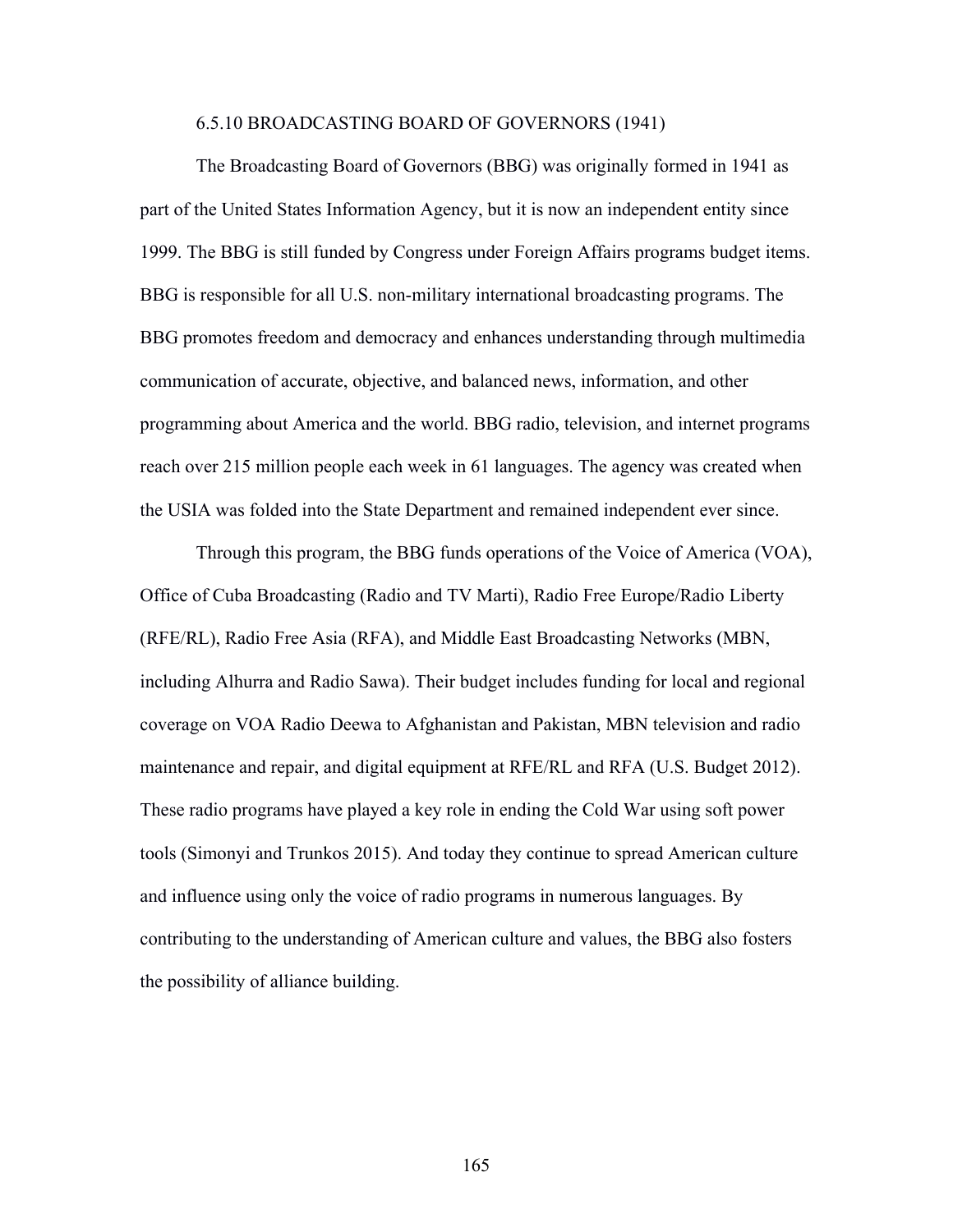#### 6.5.11 THE UNITED STATES INSTITUTE OF PEACE (USIP) (1984)

The United States Institute of Peace (USIP) formed in 1984 is an independent institute that is established and funded by Congress. USIP was created to help prevent and resolve violent international conflicts, promote post-conflict stability and development, and increase conflict management capacity, tools, and intellectual capital worldwide. The resources of USIP support peace-building efforts around the world and empower people with knowledge, skills, and resources through conflict management education, training, and research. USIP promotes peace and democracy in 15 developing or war-torn countries. Assisting post-conflict countries by which increasing America's attractiveness abroad not only create bridges with other countries but also adds to the list of soft power action of the U.S and promotes alliance building.

# 6.5.12 DEPARTMENT OF STATE'S-OVERSEAS CONTINGENCY OPERATIONS (OCO) (2001)

In addition to the highlighted DOS Foreign Affairs and Related Agencies, the Overseas Contingency Operations (OCO) programs must also be discussed as their sole purpose is to rebuild specific war-torn countries (Afghanistan, Iraq and Pakistan), which, similarly to the Marshall Plan, fits my definition of soft power. The main goals of the operations were to assist with post-war reconstruction of facilities as a result of the Global War on terror and train people to be able to run their own government, but such actions also bring the U.S. government welcomed attraction as the Department of State helps the fragile countries to grow into self-reliant and secure nations (Department of State 2011, p. 763).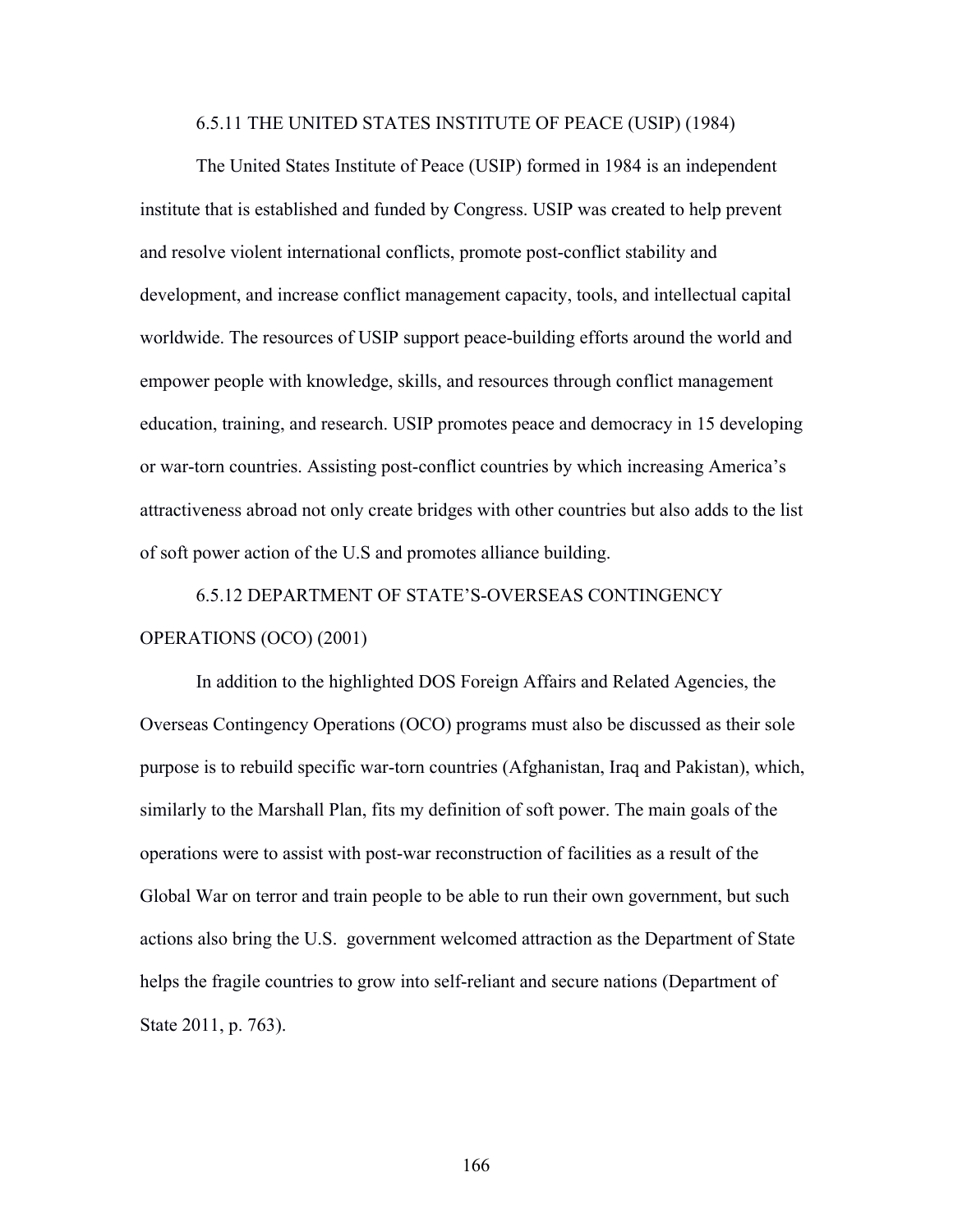Since 2001, the Contingency Operation budget is a new temporary part of the Department of State's budget, which was created to replace some of the previous efforts of the Department of Defense to provide reconstruction, security, and stabilization assistance funding executed by non-military personnel. The account provides a source of flexible contingency funding to meet unforeseen reconstruction and stabilization needs of strategic countries (DOS FY 2011, McGarry and Epstein 2019).

The Department of State's Budget for the fiscal year 2011 stresses these Overseas Contingency Operations funds. The increasing amount of aid provided to Afghanistan and Pakistan is allocated in order to revitalize economic development and to confront the resurgence of the Taliban. Also, these OCO funds support the continued progress towards a sovereign, stable, and self-reliant Iraq and prepares the Department of State to assume responsibility for security, logistics, and police training programs as part of the militaryto-civilian transition in Iraq (DOS FY 2011, 105).

This type of soft power has not been outlined enough in previous soft power literature; however, it fits my definition of the concept. While the contingency operations used to be coordinated and executed by military personnel thus, they may appear as hard power actions at first, but looking closer into the nature of these actions reveals that helping war-torn countries to rebuild can increases the U.S.'s attractiveness in Iraq and in Afghanistan and thus qualifies as a soft power program. Not only people receiving assistance from the U.S. government in the selected countries build trust and admiration for the U.S. servicemen on the ground, but also the international community notices the help of the U.S. government. All these activities increase American attractiveness abroad. Therefore, since 2001 this creates a new soft power program for the U.S.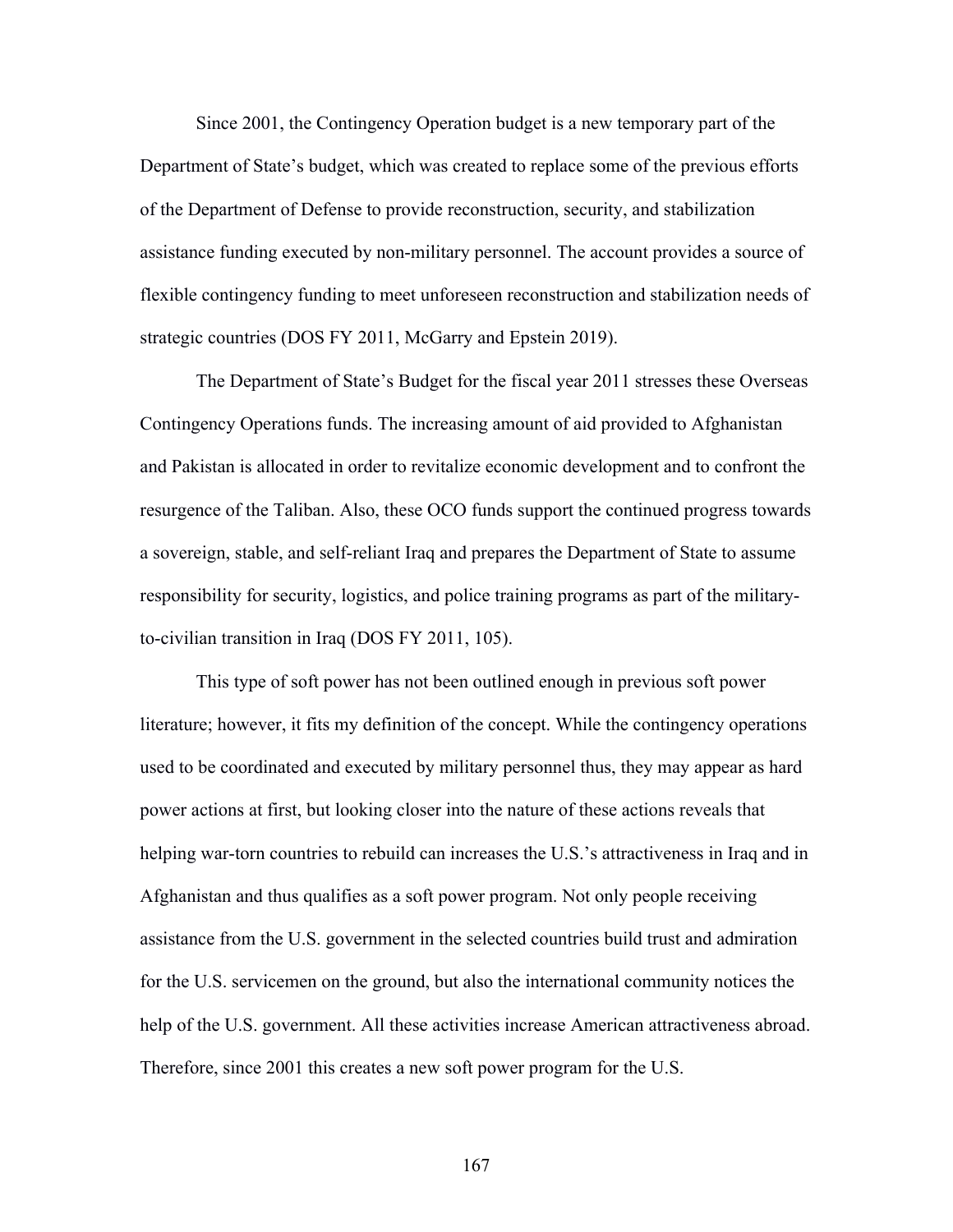One thing that became apparent by studying closer the listed programs while putting them in a historical context was that since 1938, the U.S. government has been consistently working on strengthening its alliances using all the previously established soft power programs. Initially, the U.S. government created programs as a reaction to the Soviet threat, and after 2001, the OCO program was established as a result of the perceived terrorist threat. The historical analysis also revealed that for the past decades, old programs such as the Fulbright Program and institutions such as the USIA $4$  has been executing American soft power in order to build alliances in order to balance against the Soviet Union and later against terrorism.

The mission statements and the timeline of the creation of the foreign affairs, cultural, educational and economic programs further revealed that the U.S. has an 82-year history relying on cultural instruments, 79-year history in using broadcasting tools and 59-year experience in using economic aid in foreign policy. As the listed programs and institutions also revealed, as a reaction to the perceived threat from the Soviet Union and later from terrorism, the American political elite directed foreign policy towards a strategic use of soft power tools in order to strengthen alliances all over the world, which resulted in overall high soft power use.

In addition, similarly to the previous section on the analysis of the political elite's narrative, the evaluation of the government programs also revealed the U.S.'s desire to have a global reach with its cultural and educational programs. This means that while the perceived threat from the Soviet Unions and later from terrorism boosted the reliance on these soft power programs, in addition to alliance building the American desire to be a global leader has also greatly enhanced its soft power use.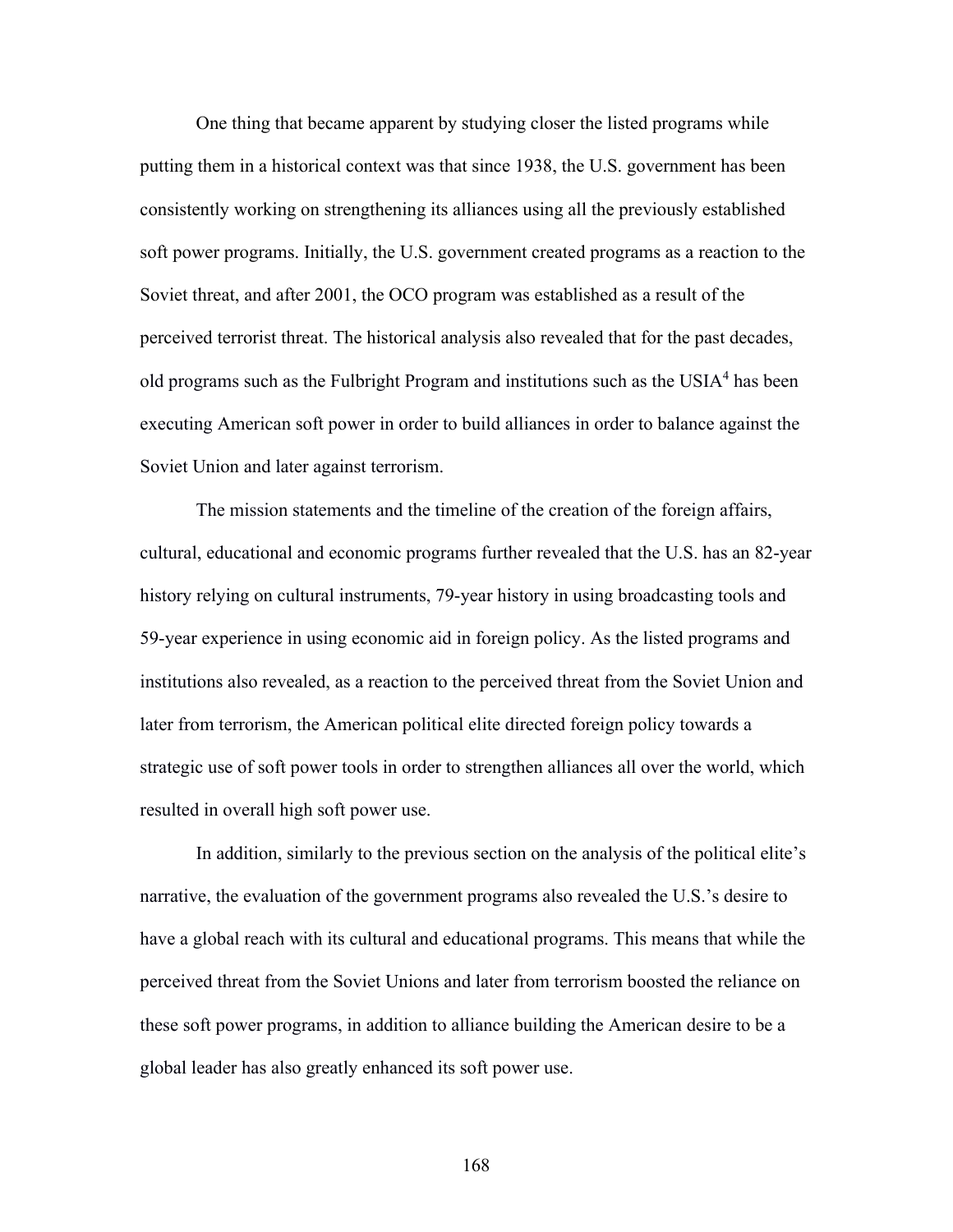# 6.6 SOFT POWER BUDGET

In order to reveal more about the American soft power budget, I will look at the allocated budget covering a 16-year timeframe. Based on my theory, in countries where there is a perceived threat, the political elite creates a narrative that focuses on national security which builds into the budget. As a defense mechanism, this narrative encourages alliance building in order to balance against the perceived threat. My theory also indicates that due to a path-dependent mechanism, balancing against a perceived threat result in a consistently high soft power budget. This section will look into the American federal budget to see if there is a high soft power allocation due to a perceived threat.

I compiled the U.S.'s soft power budget by first selecting those agencies and their specific programs (listed above) which fit my soft power definition, then their annual budgets were collected for the time-period of 1995-2010. This included the combined budgets of the Department of State's International Affairs Programs (including selected foreign operations and related programs), plus the Department of State's Overseas Contingency Operations budget<sup>5</sup> since 2002. Since the U.S. government's International Affairs budget includes over 60 programs and the programs are regularly renamed, placed under new budget items, under new programs, or moved out of the DOS's budget as an independent program, so I only compiled program-level budget data on the most known, consistently named and placed and funded budget issues and programs. These are: Diplomatic Relations, USIA, BBG, Peace Corps, USAID, and USIP in addition to the Department of State's Overseas Contingency Operations budget<sup>6</sup>.

The goal of the collection of the soft power budget and the breakdown of the largest soft power programs are to study the soft power policy commitment of the U.S.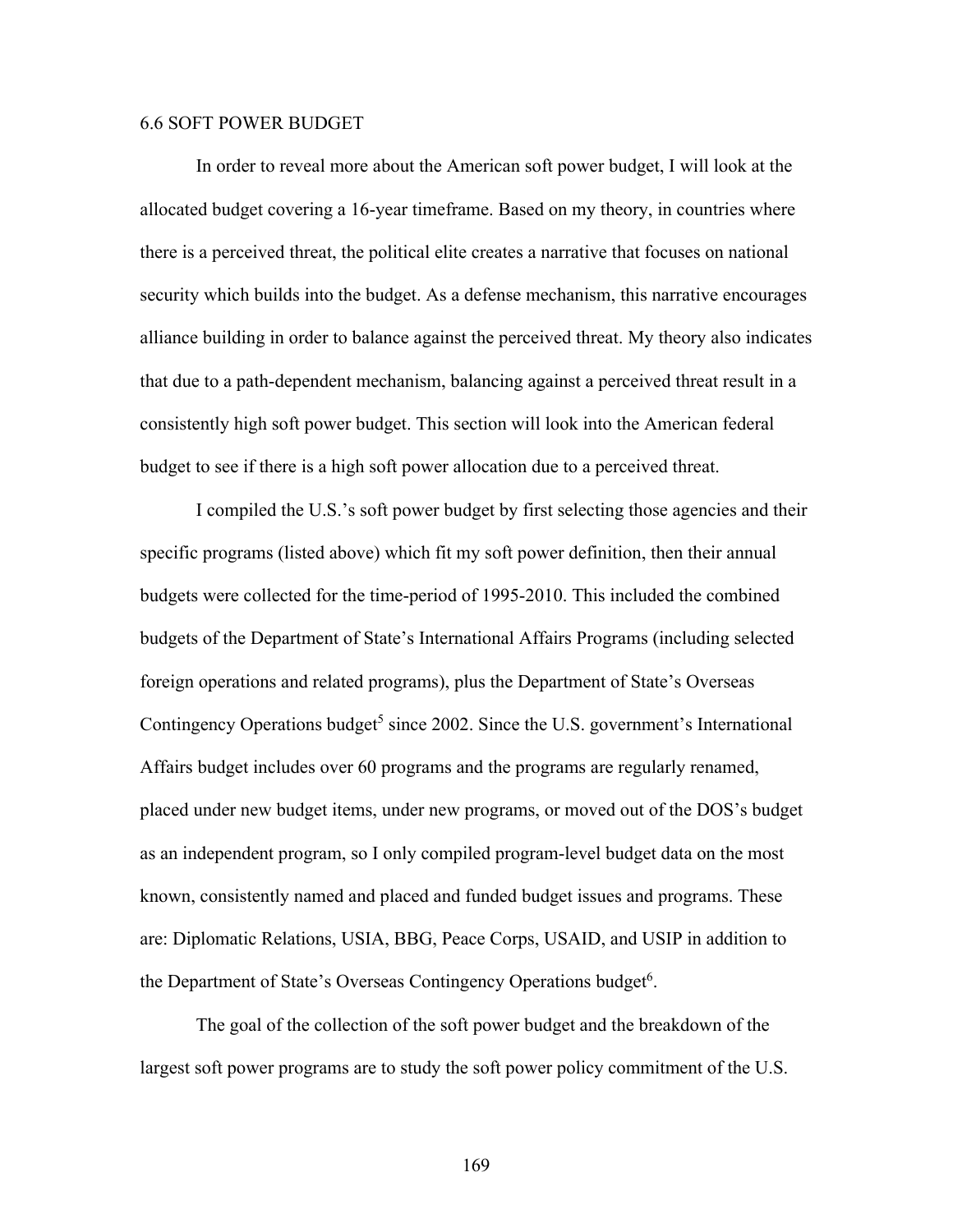and connecting it with possible enhancers such as the political elite's narrative on national security. The budget quantifies collective political decisions made in response to incoming information, the preferences of the decision makers and the institutions that structure how decision are made (Jones et al. 2009). Changes in the distribution of budgetary outcomes is crucial to the study of policy changes (Jones et al. 2009) and in in this dissertation indicates a change in the support of soft power use with the underlying objective to build alliances in order to balance. It is the underlying assumption of this dissertation that if a government allocates money to a program, it intends to use its instrument to achieve its foreign policy goals. In addition, the amount of money allocated represents the level of significance of such programs to the government.

The U. S.'s soft power budget within the State Department increased from \$25 billion (in 1995) to \$65 billion by 2010 (See Figure 6.1). This increase was consistent with the rise of the total U.S. federal budget. After 9/11 when the Overseas Contingency Operation funding was added to assist with the non-military side of nation building, American soft power budget began to increase. As a result, the combined budget of the State Department's International Affairs Program and its temporary emergency funding, by 2007 the soft power funding increased to 74 Billion, or 2.6 % of the total federal budget.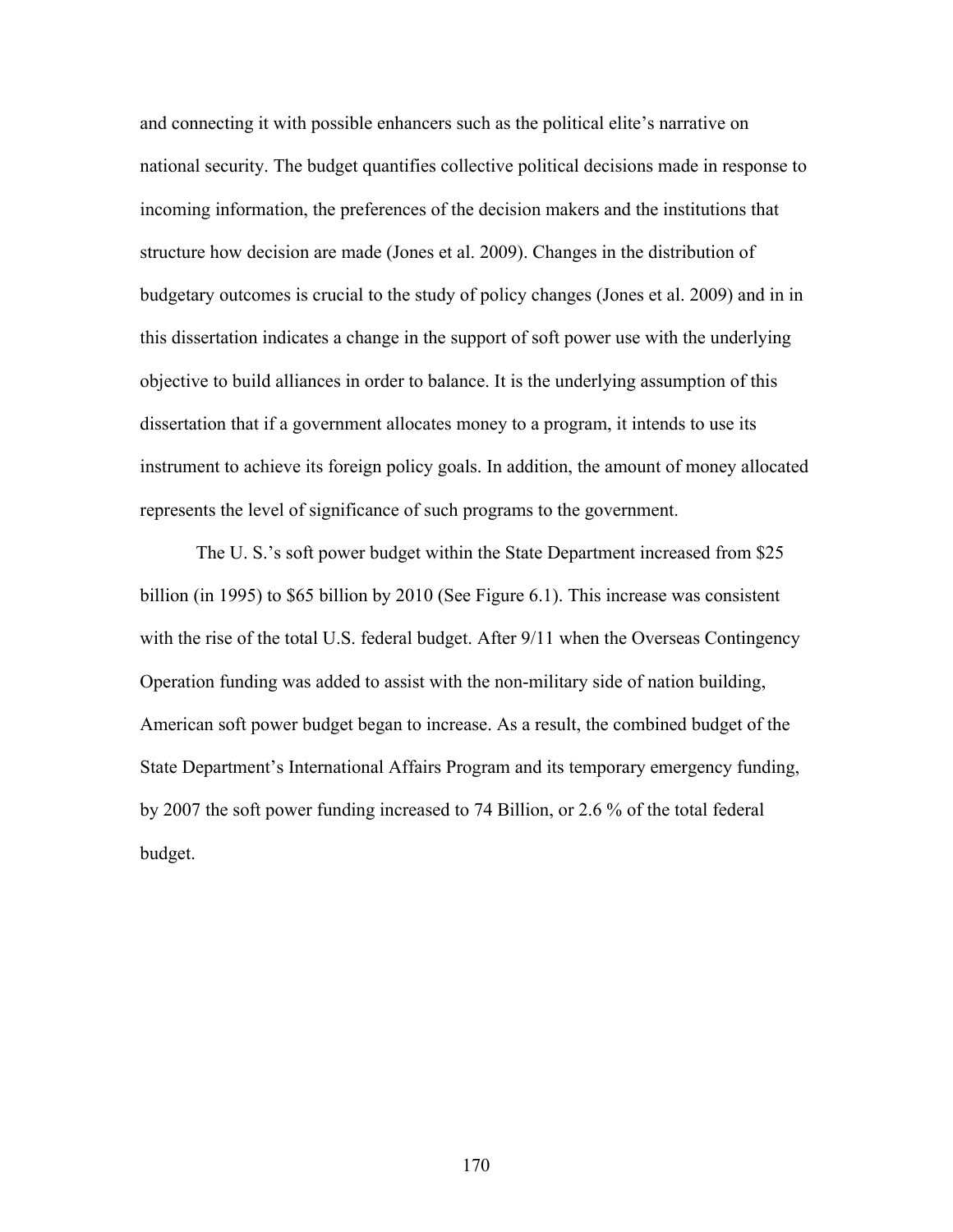

Figure 6.1. U.S.' Soft Power Budget 1995-2010

Studying closer the three budget items on Figure 6.1, a steady increase can be discovered with peaks in 1999, 2004 and 2007. Seeing the consistency of a minimum of 2% budget allocation for soft power programs throughout the examined time-period signals an important strategic statement. It is also important to note, that the two main soft power programs are both related to the Department of State, which indicates the government's intention to use these soft power programs to achieve foreign policy goals.

Looking deeper into the budget spike in 1999, the federal budget document reveals that the Clinton Administration requested more money for the Foreign Affairs programs specifically to support the newly independent states and for supporting the NATO integration of three new countries (Poland, Hungary and the Czech Republic) (US Budget 1999, p 126-127). Supporting the three new former Soviet Satellite's countries' membership into the alliance made the U.S. look attractive not only to the supported countries but also to all Western democracies. In the budget document president Clinton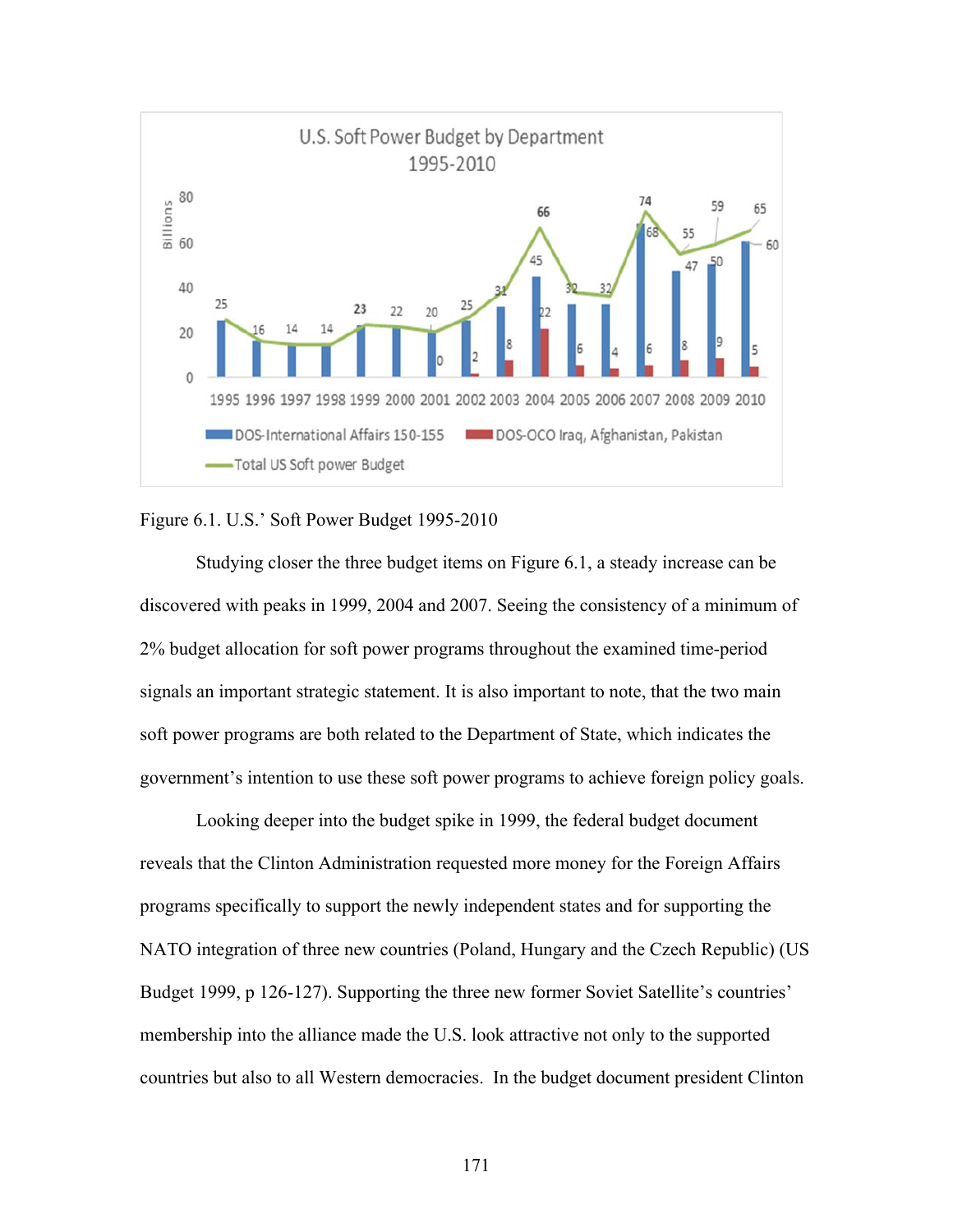explains his increased budget request with his desire to "advance U.S. leadership around the world" (US Budget 1999, p. 126).

The budget spikes of 2004 and 2007 were the results of the Global War on Terror (GWOT). The U.S. government decided to fund the non-military foreign affairs related efforts through numerous departments. In 2004, the State Department received a large amount of funding for its Overseas Contingency Operations<sup>7</sup> program for Iraq, Afghanistan and Pakistan. The 2007 budget spike represents the Bush Administration's efforts to enhance democracy building and cultural and education exchange programs focusing on the Muslim world (US Budget 2007, p. 197). Both of these budget spikes were created as a reaction to the political elite's narrative about the perceived threat from terrorism, and as a defense mechanism, these budget items were built into the American effort to strengthen American alliances abroad.

Looking into the program-level analysis of the American soft power programs, as Figure 6.2 shows, the budget items receive a stable allocation between 11 Million USD to 1.8 Billion USD each year. Since the Department of State has over 60 programs (only seven are shown), these allocations nicely add up into a consistent and stable soft power budget. Overall, soft power had enjoyed the consistent support of the federal government at a 2% of the federal budget with the lowest budget allocated in 1997 and 1998 (less than 2%) and the largest spike in 2007 to 2.6% of the federal budget (See Figure 6.2).

Most of the mentioned programs belong to the Department of State and three are (USAID, USIP, Broadcasting Board of Governors) are now independent agencies. Some programs such as the Voice of America Radio broadcast are placed into new programs within the State Department and some agencies such as USIA are later combined into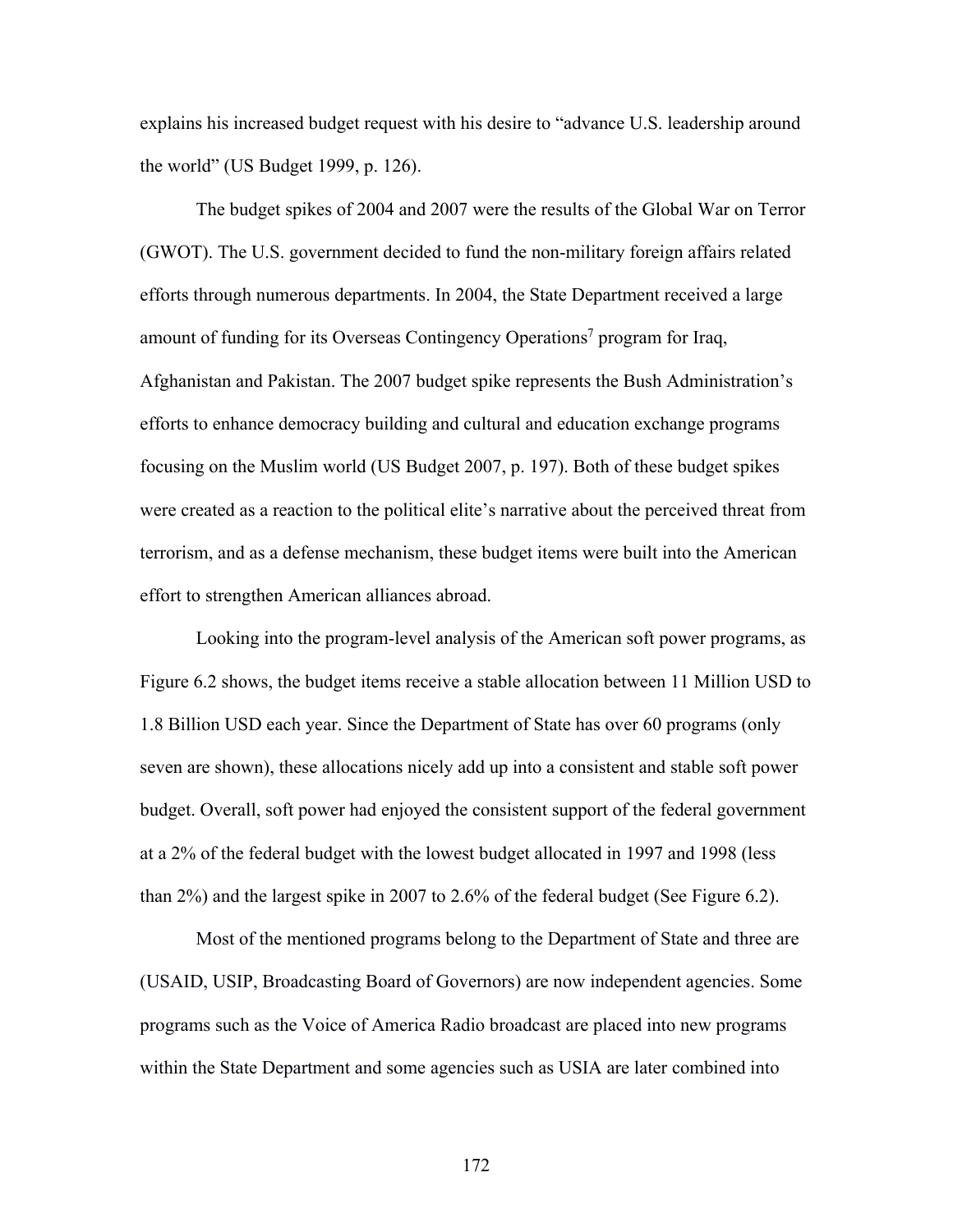larger programs such as the Internal Communication Agency (Act 1998). Moving issue areas into different departments, creating and recreating mission statements is just the way governments try to adjust to changing demands (Arndt 2006, Cull 2003). In term of budget allocations, moving budget items into different department or program happens frequently. The historical overview of this dissertation revealed that cultural programs, for instance, have been moved multiple times within the State Department's various bureaus (Arndt 2006). This analysis also revealed that in 2001 as a result of 9/11 a new policy orientation of the U.S. government increased the reliance and funding of nation building projects in post-conflict areas (Marks and Lamb 2012). This increase also leads to higher soft power use and enhanced alliance building in the targeted region.



Figure 6.2 Program-Level Budget Information for Selected Department of State Related Programs and Agencies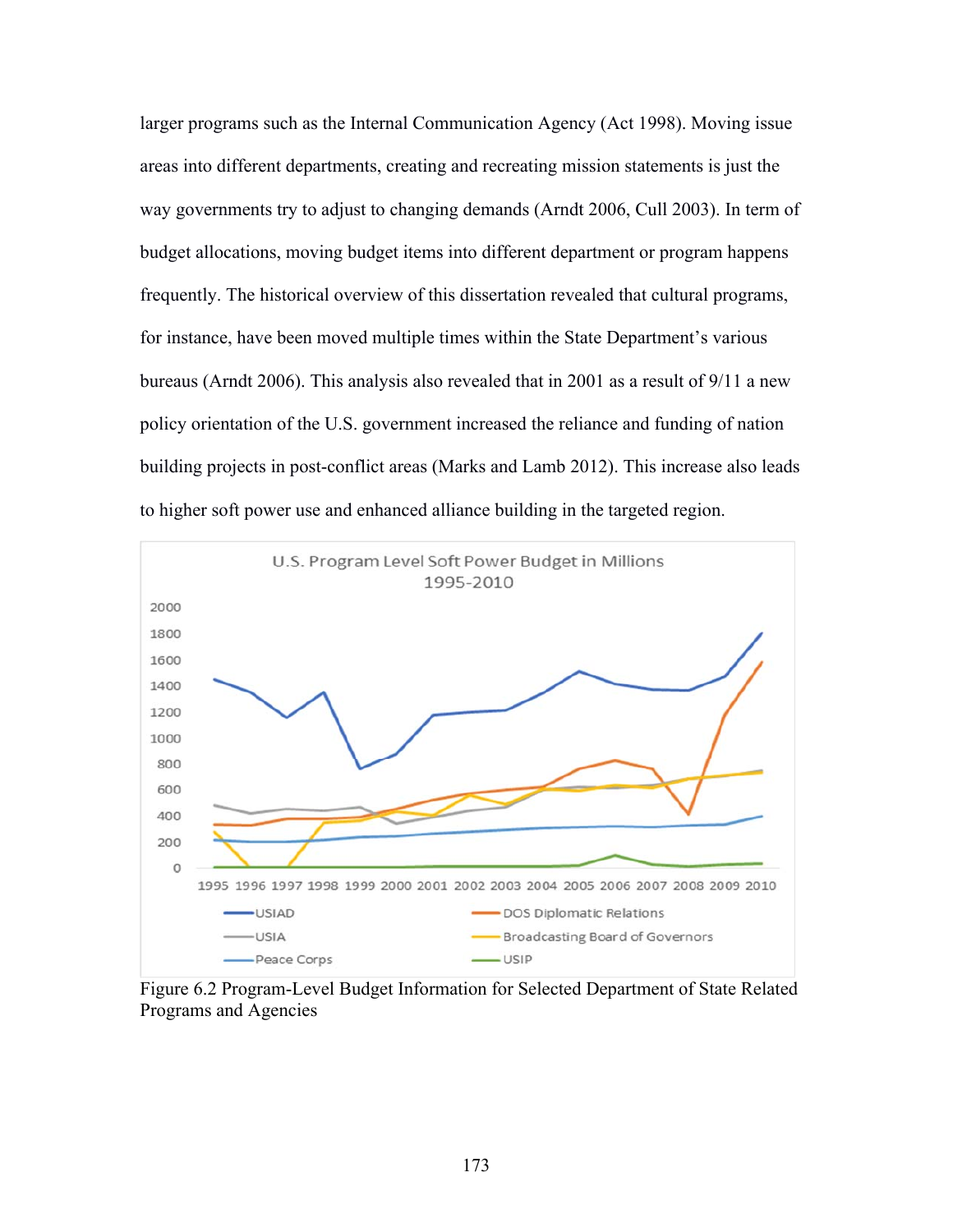And while the U.S. total budget allocated for soft power programs are not high compared to its hard power allocations (Schneider 2005, Pigman 2010) it is one of the key findings of this dissertation that while the American government's allocation of a minimum of 2% of total federal budget does not match its military spending (over 20%), but compared to other countries' soft power programs it is a consistent and significant funding. In New Zealand for instance, there is less than 0.5% of the total budget allocated for soft power initiatives.

The increasing numbers speak for themselves. Just as Nye suggested in a hearing at the Committee on Foreign Relations (2008b), the U.S. government considers the soft parts of power and allocates money for democratization and developments. The stability and the long history of the soft power institutions also indicate the government's consistent strategic use of soft power tools. Another important observation about the soft power budget allocation is that it remained consistent with the lowest budget allocated in 1997 and 1998 with only \$15 billion, and the highest budget provided in 2007 with \$74 billion including the contingency operations, which constituted a budget spike (Jones et. at 2009).

In addition, the evidence of path dependency can also be discovered in relations to the timespan and budget allocated. As Pierson (2000) explained path dependency, once a budget item or program is introduced it is likely to continue due to a relative benefit of the existing program. In this increasing return process, the probability of taking steps towards the same path increases with each step taken into that same direction (Piearson 2000). In other words, in terms of soft power use, since 1938 the U.S. created institutions and allocated budget to support its soft power actions. These programs remain funded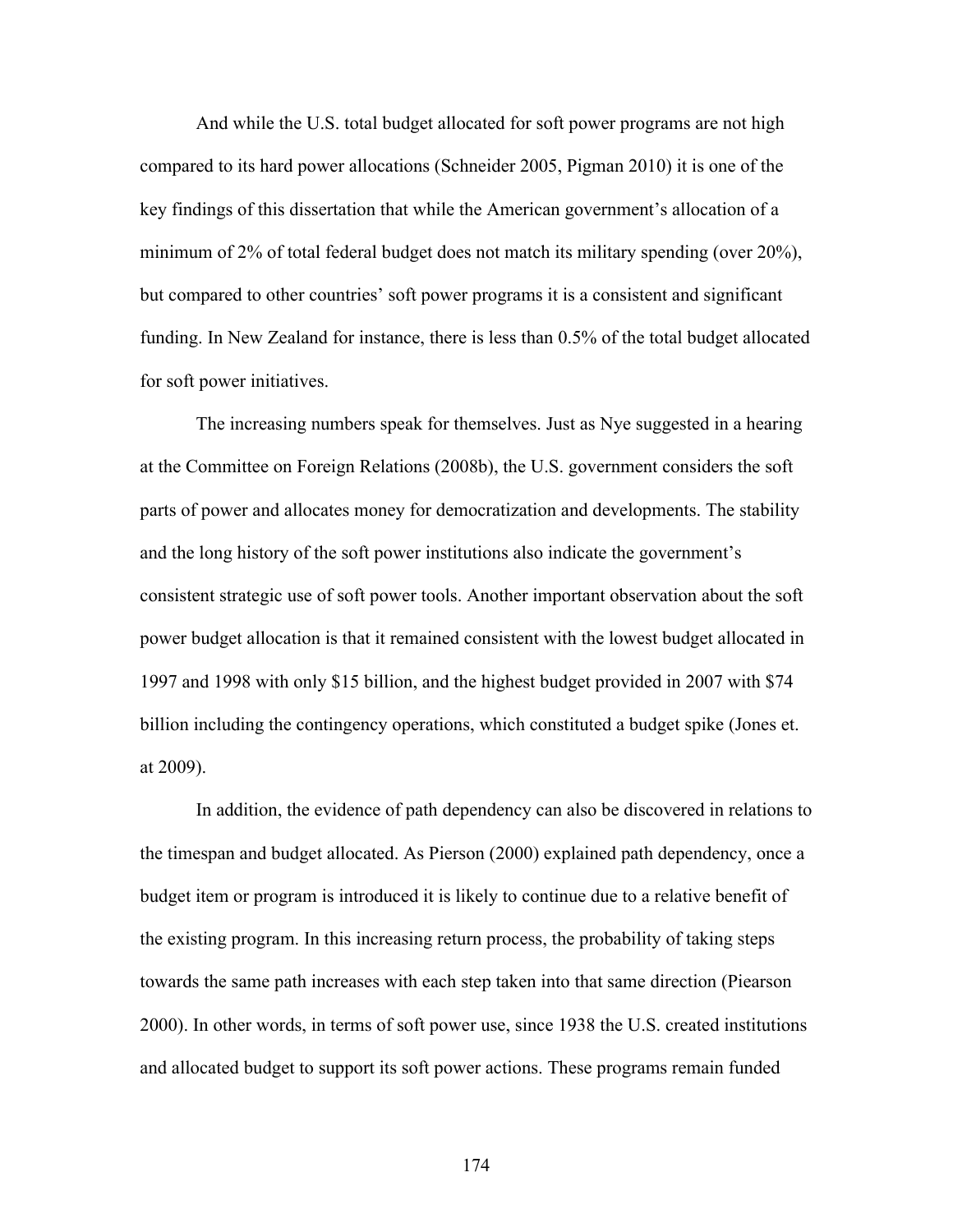over time as doing so was relatively easier and cheaper than stopping the existing programs and starting new ones. Also, the idea of alliance building for national security reasons and the need to strengthen global leadership remained locked into the listed government programs' mission statements.

Overall, all these programs were created to spread U.S. influence around the world starting in 1938. This indicates a strong motivation not only to continue to use soft power instruments but also to create new ways to reach out to people in other countries. These programs continued to survive because the U.S. has also continued to rely on them to advance its interest. Also, these programs play a role in solving international problems using cost-effective tools such as economic aid (Clinton 2010, McGarry and Epstein 2019). This analysis confirmed what has been revealed many times (Schneider 2005, Pigman 2010, Nye 2011) soft power instruments are cheaper than hard power tools. The fact that most of these programs still exists today is a strong indicator that the U.S. government is planning to rely on soft power actions in the long-term (US Budget 2020).

The budget documents also revealed that the mission statements include the desire for American global leadership. While in the 1960s, economic assistant was needed, in the 1990s, it was democracy building in Europe and in the 2000s defeating global terrorism were the main budget items of the American government. In all these cases, the American political elite envisioned U.S. global leadership in these listed issues and Congress allocated the funds. Ultimately the high soft power spending lead to high soft power reliance in foreign policy.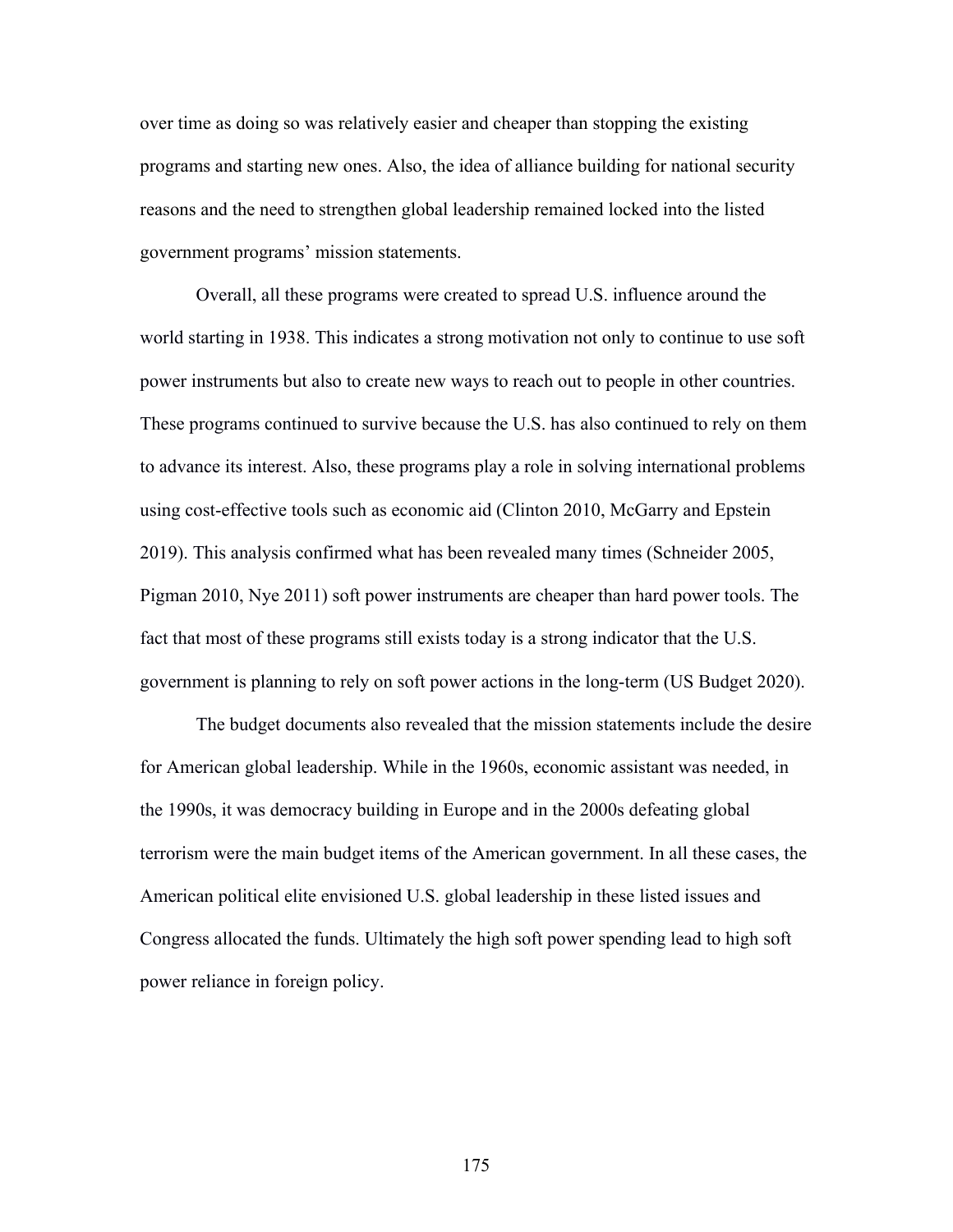# 6.7 CONCLUSION

This chapter discovered indicators that the statistical analysis missed. The underlying question was what factors led to the American high soft power use outcome when the theorized social trust was only at a medium level? The American case study provided the following answers: First, the U.S. leaders perceived a strong **geopolitical threat** since the Cold War and later after 9/11. These perceived threats were geographic as well as ideological. Second, in order to stop the Soviet Union from spreading and terrorism from attacking, a strong national security focused narrative became part of the **political elite's narrative** and policy recommendations. This narrative encouraged a form of a defense mechanism based on alliance building. The strong alliance building efforts (balancing) also ensured the high reliance on soft power instruments. This analysis also revealed that the political elite also supported a strong **American global leadership** role in the new world order for the same reason. Both of these policy directions resulted in high soft power use.

Third, the **history of American government programs** revealed that since 1938, the U.S. government intentionally created programs which were designed to spread U.S.' influence via attraction. In addition, the consistent alliance building, and **global leadership mission** of these programs has also been revealed. This means that in the U.S. the political elite's narrative supported the use of soft power tools in order to balance against the perceived threats. This also led to high soft power use in foreign policy.

Fourth, the **budget distribution** of the U.S. government's soft power programs also confirmed that only some of the budget changes dynamically with policy changes (Jones et al 2009). Thus, the soft power budget and the idea to use attraction abroad are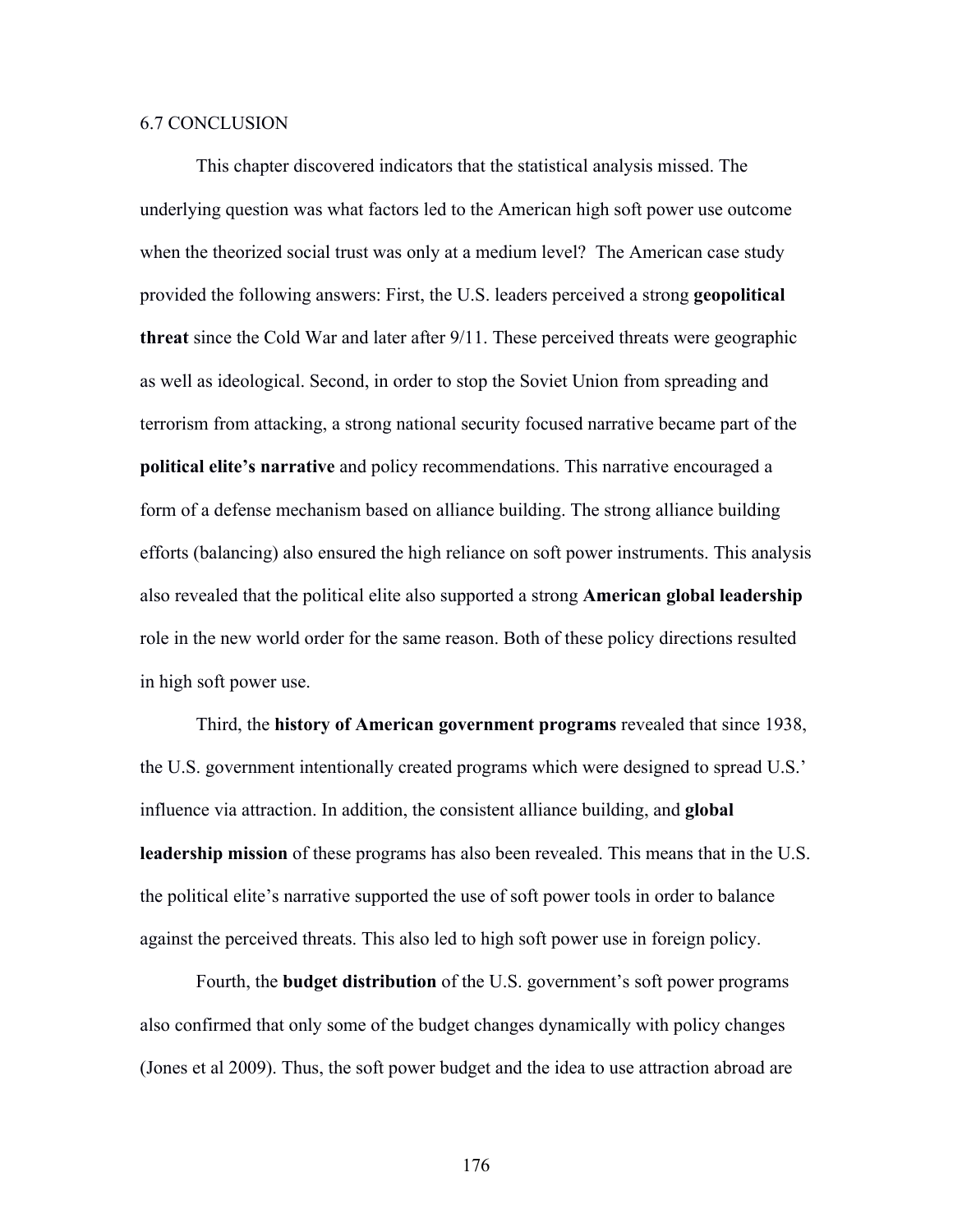path-dependent and the American government continues to rely on them since 1938. Also, by studying the patterns of soft power budgets, this analysis showed that the smaller soft power programs continue to run without disturbance or spikes while the major programs that receive the most funding react to policy changes in the form of budget spikes. This means that, as Pierson (2000) explained, steps taken into one direction become self-enforcing because the relative benefits of continuing the same path is higher than starting something new. Increasing returns processes ensure that the American soft power programs communicating attractiveness abroad continue to live on and get funded. Therefore, the U.S. soft power institutions' budget are path-dependent, strong and stable.

As the consistent funding of soft power programs together with the mission statements of the programs also revealed, the U.S. government continues to fund programs that strengthens its **global leadership** role. By relying on a high level of soft power actions the U.S. continues to work on achieving its ambitious global agenda. Stated differently, one of the findings of this chapter is that the U.S. government has had an inspiration to become a **global leader** and has been consistently creating soft power programs and allocating budget to support such a cause. While this a unique aspect in studying countries' soft power actions as most countries do not seem to desire a **global leadership role**, this is an important factor in American soft power use and sheds light on the soft power use of a critical case. This also means that learning about the strategic soft power selectin of the strongest soft power user country in the world (in the number of soft power actions per year) also confirms my new theory about the importance of geopolitics in countries soft power use.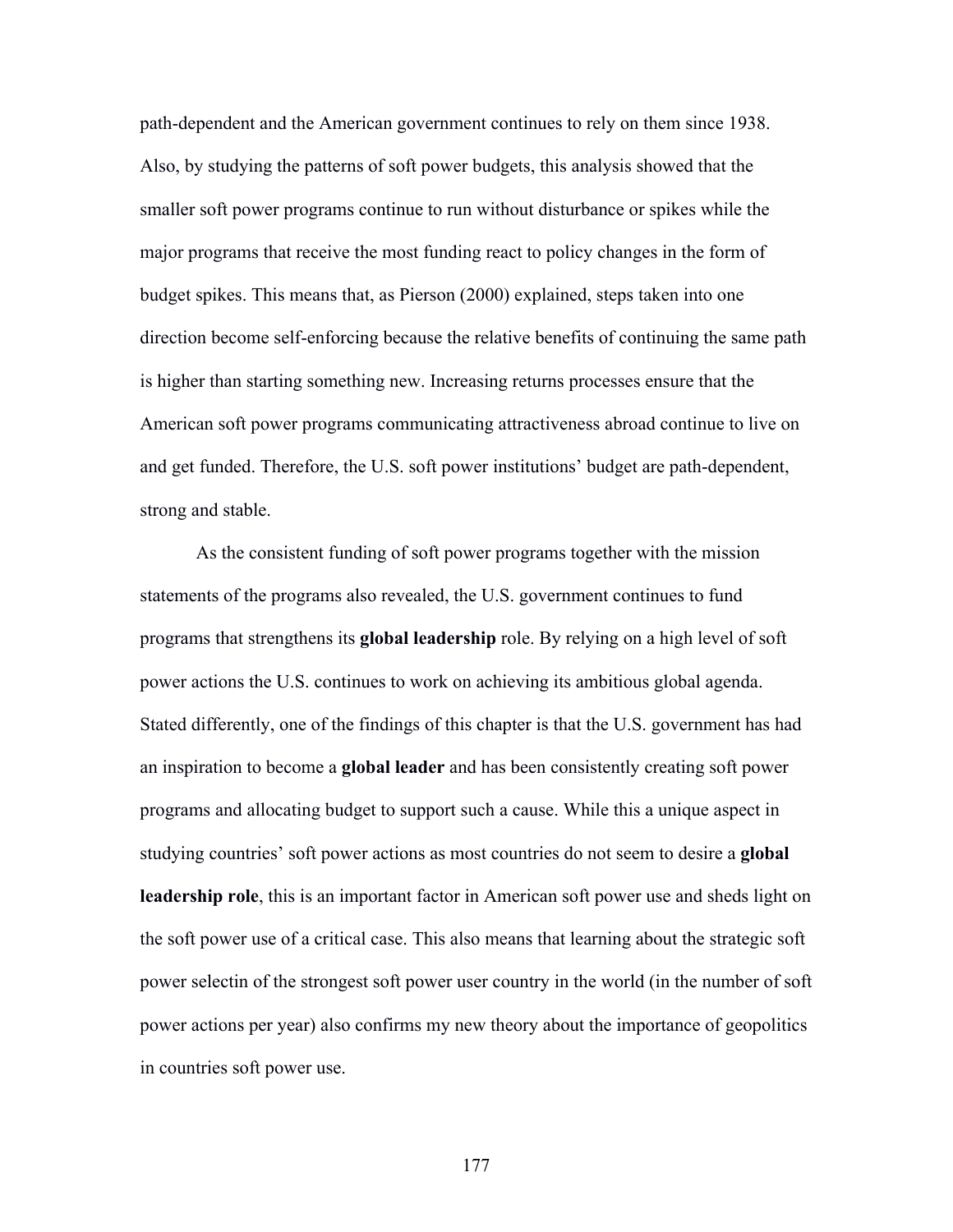This budget analysis also revealed spikes in soft power allocation in 1999, 2004 and in 2007. These spikes indicate a policy move in favor of supporting soft power actions and programs. Since this analysis ends in 2010, a longer time-series is needed to reveal more about this uncovered budget increase and possible policy changed with soft power use. In general, the U.S. soft power budget has been found consistent with a slight increase.

In conclusion, based on the findings of this chapter, the U.S. government's **geopolitical threat** combined with its **global leadership ambition** are the key factors in its high level of soft power use. In addition, the institutional factors pointed to the willingness to use more soft power to achieve foreign policy goals. It seems that the perception of threat is a much stronger indicator of the U.S.'s soft power actions than social trust. The examined new factors of the American case study point to a quantitative testing of the new variables. If they are found statistically significant, those will strengthen future quantitative analysis of countries' soft power use.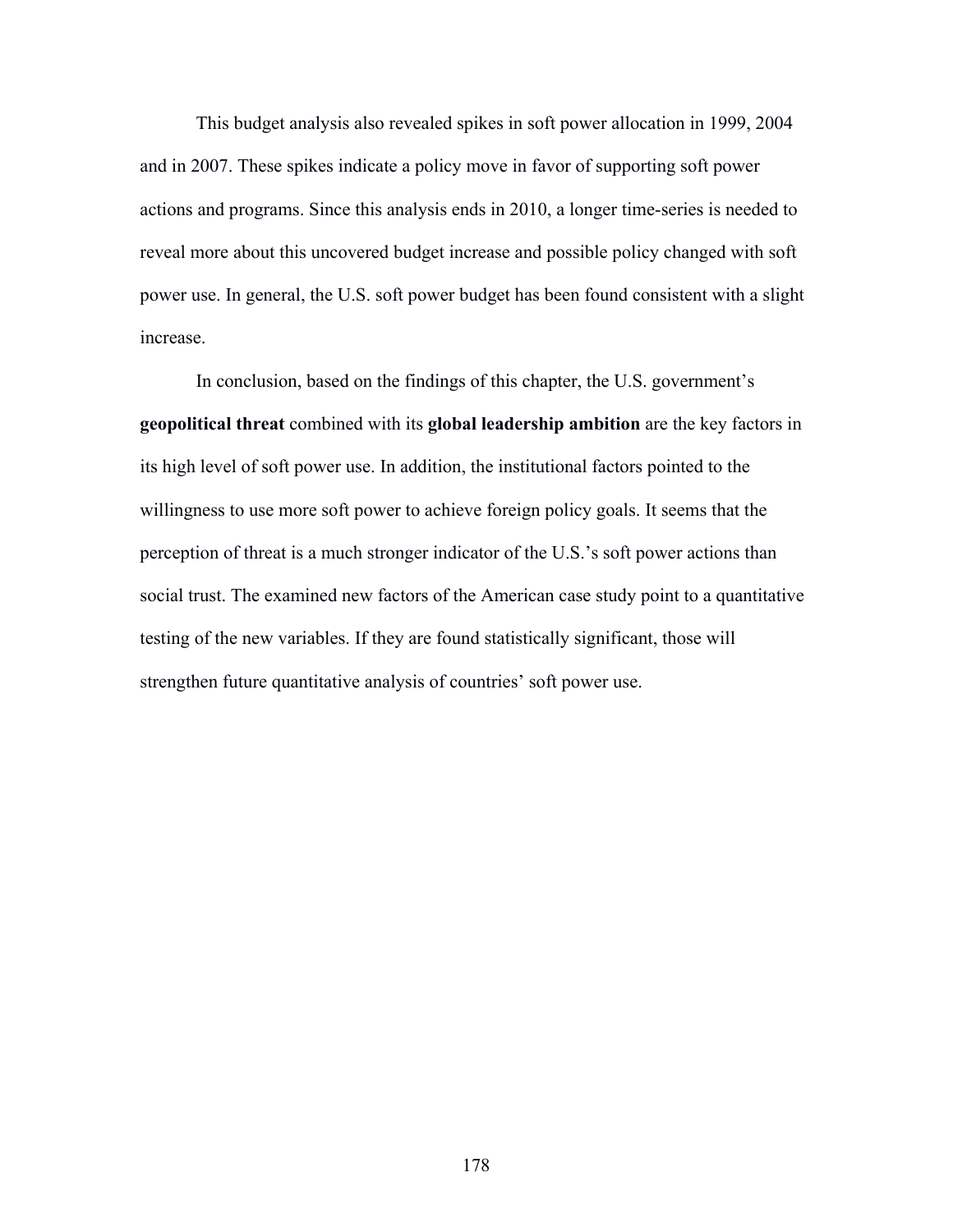# CHAPTER 7

# CONCLUSION AND POLICY RELEVANCE

This dissertation started out by comparing a constructivist approach of democracies' social trust's impacting their soft power uses, to realist approaches of resources and institutions. While social trust could not produce strong answers to why some democracies use more soft power than others, nor did the realist explanations of resources or institutions. Therefore, the real finding of this dissertation was answering the question, what else could explain democracies' soft power use? The case studies of this analysis revealed that different countries construct their soft power use differently to achieve their goals as a reaction to geopolitical threat.

More specifically, my quantitative approach revealed that social trust was not the main indicator of democracies' soft power use. While social trust was positively correlated with countries' soft power use, the statistical analysis showed that it only explained a small amount of the soft power use variation, therefore new indicators had to be explored. The quantitative multifactor analysis revealed that military alliances was statistically significant factor in countries soft power reliance. In order to learn more about its impact, I turned to three case studies.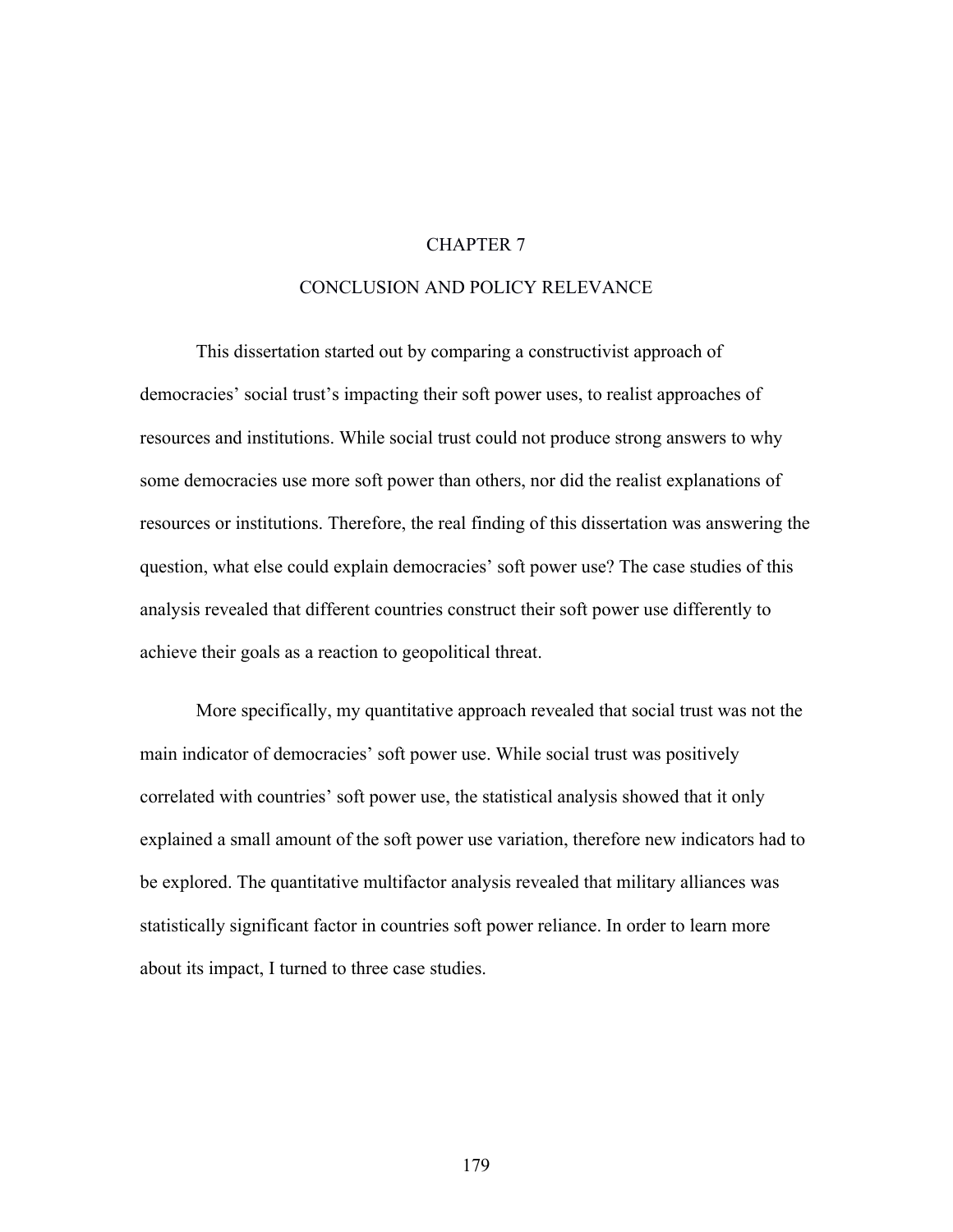The three case studies revealed two independent variables that were driving soft power use. In Finland and in the U.S., geopolitical threat led to high soft power use to an exceptionally high level. In addition, in the critical case of the U.S., the desire to be a global leader also drove American soft power use. Both of these countries turned to soft power use in order to create alliances as a defense mechanism and the U.S. also used it to strengthen its global leadership role. Overall, the case studies concluded that different countries create their foreign policy differently in order to achieve their foreign policies.

 In the case of Finland where Russia has been posing a geopolitical threat, soft power was used to mitigate the aggressive neighbor and to strengthen global alliances to preserve the Finnish independence. In this carefully constructed Finnish foreign policy, the political elite continued to emphasize the need to reach out to Western Europe and to the rest of the world in order to strengthen their cultural and political bonds as well as protect Finland with strong alliances against Russia. And while the concept of soft power was coined by an American scholar, and soft power scholarship does not focus on countries' soft power use before 1990, the Finnish case study also revealed that Finland might have been using soft power before the U.S. did. If that is the case, Finland might be one of the first users of soft power in the world.

The budget description of the Finnish soft power programs and the foreign policy analysis articles confirmed geopolitics' enhancing effect on Finish soft power use, where balancing against Russia led to the Finnish high soft power reliance. Stated differently, in Finland, geopolitics made the political elite create a narrative that emphasized the continued national security threat, which resulted in both political and institutional commitments to high soft power use.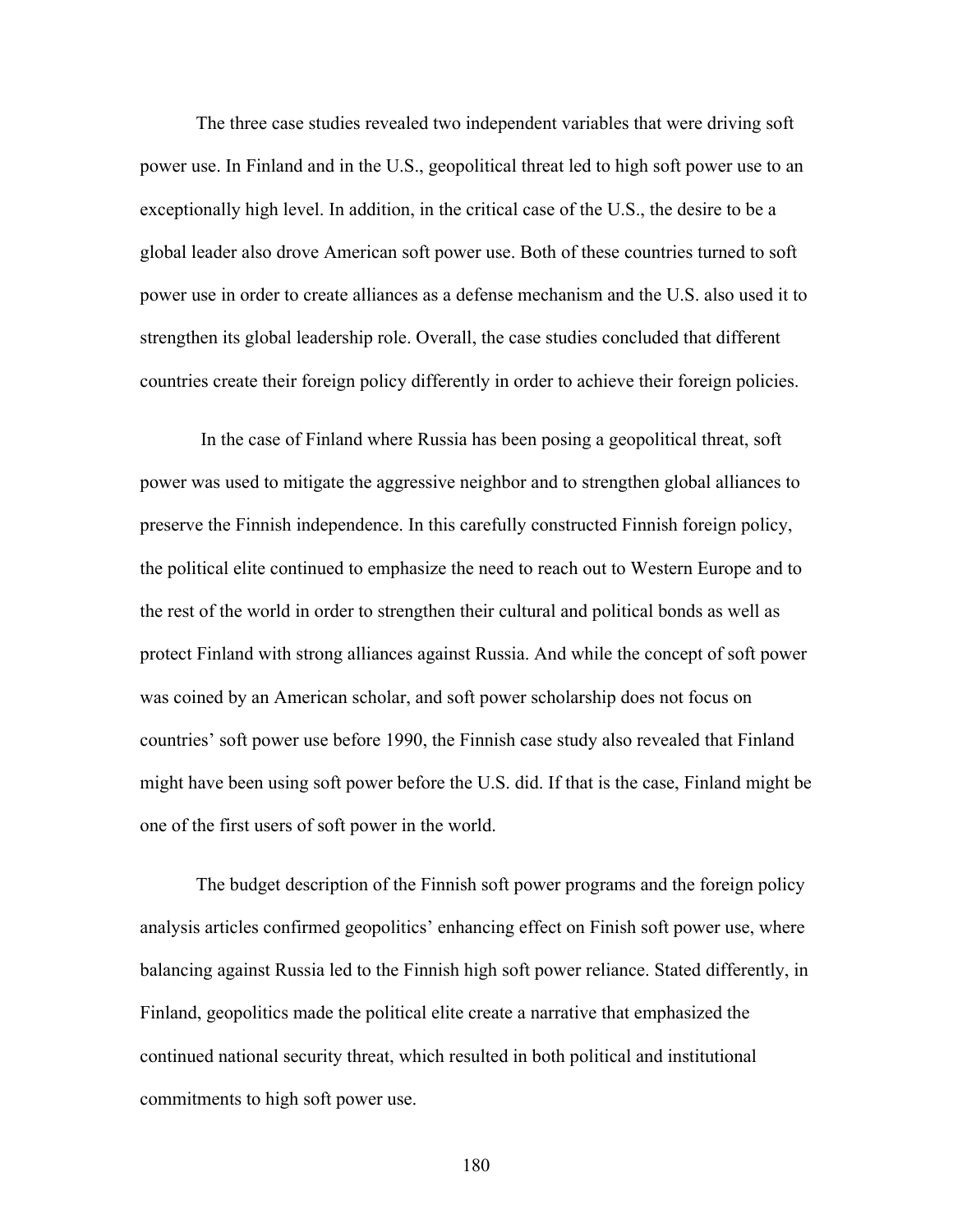In the case of the U.S. the Cold War's perceived ideological and territorial threats from the Soviet Union also boosted American soft power use all over the world. From jazz diplomacy to the Marshall plan, from the Fulbright program to the creation of the Institute of Peace, the American government has invested lots of money and effort into government programs that make America more attractive. As a result of the Soviet geopolitical threat, the U.S. constructed a foreign policy that included showcasing the attractive aspects of the American way of life as well as created programs that would send financial assistance to countries in need.

The crucial case study of the U.S. also revealed another boosting factor in the form of the desire to be a global power. This independent variable also greatly boosts soft power use, especially since the Cold War, the U.S. has been relying on demonstrating the world the attractiveness of the American life trough government programs. This goal has also become a large part of U.S. foreign policy, which supports American use of cultural, educational and economic tools to spread American way of life all over the world.

Finally, in the case of New Zealand, this study confirmed that countries construct their foreign policies according to their needs and circumstances. Since there was no imminent geopolitical threat or the desire to be a global leader, New Zealand's use soft power serves a different reason and as a result it is used to a lower degree then Finland. As the most similar case design revealed, New Zealand uses its soft power to strengthen its position in the regional market.

 Further, New Zealand's main reason to use soft power is its desire to strengthen its regional economic relationship. In this case, the political elite's narrative pointed to the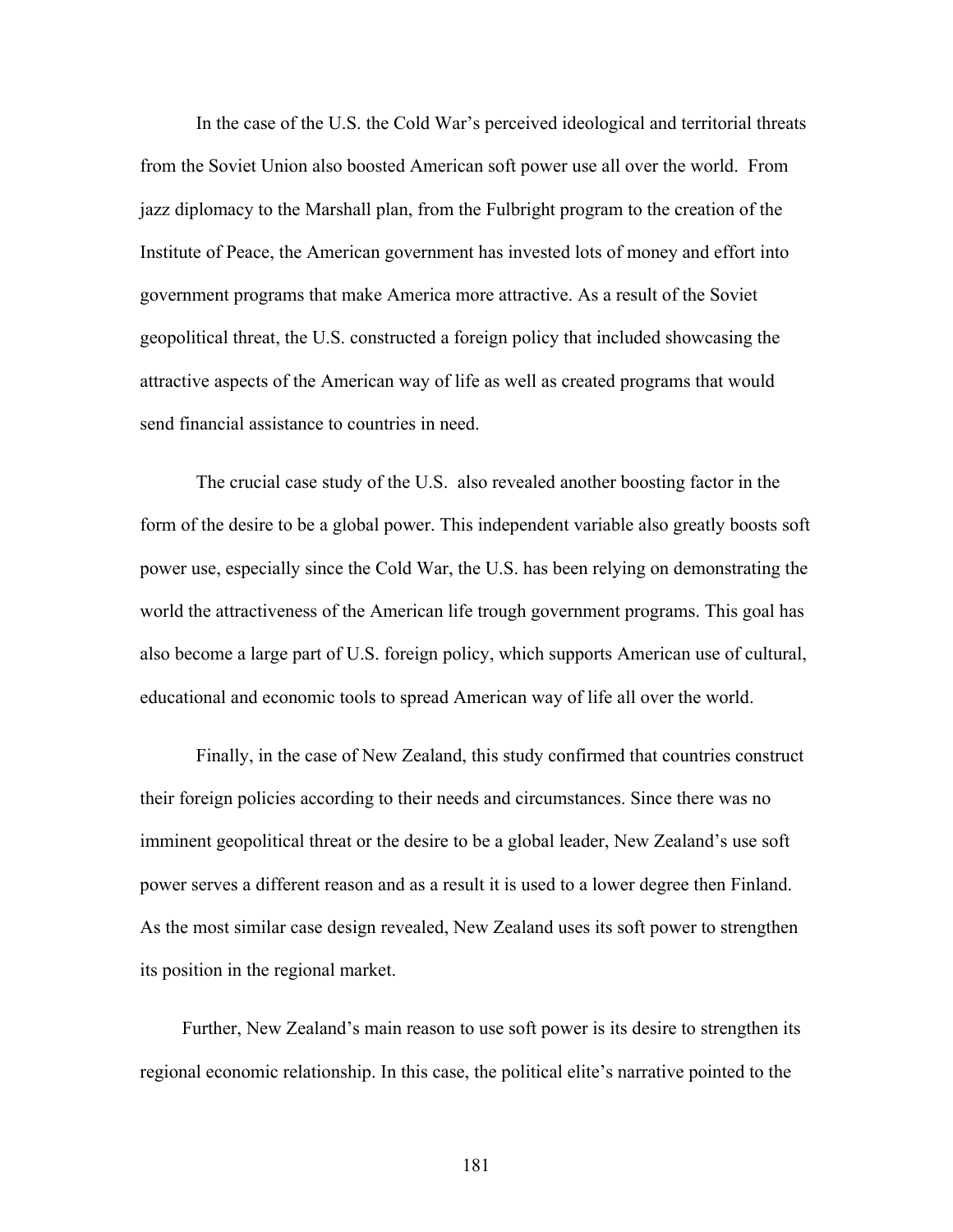strengthening of economic and social ties in the Pacific region and the budget allocation supports such goals. Having mostly regional economic goals resulted in New Zealand's low soft power use. There was an interesting foreign policy shift in New Zealand in 2006 uncovered by this dissertation. With the leadership of Prime Minister Clark, in New Zealand's started to invest more money into soft power programs in foreign policy as well as started promoting New Zealand more actively not just to the regional but also globally. This policy shift suggest that New Zealand will prioritize its global engagement more and therefore will rely on soft power to a higher degree in the future.

Overall, both the new conceptualization and the new operationalization of soft power actions provided scholars a new way to study soft power and test new hypotheses in foreign policy. The discovered five new indicators (geopolitics, narrative of the political elite, soft power programs, soft power budget and global leadership inspiration) should be further tested in large n quantitative models to reveal their impact on countries' soft power use.

#### 7.1 POLICY RELEVANCE

Scholars traditionally analyze conflict or the lack of conflict (peace) and they fail to include the application of soft power as a policy choice even though my analysis showed that 80% of all international interactions are soft power action between countries. Knowing the patterns of soft power selection, academics and scholars will be able to better understand why leaders make certain decisions with respect to their foreign policies.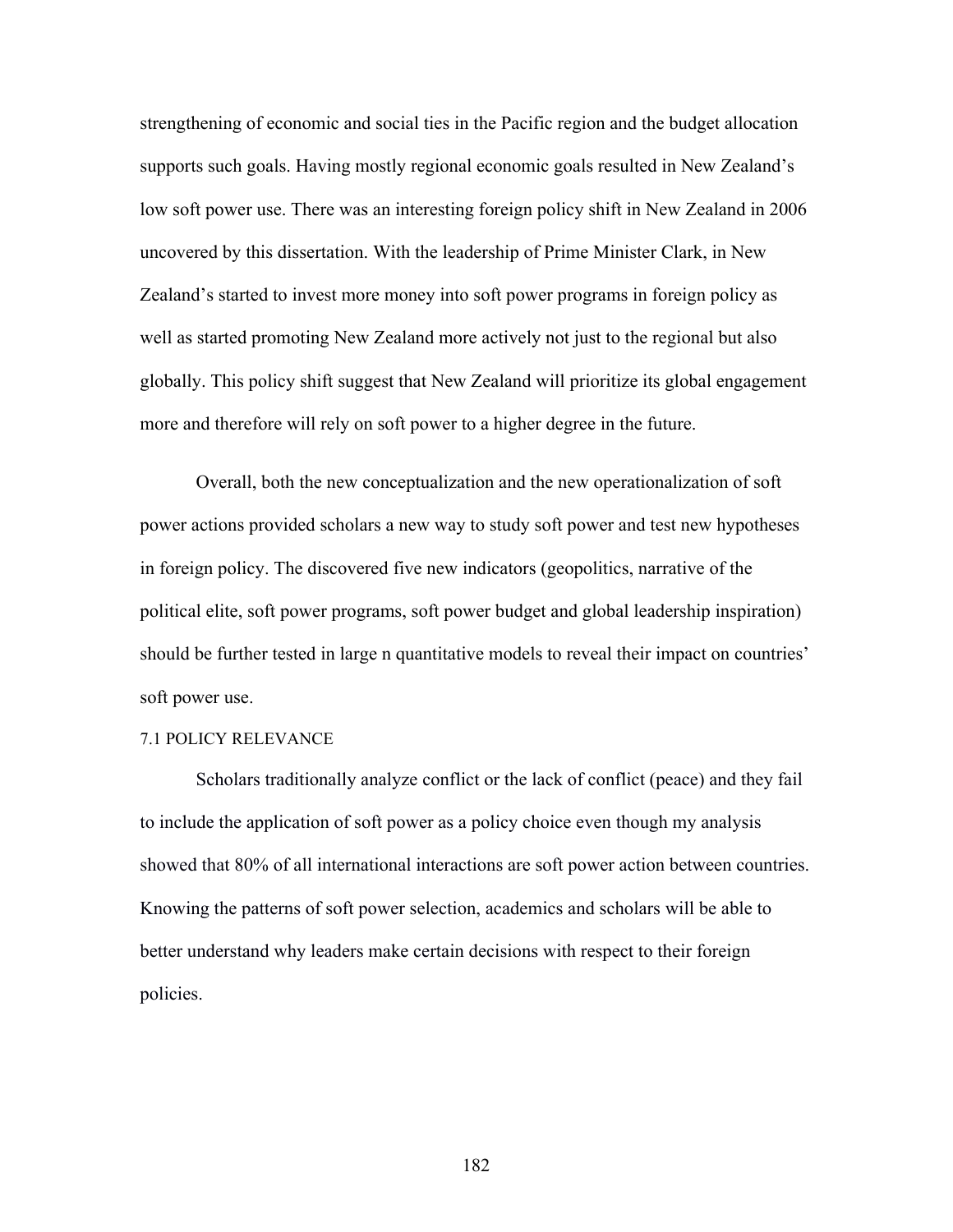One interesting result of this analysis was that even though one of Finland's strongest soft power resource is its education, the government does not use it to promote its foreign policy goals. The mission statements of the education budget-items did not reveal any foreign policy goals for Finnish education programs. This is a subject area where Finland could strengthen its soft power use abroad.

In New Zealand the recent increase soft power budget and the creation of a new soft power programs such as the China Free Trade Agreement in 2008, the Rugby Diplomacy and the TV co-production agreement with China in 2011 all indicates that New Zealand might be increasingly using its soft power to enhance its regional market share. However, in order to be successful in soft power use, the government of New Zealand has to coordinate its foreign policy goals well and clear with its ministries and programs so they can all work towards the same foreign policy outcomes.

Finally, while historically the U.S. stood out as the leading soft power user, this dissertation revealed that many other countries rely on soft power as well. For the U.S. to remain a leading soft power user, the government needs to better coordinate its programs with the country's foreign policy goals. In terms of non-democracies, future research needs to look into their soft power use patterns. There is a strong possibility that today, the non-democracies are the main soft power users on the global stage.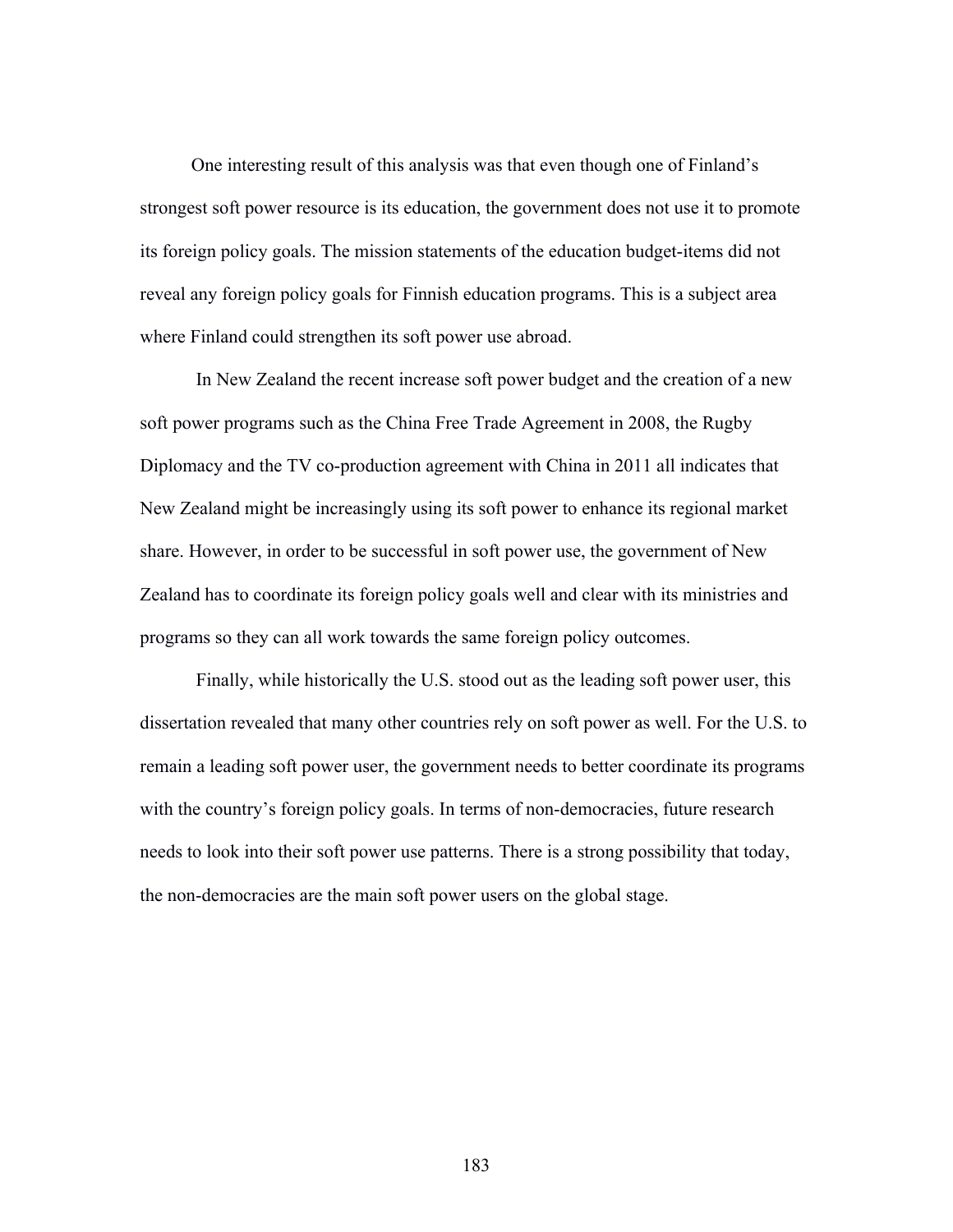# **REFERENCES**

- Acheson, D. (1969) Present at the Creation: My Years in the State Department (New York, 1969), 219.
- Ahtisarri, M. (1994) *U.S. Finland Relations*. Speech on C-SPAN. < https://www.cspan.org/video/?61363-1/us-finland-relations> date accessed 10/3/2019
- Aldrich, J. Sullivan J., and Borgida E. (1989). "Foreign Affairs and Issue Voting: DO Presidential Candidates Waltz Before A Blind Audience?" *American Political Science Review* 83 (1): 123-41.
- Anholt, S., & Hildreth, J. (2004). *Brand America: The mother of all brands*. Cyan Communications.
- Anholt, S. (2005). Anholt nation brands index: how does the world see America?. *Journal of Advertising Research*, *45*(3), 296-304.
- Anholt, S. (2007). What is competitive identity?. In *Competitive Identity* (pp. 1-23). Palgrave Macmillan, London.
- Arndt, R. T., (2006) *The First Resort of Kings: American Cultural Diplomacy in the Twentieth Century***.** paperback, Potomac Books, Inc. Washington DC, ISBN 1- 57488-587-1.
- Apunen, O. and Rytövuori H. (1982) Ideas of Survival and Progress in the Finnish Foreign Policy Tradition. *Journal of Peace Research*. No.1, Vol XIX.
- Atkinson, C. (2014). *Military Soft Power: Public Diplomacy Through Military Educational Exchanges*. Rowman & Littlefield.
- Asia Foundation, (2019). "About Us"< asiafoundation.org> date accessed 12.18.2019.
- Asia Foundation, (2019). "About Us/Timeline"< asiafoundation.org> date accessed 12.18.2019.

Axelrod, R. (1984). *The Evolution of Cooperation*. New York. Basic Books.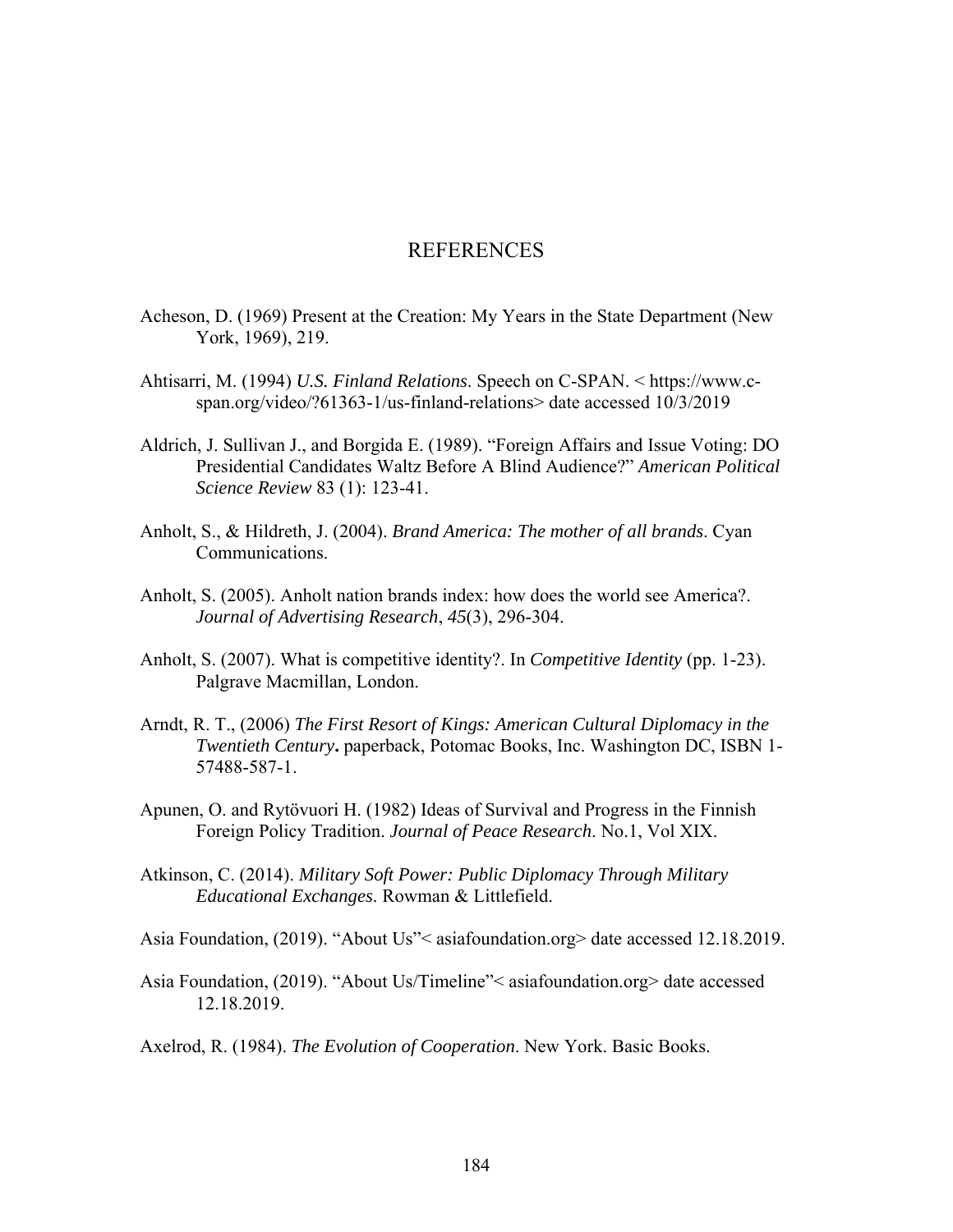- Azar, E.E. (1980) The conflict and peace data bank (COPDAB) project. *Journal of Conflict Resolution*, 24:143-152.
- Azar, E.E. (1982) *The Codebook of the Conflict and Peace Data Bank (COPDAB).* Center for International Development, University of Maryland, College Park, MD
- Babst, D. V. (1972). A Force for Peace, *Industrial Research*, vol.14. pp.55-58.
- Barrington, B. (2019) The case for New Zealand diplomacy. New Zealand International Review. Jan/Feb, Vol. 44 Issue 1, p2-5. 4p.
- Barbieri, K. and Omar M. G. Keshk. (2016). Correlates of War Project Trade Data Set Codebook, Version 4.0. Online: http://correlatesofwar.org.
- Blankley, T. (2006). The West's last chance: will we win the clash of civilizations? Washington, DC: Regnery Publishing.
- Bond D, Bond, J. Churl O. J. Jenkins, C., and Taylor C.L. (2003) Integrated data for events analysis (IDEA): An event typology for automated events data development. . *Journal of Peace Research,* 40(6):733-745.
- Böhmelt, T. (2010). The effectiveness of tracks of diplomacy strategies in third-party interventions. Journal of Peace Research, 47(2), 167-178.
- Brochman, G. (2016) "The Survival of the Nordic welfare Model: The Migration Challenge" in *The Nordic Ways* edited by Andras Simonyi and Debra L. Cagan. Washington DC. Center for Transatlantic Relations.
- Browning, C. S. (2015). Nation Branding, National Self-Esteem, and the Constitution of Subjectivity in Late Modernity. *Foreign Policy Analysis*, *11*(2), 195-214.
- Browning, C. S. (2002). Coming Home or Moving Home? Westernizing'Narratives in Finnish Foreign Policy and the Reinterpretation of Past Identities. *Cooperation and Conflict*, *37*(1), 47-72.
- Boschee, Elizabeth; Lautenschlager, Jennifer; O'Brien, Sean; Shellman, Steve; Starz, James; Ward, Michael, (2015), "ICEWS Coded Event Data", doi:10.7910/DVN/28075, Harvard Dataverse, V21.
- Brulé, D., & Mintz, A. (2006). Blank check or marching orders? Public opinion and the presidential use of force. In Approaches, Levels, and Methods of Analysis in International Politics (pp. 157-172). Palgrave Macmillan US.
- Buchanan, P. G. (2010). Lilliputian in fluid times: New Zealand foreign policy after the cold war. *Political Science Quarterly*, *125*(2), 255-279.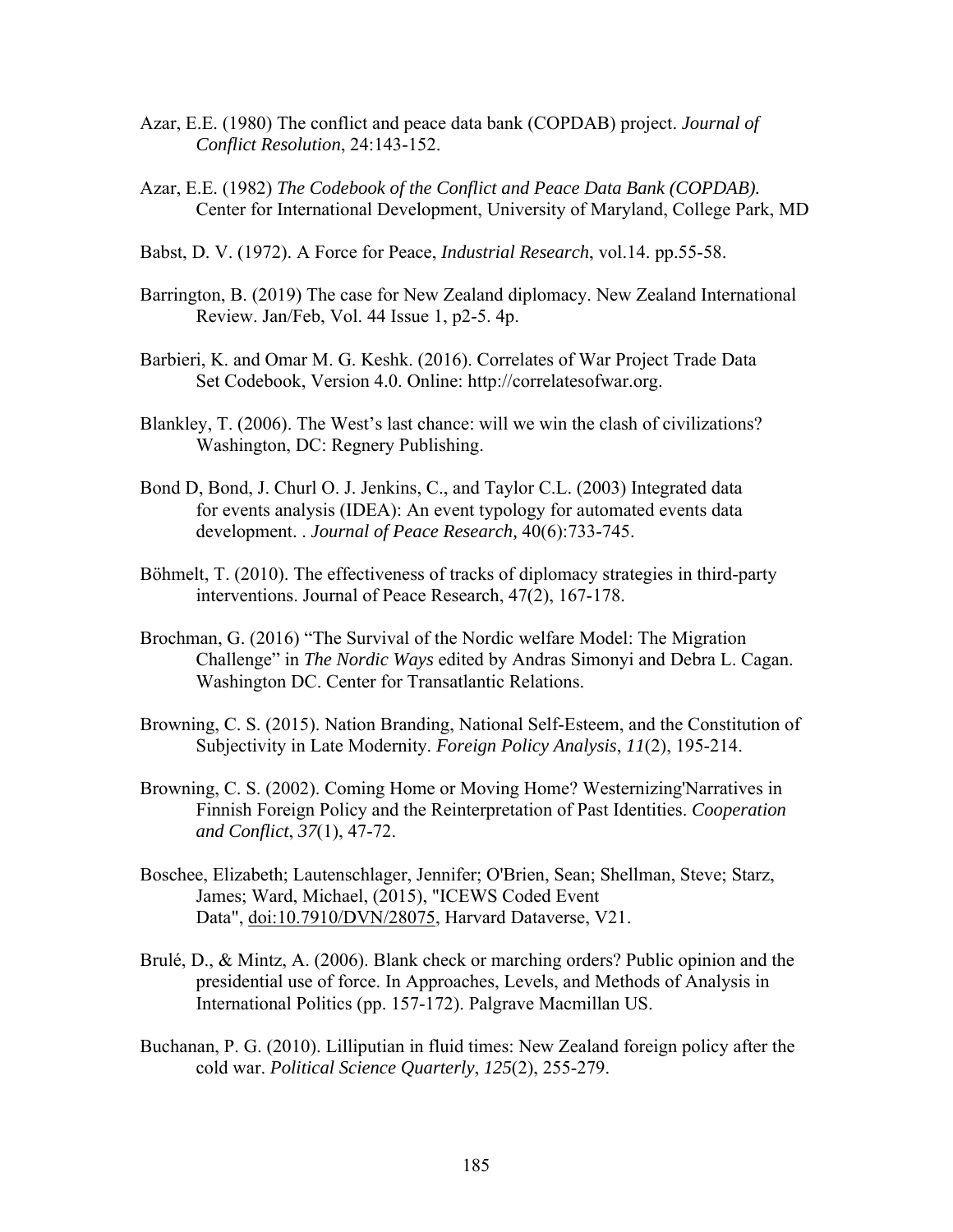- Bueno de Mesquita, B and Siverson R. (1995). "War and the Survival of Political Leaders: A Comparative Study of Regime Types and Political Accountability." American Political Science Review 89 (4): 841–55.
- Bush, George. (1990) "Address to Joint Session of Congress," 11 September 1990, Foreign Policy Bulletin, November/December 1990." reprinted in New York Times, 7 March 1991.
- Bush, George W. (2001) 'President's remarks at National Day of Prayer and Remembrance Service', National Cathedral, Washington DC, 14 Sept. 2001, <http://georgewbush whitehouse.archives.gov/news/releases/ 2005/ 09/images/20050916–4\_d-0150–515h.html>. date accessed 12.16.2019.
- Bolger. J. (1997) 25<sup>th</sup> Anniversary Ceremony. Speech dated Nov 28, 1997<https://www.beehive.govt.nz/speech/25th-anniversary-ceremony> date accessed 10/4/2019
- Bueno de Mesquita, B., J.D. Morrow, R. M. Siverson, and Smith. (1999). "An Institutional Explanation of the Democratic Peace." *American Political Science Review* 93 (4):791–807.
- Bueno de Mesquita, B. Bruce; A. Smith, Randolph M. Siverson & James D. Morrow (2003). *The Logic of Political Survival*. Cambridge, MA: MIT Press
- Business Finland. Tourism. <https://www.businessfinland.fi/en/for-finnishcustomers/services/travel/travel/> date accessed 06/19/2019
- Caspary, W. R. (1970). The "Mood Theory": a study of public opinion and foreign policy. *American Political Science Review*, *64*(2), 536-547.
- Chiba D., Machain C and Reed W. (2012). "Major Powers and Militarized Conflict*" Journal of Conflict Resolution*, 58 (6), 976-1002.
- Cherrington, B. M. (1939). The division of cultural relations. *The Public Opinion Quarterly*, *3*(1), 136-138.
- Chong, Dennis. (2000). *Rational Lives: Norms and Values in Politics and Society*. Chicago: University of Chicago Press.
- Clark, H. 2000a. 'Speech at Opening of the Lower Hutt Film Unit; February, 2000.' URL:5http://www.beehive.govt.nz/speech/speechþopeningþlowerþhuttþfilmþunit 4.> date accessed 6/10/2019.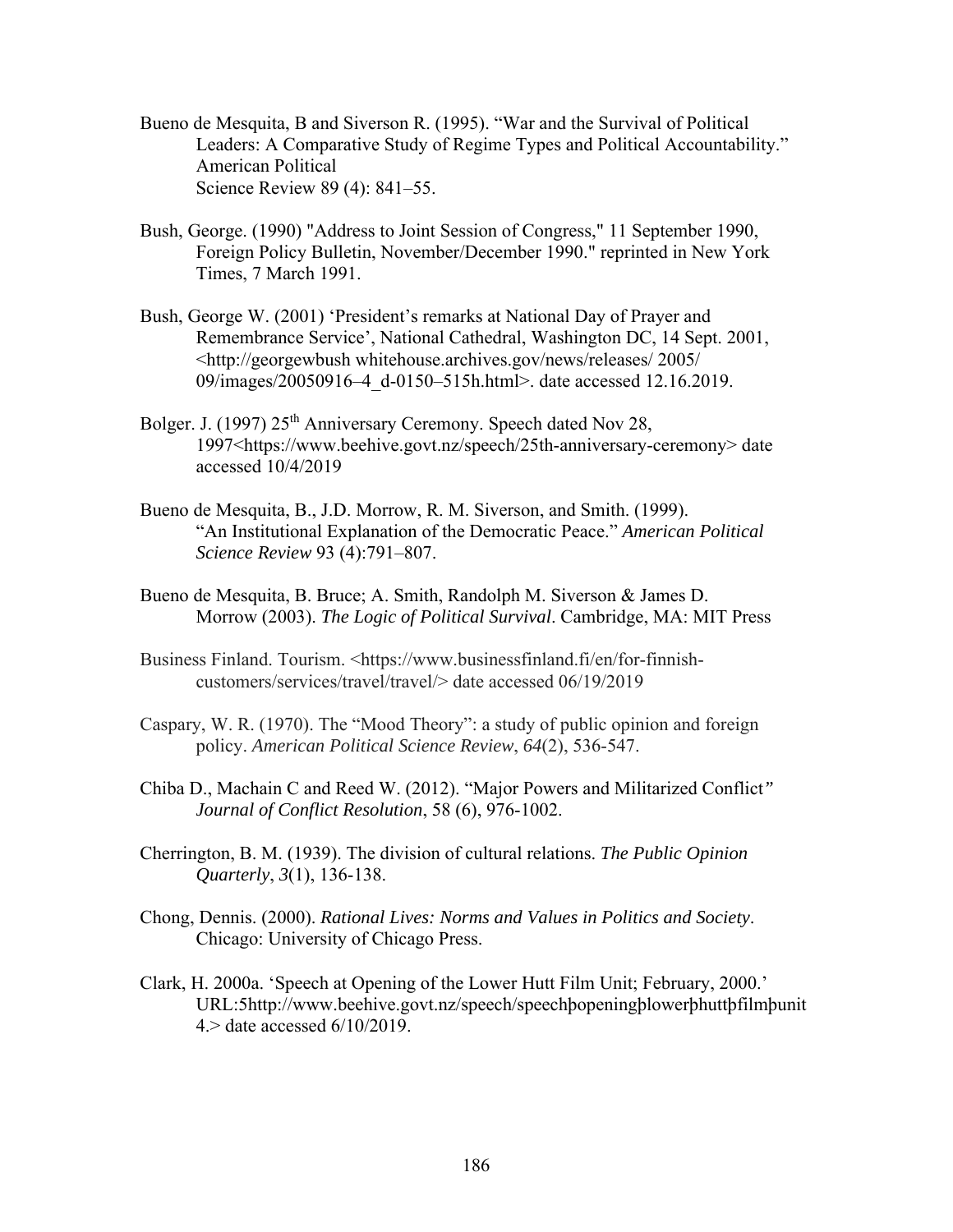- Clark, D. H., T. Nordstrom, and W. Reed. (2008). Substitution Is in the Variance: Resources and Foreign Policy Choice." *American Journal of Political Science* 52(4):763{773.
- Clark, D. H., and T. Nordstrom. (2005). "Democratic Variants and Democratic Variance: How Domestic Constraints Shape Interstate Conflict." *The Journal of Politics* 67  $(1): 250 - 70.$
- Clark, H. (2007) Helen Clark Foreign Policy Address: Oxford Union. <http://www.scoop.co.nz/stories/PA0710/S00026.htm> date accesses 10/4/2019.
- Clerc, L. (2015). "Gaining Recognition and Understanding on her own terms": The Bureaucracy of Finland's Image Policy, 1948–66ʹ. *Histories of Public Diplomacy and Nation Branding in the Nordic and Baltic Countries: Representing the Periphery*, 145-171.
- Clerc, L. (2014). Reputation by Committee? Finland's Committee for International Information, 1988-1990. *The Hague journal of diplomacy*, *9*(2), 176-210.
- Clinton, B. (1995) *State of the Union*. <https://www.c-span.org/video/?62882- 1/president-bill-clintons-1995-state-union-address>. Date accessed 12.16.2019.
- Clinton**,** H. (2011) Statement of the Secretary of State. February, 14, 2011, < http://www.state.gov/documents/organization/156214.pdf> date accessed 7/9/18
- Crisis Management Finland. 2019. Finnish Participation in Civilian Crisis Management. <https://www.cmcfinland.fi/en/civilian-crisis-management-2/finnishparticipation-to-civilian-crisis-management/> date accesses 11/18/2019.
- Creative New Zealand (CNZ). (2000). Government announces major investment in arts, culture and heritage. http://www.creativenz.govt.nz
- Cobaugh, P. (2017) Soft Power in the Lead. The Foundation. In *Soft Power in Hard Problems. Strategic Influence in Irregular Warfare*. Eds. Maan, Ajit and Cheema, Amar. Hamilton Books. An Imprint of Rowman and Littlefield. Lanham, Boulder, New York, Toronto, Plymouth, UK.
- Coleman, J. (1990). *Foundations of Social Theory.* Cambridge, Mass.: Belknap Press. Deutsch, 3, 1991-1993.
- Collier, D. (1993). "The Comparative Method" in Finifter, Ada (ed) *Political Science the State of the Discipline II.* Washington DC: American Political Science Association.
- Commitment to Development Index (2017) *Center for Global Development. https://www.cgdev.org/commitment-development-index-2017#CDI\_MIG.*  Accessed: 6/12/2018.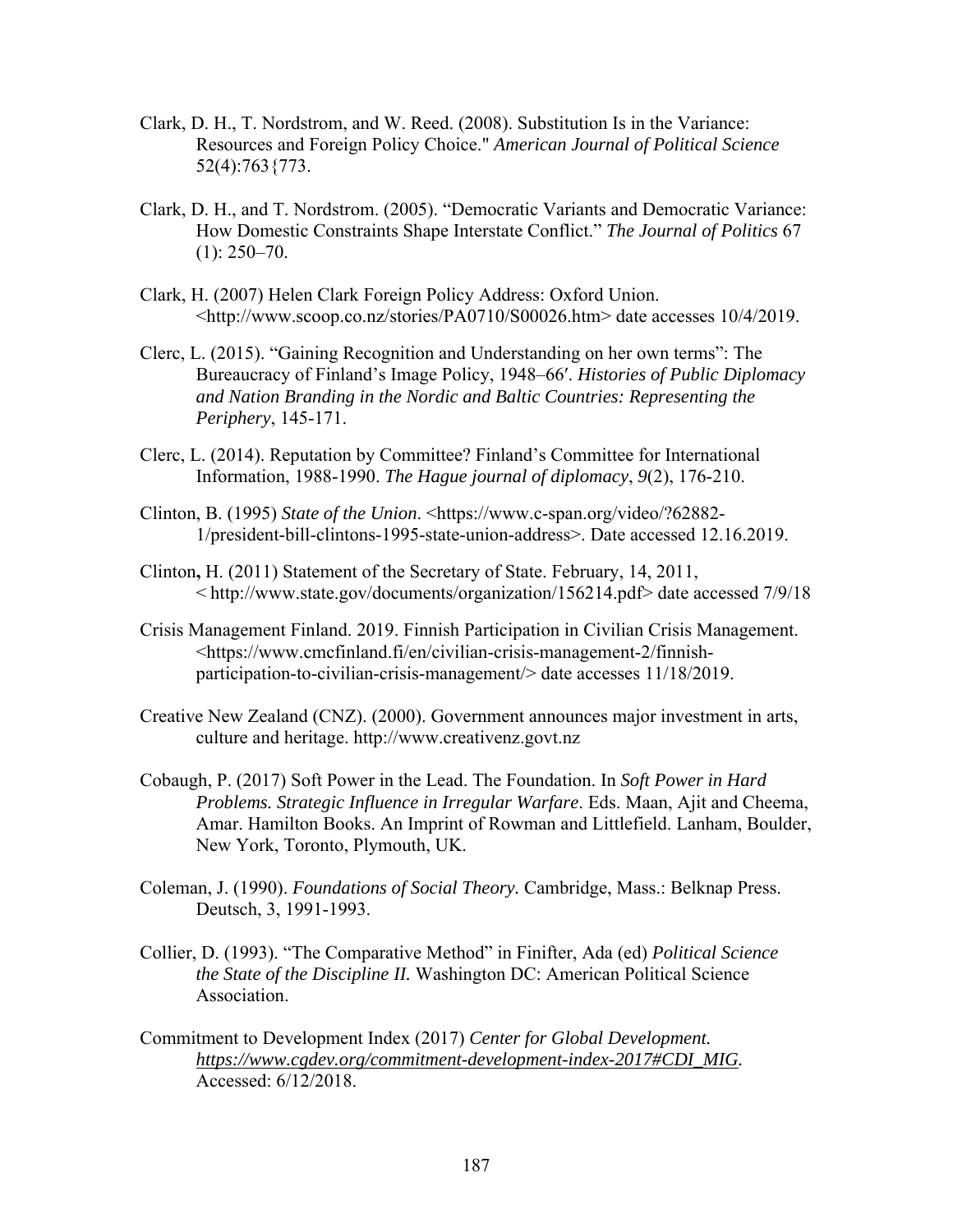- Cook K., Hardin R and, Levi M. (2002). *Trust without Cooperation*. Russell Sage Foundation. New York.
- Cooper, R. (2004). Hard power, Soft power and the goals of diplomacy: In American Power in the 21st Century. Ed. D. Held and M Koenig-Achiburgi, 167-180.
- Cull, N. J. (2003). 'The man who invented truth': The tenure of Edward R. Murrow as director of the United States Information Agency during the Kennedy years. *Cold War History*, *4*(1), 23-48.
- Cull, N. J. (2008). Public diplomacy: Taxonomies and histories. *The annals of the American academy of political and social science*, *616*(1), 31-54.
- Cull, N. (2010). "Film as Public Diplomacy" in *The United Sates and Public Diplomacy New Directions in Cultural and International History* Eds. Osgood K., E. and Etheridge B. Martinus Nijhoff Publisher: Leiden, Boston.
- Davis, J. W. (2000). *Threats and promises: The pursuit of international influence.* Baltimore, MD: Johns Hopkins University Press.
- Debrix, F. (2007). Tabloid imperialism: American geopolitical anxieties and the war on terror. *GeoFigurey Compass*, *1*(4), 932-945.
- Deutsch, K. W. (1967). On the Concepts of Politics and Power. *Journal of International Affairs*, 21(2), 232-241.
- Délano, A. (2015). The Long Struggle for Mexican American Rights. *Current History*, *114*(769), 77.
- Delhey, J. and Newton, K. (2005) 'Predicting Cross-National Levels of Social Trust. Global Pattern or Nordic Exceptionalism?', *European Sociological Review*, 21 (4), 311–27.
- De Mesquita, B. B., Morrow, J. D., & Zorick, E. R. (1997). Capabilities, perception, and escalation. *American Political Science Review*, *91*(1), 15-27.
- de Vries, M. S., (1990). 'Interdependence, Cooperation and Conflict: An Empirical Analysis', *Journal of Peace Research*, vol. 27, no. 4, November, pp. 429-444.
- Dinnie, K. (2015). *Nation Branding: Concepts, Issues, Practice*. Routledge.
- Dizard, W. P. (2004). *Inventing public diplomacy: The story of the US Information Agency*. Lynne Rienner Publishers.
- Department of State Budget FY 2011 < http://www.gpo.gov/fdsys/pkg/BUDGET-2011- BUD/pdf/BUDGET-2011-BUD-17.pdf> date access 7/9/18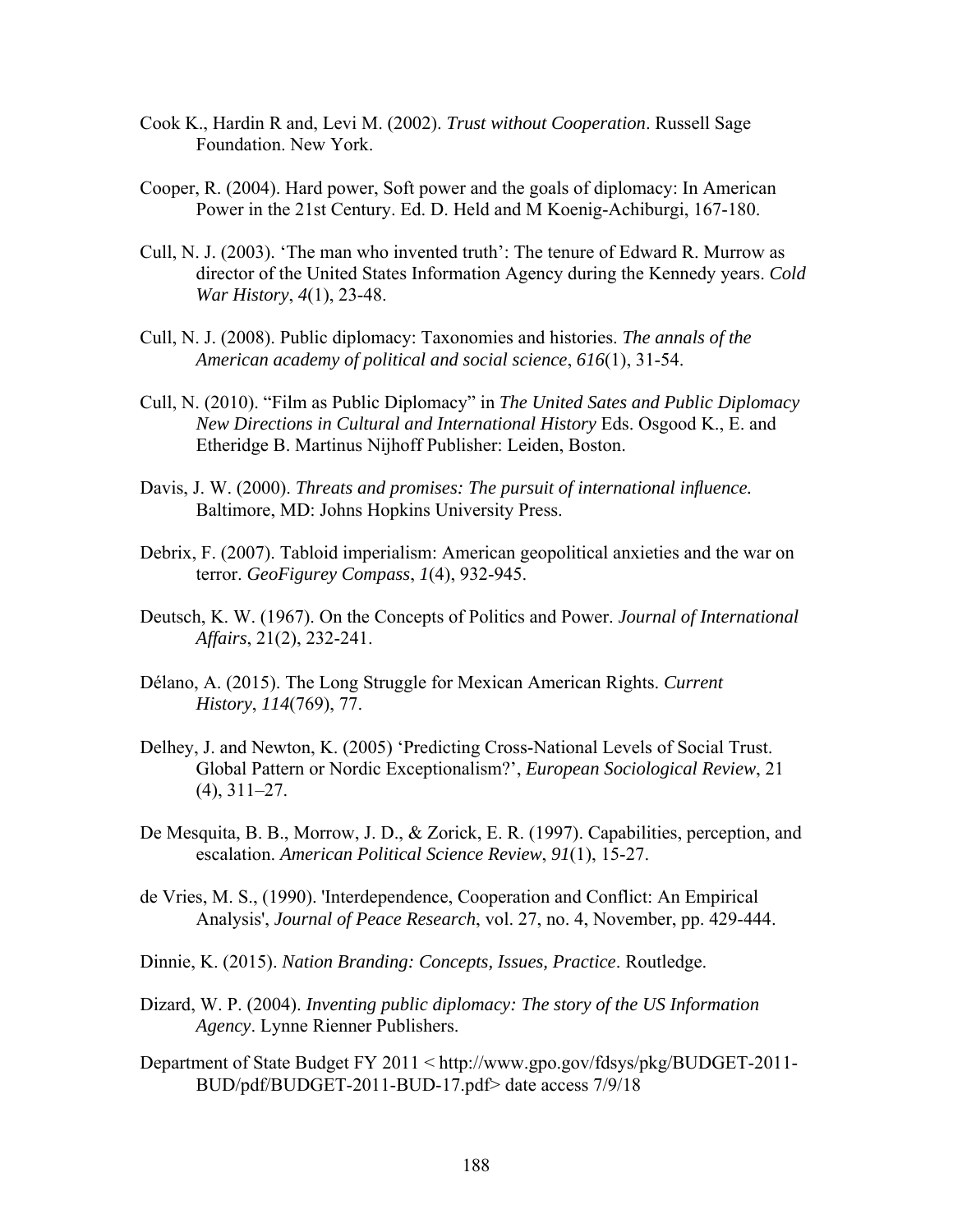- Doeser, F. (2017). Strategic culture, domestic politics, and foreign policy: Finland's decision to refrain from operation unified protector. *Foreign policy analysis*, *13*(3), 741-759.
- Doeser, J. and Nisbett M. (2017) *The Art of Soft Power. A Study of Cultural Diplomacy at the UN Office at Geneva.*  <https://www.kcl.ac.uk/Cultural/culturalenquiries/TheArtOfSoftPower-v1- WEB.pdf> date accessed 11/5/2018.
- Doyle, Michael W. (1986). "Liberalism and World Politics Revisited," *American Political Science Review*, 80.
- ECE. Education and Cultural Exchange Programs. < https://eca.state.gov/aboutbureau/history-and-mission-eca> date accessed 12.19.2019.
- Eckstein, H. (1975). Case studies and theory in political science. In Greenstein, F., and N. Polsby, eds. Handbook of political science, vol. 7, Reading, MA: Addison-Wesley, 79–138.
- Elleman B.A. and Paine S.C. M. (2015) *Navies and Soft Power. Historical Case Studies of Naval Power and the Nonuse of Military Force.* Naval War College Newport Papers. Newport, Rhode Island.
- Fearon, J. D. (1994a). Domestic political audiences and the escalation of international disputes. *American Political Science Review*, *88*(03), 577-592.
- Fearon, J. D. (1994b). Signaling versus the balance of power and interests an empirical test of a crisis bargaining model. *Journal of Conflict Resolution*, *38*(2), 236-269.
- Finland Government Budget. https://tradingeconomics.com/finland/government-budget accessed 12/20/2018.
- Finland Budget 1995-2010. <www.netra.fi> date accessed 6/19/2019.
- Finland. Commitment to Development Index 2018. Finance. < https://www.cgdev.org/cdi-2018/country/FIN> date accessed 1/27/2019.
- Finland. Commitment to Development Index 2018. Migration.< https://www.cgdev.org/cdi-2018/country/FIN> accessed 1/27/2019.
- Finland. E.U and International Cooperation in Libraries. <https://minedu.fi/en/eu-andinternational-libraries>. Date accesses 11/18/2019.
- Finland. "Population Review 2019". World Population Review.com <http://worldpopulationreview.com/countries/finland-population/> date accessed 1/27/2019.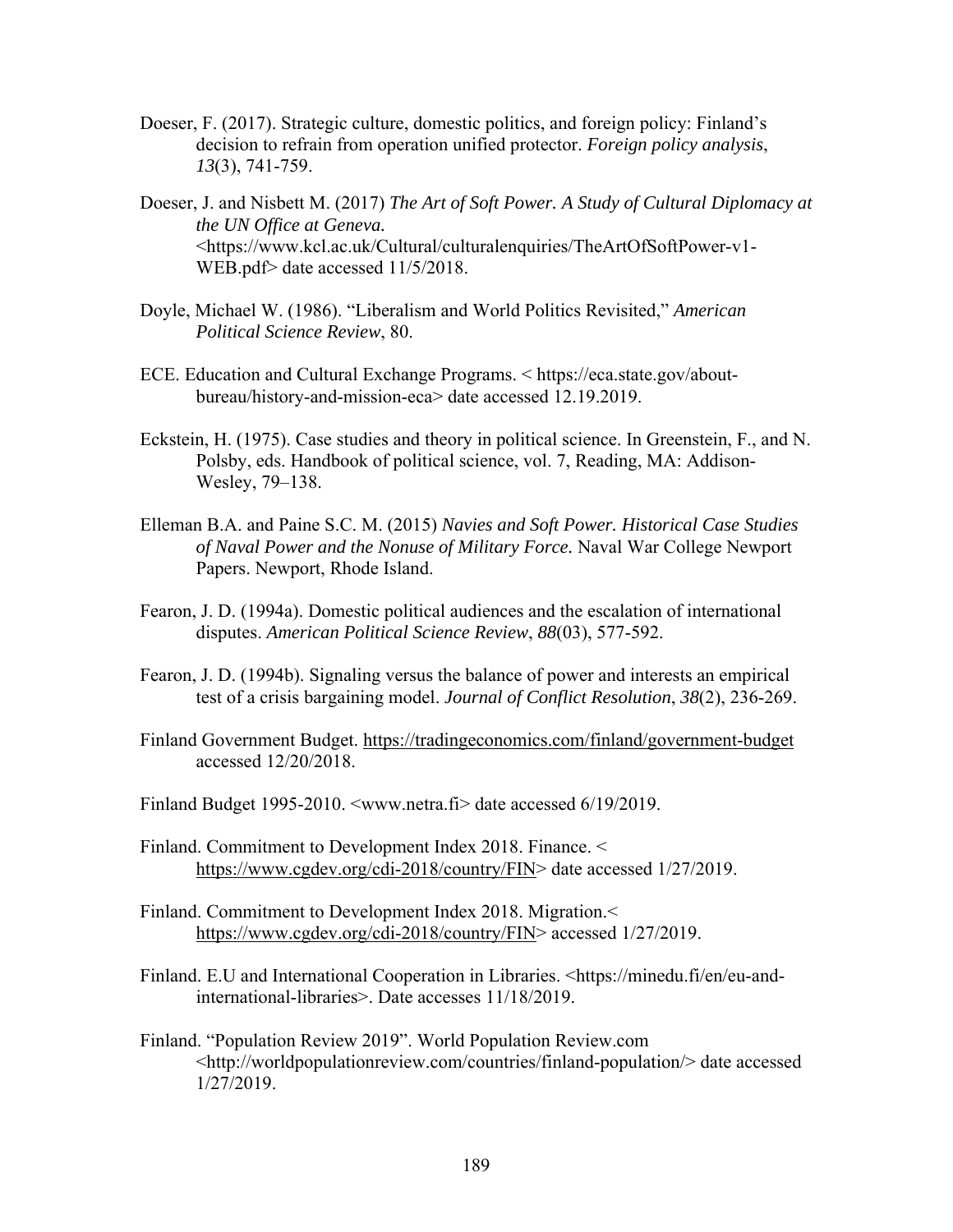- Fukuyama, F. (1995). *Trust: The social virtues and the creation of prosperity* (No. D10 301 c. 1/c. 2). New York: Free Press.
- Gallarotti, G. (2018) "Some Issues regarding the methodology Measuring Soft Power". Paper presented at IPSA, Brisbane, Australia.
- Gallarotti, G. M. (2011). Soft power: what it is, why it's important, and the conditions for its effective use. Journal of Political Power, 4(1), 25-47.
- George, A. L. 1993. Bridging the Gap between Theory and Practice. Washington, DC: U.S. Institute for Peace.
- George, A. L. 1994. "The Two Cultures of Academia and Policy-Making: Bridging the Gap."Political Psychology 15:143–171.
- George, A. L., and A. Bennett. (2005). *Case studies and theory development in the social sciences*. Cambridge, MA: MIT Press.
- Gerner, P. Schrodt, Ö. Yilmaz, R. Abu-Jabr. (2002) Conflict and Mediation Event Observations (CAMEO): A New Event Data Framework for the Analysis of Foreign Policy Interactions. Presented at the International Studies Association, New Orleans, and American Political Science Association, Boston.
- Gerner, D.J., Schrodt, P.A. and Yilmaz, O. (2009) Conflict and Mediation Event Observations (CAMEO) Codebook. http://eventdata.psu.edu/data.dir/cameo.html, 2009.
- Goff, P. (2000). 'Invisible Borders: Economic Liberalization and National Identity.' *International Studies Quarterly* 44(4): 533–62.
- Gibler, D. M. (2009). International military alliances, 1648-2008. CQ Press.
- Gienow-Hecht, J.C.E (2010) "The Anomaly of the Cold War: Cultural Diplomacy and Civil Society Since 1850" in *The United Sates and Public Diplomacy New Directions in Cultural and International History* Eds. Osgood K., E. and Etheridge B. Martinus Nijhoff Publisher: Leiden, Boston.
- Gilpin, R. (2011). Global political economy: Understanding the international economic order. Princeton University Press.
- Goldstein, J. S. (1992). A conflict-cooperation scale for WEIS events data. *Journal of Conflict Resolution*, *36*(2), 369-385.
- GPO.Gov (Government Printing Office) **<**http://www.gpo.gov/fdsys/pkg/BUDGET-2010-BUD/pdf/BUDGET-2010-BUD.pdf> date access 7/9/18.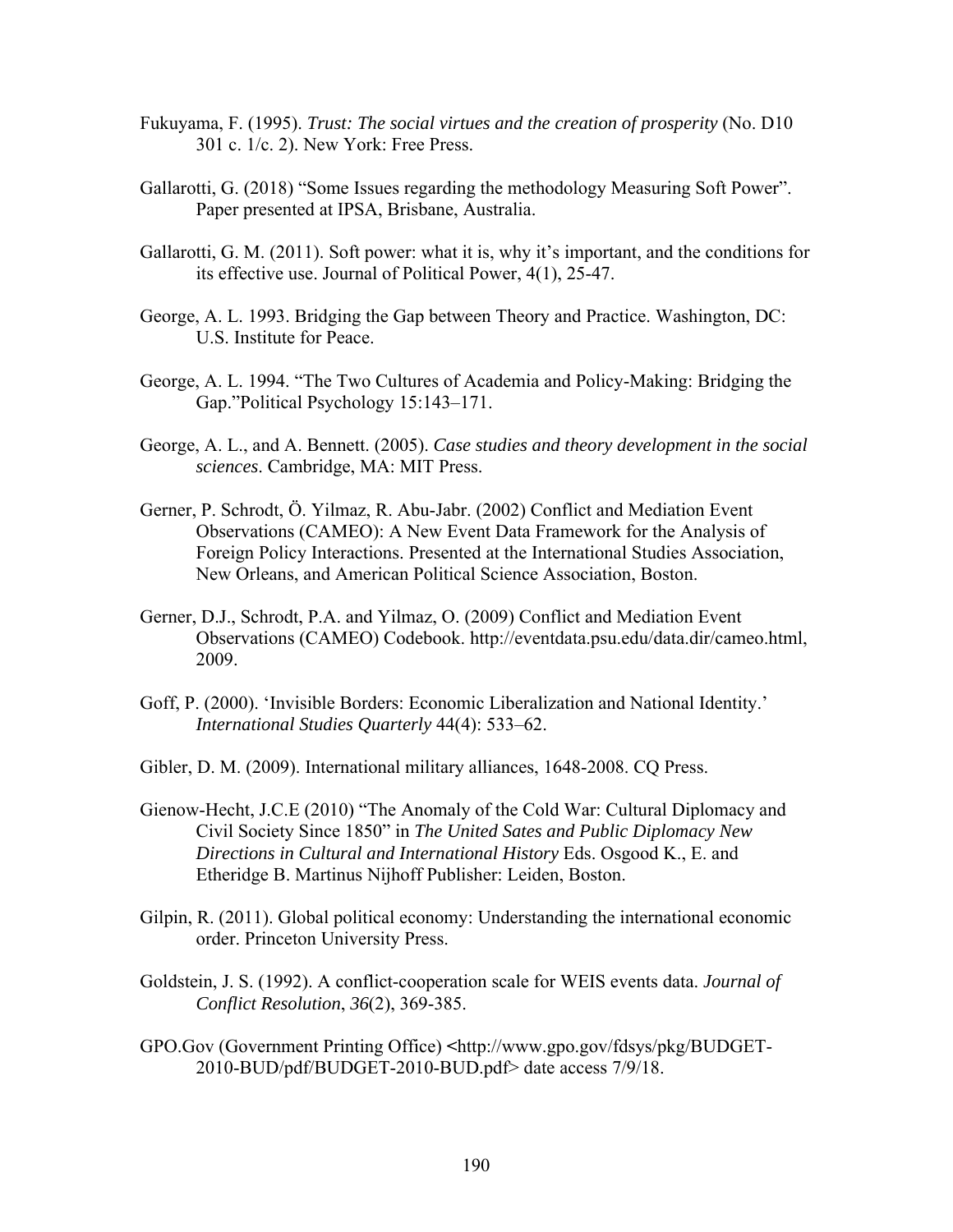- Greig, M.J. and Enterline A.J. (2017). *Correlates of War Project National Material Capabilities (NMC) Data Documentation*. Code Book. Version 5.0.
- Halonen, T. (2002) Speeech by the President of the Republic Tarja Halonen at a meeting of ambassadors. Aug 21, 2002. < https://um.fi/speeches/- /asset\_publisher/up7ecZeXFRAS/content/tasavallan-presidentti-tarja-halosenpuhe-suurlahettilaskokouksessa> date accessed 10/3/2019.
- Haukkala, H. (2010) Finnish Foreign Policy. A Brief Intro <https://finland.fi/life society/finnish-foreign-policy-a-brief-intro/> date accessed 6/11/2019.
- Haefele, M. (2001). John F. Kennedy, USIA, and world public opinion. *Diplomatic History*, *25*(1), 63-84.
- Heald, M., & Kaplan, L. S. (1977). *Culture and Diplomacy: The American Experience* (No. 63). Westport, Conn.: Greenwood Press.
- Hoadley S. (2007) "FROM DEFENCE TO SECURITY: New Zealand's hard power, soft power, and smart power". *New Zealand International Review*. Sep, Vol. 32 Issue 5, p18-21. 4p.
- Holifield, E.B (1994) "Towards a History of American Congregation," in *American Congregation, Volume 2: New Perspectives in the Study of American Congregation*, ed James P. Wind and James W. Lewis. Chicago: University of Chicago Press.

Holyoke, K. (1963) *Parliamentary Debate* on Nuclear Test Ban Treaty. 1963 July26. Page 856. <https://books.google.com/books?id=lokLAQAAIAAJ&pg=PA856&lpg=PA856 &dq=holyoake+1963+speech+about+nuclear+ban&source=bl&ots=RBxqjrIDbu &sig=ACfU3U32SmtY7flWaCkHk3Pulf0jHRPkjw&hl=en&sa=X&ved=2ahUK Ewjv4Lm3\_blAhXBdN8KHWkbBTgQ6AEwDXoECAkQAQ#v=onepage&q=ho lyoake%201963%20speech%20about%20nuclear%20ban&f=false> date accessed 11/19/19.

- Horrocks, R. (2007).A short history of "the New Zealand intellectual." In Speaking truth to power: Public intellectuals rethink New Zealand, ed. L. Simmons, 7–66. Auckland, NZ: Auckland University Press.
- House, K. E. (1980) "Reagan's World: Republican Policies Stress Arms Buildup, a Firm Line to Soviets," Wall Street Journal, June 3, 1980, p. 1.
- House, R, Hanges P., Javidan M., Dorfman P., and Gupta V. (2004). Culture, Leadership, and Organizations: The GLOBE Study of 62 Societies. Thousand Oaks, CA: Sage.

Hudson, V. M. (Ed.). (1997). *Culture & Foreign Policy*. L. Rienner Publishers.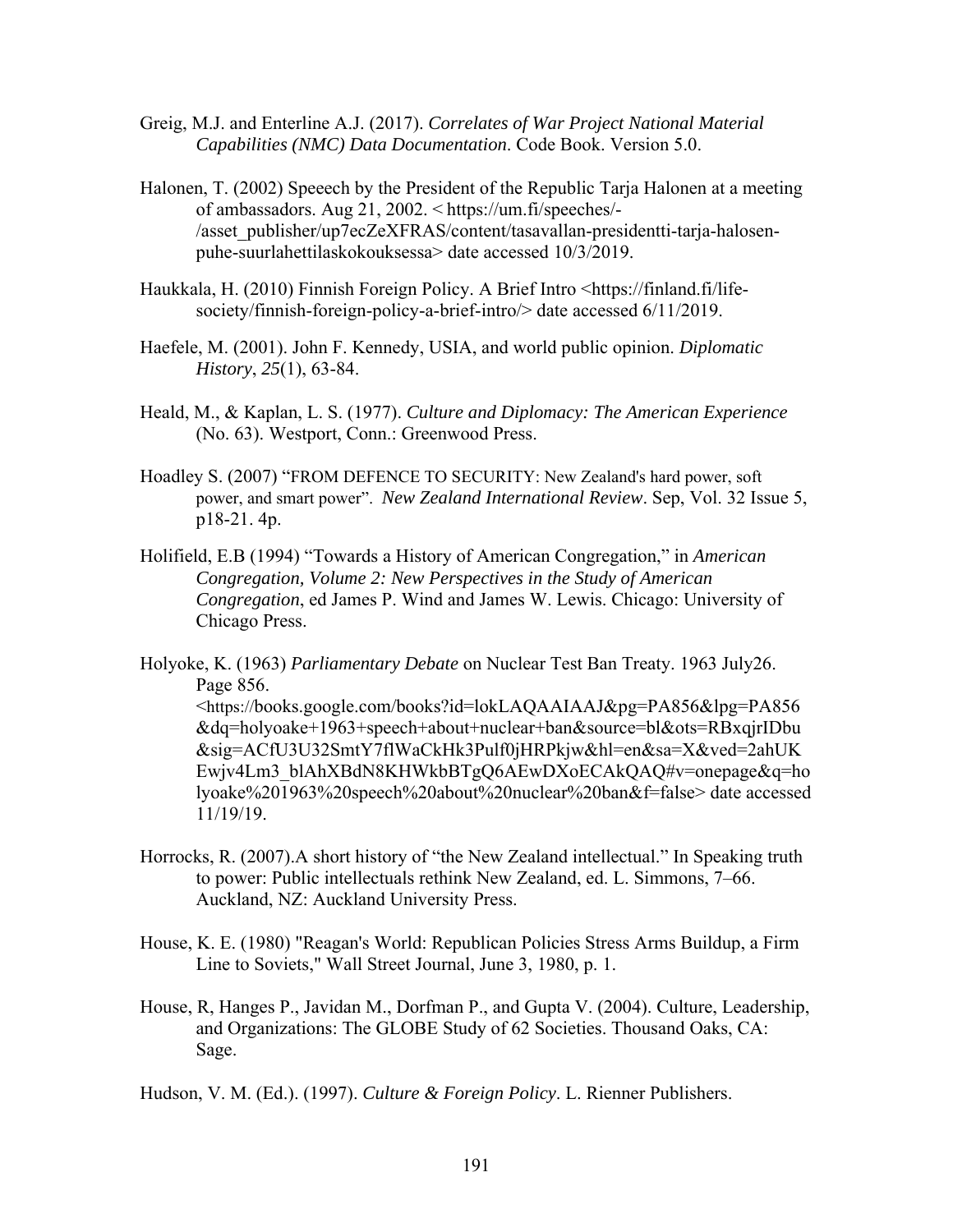- Inglehart, R. (1999). Trust, Well-being and Democracy" in Mark E Warren Ed. *Democracy and Trust.* Cambridge, UK. Cambridge University Press.
- Inglehart, R., & Baker, W. E. (2000). Modernization, cultural change, and the persistence of traditional values. *American Sociological Review*, 65(1), 19-51.
- Inglehart, R. and C. Welzel (2005): *Modernization, Cultural Change and Democracy: The Human Development Sequence,* Cambridge University Press: New York.
- Inglehart, R., & Welzel, C. (2010). Changing mass priorities: The link between modernization and democracy. Perspectives on Politics, 8(02), 551-567.
- Ipatti, L. (2019). AT THE ROOTS OF THE 'FINLAND BOOM' The implementation of Finnish image policy in Japan in the 1960s. *Scandinavian Journal of History*, *44*(1), 103-130.
- Jackson, S. (2016) "Sports diplomacy: New Zealand's hardest soft power?" *New Zealand International Review*. Apr/Mar Vol. 41 Issue 2, p2-5. 4p.
- Jain, B.M. (2017) *China's Soft Power Diplomacy in South Asia. Myth or Reality?* Lexington Books. Lanham, Boulder, New York, London.
- JFK Library (2020). Learn. *Alliance for Progress*. <https://www.jfklibrary.org/learn/about-jfk/jfk-in-history/alliance-forprogress?gclid=Cj0KCQjw9ZzzBRCKARIsANwXaeLZUJfKJTxf7miR5lvmXC4 VeIhODgCCDBR2uS3s9p1TJHRPg4Cjl20aAgz4EALw\_wcB> date accessed 3/10/2020.
- Johnson, C. (2000). Blowback: The costs and consequences of American empire. Macmillan.
- Jones, B. D., Baumgartner, F. R., Breunig, C., Wlezien, C., Soroka, S., Foucault, M., Francois A, Green Pedersen C., Koski C., John P., Mortensen, P. B., Varone F.,Walgrave, S. (2009). A general empirical law of public budgets: A comparative analysis. American Journal of Political Science, 53(4), 855-873.
- Jones, B. D., Baumgartner, F. R., & True, J. L. (1998). Policy punctuations: US budget authority, 1947-1995. The Journal of Politics, 60(1), 1-33.
- Jones, D. M., Stuart A. Bremer and J. D. Singer. (1996) "Militarized Interstate Disputes, 1816-1992: Rationale, Coding Rules, and Empirical Patterns." Conflict Management and Peace Science 15:163-213.
- Joshi, D. K., Maloy, J. S., & Peterson, T. M. (2015). Popular vs. elite democratic structures and international peace. *Journal of Peace Research*, *52*(4), 463-477.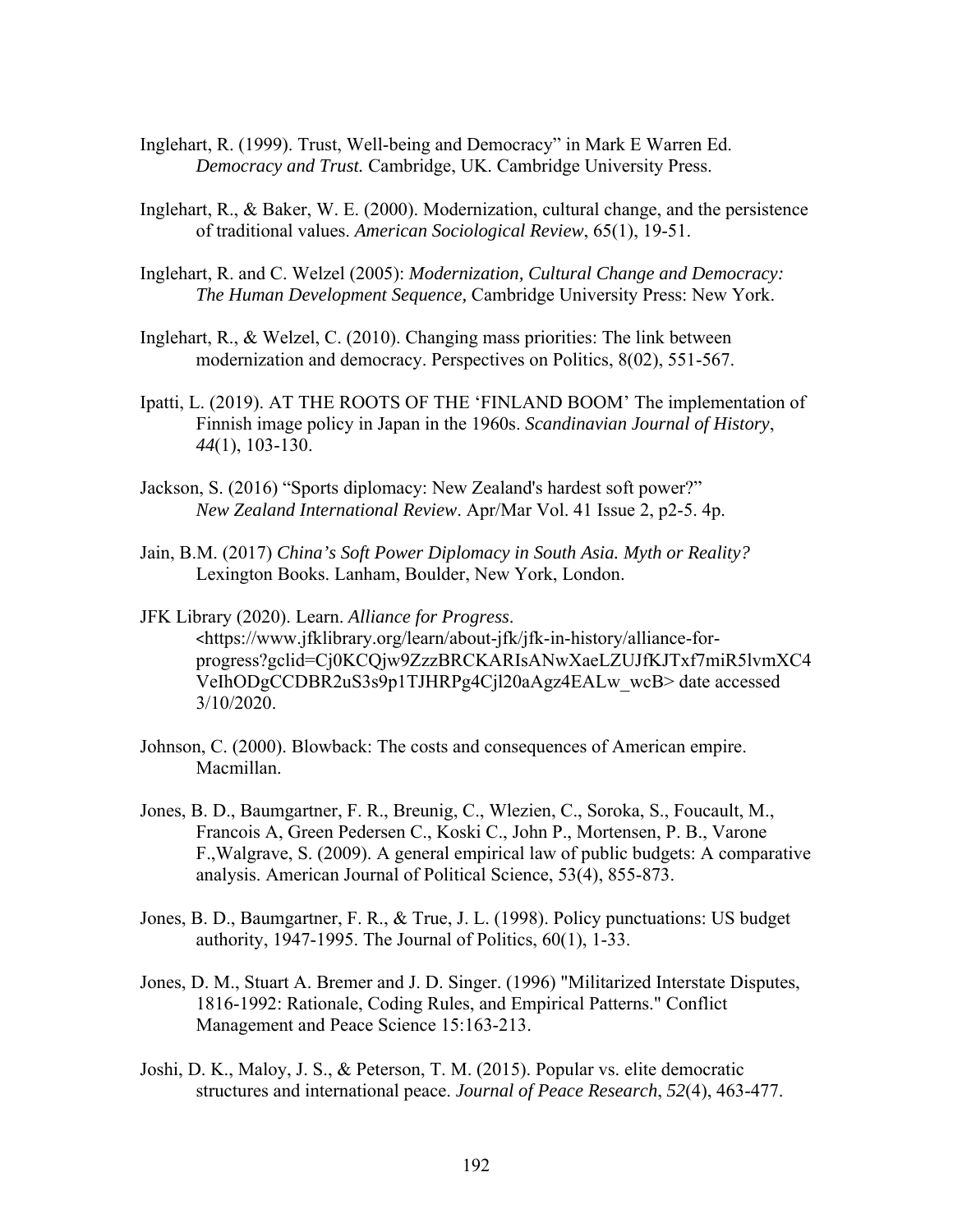- Justwan, F., Bakker, R., & Berejikian, J. D. (2018). Measuring social trust and trusting the measure. The Social Science Journal, 55(2), 149-159.
- Kangas, A. (2001). Cultural policy in Finland. *The Journal of Arts Management, Law, and Society*, *31*(1), 57-78.
- Kant, I. (1970). *Perpetual peace: A philosophical sketch* (pp. 93-130). Cambridge: Cambridge University Press. 1795 original publication date.
- Kelley, J. G., & Simmons, B. A. (2015). Politics by number: indicators as social pressure in international relations. American journal of political science, 59(1), 55-70.
- Keys, B. (2004). Spreading peace, democracy, and Coca-Cola®: Sport and American cultural expansion in the 1930s. *Diplomatic History*, *28*(2), 165-196.
- Kinne, B. J., and Marinov, N..(2013). "Electoral Authoritarianism and Credible Signaling in International Crises." *Journal of Conflict Resolution* 57 (3): 359–86.
- Kissinger, H. (1974). *American Foreign Policy*. Expanded Edition. W.W. Norton & Company Inc., New York: New York.
- Knack, S. and Zak, P. (2001) Trust and growth. *The Economic Journal*. 111(470): 295– 321.
- Kounalakis, M., & Simonyi, A. (2011). The hard truth about soft power. *Perspectives on Public Diplomacy. Paper*, *5*.
- Kydd, A.H. (2005) *Trust and Mistrust in International Relations.* Princeton University Press. Princeton and Oxford.
- Kunce-Wagner, E. (2015). The US department of defense and its role in international disaster response preparedness: A source of soft power?(Order No. 10002265). Available from ProQuest Dissertations & Theses Global. (1764227907). Retrieved from https://login.pallas2.tcl.sc.edu/login?url=http://search.proquest.com/docview/1764 227907?accountid=13965
- Kupchan, C. (2002). The end of the American era: US foreign policy and the geopolitics of the twenty-first century. Vintage.
- Langer, W.L (1950). *European Alliances and Alignments*, 2nd ed. (New York: Random House.
- La Porta, R., Lopez-de-Silanes, F., Shleifer, A., & Vishny, R. (1999). The quality of government. *The Journal of Law, Economics, and Organization*, *15*(1), 222-279.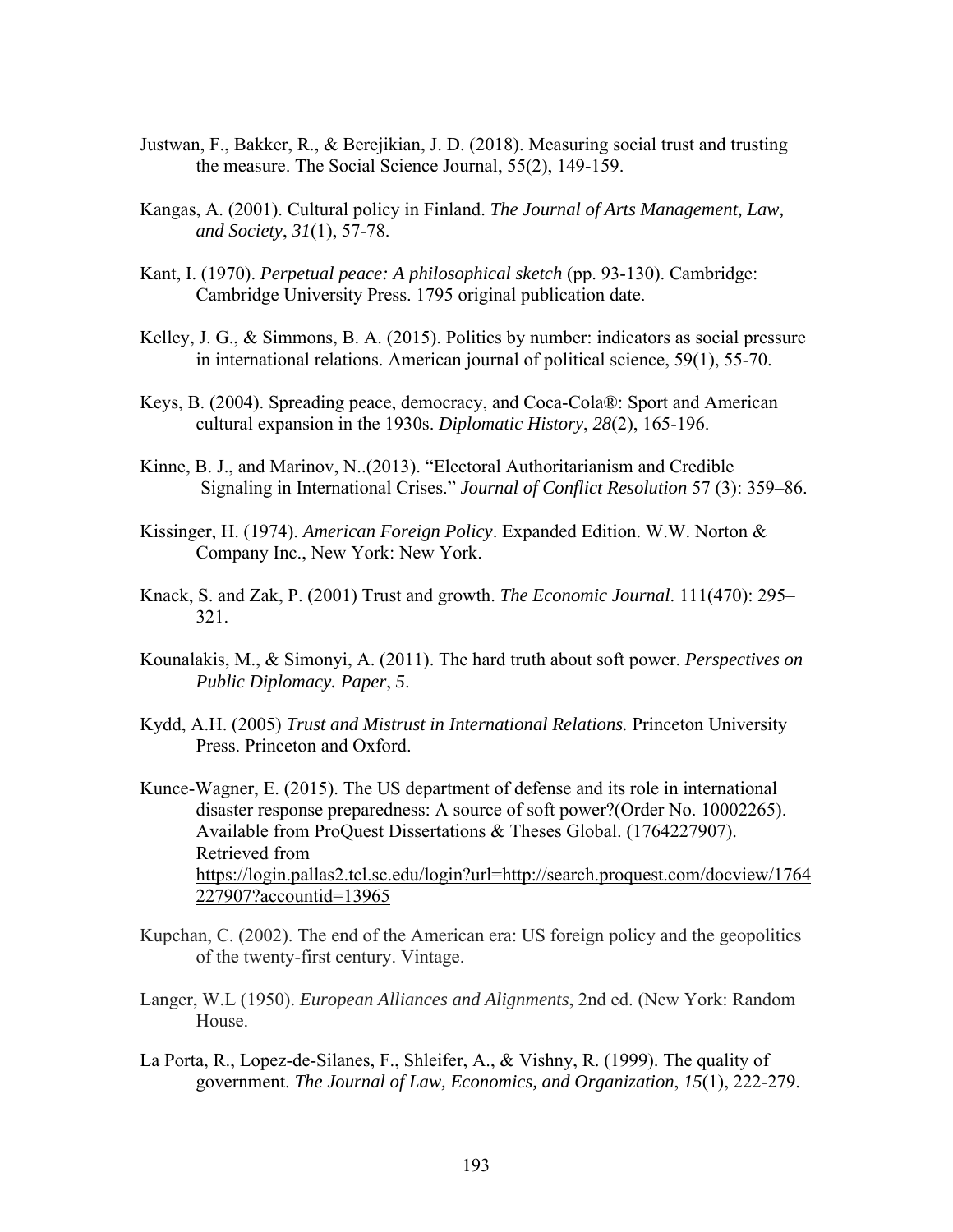Laurance, E. J. (1990). Events data and policy analysis. *Policy Sciences*, *23*(2), 111-132.

- Lebovic, S. (2013). From War Junk to Educational Exchange: The World War II Origins of the Fulbright Program and the Foundations of American Cultural Globalism, 1945–1950. *Diplomatic History*, *37*(2), 280-312.
- Leetaru, K., & Schrodt, P. A. (2013, April). Gdelt: Global data on events, location, and tone, 1979–2012. In *ISA annual convention* (Vol. 2, No. 4, pp. 1-49). Citeseer.
- Leffler, M. P. (1984). The American conception of national security and the beginnings of the Cold War, 1945-48. *The American Historical Review*, 346-381.
- Leffler, M. P. (1985). Strategy, Diplomacy, and the Cold War: The United States, Turkey, and NATO, 1945-1952. *The Journal of American History*, *71*(4), 807- 825.
- Lemke, D. (2003). "African Lessons for International Relations Research." *World Politics* 56(1):114–138.
- Letterman, D. "John Key reads the 10 Best Reasons to Visit New Zealand". September 27, 20009. < https://www.youtube.com/watch?v=FTYkSuqY1ZY> date accessed 6/9/19.
- Levine, R. A., and D. T. Campbell. (1972). Ethnocentrism: Theories of conflict, ethnic attitudes, and group behavior. New York: John Wiley.
- Li, M. (2009). *Soft power: China's emerging strategy in international politics*. Lexington Books.
- Lijphart, A. (1971). "Comparative Politics and the Comparative Method," *American Political Science Review.* 65:3 682-693.
- Lindsay, J. M. (2011). George W. Bush, Barack Obama and the future of US global leadership. *International Affairs*, 87(4), 765-779.
- Lockheed Martin's Integrated Early Warning Systems (ICEWS) Records over 10,000 downloads. (2017) <http://www.lockheedmartin.com/us/atl/News/icewsdataset.html> accessed 6/8/17.
- Maoz, Z, and Abdolali N. (1989). "Regime Types and International Conflict, 1816– 1976." *Journal of Conflict Resolution* 33 (1): 3–35.
- Maoz, Z., & Russett, B. (1993). Normative and Structural Causes of Democratic Peace, 1946–1986. American Political Science Review, 87(03), 624-638.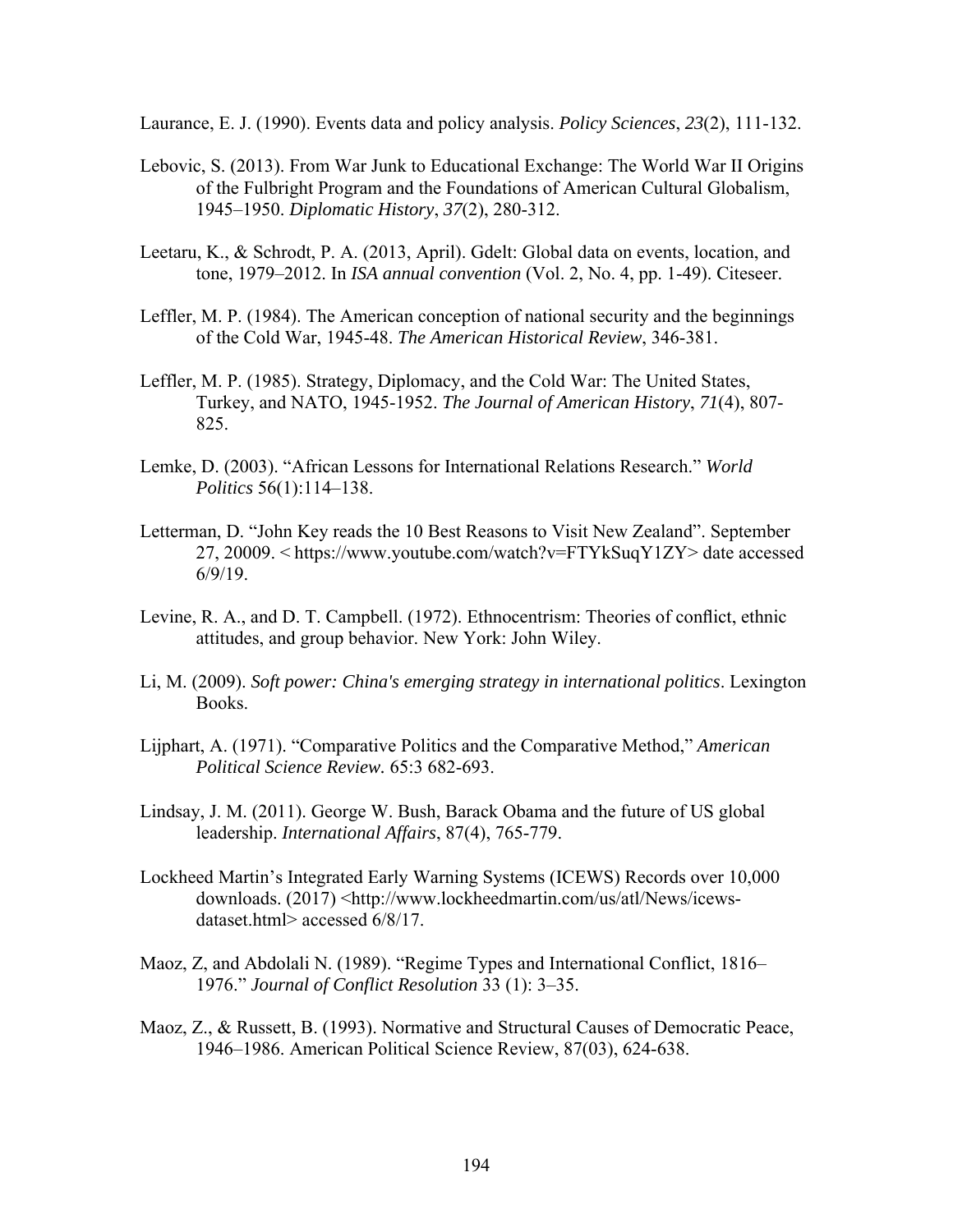- Maoz, Z. and Errol A. Henderson, E. A. (2013). "The World Religion Dataset, 1945- 2010: Logic, Estimates, and Trends." *International Interactions*, 39: 265-291.
- Mark, S. L. (2010). Rethinking cultural diplomacy: The cultural diplomacy of New Zealand, the Canadian Federation and Quebec. *Political Science*, *62*(1), 62-83.
- Marks, E, and Lamb, C. (2012) "Implementing the QDDR" *Inter Agency Journal*. Vol. 3. Issue 1, Winter. 8-14.
- Marshall, G.C.(1947) "Commencement Address at Harvard University, Cambridge, Massachusetts, June 5, 1947 < https://www.youtube.com/watch?v=dg9\_GqXa770> date accessed 5/30/2019
- Marshall, M.G, T.R. Gurr and K. Jaggers (2016) *Polity IV Project. Political Regime Characteristics and Transitions; 1800-2016. Dataset Users' Manual*. Center for Systemic Peace.
- Marshall, M.G. (2014) *Polity IV Project*. <https://www.systemicpeace.org/polity/polity4.htm> accessed 7/30.18.
- McClelland, C.A. (1967) World-event-interaction-survey: A research project on the theory and measurement of international interaction and transaction. University of Southern California,
- McClelland, C.A.(1976) World Event/Interaction Survey Codebook (ICPSR 5211). Inter-University Consortium for Political and Social Research, Ann Arbor.
- McClory, J. (2018). The Soft Power 30. A Global Ranking of Soft Power. Portland.
- McClory, J. (2017). The Soft Power 30. A Global Ranking of Soft Power. Portland.
- McClory, J. (2016). The Soft Power 30. A Global Ranking of Soft Power. Portland.
- McClory, J. (2015). The Soft Power 30. A Global Ranking of Soft Power. Portland.
- McClory, J. (2012). THE NEW PERSUADERS II: An International Ranking of Soft Power. 2012. By Institute for Government GB.
- McClory, J. (2010). The New Persuaders: An international ranking of soft power. *Institute for Government*, 7, 1999-2000.
- McCraw, D. J. (2000). New Zealand's foreign policy in the 1990s: in the national tradition?. *The Pacific Review*, *13*(4), 577-594.
- McCraw, David (1996) 'The National Party's foreign policy tradition', New Zealand International Review 21(4) July–August: 8–11.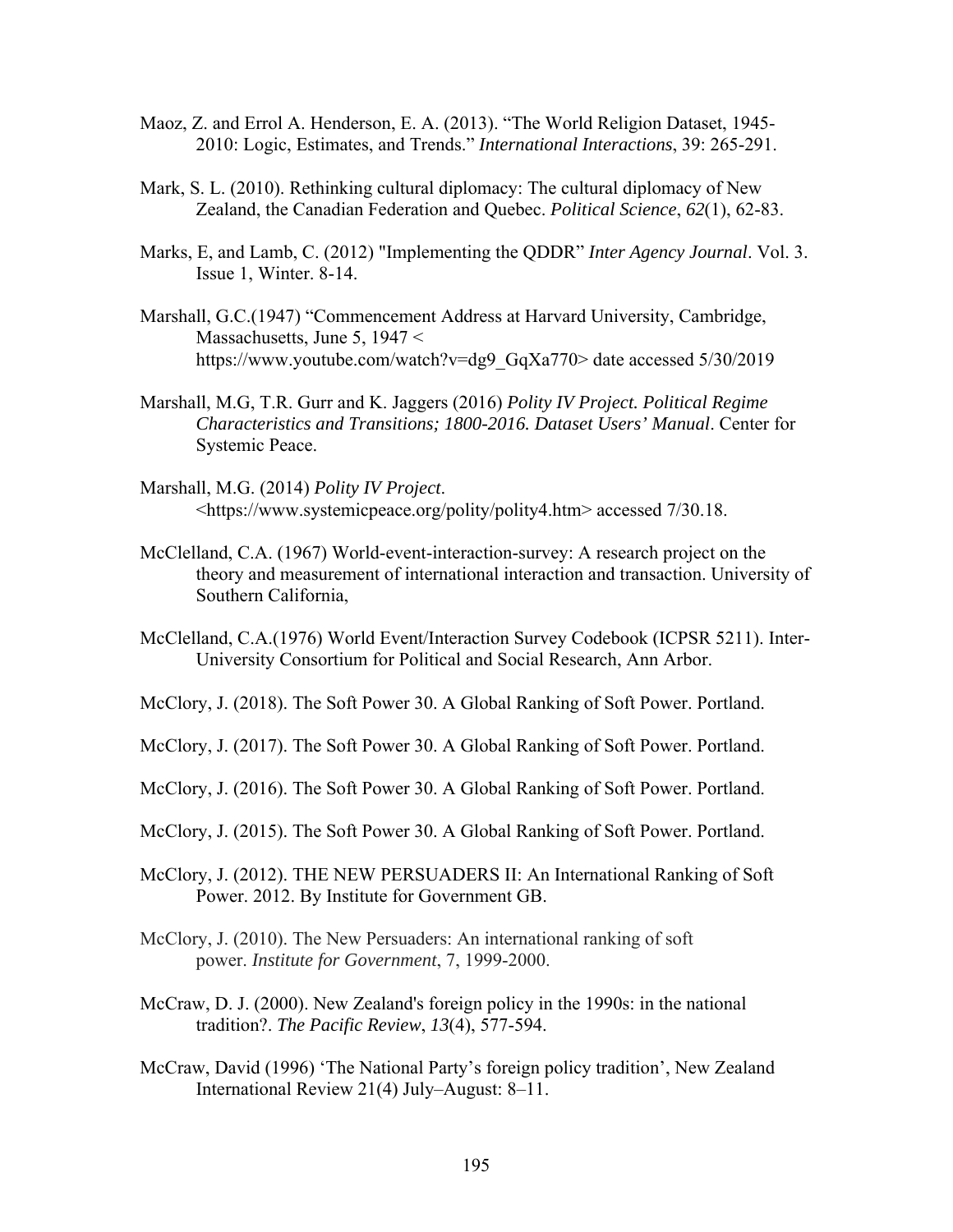- McGarry, L.W., Epstein S.B.(2019). *Overseas contingency operations funding: Background and status*. Congressional Research Service Washington United States.
- McGillivray, F and A. Smith. (2000) "Trust and Cooperation Though Agent—specific Punishment" *International Organization*. 54, 4 Autumn: 809-824
- McKeown, T. 1999. Case studies and the statistical world view. International Organization 53(1): 161–190.
- McKinnon, Don (1993) 'Foreign policy making 50 years on', in Ann Trotter (ed.) *Fifty Years of New Zealand foreign policy making,* Dunedin: University of Otago Press, pp. 7–21
- Meernik, J., and M. Ault. (2001). "Public Opinion and Support for U.S. Presidents' Foreign Policies." *American Politics Research* 29 (4): 352–73.

Mearsheimer, J. J. (2001). *The tragedy of great power politics.* New York: Norton.

- Ministry of Business, Innovation and Employment. New Zealand. Tourism.https://www.mbie.govt.nz/immigration-and-tourism/tourism/tourismprojects/? Date accessed 1/28/2019.
- Ministry of Economic Affairs and Trade. Road Map. Finland<https://tem.fi/en/roadmapfor-growth-and-renewal-in-finnish-tourism-in-2015-2025> date accessed 6/19/2019.
- Ministry of Culture and Heritage. New Zealand Government. https://www.govt.nz/organisations/ministry-for-culture-and-heritage/ date accessed 1/28/2019.
- Ministry of Culture and Heritage. (2010) New Zealand Government.< https://mch.govt.nz/research-publications/our-accountability-reports/annualreport-2011/cultural-diplomacy-international> date accessed 7/16/2019.
- Ministry of Education and Culture of Finland. (2019). <https://minedu.fi/etusivu> date accessed 1/18/2019.
- Ministry of Education and Culture. (2019) EU and International Cooperation in Art sand Culture. <https://minedu.fi/en/EU-and-international-cooperation-culture> date accessed 11/14/19
- Ministry for Foreign Affairs of Finland. 2019. <https://um.fi/frontpage> date accessed 2.2.2019.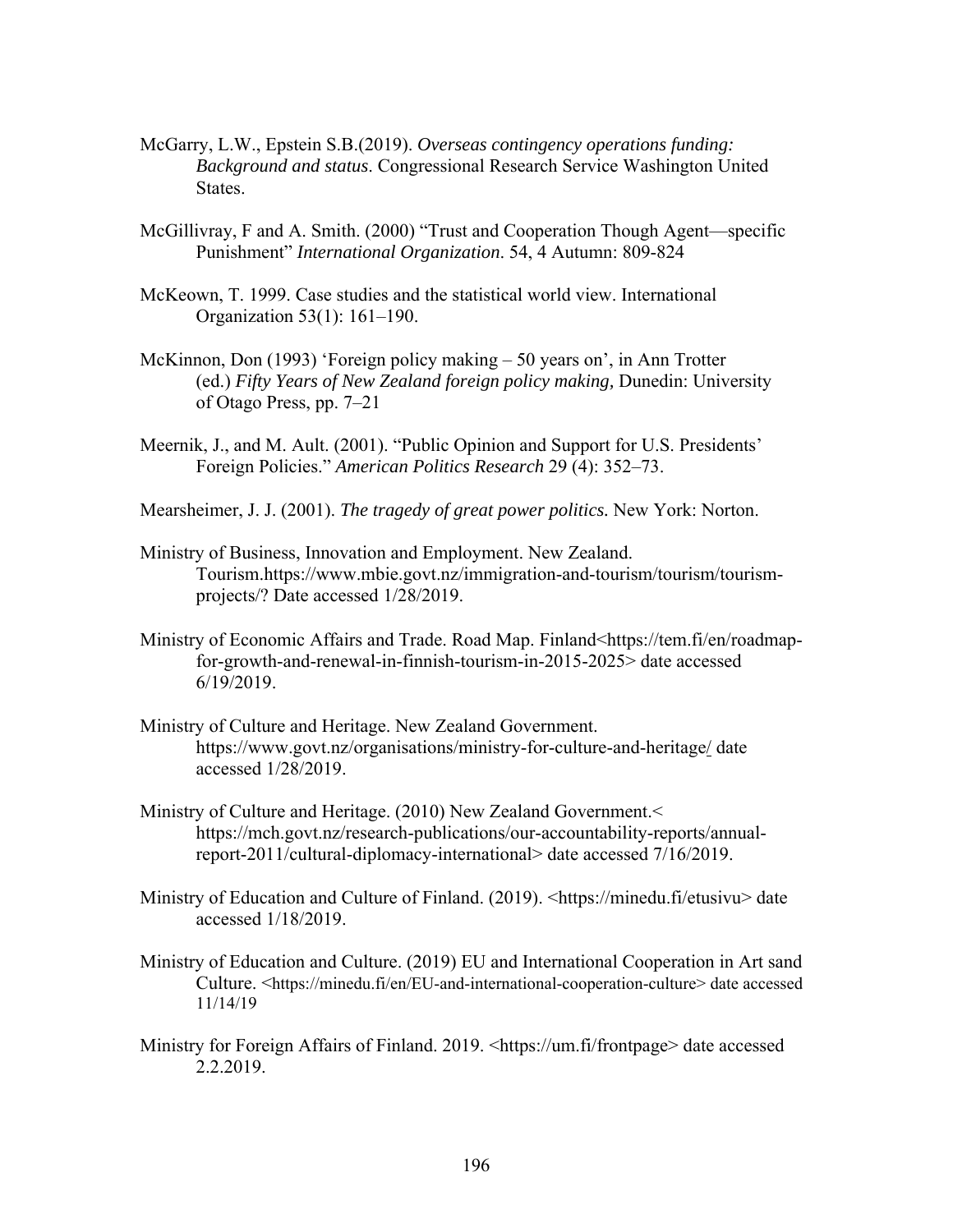- Ministry for Foreign Affairs of Finland. 2019. Goals and Principles of Finland's Development Policy. < https://um.fi/goals-and-principles-of-finland-sdevelopment-policy>date accessed 11/12/19
- Ministry for Foreign Affairs of Finland. 2019. The Strategic Priorities of the Foreign Service. < https://um.fi/strategic-priorities> date accessed 11/12/19.
- Ministry for Foreign Affairs of Finland. The History of Foreign Affairs Administration in Finland. < https://um.fi/history> date accessed 5/20/2019.
- Ministry of Economic Affairs and Employment of Finland. Tourism. <https://tem.fi/en/european-tourism-forum-2019> date accessed 6/19/2019.
- Milner, H. V. (1997). *Interests, institutions, and information: Domestic politics and international relations*. Princeton University Press.
- Morgan, T. C., & Campbell, S. H. (1991). Domestic Structure, Decisional Constraints, and War So Why Kant Democracies Fight? Journal of Conflict Resolution, 35(2), 187-211.
- Morgan, T. C., & Palmer, G. (2000). A Model of Foreign Policy Substitutability Selecting the Right Tools for the Job (s). Journal of Conflict Resolution, 44(1), 11-32.
- Morrow, J. D. (1985). "A Continuous-Outcome Expected Utility Theory of War." Journal of Conflict Resolution 29:473-502.
- Morrow, J. D. (1997). "A Rational Choice Approach to International Conflict." In Decisionmaking on War and Peace: The Cognitive-Rational Debate, ed. Nehemia Geva and Alex Mintz. Boulder, CO: Lynne Rienner Press.
- Möller, U., & Bjereld, U. (2010). From Nordic neutrals to post-neutral Europeans: Differences in Finnish and Swedish policy transformation*. Cooperation and Conflic*t, 45(4), 363-386.
- Mulcahy, K. V. (1998). Public Culture and Political Culture: A Comparative Analysis of Cultural Patronage in France, Norway, Canada and the United States. Manuscript.
- Naim, M. (2013) *The End of Power. From Boardrooms to Battlefields and Churches to States, Why Being in Charge isn't What it Used to be*. Basic Books. Perseus Group Member. New York.
- Natsios, A. S. (2005). *The nine principles of reconstruction and development*. AGENCY FOR INTERNATIONAL DEVELOPMENT WASHINGTON DC.

Nau, A. M. (2005). Strength of a State: Modeling Hard and Soft Power.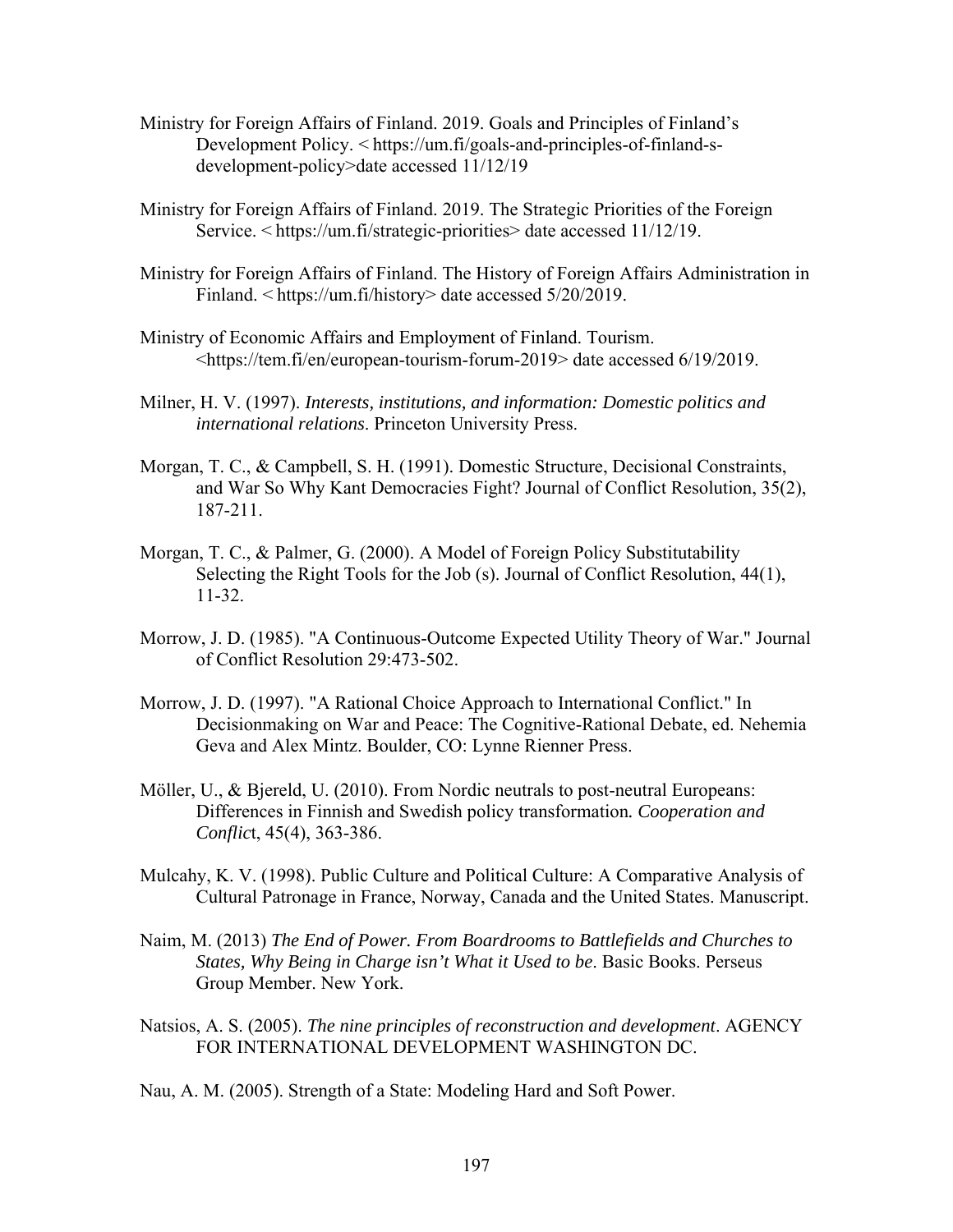- New Era of Responsibility**.** Renewing America's Promise. (2010). Office of Management and Budget. www.budget.gov. <http://www.gpo.gov/fdsys/pkg/BUDGET-2010-BUD/pdf/BUDGET-2010-BUD.pdf>: date accessed7/9/18.
- New Zealand Aid and Development (2019). Ministry of Foreign Affairs and Trade. < https://www.mfat.govt.nz/en/aid-and-development/our-approach-to-aid/> date accessed 2/6/2019.
- New Zealand Budget (2005). Vote Arts, Culture and Heritage 2005. <https://treasury.govt.nz/sites/default/files/2008-03/est04artcul.pdfd> date accessed 2/6/2019.
- New Zealand Budget. (1998) Vote Foreign Affairs and Trade. P.
- New Zealand Budget (1999) <https://treasury.govt.nz/sites/default/files/2008-03/execsum99.pdf>date accessed 7/22/2019.
- New Zealand. Commitment to Development Index (2018). Finance < https://www.cgdev.org/cdi-2018/country/NZL> date accessed 1/27/2019.
- New Zealand. Cultural Diplomacy International Program. Budget (2010) https://mch.govt.nz/research-publications/our-accountability-reports/annualreport-2011/cultural-diplomacy-international> date accessed 2/6/2019.
- New Zealand. Cultural Diplomacy International Program. (2019). <https://mch.govt.nz/what-we-do/cultural-diplomacy-international-programme> date accesses 2/6/2019.
- New Zealand Institute of International Affairs. (2019) "New Zealand in world affairs, 1972–1990." p. 19.
- New Zealand Ministry for Culture and Heritage (2019). <https://www.govt.nz/organisations/ministry-for-culture-and-heritage/? date accessed 2/6/2019.
- New Zealand Ministry of Foreign Affairs and Trade. (2019) https://www.mfat.govt.nz/en/about-us/our-strategic-direction/ date accessed 2/4/2019.
- New Zealand (2019) World Population Review. < http://worldpopulationreview.com/countries/new-zealand-population/> date accessed 2/6/2019.
- New Zealand Tourism Budget (2009). Vote Tourism. <https://treasury.govt.nz/sites/default/files/2009-06/est98tour.pdf>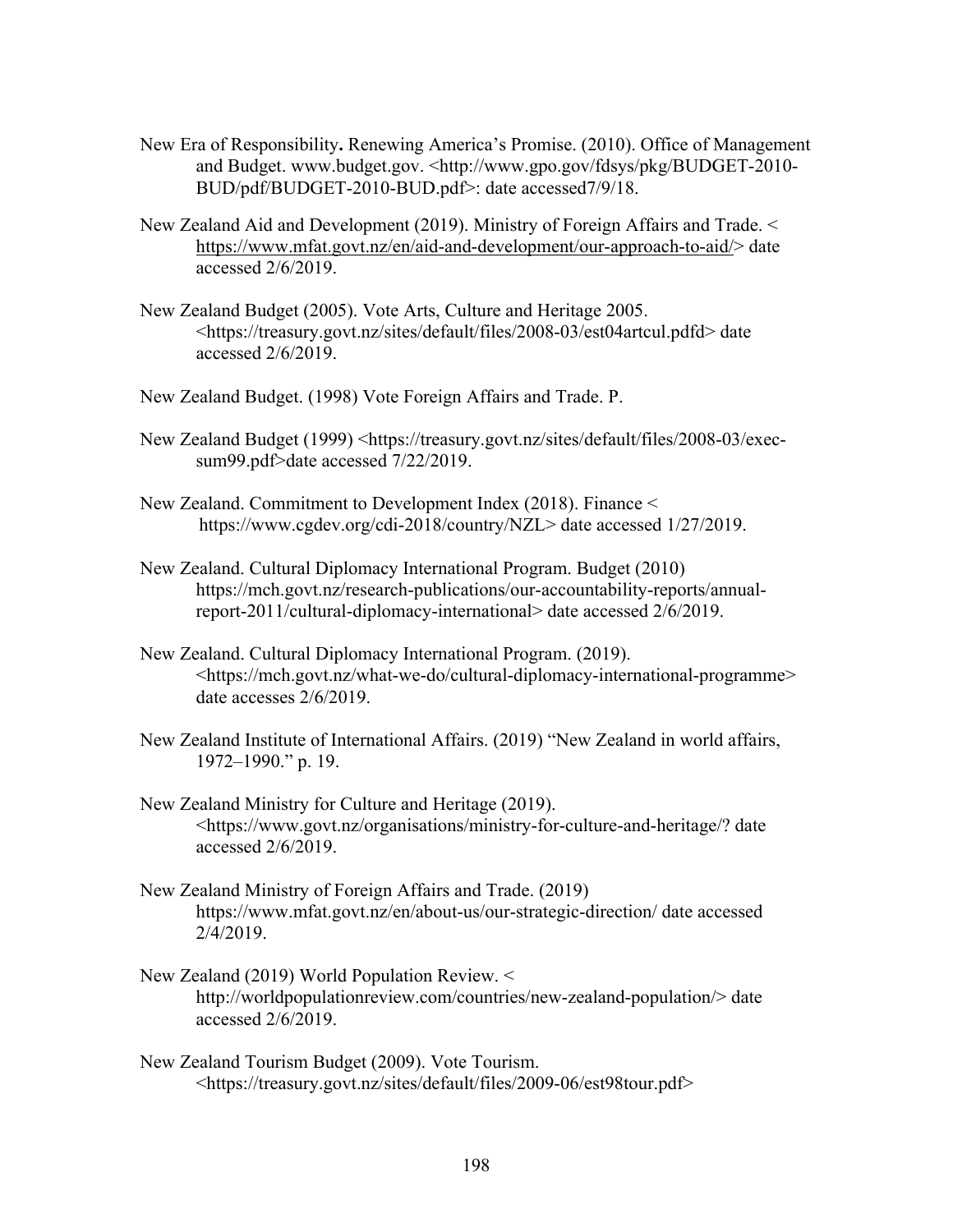- New Zealand. Peace Rights and Security. (2019). Ministry of Foreign Affairs and Trade. https://www.mfat.govt.nz/en/peace-rights-and-security/work-with-the-un-andother-partners/ date accessed 2/2/2019.
- Ninkovich, F. A. (1981). The diplomacy of ideas: US foreign policy and cultural relations, 1938-1950. Cambridge University Press.
- Nye, J., Jr. (1990). Bound to Lead. The Changing Nature of American Power. New York: Basic Books.
- Nye, J. Jr. (2002). Limits of American power. Political Science Quarterly, 545-559.
- Nye, J. S. (2004a). The decline of America's soft power. Foreign Affairs-NEW YORK-, 83(3), 16-21.
- Nye, J. S. (2004b). Soft power: The means to success in world politics. Public Affairs.
- Nye, J. S. (2008). Public diplomacy and soft power. The Annals of the American Academy of Political and Social Science, 616(1), 94-109.
- Nye, Jr., Joseph and Armitage, Richard L. Hon. (2008b, April 24). "Implementing Smart Power: Setting an Agenda for National Security Reform". Committee on Foreign Relations United States Senate. Second Session.
- Nye, J. S. (2009). Smart Power. *New Perspectives Quarterly. 26*(2), 7-26.
- Nye, J.S. 2011*. Future of Power*. Public Affairs.
- Obama, B. (2007). Renewing American Leadership. *Foreign Affairs*., 86, 2.
- Office of the Historian. 2019. The Australia, New Zealand and United States Security Treaty (ANZUS Treaty), 1951< https://history.state.gov/milestones/1945- 1952/anzus>date accessed 11/20/20
- Olins, W. (2005). Making a National Brand. In *The New Public Diplomacy* (pp. 169- 179). Palgrave Macmillan, London.
- Pacific Cooperation Foundation. (2019) About us. < https://pcf.org.nz/about> date accessed 11/25/19.
- Palmer, Glenn, Vito D'Orazio, Michael Kenwick, and Matthew Lane. (2015) "The MID4 Data Set: Procedures, Coding Rules, and Description." Conflict Management and Peace Science. Forthcoming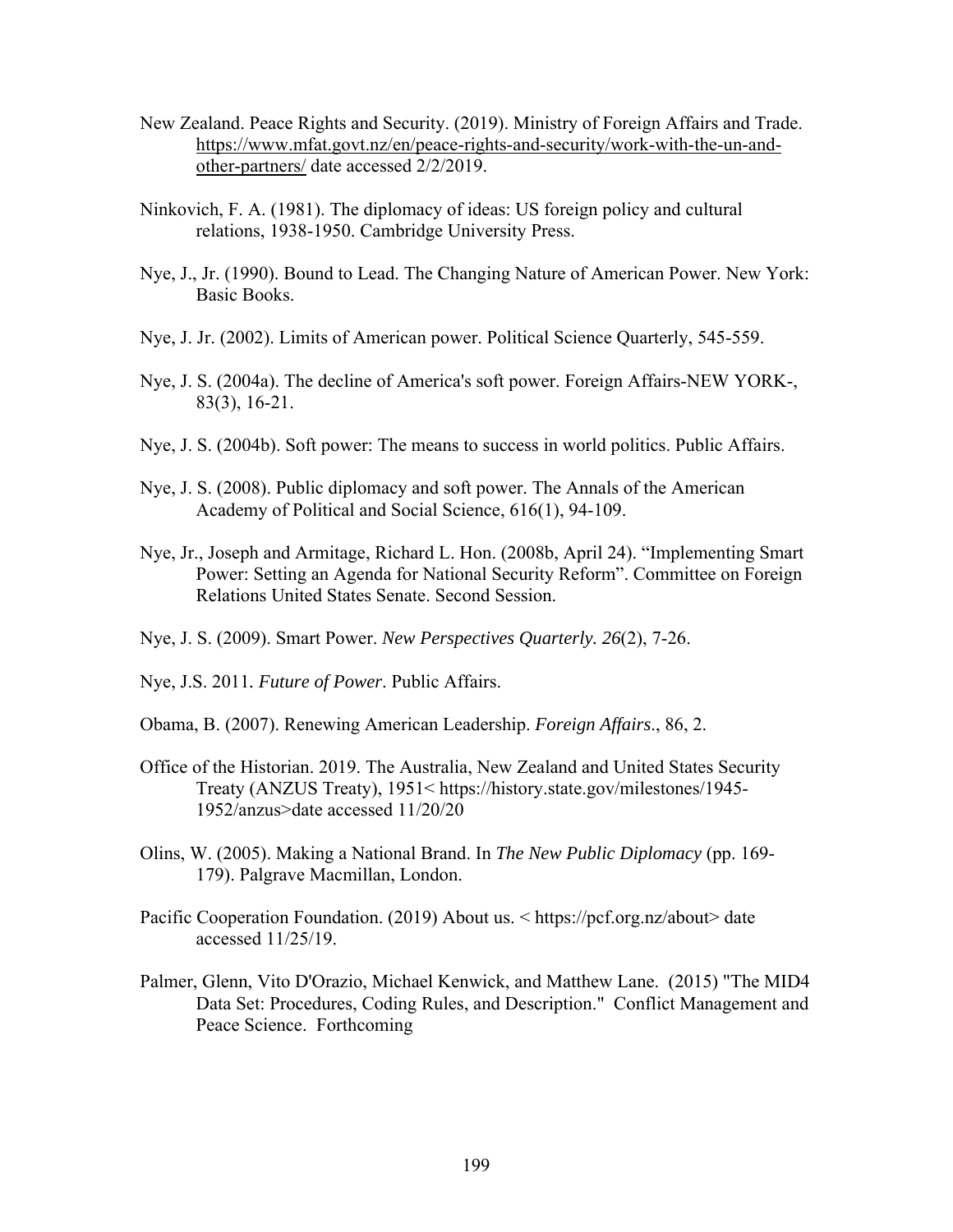- Palmer, B. M. (2000). *A Discourse Before the General Assembly of South Carolina, on December 10, 1863: Appointed by the Legislature as a Day of Fasting, Humiliation, and Prayer*. Academic Affairs Library, University of North Carolina at Chapel Hill.
- Palmer, G., Morgan T.C. (2006). *A Theory of Foreign Policy*. Princeton and Oxford: Princeton University Press.
- Palosaari, T. (2013). Still a Physician rather than a Judge? The Post‐Cold War Foreign and Security Policy of Finland. *Swiss Political Science Review*, *19*(3), 357-375.
- Papillon, M., Turgeon, L., Wallner, J, White, S. (2014). *Comparing Canada: Methods and Perspectives on Canadian Politics*. UBC Press. p. 126.
- Payne, R. A. (1994). Public opinion and foreign threats: Eisenhower's response to sputnik. Armed Forces & Society, 21(1), 89-111.
- Pevehouse, J. C., Nordstrom T., and Warnke K. (2004). "The COW-2 International Organizations Dataset Version 2.0," Conflict Management and Peace Science. 21:101-119.
- Peace Corps Budget 2009. <https://s3.amazonaws.com/files.peacecorps.gov/manuals/cbj/2009.pdf> date accessed 12/17/19.
- Peace Corps Congressional Budget Justification (2020): https://files.peacecorps.gov/documents/opengovernment/peacecorps\_cbj\_2020.pdf. Date accessed 12.17.2019.
- Persico, J. E. (1990) Casey: From OSS to CIA (New York: Viking Penguin, 1990), p. 217.
- PEW (2016a). "Europeans back anti ISIS campaign but have doubts about use of force in fighting terror" <http://www.pewresearch.org/fact-tank/2016/08/22/europeansback-anti-isis-campaign-but-have-doubts-about-use-of-force-in-fightingterror/ft  $16-08-22$  terrorismglobal useforce/ $>$  date accessed 4/27/17
- Pickering, J.F, and Emizet F. Kisangani. 2010. "Diversionary Despots? Comparing Autocracies' Propensities to Use and to Benefit from Military Force." *American Journal of Political Science* 54 (2): 477–93.
- Polvinen, T. (1980) Teheranista Jaltaan, Suomi kansainv vaumllisessa politiikassa 1944 (From Tehran to Yalta, Finland in international politics 1944).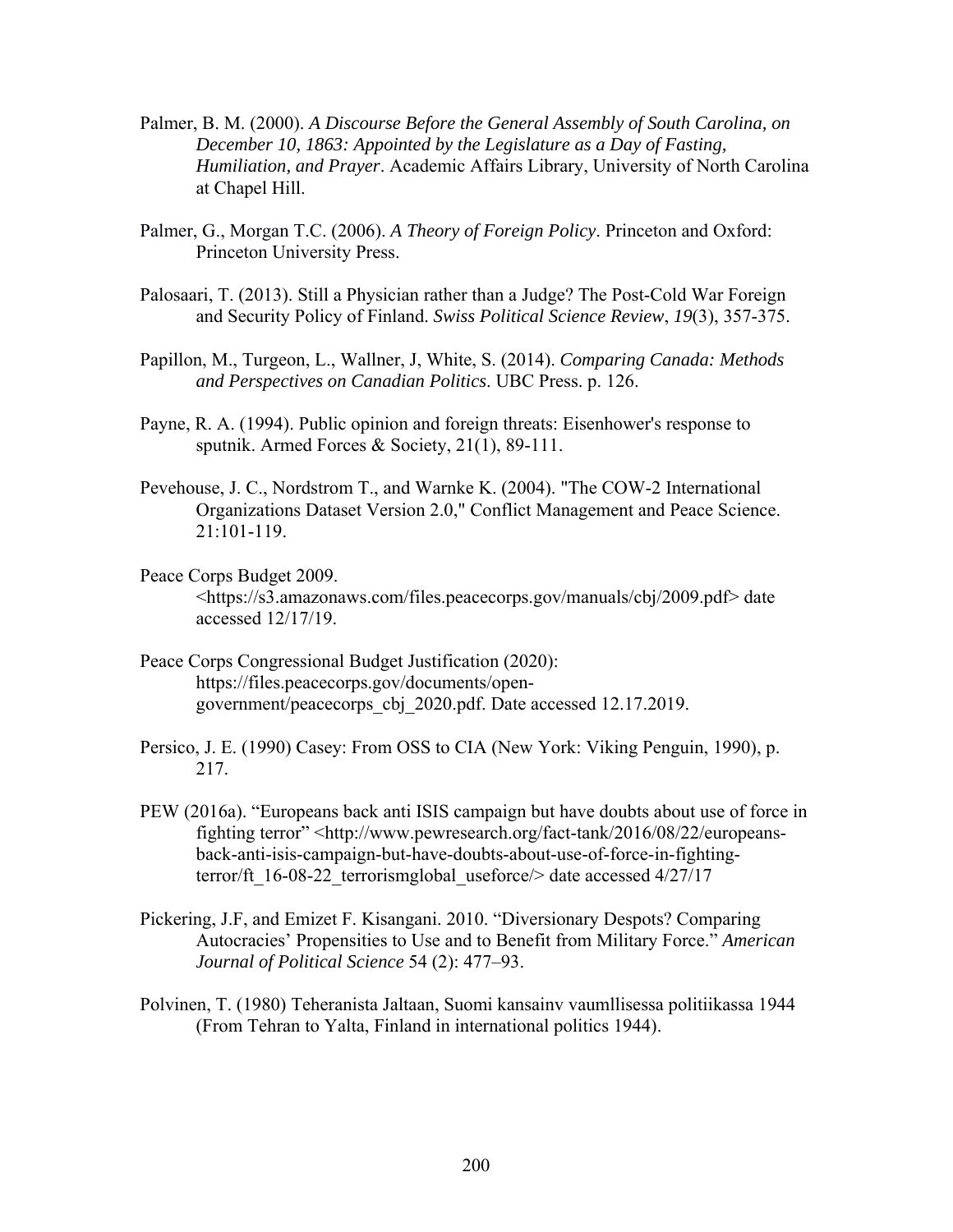- Putnam, R. D., Leonardi, R., & Nanetti, R. Y. (1994). *Making democracy work: Civic traditions in modern Italy*. Princeton university press.
- Putnam, R. D. (1993). The prosperous community. The American Prospect, 4(13), 35-42.
- President Bush (2002). *State of the Unions Address*. 29 January, 2002. <https://georgewbush-whitehouse.archives.gov/stateoftheunion/2002/index.html >. date accesses 12/11/2019.
- Przeworski, A., Limongi, F., & Giner, S. (1995). Political regimes and economic growth. In *Democracy and development* (pp. 3-27). Palgrave Macmillan, London.
- QDDR (2010). Leading Through Civilian Power. The First Quadrennial Diplomacy and Development Review. <https://www.state.gov/documents/organization/153108.pdf> date accessed 7/10/18.
- Rawson, E. A. G. (2007). Perceptions of the United States of America: Exploring the political brand of a nation. *Place Branding and Public Diplomacy*, *3*(3), 213-221.
- Reagan, R. (1984). "Transcript of Reagan's Speech on Soviet-American Relations. January 17, 1984. <https://www.nytimes.com/1984/01/17/world/transcript-ofreagan-s-speech-on-soviet-american-relations.html> Date accessed 3/9/2020.
- Rothstein, B. and Uslaner, E. (2005) All for all: Equality, corruption, and social trust. *World Politics* 58(1): 41–72.
- Ruggie, J. G. (1994). Third try at world order? America and multilateralism after the Cold War. *Political Science Quarterly*, *109*(4), 553-570.
- Ruggie, J. G. (2013). Doctrinal unilateralism and its limits: America and global governance in the new century. In *American foreign policy in a globalized world* (pp. 39-58). Routledge.
- Rummel, R. (1983). "Libertarianism and International Violence", *Journal of Conflict Resolution*, vol.27 no.1.
- Russett, B. (1993). *Grasping the Democratic Peace*. NJ: Princeton. Prince ton University Press.
- Rutland, P. (2018) "From McWorld to McMafia: Elite Strategies in a Complex World" APSA Presentation. Boston, MA.
- Sandre, A. (2015). *Digital Diplomacy*. Rowman and Littlefield Publisher.
- Saraiva, M. G. (2014). The Brazilian soft power tradition. *Current History*, *113*(760), 64.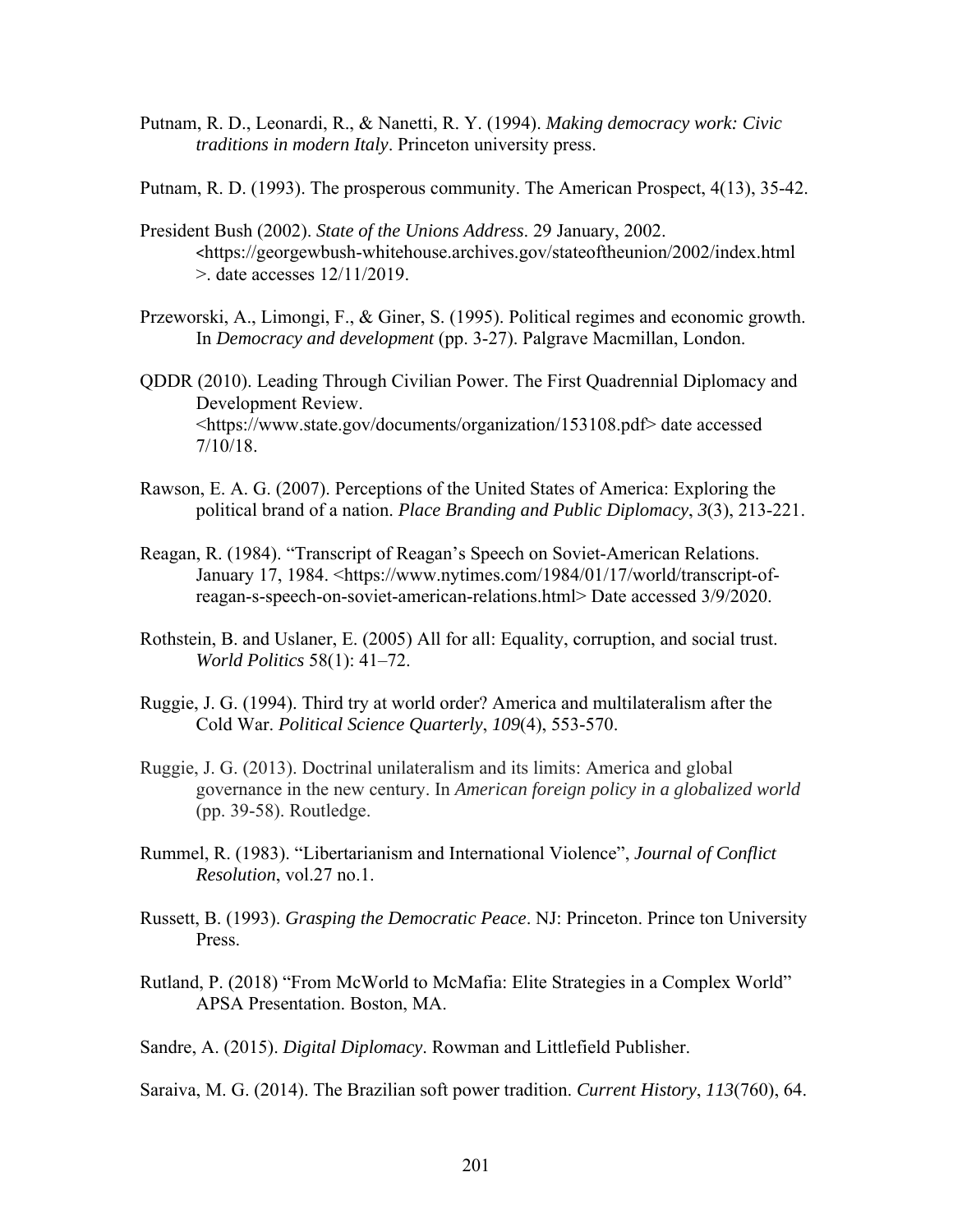- Saraiva, M. G. (2016). Brazil's rise and its soft power strategy in South America. In *Foreign Policy Responses to the Rise of Brazil* (pp. 46-61). Palgrave Macmillan, London.
- Sayrs, L. W., (1990). "Expected Utility and Peace Science: An Assessment of Trade and Conflict", Conflict Management and Peace Science, vol. 11, no. 1, Fall, pp. 17- 44.
- Sberro, S. (2007) Finnish Soft Power 1975-2006. Conference Paper at ISA Annual Conference.
- Schneider, C. P. (2004). Culture communicates: US diplomacy that works. Netherlands Institute of International Relations' Clingendael'.
- Schneider**,** Cynthia (2005). "Culture Communicates: US Diplomacy that Works," in Jan Melissen, Ed., 2005.*The New Public Diplomacy: Soft Power in International Relations,* Palgrave Macmillan. (Pgs.147-168).
- Schrodt, P. A., & Mintz, A. (1988). The conditional probability analysis of international events data. *American Journal of Political Science*, 217-230.
- Schwartz, S. H. (1994). Beyond individualism/collectivism: New cultural dimensions of values. In U. Kim, H. C. Triandis, C. Kagitcibasi, S.-C. Choi & G. Yoon (Eds.), *Individualism and Collectivism: Theory, Method and Applications* (pp. 85-119). California: Sage Publications.
- Scott, J. (1996). Reagan's Doctrine? The Formulation of an American Foreign Policy Strategy. *Presidential Studies Quarterly, 26*(4), 1047-1061.
- Shapiro, Andrew J. 2009. "Political-Military Affairs: Smart Power Starts Here," keynote address to ComDef (September 9, 2009), in the Department of State, *Diplomacy in Action*. <www.state.gov/t/pm/rls/rm/128752.htm>.
- Sherif, M. (1966). *Group conflict and co-operation: Their social psychology*. London: Routledge & Kegan Paul
- Shipley, J. (1999) Keynote Speech by Rt. Hon. Jenny Shipley Prime Minister of New Zealand APEC Symposium on the Asian Economy. https://www.mofa.go.jp/policy/economy/apec/1999/symposium/speech1.html> date accessed 10/4/2019.
- Simon, H. A. (1957). Models of Man. New York, NY: John Wiley.
- Simonyi A. D. Cagan (Eds). 2016. Nordic Ways. Center for Transatlantic Relations. Washington D.C.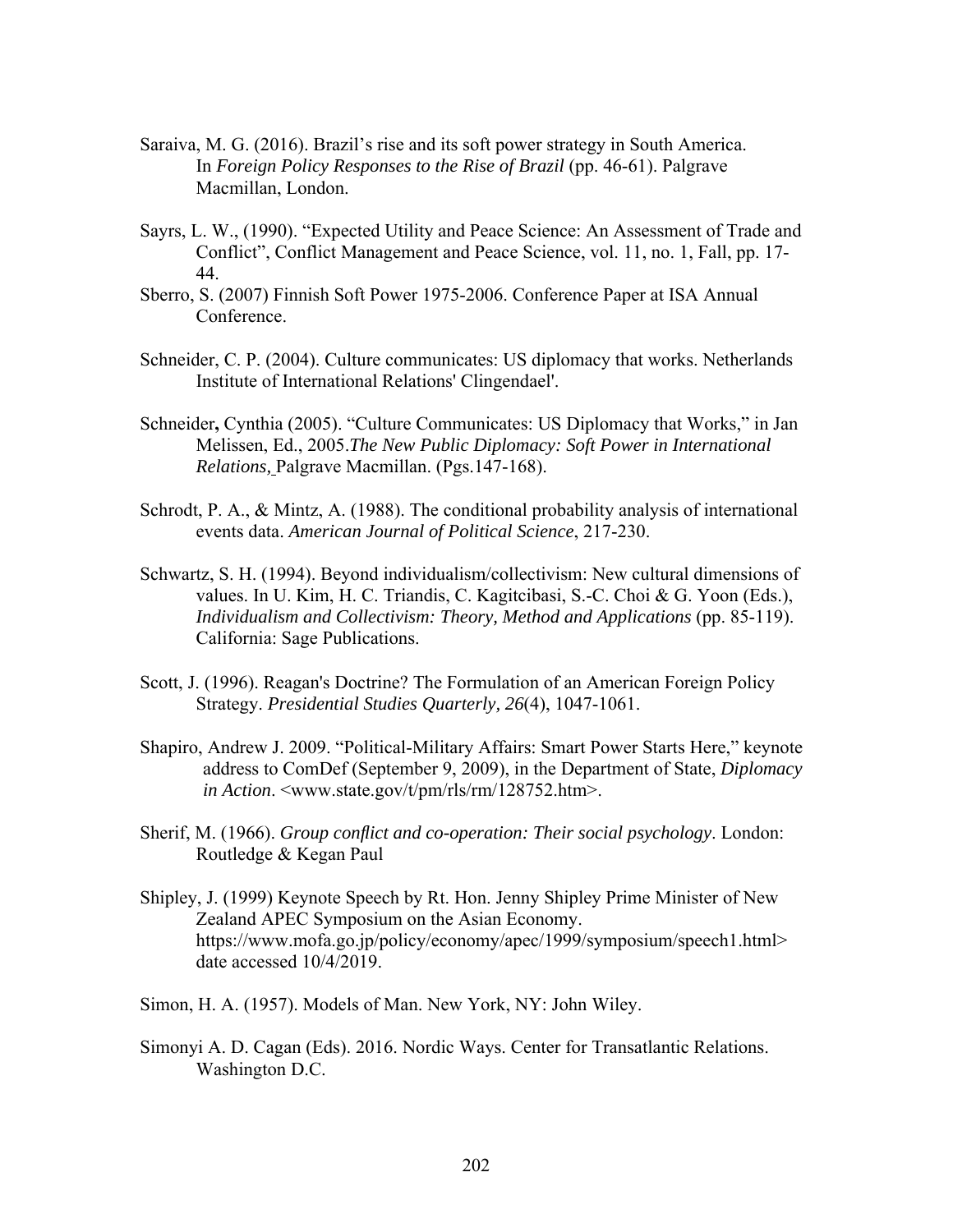- Simonyi, A., & Trunkos, J. (2015). "Spectral Power: Eliminating the Hard/Soft Power Dichotomy".in Aude Hean and Andras Simonyi Eds. *Smarter Power. The Key to Strategic Transatlantic Partnership*. Center for Transatlantic Relations. Washington D.C.
- Singer, J. D., & Small, M. (1994). Correlates of war project: International and civil war data, 1816-1992 (ICPSR 9905). Ann Arbor, MI: Inter-University Consortium for Political and Social Research.
- Singer, J. D. (1987)*.* "Reconstructing the Correlates of War Dataset on Material Capabilities of States, 1816-1985" *International Interactions, 14: 115-32.*
- Singer, J. D., Bremer S., and Stuckey J. (1972). Capability distribution, uncertainty, and major power war, 1820-1965. In Peace, war and numbers, edited by Bruce Russett, 19-48. Beverly Hills, CA: Sage.
- Singer, J. D., B. S. and Stuckey J. (1972). "Capability Distribution, Uncertainty, and Major Power War, 1820-1965." in Bruce Russett (ed) *Peace, War, and Numbers*, Beverly Hills: Sage, 19-48.
- Skilling, P. (2005). Trajectories of arts and culture policy in New Zealand. *Australian journal of public administration*, *64*(4), 20-31.
- Skilling, P. (2010). The construction and use of national identity in contemporary New Zealand political discourse. *Australian journal of political science*, *45*(2), 175- 189.
- Snyder, C. R. and Glenn, P. (1958). The United States 'Decision to resist Aggression in Korea: The Application of an Analytical Sheme. Glencoe, IL: Free Pres.

Statistics Finland (2019) < https://www.stat.fi/til/index\_en.html>date accessed 7/23/2019.

- Statistics Finland. "Population by religious community, age and sex in 2000 to 2017" < http://pxnet2.stat.fi/PXWeb/pxweb/en/StatFin/StatFin\_\_vrm\_\_vaerak/statfin\_vaer ak pxt  $016.px$  ate accessed  $1/27/2019$ .
- Statistics Finland. 2018 "Population Structure" <http://www.stat.fi/tup/suoluk/suoluk\_vaesto\_en.html> date accessed 1/27/2019.
- Stein, R. M. (2015). War and revenge: Explaining conflict initiation by democracies. *American Political Science Review*, *109*(3), 556-573.
- Sun, H. H. (2008). International political marketing: a case study of United States soft power and public diplomacy. Journal of Public Affairs, 8(3), 165-183.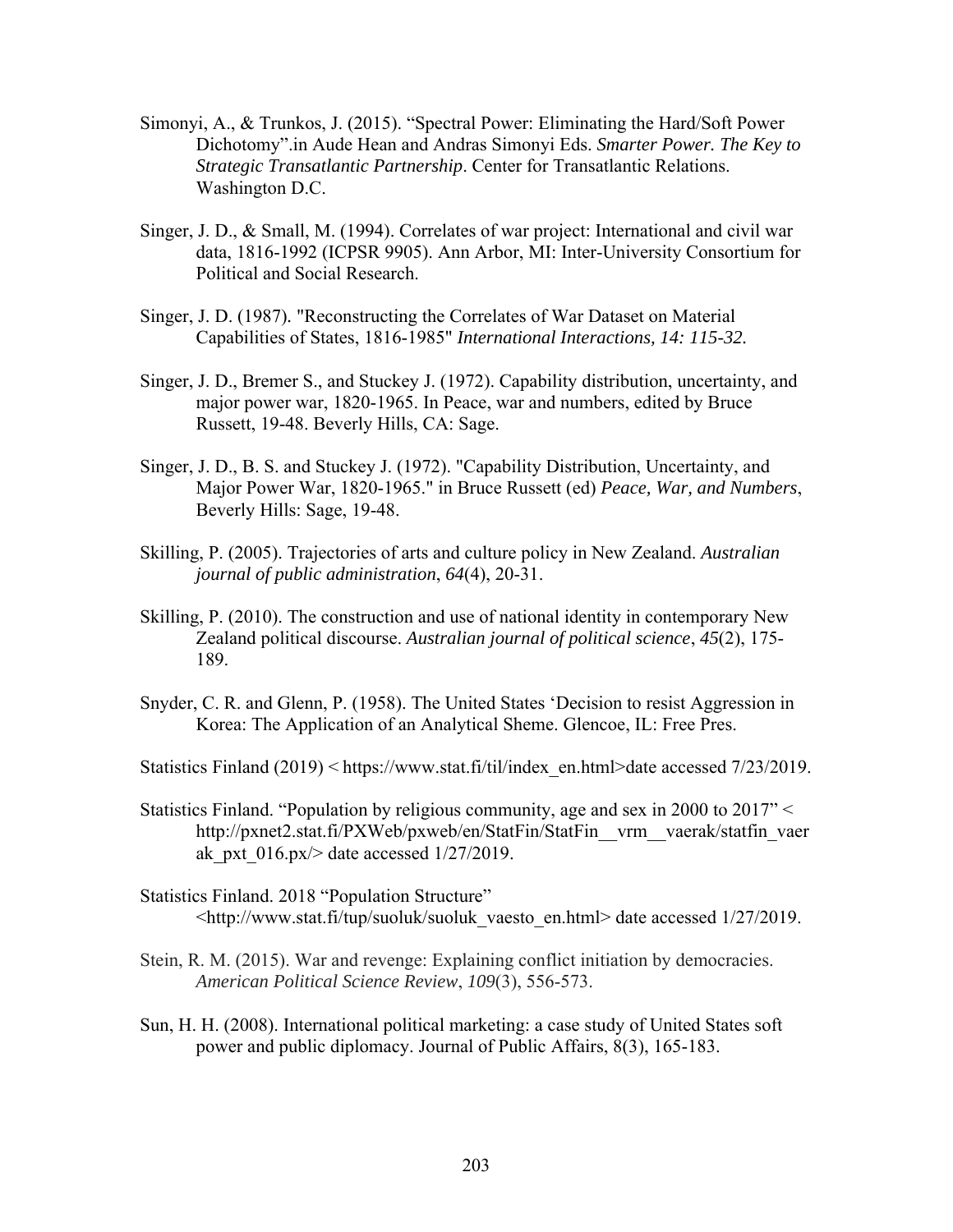- Schwartz, S. H. (2006). A theory of cultural value orientations: Explication and applications. *Comparative Sociology, 5*(2-3), 137-182.
- Tanner, A. (2011) "Finland's Balancing Act: The Labor Market, Humanitarian Relief, and Immigrant Integration" *Migration Policy Institute.* <https://www.migrationpolicy.org/article/finlands-balancing-act-labor-markethumanitarian-relief-and-immigrant-integration>
- Taraskina, O. (2009). From the History of Cultural Cooperation Between the Murmansk Region and the Scandinavian Countries and Finland (1985–2008). Nordlit, 99- 108.
- This is Finland. History.(2019) <https://finland.fi/life-society/main-outlines-of-finnishhistory/> date accessed 7/25/2019.
- Thompson, M., Ellis, R., & Wildavsky, A. (1990). *Cultural theory*. Westview Press.
- Tomz, M. R., & Weeks, J. L. (2013). Public opinion and the democratic peace. *American Political Science Review*, *107*(4), 849-865.
- Treasury New Zealand (2003). Budget 2003/2004. https://treasury.govt.nz/sites/default/files/2008-03/est02foraff.pdf date accessed 2/6/2019
- Treasury New Zealand (2000). Budget Vote Education. <file:///C:/Users/trunkos/OneDrive/Dissertation%202017- 2018/Finalnd%20and%20NZ%20Cultural%20and%20Public%20Diplomacy%20 Lit/New%20Zealand/Treasury%202010%20vote%20education.pdf> date accessed 6/12/2019
- Triandis, H.C. (1994) *Culture and Social Behavior*. New York: McGraw-Hill.
- Trunkos, J. (2017). *A New Conceptual Framework of Soft Power*. Conference Presentation at the American Political Science Conference (APSA). San Francisco, California.
- Trunkos, J. and B. Heere (2017) "A Primer on Using Sport for Diplomatic Purposes" in Craig Estherick, Bob Baker, Steve Jackson, Michael Sam (Eds.). Case Studies in Sport Diplomacy. West Virginia University Press.
- Trunkos, J. (2013). Does Globalization Increase the Soft Power Budget of the United States? Conference presentation at ISSS 2014 Washington D.C.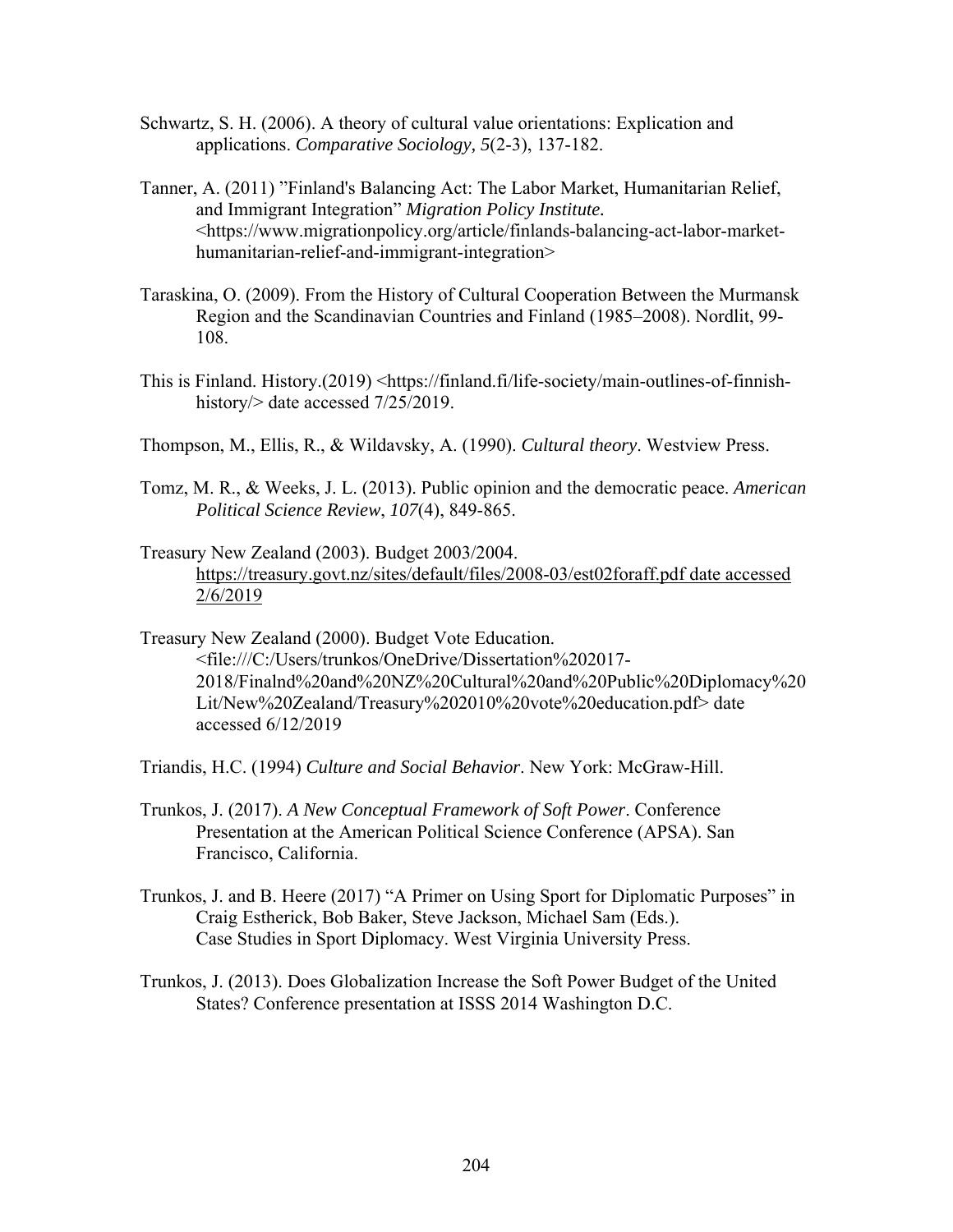- Tuomioja, E. (2018) "Comment on Cultural Diplomacy" *The Annual Conference on Cultural Diplomacy*. Berlin. December 13-16, 2018. <http://www.culturaldiplomacy.org/academy/index.php?Dr-Erkki-Tuomioja-21> date accessed 1/27/2019.
- Tyerney, J. Jr. (2016) American Geopolitics: The Origins. *The Institute of World Politics.* https://www.iwp.edu/articles/2016/02/26/american-geopolitics-the-origins/> date accessed 8/1/2019.
- Tyler, M. C., Abbasov, A., Gibson, N., & Teo, F. (2012). Domestic public diplomacy. *Australian Institute of International Affairs Discussion Paper*, *5*.
- Uslaner, E.M. (2002). *The Moral Foundations of Trust*. New York: Cambridge University Press.
- United States Budget. Fiscal Year 2020. p.8-9 < https://www.usaid.gov/sites/default/files/documents/1868/FY\_2020\_CBJ.pdf> date accessed 4/30/2019.
- United Sates Budget. Fiscal Year 2003. p. 231.
- United States Budget. Fiscal Year 1999. p. 126-127
- United States Budget. Fiscal Year 1996.
- United States Budget Fiscal Year 1994. p. A-1155
- United States Budget. Fiscal Year 1992. p. Part 2-198
- United States Budget Fiscal Year 1953.
- USAID (Unites States Agency of International Development) **<**http://www.usaid.gov/who-we-are/usaid-history> date accessed 7/9/18.
- Valentino, B., P. K.Huth, and S. E. Croco. (2010). "Bear Any Burden? How Democracies Minimize the Costs of War." *The Journal of Politics* 72 (2): 528–44.
- Volkerling, M. (2010). The Helen Clark years: Cultural policy in New Zealand 1999− 2008. *The Journal of Arts Management, Law, and Society*, *40*(2), 95-104.
- Vuving, L. Alexander. (2009). *How Soft Power Works* (paper presented at the American Political Science Association, Toronto, Ontario. September 3, 2009. p.7-8.
- Walt, S. M. (1985). Alliance formation and the balance of world power. International security, 9(4), 3-43.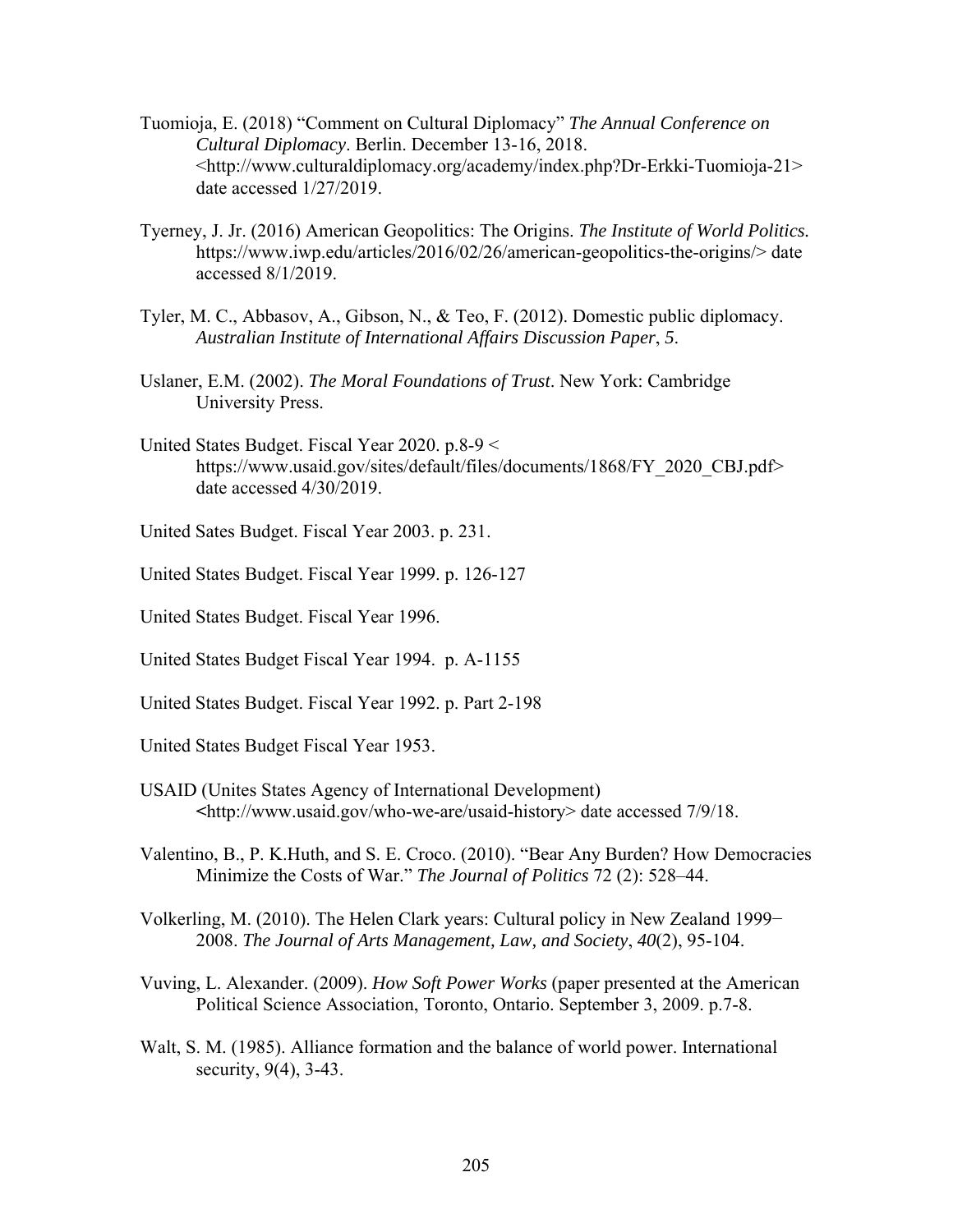- Waltz, K. N. (1979). *Theory of international politics.* New York: Random House.
- Wang, J. (2007). Telling the American story to the world: The purpose of US public diplomacy in historical perspective. *Public Relations Review*, *33*(1), 21-30.
- Way, C., and Weeks, J. (2014). "Making It Personal: Regime Type and Nuclear Proliferation." *American Journal of Political Science* 58 (3): 705–19.
- Webb, P. (2002). *Political Parties in Advanced Industrial Democracies*. Oxford University Press. p. 409.
- Weeks, Jessica L. (2008). "Autocratic Audience Costs: Regime Type and Signaling Resolve." *International Organization* 62 (1): 35–64.
- Weeks, J. (2012). "Strongmen and Straw Men: Authoritarian Regimes and the Initiation of International Conflict." *American Political Science Review* 106 (02): 326–47.
- Weldes, J. (1999). *Constructing National Interest: the United States and The Cuban missile Crisis.* Minneapolis and London: University of Minnesota Press.
- Welch, D. (2009). *Helen Clark: A political life*. Auckland, NZ: Penguin.
- Wight, Martin. (1978). *Power Politics*. New York, NY: Holmes and Meier.
- Wildavsky, A. (1987). Choosing preferences by constructing institutions: A cultural theory of preference formation. *American Political Science Review*, *81*(01), 3-21.
- Wilson, E. J. (2008). Hard power, soft power, smart power. *The ANNALS of the American Academy of Political and Social Science*, 616(1), 110-124.
- Wittman, D. (1979). "How a War Ends: A Rational Model Approach." *Journal of Conflict Resolution* 23:743-63.
- Wojciuk, A., Michałek, M., & Stormowska, M. (2015). Education as a source and tool of soft power in international relations. *European Political Science*, *14*, 298-317.
- Wolfe, A. (1984). *The rise and fall of the Soviet threat: Domestic sources of the cold war consensus*. South End Press.
- Wolly, Brian. (2011). Eisenhower's Farewell Speech 50 Years Later" *Smithsonian Magazine.* January 14, 2011. <https://www.smithsonianmag.com/smithsonianinstitution/eisenhowers-farewell-speech-50-years-later-4356528/> date accessed 2/26/2020
- World Factbook (2017) The World Factbook. "List of government budgets by country". Retrieved March 15, 2017.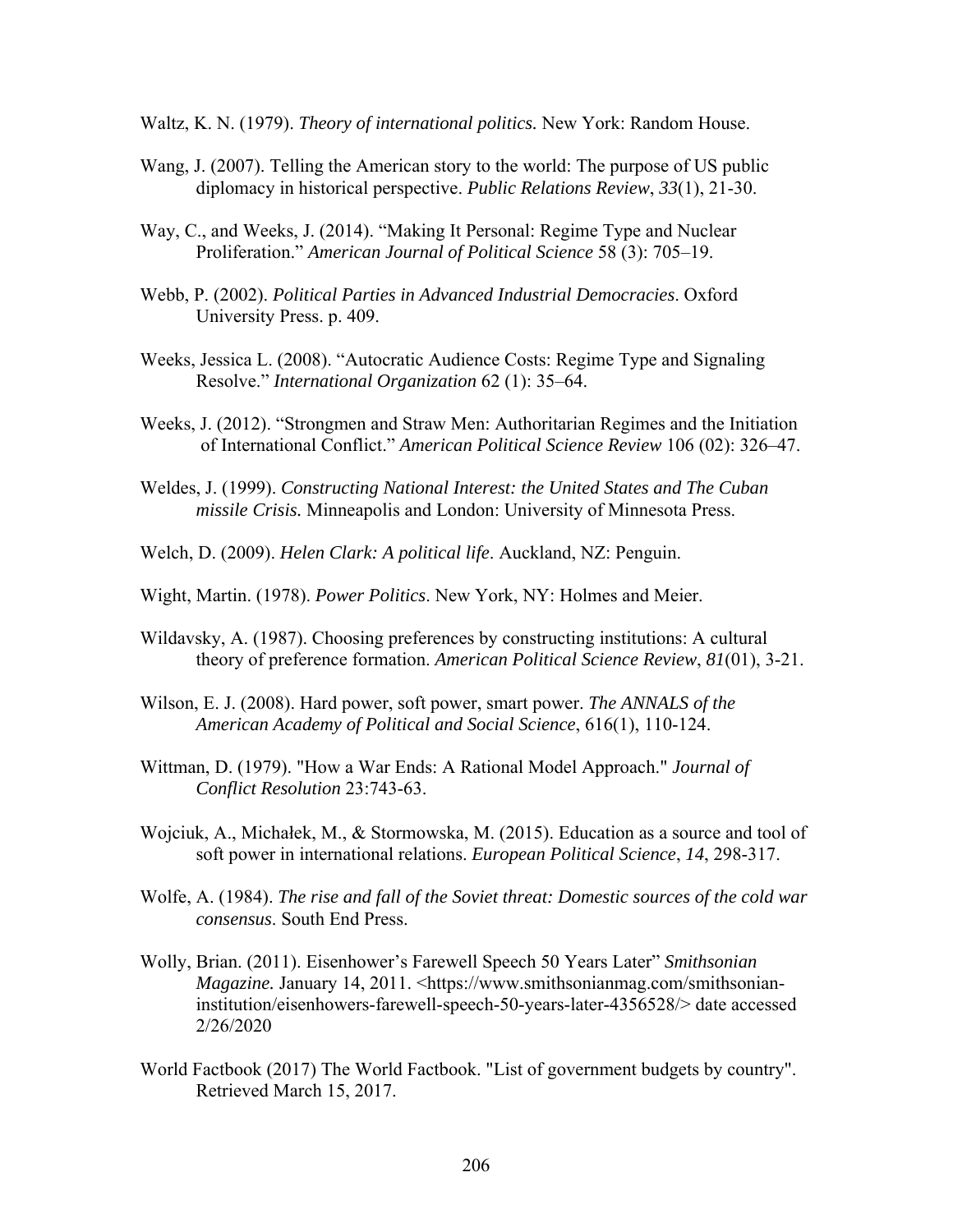Zahran G. and Ramos L. (2010). From Hegemony to Soft Power. Implications of Conceptual Change. in Parmar, I. and Cox, M. (Eds). *Soft Power and US Foreign Policy. Theoretical, Historical and Contemporary Perspectives.* New York: Routledge.

Yan, Xuetong. (2007). The core of soft power is political power. *Global Times*, May 22.

- Yalçınkaya, H., & Özer, Y. (2016). Another lesson learned in Afghanistan: the concept of cultural intelligence. International Peacekeeping, 1-27.
- Yeoman, I., Schanzel, H., & Smith, K. (2013). A sclerosis of demoFigurey: How ageing populations lead to the incremental decline of New Zealand tourism. *Journal of Vacation Marketing*, *19*(2), 91-103.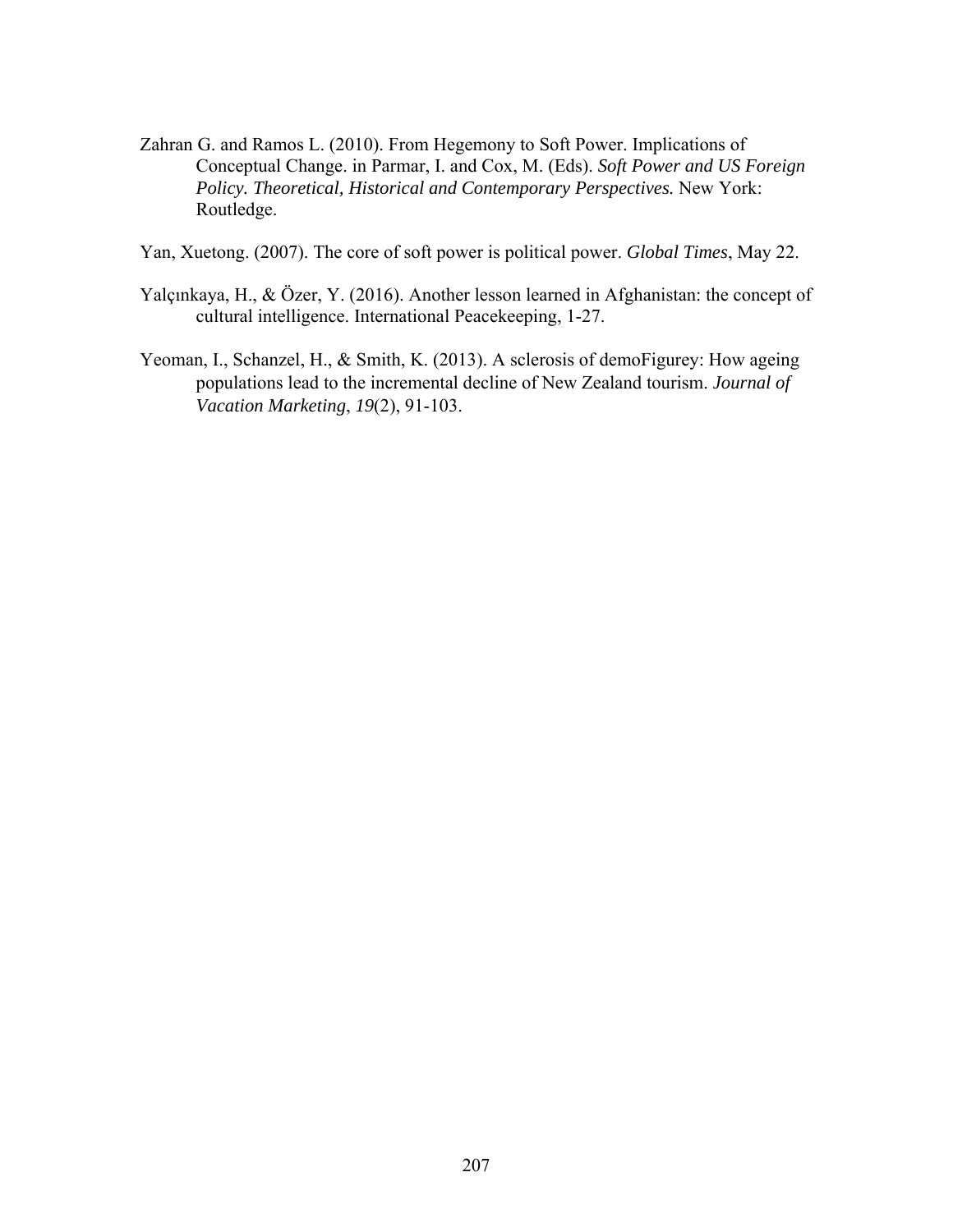## APPENDIX A

### SOFT AND HARD POWER RE-CODING

The re-coding of the CAMEO mediation dataset is based on the following: Soft power actions=1 Hard power actions=2

I used MySQL to recode the ICEWS dataset. All events that I re-classified as soft power actions were recoded as 1. All events that were re-classify as hard power action received 2. In cases where it could not be decided for sure if the action was taken to create attractiveness or coerce, or the action was taken towards a third party, these were dropped from the dataset.

Dropped cases:

- 1) When the description of the event is more specific, but the giver or initiator state's intentions such as coercing of building attractiveness cannot be determined. For instance, 1.11 decline comment, 2.241 appeal for changing leadership or 2.244 appeal for military cooperation.
- 2) If the initiator state is asking a third party to do something. This action does not provide me information about the initiator's action.

Note: When governments only talk about doing something (express intent, demand, appeal for etc.) those actions are all coded as diplomatic actions.

|    | dropped from soft power                           |
|----|---------------------------------------------------|
| 11 | decline comment                                   |
| 12 | make a pessimistic comment                        |
| 13 | make an optimistic comment                        |
| 16 | reject or deny responsibility                     |
| 24 | appeal for political reform                       |
| 26 | appeals to others to meet or negotiate            |
| 28 | appeal to others to engage in or accept mediation |

Dropped events: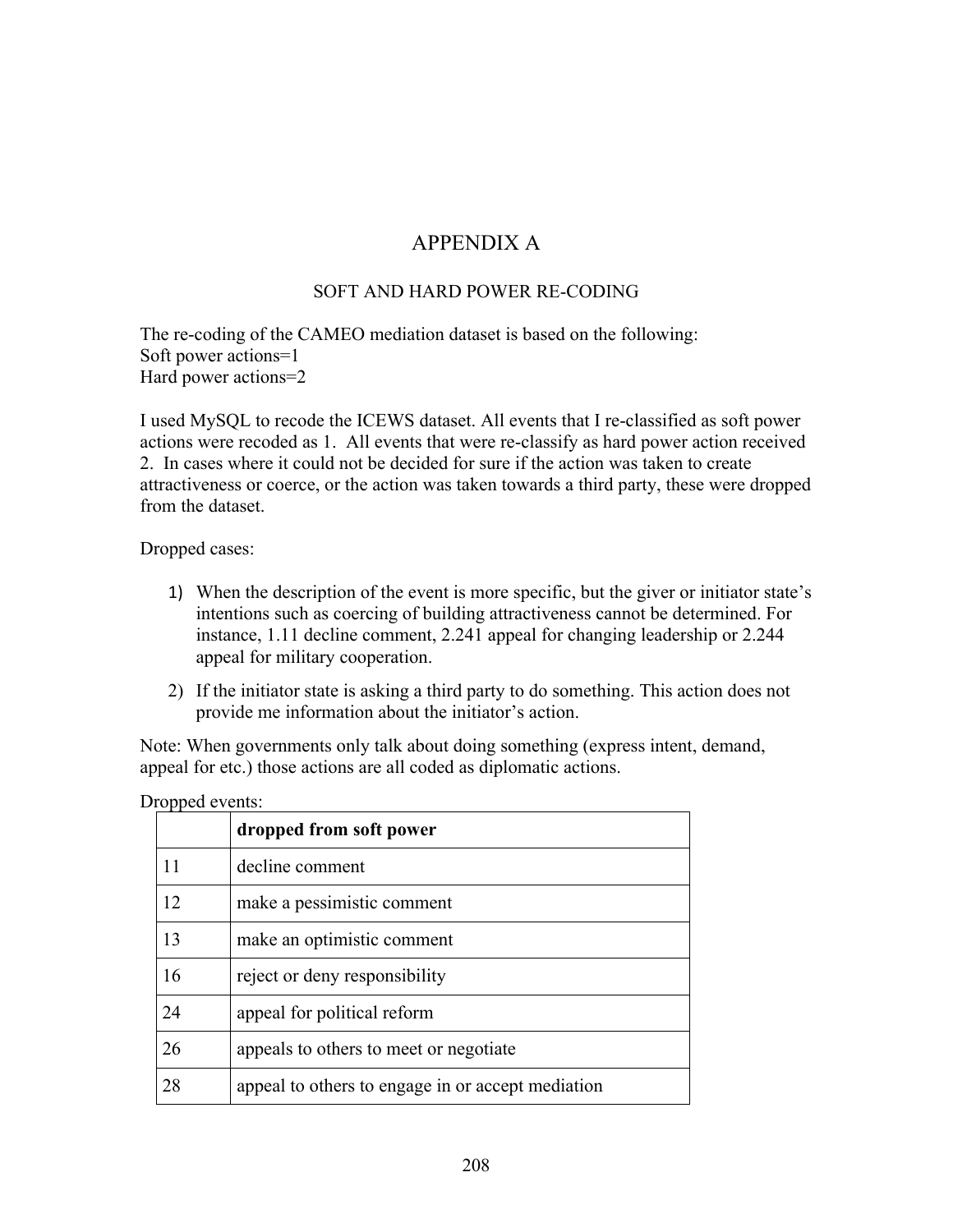| 34  | express intent to institute political reform            |
|-----|---------------------------------------------------------|
| 52  | defend verbally                                         |
| 53  | rally support on behalf of                              |
| 75  | grant asylum                                            |
| 90  | Investigate                                             |
| 241 | appeal for leadership change                            |
| 242 | appeal for policy change                                |
| 244 | appeal for change in institutions or regime             |
| 251 | appeal for easing administrative sanction               |
| 254 | appeal to easing economic sanctions, boycott or embargo |
| 341 | express intent to change leadership                     |
| 342 | express intent to change policy                         |
| 831 | accede to demands for change in political leadership    |
| 832 | accede to demand for policy change                      |
| 834 | accede to demands for institutional or regime change    |
|     |                                                         |

|     | dropped from hard power                       |
|-----|-----------------------------------------------|
| 101 | demand material cooperation                   |
| 104 | demand political reform                       |
| 105 | demand that target yield                      |
| 113 | rally opposition against                      |
| 114 | complain officially                           |
| 120 | Reject                                        |
| 123 | reject request or demand for political reform |
| 128 | defy norms, law                               |
| 141 | demonstrate or rally                          |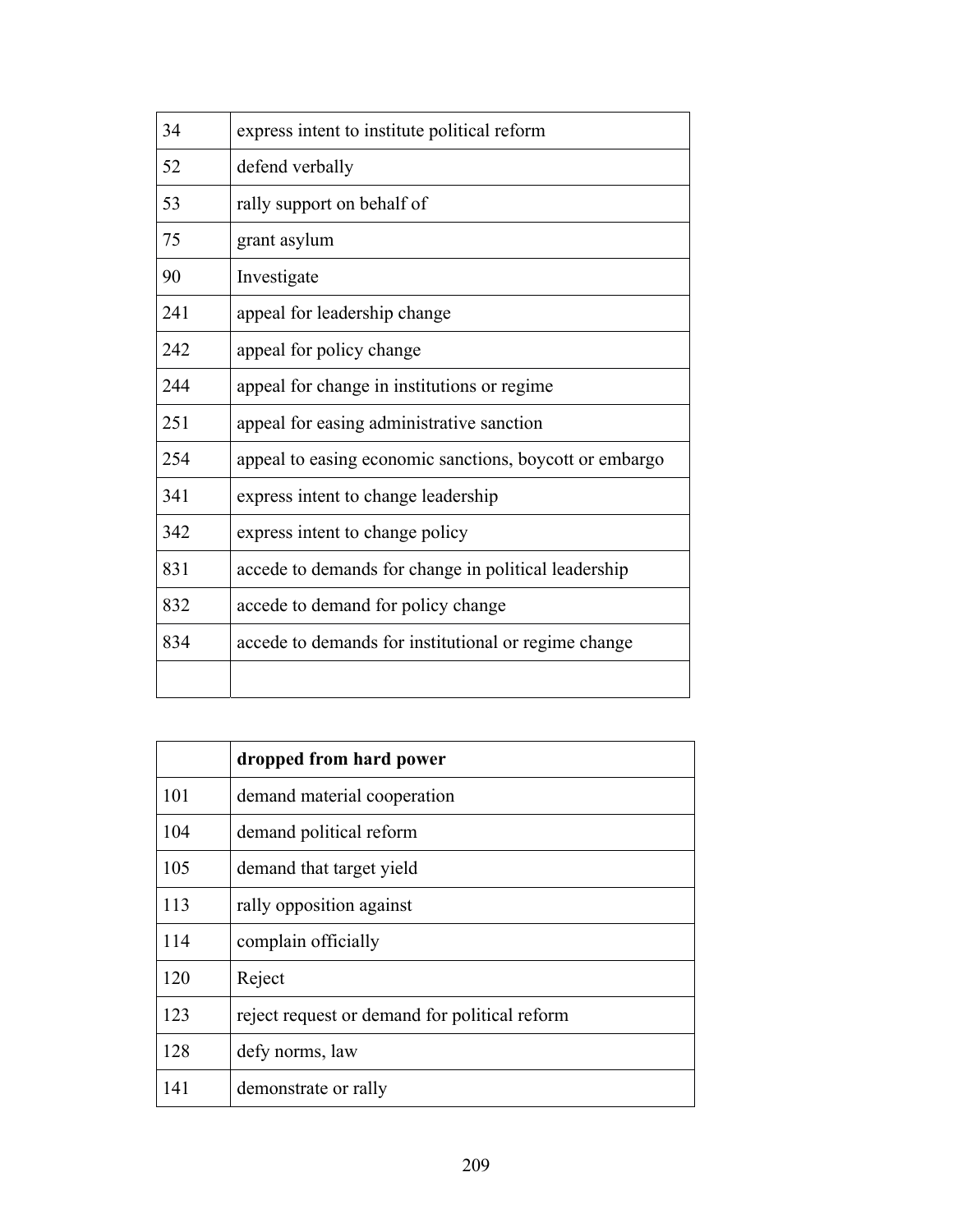| 1014 | demand intelligence cooperation                        |
|------|--------------------------------------------------------|
| 1041 | demand leadership change                               |
| 1042 | demand policy change                                   |
| 1222 | reject request for military aid                        |
| 1224 | reject request for military protection or peacekeeping |
| 1231 | reject request to change leadership                    |
| 1232 | reject request to change policy                        |
| 1411 | demonstrate or rally for leadership change             |
| 1412 | demonstrate or rally for policy change                 |
| 1622 | reduce or stop military assistance                     |

# Soft Power Events Coded:

| $10^{34}$ | make a public statement                          |
|-----------|--------------------------------------------------|
| 14        | consider policy option                           |
| 15        | acknowledge or claim responsibility              |
| 17        | engage in symbolic act                           |
| 18        | make empathetic comment                          |
| 19        | express accord                                   |
| 20        | make and appeal or request                       |
| 21        | appeal for material cooperation                  |
| 22        | appeal for diplomatic cooperation                |
| 23        | appeal for material aid                          |
| 27        | appeal to others to settle dispute               |
| 30        | express intent to cooperate                      |
| 31        | express intent to engage in material cooperation |
| 32        | express intent to cooperate diplomatically       |

<sup>&</sup>lt;sup>34</sup> Bold indicates the most commonly used events.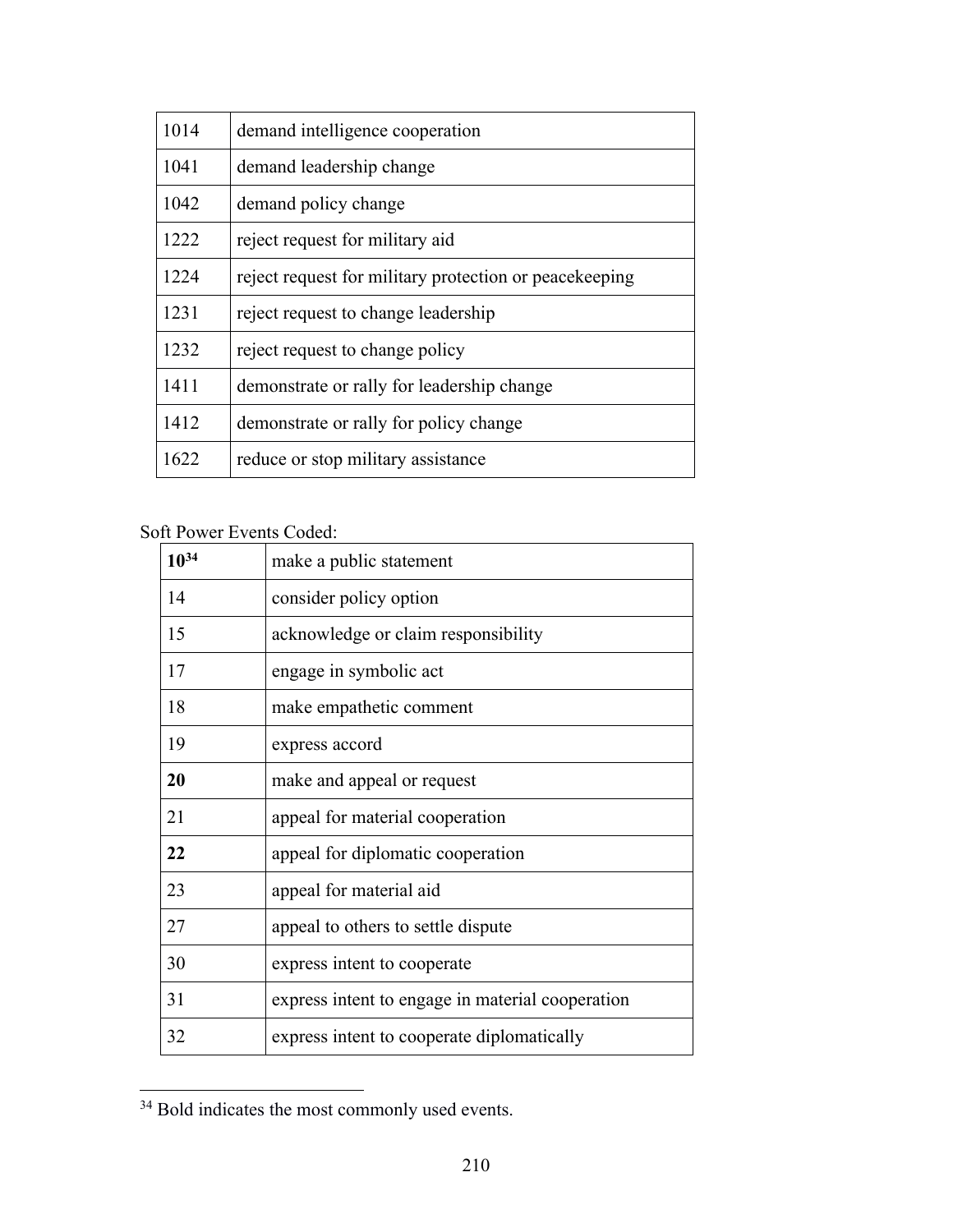| 33 | express intent to provide material aid      |
|----|---------------------------------------------|
| 35 | express intent to yield                     |
| 36 | express intent to meet and negotiate        |
| 37 | express intent to settle dispute            |
| 38 | express intent to accept mediation          |
| 39 | express intent to mediate                   |
| 40 | Consult                                     |
| 41 | discuss by telephone                        |
| 42 | make a visit                                |
| 43 | host a visit                                |
| 44 | meet at a third location                    |
| 45 | engage in mediation                         |
| 46 | engage in negotiation                       |
| 50 | engage in diplomatic cooperation            |
| 51 | praise or endorse                           |
| 54 | grant diplomatic recognition                |
| 55 | Apologize                                   |
| 56 | Forgive                                     |
| 57 | sign formal agreement                       |
| 60 | engage in material cooperation              |
| 61 | cooperate economically                      |
| 63 | engage in judicial cooperation              |
| 64 | share intelligence or information           |
| 70 | provide aid                                 |
| 71 | provide economic aid                        |
| 73 | provide humanitarian aid                    |
| 74 | provide military protection or peacekeeping |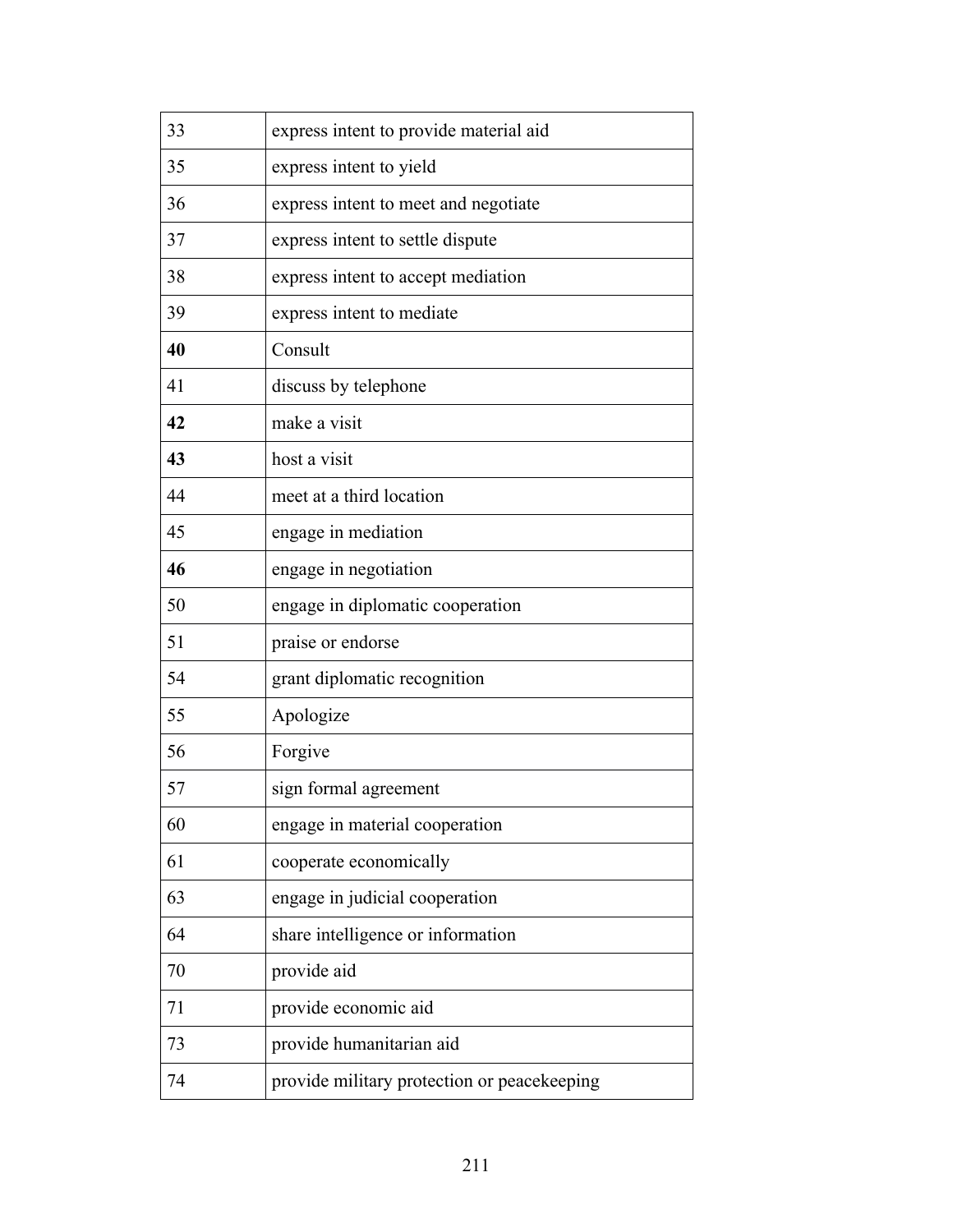| 80  | yield                                                            |
|-----|------------------------------------------------------------------|
| 81  | ease administrative sanctions                                    |
| 82  | ease political dissent                                           |
| 83  | accede to request for political reform                           |
| 84  | return or release                                                |
| 85  | ease economic sanctions, boycott or embargo                      |
| 86  | allow international involvement                                  |
| 87  | de-escalate military engagement                                  |
| 91  | investigate crime or corruption                                  |
| 92  | investigate human rights abuse                                   |
| 93  | investigate military action                                      |
| 94  | investigate war crimes                                           |
| 212 | appeal for military cooperation                                  |
| 213 | appeal for judicial cooperation                                  |
| 214 | appeal for intelligence cooperation                              |
| 233 | appeal for humanitarian aid                                      |
| 234 | appeal for military protection or peacekeeping                   |
| 243 | appeal for rights                                                |
| 253 | appeal for release of person or property                         |
| 255 | appeal to allow international involvement                        |
| 311 | express intent to cooperate economically                         |
| 313 | express intent to cooperate in judicial matters                  |
| 314 | express intent to cooperate on intelligence                      |
| 331 | express intent to provide economic aid                           |
| 333 | express intent to provide humanitarian aid                       |
| 334 | express intent to provide military protection or<br>peacekeeping |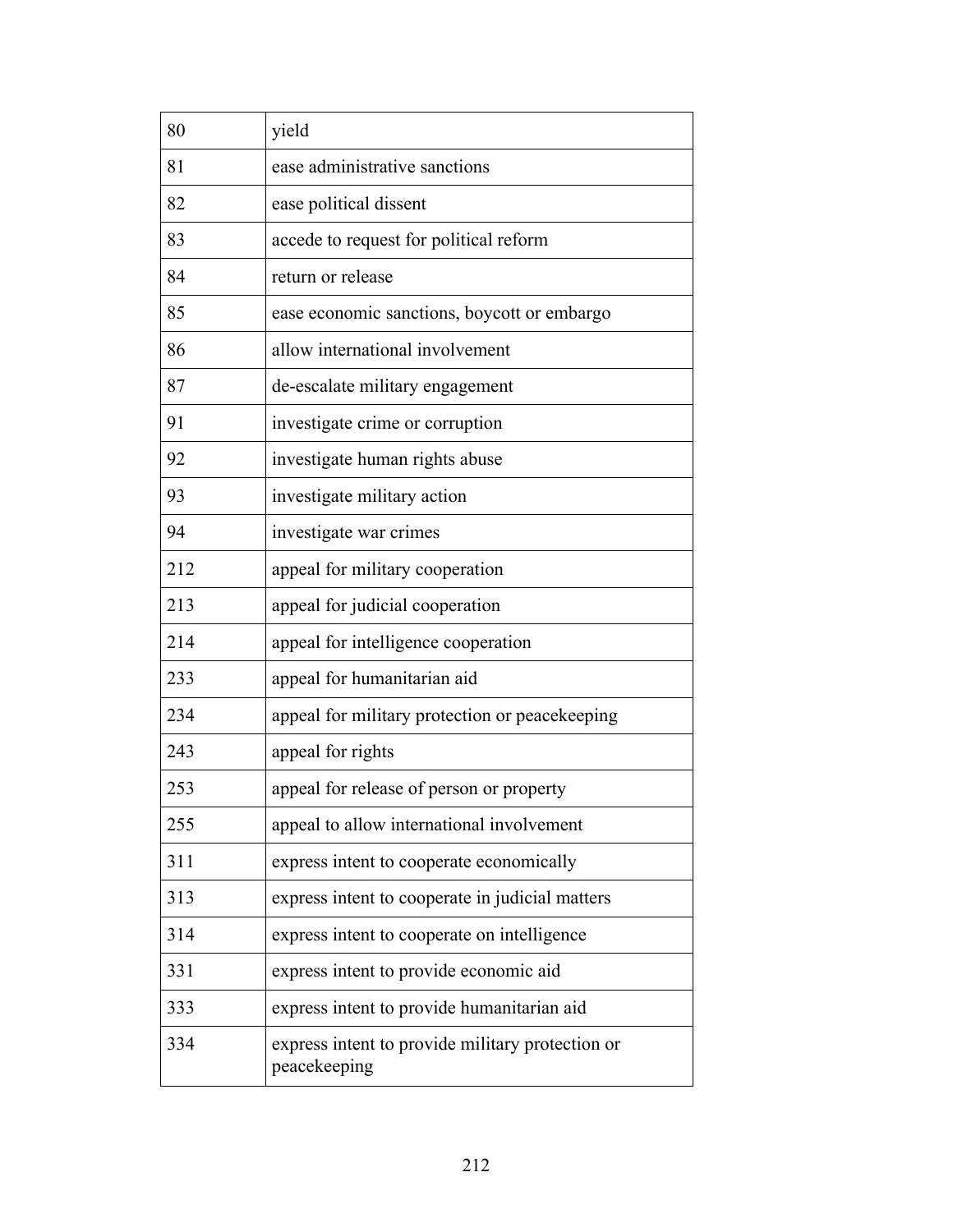| 343 | express intent to provide rights                                 |
|-----|------------------------------------------------------------------|
| 351 | express intent to ease administrative sanctions                  |
| 352 | express intent to ease popular dissent                           |
| 353 | express intent to release person or property                     |
| 354 | express intent to ease economic sanctions, boycott on<br>embargo |
| 355 | express intent to allow international involvement                |
| 356 | express intent to de-escalate military involvement               |
| 811 | ease restrictions on political freedoms                          |
| 812 | ease ban on political parties or politicians                     |
| 813 | ease curfew                                                      |
| 814 | ease state of emergency or martial law                           |
| 833 | accede to demands for rights                                     |
| 841 | return or release persons                                        |
| 842 | return or release property                                       |
| 861 | receive deployment of peacekeepers                               |
| 862 | receive inspectors                                               |
| 863 | allow for humanitarian access                                    |
| 871 | declare truce, cease fire                                        |
| 872 | ease military blockade                                           |
| 873 | demobilize armed forces                                          |
| 874 | retreat or surrender military                                    |

Hard Power Events Coded:

| 72  | provide military aid              |
|-----|-----------------------------------|
| 100 | Demand                            |
| 102 | demand for diplomatic cooperation |
| 103 | demand material aid               |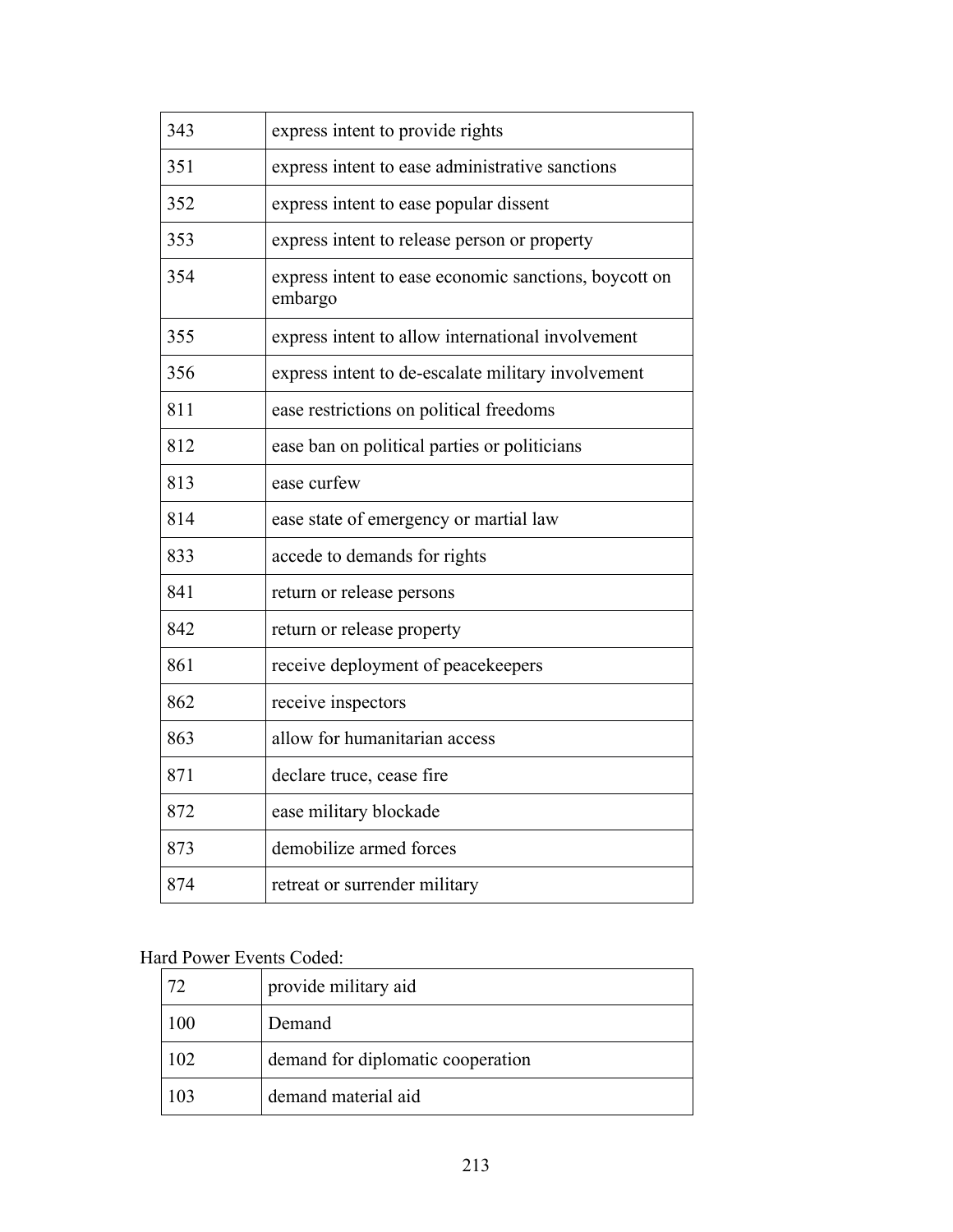| 106 | demand meeting                             |
|-----|--------------------------------------------|
| 107 | demand settling of dispute                 |
| 108 | demand mediation                           |
| 110 | Disapprove                                 |
| 111 | criticize or denounce                      |
| 112 | Accuse                                     |
| 115 | bring lawsuit against                      |
| 116 | find guilty or liable                      |
| 121 | reject material cooperation                |
| 122 | reject request or demand for material aid  |
| 124 | refuse to yield                            |
| 125 | reject proposal to meet                    |
| 126 | reject mediation                           |
| 127 | reject plan, agreement to settle dispute   |
| 129 | Veto                                       |
| 130 | Threaten                                   |
| 131 | threaten, non-force                        |
| 132 | threaten with administrative sanctions     |
| 133 | threaten political dissent                 |
| 134 | threaten to halt negotiations              |
| 135 | threaten to halt mediation                 |
| 136 | threaten to halt international involvement |
| 137 | threaten with repression                   |
| 138 | threaten with military force               |
| 139 | give ultimatum                             |
| 140 | engage in political dissent                |
| 142 | conduct hunger strike                      |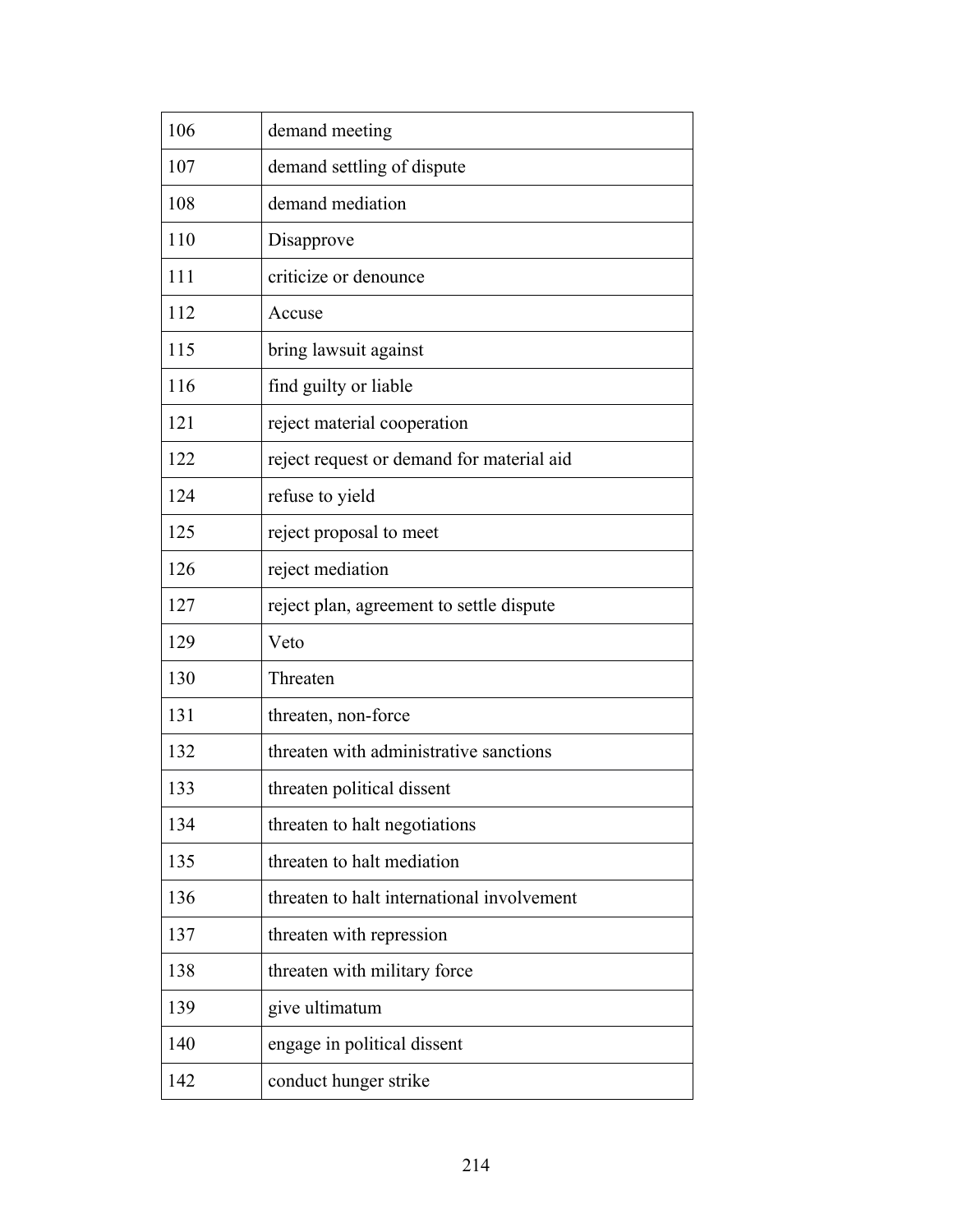| 143 | conduct strike or boycott                          |
|-----|----------------------------------------------------|
| 144 | obstruct passage or block                          |
| 145 | protest violently or riot                          |
| 150 | demonstrate military or police power               |
| 151 | reduce relations                                   |
| 152 | increase military alert status                     |
| 153 | mobilize or increase police power                  |
| 154 | mobilize or increase armed forces                  |
| 160 | reduce relations                                   |
| 161 | reduce or break diplomatic relations               |
| 162 | reduce or stop material aid                        |
| 163 | impose embargo, boycott or sanctions               |
| 164 | halt negotiations                                  |
| 166 | expel or withdraw                                  |
| 170 | Coerce                                             |
| 171 | seize or damage property                           |
| 172 | impose administrative sanctions                    |
| 173 | arrest, detain or change with legal action         |
| 174 | expel or deport individuals                        |
| 175 | use tactics of violent repression                  |
| 180 | use unconventional violence                        |
| 181 | abduct, hijack, or take hostage                    |
| 182 | physical assault                                   |
| 183 | conduct suicide, car or other non-military bombing |
| 184 | Use human shield                                   |
| 185 | attempt to assassinate                             |
| 186 | Assassinate                                        |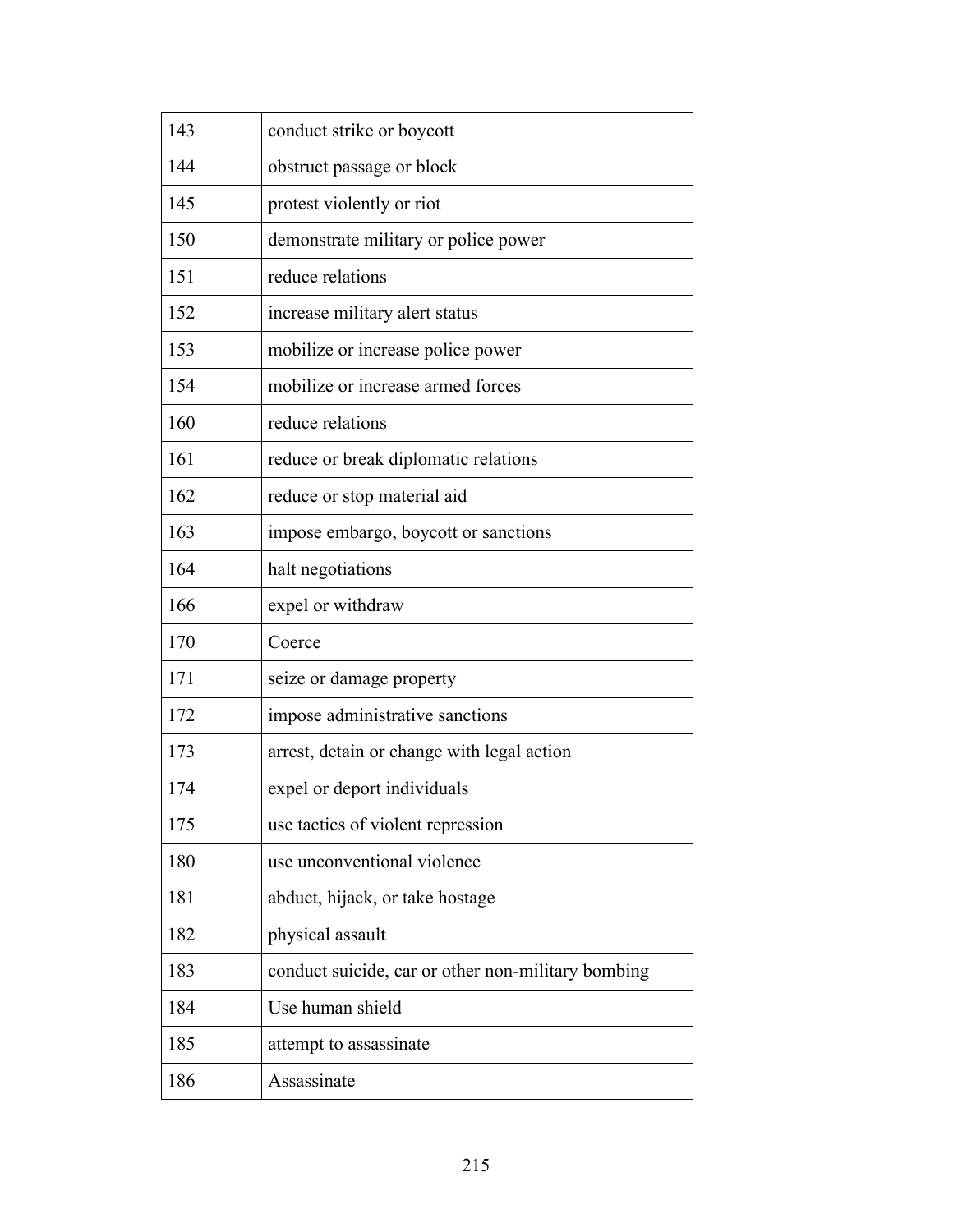| 190  | use conventional military force                      |
|------|------------------------------------------------------|
| 191  | impose blockade, restrict movement                   |
| 192  | occupy territory                                     |
| 193  | fight with small arms and light weapons              |
| 194  | fight with artillery and tanks                       |
| 195  | employ aerial weapons                                |
| 196  | violate cease fire                                   |
| 201  | engage in mass expulsion                             |
| 1011 | demand economic cooperation                          |
| 1012 | demand military cooperation                          |
| 1013 | demand judicial cooperation                          |
| 1031 | demand economic aid                                  |
| 1032 | demand military aid                                  |
| 1033 | demand humanitarian aid                              |
| 1034 | demand military protection or peacekeeping           |
| 1043 | demand rights                                        |
| 1044 | demand change in institutions and regime             |
| 1051 | demand easing of administrative sanctions            |
| 1052 | demand easing political dissent                      |
| 1053 | demand release of person or property                 |
| 1054 | demand easing economic boycott, embargo or sanctions |
| 1055 | demand to allow international involvement            |
| 1056 | demand de-escalation of military engagement          |
| 1121 | accuse of crime corruption                           |
| 1122 | accuse of human rights abuses                        |
| 1123 | accuse of aggression                                 |
| 1124 | accuse of war crimes                                 |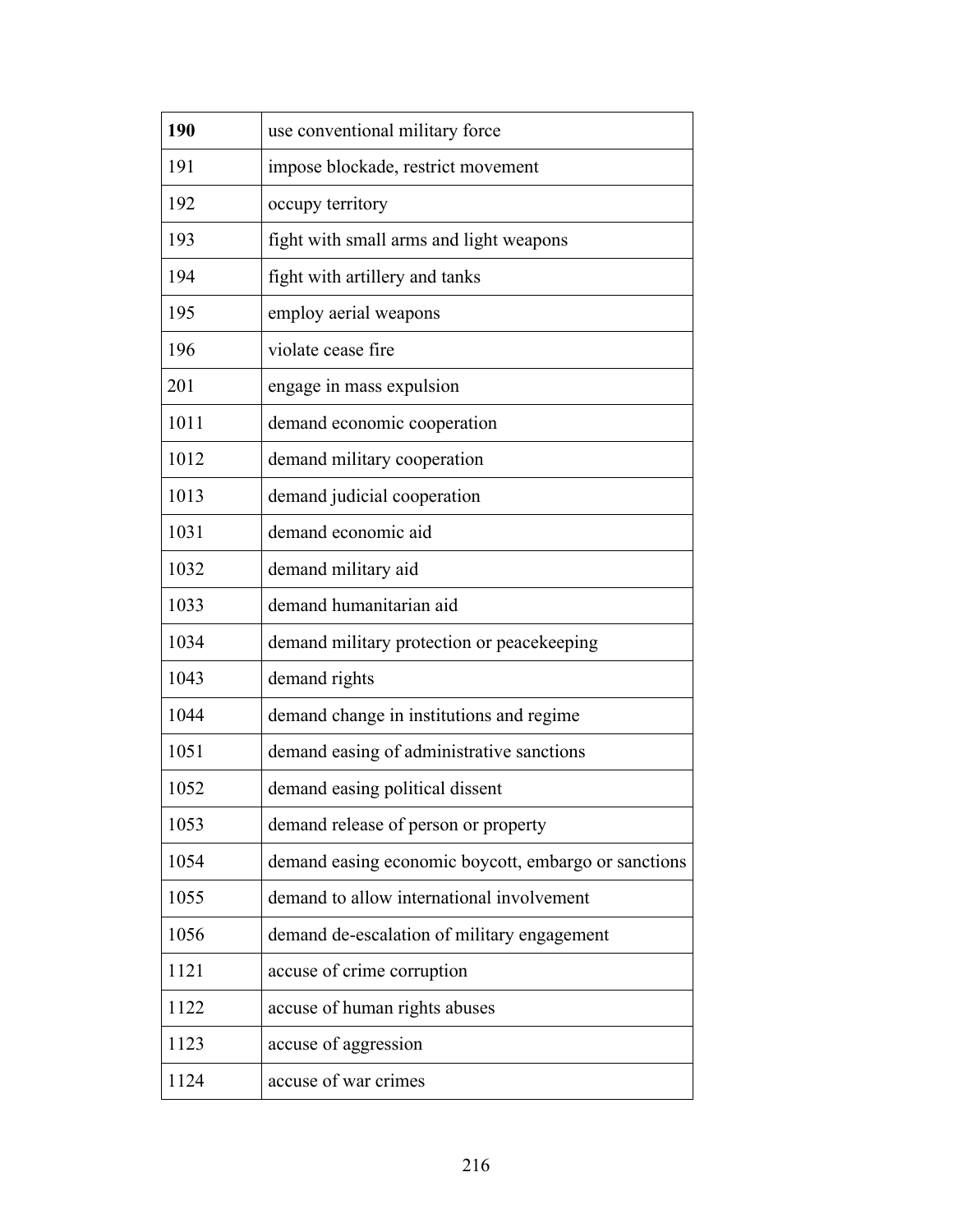| 1125 | accuse of espionage                                   |
|------|-------------------------------------------------------|
| 1211 | reject economic cooperation                           |
| 1213 | reject judicial cooperation                           |
| 1214 | reject intelligence cooperation                       |
| 1221 | reject request for economic aid                       |
| 1223 | reject request for humanitarian aid                   |
| 1233 | reject request for rights                             |
| 1234 | reject request for change in institution or regime    |
| 1241 | refuse to ease administrative sanctions               |
| 1242 | refuse to popular dissent                             |
| 1243 | refuse to release person or property                  |
| 1244 | refuse to ease economic sanctions, boycott or embargo |
| 1245 | refuse to allow international involvement             |
| 1246 | refuse to de-escalate military engagement             |
| 1311 | threaten to reduce or stop aid                        |
| 1312 | threaten to boycott, embargo or sanction              |
| 1313 | threaten to reduce or break relations                 |
| 1321 | threaten with restrictions on political freedoms      |
| 1381 | threaten with blockade                                |
| 1382 | threaten occupation                                   |
| 1383 | threaten unconventional attack                        |
| 1384 | threaten conventional attack                          |
| 1385 | threaten unconventional mass violence                 |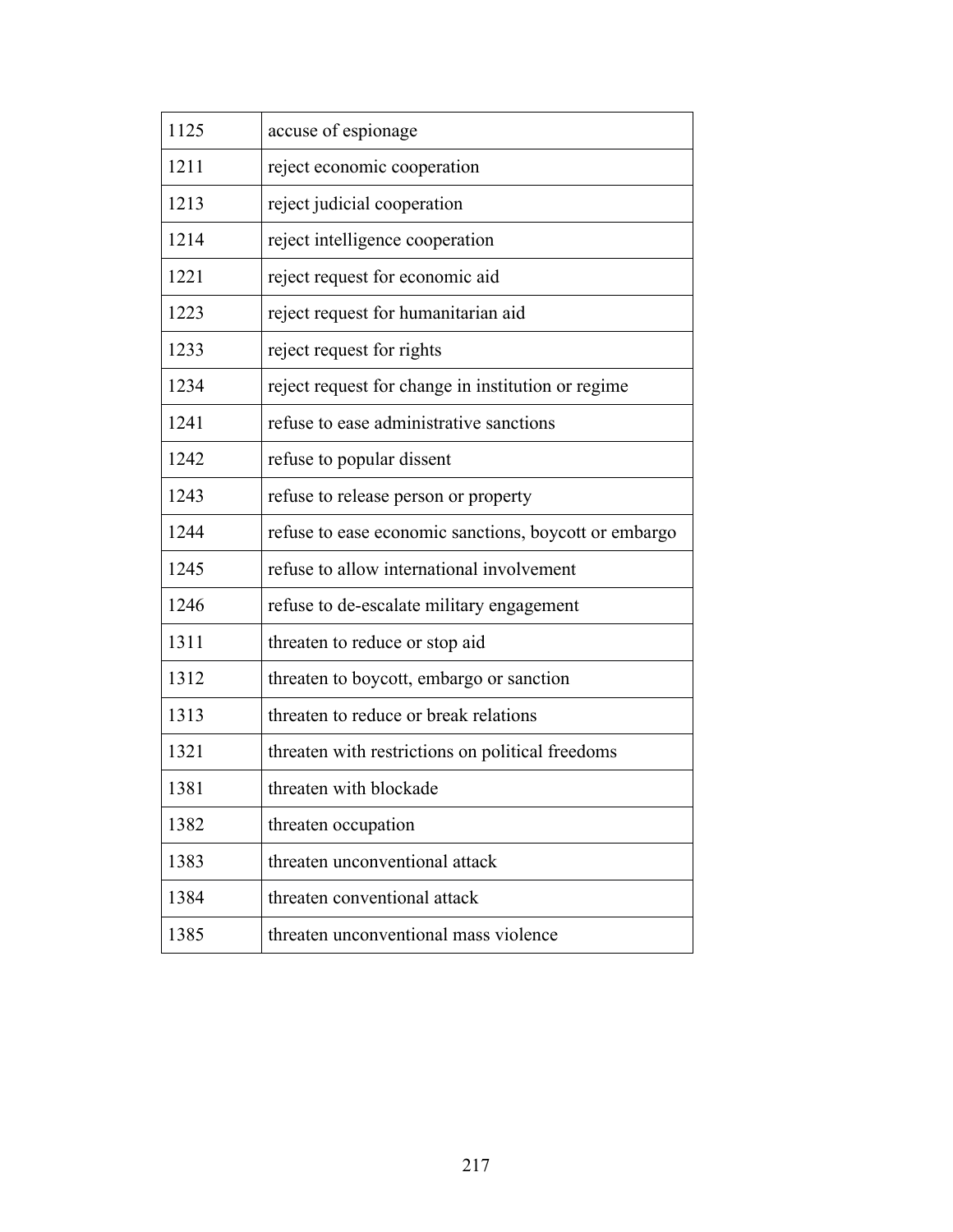# APPENDIX B

# SOFT POWER RANKING (2010)

# Comparison between McClory's ranking and my ranking for the year 2010

| McClory's Soft Power Ranking 2010 | My Ranking 2010 Democracies |
|-----------------------------------|-----------------------------|
| 1. France and UK                  | 1. USA                      |
| 3. USA                            | 2. Japan                    |
| 4. Germany                        | 3. India                    |
| 5. Switzerland                    | 4. S. Korea                 |
| 6. Sweden                         | 5. UK                       |
| 7. Denmark                        | 6. Australia                |
| 8. Australia                      | 7. Mexico                   |
| 9. Finland                        | 8. Brazil                   |
| 10. Netherlands                   | 9. Germany                  |
|                                   | 10. Argentina               |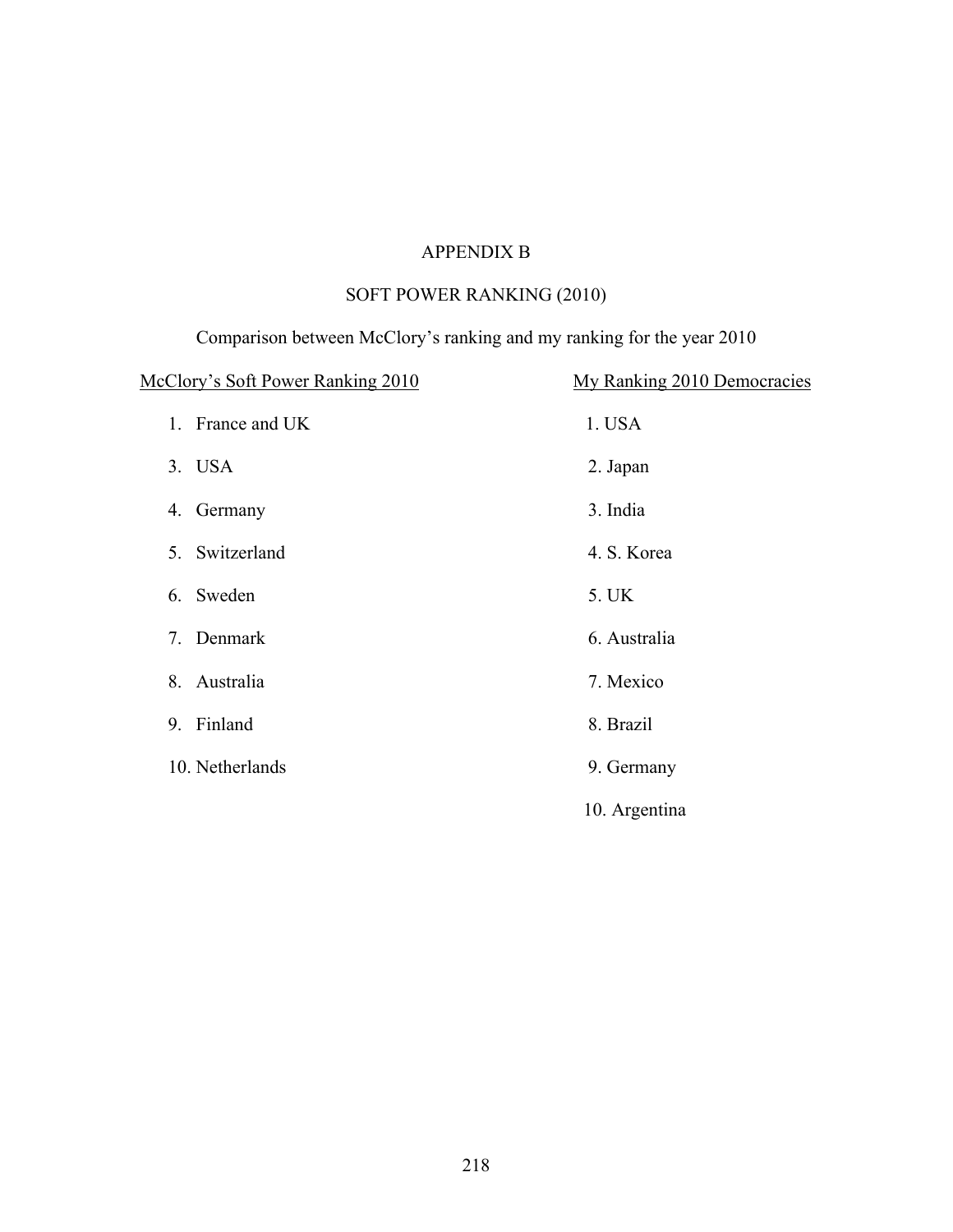# My Ranking 2010 for All Countries

- 1. USA
- 2. China
- 3. Russia
- 4. Japan
- 5. India
- 6. Iran
- 7. Turkey
- 8. South Korea
- 9. UK
- 10. Nigeria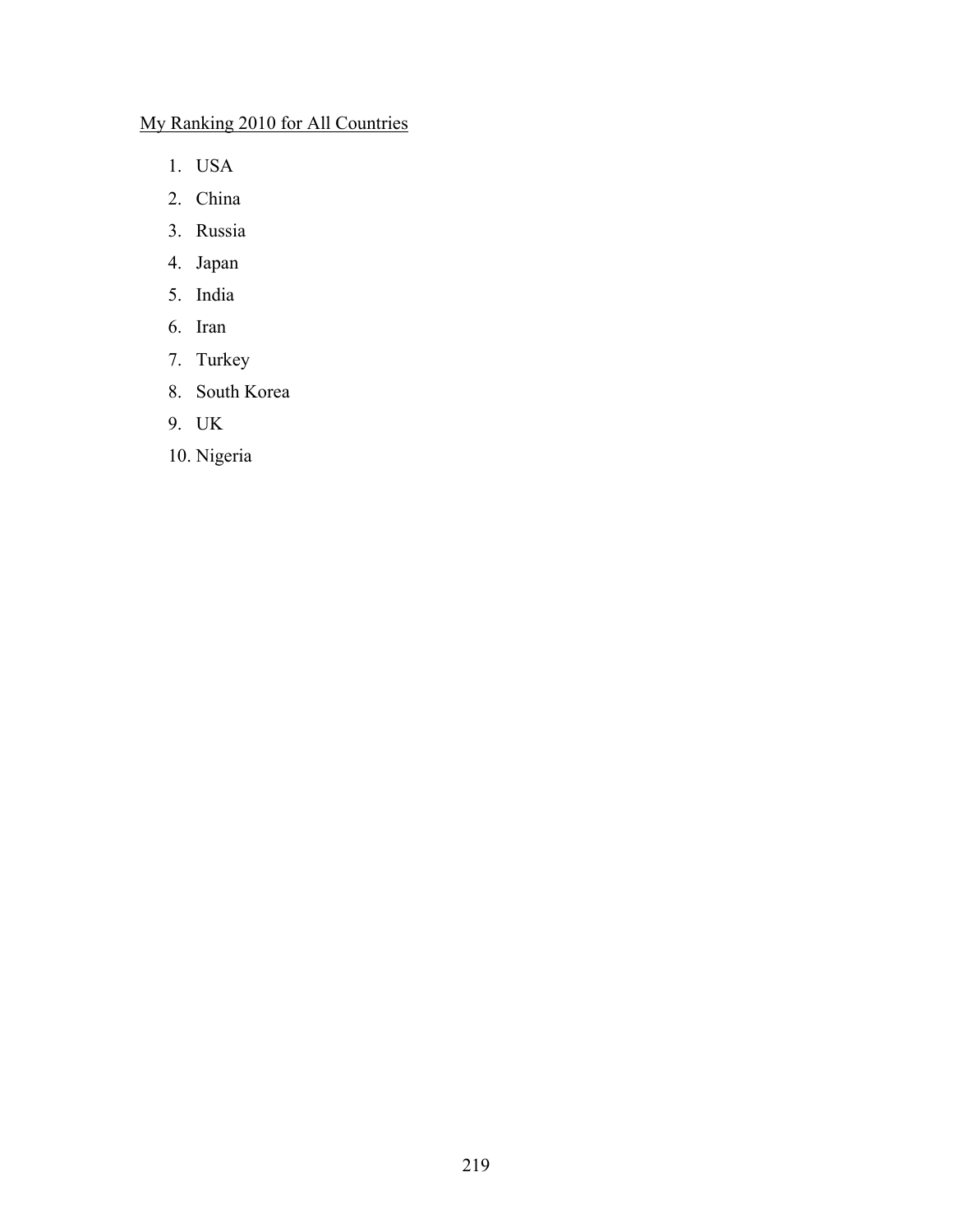# APPENDIX C

# LATENT SOCIAL TRUST

Indicators for Measurement Model (Justwan et al. 2018 Table 2 p.153)

| Indicator type and name                         | Data source                                   | Value<br>range | Exp.<br>(a) | <b>Indicator</b><br>relationship to<br>social trust<br>suggested by |
|-------------------------------------------------|-----------------------------------------------|----------------|-------------|---------------------------------------------------------------------|
| <b>Survey-based measures</b>                    |                                               |                |             |                                                                     |
| <b>General Trust Question</b>                   | World values<br>survey                        | $0.03 - 0.74$  | $+$         |                                                                     |
| <b>General Trust Question</b>                   | <b>Barometers</b>                             | $0.02 - 0.75$  | $+$         |                                                                     |
| <b>Institutional correlates</b>                 |                                               |                |             |                                                                     |
| <b>Political rights</b>                         | Polity IV<br>(Marshall &<br>Jaggers,<br>2002) | $-10$ to 10    | $+$         | Delhey and Newton<br>(2005)                                         |
| <b>Political rights (non-</b><br>linear effect) | Polity IV<br>(squared)                        | $0 - 100$      | $+$         | You (2012)                                                          |
| Corruption                                      | Transparency<br>International<br>(2017)       | $0.40 - 10$    | $+$         | You (2012)                                                          |
| <b>Bureaucratic quality</b>                     | <b>ICRG (PRS</b><br>Group, 2015)              | $0.04 - 1.00$  | $\ddot{}$   | Rothstein and Stolle<br>(2008)                                      |
| Judicial independence                           | Cingranelli<br>et al. (2014)                  | $0 - 2$        | $+$         | Rothstein and Stolle<br>(2008)                                      |
| Non-currency<br>money/total money<br>supply     | Clague et al.<br>(1999)                       | $0.03 - 0.99$  | $\ddot{}$   | Baliamoune-Lutz<br>(2011)                                           |
| <b>Civil liberties</b>                          | Freedom<br>House<br>(2017)                    | $1 - 7$        |             | Delhey and Newton<br>(2005)                                         |
| <b>Institutional</b><br>effectiveness           | Elgin and<br>Oztunali<br>(2012)               | $0.08 - 1.13$  |             | Rothstein and Stolle<br>(2008)                                      |
| <b>Former soviet country</b>                    | hand-coded                                    | $0 - 1$        |             | Bjørnskov (2006)                                                    |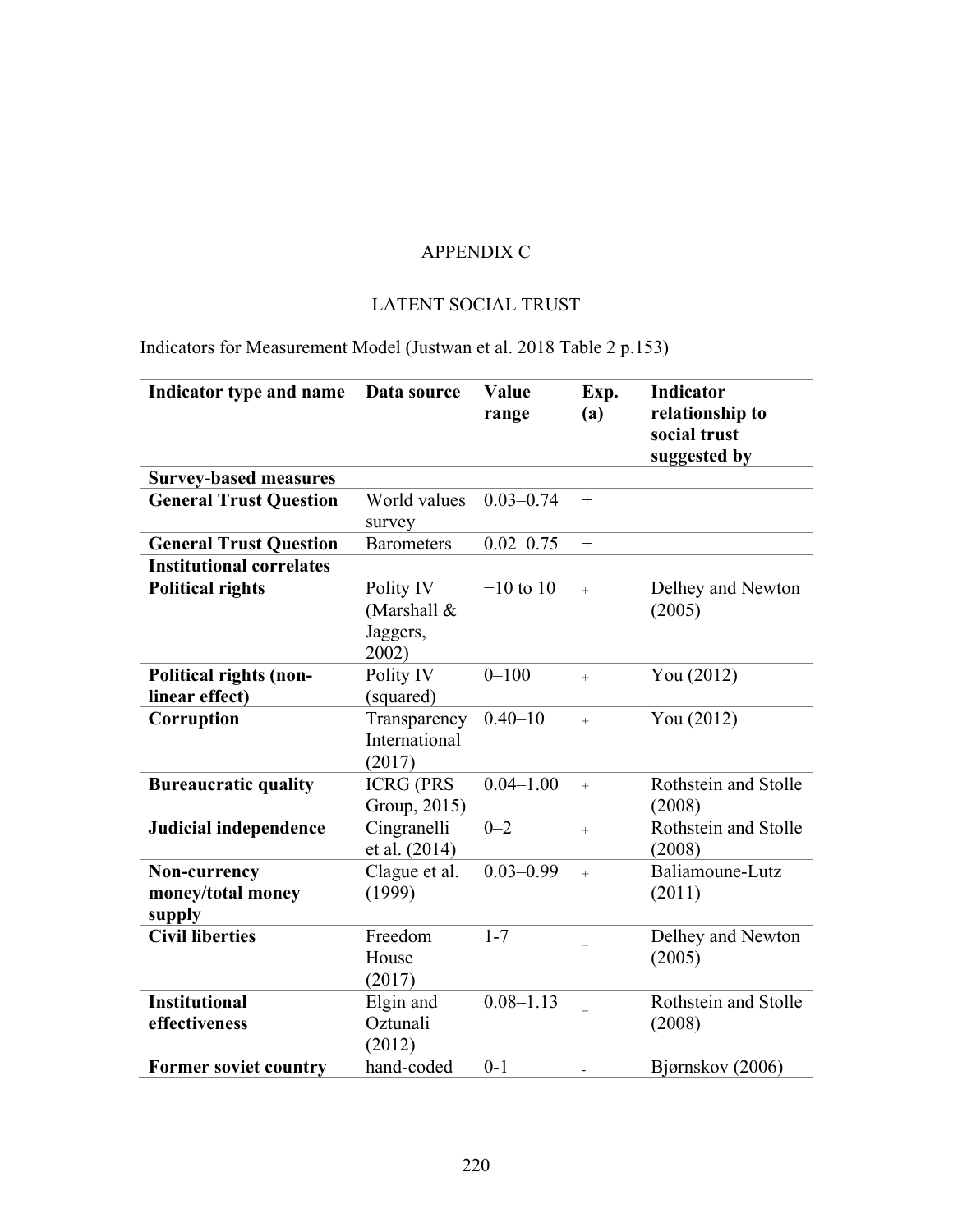| Social-psychological<br>correlates            |                               |                   |            |                                   |
|-----------------------------------------------|-------------------------------|-------------------|------------|-----------------------------------|
| <b>Protestantism</b>                          | La Porta et<br>al. (1999)     | $0 - 97.80$       | $+$        | Delhey and Newton<br>(2005)       |
| <b>Income Inequality Gini</b><br>index        | (World<br>Bank, 2015)         | $15.90-$<br>73.90 |            | Rothstein and<br>Uslaner $(2005)$ |
| <b>Ethnic fractionalization</b>               | Fearon and<br>Laitin $(2003)$ | $0.01 - 1.00$     |            | Delhey and Newton<br>(2005)       |
| <b>Biological/environmental</b><br>correlates |                               |                   |            |                                   |
| <b>Fertility rate</b>                         | World Bank<br>(2015)          | $1.08 - 9.22$     | $\ddot{+}$ | Zak and Fakhar<br>(2006)          |
| <b>Environmentally</b><br>protected areas     | World Bank<br>(2015)          | $0 - 98.11$       | $\ddot{}$  | Zak and Fakhar<br>(2006)          |
| <b>Size of female</b><br>population           | World Bank<br>(2015)          | $24.26-$<br>55.85 | $\ddot{}$  | Zak and Fakhar<br>(2006)          |
| <b>Prevalence of</b><br>malnourishment        | World Bank<br>(2015)          | $5.00-$<br>70.00  |            | Zak and Fakhar<br>(2006)          |
| <b>Water pollution</b>                        | World Bank<br>(2015)          | $0.09 - 0.45$     |            | Zak and Fakhar<br>(2006)          |
|                                               |                               |                   |            |                                   |

(a)Expectation for the relationship between a given indicator and the estimated latent trust variable.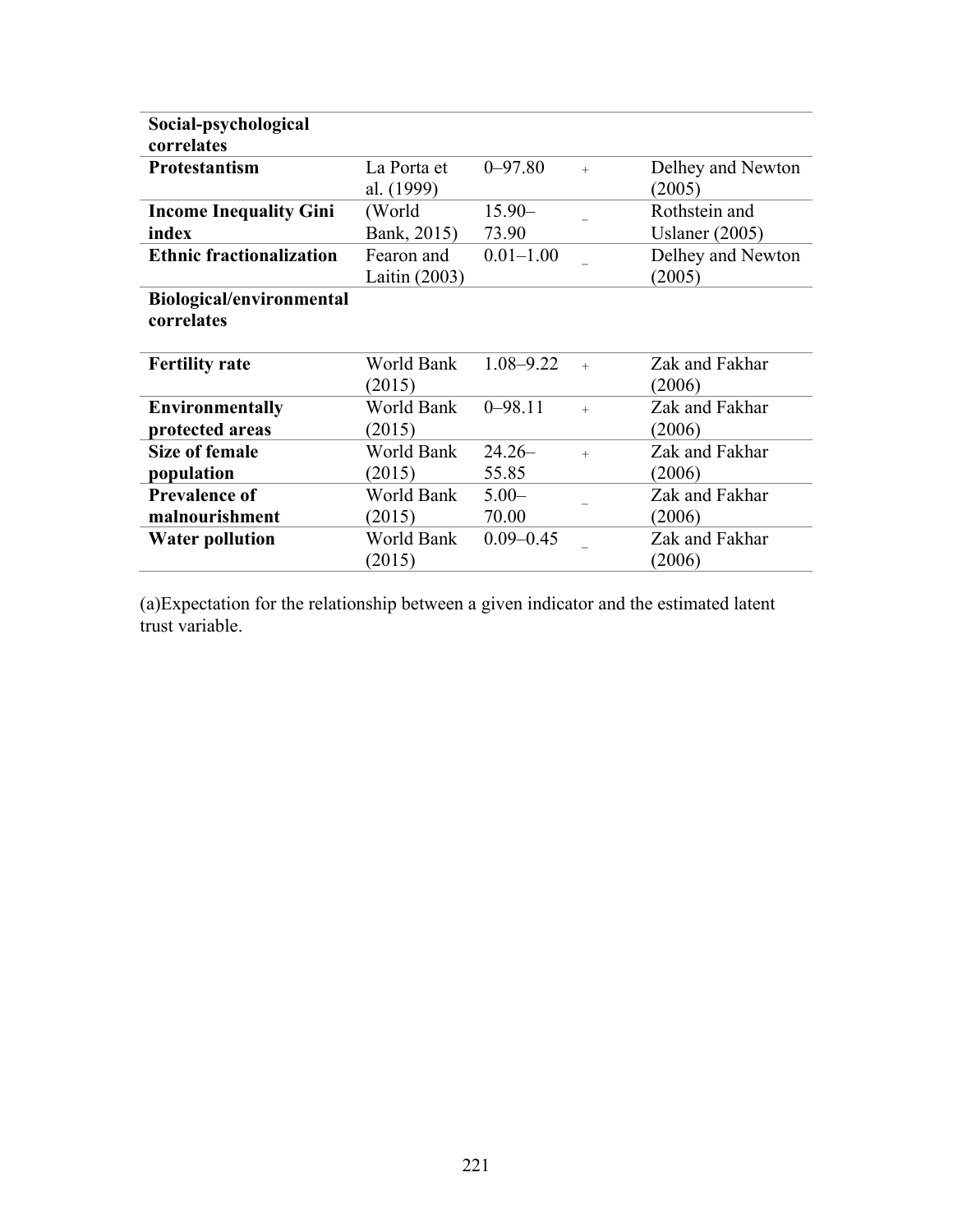## APPENDIX D

### LIST OF SOFT POWER DEPARTMENTS AND PROGRAMS IN FINLAND

### (AS BUDGET ITEMS 1995-2010)

### **Ministry for Foreign Affairs of Finland**

- 1. The Foreign Service
- 2. Civilian Crisis Management
- 3. Neighboring area cooperation
- 4. International development cooperation
- 5. Commercial-industrial cooperation
- 6. Cooperation with Central and Eastern Europe, Russia and other CIS countries
- 7. Neighboring area cooperation
- 8. Other expenditure of the Ministry of Foreign Affairs administration

# **Selected Items from the Ministry of Education and Culture**

- 1. International cooperation
- 2. Art and culture
- 3. The Sports Department
- 4. Cultural, museum and library activities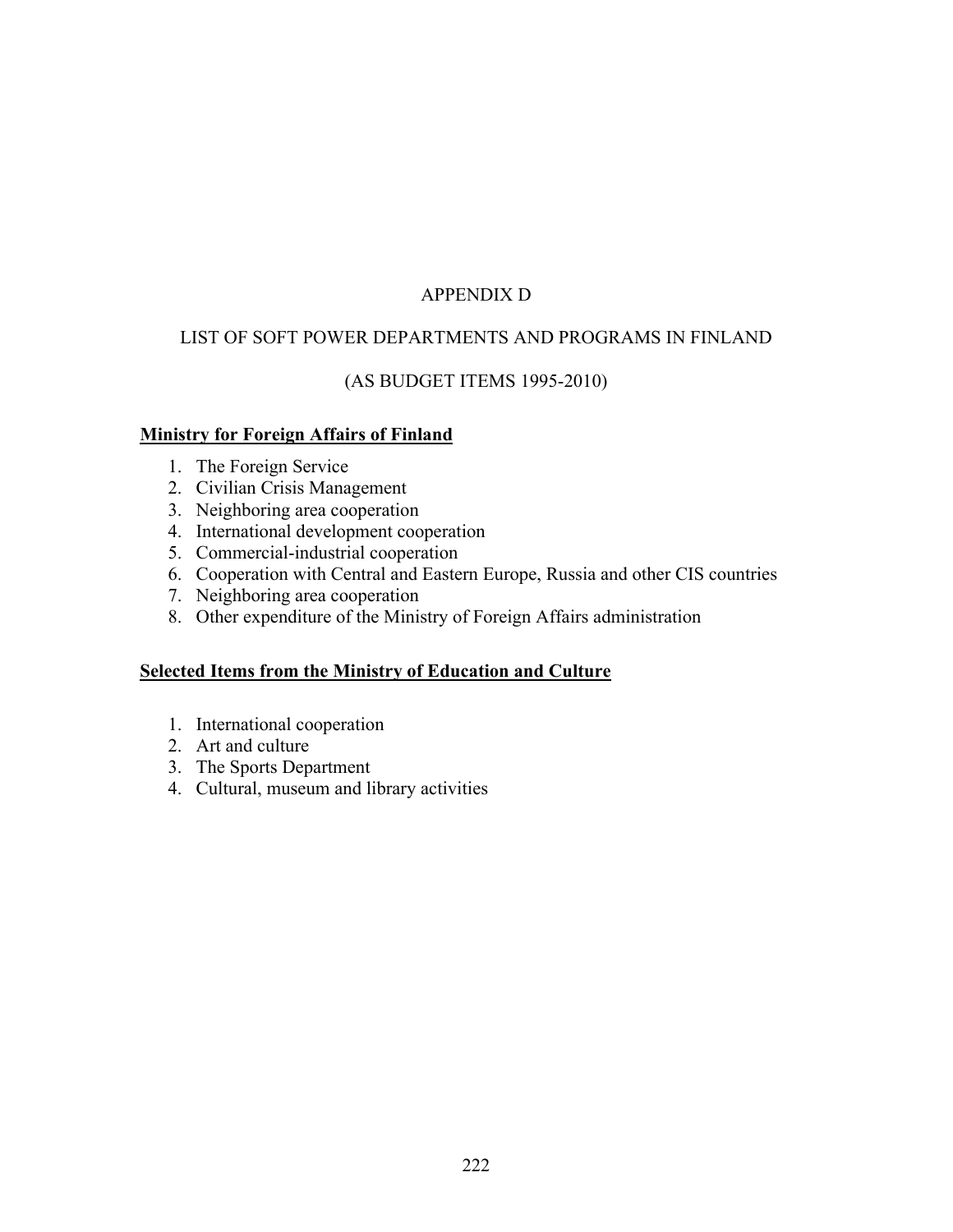### APPENDIX E

#### LIST OF SOFT POWER DEPARTMENTS AND PROGRAMS IN NEW ZEALAND

#### (AS BUDGET ITEMS 1995-2010)

#### **Ministry of Foreign Affairs and Trade (selected programs) (MFAT)**

- 1. Administration of Diplomatic Privileges and Immunities
- 2. Consular Services
- 3. Pacific Security Fund
- 4. Policy Advice and Representation International Institutions
- 5. Policy Advice and Representation Other Countries
- 6. Policy Advice and Representation Other Countries PLA
- 7. Pacific Cooperation Foundation
- 8. Promotion of Asian Skills and Relationships
- 9. Subscriptions to International Organizations
- 10. Promotional Activities Other Countries
- 11. International Radio Services
- 12. Hosting of Pacific Islands Forum Meeting

#### **Ministry for Culture and Heritage (selected programs) (MCH)**

1. Cultural Diplomacy International Program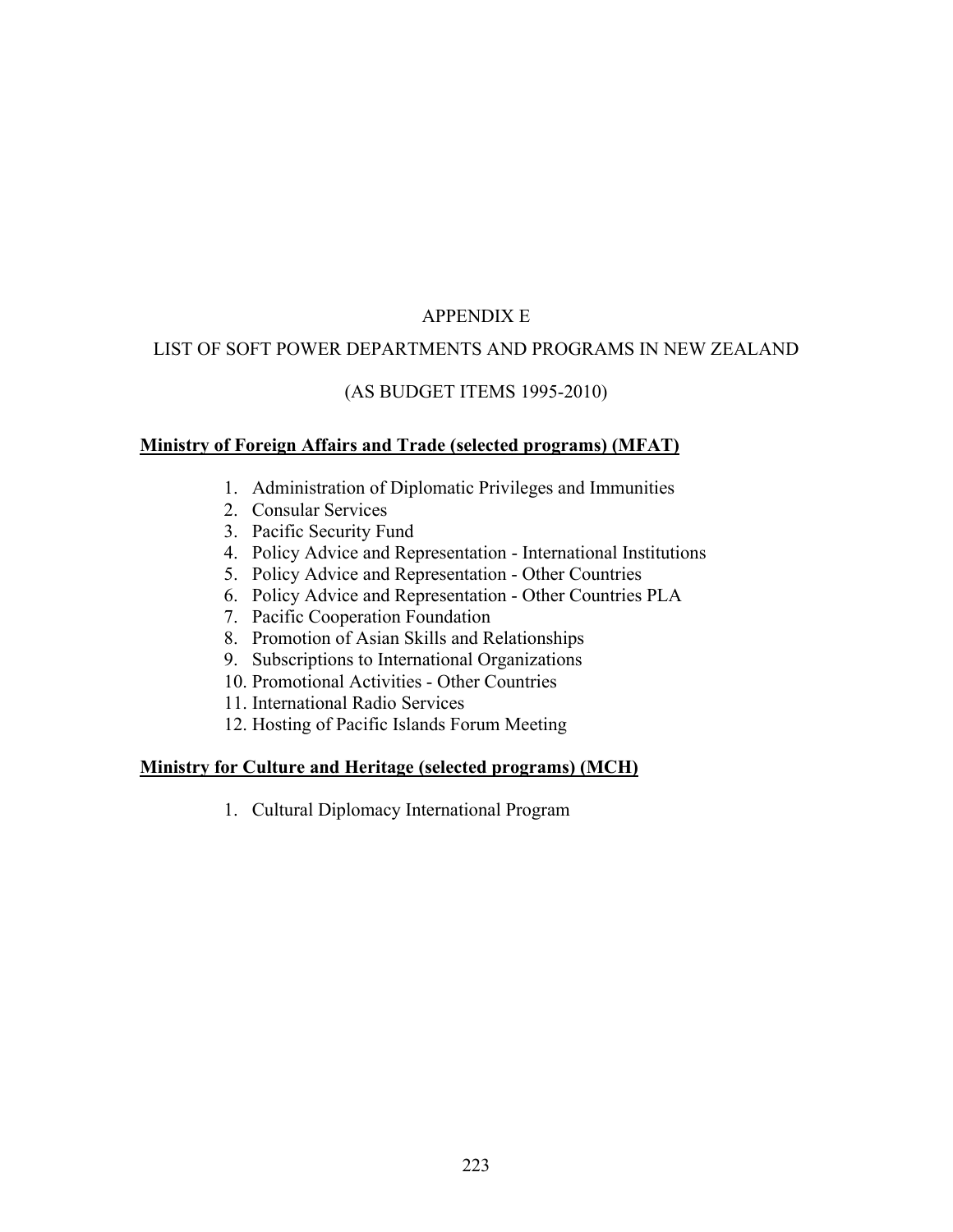### APPENDIX F

### LIST OF DEPARTMENT OF STATE INTERNATIONAL AFFAIRS PROGRAMS IN 2001 FOREIGN AFFAIRS BY FUNCTION (150-155)

#### **A. Administration of Foreign Affairs**

Diplomatic & Consular Programs (D&CP) D&CP Worldwide Security Upgrades Salaries & Expenses (S&E) Capital Investment Fund (CIF) Technology Fund Arms Control & Disarmament Agency International Information Programs (IIP) Embassy Security, Construction, and Maintenance: Worldwide Security Upgrades

Other State Programs: Educational & Cultural Exchange Programs Representation Allowances Protection of Foreign Missions and Officials Emergencies in the Diplomatic and Consular Service Payment to the American Institute in Taiwan State Office of the Inspector General Repatriation Loans Program Account F.S. Retirement and Disability Fund

#### **B. International Organizations**

Contributions for International Peacekeeping Activities (CIPA) Contributions to International Organizations (CIO) UN Arrearage Payments (CIO/CIPA)

#### **C. Related Programs**

The Asia Foundation East-West Center North-South Center National Endowment for Democracy (NED)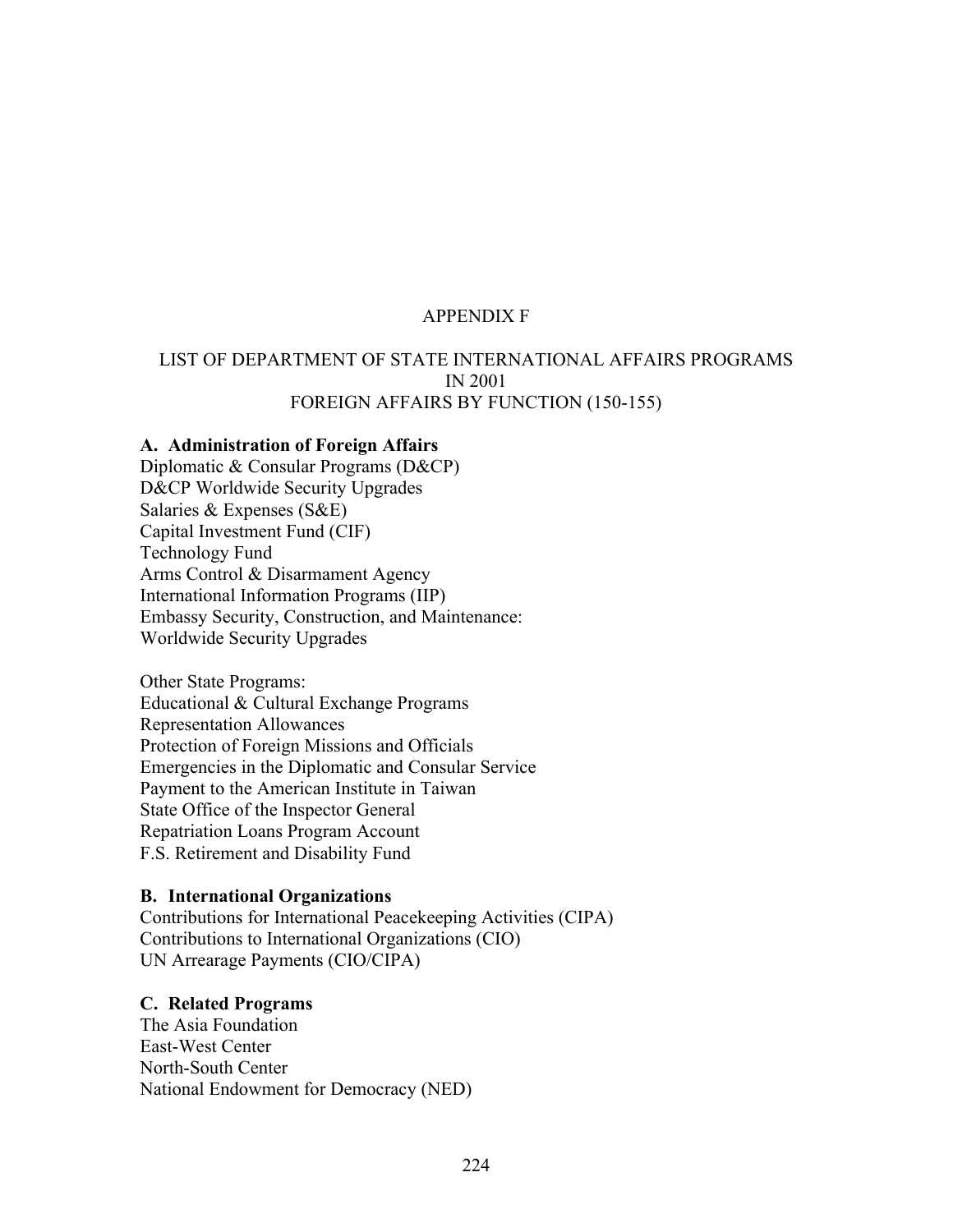Commission on International Religious Freedom Eisenhower/Israeli-Arab Exchange Programs National Commission on Terrorism

#### **D. Supplemental Appropriations**

Balkans and Southeast Europe /5

### **E. Broadcasting Board of Governors (BBG)**

International Broadcasting Operations Broadcasting to Cuba Broadcasting Capital Improvements

### **F. Other Programs**

Foreign Claims Settlement Commission Holocaust Assets Commission International Trade Commission

### **II. Foreign Operations (Including Wye)**

Title I - Export and Investment Assistance Export-Import Bank (EXIM) Export-Import Bank - Loan Subsidy Export-Import Bank - Administrative Expenses Export-Import Bank - Direct Loans, Negative Subsidies Subtotal, Export-Import Bank Overseas Private Investment Corporation (OPIC) Administrative Expenses for Credit & Insurance Programs Net Offsetting Collections Credit Funding - Direct & Guaranteed Loan Subsidies Subtotal, Overseas Private Investment Corporation Trade and Development Agency (TDA)

#### **Title II - Bilateral Economic Assistance**

U.S. Agency for International Development Sustainable Development Child Survival & Diseases Fund /3 Development Assistance (DA) /3 Development Fund for Africa (DFA) Development Credit Authority Central American/Caribbean Emergency Disaster Recovery Fund International Disaster Assistance Micro and Small Enterprise Development - Subsidy Micro and Small Enterprise Development - Admin. Exp. Urban and Environmental Credit Program - Subsidy Urban and Environmental Credit Program - Admin. Exp. Development Credit Program Subsidy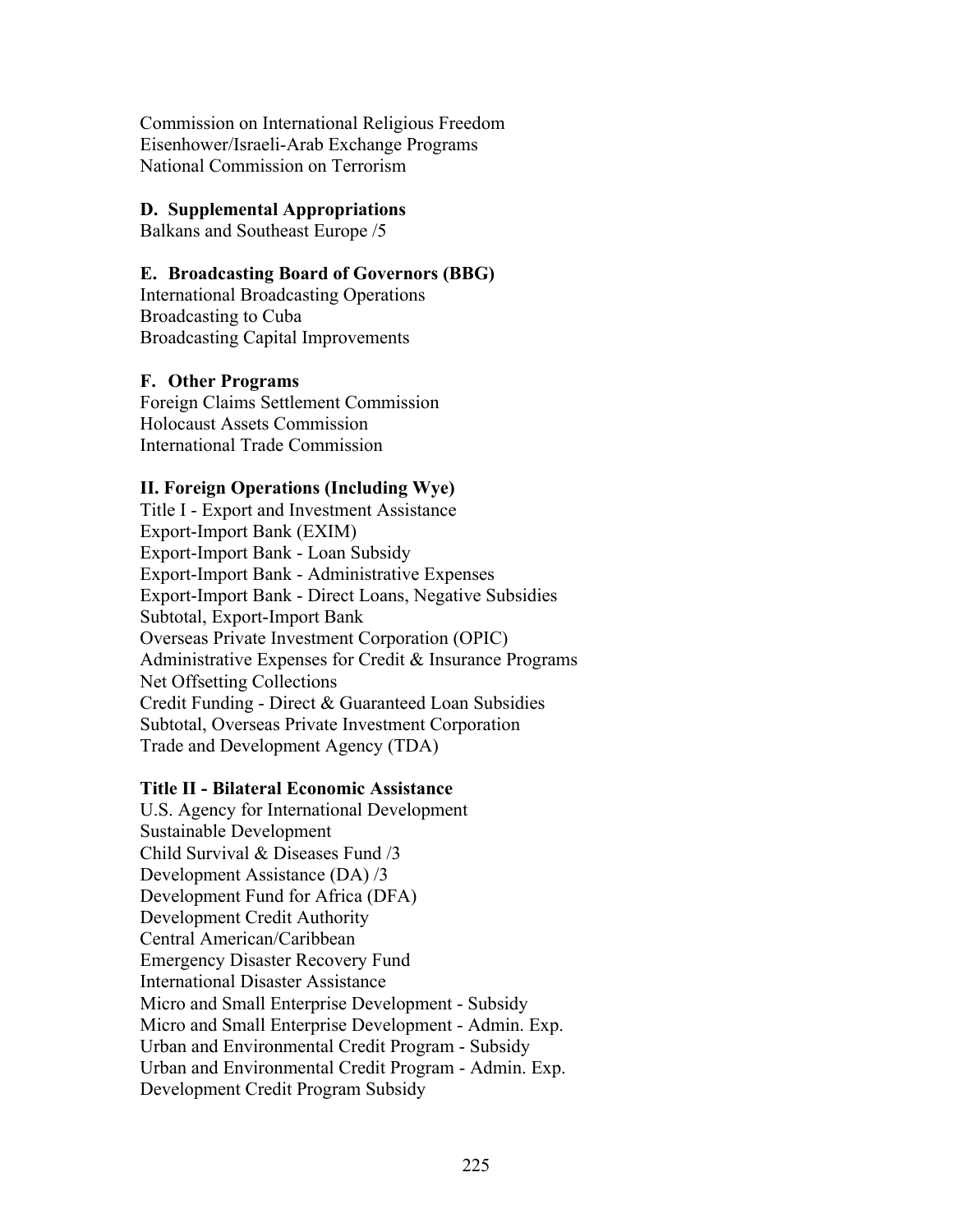Development Credit Program Administrative Expenses USAID Operating Expenses USAID Inspector General Operating Expenses

#### **Other Bilateral Economic Assistance**

Economic Support Fund (ESF) - w/ Fund for Ireland Assistance for Eastern Europe and the Baltic States (SEED) Asst. for the Independent States of the Former Soviet Union (FSA /NIS)

### **Independent Agency**

Peace Corps Inter-American Foundation /3 African Development Foundation /3

### **State Department**

International Narcotics Control and Law Enforcement (INC) Assistance to Plan Colombia Migration and Refugee Assistance (MRA) U.S. Emergency Refugee and Migration Assistance Fund (ERMA) Nonproliferation, Anti-Terrorism, Demining & Related Prog. (NADR) Department of the Treasury Treasury Technical Assistance Debt Restructuring

### **Title III - Military Assistance**

International Military Education & Training (IMET) Foreign Military Financing (FMF) Peacekeeping Operations (PKO) Special Defense Acquisition Fund (SDAF)

#### **Title IV - Multilateral Economic Assistance**

International Financial Institutions Global Environment Facility (GEF) International Development Association Multilateral Investment Guarantee Agency (MIGA) Inter-American Development Bank (IADB) - Ordinary Capital Inter-American Development Bank - Fund for Special Operations Asian Development Bank Asian Development Fund African Development Fund African Development Bank European Bank for Reconstruction & Development (EBRD) IADB - Multilateral Investment Fund Inter-American Investment Corporation MDB Arrears International Organizations & Programs (IO&P) /3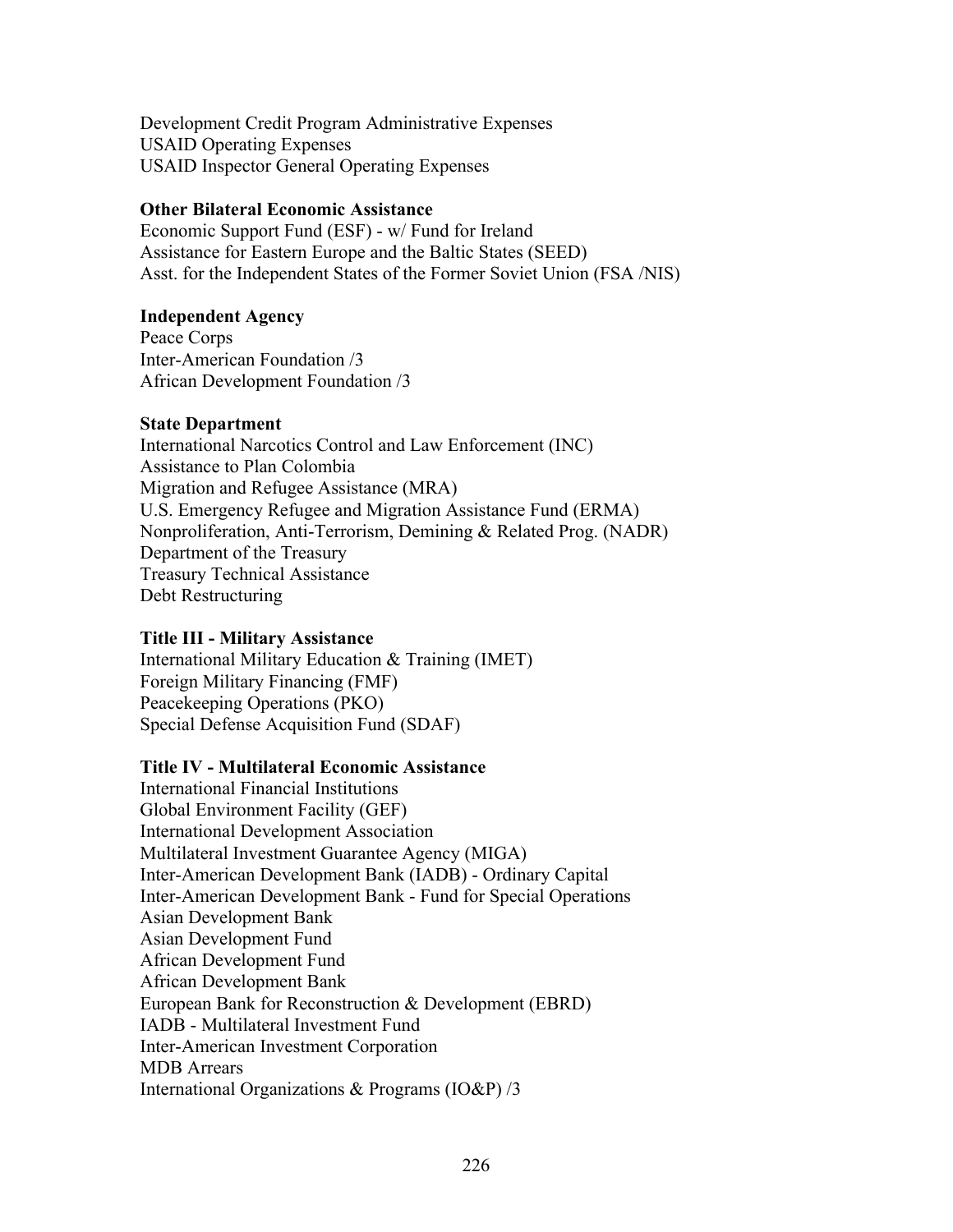### **Supplemental and Advance Appropriations**

Assistance to Plan Colombia Balkans and Southeast Europe /5 Debt Restructuring (HIPC)

# **Wye and Egypt Supplemental**

Total, Wye & Egypt Supplemental Economic Support Fund (ESF) Foreign Military Financing (FMF)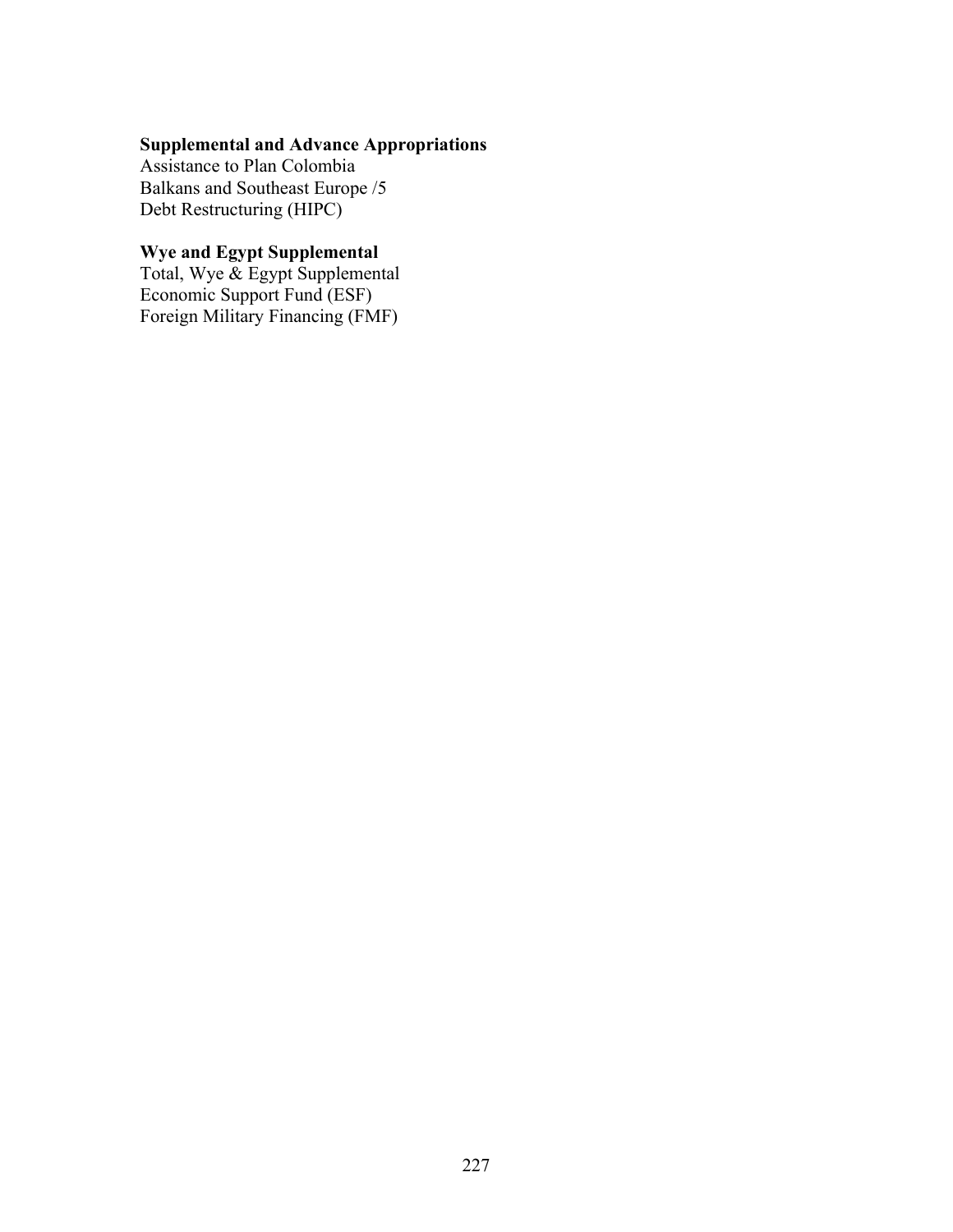### APPENDIX G

#### LIST OF DEPARTMENT OF STATE INTERNATIONAL PROGRAMS IN 2010

#### FOREIGN AFFAIRS BY FUNCTION (150-155)

#### **A. Administration of Foreign Affairs**

Diplomatic and Consular Programs Capital Investment Fund Border Security Program Working Capital Fund Embassy Security, Construction, and Maintenance Conflict Stabilization Operations Office of Inspector General Educational and Cultural Exchange Programs Representation Allowances Protection of Foreign Missions and Officials Emergencies in the Diplomatic and Consular Service Buying Power Maintenance Account Repatriation Loans Program Account Payment to the American Institute in Taiwan Foreign Service Retirement and Disability Fund

#### **B. International Organizations**

Contributions to International Organizations Contributions for International Peacekeeping Activities

#### **C. Related Programs**

The Asia Foundation Center for Middle Eastern Western Dialogue Eisenhower Exchange Fellowship Program Israeli Arab Scholarship Program East-West Center National Endowment for Democracy

#### **D. Related Agencies**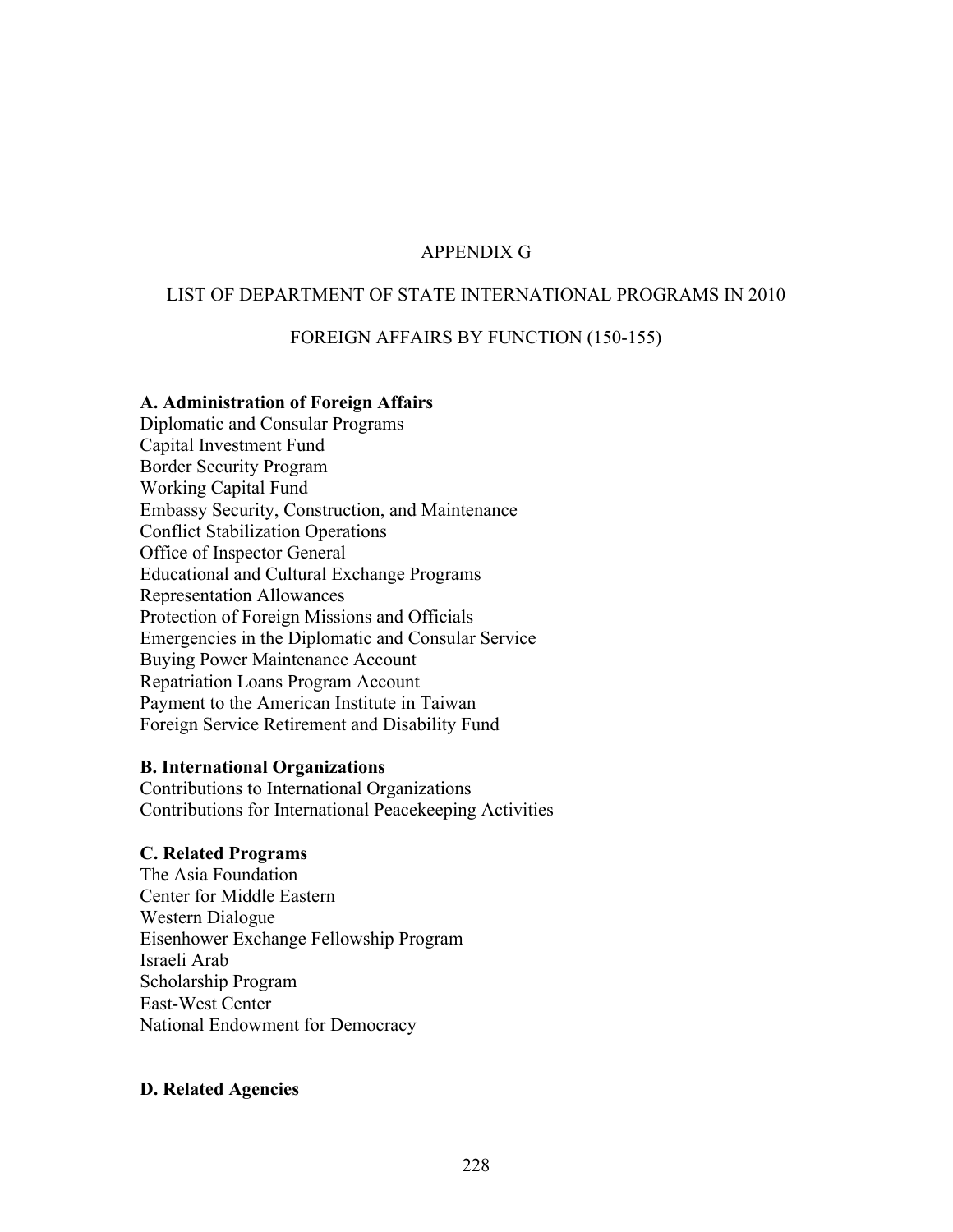Broadcasting Board of Governors International Broadcasting Operations Broadcasting Capital Improvements United States Institute of Peace

#### FOREIGN OPERATIONS AND RELATED PROGRAMS

#### **II. United States Agency for International Development**

USAID Operating Expenses USAID Capital Investment Fund USAID Inspector General Operating Expenses

#### **III. Bilateral Economic Assistance**

Global Health Programs Development Assistance International Disaster Assistance Transition Initiatives Complex Crises Fund Development Credit Authority Economic Support Fund Migration and Refugee Assistance U.S. Emergency Refugee and Migration Assistance Fund Middle East and North Africa Incentive Fund

#### **B. Independent Agencies**

Peace Corps Millennium Challenge Corporation Inter-American Foundation African Development Foundation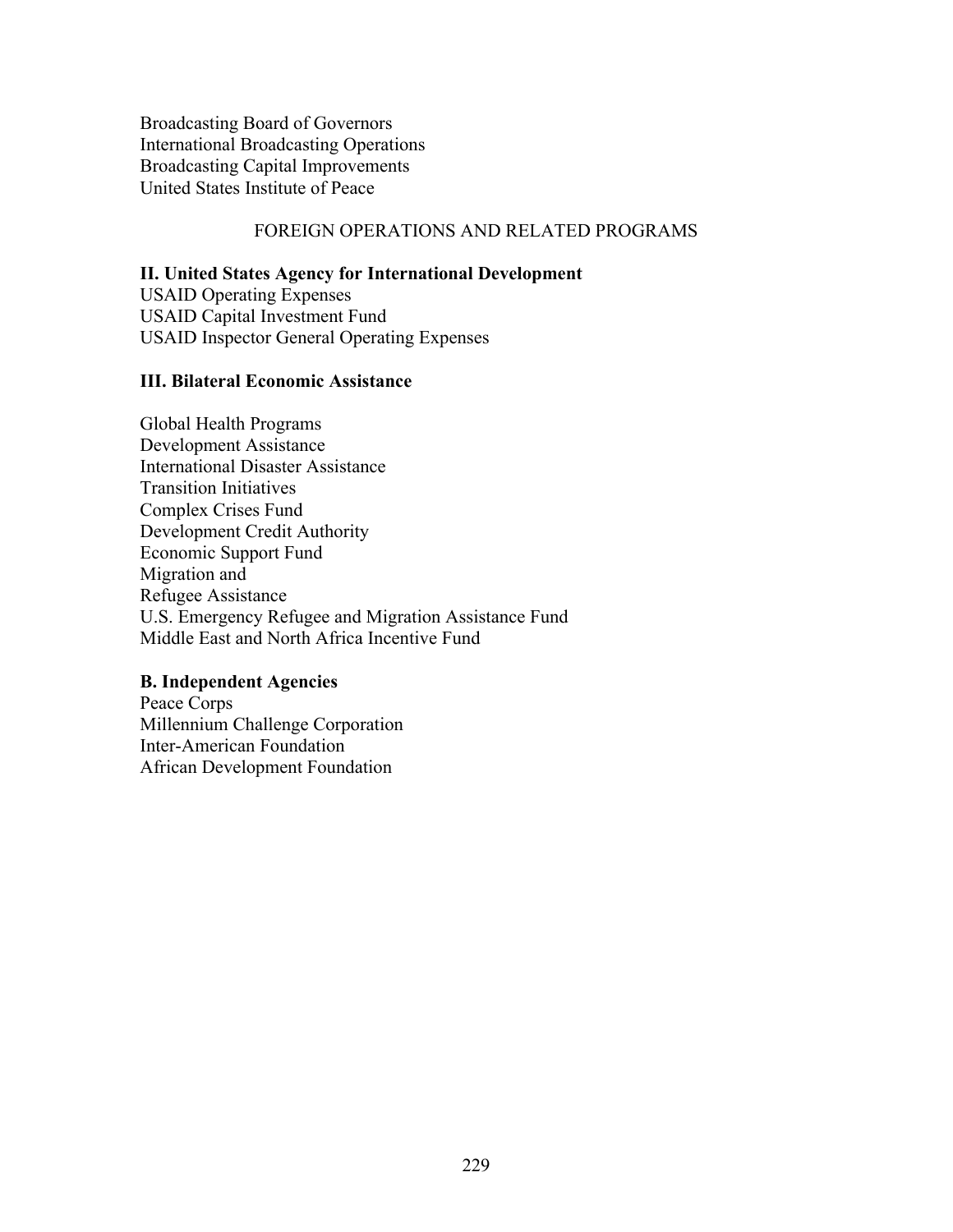# APPENDIX H

# USIA PROGRAMS (1990-1997)

- 1. Overseas Missions
- 2. Bureau of Broadcasting
- 3. Radio Free Asia
- 4. Educational and Cultural Affairs
- 5. Policy guidance and program support
- 6. Bureau of Information
- 7. Agency direction and management
- 8. Administrative support from other agencies